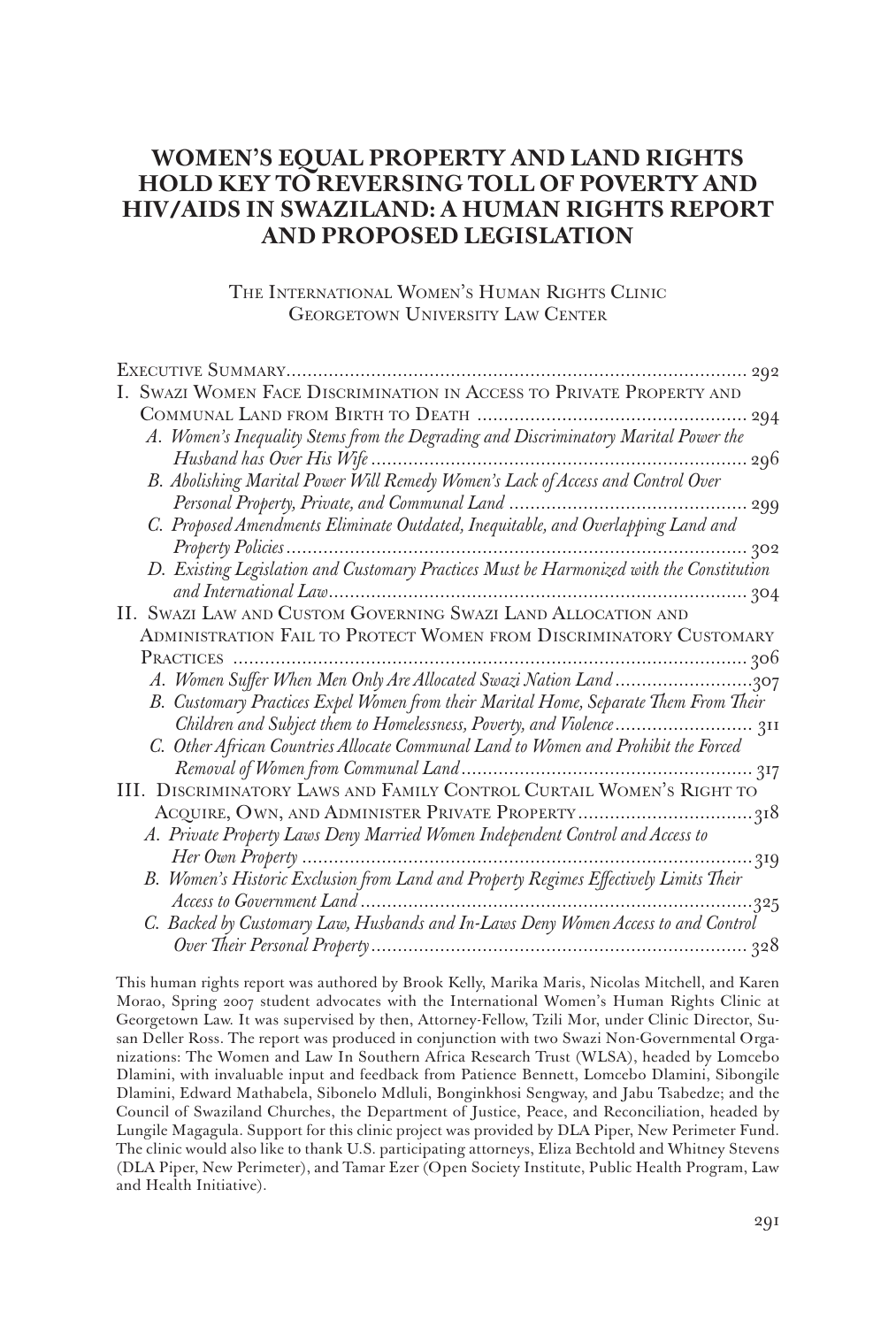| D. Swazi Laws and Customary Practices Require Married Women but not Married Men to        |  |
|-------------------------------------------------------------------------------------------|--|
| Obtain Spousal Consent for Accessing Personal Credit and Loans 332                        |  |
| IV. PROPERTY AND LAND LAW AND CUSTOMS TREAT WOMEN AS NON-ENTITIES OR                      |  |
| CHATTEL AND SUBJECT THEM TO ENDEMIC ECONOMIC AND PHYSICAL ABUSE 334                       |  |
| A. Property Laws and Practices Treat Women as Lacking Full Legal Personhood 335           |  |
| B. Stripped of their Resources by Law, Women Suffer Violent Physical and                  |  |
|                                                                                           |  |
| V. CUSTOMARY AND CIVIL LAWS STRIP WOMEN OF PROPERTY AT THE                                |  |
|                                                                                           |  |
| A. Because Married Women Can Not Own Property, They Receive Nothing of Value at the       |  |
|                                                                                           |  |
|                                                                                           |  |
|                                                                                           |  |
| C. Courts Must Consider Both Financial and Non-Financial Factors To Justly Divide         |  |
|                                                                                           |  |
| VI. TO ENSURE THAT WOMEN'S RIGHTS ARE FULLY REALIZED, BOTH EFFECTIVE                      |  |
| TRAINING INITIATIVES MUST BE IMPLEMENTED, AND MAGISTRATE COURTS MUST                      |  |
|                                                                                           |  |
|                                                                                           |  |
|                                                                                           |  |
| B. Magistrate Courts Should Have Jurisdiction to Hear Claims Regarding Land and           |  |
|                                                                                           |  |
| VII. PROPOSED AMENDMENTS ENSURE JUST AND FAIR LAND AND PROPERTY RIGHTS                    |  |
| IN LINE WITH THE SWAZI CONSTITUTION AND HUMAN RIGHTS LAW 361                              |  |
| A. Swazi's Recently Enacted Constitution Calls for Customary Property Practices to        |  |
| 36I                                                                                       |  |
| B. Discriminatory and Harmful Customary Laws Cannot Justify Harming Women and             |  |
|                                                                                           |  |
| VIII. EQUAL LAND AND PROPERTY LAWS WILL PROTECT THE HEALTH AND                            |  |
| .365                                                                                      |  |
| A. Laws and Practices Barring Women from Accessing Property Increase the Entire Country's |  |
| 365                                                                                       |  |
| B. Women's Lack of Land and Property Rights Undercuts Swaziland's Economic                |  |
|                                                                                           |  |
| 373                                                                                       |  |
| APPENDIX: ANNOTATED VERSION OF THE PROPERTY AND LAND EQUALITY BILL373                     |  |

#### **Executive Summary**

Women in Swaziland suffer from myriad discriminatory and harmful customary and civil laws that govern their property rights, making women dependent on men for their survival, often placing them at greater risk of perpetual destitution and exposure to HIV/AIDS infection. These laws and customs, based on outdated stereotypes of women's inferiority, stigmatize and dehumanize women by reducing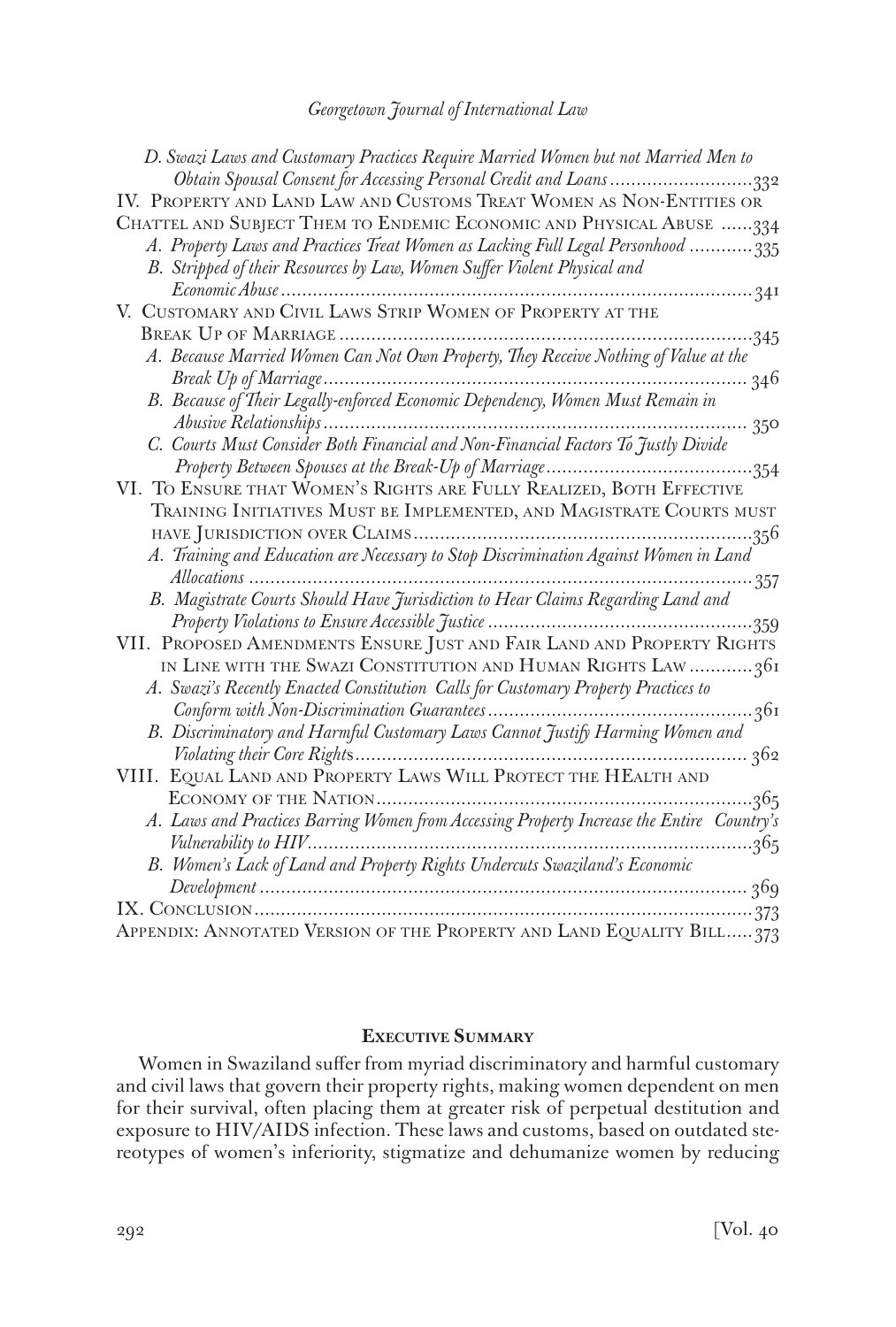them to second class citizens and condemning them to a life of exclusion, humiliation, and poverty.

# **Discriminatory Property Laws and Customary Practices Prevent Women from Accessing Communal and Private Land, Administering Personal Property, and Receiving Property at the Break Up of Marriage**

The laws of Swaziland greatly restrict women's rights to land and personal property at all stages of life, discriminating against women on the basis of gender, marital status, and marital regime. Under Swazi law and custom, a chief allocates communal Swazi Nation Land to a woman only through her husband, male relatives, or male children. Because land rights vest in males and women are considered inferior, a woman has no security on communal land, and may be evicted by her husband, her in-laws, and her chief for almost any reason, including adultery, witchcraft, and the inability to bear male children. A woman will also struggle to access private property because she has insufficient economic resources, she cannot register the land in her name when she is married under civil rites, and she requires her husband's permission to administer the land. Furthermore, a husband married under customary law or civil rites may exercise his marital power to control community property as well as his wife's personal property and income without her consent, treating her like a minor. A married woman may not sell livestock and crops that she raised, dispose of household items, access her bank account, or obtain a bank loan without the consent of her husband. Finally, at the break up of customary and civil rites marriages, a woman is deprived of property to which she has contributed because she owns nothing of value, her husband can unilaterally dispose of property to deprive her of her share, and the traditional authorities and civil courts unfairly divide the marital estate.

# **Swaziland Has an Obligation Under the Constitution and International Treaties to Eliminate Harmful and Discriminatory Property Law**s

These harmful discriminatory laws violate women's fundamental human rights guaranteed by the Constitution of Swaziland and binding regional and international treaties. For example, the new Constitution of Swaziland grants women the equal right to property and dignity, and prohibits discrimination on the basis of gender. The Constitution also declares that all civil and customary laws that violate constitutional provisions are void, and requires Parliament to enact legislation to eliminate such laws. Similarly, Swaziland has ratified and is thus bound by international and regional treaties, such as, the African [Banjul] Charter on People's and Human Rights (African Charter), the Convention on the Elimination of All Forms of Discrimination against Women (CEDAW), the International Covenant on Civil and Political Rights (ICCPR), the International Covenant on Economic, Social, and Cultural Rights (ICESCR), and the Convention on the Rights of the Child (CRC) to eliminate laws that harm and discriminate against the property rights of women. In accordance with the Constitution and regional and international treaties, the Parliament of Swaziland must enact non-discriminatory legislation that:

Abolishes the marital power;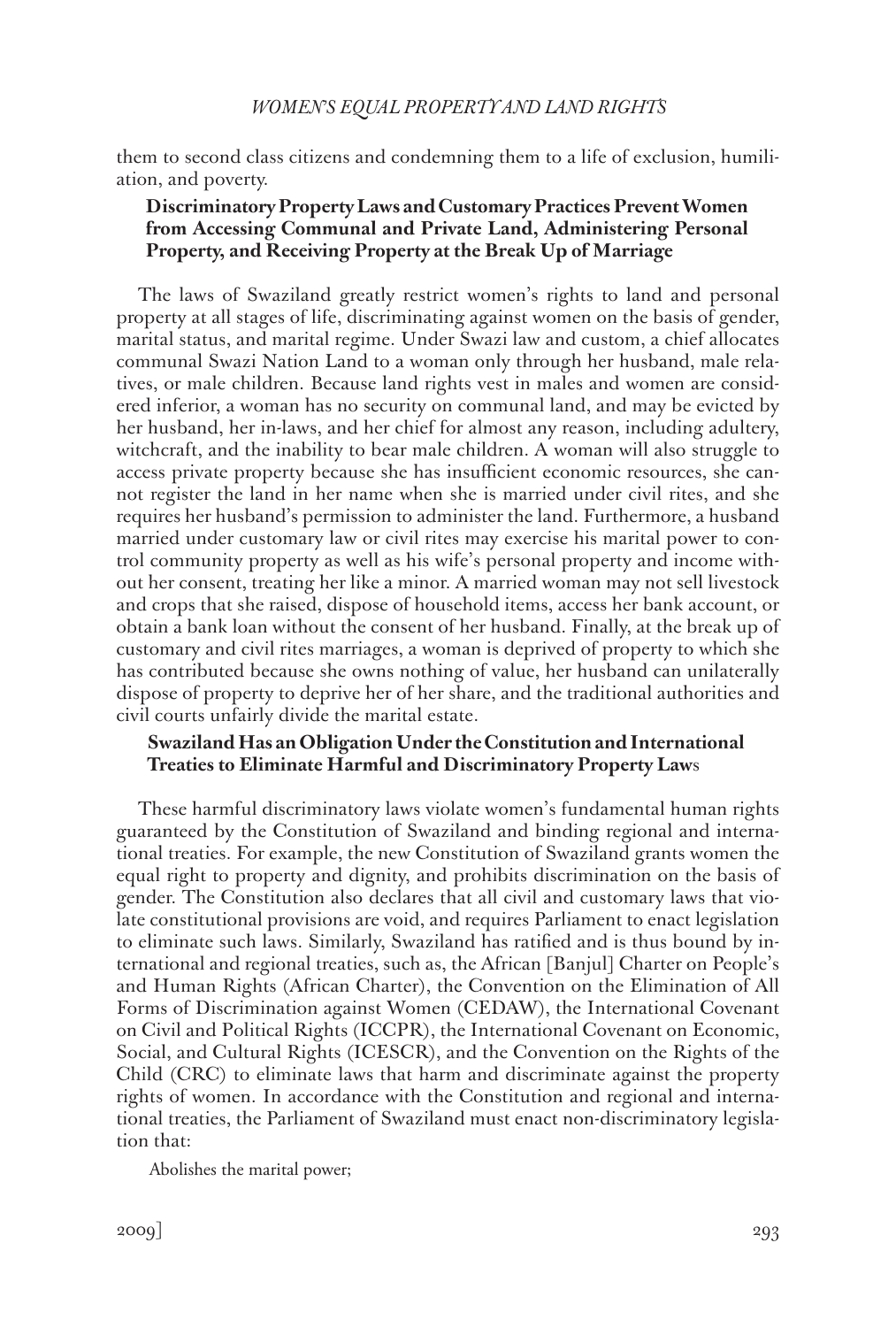Requires the allocation of Swazi Nation Land to women regardless of marital status; Provides security of tenure to women on Swazi Nation Land;

Permits women to register private property in their names regardless of marital status;

Gives women the right to obtain credit and open bank accounts without discrimination;

Mandates mutual spousal consent to alienate or mortgage joint property;

Allows sole administration of separate property;

- Instructs civil courts to justly and fairly distribute property at the break-up of all marriages; and
- Requires that government Ministries and NGOs implement training programs on women's equal rights to property and land.

# **Non-Discriminatory Property Laws Will Empower Women and Benefit All Swazis**

The people of Swaziland desire non-discriminatory laws that empower women and the government of Swaziland has committed itself to passing such laws by enacting the Constitution and ratifying regional and international treaties that respect fundamental human rights. Because these proposed changes ensure that women are no longer dependent on men, the proposed legislation will help to reduce the rate of HIV/AIDS in the country as well as improve the economy of Swaziland.

# **I. Swazi Women Face Discrimination in Access to Private Property and Communal Land from Birth to Death**

Swazi women confront pervasive discrimination in access to and control over private property and communal land. From childhood to adulthood, women's legal status is less than that of men. Under Swazi law and custom, baby boys can have communal land allocated to them in their own names, whereas their grandmothers, mothers, and sisters can never be allocated communal land in their names.1 Girls are less valued than boys to the point that a woman can be evicted from her home under Swazi law and custom for giving birth only to female children.<sup>2</sup>

As adults, women do not enjoy the same rights of majority that men have, preventing them from being full legal and economic actors in Swazi society. Their dispossession from property condemns them to poverty and consequently subjects them to increased risk of HIV/AIDS infection due to their inability to negotiate safe sex practices or by being forced to resort to provide sexual services for basic necessities of food and shelter for them and their children. Single adult women can buy and register private land in their own names; single women, however, often lack the socioeconomic means to buy private land and are stigmatized by society for remaining unmarried.3 Additionally, under Swazi law and custom, single

<sup>1.</sup> *See infra* Part II.A (Swazi Nation Land Allocation); Part IV.A (Dignity).

<sup>2.</sup> *See infra* Part II.B (Eviction).

<sup>3.</sup> Women and the Law in Southern Africa Research Trust, Family in Transition: The Experience of Swaziland 113, 192-193 (1998) [hereinafter Family in Transition] (Men have more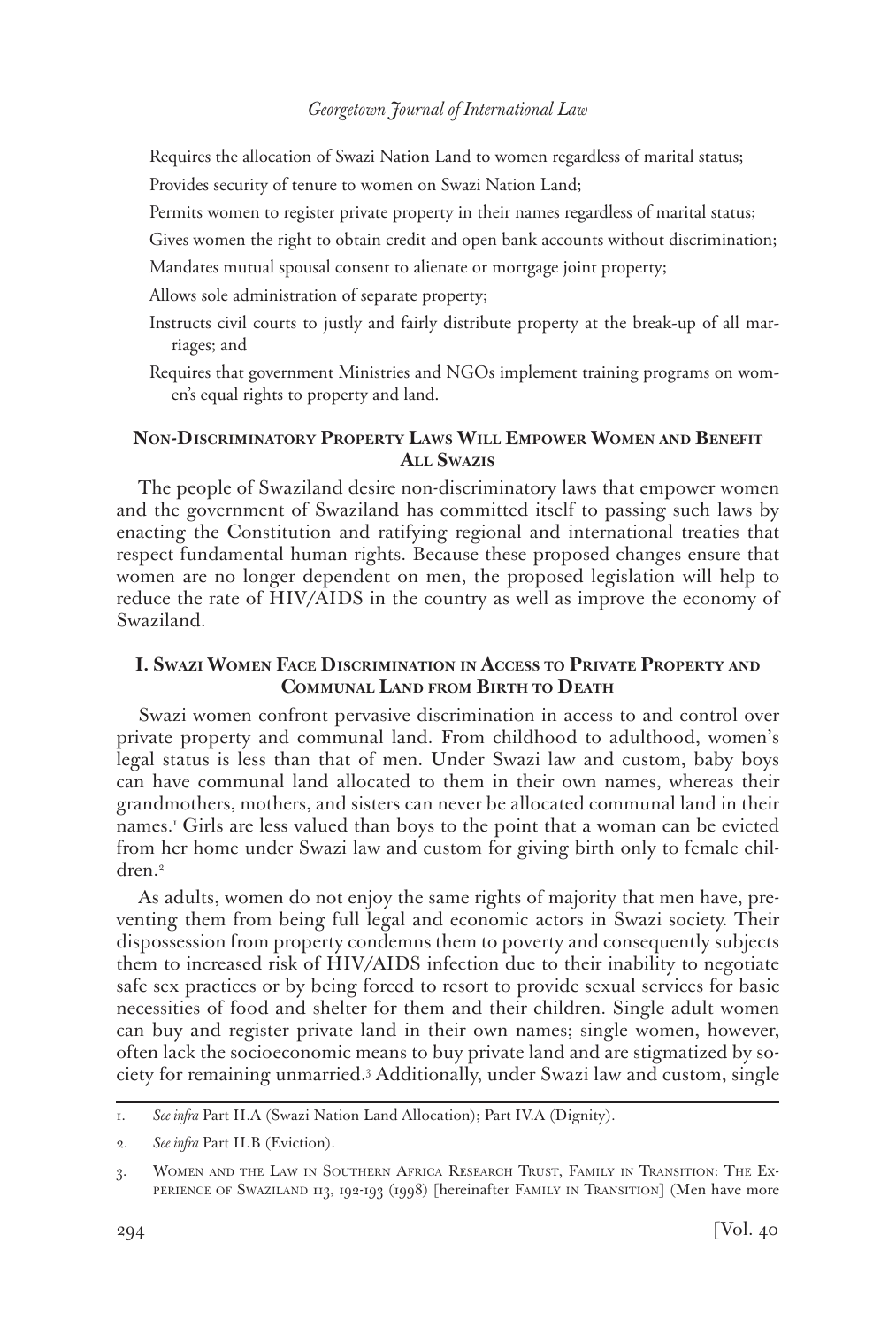women cannot be allocated Swazi Nation Land, and the male members of the family often have control over the woman's own livestock.4 When women marry, their legal status under both the civil and customary system is that of a minor. Most married women cannot own property in their name, cannot be allocated communal land in their name, and cannot secure bank loans or use their bank accounts without permission from their husbands.<sup>5</sup>

The limitations on women's property rights hurt all of Swaziland by preventing women from being full participants in economic, political, and cultural life. This report maps out where violations to women's property rights exist and what changes should be made to remedy the discrimination women face. The findings are based on legal research of domestic, regional, international and comparative law and on interviews conducted in March 2007 in Swaziland by the Georgetown University International Women's Human Rights Clinic, in partnership with the Swaziland branch of Women and the Law in Southern Africa (WLSA) and the Council of Swaziland Churches. Over seventy-five people were interviewed from many sectors of society, including rural and urban women and men, parliamentarians, government ministers, religious leaders, lawyers, and women's and family's rights advocates.

The report analyzes violations of domestic and international law caused by women's limited property rights in Swaziland and the effects that these violations have on women, families and Swazi society as a whole. Part I discusses discrimination against women stemming from the various Swazi marital regimes and their proprietary consequences; the effects of outdated, uncoordinated and discriminatory property laws and customary practices; and Swaziland's obligation to harmonise or eliminate legislation that discriminates against women's equal rights to property in contravention of the new Constitution of Swaziland (Constitution) and international law. Part II analyzes the communal land system, known as Swazi Nation Land, and how allocation of and control over communal land discriminates against women. This section explores the negative effects of excluding women from Swazi Nation Land allocation and the devastating results of unjust evictions from Swazi Nation Land. Part III focuses on the limited rights and control women have over private and personal property. Most women have neither the right to register or own private property nor the right to control personal property. Part IV lays out the ways in which women's limited property rights constitute degrading treatment and can lead to economic and physical abuse. Both customary and civil law violations of a woman's right to property are discussed through the lens of the right to be free from degrading or inhuman treatment. Part V, on women's right to property at the break-up of marriage, connects a woman's limited rights to property during marriage to the unjust distribution of property at the break-up of marriage. Part VI emphasises the necessity of effective educational trainings on women's right to equal property for the public and for government officials as well as an expansion of the Magistrate Courts' jurisdiction to all matters concerning

access to wage labor opportunities because they can migrate to other locations and countries for employment, whereas women are expected to stay at the homestead to take care of the family).

<sup>4.</sup> *Id*.; *see infra* Part III.C.

<sup>5.</sup> *See infra* Part I.A (Marital Power); Part III.D (Loans, Credit, Banking).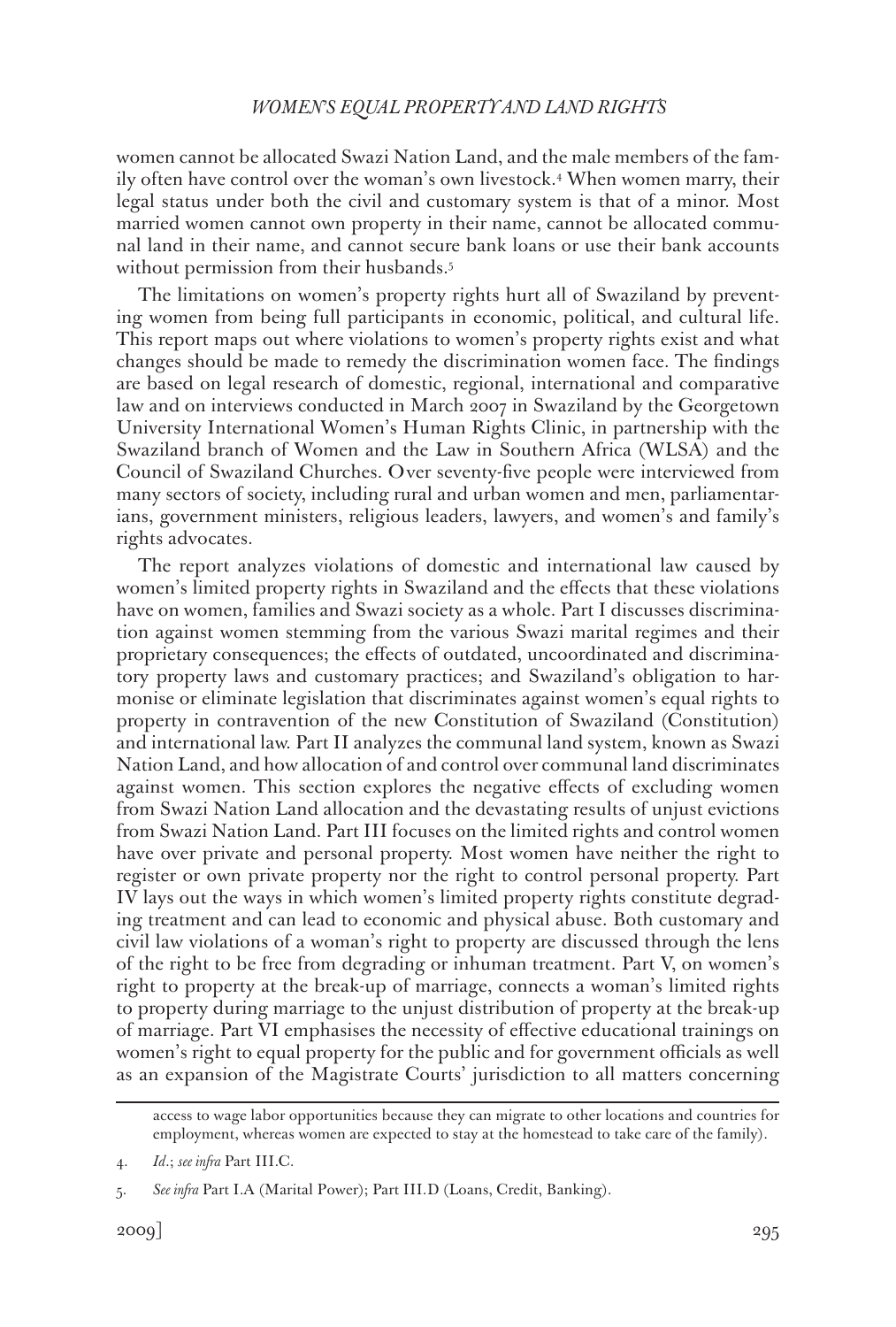women's property rights. Part VII calls for the elimination of customary practices that discriminate against women and violate their right to property. Evolution of customary practices and the will for change evidenced by interviews with people in Swaziland and the language of equality in the new Constitution and ratified international treaties are discussed as an impetus for legal reform. Part VIII ties women's limited property rights to nationwide concerns of health and economic development.

# *A. Women's Inequality Stems from the Degrading and Discriminatory Marital Power the Husband has Over His Wife*

A woman's right to property and private and communal land in Swaziland discriminatorily hinges on her gender and marital status. Single, divorced, and widowed women have the same legal rights as men to purchase and administer private property in their own name.6 Upon marriage, however, most women lose these rights and are unable to own or administer property due to their husbands' marital power, which reduces women's status to that of a child.7 As R.T. Nhlapo, eminent scholar on Swaziland, explains, "marital power leaves a woman with no "locus standi in judicio (i.e. she must be represented in legal proceedings by her husband), no independent contractual capacity, and very little control over the joint property of marriage."8 Without a man, neither single nor married women may have access to or control over Swazi Nation Land, the communal land which makes up about seventy-four percent of the land in Swaziland where almost seventy percent of the population lives.9 Loss of property rights upon marriage affects women not only in marriage but also upon dissolution of marriage. In civil marriage with marital power a husband can, for example, sell off all joint property before divorce, leaving nothing for the woman during division of property.<sup>10</sup> When a customary marriage breaks up the husband retains all of the property of value, including the marital home, while the woman is left destitute.<sup>11</sup> The restrictions on property rights imposed on women because of marital power denies them the economic and physical security of house, home, subsistence, and improvement of living conditions that men enjoy.

- 7. *See* Deeds Registry Act 37 of 1968 s. 16(2-3) (Swaz.).
- 8. *Supra*, note 1; *see also* U.S. Dept. of State, Bureau of Democracy, Human Rights, and Labor, *Country Reports on Human Rights Practices - Swaziland* (Mar. 8, 2006), *available at* http://www.state.gov/g/drl/ rls/hrrpt/2005/61595.htm.
- 9. Swaziland Environment Authority, National Assessment Report of Swaziland to the World Summit on Sustainable Development Johannesburg (2002) at 4, *available at* http://www.environment. gov.sz/files/wssd.pdf.
- 10. Interview with Lindiwe Khumalo Matse, Divorce Attorney, in Manzini, Swaziland (Mar. 9, 2007) ("The most common cases I hear are in the context of divorce matters. With in marriage people don't sue because they still have to live together. What comes to mind is a woman asking for divorce – after he received the summons he disposed of the property and home to a third party. We are still trying to find out where the proceeds are.").
- 11. *See* Infra Part V (Divorce).

<sup>6.</sup> R. T. Nhlapo, *The Legal Situation of Women in Swaziland and Some Thoughts on Research*, in 2 THE LEGAL Situation of Women in Southern Africa 97, 125-126 (Julie Stewart & Alice Armstrong eds., 1990).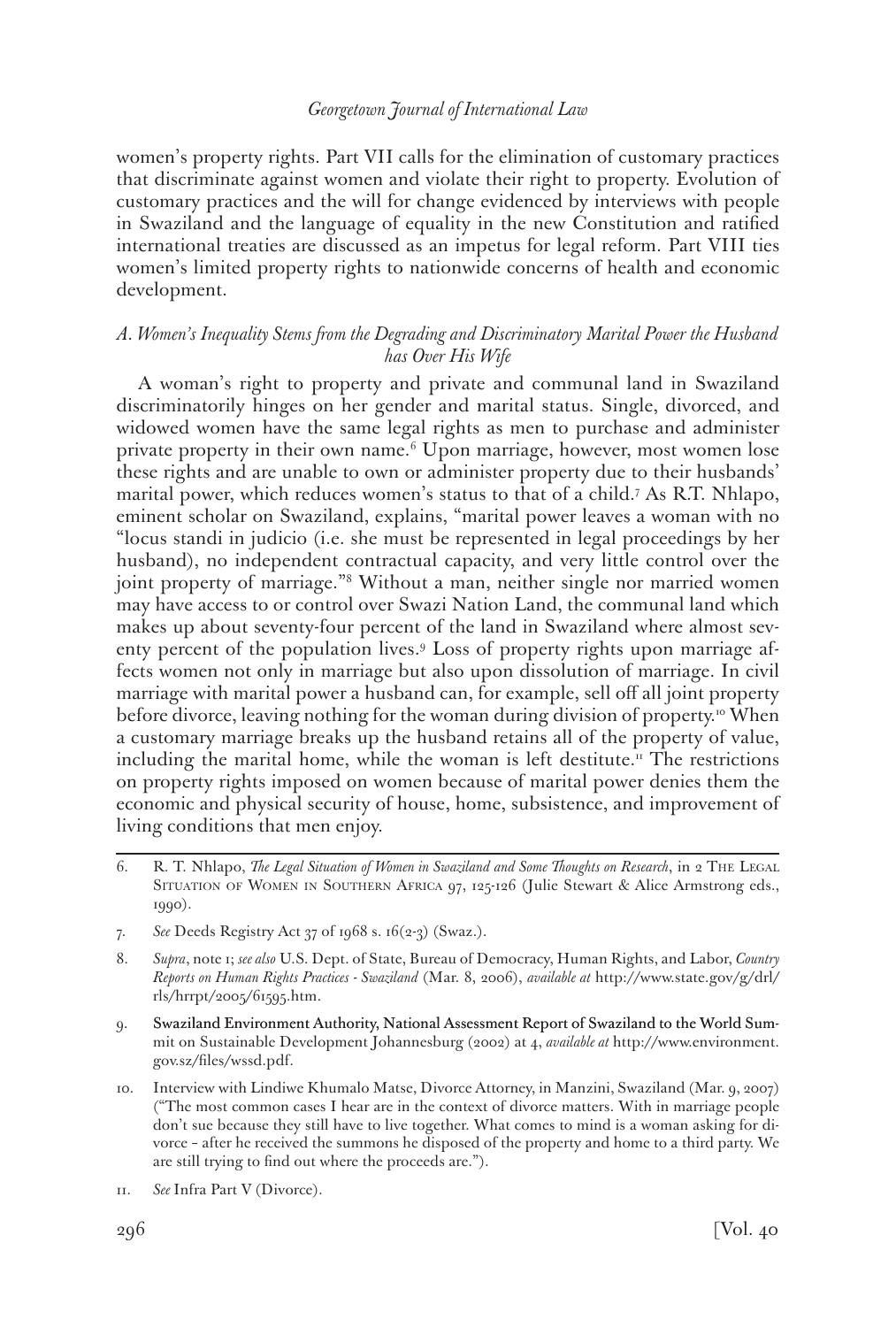Under both the civil and customary marriage system, marital power exists to varying degrees and subjugates women by giving the husband power over the person and property of the wife. There are four different marital regimes possible in Swaziland with varying types of property consequences for women:

1. In community of property with marital power, where all property is jointly owned but registered solely in the man's name;<sup>12</sup>

2. Out of community of property with marital power, where property is separately owned according to an antenuptial agreement but controlled by the husband;

3. Out of community of property without marital power, where property is separately owned according to an antenuptial agreement and controlled solely by the owner of that property; and

4. Swazi law and custom, where the husband has complete marital power over the wife's person and property.<sup>13</sup>

The sheer number of marital regime choices is confusing and few people know of the discriminatory implications of marriage before they enter into the marriage contract, or that they have the option to contract out of the husband's marital power, leading to discriminatory consequences for women in marriage. Ms. Nondumiso Kunene, Housing and Property Manger at the SwaziBank, sees many women who enter the bank to obtain loans only to find out that the proprietary consequences of their marriage do not permit them to do so without their husband's consent: "Unfortunately, the choice that you make [of which marital regime to marry under] is a choice that you make… while you are still young, and you don't know the implications of things."<sup>4</sup> For most women, even if they are aware that they can opt out of the husband's marital power, often times their future husband will not agree to sign such an antenuptial agreement. Lindiwe Khumalo Matse, a divorce attorney, explained her own failure in convincing her husband to enter into an out of community of property marriage: "I met my husband when I was very young and I wanted [an] out of community of property [marriage] but he said in [community of property]. We debated and couldn't agree. We disagreed and for eight years we didn't have a certificate because we disagreed. I ended up giving in."15

<sup>12.</sup> Deeds Registry Act 37 of 1968 s. 16(3) (Swaz.) (s. 3: "Immovable property, bonds or other real rights shall not be transferred or ceded to or registered in the name of a woman married in community of property.").

<sup>13.</sup> Nhlapo, *The Legal Situation of Women*, *supra* note 6, at 114-15 ("marital power under customary law is all-encompassing and reduces the wife to a position analogous to that of 'one of the children' of the household. This has obvious implications for her personal autonomy (what she may wear, or engage in).").

<sup>14.</sup> Interview with Ms. Nondumiso Kunene, Housing and Property Manager at the SwaziBank Headquarters, in Mbabane, Swaziland (Mar. 6, 2007).

<sup>15.</sup> Interview with Lindiwe Khumalo Matse, Divorce Attorney, in Manzini, Swaziland (Mar. 9, 2007).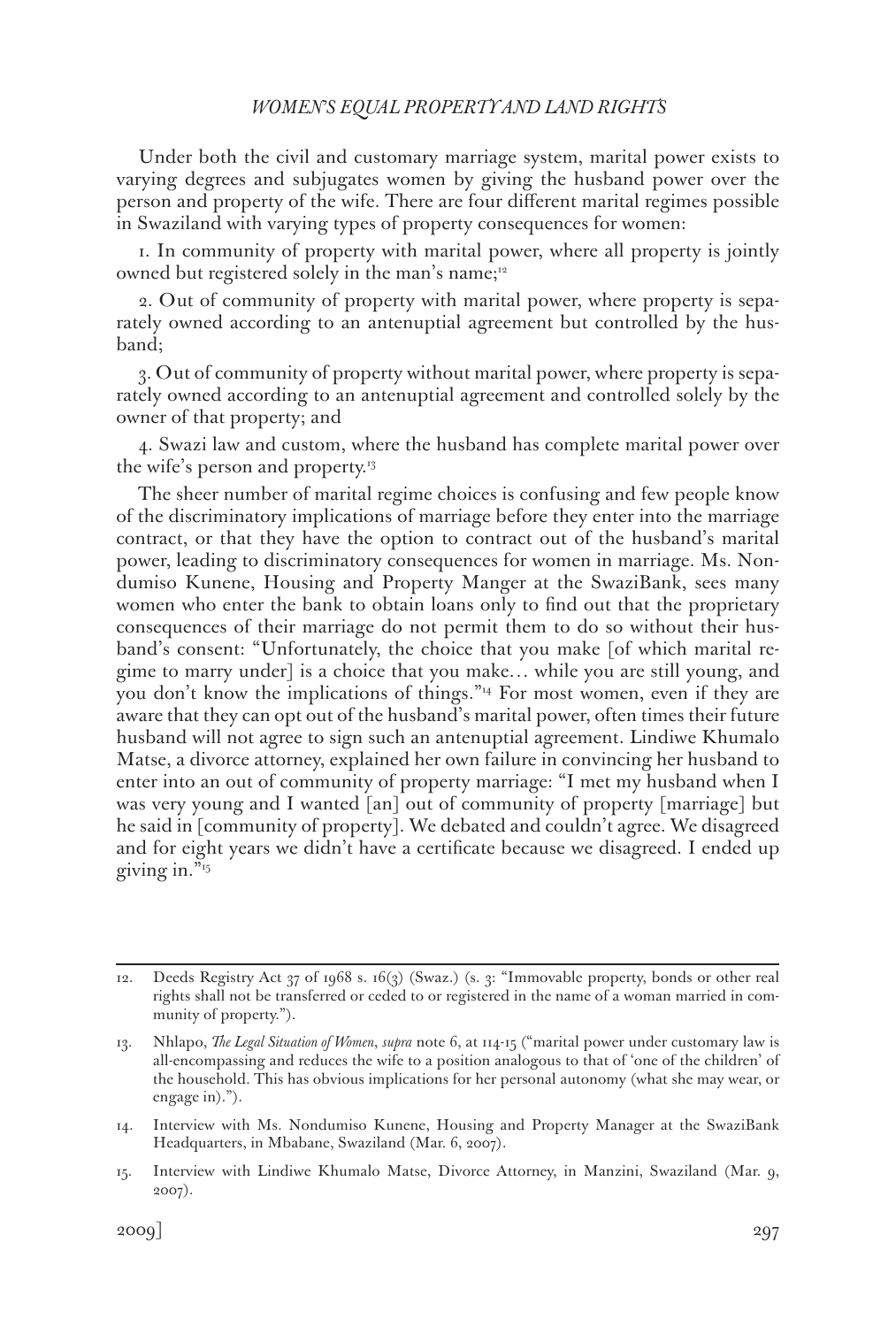A marriage under Swazi law and custom provides the husband with even more expansive marital power than any civil marriage.<sup>16</sup> According to renowned legal expert, R.T. Nhlapo, "marital power under customary law is all-encompassing and reduces the wife to a position analogous to that of 'one of the children' of the household. This has obvious implications for her personal autonomy (what she may wear, or engage in)."<sup>17</sup>

When Black Swazis marry under The Marriage Act, sections 24 and 25 exclude them from the potential protections provided by civil law. By mandating that property rights of Black spouses, even if married by civil law, are to be governed by Swazi law and custom, the Marriage Act discriminates on the basis of race and gender, and creates extreme uncertainty as to which marital system a couple is governed under.18 A principle Magistrate Judge explained that "[i]f you're married in community of property, [under] sections 24 and 25 of the Marriage Act… you [are] in danger of having Swazi law and custom governing the proprietary consequences [of your marriage], which [is] a contradiction because you have taken the decision in the first place that you do not want to contract a marriage in terms of Swazi law and custom, but you have something sneaking through the back door. Haunting you."19 This haunting provision stems from a racist and discriminatory colonial period where Black Africans were intentionally and formally prevented from participation in and protection under the legal system established by the colonizers.<sup>20</sup> The creation of dual legal systems where white colonizers were governed under their civil laws and Black Africans were governed under traditional or customary laws prevented Blacks from accessing the proprietary protections enjoyed by white colonists.21Because most Swazis are unaware of sections 24 and 25 of the Marriage Act, women are unknowingly entering marriages where the husband has complete power over their person and property, not only violating their right to property as a woman, but also discriminating against Black women on the basis of race.<sup>22</sup> In a survey that asked Black married couples whether they thought they were married civilly in community of property or under Swazi law and custom, they all thought they were married in community of property, showing that Swazis are unaware that their marital regime is altered by the pass-through provision.<sup>23</sup>

17. *Id*.

<sup>16.</sup> Nhlapo, *The Legal Situation of Women*, *supra* note 6, at 114-15 .

<sup>18.</sup> The Marriage Act 47 of 1964 ss. 24 & 25 (1964) (Swaz.) (s. 24: if both parties to the marriage are Africans, "the marital power of the husband and the proprietary rights of the spouses shall be governed by Swazi law and custom."; s.  $25(1)$ : "If both parties to a marriage are Africans, the consequences flowing from the marriage shall be governed by the law and custom applicable.").

<sup>19.</sup> Interview with Principle Magistrate Judge, in Mbabane, Swaziland (Mar. 6, 2007).

<sup>20.</sup> *See Bhe and Others v. the Magistrate, Khayelitsha and Others,* 2005 (1) BCLR 1 (CC) at 54 para. 143 (S. Afr.) (overruling an inheritance law that applied only to Black South Africans as discriminatory and racist because it only applied to Africans with the intention to disenfranchise and disadvantage the native population).

<sup>21.</sup> *See id*. at para. 143.

<sup>22.</sup> R. T. Nhlapo, Marriage and Divorce in Swazi Law and Custom 41-42 (1992).

<sup>23.</sup> *See id.*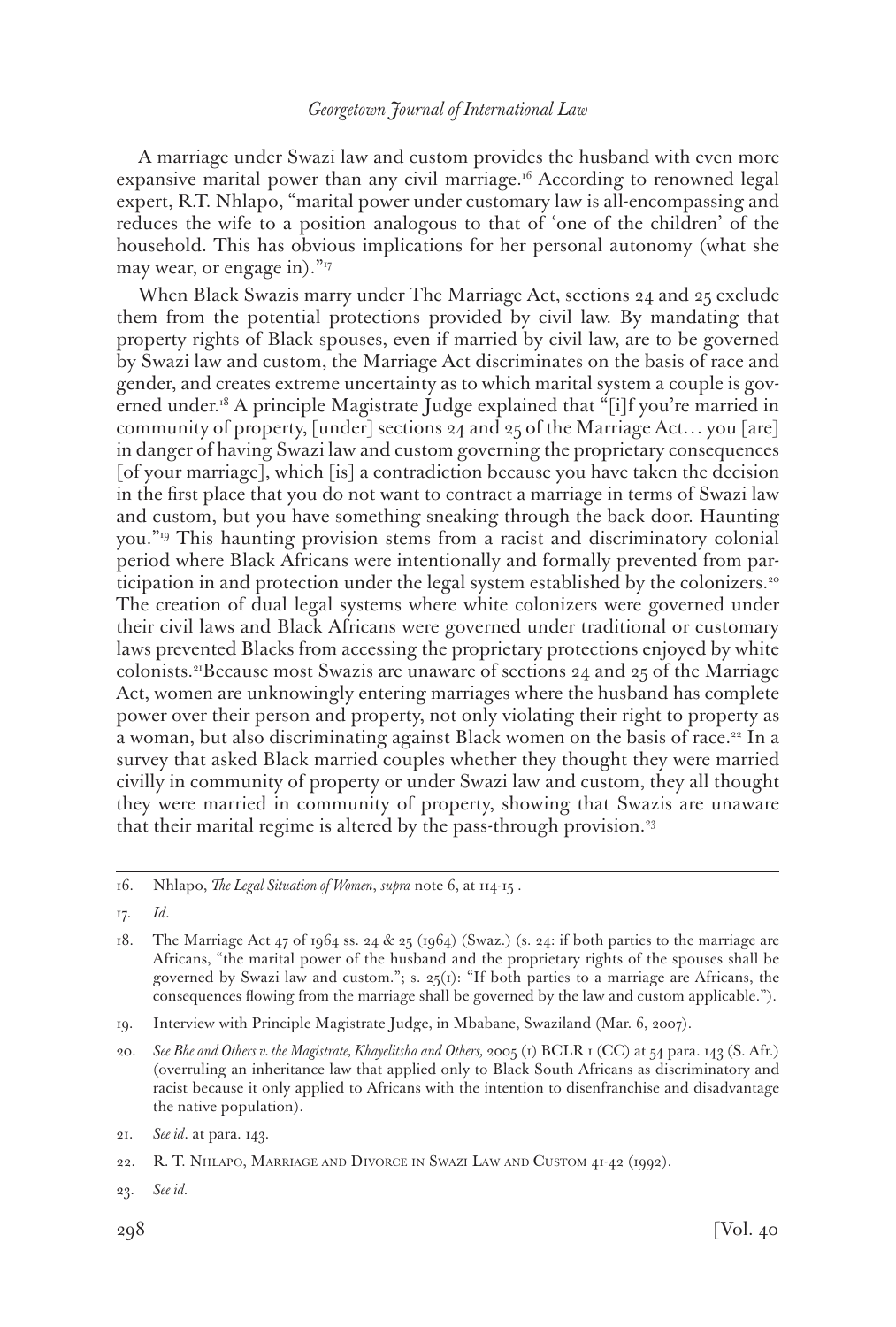The pass-through provision should be removed because it is egregiously disadvantageous to women and is normally not enforced by the court. In practice, judges usually make an exception for sections 24 and 25 of the Marriage Act, allowing Swazis who believed they were married under civil law to be governed under civil law.24 Legislation should codify the judge's practices in order to prevent continued discrimination on the basis of race and sex.

# *B. Abolishing Marital Power Will Remedy Women's Lack of Access and Control Over Personal Property, Private, and Communal Land*

In order to ensure that women have full rights to their personal property, Swaziland must abolish the marital power. The people of Swaziland are ready to do away with this control over women. Twenty-nine out of thirty-one people interviewed on this question believe that the marital power should be abolished. These interviewees came from all walks of life, from Parliament members to non-governmental organization (NGO) workers to lawyers to rural women. People interviewed agreed that marital power should be abolished because it treats women as minors. A law student interviewed explained: "customary law basically doesn't really recognize women as... [I]t still treats women as minors... So I would like to see women standing up for themselves and being recognized as they are."<sup>25</sup>

Many countries around the world and in Africa have already done away with the marital power, requiring that spouses have equal rights to use property and that both are consulted before any action is taken with respect to property.26 Swa-

25. Interview with Sihlengiwe Dlamini, law student, at Univ. of Swaziland, Swaziland (Mar. 6, 2007).

<sup>24.</sup> Interview with Principle Magistrate Judge, in Mbabane, Swaziland (Mar. 6, 2007).

<sup>26.</sup> Married Woman's Property Act, CAP 176 (1953, amended 2000) s. 3 (Belize), *available at* http:// www.commonlii.org/bz/legis/consol\_act/mwp176333.pdf (all the rights, powers and authorities of the husband existing at common law have been abolished); Bolivia, Initial periodic report of States Parties to the Committee on the Elimination of Discrimination Against Women, U.N. Doc CEDAW/C/BOL/1 (1991), *available at* http://www.un.org/womenwatch/daw/cedaw/reports.htm (under Bolivia) (both spouses manage property acquired during marriage and the consent of both spouses is needed to dispose of or encumber property); Bosnia and Hertzegovina, Initial through Third periodic report of States Parties to the Committee on the Elimination of Discrimination Against Women, U.N. Doc. No. CEDAW/C/BIH/1-3 (2004), *available at* http://www.un. org/womenwatch/daw/cedaw/reports.htm (under Bolivia) (One spouse cannot independently handle or burden joint property without the consent of the other spouse); Birte Scholz & Mayra Gomez, *Bringing Equality Home: Promoting and Protecting the Inheritance Rights of Women: A Survey of Law and Practice in Sub-Saharan Africa* 42 (The Centre on Housing Rights and Evictions (COHRE) 2004) (citing Deeds Registry Act, CAP 33:02 (1960, amended 1996) (Bots.)) (both parties to marriage must be involved in joint property decisions; marital power abolished); Bulgaria, *Second and third periodic report of States Parties to the Committee on the Elimination of Discrimination Against Women,* U.N. Doc CEDAW/C/BGR/2-3 (1994), *available at* http://www.un.org/womenwatch/daw/cedaw/reports. htm (under Bulg.) (spouses have equal rights of possession, use, disposal, and management over common property); Burundi, *Initial periodic report of States Parties*, U.N. Doc No. CEDAW/C/BOL/1 (2000), *available at* http://www.un.org/womenwatch/daw/cedaw/reports.htm (under Burundi) (citing CODE OF THE PERSON AND THE FAMILY (1993 amendment) (Burundi)) (abolished wife's obedience); Law on Marriage and Family, art. 29 (1989) (Cambodia), *available at* http://www. worldlii.org/kh/legis/lotmaf230/ (equal rights to use, obtain benefits and manage joint property); Marriage Law art. 17(1) and (2) (1981, amended 2001) (P.R.C.), *available at* http://www.asianlii. org/cn/legis/cen/laws/ml198197/ (husbands and wives shall enjoy equal rights to dispose of jointly-owned property); Colombia, *Fifth and sixth periodic report of States Parties to the Committee on the*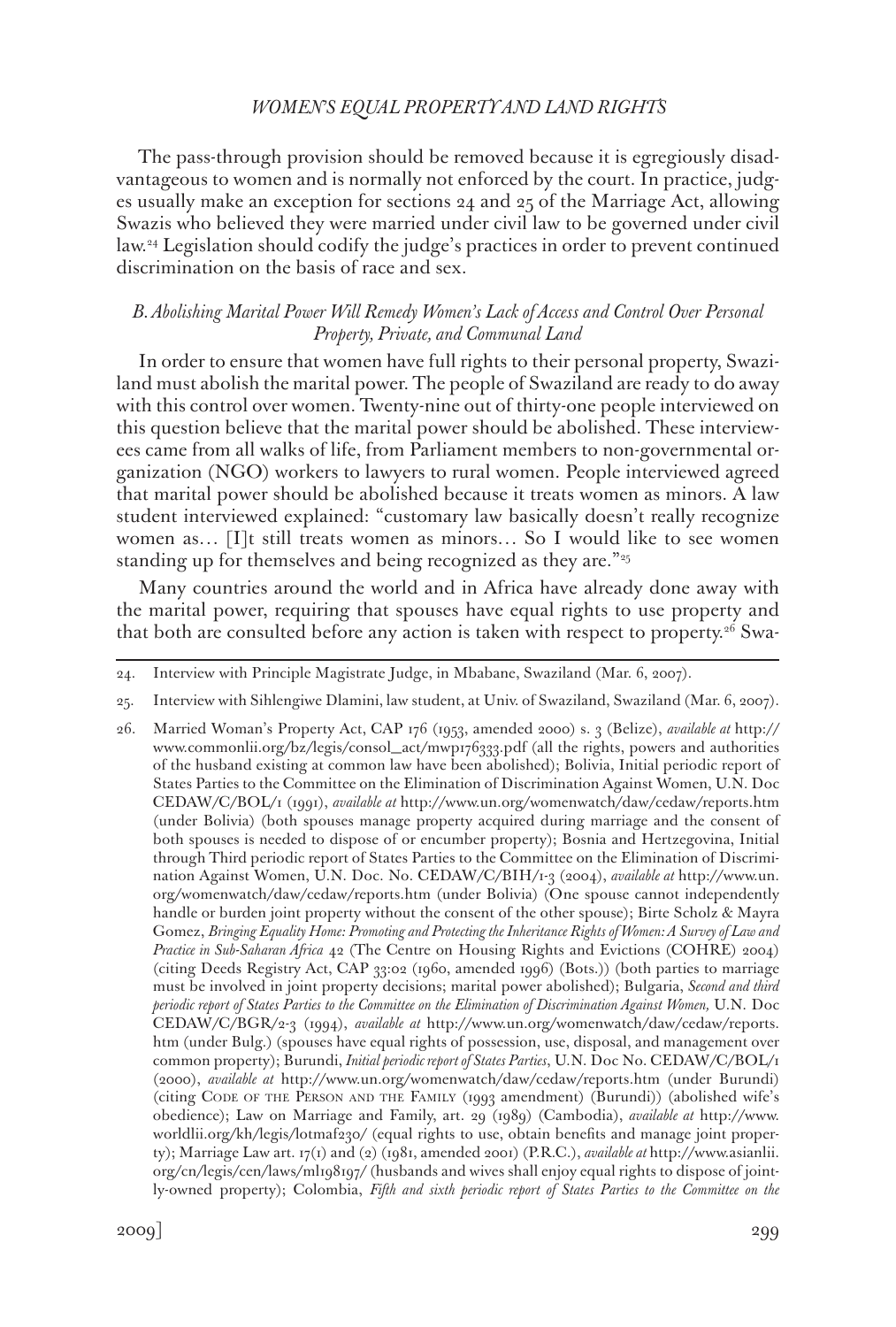*Elimination of Discrimination Against Women,* U.N. Doc. No. CEDAW/C/COL/5-6 (2005) *available at* http://www.un.org/womenwatch/daw/cedaw/reports.htm (under Colom.) (citing Act 28 (1932) (Colom.)) (women do not require spouses' authorization or permission from a judge to administer and dispose of personal belongings and of those jointly owned with husband); Croatia, *Second through third periodic report of States Parties to the Committee on the Elimination of Discrimination Against Women*, U.N. Doc. No. CEDAW/C/CRO/2-3 (2003), *available at* http://www.un.org/womenwatch/daw/ cedaw/reports.htm (under Croatia) (citing Family Law, art. 249 (1999) (Croat.)) (spouses are coowners of equal shares of mutual property acquired during marriage); Cuba, *Fourth periodic report of States Parties to the Committee on the Elimination of Discrimination Against Women,* U.N. Doc. No. CEDAW/C/ CUB/4 (1999) *available at* http://www.un.org/womenwatch/daw/cedaw/reports.htm (under Cuba) (citing FAMILY CODE (Cuba)) (spouses require each other's consent to acts connected with the ownership, administration or alienation of the common property of a marriage); Eritrea, *First through third periodic report of States Parties to the Committee on the Elimination of Discrimination Against Women,*  U.N. Doc. No. CEDAW/C/ERI/1-3 (2004), *available at* http://www.un.org/womenwatch/daw/ cedaw/reports.htm (under Eri.) (citing EPLF Family Law, art. 45 (proclamation 1/1991) (Eri.)) (both spouses require a written consent of the husband or wife to enter into mortgage; repealed marital power of husband as head of household); FAMILY CODE, art. 50(1), 66 (revised 2000) (Eth.), *available at* http://mail.mu.edu.et/~ethiopialaws/FamilyLawHome.htm (spouses retain "equal rights in the management of the family," and in the administration of common property); The Secretary General, *Report of the Secretary-General submitted in accordance with Commission resolution 2001/34*, para. 15, *delivered to the Economic and Social Council and the Commission on Human Rights*, U.N. Doc. E/CN.4/2002/53 (Jan. 15, 2002), *available at* http://www.unhchr.ch/Huridocda/Huridoca. nsf/TestFrame/dbc76479922d0282c1256b990053c4b2?Opendocument (citing Civil Code art. 131 (Guat.)) (disposition of or encumbrance on jointly owned real estate requires the consent of both spouses. Both spouses have the right to administer the household's financial resources and administration of assets jointly or separately); Italy, *Third periodic report of States Parties to the Committee on the Elimination of Discrimination Against Women,* U.N. Doc. No. CEDAW/C/ITA/3 (1997), *available at*  http://www.un.org/womenwatch/daw/cedaw/reports.htm (under Italy) (citing 1975 Reform (Italy)) (co-ownership and an equal share in all assets acquired during marriage; explicit recognition to the caring work of women); Kazakhstan, *Second periodic report of States Parties to the Committee on the Elimination of Discrimination Against Women*, at 59, U.N. Doc. CEDAW/C/KAZ/2 (Mar. 17, 2005), *available at* http://www.un.org/womenwatch/daw/cedaw/reports.htm (under Kazakhstan) (citing Law on Marriage and the Family, art. 33 (Dec. 17, 1998) (Kaz.)) (spouses mutually agree on ownership, management, and disposition of common property); Kenya, *Fifth and sixth periodic reports of States parties to the Committee on the Elimination of Discrimination Against Women*, para. 183, U.N. Doc. CEDAW/C/KEN/5-6 (Oct. 16, 2006), *available at* http://www.un.org/womenwatch/daw/cedaw/ reports.htm (under Kenya) (citing MSK v. SNK, (2005) K.L.R. (Kenya)) (High Court decided that domestic duties amount to contribution to matrimonial property); Kuwait, *Combined initial and second periodic reports of States parties to the Committee on the Elimination of Discrimination Against Women*, at 78, U.N. Doc. NO. CEDAW/C/KWT/1-2 (May 1, 2003), available at http://www.un.org/womenwatch/daw/cedaw/reports.htm (under Kuwait); Kyrgyzstan, *Initial reports of States parties to the Committee on the Elimination of Discrimination Against Women*, (10th Sess., 1999), para. 147, U.N. Doc. CEDAW/C/KGZ/1 (Aug. 28, 1998), *available at* http://www.un.org/womenwatch/daw/cedaw/ reports.htm (under Kyrgyzstan) (citing MARRIAGE AND FAMILY CODE Part II, art. 23 (Kyrg.)) (Spouses have equal rights in the ownership, acquisition, administration, enjoyment and disposition of jointly owned property, regardless of who is bringing in outside income); Lao People's Democratic Republic, *Combined initial, second, third, fourth and fifth periodic reports of States parties to the Committee on the Elimination of Discrimination Against Women*, (32nd Sess., 2005), at 59, U.N. Doc. CEDAW/C/ LAO/1-5 (Aug. 18, 2003), *available at* http://www.un.org/womenwatch/daw/cedaw/reports.htm (under Lao People's Democratic Republic) (citing Family Law, art. 27 (Laos)) (Husband and wife have equal rights over conjugal property notwithstanding who actually acquired the asset); Lithuania, *Initial report of States parties to the Committee on the Elimination of Discrimination Against Women*, (23rd Sess., 2000), at 24, U.N. Doc. CEDAW/C/LTU/1 (1998), *available at* http://www.un.org/ womenwatch/daw/cedaw/reports.htm (under Lithuania) (citing MARRIAGE AND FAMILY CODE art. 21 (Lith.)) (need consent of both spouses to use property); Luxembourg, *Initial report of States*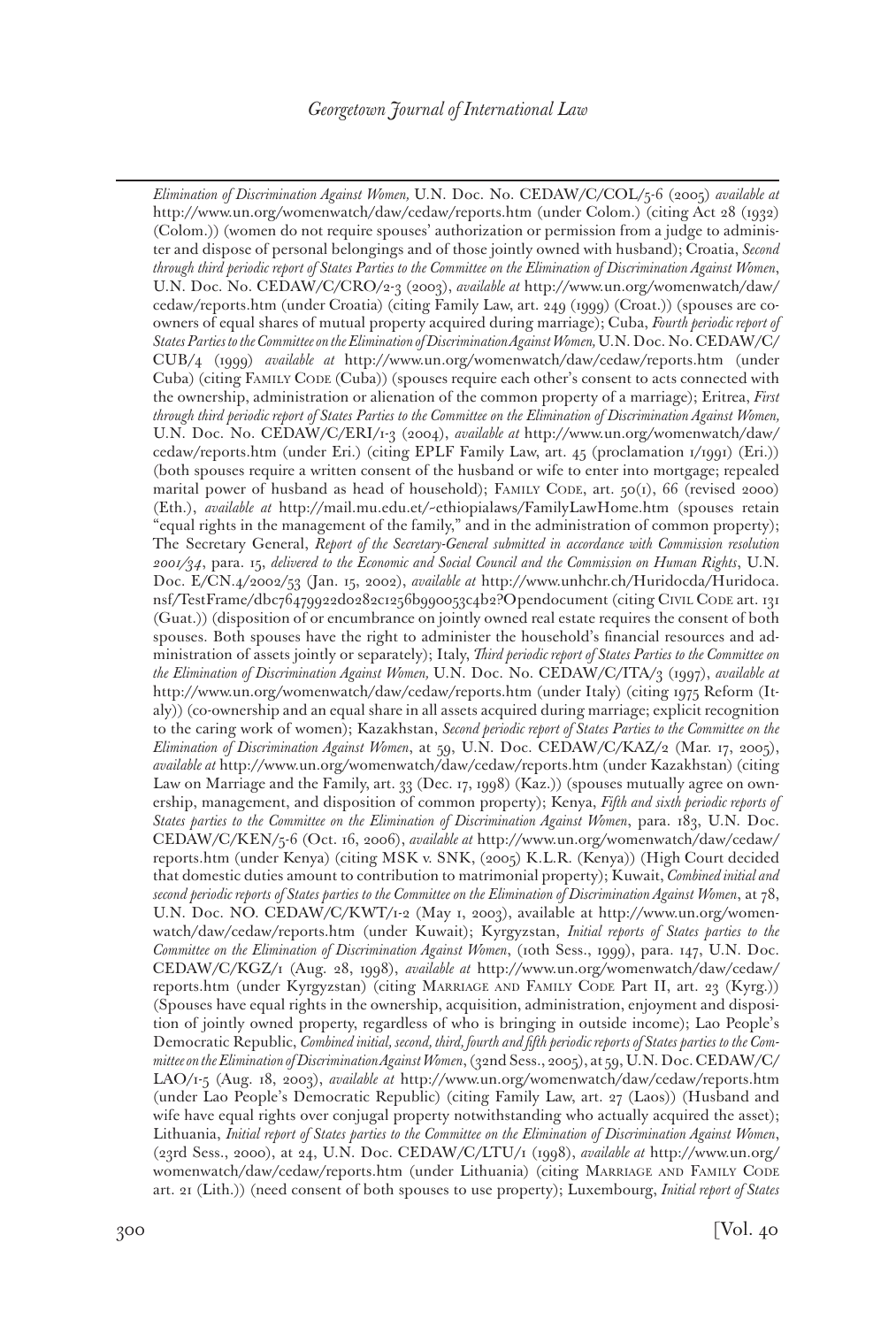ziland is one of the last countries in the region to still have this restriction on women's rights.

Swaziland should follow the example of South Africa, which progressively abolished the marital power in civil marriages in 1993.<sup>27</sup> The amendment gave women equal rights under the law in civil marriages.<sup>28</sup> Even after this law was passed, the government continued to focus on equality and discussed the status of women under customary law. It stated that "popular assumption about male status and the 'official code' of customary law need to be re-examined."29 The government specifically referenced Convention on the Elimination of All Forms of Discrimination against Women (CEDAW), stating that South Africa is "committed to [CEDAW's] principle of non-discrimination." In order to balance the inequality that remained under customary law, South Africa passed an act abolishing the marital power in customary marriages, stating that a woman in such a marriage is on a "basis of equality with her husband and subject to the matrimonial property system governing the marriage, full status and capacity, including the capacity to acquire assets and to dispose of them, to enter into contracts and to litigate."<sup>30</sup> Par-

*parties to the Committee on the Elimination of Discrimination Against Women,* (17th Sess., 1997), at 70, U.N. Doc. CEDAW/C/LUX/1 (Dec. 18, 1996), *available at* http://www.un.org/womenwatch/daw/ cedaw/reports.htm (under Luxembourg) (husband is no longer the master of the community property nor the head of the family); *New Family Law Moves Through Mozambique's Parliament*, Oxfam (2003) *available at* http://www.oxfamamerica.org/newsandpublications/news\_updates/archive2003/art5516.html (citing Family Act (December 16, 2003) (Moz.)); Married Persons Equality Act, art. 2 (1996) (Namib.) (husbands' marital power as head of the house has been abolished, equal power of spouses to dispose of assets of and administer joint estate, woman doesn't need consent for property ownership); Nigeria, *Combined fourth and fifth periodic reports of States parties to the Committee on the Elimination of Discrimination Against Women*, at 49, U.N. Doc. No. CEDAW/C/NGA/4-5 (April 28, 2003), *available at* http://www.un.org/womenwatch/daw/cedaw/ reports.htm (under Nigeria); Paraguay, *Combined initial and second periodic reports of States parties to the Committee on the Elimination of Discrimination Against Women*, (15th Sess., 1996), at 32, U.N. Doc. No. CEDAW/C/PAR/1-2/Add.1 (Nov. 21, 1995), *available at* http://www.un.org/womenwatch/daw/ cedaw/reports.htm (under Paraguay) (citing Law No. 1 (1992) (Para.)) (need consent of both spouses for execution of contracts); Family Code 209 of 1987 art. 70 (Phil.) *available at* http:// www.chanrobles.com/executiveorderno209.htm (joint authority to husband and wife to administer the conjugal property); Poland, *Combined fourth and fifth periodic reports of States parties to the Committee on the Elimination of Discrimination Against Women*, para. 281, U.N. Doc. No. CEDAW/C/POL/4-5 (Dec. 13, 2004), *available at* http://www.un.org/womenwatch/daw/cedaw/reports.htm (under Poland) (citing K.R. [Family and Custody Code] art. 36(1) (Pol.)) (each of the spouses can individually manage their joint property but consent of spouses needed when either plans to go beyond confines of ordinary property management); Matrimonial Property Act 88 of 1984, amended 1993 s. 11 (S. Afr.); Married Persons Property Act of 1929, amended 1981, art. 2(1) (Zimb.) *available at* http://www.parlzim.gov.zw/cms/Acts/Title05\_PERSONS\_AND\_THE\_FAMILY/ MARRIED\_PERSONS\_PROPERTY\_ACT\_5\_12.pdf (excludes the marital power).

- 27. Matrimonial Property Act 88 of 1984, amended 1993 s. 11 (S. Afr.). At the time, customary marriages were not recognized.
- 28. *Id*.
- 29. South African Law Commission, Issue Paper: Harmonization of the Common Law and the Indigenous Law (1996), *available at* http://www.saflii.org/za/other/zalc/ip/3/3-CHAPTER-3. html#Heading174.

<sup>30.</sup> Recognition of Customary Marriages Act 120 of 1998 s. 6 (S. Afr.).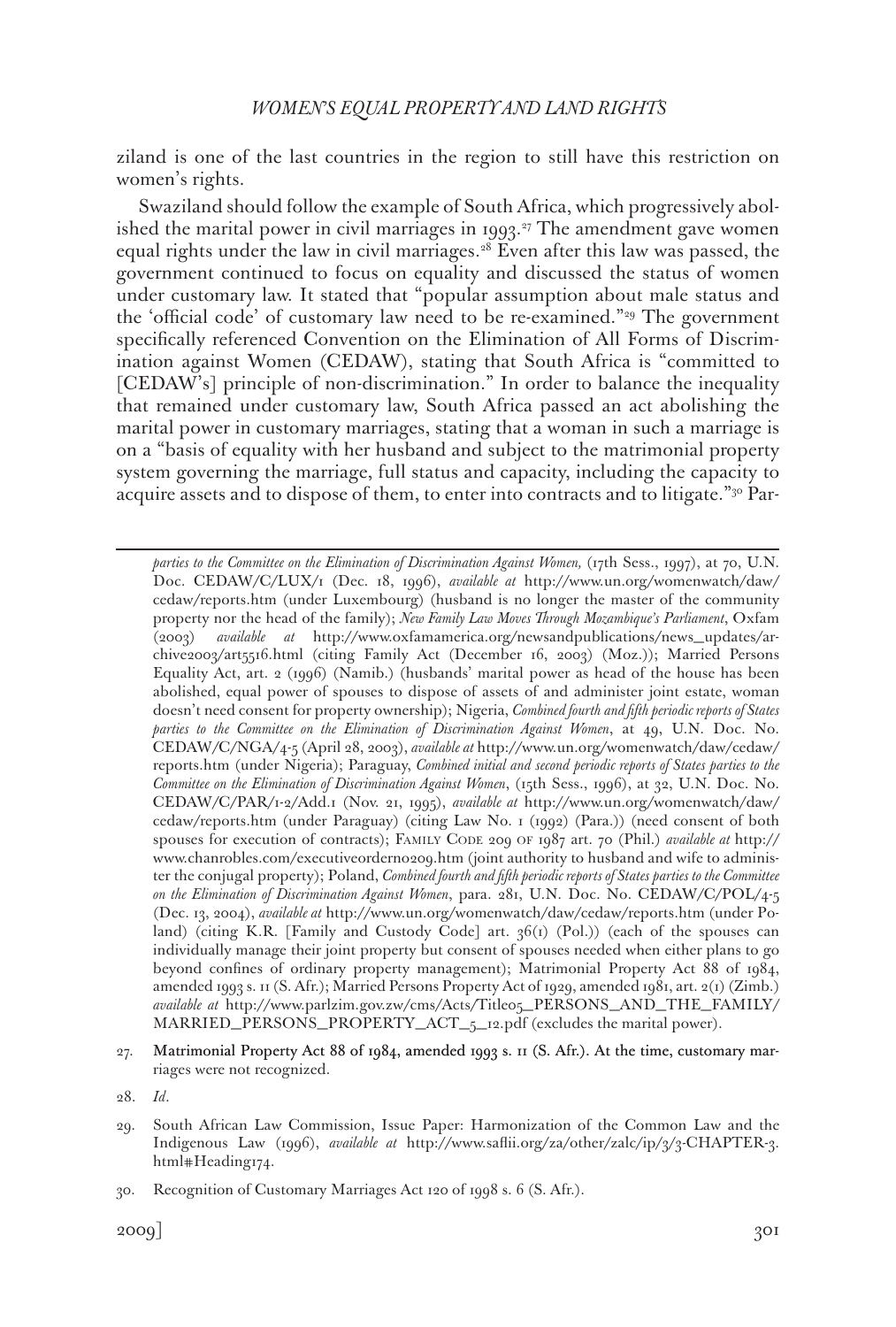liament in Swaziland should also create a law recognizing the equality of spouses in both civil and customary marriages.

# *C. Proposed Amendments Eliminate Outdated, Inequitable, and Overlapping Land and Property Policies*

Swaziland must update its existing land related legislation by eliminating outdated, inequitable, and overlapping land and property policies. There are three types of land in Swaziland: Swazi Nation Land, which is communal land, held in trust by the King for the people of Swaziland and allocated by chiefs; Crown Land, which is owned and controlled by the government; and Title Deed Land, which is privately held land. At last count, there were over seventy-nine land related laws and policies governing the three types of land. Many of these laws and policies hark back to the British colonial period, and overlap, unclear in meaning and applicability, and entrench antiquated and sex-discriminatory notions about marriage and women's property rights.<sup>31</sup>

While a recent Swazi Nation Land administrative order was issued in 1998, the vast majority of laws relating to Swazi Nation Land date back and have not been amended since the early to mid twentieth century, causing confusion and insecurity in Swazi Nation Land allocation and tenure.32 British Colonialist law designated Swazi Nation Land to native Swazis and served to relegate native Swazis to rural and less productive plots of land, while colonizers held private deed land to urbanized and more productive land plots. Despite a discriminatory beginning, presently, this land system is the sole source of property tenure for most indigent Swazis ensuring housing and sustenance for those families who have a male member to claim their right to occupy Swazi Nation Land.

These laws, however, have not been adapted to current social conditions, including the HIV/AIDS crisis, or to common concerns about allocation and usage rights of women and girls, transferability of land, and security of tenure, which remain subject to the whims of rural chiefs. Additionally, the current laws fail to conform to the equality provisions in the new Swazi Constitution, and to the binding international human rights treaties that Swaziland has ratified. The government's failure to streamline and update Swazi Nation Land laws harms both men and women because access and usage rights to the land are unclear and insecure.

32. *Compare* Swazi Administration Order 6 of 1998 (Swaz.) *with* The Swazi National Treasury Act 81 of 1951 (Swaz.), The Swazi Land Settlement Act 2 of 1946 (Swaz.), The Swazi Land Settlement Rules 2 of 1946(1) (Swaz.), and The Safeguarding of Swazi Areas Act 39 of 1910 (Swaz.).

<sup>31.</sup> The National Land Policy ch. 2.6.3 (Ministry of National Resources and Energy, Draft 2000) ("A 1995 report identified seventy-nine statutes with land-related provisions, and more have been either introduced or identified since that report. While many are and will remain separate of necessity, there are other instances of legislation introducing overlapping, irrational, confusing and/ or inefficient law and practice."), ("There is an accretion of legislation relating to land and the environment. This is urgently in need of rationalisation if efficient, transparent and accountable land management is to occur. Much was based upon obsolete and inequitable policies, and much has remained inactive for decades."); *See, e.g.,* The Marriage Act 47 of 1964 ss. 24 & 25 (Swaz.) (mandating the regulation of marital proprietary rights of "Africans" under Swazi law and custom rather than under the civil marriage system unless an ante-nuptial agreement is signed) and The Deeds Registry Act 37 of 1968 s. 16 (Swaz.) (taking away women's right to own property in her own name when married in community of property).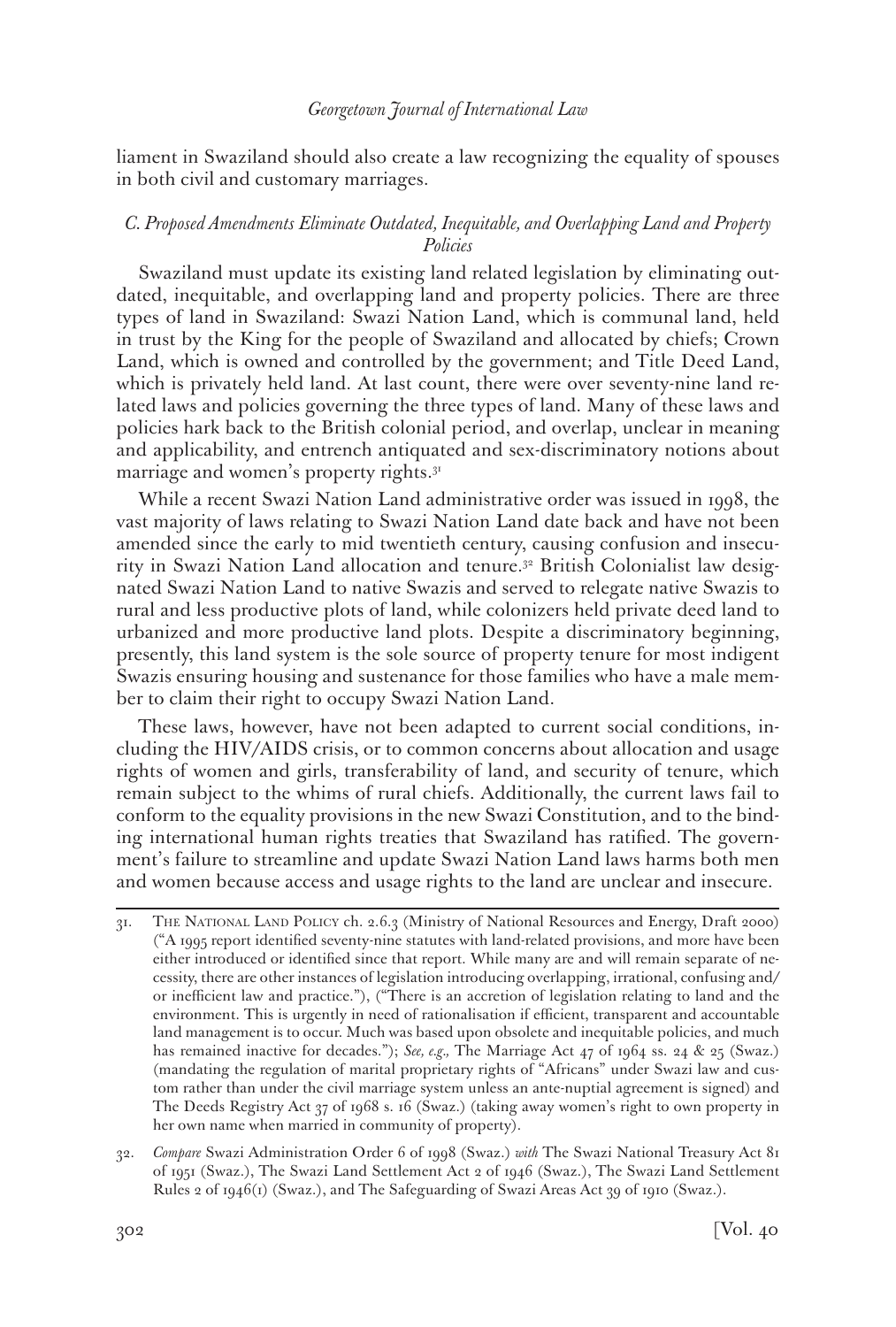Laws governing Crown Land are numerous<sup>33</sup> and convoluted with few if any government officials certain of which land plots constitute Crown Land or where the Crown Land plots are located, preventing equitable and efficient sale and use of the land. In an interview with the Deeds Registrar, he stated that: "people don't understand [Crown Land]. People don't know what [it] is… ."<sup>34</sup> Not even government officials or lawyers with expertise in property laws can clearly identify or define Crown Land.35 This lack of clear oversight over Crown Land breeds corruption and mishandling, often leading to the bypassing of women when Crown Land is distributed, thereby further entrenching women's already limited access to the basic resource of land.

Private Title Deed is the only form of land that is clearly regulated by law under the Deeds Registry Act.36 Regulation of this land type originally protected the interests of the wealthy colonizers who owned privately held commercial farms on the most productive land.37 This sole form of clearly regulated land cannot be registered in the name of most married women.38 Thus, the discriminatory and antiquated property laws deprive women from accessing a secure home and place to grow food to feed themselves and their families. The current property regime is not in line with Swaziland's own constitution or with binding international laws and treaties.

- 35. In interviews where government officials and lawyers were asked what Crown Land was, pervasiveness of conflicting answers led to the conclusion that the definition and administration of Crown Land is unclear. *Compare* Interview with Ms. Nonhlanhla Zanele Dlamini, Ministry of Home Affairs, Gender Coordinator, in Mbabane, Swaziland (Mar. 5, 2007) ("Crown Land is not necessarily owned by government. It's part of Swazi Nation Land, it's just that it's a bit different, the way it's governed. There's still some sort of traditional structure, under inkhundla, they're supposed to have a chief in inkhundla. It's just that it's a bit different from your normal Swazi Nation Land than in the rural area. I think the difference is that you have the rural Swazi Nation Land, then you have the Crown Land that is in the peri-urban area. So it's not necessarily owned by government."), *with* Interview with Albert Lukhele, Secretary, Land Speculation Control Board, in Mbabane, Swaziland (Mar. 9, 2007) ("I think crown land… we are under the British Crown. So, crown land and government is the same thing. It's just that during colonial time we are referring to the crown. In one simple language, it is land that is owned by the government. It is government land."). *Compare* Interview with Sibongile Dlamini, in Ezulwini, Swaziland (Mar. 4, 2007) ("Crown land is only for business."), *with* Interview with Mr. Albert Lukhele, Secretary, Land Speculation Control Board, Mbabane, Swaziland, March 9, 2007 ("With crown land it's mainly individuals. I think a company will be allocated if they want to run some business. But it is mainly individuals for residential purposes."
- 36. Deeds Registry Act 37 of 1968 (Swaz.).
- 37. *Id*. at s. 16
- 38. *Id*.

<sup>33.</sup> The Crown Lands Conditions Act 2 of 1968 (Swaz.); The Crown Lands Temporary Occupation Act 22 of 1964 (Swaz.); The Crown Lands Act 9 of 1949 (Swaz.); The Crown Lands Disposal Regulations 13 of 1912 (Swaz.); The Crown Lands Disposal Act 13 of 1911 (Swaz.).

<sup>34.</sup> Interview with Juba Dlamini, Deeds Registrar, in Mbabane, Swaziland (Mar. 6, 2007).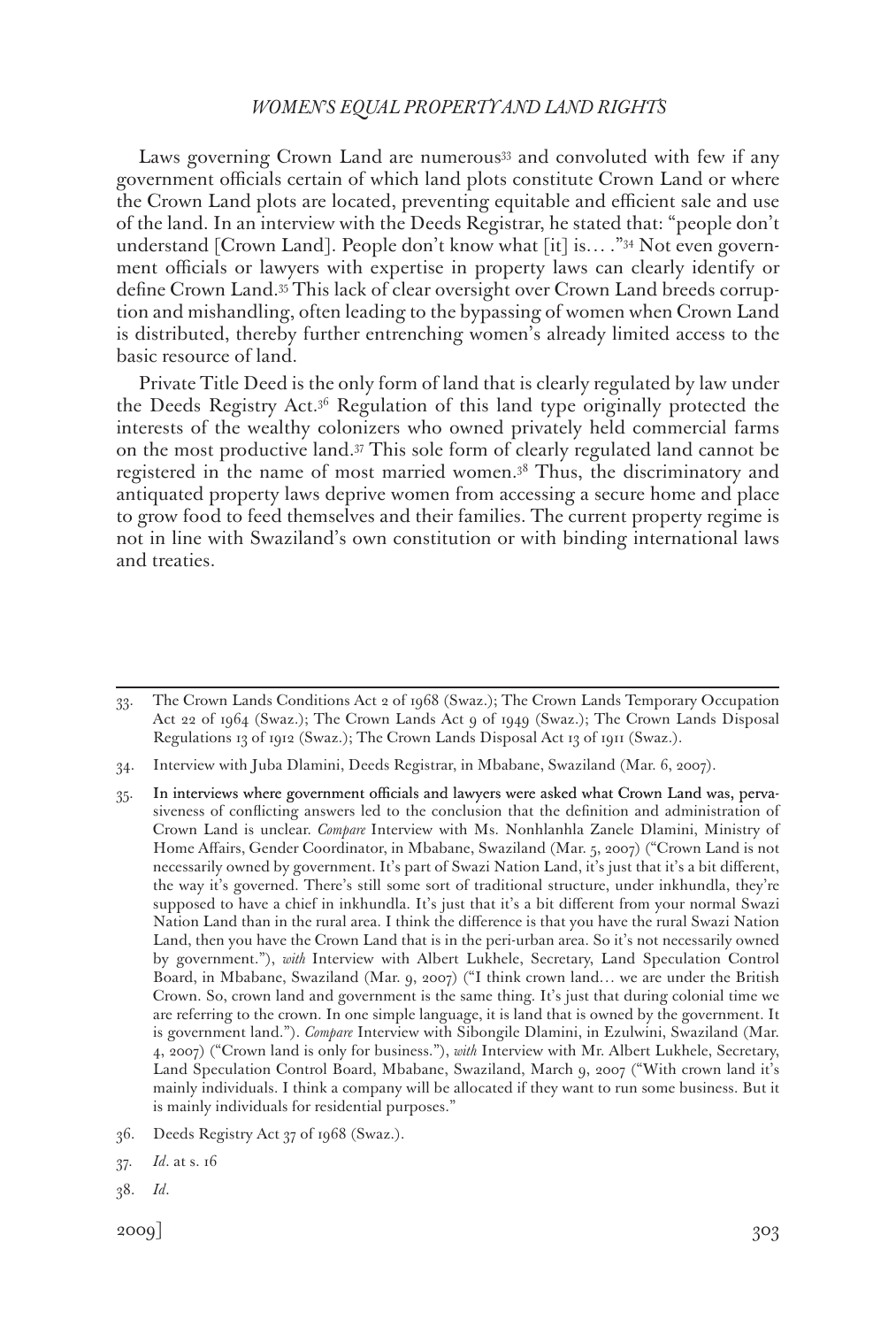### *D. Existing Legislation and Customary Practices Must be Harmonized with the Constitution and International Law*

The King and iNgwenyama, law makers, and Swazis have demonstrated their desire and commitment to ending women's unequal property rights by creating a new Constitution which came into effect in 200639 and by ratifying regional and international treaties such as the African [Banjul] Charter on People's and Human Rights (African Charter),<sup>40</sup> the Convention on the Elimination of All Forms of Discrimination against Women (CEDAW),<sup>41</sup> the International Covenant on Civil and Political Rights  $(ICCPR)$ ,<sup>42</sup> and the International Covenant on Economic, Social, and Cultural Rights (ICESCR),<sup>43</sup> all of which oblige the Swazi government to end discriminatory property laws and practices. The Constitution has multiple sections that call for the equality of all people,<sup>44</sup> supremacy clauses

<sup>39.</sup> SWAZI. CONST. 2005.

<sup>40.</sup> African Charter on Human and Peoples' Rights, OAU Doc. CAB/LEG/67/3 rev. 5, 21 I.L.M. 58 (1982), *entered into force* Oct. 21, 1986, *ratified by Swaziland* Sept. 15, 1995, *available at* http://www.achpr. org/english/\_info/charter\_en.html [hereinafter African Charter] (Preamble: "Considering the Charter of the Organization of African Unity, which stipulates that 'freedom, equality, justice and dignity are essential objectives for the achievement of the legitimate aspirations of the African peoples.'").

<sup>41.</sup> Convention on the Elimination of All Forms of Discrimination Against Women, art. 2, G.A. res. 34/180, 34 U.N. GAOR, Supp. (No. 46), at 193, U.N. Doc. A/34/46, *entered into force* Sept. 3, 1981, *ratified by Swaziland Mar. 26, 2004*, *available at* http://www.un.org/womenwatch/daw/cedaw/cedaw. htm [hereinafter CEDAW] ("States Parties condemn discrimination against women in all forms, agree to pursue by all appropriate means and without delay a policy of eliminating discrimination against women …").

<sup>42.</sup> International Covenant on Civil and Political Rights, art. 26, G.A. res. 2200A (XXI), 21 U.N. GAOR Supp. (No. 16) at 52, U.N. Doc. A/6316 (1966), 999 U.N.T.S.171, *entered into force* Mar. 23, 1976, *ratified by* Swaziland Mar. 26, 2004, *available at* http://ohchr.org/english/law/ccpr.htm [hereinafter ICCPR] ("All persons are equal before the law and are entitled without any discrimination to the equal protection of the law. In this respect, the law shall prohibit any discrimination and guarantee to all persons equal and effective protection against discrimination on any ground such as race, colour, sex, language, religion, political or other opinion, national or social origin, property, birth or other status.").

<sup>43.</sup> International Covenant on Economic, Social and Cultural Rights, art. 3, G.A. res 2200A (XXI), 21 U.N. GAOR Supp. (No. 16) at 52, U.N. Doc. A/6316 (1966), 993 U.N.T.S.3, *entered into force* Jan. 3, 1976, *ratified by* Swaziland Mar. 26, 2004, *available at* http://www.ohchr.org/english/law/cescr. htm [hereinafter ICESCR] ("The States Parties to the present Covenant undertake to ensure the equal right of men and women to the enjoyment of all economic, social and cultural rights set forth in the present Covenant.").

<sup>44.</sup> *See* Swaz. Const. 2005 s. 14(1)(f) ("The fundamental human rights and freedoms of the individual enshrined in this Chapter are hereby declared and guaranteed, namely – (f) respect for rights of family, women, children, workers and persons with disabilities); s. 19(1) ("A person has a right to own property either alone or in association with others."); s. 20(1) ("All persons are equal before and under the law in all spheres of political, economic, social and cultural life and in every other respect and shall enjoy equal protection of the law."); s. 20(2) ("For the avoidance of any doubt, a person shall not be discriminated against on the grounds of gender, race, colour, ethnic origin, tribe, birth, creed or religion, or social or economic standing, political opinion, age or disability"); s. 20(3) ("For the purposes of this section, 'discriminate' means to give different treatment to different persons attributable only or mainly to their respective descriptions by gender, race, colour, ethnic origin, birth, tribe, creed or religion, or social or economic standing, political opin-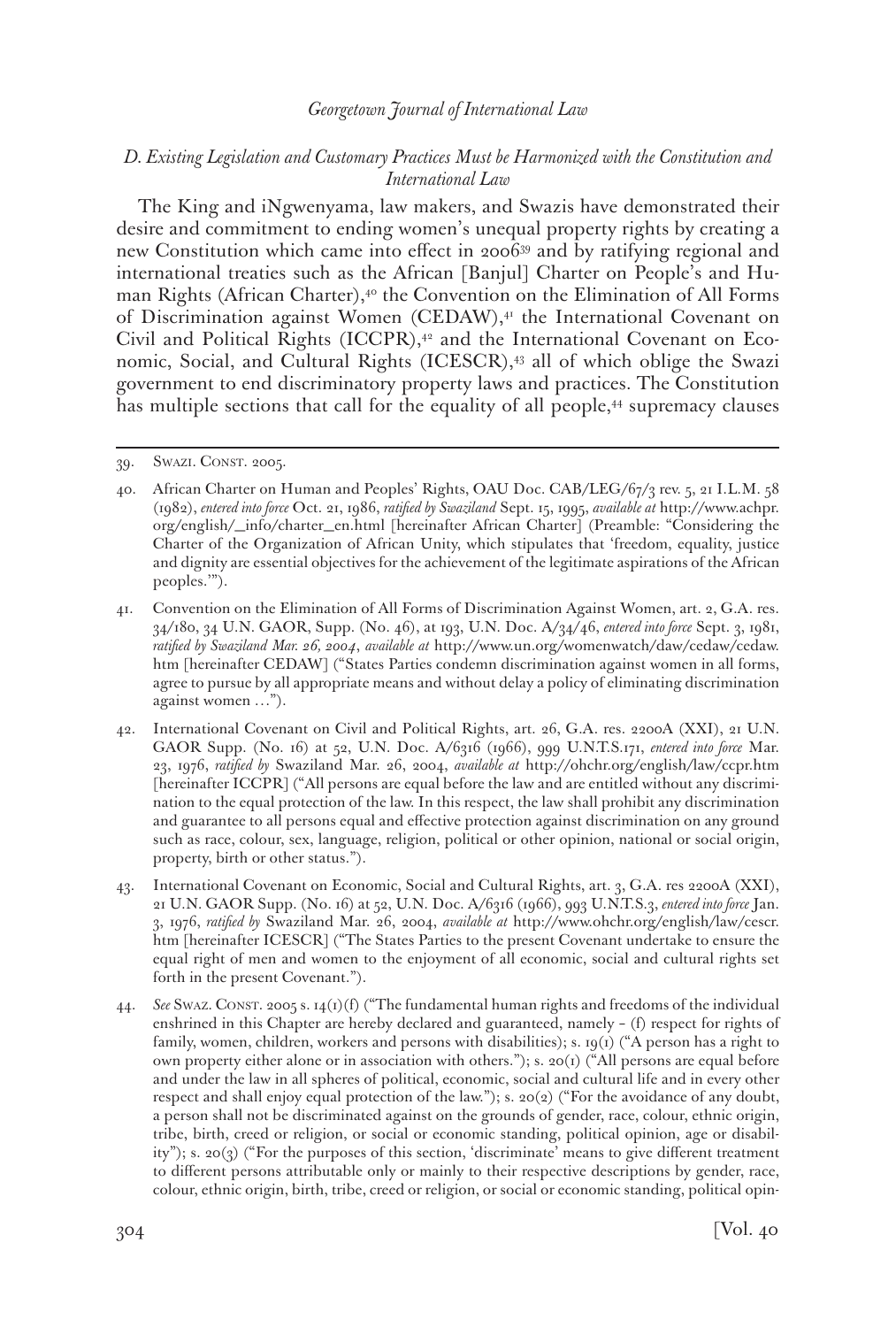that void existing laws and practice not in line with the Constitution, $45$  and the preamble emphasises the need to harmonise "the good institutions of traditional law and custom with those of an open and democratic society…so as to promote… social, economic, and cultural development."<sup>46</sup> Equal property rights are specifically addressed in sections  $I_9(I)$  and  $2II(2)$  which grant all people the right to own property and have equal access to land regardless of gender.<sup>47</sup>

Parliament has the duty to "enact legislation regulating the property rights of spouses,"48 in order to bring the current laws and practices in line with section 28 of the Constitution which mandates that "women have the right to equal treatment with men and that right shall include equal opportunities in political, economic, and social activities."49 As a result, Parliament must enact legislation that:

ion, age or disability."); s. 20(5) ("Nothing in this section shall prevent Parliament from enacting laws that are necessary for implementing policies and programmes aimed at redressing social, economic or other imbalances in society."); s.  $28(t)$  ("Women have the right to equal treatment with men and threat right shall include equal opportunities in political, economic, and social activities."); s.  $2\pi(2)$  ("... a citizen of Swaziland, without regard to gender, shall have equal access to land for normal domestic purposes."); s. 233(9) ("In the exercise of the functions and duties of his office a Chief enforces a custom, tradition, practice or usage which is just and not discriminatory," meaning chiefs must allocate Swazi Nation Land to men and women on an equal basis).

- 45. The supremacy clause makes all laws that are inconsistent with the Constitution void, including laws that are not in line with the equality provisions. *Id*. at s. 2(1) ("This Constitution is the supreme law of Swaziland and if any other law is inconsistent with this Constitution that other law shall, to the extent of the inconsistency, be void."); s. 252(1) ("Subject to the provisions of this Constitution or any other written law, the principles and rules that formed, immediately before the 6<sup>th</sup> September, 1968 (Independence Day), the principles and rules of the Roman Dutch Common Law as applicable to Swaziland since 22nd February 1907 are confirmed and shall be applied and enforced as the common law of Swaziland except where and to the extent that those principles or rules are inconsistent with this Constitution or a statute."); s.  $252(2)$  ("Subject to the provisions of this Constitution, the principles of Swazi customary law (Swazi law and custom) are hereby recognised and adopted and shall be applied and enforced as part of the law of Swaziland."). *But see* s. 252(3) ("The provisions of subsection (2) do not apply in respect of any custom that is, and to the extent that it is, inconsistent with a provision of this Constitution or a statute, or repugnant to natural justice or morality or general principles of humanity.").
- 46. *Id*. at Preamble.
- 47. *Id*. at ss. 19(1), 211(2), s. 19(1) ("A person has a right to own property either alone or in association with others."); s. 211(2) ("A citizen of Swaziland, without regard to gender, shall have equal access to land for normal domestic purposes.").
- 48. *Id*. at s. 34(2) ("Parliament shall … enact legislation regulating the property rights of spouses including common-law husband and wife."); *see also* s. 20(5) ("Nothing in this section shall prevent Parliament from enacting laws that are necessary for implementing policies and programmes aimed at redressing social, economic or other imbalances in society."); s. 28(2) ("Subject to the availability of resources, the government shall provide facilities and opportunities necessary to enhance the welfare of women to enable them to realise their full potential and advancement."); s.  $59(5)$  ("The state shall afford equality of economic opportunity to all citizens and, in particular, the state shall take all necessary steps to ensure the full integration of women into the mainstream of economic development."); s. 60(3) ("The state shall give the highest priority to the enactment of legislation for economic empowerment of citizens.").
- 49. *Id*. at s. 28; *see also* Swaz. Const. 2005 s. 217(a) ("Parliament may make laws (a) providing for the management of land and settlement of land disputes and for the regulation of any right or interest in land whether urban or rural and whether privately owned or vesting in the King.").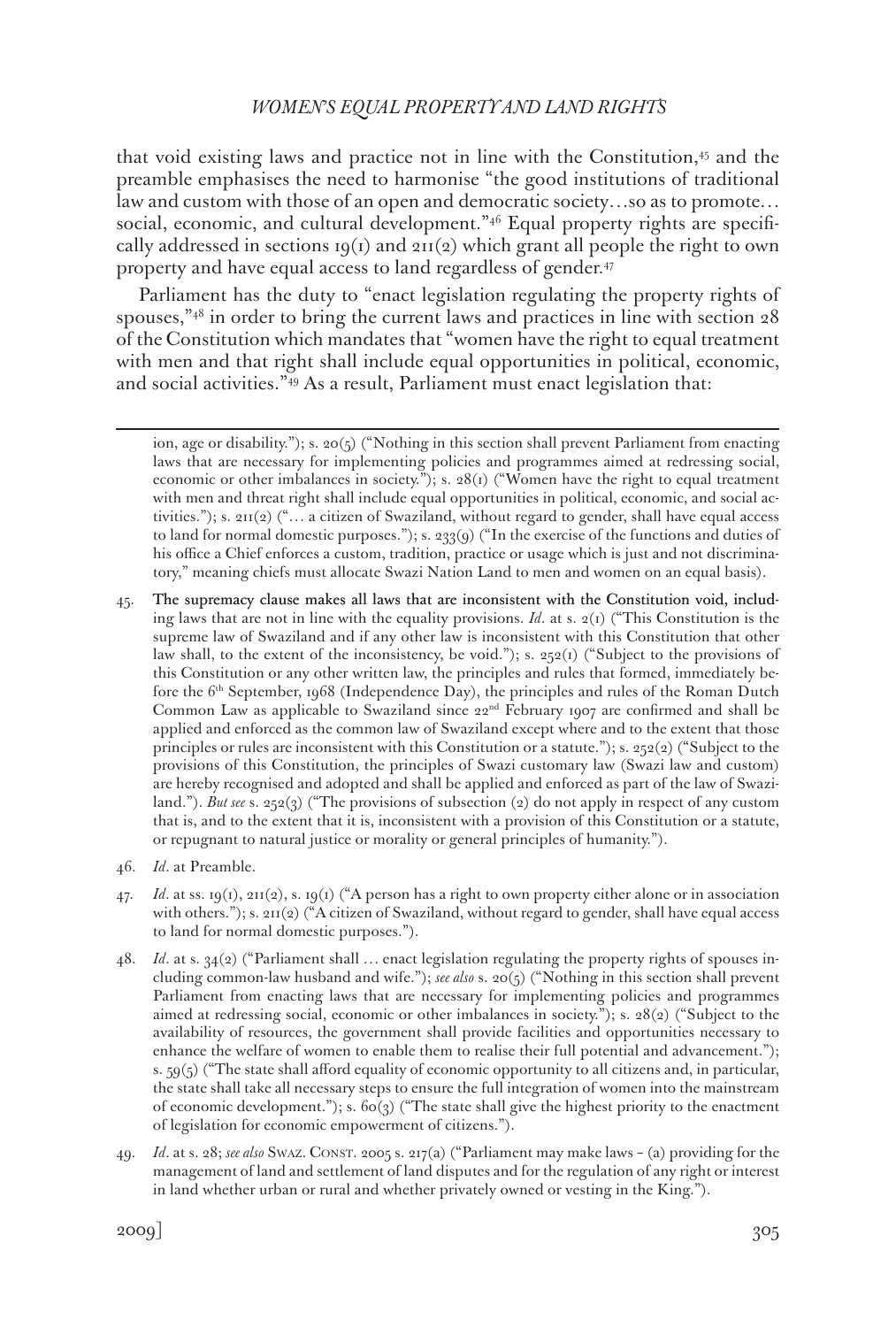Abolishes the marital power;

Requires the allocation of Swazi Nation Land to women regardless of marital status;

Provides security of tenure to women on Swazi Nation Land;

- Permits women to register private property in their names regardless of marital status;
- Gives women the right to obtain credit and open bank accounts without discrimination;
- Mandates spousal consent to alienate or mortgage joint property;
- Allows sole administration of separate property;
- Instructs civil courts to justly and fairly distribute property at the break-up of all marriages; and
- Requires that government Ministries and NGOs implement training programs on women's equal rights to property and land.

# **II. Swazi Law and Custom Governing Swazi Land Allocation and Administration Fail to Protect Women from Discriminatory Customary Practices**

Laws excluding women from the distribution and control over communal land violate women's rights. To redress these inequities, equal property rights legislation must be enacted to engender both formal and substantive equality for Swazi women. Under Swazi law and custom, Swazi Nation Land is distributed for a nominal fee at the discretion of the chief, solely to married men or male sons upon an allegiance ceremony, or khonta, that includes the payment of cattle.<sup>50</sup> Single men and women are not supposed to be allocated any Swazi Nation Land; in recent years, however, chiefs have also been known to allocate Swazi Nation Land to single men for cash,<sup>51</sup> further disenfranchising women who have less access to opportunities for wage labour.52

Women's rights are violated by the current Swazi Nation Land allocation practices, leading to harsh consequences: women are denied an adequate standard of living because without access to land, they cannot build a home or grow food for themselves and their family; women's health and lives are endangered because they must attach themselves to and stay with abusive or HIV positive men in order to access the land they need to survive; women have no security of occupation on Swazi Nation Land and may be evicted arbitrarily and with no compensation; and women who are evicted from Swazi Nation Land are torn apart from their children because men retain custodial rights over the children.

Both the Constitution and international law obligate the Swazi Parliament to amend this allocation system because it discriminates against women by excluding them from Swazi Nation Land allocation, therefore cutting them off from the most

<sup>50.</sup> *See generally* Interview with Princess Ncoyi, Chief, in Malkerns, Swaziland (Mar. 5, 2007).

<sup>51.</sup> Interview with Professor of Family Law and Swazi Law and Custom, at Swaziland University, Swaziland (Mar. 6, 2007).

<sup>52.</sup> Family in Transition, supra note 3, at 192-93 (Men have more access to wage labour opportunities because they can migrate to other locations and countries for employment, whereas women are expected to stay at the homestead to take care of the family).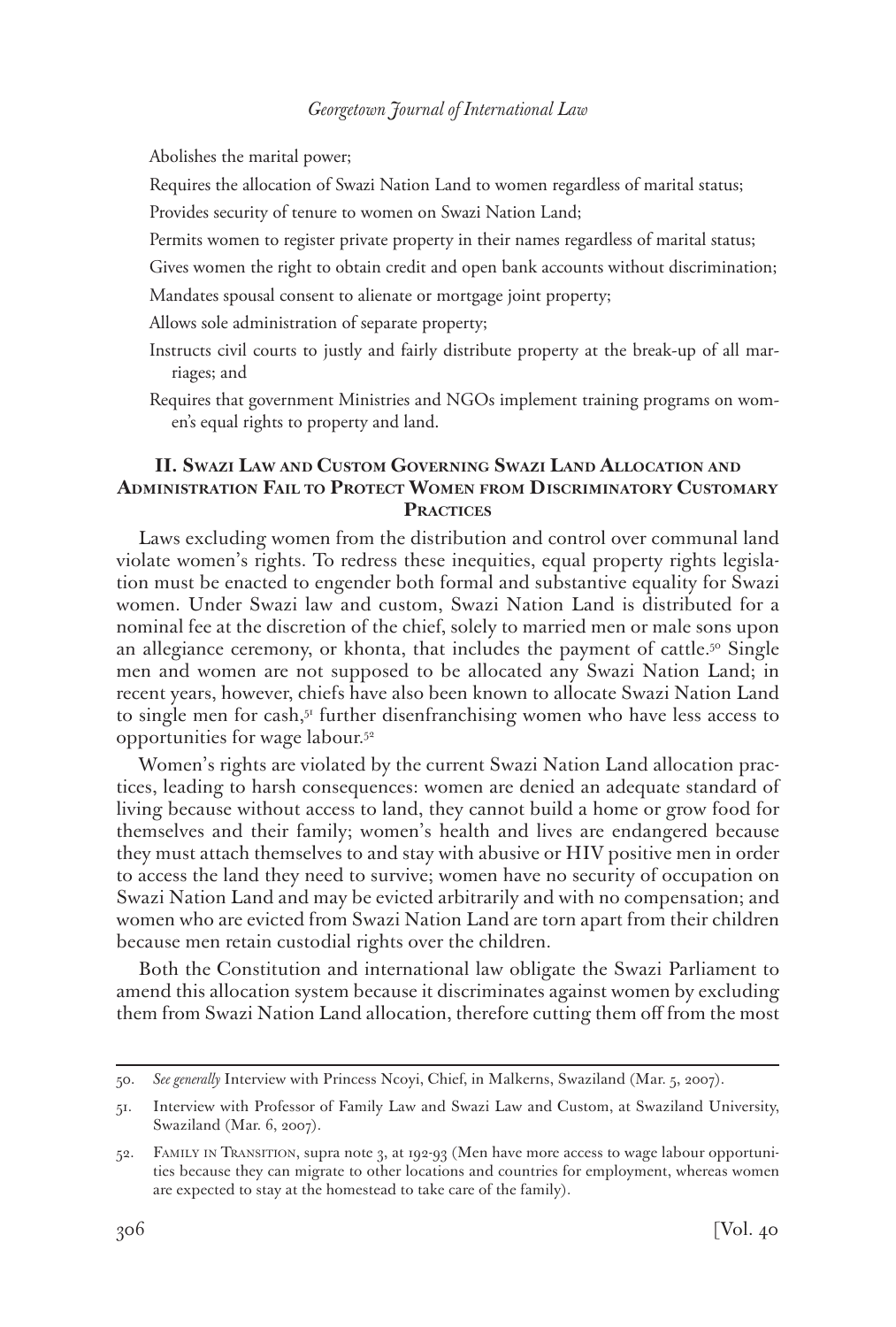important resources of land, home, and food.53 Because nearly seventy percent of the population lives on Swazi Nation Land,<sup>54</sup> the exclusion of women from land allocation has discriminatorily negative effects on a large swath of the population and must be corrected. The following changes seek to address these discriminatory customary property practices.

First, Swazi Nation Land should be allocated to both men and women regardless of marital status for a nominal fee. Chiefs will receive a stipend from the government to compensate them for their duties performed as chief.55 Direct access to Swazi Nation Land gives the growing number of female households access to low cost land on which they can build a home and raise food for their family.

Second, to both secure equal allocation of Swazi Nation Land for women and uphold respect for the authority of local chiefs, a village land board, including the chief, should be established to oversee the allocation process in each Swazi chiefdom. In order for the Board to be more representative of the community, the Board must be comprised of at least half women and can include the chief and representatives from the chief's inner council.

Third, Swazi Nation Land should be registered and co-titled in the names of both the husband and wife; if the marriage is polygamous, the plot should be cotitled in the name of each wife and the husband. Mandatory co-titling by spouses will establish security of occupation rights and equal rights to the land for all spouses preventing the devastating effects of illegal, arbitrary and discriminatory evictions currently experienced by many Swazi women.

Fourth, Swazi Nation Land should be allocated not only for residential and communal purposes but also for limited commercial purposes. Commercial Swazi Nation Land will give individual women and cooperatives of women a chance to start businesses on the land and more importantly use the land as collateral for business loans and credit supporting a woman's entrepreneurship and the economic development of herself and her family.

Last, to codify security of occupation, legislation should enumerate the circumstances under which a person can be evicted from Swazi Nation Land and should prohibit discriminatory justifications for evictions, such as adultery, that disparately impact women.

#### *A. Women Suffer When Men Only Are Allocated Swazi Nation Land*

Distribution of Swazi Nation Land solely to men discriminates against women in violation of the Constitution sections  $20(I)(2)$  and  $2II(2)$  that grant equality in every aspect of life and law, including equal access to land regardless of gen-

<sup>53.</sup> Swaz. Const. 2005 s. 20(5) ("Nothing shall prevent Parliament from enacting laws that are necessary for implementing policies and programmes aimed at redressing social, economic or educational or other imbalances in society.").

<sup>54.</sup> Swaziland Environment Authority, National Assessment Report of Swaziland to the World Summit on Sustainable Development Johannesburg (2002) at 8, *available at* http://www.environment. gov.sz/files/wssd.pdf.

<sup>55.</sup> Swaziland Administrative Order 6 of 1998 s. 39(1).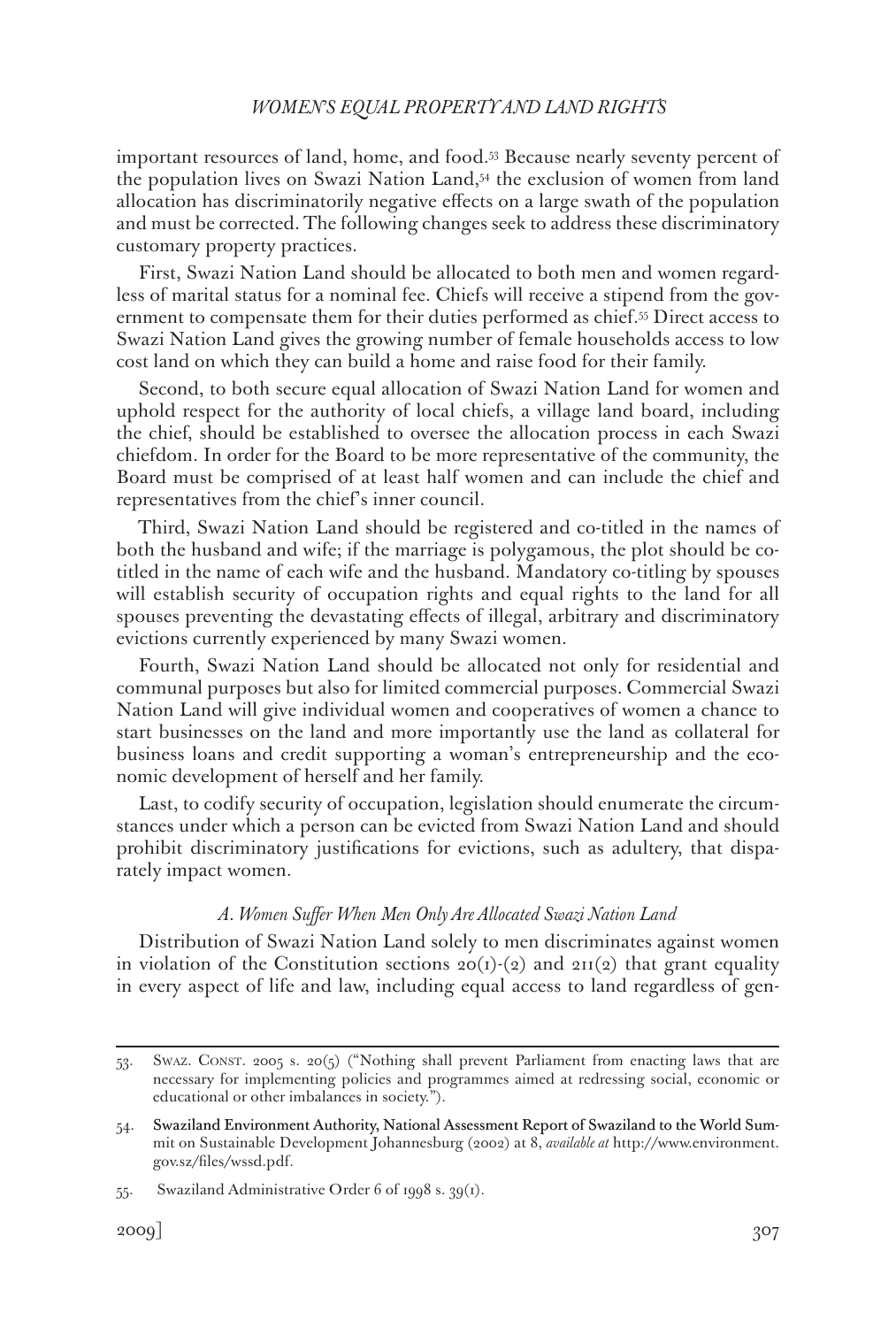der.56 Current land allocation practices are also inconsistent with international obligations under CEDAW which require states parties to eliminate discrimination against women in economic and social life, including the rights of women to enjoy an adequate standard of living, and acquire, manage, administer, and enjoy property on equal terms with their spouse.57 Reaffirming her obligations to the new Constitution, Chief Princess Ncoyi explained, "[I]n the past, women were not allowed to acquire land on their own, but with the new Constitution, it is becoming possible. If [women] were to come, I would [allocate them Swazi Nation Land] because the Constitution says so."58 However, even if women could be allocated Swazi Nation Land, a woman's subordinate status in her marital family combined with the customary marital powers inherent under Swazi law and custom would continue to violate a woman's right to equal access and control over property under the Constitution and international law.

Women do not have equal access to and control over land they live on with their husbands because Swazi law and custom dictates that access to land be conditional based on a woman's marital status and relationship with her marital family.59 In a woman's natal family, she is treated as a "temporary member" because she is expected to leave the natal family when she marries.<sup>60</sup> When the woman marries she becomes part of the husband's family. This status, however, is also tenuous because she will never be accepted into her marital home on the same terms as her husband.<sup>61</sup>

Additionally, customary marital powers give the husband and his family final decision making authority to determine if the wife can use the land, how the wife can use the land, and what she can do with anything grown on the land; the husband on the other hand is not subject to any of the same restrictions. Some Swazis argue that the land allocation system does not discriminate against women because neither single men nor single women can be allocated land. This view, how-

- 56. *See* Swaz. Const. 2005 ss. 20(1)-(2), 211(2), s. 20(1) ("All persons are equal before and under the law in all spheres of political, economic, social and cultural life and in every other respect and shall enjoy equal protection of the law");  $s.20(2)$  ("For the avoidance of any doubt, a person shall not be discriminated against on the grounds of gender, race, colour, ethnic origin, tribe, birth, creed or religion, or social or economic standing, political opinion, age or disability"); s. 211(2) ("[A] citizen of Swaziland, without regard to gender, shall have equal access to land for normal domestic purposes."); *see also* s. 19(1) ("A person has a right to own property either alone or in association with others.").
- 57. *Id*. at s. 19(1) ("A person has the right to own property either alone or in association with others"); CEDAW, *supra* note 41, at art. 14(2)(h) ("To enjoy adequate living conditions, particularly in relation to housing, sanitation, electricity and water supply, transport and communications"); CEDAW, *supra* note 41, at art. 15(2) ("[T]hey shall give women equal rights to conclude contracts and to administer property"); CEDAW, *supra* note 41, at art. 16(1)(h) ("The same rights for both spouses in respect of the ownership, acquisition, management, administration, enjoyment and disposition of property, whether free of charge or for a valuable consideration.").
- 58. Interview with Princess Ncoyi, Chief, in Malkerns, Swaziland (Mar. 5, 2007).
- 59. Human Development Group Eastern and Southern Africa the World Bank, Swaziland: Reducing Poverty Through Shared Growth, report no. 19658-SW (Jan. 12, 2000) at 15.
- 60. Family in Transition, supra note 3, at 96.
- 61. *Id.*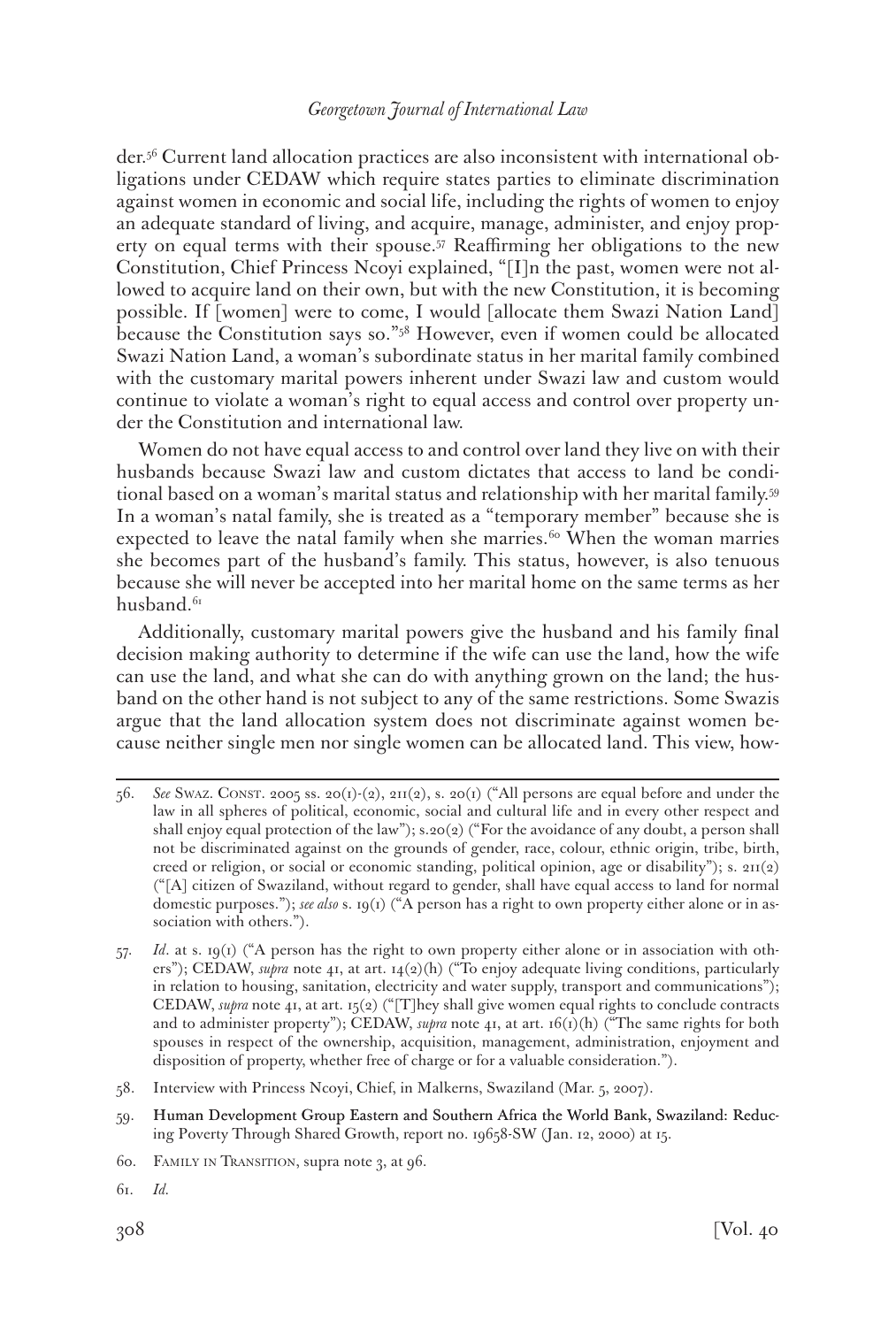ever, ignores the both the developed practice of single men "buying" communal land directly from chiefs and the reality of the husband's power over the wife's use and control of the land. Abigail Fakudze, a teacher, explained how even though a woman works the fields for the family, it is her husband who controls the land and anything that comes from the land: "[O]ur history says that a woman doesn't have land… she doesn't own, she tills the land until sunset, but she doesn't own [it]. When it's time for harvest, it's the man who goes [and sells] at the market with the van that's full of cotton or maize. But she's been tilling the land and making sure that the crop sees the light of day."62

Women's access to and control over Swazi Nation Land hinges on their marital status and relations with their in-laws, violating the Constitution, which requires all Swazis, regardless of "gender… equal access to land for normal domestic purposes,"63 as well as "the right to own property either alone or in association with others."<sup>64</sup> Additionally, the practice violates international obligations under CEDAW Article  $f(1)(h)$ , which requires states parties to ensure "[t]he same rights for both spouses in respect of the ownership, acquisition, management, administration, enjoyment and disposition of property, whether free of charge or for a valuable consideration."65

1. The Exclusion of Women from Swazi Nation Land Distribution Dooms Women and Children to Poverty, Food Insecurity, Ill-Health, and Abuse

Denying women access to and control over Swazi Nation Land to build a home and cultivate crops has a grave effect on women's ability to maintain an adequate standard of living,<sup>66</sup> plunging them into a perpetual cycle of poverty in a country where almost seventy percent of the population survives on subsistence agriculture on Swazi Nation Land.67 Because Swazi Nation Land is available for a nominal fee, access to Swazi Nation Land constitutes the only opportunity most low income women have to access land for their survival and welfare. Swazi law and custom, by excluding women from the critical resource of land, denies women this right to an adequate standard of living.

Swazi women often shoulder the burden of raising and caring for the family alone, without the help of men, and would benefit the most from equal access to

63. SWAZ. CONST. 2005 s. 211(2).

- 65. CEDAW, *supra* note 41, at art. 16(1)(h) ("The States Parties to the present Covenant recognize the right of everyone to an adequate standard of living for himself and his family, including adequate food, clothing and housing, and to the continuous improvement of living conditions.").
- 66. *See* ICESCR, *supra* note 43, at art. 11(1).
- 67. National Assessment report of Swaziland to the World Summit on Sustainable Development 2002, 4 Swaziland Environment Authority, *available at* http://www.environment.gov.sz/files/wssd. pdf.

<sup>62.</sup> Interview with Ms. Nonhlanhla Zanele Dlamini, Ministry of Home Affairs, Gender Coordinator, in Mbabane, Swaziland (Mar. 5, 2007).

<sup>64.</sup> *Id*. at s. 19(1). Even if the "right to own" in the Constitution was not intended to extend to occupation rights over Swazi National land, section 20 of the Constitution explicitly and unequivocally prohibits sex discrimination defined as "different treatment to different persons attributable only or mainly to their…gender…." S. 20(3).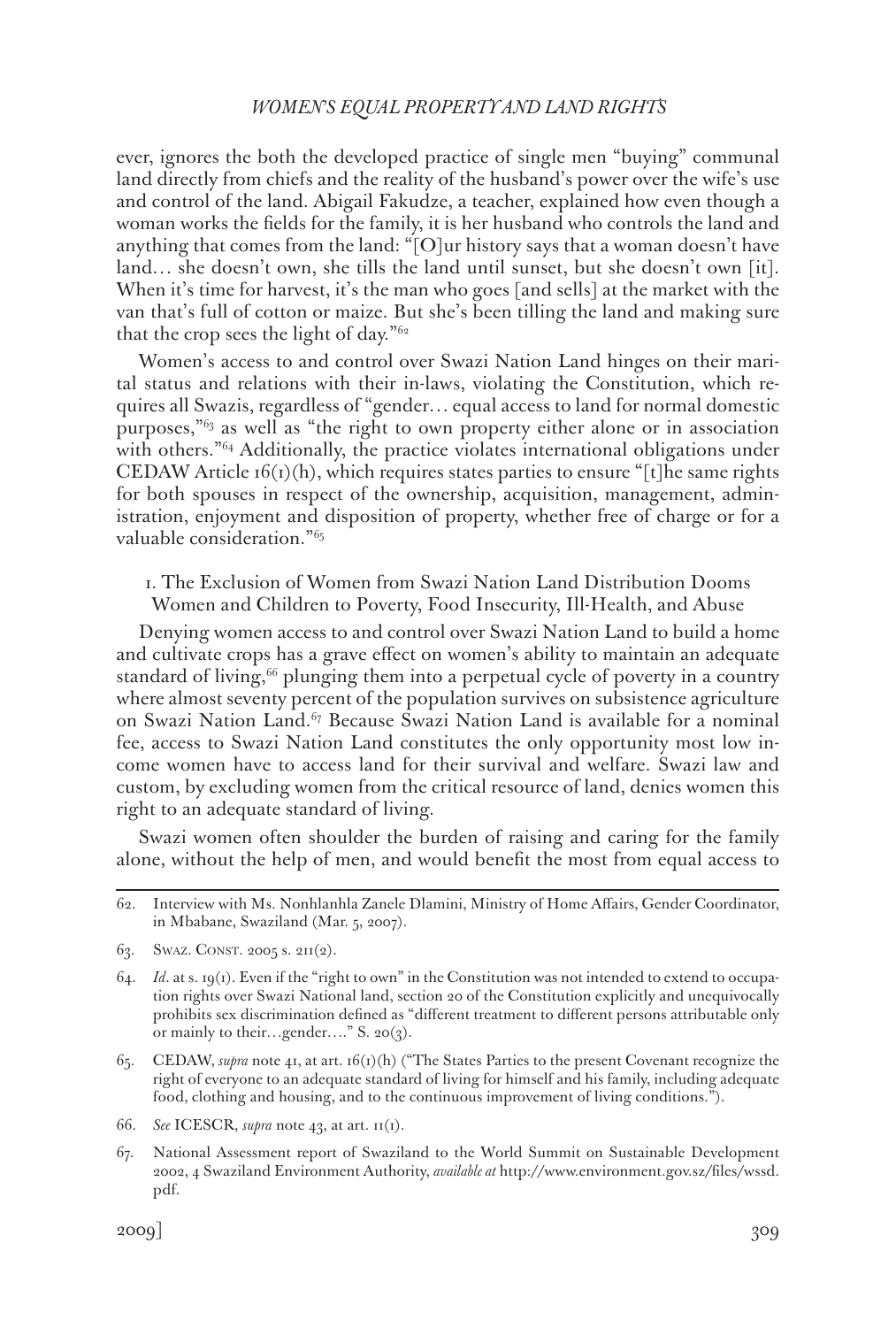Swazi Nation Land because women's households, accounting for more than onethird of rural households, have the highest poverty rates in Swaziland.<sup>68</sup> These high poverty rates often stem from a lack of economic resources. Because it is difficult to leave family and household duties, for which women are still solely responsible, to seek employment outside of the home, women have less access to wage labor opportunities than men, making the purchase of private land nearly impossible for most women.<sup>69</sup> Additionally, absent male partners who have migrated to other locations to work often fail to send remittances back to the wife and children.70 This again makes it necessary for the Swazi government to mandate the allocation of Swazi Nation Land for a nominal fee to both men and women on an equal basis so that female households can access this land to maintain and improve an adequate standard of living for their family.

Because many women have no access to land without a man, their economic security is endangered, forcing them to tolerate abusive relationships. The Swazi government has an obligation to prevent these dangers to women's welfare. Under the Constitution section  $28(2)$  "the Government shall provide... opportunities necessary to enhance the welfare of women," and could best do this by ensuring that women are allocated Swazi Nation Land to live and grow food on.<sup>71</sup> Ignoring the dangers women face when they have no access to land is also in violation of the ICESCR, which ensures women the right to an adequate standard of living including a right to housing and continuous improvement of living conditions.<sup>72</sup>

The marital powers of customary marriage combined with women's lack of economic independence force many women into a position where they cannot refuse unprotected sex with their husband or boyfriend even if they know he has HIV/ AIDS endangering their lives and health in violation of the African Charter73 and the ICESCR74 and heightening the need for women to have land in their own right

<sup>68.</sup> Ministry of Economic Planning and Development, The Kingdom of Swaziland, Swaziland: Poverty Assessment By the Poor, Report on Participatory Poverty Assessment, at 3 (Aug. 1997); Human Development Group, *supra* note 59, at vi.

<sup>69.</sup> Family in Transition, *supra* note 3, at 113, 192-93.

<sup>70.</sup> Ministry of Economic Planning and Development, The Kingdom of Swaziland, Swaziland: Poverty Assessment By the Poor, Report on Participatory Poverty Assessment, at 7 (Aug. 1997).

<sup>71.</sup> Swaz. Const. 2005 s. 28(2); *see also id*. at s. 20(5) ("Nothing in this section shall prevent Parliament from enacting laws that are necessary for implementing policies and programmes aimed at redressing social, economic or educational or other imbalances in society"); s. 59(5) ("The State shall afford equality of economic opportunity to all citizens and, in particular, the State shall take all necessary steps so as to ensure the full integration of women into the mainstream of economic development.").

<sup>72.</sup> ICESOR, *supra* note 43, at art. 11 (requiring States Parties to "recognize the right of everyone to an adequate standard of living for himself and his family, including adequate food, clothing and housing, and to the continuous improvement of living conditions.").

<sup>73.</sup> African Charter, *supra* note 40, at art. 16(1) ("Every individual shall have the right to enjoy the best attainable state of physical and mental health."); art.  $18(i)$  ("The family shall be the natural unit and basis of society. It shall be protected by the State which shall take care of its physical health and moral.").

<sup>74.</sup> ICESCR, *supra* note 43, at art. 12(1) (requiring States parties to recognize the "right of everyone to the enjoyment of the highest attainable standard of physical and mental health.").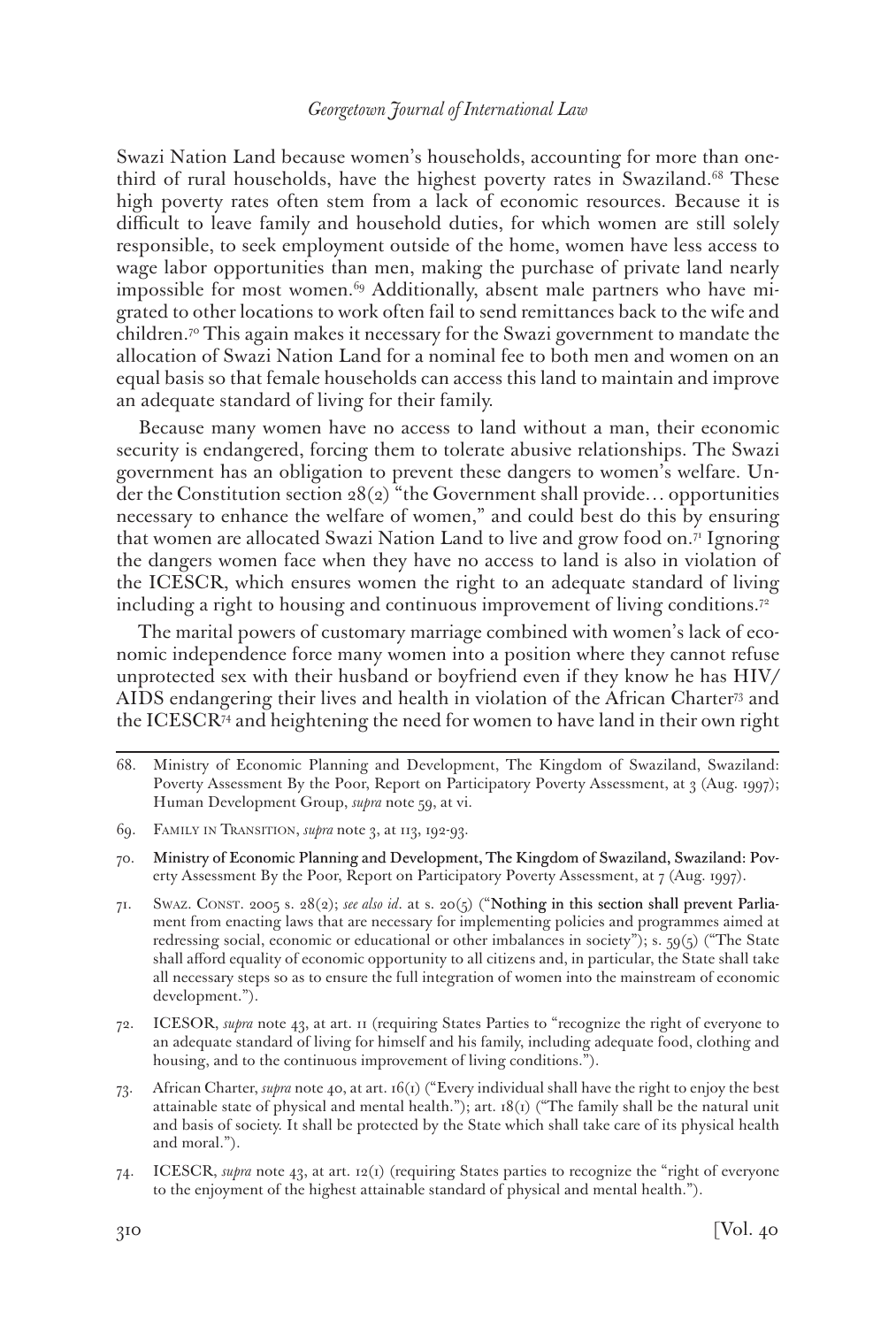in order to maintain independent economic security. Sibongile Dlamini, a lawyer for the Swaziland Chapter of Women and the Law in Southern Africa, explained the connection between lack of resources and transmission of HIV/AIDS: "[B] ecause women tend to lack the power, the resources, they will agree on what the man has to say. Even if the man would actually say, let's have unprotected sex. They will say okay. This man feeds me. I've got no other alternative, so I've got to do what he says."75 In a country that has the highest HIV infection rates in the world, women's exclusion from the Swazi Nation Land allocation system has devastating effects on women and families.<sup>76</sup>

Women and girl children are the ones left to care for the family when the male head of household prematurely dies of HIV/AIDS making the need for economic and food security through land all the more necessary. Because women cannot be allocated Swazi Nation Land in their own right, the only way for them to acquire land for themselves and dependants is through attaching themselves to men or through the cash based title deed private land system. As one Swazi woman stated, "How can [a woman] look after children if she has no property rights?"77 There is growing concern that landless women are turning to high risk trades such as prostitution as a desperate means of survival in an increasingly money based economy.78 Access to Swazi Nation Land, which requires only a nominal fee, would be the only way for many of these women to obtain land in order to build a home and grow food for their family's survival.

#### *B. Customary Practices Expel Women from their Marital Home, Separate Them from their Children and Subject them to Homelessness, Poverty, and Violence*

*In reality women are not recognized under Swazi law and custom. A woman may be evicted from her home if she is not acting in a particular way.*

Mr. Vulindlela David Msibi, Parliament Member

Women in Swaziland live under the constant threat of removal from their land for arbitrary and discriminatory reasons, which could leave them homeless, penniless, and childless. Women are not secure in their ability to stay on Swazi Nation Land because customary practice allows husbands, in-laws, and chiefs to remove women from the land at will. A Swazi chief stated that women should have the same rights to stay on the land as men, however in practice they do not: "[W]hen the man goes to the chief's kraal to acquire the land, he says he has a wife. That

<sup>75.</sup> Interview with Sibongile Dlamini, in Ezulwini, Swaziland (Mar. 4, 2007).

<sup>76.</sup> UNAIDS, *Swaziland: Country Situation Analysis*, *available at* http://www.unaids.org/en/Regions\_ Countries/Countries/swaziland.asp (last visited on May 15, 2007) (Swazi women make up more than half of the cases of HIV infection in the country); UN Integrated Regional Information Networks (IRIN), *Swaziland: HIV Prevalence Rate among Pregnant Women Rises* ( April 5, 2005), *available at* http://www.aegis.com/news/irin/2005/IR050419.html.

<sup>77.</sup> Interview with WLSA Legal Officer, in Ezulwini, Swaziland (Mar. 4, 2007).

<sup>78.</sup> Interview with Ms. Nonhlanhla Zanele Dlamini, Ministry of Home Affairs, Gender Coordinator, in Mbabane, Swaziland (Mar. 5, 2007); Interview with Albert Lukhele, Secretary, Land Speculation Control Board, in Mbabane, Swaziland (Mar. 9, 2007).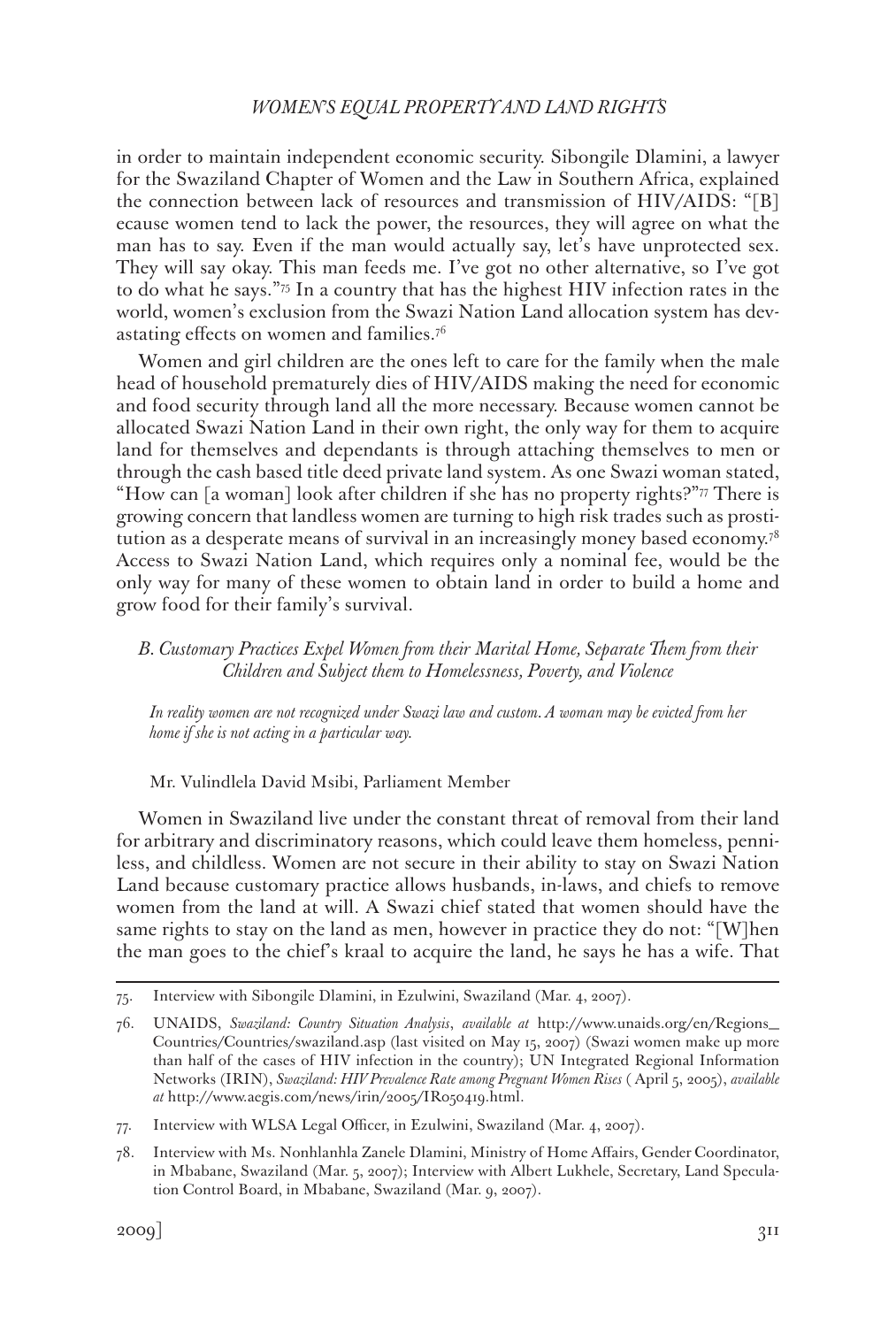home as a whole is his and the wife's home… actually in Swazi law and custom, a wife cannot be chased away… But people do it. It's something that people do and it has brought a lot of problems."79 Though the Constitution at section 211 states that citizens of Swaziland without regard to gender should have equal access to land for normal domestic purposes, women continue to be denied access through their forced removal off of Swazi Nation Land.<sup>80</sup> Interviews conducted in Swaziland and research into Swaziland's laws indicates that women live under the constant threat of removal from land. These evictions treat women as if they have absolutely no rights to the land, since they are susceptible to being removed from their land and homes at the will of their husbands, family members or chiefs. A study by Women and Law in Southern Africa found that a husband and his family, with the approval of a chief, can expel a wife for alleged witchcraft or adultery and send her back to her natal home, while a man does not experience a similar fate.<sup>81</sup> A woman in a customary marriage acknowledged that her husband could also make her leave the matrimonial home if she didn't have children or only had girls.<sup>82</sup> Women also shared stories of being removed from land by chiefs claiming to want to redistribute land. Finally upon breakdown of marriage, women rather than men are compelled to leave the marital land and home. The discriminatory eviction of women from their matrimonial homes leaves women destitute and desperate, and violates their rights under international and domestic law.

1. Customary Laws Allows Women to be Forcibly Evicted from their Homes and Dispossessed of their Property

On its face, eviction discriminates against women because women are singled out to be forcibly removed from their land while men enjoy a secure tenure on Swazi Nation Land. Removals of women from Swazi Nation Land violate the domestic and international rights to equality and property because men can retain the land, the home, and all the property in it, while women must leave their homes without taking their personal belongings.

When a woman is accused of witchcraft or adultery, it is a sentence for her to leave her home alone, whereas men are never forced off the land alone. A chief from the Dlamini family stated that a woman could be chased off the land for an allegation of adultery or witchcraft, seemingly by anyone in the community, and often has to leave her things behind when she is forced out of her home. $83$  In

<sup>79.</sup> Interview with Princess Ncoyi, Chief, in Malkerns, Swaziland (Mar. 5, 2007). The World Health Organization has also observed that women can be expelled at will from land: "Though it is argued that a man needs to have a wife to be able to access Swazi National Land…a man can expel the same woman who made it possible for him to access the land." WHO, Dr I. T. Zwane, Consultant for WHO, *Assessing Quality of Care and Responsiveness of Health Services for Women in Crisis Settings: Swaziland Case Study*, (June 2005), *available at* http://www.who.int/hac/techguidance/pht/ womenshealth/Swaziland\_report\_women\_in\_ crisis\_june2005.pdf.

<sup>80.</sup> SWAZ. CONST. 2005 s. 211(2).

<sup>81.</sup> Sara Mvududu and Patricia McFadden, Reconceptualising the Family in a Changing SOUTHERN AFRICAN ENVIRONMENT 85 (2001).

<sup>82.</sup> Interview with Thabsile Dlamini, a woman in a customary marriage, in Swaziland (Mar. 7, 2007).

<sup>83.</sup> Interview with Chief and Parliamentarian, in Ezulwini, Swaziland (Mar. 5, 2007).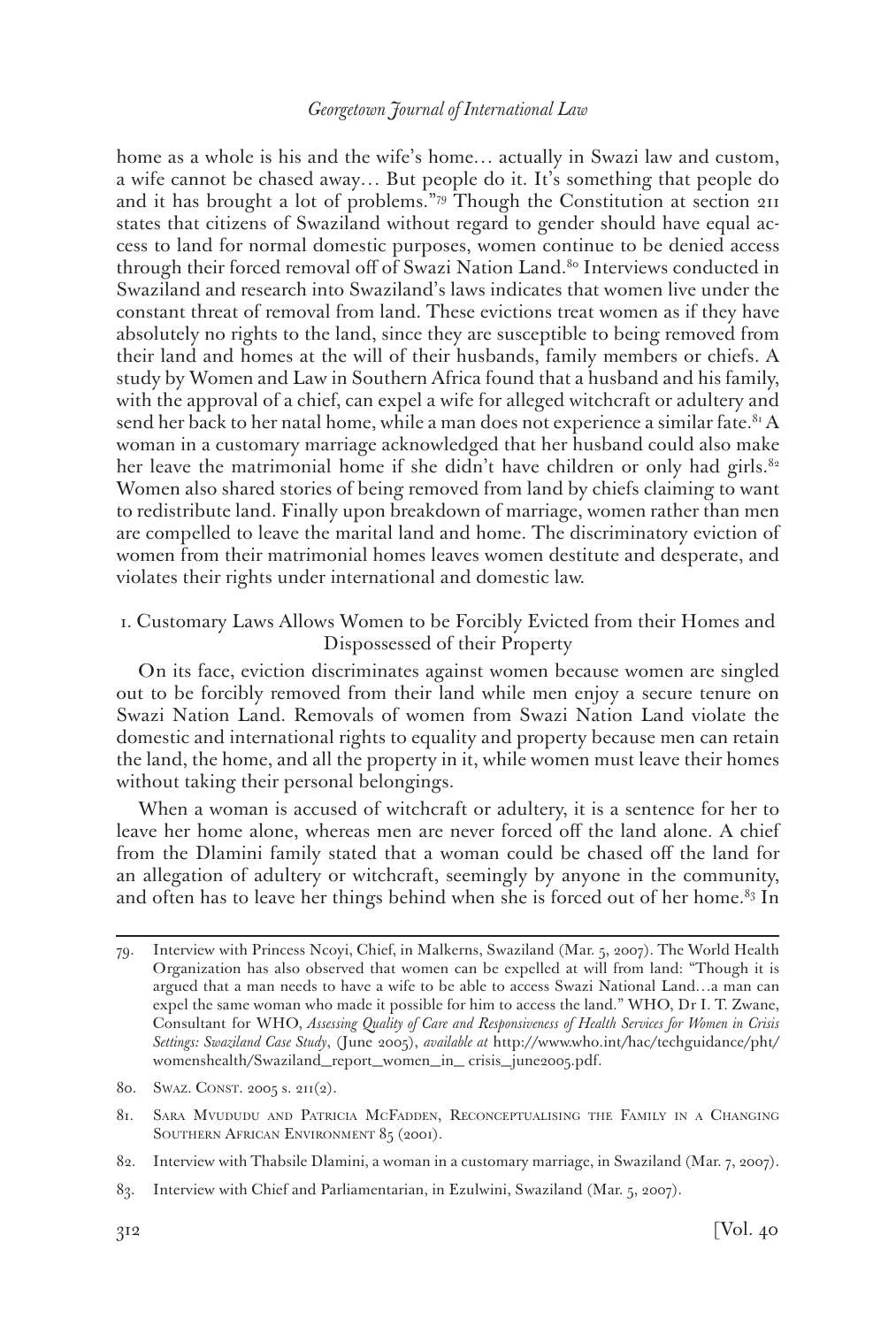contrast, a man does not have to leave the land for adultery but may simply pay a fine. The chief explained that women are forced to leave the land on accusations of adultery because the husband is seen as the head of the household: "Oh, well, that's a custom… The woman came to the home of the man, with the mind that she has come to be a wife and be stable in that home. And she is not allowed to have another man beside the one she is living with."<sup>84</sup> If a man is charged with witchcraft, his entire family must leave, so that women are penalized for the acts of their husbands, whereas men are not punished for the acts of their wives.

Men and women are also treated unequally during marriage and upon dissolution of marriage. Women have to leave their marital homes if the spouses choose to no longer be together, since the homes are often on their in-laws homesteads. Men can remain in the home which the couple built together. Women also are susceptible to being removed from land if they do not bear male children. Since customary marriage allows for polygamy, if a man favors another wife who has given him sons, he may evict a wife who has not had children or a wife who has only had girls.

Women are subject to easier removal from land by chiefs because women do not feel as secure in their rights to the land and leave the land without argument, whereas men are more secure in their tenure and are less likely to be removed by chiefs. One woman related that her cousin was forced to leave her Swazi Nation Land with the claim that the chief wanted the land back. $85$  She was skeptical of the explanation, but did not feel that she had any recourse to get the land back. The Chief Editor of the Swazi Observer also shared a story he covered where a woman was removed from land when she was most vulnerable: "She had been deprived by a chief because her children had all died. She was an old lady, and I think she was not using the fields, and they were taken away."86

The Constitution and international law which Swaziland has ratified state that all persons must be treated equally, and such disparate treatment of women clearly violates this right. The Constitution states that "all persons are equal before the law and shall enjoy equal protection of the law."<sup>87</sup> Section 20(2) goes on further to specify that there should be no discrimination on the grounds of gender, which is defined as giving different treatment to different persons attributable only or mainly to their gender.<sup>88</sup> Likewise, international law that Swaziland has ratified guarantees that all people are equal under the law and should not be discriminated

<sup>84.</sup> Interview with Charles Mavuso, Judicial Commissioner, in Swaziland (Mar. 5, 2007).

<sup>85.</sup> Interview with a woman in a polygamous marriage, in Swaziland (Mar. 7, 2007).

<sup>86.</sup> Interview with Musa Ndlangamandla, Chief Editor of the Swazi Observer, in Swaziland (Mar. 6, 2007).

<sup>87.</sup> SWAZ. CONST. 2005 s. 20(1).

<sup>88.</sup> *Id*. at s. 20(3).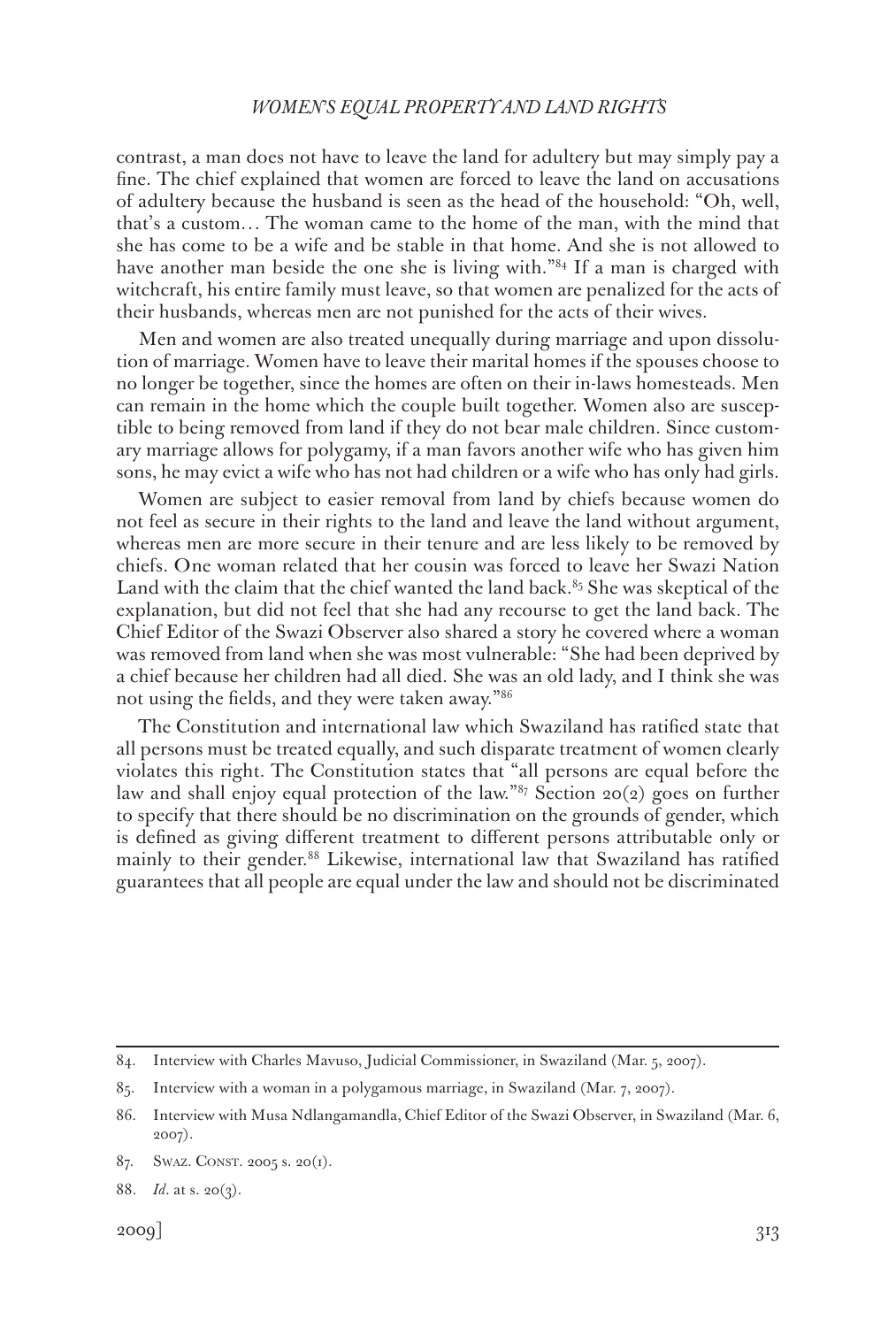against based on gender.<sup>89</sup> CEDAW specifically states that spouses should have the same rights to ownership, management, and enjoyment of land.90

When women are forced to leave their homes, they must also leave behind their personal property—even that which they have paid for.91 A WLSA legal officer stated that since women often build their homes on the compound of their husbands' families, they get nothing when they are forced off of the land.92 Though in practice women are denied their property, they have a constitutional right to this property that they leave behind, which may include homes they have helped build, fields they have helped cultivate, and household items that they have purchased. The Constitution at sections 14 and 19 recognize the right of all persons to property.93 International treaties to which Swaziland is a party also recognize the right to property,94 which requires that a person be secure in his or her ownership of items and should not be stripped of belongings. Women are clearly being deprived of their right to property and take desperate measures, such as trying to leave with parts of the house that they contributed to making, in order to take away some property from the matrimonial home: "I remember one time where the woman went and took off the roof of the house because that was hers."95 Women should not be forced to take such measures; they should be protected in their rights to stay on the land and keep their personal property.

 Protocol to the African Charter on Human and Peoples' Rights on the Rights of Women in Africa art. 8 adopted by the 2nd Ord. Sess., OAU, Maputa (Aug. 13, 2003), *signed by Swaziland* Dec. 7, 2004, *available at* http://www1.umn.edu/humanrts/africa/protocol-women2003.html [hereinafter Women's Protocol to the African Charter] ("Women and men are equal before the law and shall have the right to equal protection and benefit of the law.").

- 90. CEDAW, *supra* note 41, at art. 16(h).
- 91. Interview with woman separated under customary law, in Lavumisa, Swaziland (Mar. 8, 2007).
- 92. *Id*. This practice of building the home on the husband's family's homestead is known as patrilocality, and is "hardly favourable to the wife due to her in-laws' inherent bias in favour of their son." Woman and Law in Southern Africa Research and Educational Trust, Multiple Jeopardy: Domestic Violence and Women's Search for Justice in Swaziland 36 (2001) [hereinafter MULTIPLE JEOPARDY].
- 93. Swaz. Const. 2005 s. 19 ("[A] person has a right to own property either alone or in association with others").
- 94. African Charter, *supra* note 40, at art. 14 (The right to property shall be guaranteed.); African Women's Rights Protocol, *supra* note 89, at art. 19(c) (parties shall take all appropriate measures to promote women's access to and control over resources such as land and guarantee their right to property); CEDAW, *supra* note 41, at arts. 15 & 16(h) (women have equal rights to conclude contracts and to administer property and spouses must have the same rights "in respect of the ownership, acquisition, management, administration, enjoyment and disposition of property").

<sup>89.</sup> CEDAW, *supra* note 41, at art. 15(1); ICCPR, *supra* note 42, at art. 26 ("All persons are equal before the law and are entitled without any discrimination to the equal protection of the law."); African Charter, *supra* note 40, at art. 3 (every individual shall be equal before the law and is entitled to equal protection of the law). The ICESCR also includes a reference to non discrimination, stating that the rights of the convention must be exercised "without discrimination of any kind" as to sex. ICESCR, *supra* note 43, at art. 2(2). Swaziland has also signed the Protocol to the African Charter on Human and Peoples' Rights, which guarantees the equality of men and women.

<sup>95.</sup> Interview with WLSA Legal Officer, in Ezulwini, Swaziland (Mar. 4, 2007).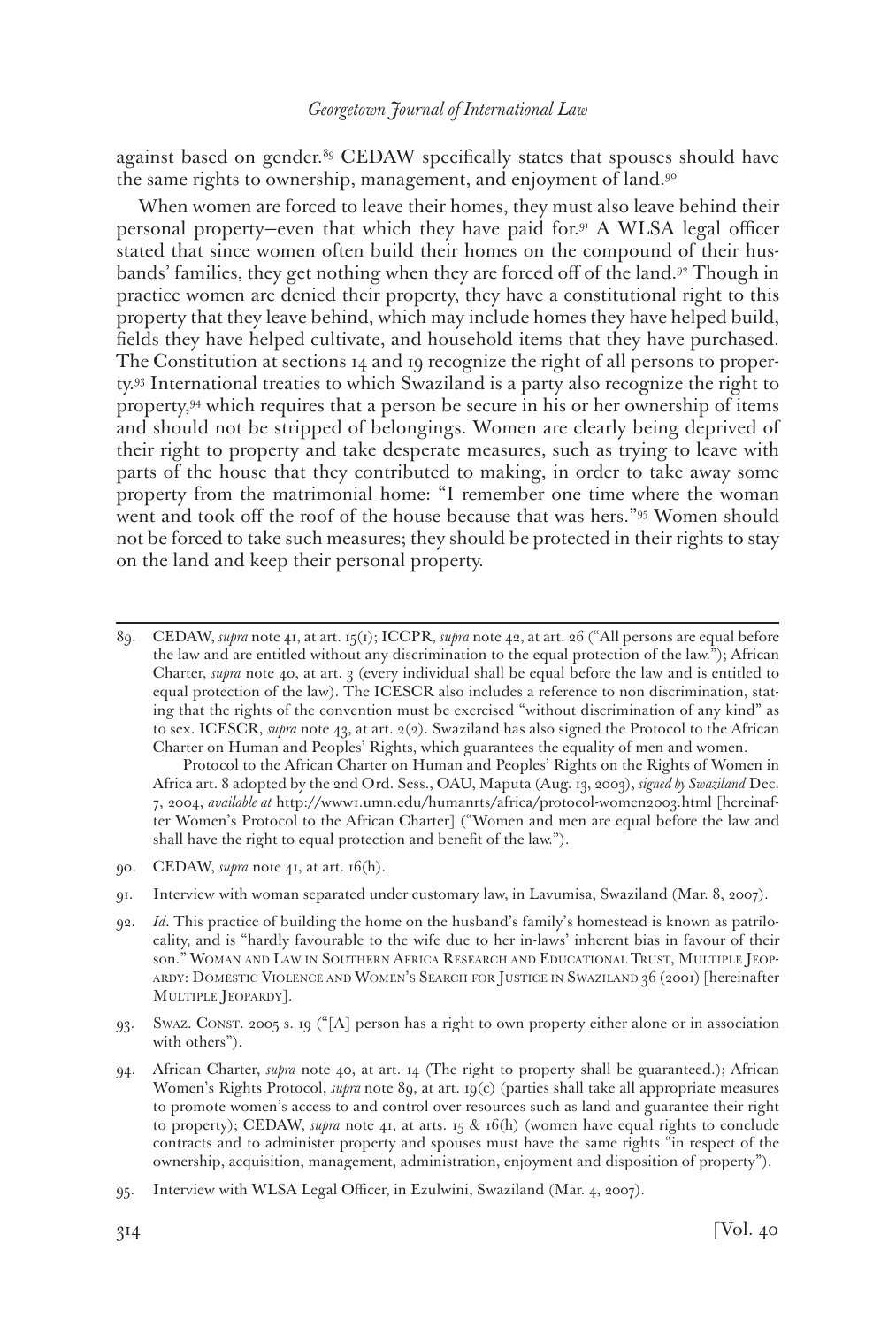These removals of women from land by chiefs violate the right to be free from forced eviction.96 The Committee on Economic, Social and Cultural Rights (CE-SCR) states that counties should implement measures to provide "the greatest possible security of tenure to occupiers of houses and land" and places a "specific obligation" on states to ensure that the law is enforced against agents of the government or private parties who carry out forced evictions.97 The CESCR defines the term 'forced eviction' to mean "the permanent or temporary removal against their will of individuals, families and/or communities from the homes and/or land which they occupy."<sup>98</sup> According to the Centre on Housing and Evictions Rights, an international NGO, the taking of property from women falls within the definition of forced eviction.99 In addition, the UN Commission on Human Rights has passed a specific resolution on women's equal access to land and adequate housing, stating that governments must "address the issue of forced relocation and forced evictions from home and land, and to eliminate its disproportionate impact on women."100 The Commission found that women were more susceptible to poverty and inadequate living conditions than men due to their insecurity of land tenure.

2. Once Evicted from Swazi Nation Land, Women Must Leave Their Children Behind

Swaziland must ensure that women are not removed from their homes on Swazi Nation Land because this removal has consequences on the well being of the women and their dependents and on the cohesion of their families. When women are removed from their homes on communal land, they may have nowhere else to live. Some women spend years roaming the country seeking new land to live on, only to be turned away at each chiefdom they visit.<sup>101</sup> Women are also separated from their children upon eviction, breaking families apart.

The removal of women from their homes violates their right to an adequate standard of living because women are left homeless and with no possessions. A woman from the Lavumisa region, in the South of Swaziland, shared her story of wanting

<sup>96.</sup> In addition, evictions by chiefs violate the Constitution, which states chiefs must enforce practices which are "just and not discriminatory." Swaz. CONST. 2005 s. 233(9).

<sup>97.</sup> Committee on Economic, Social and Cultural Rights, *General Comment No. 7, The Right to Adequate*  Housing (art. 11.1 of the Covenant): forced evictions, (16th Sess., 1997), U.N. Doc. E/1998/22, annex IV, at paras. 8 and 11 (1997), *available at* http://www.unhchr.ch/tbs/doc.nsf/(symbol)/ CESCR+General+Comment+7.En? OpenDocument.

<sup>98.</sup> *Id*.

<sup>99.</sup> Centre on Housing Rights and Evictions, *Bringing Equality Home: Promoting and Protecting the Inheritance Rights of Women, available at* http://www.cohre.org/store/attachments/COHRE%20Bringing%20 Equality%20 Home.pdf.

<sup>100.</sup> Commission on Human Rights Resolution 2003/22, *Women's Equal Ownership, Access to and Control Over Land and the Equal Rights to Own Property and to Adequate Housing*, (56th Sess., 2003), *available at* http:// www.unhchr.ch/Huridocda/Huridoca.nsf/(Symbol)/E.CN.4.RES.2003.22.En?Opendocument.

<sup>101.</sup> *See* Interview with widow and SWANNEPHA Employee, in Mbabane, Swaziland (Mar. 9, 2007) (sharing story of how she has visited four chiefdoms and has not been allocated land because she is a woman and her in-laws will not attest that she should receive land).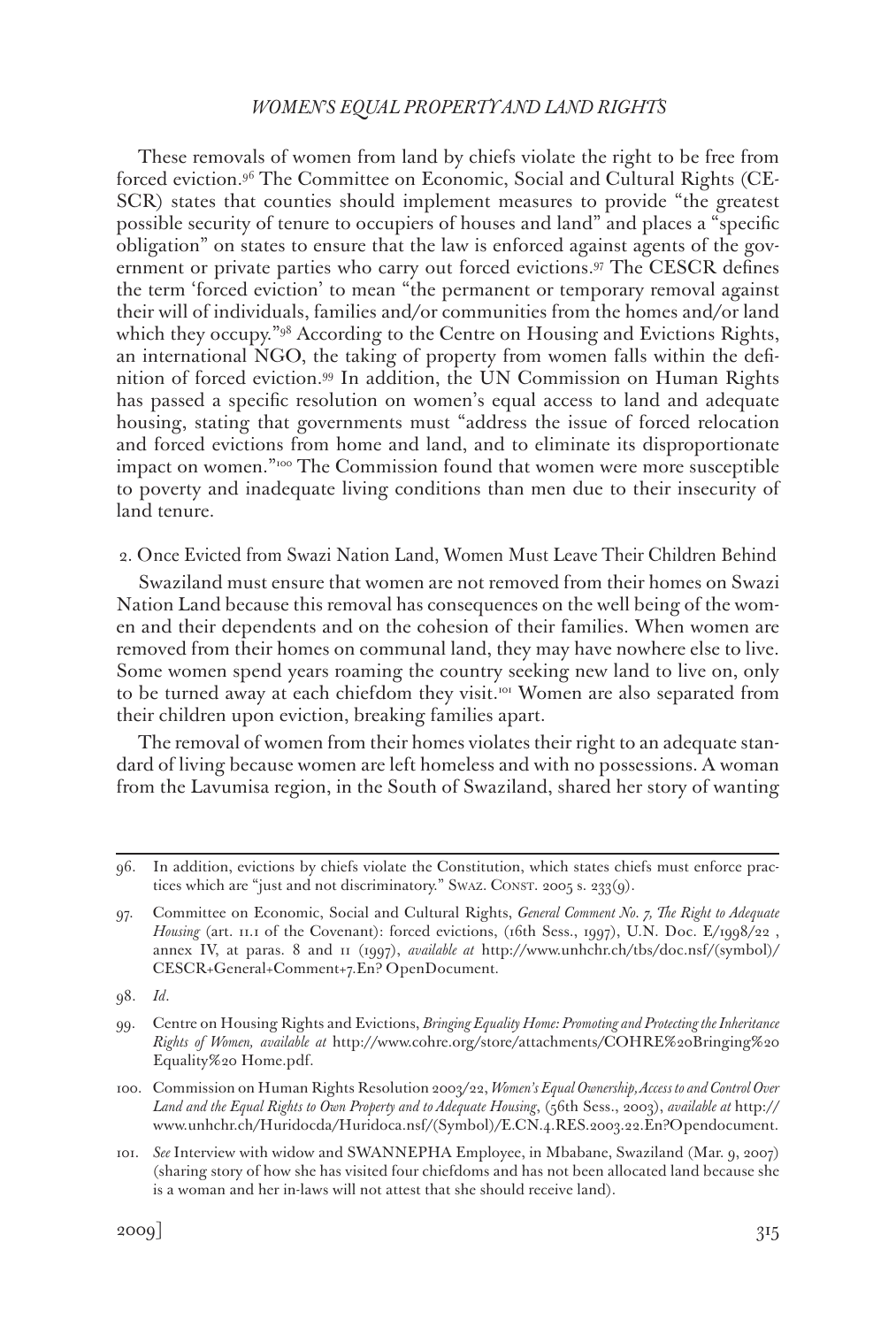to end her marriage because her husband was taking on another wife.102 She didn't want to stay in the relationship without love, and was forced to leave her land and home. She could not afford to educate and house her son, so she needed to put him in a hostel. She could not even take the furniture she had purchased from the home, so she lost everything. Her treatment depicts the devastating consequences of evictions from land, which leave women struggling to subsist. A study in Ghana discovered that when women are protected from evictions, their standard of living is higher: "[A]n increased security of land tenure among women is expected to have a positive impact on the household food supply, the household incomes, the family welfare and women's agricultural productivity."<sup>103</sup> Eviction from land violates the right to an adequate standard of living for every person and his family, including the right to "adequate food, clothing and housing, and to the continuous improvement of living conditions."104

Evictions of women from Swazi Nation Land also tear apart families, forcing children to live without their mothers. When a woman leaves the homestead, under Swazi law and custom she must typically go by herself and her children are left with their father.<sup>105</sup> This separation of the family violates section 27 of the Constitution, which recognizes the right of the family to be protected. Furthermore the Constitution says that motherhood is entitled to "special care and assistance by society and the State,"<sup>106</sup> so the government should do its utmost to prevent the separation of children from their mothers. International law also recognizes the importance of the family and seeks to protect the family unit, specifically stating that the State has a duty to preserve the cohesion of the family. The African Charter, Article 18 states that the family is the natural basis of society and "shall be protected by the State which shall take care of its physical health and moral."<sup>107</sup> In addition, the Human Rights Committee (HRC), which oversees the ICCPR, has emphasized that "when a group of persons is regarded as a family under the legislation and practice of a State, it must be given protection."108 The family is destroyed rather than protected when it is broken apart by evictions of women endorsed by chiefs. Children have a right to stay with their mothers not only by virtue of the right to family protection, but also because of specific rights of children to have their best interests considered. The Convention on the Rights of the Child (CRC), states that the "best interests of the child shall be the primary con-

- 105. Interview with a woman in a polygamous marriage, in Swaziland (Mar. 7, 2007).
- 106. Swaz. Const. 2005 s. 27(4); *see also id.* at s. 60(5) ("The State shall make reasonable provision for the welfare and maintenance of the aged and shall protect the family and recognise the significant role of the family in society.").
- 107. African Charter, *supra* note 40, at art. 18.
- 108. Human Rights Committee, General Comment No. 19, *Protection of the Family: The Right to Marriage and Equality of the Spouses*, (39th Sess., 1990), para. 8, *available at* http://www.ohchr.org/english/bodies/ hrc/comments.htm [hereinafter HRC General Comment 19].

<sup>102.</sup> Interview with woman in customary marriage, in Swaziland (Mar. 8, 2007).

<sup>103.</sup> Beatrice Akua Duncan, Women in Agriculture in Ghana 48 (2004).

<sup>104.</sup> ICESCR, *supra* note 43, at art. 11; *see also* Women's Protocol to the African Charter, *supra* note 89, at art. 16 ("Women shall have the right to equal access to housing and to acceptable living conditions.").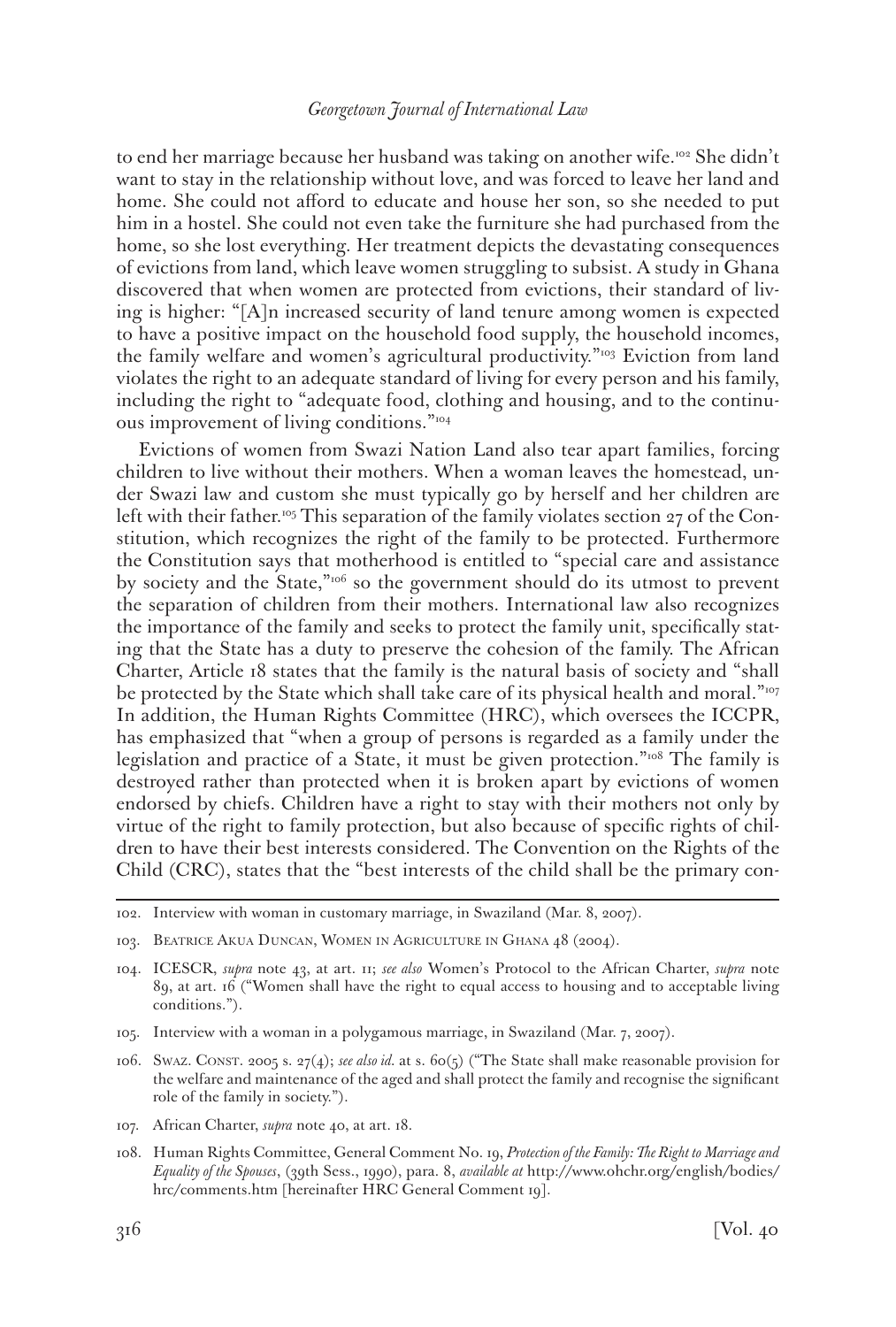sideration" in all actions undertaken relating children.109 Children are best served by living with and being raised by their mothers rather than being separated from them. In order to protect the family unity and the best interests of children, forced evictions should be prohibited.

#### *C. Other African Countries Allocate Communal Land to Women and Prohibit the Forced Removal of Women from Communal Land*

To fulfill its domestic and international obligations, Swaziland must allocate land to women and prohibit the removal of women from their homes on Swazi Nation Land. Parliament must enact legislation guaranteeing women the right to be allocated Swazi Nation Land and enumerating the circumstances under which a person cannot be evicted from Swazi Nation Land. Parliament should specifically ensure that spouses are both registered as having title to the land and that no one can be removed from land except for just cause, which would not include witchcraft, adultery, or gender. Several other countries in Africa have recognized that their moral and legal obligations require that legislation be enacted to grant secure land tenure to women.

The requirement that land be allocated to all persons regardless of gender, marital status and place of birth is commonly found in the land acts of other African nations. The Rural Land Proclamation of the Federal Government of Ethiopia requires that land be allocated to men and women without distinction, $\mu$ <sup>0</sup> and the Village Land Act of Tanzania obligates the government to treat women no less favorably than men in determinations of allocations.<sup>111</sup> Namibia in its new land reform also guarantees the right of women to be allocated land and includes women on the boards which allocate land.112 Namibia recognized that placing women on land allocation boards would better represent the interests of the community and ensure non-discrimination in land allocations.

Other African countries have also recognized the problem of forced evictions and resolved this problem through legislative changes. Ethiopia, for example, amended its family code to prevent "situations previously faced by women, wherein they and their children were forced out of the family home following a divorce."113 South Africa has specified that everyone has the right to adequate

<sup>109.</sup> Convention on the Rights of the Child art. 3, G.A. Res. 44/25, Annex, 44 U.N. GAOR Supp. (No. 49) at 167, U.N. Doc. A/44/49 (1989), *entered into force* Sept. 2, 1990, *ratified by Swaziland* Sept. 7, 1995, *available at* http://www.unhchr.ch/html/menu3/b/k2crc.htm [hereinafter CRC]; *see also* African Charter on Rights and Welfare of the Child, art. 4, OAU Doc. CAB/LEG/24.9/49 (1990), *entered into force* Nov. 29, 1999, *signed by Swaziland* July 29, 1992, *available at* http://www1.umn.edu/ humanrts/africa/afchild.htm (stating that the best interests of the child shall be the primary consideration). Swaziland has signed the African Charter on the Rights and Welfare of the Child.

<sup>110.</sup> Rural Land Proclamation 89 of 1997 s. 5-6 (Eth.).

<sup>111.</sup> Village Land Act 5 of 1999 s. 23 (Tanz.).

<sup>112.</sup> Communal Land Reform Act 5 of 2002 s. 17 (Namib.).

<sup>113.</sup> U.S. Dep't of State, Bureau of Democracy, Human Rights and Labor, *Ethiopia Report on Human Rights Practices for 2000* (citing Revised Family Code of 2000 art. 82(6) s. 5 (Eth.)), *available at* http:// www.state.gov/g/drl/rls/hrrpt/2000/af/index.cfm?docid=789. The Code specifically states that even when one spouse must leave the home, a court should consider which spouse should stay on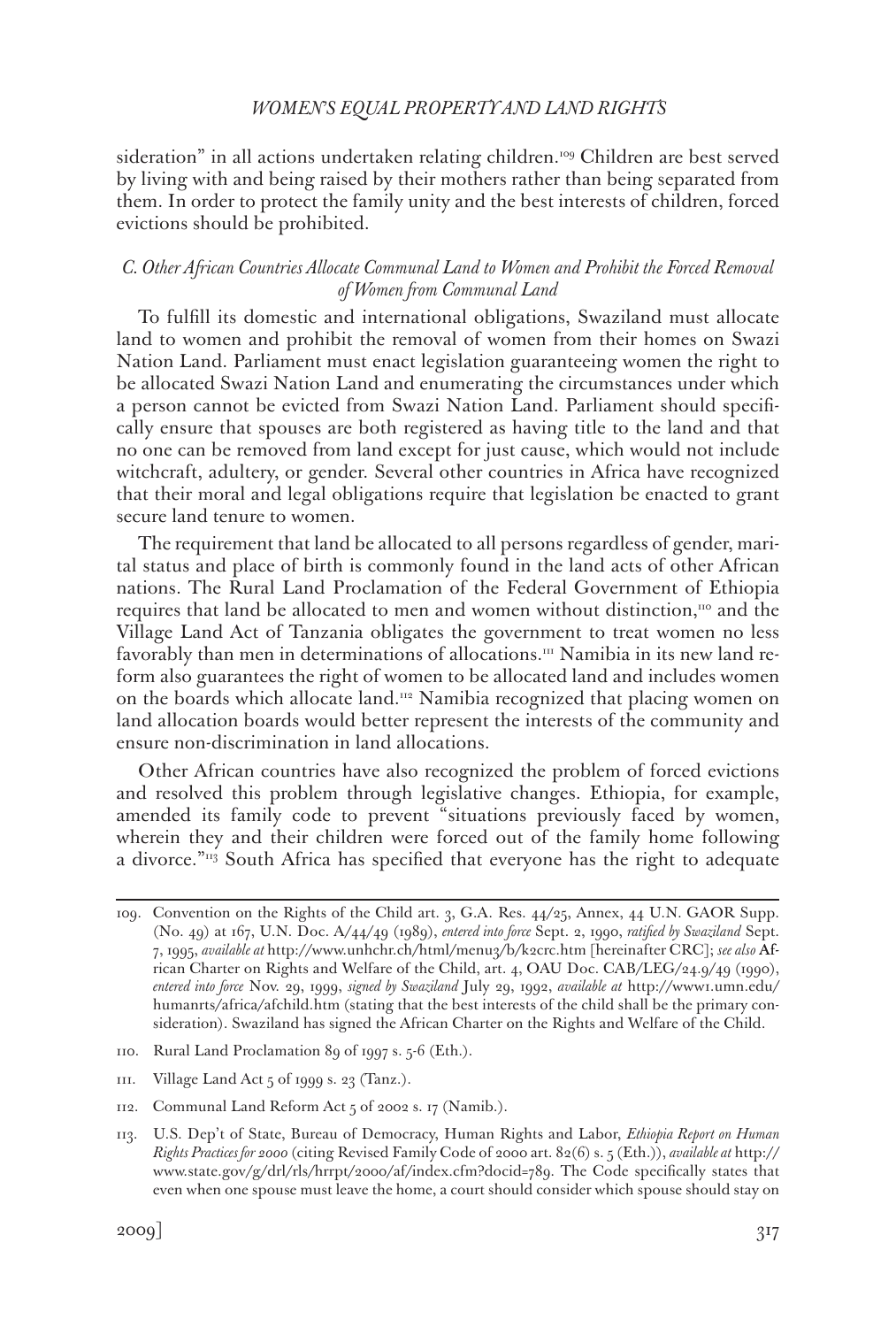housing, which includes that no one may be "evicted from their home, or have their home demolished, without an order of court made after considering all the relevant circumstances."114 Swaziland should follow this trend and enact a law prohibiting evictions of women from their homes on Swazi Nation Land.

### **III. Discriminatory Laws and Family Control Curtail Women's Rights to Acquire, Own, and Administer Private Property**

Women in Swaziland are denied the ability to fully own and control private land and property simply because of their gender or marital status, violating the right to equality and the right to own property. Women are thus left unable to purchase private land or obtain loans to make purchases of private property if they are married or decide whether to dispose of personal assets. These constraints on women's rights to property leave women at risk of becoming homeless and hinder their economic development. To fulfill its domestic and international obligations, Swaziland must ensure that women have the ability to own, access and control private property to the same extent as men.

By removing the statutory constraints on women's rights to private land (commonly referred to as Title Deed Land) and assuring women access to government land (formerly known as Crown Land<sup>115</sup>), Parliament can begin to remedy violations of Swazi women's rights to own, access and control these types of land. Parliament must require community property – property acquired jointly by the spouses during the marriage (see Chapter 20 of the attached draft bill for a definition of community property) - to be co-titled in the names of both spouses (or for existing polygamous unions, in the names of all co-spouses), which will require both spouses' consent in the administration and disposition decisions of the property, and should also remove any spousal assistance requirements regarding out of community property. Parliament also has a responsibility to ensure that women are able to access government land through affirmative action laws. In addition, Parliament must ensure that married women are able to access loans for the purchase of private property, so that their rights to economic development can be fully realized.

In order to grant women full rights to personal property such as livestock and household items, Parliament must establish that women do not need to consult anyone before making decisions related to their individually owned property, and that spouses must both consent to decisions related to any property that they jointly own, including consenting to the use of any joint property as collateral for loans. Without this change, women will continue to be powerless to use and dispose of their own assets, and they will not reach their full economic potential. The government has a responsibility under the Constitution and the international treaties it has ratified to ensure that women are not denied full ownership and access to private property, because such practice is discriminatory on its face and has a devastating impact on the well-being of women.

the land. ("Where circumstances absolutely require that one of the spouses leave their common abode, the court shall … take into consideration the interest of children and the condition of the spouse who may be more affected by leaving their common abode.").

<sup>114.</sup> S. Afr. Const. 1996 s. 26.

<sup>115.</sup> Crown Lands (Conditions) Act 2 of 1968 s. 2 (Swaz.).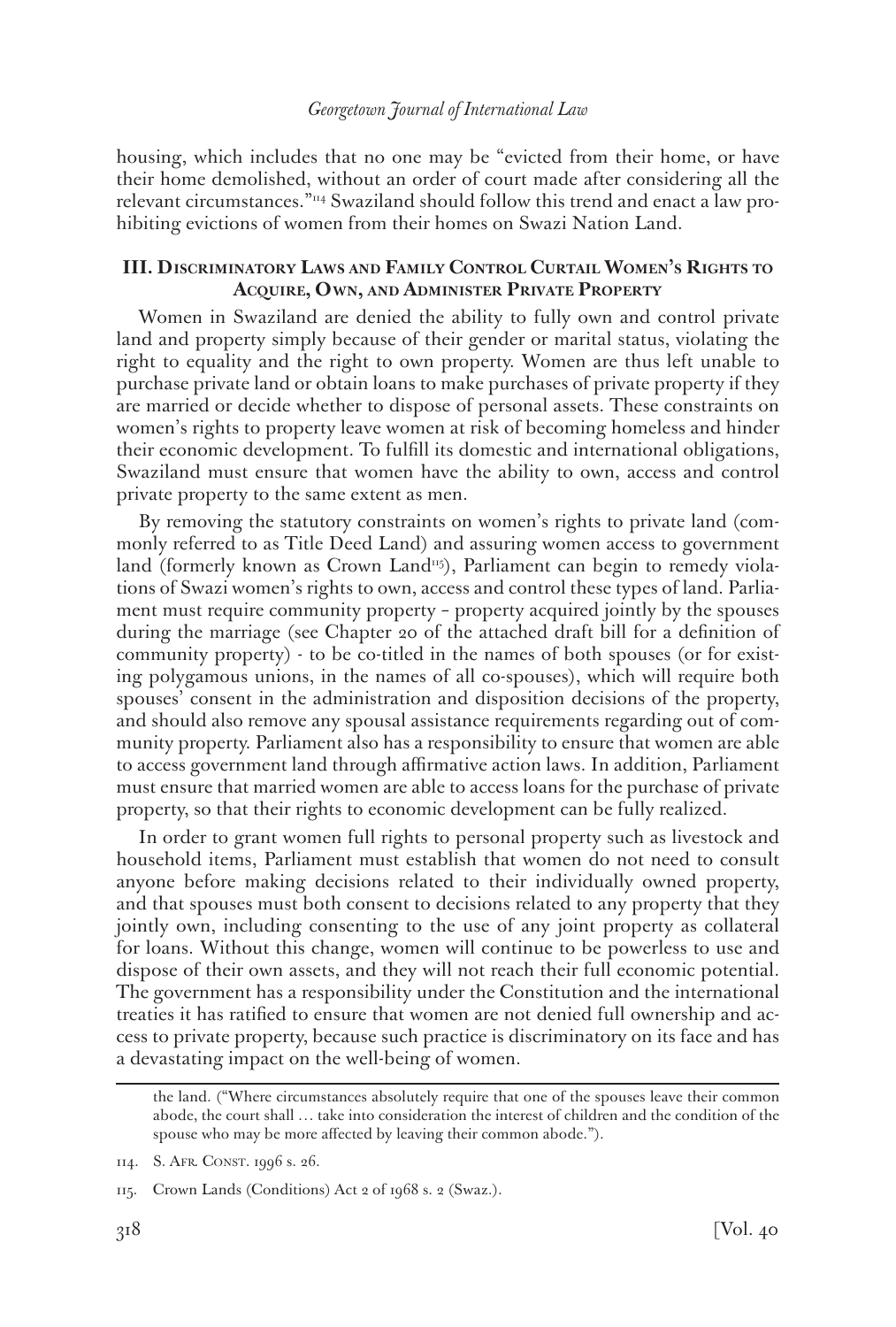*A. Private Property Laws Deny Married Women Independent Control and Access to Her Own Property*

*A married woman cannot have property registered in her name even if she funds it. Even if every month the deduction comes from her salary.*

 $-Mr.$  Vulindlela David Msibi, Member of Parliament<sup>116</sup>

In order to cure violations of women's rights to equality and property, the government must require that community property be co-titled in both spouses' names and jointly administered by mutual consent, and allow sole, independent administration of separate property by the spouse in whose name it is registered. The provisions of section 16 of the Deeds Registry Act, which apply only to women, severely restrict the rights of married women in owning and controlling private property, including "immovable property [including privately held land and government land], bonds, [and] other real rights.<sup>117</sup> Under section 16(3), a woman married in community of property cannot register land in her name, unless it has been bequeathed or donated to her explicitly and thus excluded from the community property.<sup>118</sup> Even if a woman is married out of community, the law prevents her from independently managing her property by requiring her husband's assistance in the execution of the requisite deeds or documents, unless the marital power has been excluded or the Registrar deems such assistance unnecessary.<sup>119</sup> These two exceptions, however, are rarely used. For example, due to the stigma attached to antenuptial contracts<sup>120</sup> or ignorance as to their availability,<sup>121</sup> very few people are married out of community of property without the marital power. Dur-

- 118. *Id.* at s. 16(3) ("Immovable property, bonds or other real rights shall not be transferred or ceded to, or registered in the name of, a woman married in community of property, save where such property, bonds or real rights are by law or by a condition of a bequest or donation excluded from the community.")
- 119. *Id.* at s. 16(2) ("A woman married out of community of property… shall be assisted by her husband in executing any deed or other document required or permitted to be registered in the Deeds Registry or required or permitted to be produced in connection with any such deed or document, unless the marital power has been excluded or unless the assistance of the husband is on other grounds deemed by the Registrar to be unnecessary.")
- 120. *See* Interview with female official, Ministry of Justice, in Mbabane, Swaziland (Mar. 7, 2007) ("There is this element [about] this out of community property thing ... because someone once told me it is sinful. There is a problem if people associate it with sin … .[P]eople think that if I marry out of community I don't really love you. In order for me to show you that I love you, I must marry in community of property."); Interview with a Catholic priest, in Manzini, Swaziland (Mar. 9, 2007) ("The stigma attached to [marrying] out of community [is that] it sounds selfish in a Christian sense.").
- 121. *See* Interview with Ms. Nondumiso, Kunene Housing and Property Manager at the SwaziBank Headquarters, in Mbabane, Swaziland (Mar. 6, 2007) ("The scales are more tipped towards in community. The reason has got something to do with lack of knowledge. When you are young … when you get married.").

<sup>116.</sup> Interview with Mr. Vulindlela David Msibi, Member of Parliament, in Ezulwini, Swaziland (Mar. 7, 2007).

<sup>117.</sup> Deeds Registry Act 37 of 1968 s. 16 (Swaz.).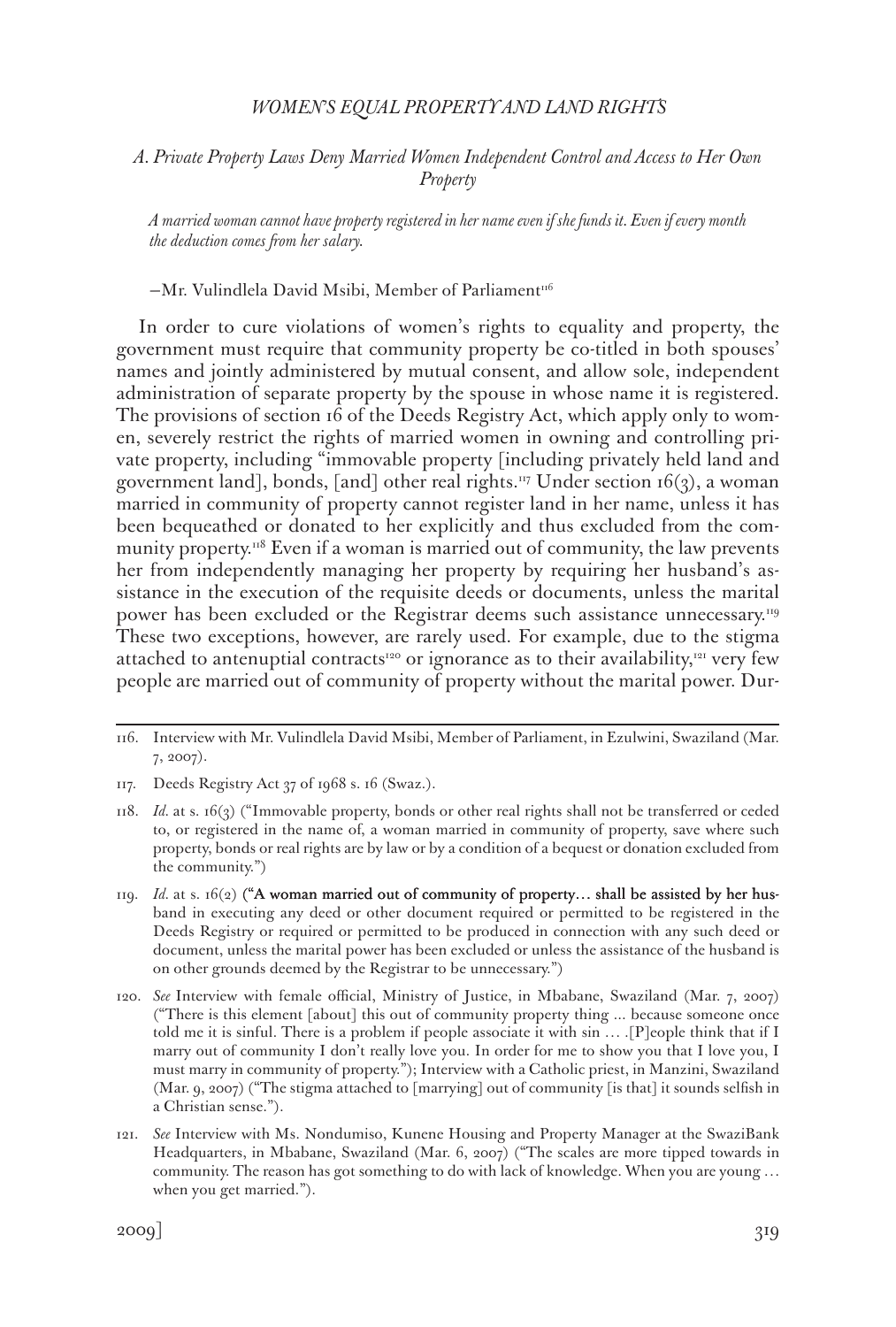ing the Clinic's Spring 2007 fact-finding mission, of the 22 interviewees who were married under civil rites, 21 were married in community of property, and only one was married out of community. Many people interviewed did not even know that antenuptial contracts could be used to opt out of the marital power. Additionally, according to the 2006-07 Performance Report for the Ministry of Justice and Constitutional Affairs, only eighteen antenuptial contracts were registered with the Deeds Registry Office during the eight-month span of April through December.<sup>122</sup> As these findings suggest, marriages that are out of community of property and which exclude the husband's marital power are rare in Swaziland.

1. The Deeds Registry Act Imposes Restrictions on Wives but not Husbands

Requiring mutual consent for jointly owned property would fulfill Swaziland's legal obligations of equality and also provide further protection for the marital estate because both spouses would need the consent of the other to perform any action that affects the community property. Section  $16(3)$  of the Deeds Registry Act is a clear example of unequal treatment of people in equal positions, simply on the basis of gender: under the statute, a man married in community of property can register private property in his own name, but a woman married in community of property cannot. As a result and as a female official at the Ministry of Justice lamented, the practical effect of these restrictions is that a husband has the unilateral power to manage or dispose of the marital property without his wife's consent, while she needs his consent for the same: "I hate [these restrictions on Title Deed Land]. I can't buy my own land if I'm married. I have to go and get my husband's consent. Why? And then my husband can go and sell the land without even telling me, the land is his basically."123 Ms. Thandi Khumalo, a highly successful businesswoman married in community of property, experienced firsthand the consequences of Swaziland's property laws. She had built a house for herself and for her husband, the largest structure in her neighbourhood at the time, using profits from her real estate business. Returning from a trip abroad, she found that her husband had sold the house to pay off his gambling debts, a legally sanctioned act under the Deeds Registry Act. According to her niece Cynthia Khumalo, "My aunt loved that house. She died of heart failure a short time later."<sup>124</sup>

Removing the spousal assistance requirement for women married out of community of property would also enable Swaziland to meet its obligations to ensure equal rights to own, administer, and dispose of one's own property regardless of gender. A woman who is married out of community of property needs the "assistance" of her husband to register private property, $125$  while a man married out of community of property does not require any assistance to perform the same ac-

<sup>122.</sup> Ministry of Justice & Constitutional Affairs, *Performance Report for 3/4 of the Financial Year 2006/07* (2007) at 29.

<sup>123.</sup> Interview with female official, Ministry of Justice, in Mbabane, Swaziland (Mar. 7, 2007).

<sup>124.</sup> Women and Gender: Lack of Legal Status Hinders the Progress of Women, INTEGRATED Regional Information Networks for the UN Office for the Coordination of Humanitarian Affairs, Aug. 18, 2005, *available at* http://www.reliefweb.int/rw/RWB.NSF/db900SID/ KKEE-6FDMYF?OpenDocument.

<sup>125.</sup> Deeds Registry Act 37 of 1968 s. 16(2) (Swaz.).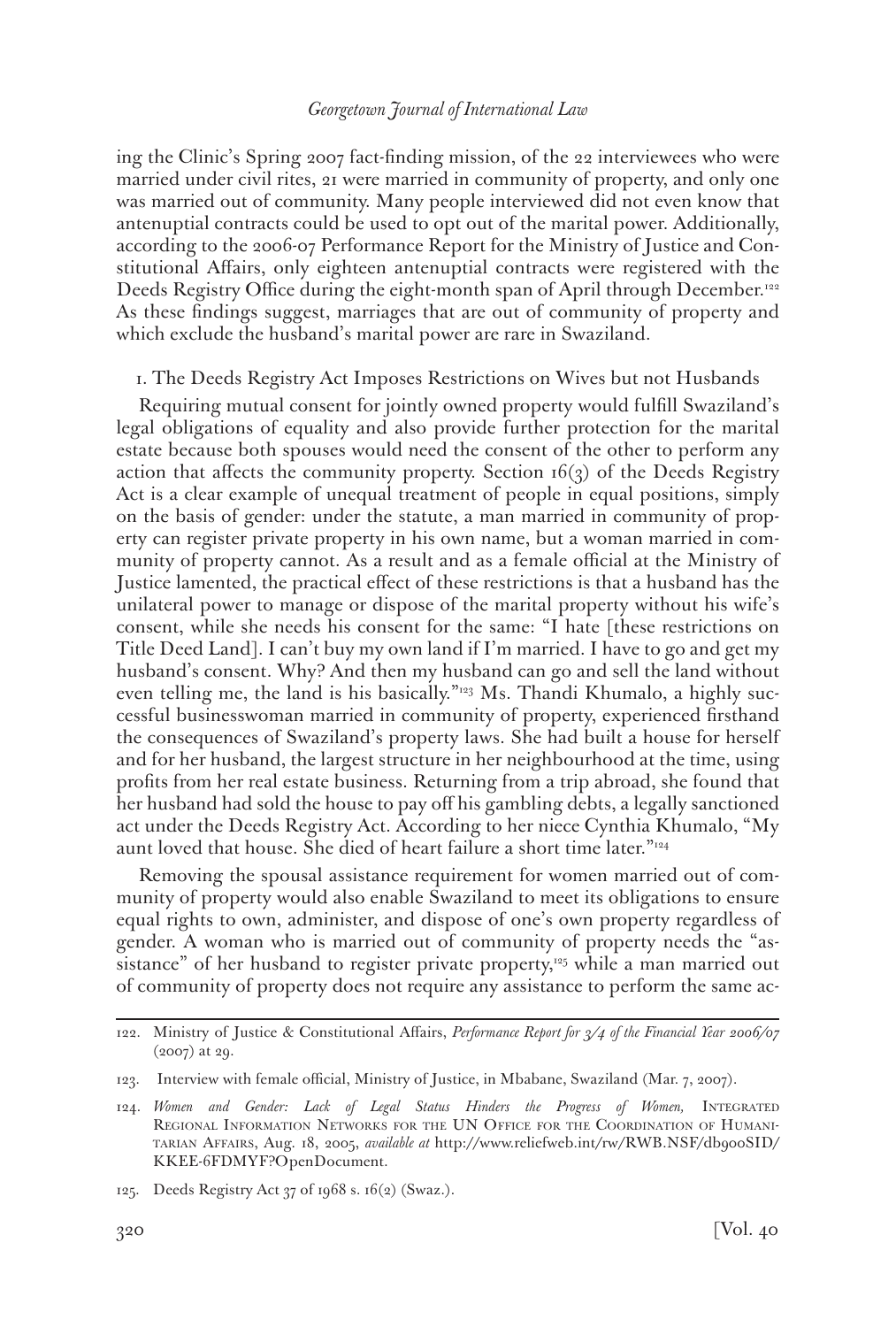tion. Apart from the insult inherent in a woman requiring such "assistance" where a man does not, this requirement unjustly empowers a husband to prevent his spouse from administering her own private property, or even from registering the land in her name to begin with, simply by refusing to provide his assistance when she attempts to file the requisite documents with the Deeds Registry Office. Additionally, this assistance requirement increases the level of a husband's knowledge, leverage, and power within the marriage: a husband will always be informed of property that his wife owns, but she in turn can be left totally unaware of property he owns should he choose to keep it a secret from her. This scenario has severe implications for a woman; for example, a woman may feel compelled to contribute more than her share toward the homestead and other parts of the marital estate if her husband leads her to believe he holds less property than he actually owns.

The abolition of the marital power and removing women's status as legal minors that cannot litigate or contract would grant them equal access to resources and render them equal economic actors relative to men; this is particularly true under the Deeds Registry Act, which provides disincentives to businesses to include women in various economic transactions. Sections  $25(3)(d)$  and  $56(4)(c)$  of the Act require women to renounce their special legal exceptions (i.e., their inability to be sued or held liable for debt due to their legal minor status under the marital power) in dealing with registered mortgage bonds.126 Thus, the companies or businesses with which the woman conducts such transactions are subjected to additional procedural hurdles which would be nonexistent if they were dealing with a man. Additionally, such companies would be less inclined to conduct business with a woman to begin with because of the possibility that she did not properly renounce her legal exceptions and would thus be protected from debt liability. The presence of special legal exceptions, along with requirements to renounce them, all create additional hurdles for a woman just to be an equal economic player and to be able to access the resources she wants, obstacles which a man does not have to endure.

These provisions of the Deeds Registry Act that apply to married women fail to respect their rights to equality in relation to married men under the law, as guaranteed by the Constitution under section 20, which states that "[a]ll persons are equal before and under the law… in every… respect and shall enjoy equal protection of the law… [and that a] person shall not be discriminated against on the grounds of gender"127 and defines discrimination as giving "different treatment to different persons attributable only or mainly to their respective descriptions by gender."<sup>128</sup> Additionally, international instruments that are binding on Swaziland mandate that the government grant women rights that are equal to those of men.

<sup>126.</sup> *Id*. at ss. 25(3)(d), 56(4)(c).

<sup>127.</sup> Section 20 guarantees equality to all persons "before and under the law" and prohibits discrimination based on gender. Swaz. CONST. 2005 s. 20. Section  $28(i)$  affirms that women are entitled to equal treatment and opportunities as men in the political, economic and social fields. Swaz. CONST. 2005 s. 28(1). Section  $38(a)$  ensures that notwithstanding any language in the Constitution, there shall not be any derogation the right to equality before the law, demonstrating how important and inviolable the Swazi government and drafters of the Constitution consider this right to be. Swaz. CONST. 2005 s.  $38(a)$ .

<sup>128.</sup> SWAZ. CONST. 2005 s. 20 $(3)$ .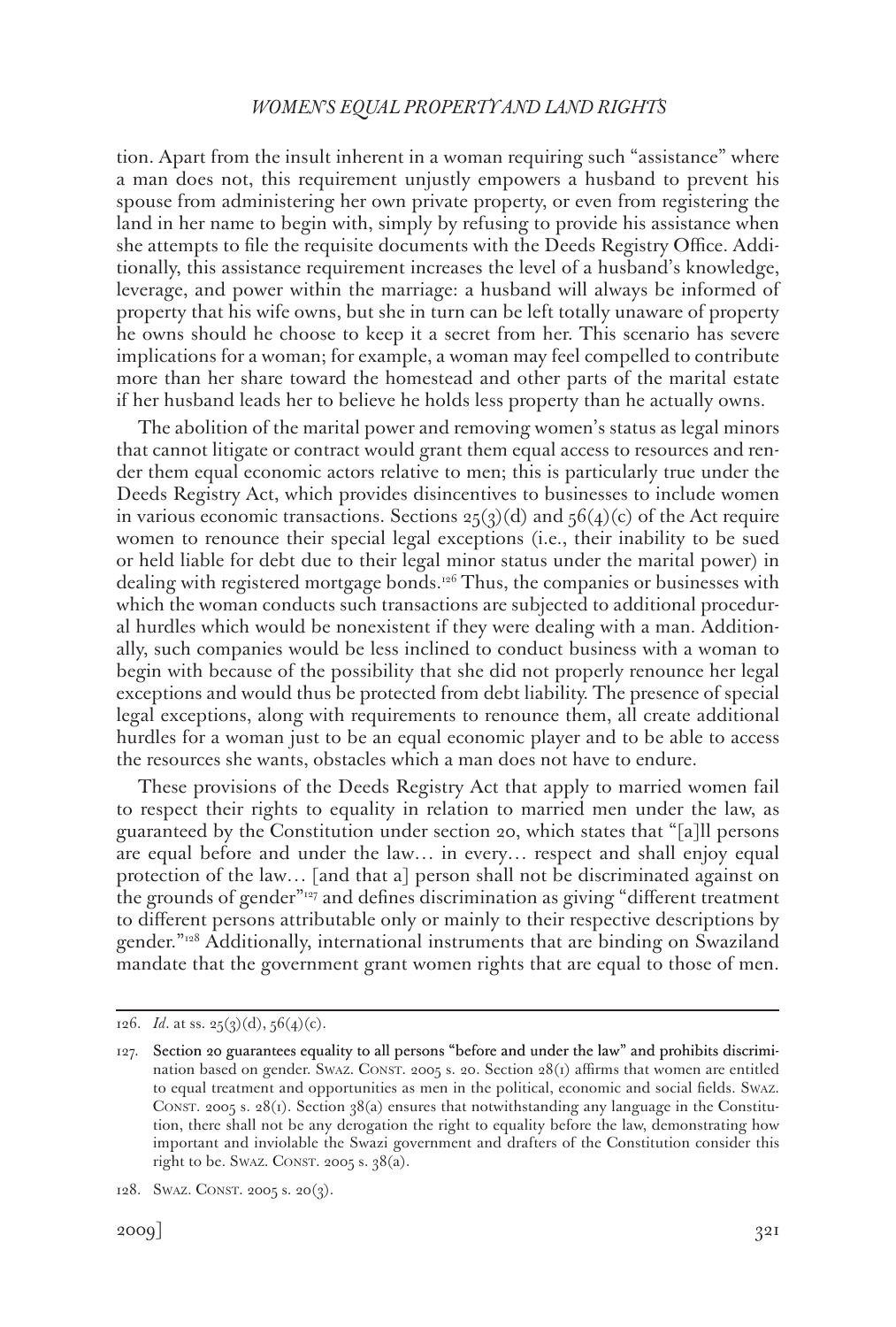For example, CEDAW requires in Article 15 that "States Parties… give women equal rights to conclude contracts and to administer property"129 and in Article 2(f) declares that "States Parties condemn discrimination against women in all its forms … and, to this end, undertake to take all appropriate measures, including legislation, to modify or abolish existing laws, regulations, customs and practices which constitute discrimination against women."<sup>130</sup>

Swaziland's specific obligations with regard to married women as enunciated in the Constitution,<sup>131</sup> CEDAW,<sup>132</sup> and the ICCPR<sup>133</sup> further underscore the importance of remedying the inequalities which women face in the ownership and registration of private property. For example, Article  $16(i)(h)$  of CEDAW requires that state parties "ensure, on a basis of equality of men and women, the same rights for both spouses in respect of the ownership, acquisition, management, administration, enjoyment and disposition of property." 134 Similarly, the ICCPR requires that "States Parties … take appropriate steps to ensure equality of rights and responsibilities of spouses … during marriage." 135 Additionally, the HRC, in its General Comment 19, explicitly interprets this right to equality within marriage to…extend to all matters arising from their relationship, such as … [the] administration of assets."136 Removing the registration and administration restrictions that the Deeds Registry Act places only on women and not on men who are civilly married would grant spouses equal private property rights within their marriages.

The Deeds Registry Act also violates a married woman's individual right to own property because it effectively allows her husband to control decisions regarding her own or jointly owned private property. Section 16(3) prevents a woman married

- 134. CEDAW, *supra* note 41, at art. 16(1).
- 135. ICCPR, *supra* note 42, at art. 23(4).
- 136. HRC General Comment 19, supra note 133, at para. 8.

<sup>129.</sup> CEDAW, *supra* note 41, at art.  $15(1)$ .

<sup>130.</sup> CEDAW, *supra* note 41, at art. 2(f); African Charter, *supra* note 40, at art. 18(3) ("The State shall ensure the elimination of every discrimination against women."); ICCPR, *supra* note 42, at art. 26 ("All persons are equal before the law and are entitled without any discrimination to the equal protection of the law. In this respect, the law shall prohibit any discrimination and guarantee to all persons equal and effective protection against discrimination on any ground such…sex."); ICESCR, *supra* note 43, at art. 3 ("The States Parties to the present Covenant undertake to ensure the equal right of men and women to the enjoyment of all economic, social and cultural rights set forth in the present Covenant."); *see also* Women's Protocol to the African Charter, *supra* note 89, at art. 8 ("Women and men are equal before the law and shall have the right to equal protection and benefit of the law.").

<sup>131.</sup> Section  $34(2)$  requires that Parliament enact legislation that regulates spousal property rights "as soon as practicable after the commencement of this Constitution." Swaz. CONST. 2005 s.  $34(2)$ .

<sup>132.</sup> CEDAW, *supra* note 41, at art. 16(1).

<sup>133.</sup> ICCPR, *supra* note 42, at art. 23(4) ("States Parties to the present Covenant shall take appropriate steps to ensure equality of rights and responsibilities of spouses as to marriage, during marriage and at its dissolution."); General Comment No. 19, Human Rights Committee, Protection of the Family, the Right to Marriage and Equality of the Spouses, 39<sup>th</sup> Sess., U.N. Doc. A/47/38, para. 8 (1990), *available at* http://www.ohchr.org/english/bodies/hrc/comments.htm [hereinafter HRC General Comment 19] ("This equality extends to all matters arising from their relationship, such as…administration of assets.").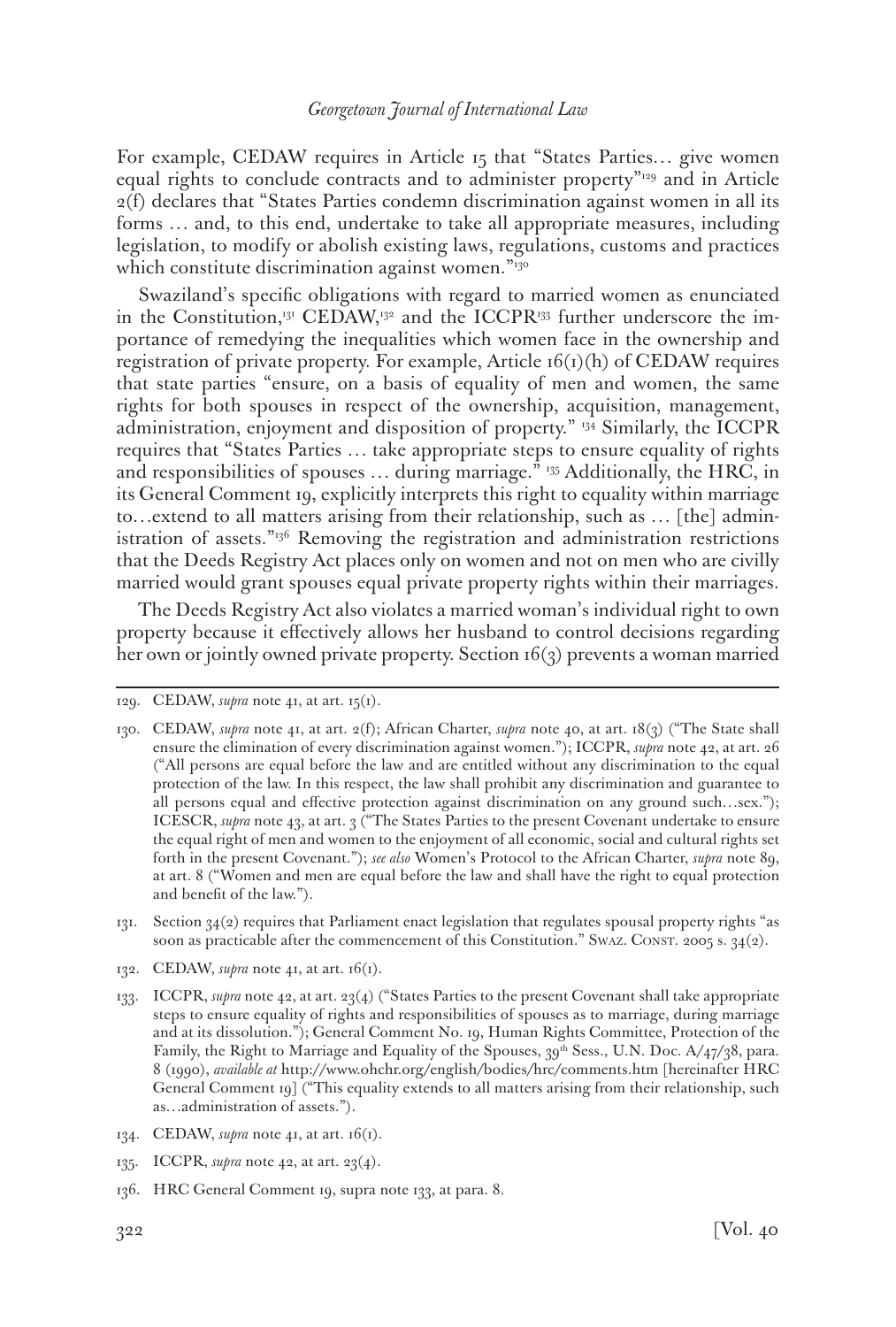in community from registering private property in her name, which is an essential ingredient to ownership, and section  $f_0(z)$ 's requirement that a woman married out of community of property obtain her husband's assistance in executing deeds and other documents filed with the Deeds Registry Office severely limits her control over private property to which she has sole ownership rights. These provisions therefore violate women's constitutionally guaranteed "right to own property,"137 as well as her right to land generally, as guaranteed by CEDAW,<sup>138</sup> the ICCPR,<sup>139</sup> and the ICESCR.140 Parliament has an added obligation to act with respect to married women's rights to property, since section  $34(2)$  of the Constitution requires it to "as soon as practicable … enact legislation regulating the property rights of spouses."

# 2. Women But Not Men Lose Their Full and Equal Rights to Private Property When They Marry

The Deeds Registry Act also discriminates on the basis of marital status because the discriminatory provisions of section 16 apply only to married women but not single women. The Deeds Registry Act grants a woman land and property rights that are completely equal to those of a man, provided that she is unmarried. Thus, a woman can register property in her own name, can administer it independently, and is treated as a man's full equal; that is, until she enters into marriage. That married women are subject to restrictions on the registration and administration of

139. ICCPR, *supra* note 42, at art. 16 ("Everyone shall have the right to recognition everywhere as a person before the law"); Human Rights Committee, *General Comment 28, Equality of Rights Between Men and Women (article 3)*,(44th Sess., 2000), para. 19, U.N. Doc. CCPR/C/21/Rev.1/Add.10 (2000), *available at* http://www.ohchr.org/english/bodies.hrc.comments.htm [hereinafter HRC General Comment 28] ("The right of everyone under article 16 to be recognized everywhere as a person before the law is particularly pertinent for women, who often see it curtailed by reason of sex or marital status. This right implies that the capacity of women to own property, to enter into a contract or to exercise other civil rights may not be restricted on the basis of marital status or any other discriminatory ground.").

140. Committee on Economic, Social and Cultural Rights, *General Comment 16, The Equal Right of Men*  and Women to the Enjoyment of All Economic, Social and Cultural Rights, (34<sup>th</sup> Sess., 2005), para. 28, U.N. Doc. E/C.12/2005/4 (2005), *available at* http://www.ohchr.org/english/bodies/cescr/comments. htm ("Implementing article 3, in relation to article 11, paragraph 1, requires that women have a right to own, use or otherwise control housing, land and property on an equal basis with men, and to access necessary resources to do so."); *see also* Women's Protocol to the African Charter, *supra* note 89, at art. 19(c) ("Women shall have the right to fully enjoy their right to sustainable development. In this connection, the States Parties shall take all appropriate measures to promote women's access to and control over productive resources such as land and guarantee their right to property.").

<sup>137.</sup> SWAZ. CONST. 2005 s. 19(1).

<sup>138.</sup> CEDAW, *supra* note 41, at art. 15(2) ("States Parties shall accord to women, in civil matters, a legal capacity identical to that of men and the same opportunities to exercise that capacity. In particular, they shall give women equal rights to conclude contracts and to administer property and shall treat them equally in all stages of procedure in courts and tribunals."); Committee on the Elimination of Discrimination against Women, *General Recommendation No. 21, Equality in Marriage and Family Relations,* (13th Sess., 1994), U.N. Doc. A/49/38 at 1 (1994), para. 26, *available at* http:// www.un.org/womenwatch/daw/cedaw/recommendations/recomm.htm#recom21 [hereinafter CEDAW General Recommendation 21] ("The right to own, manage, enjoy and dispose of property is central to a woman's right to enjoy financial independence.").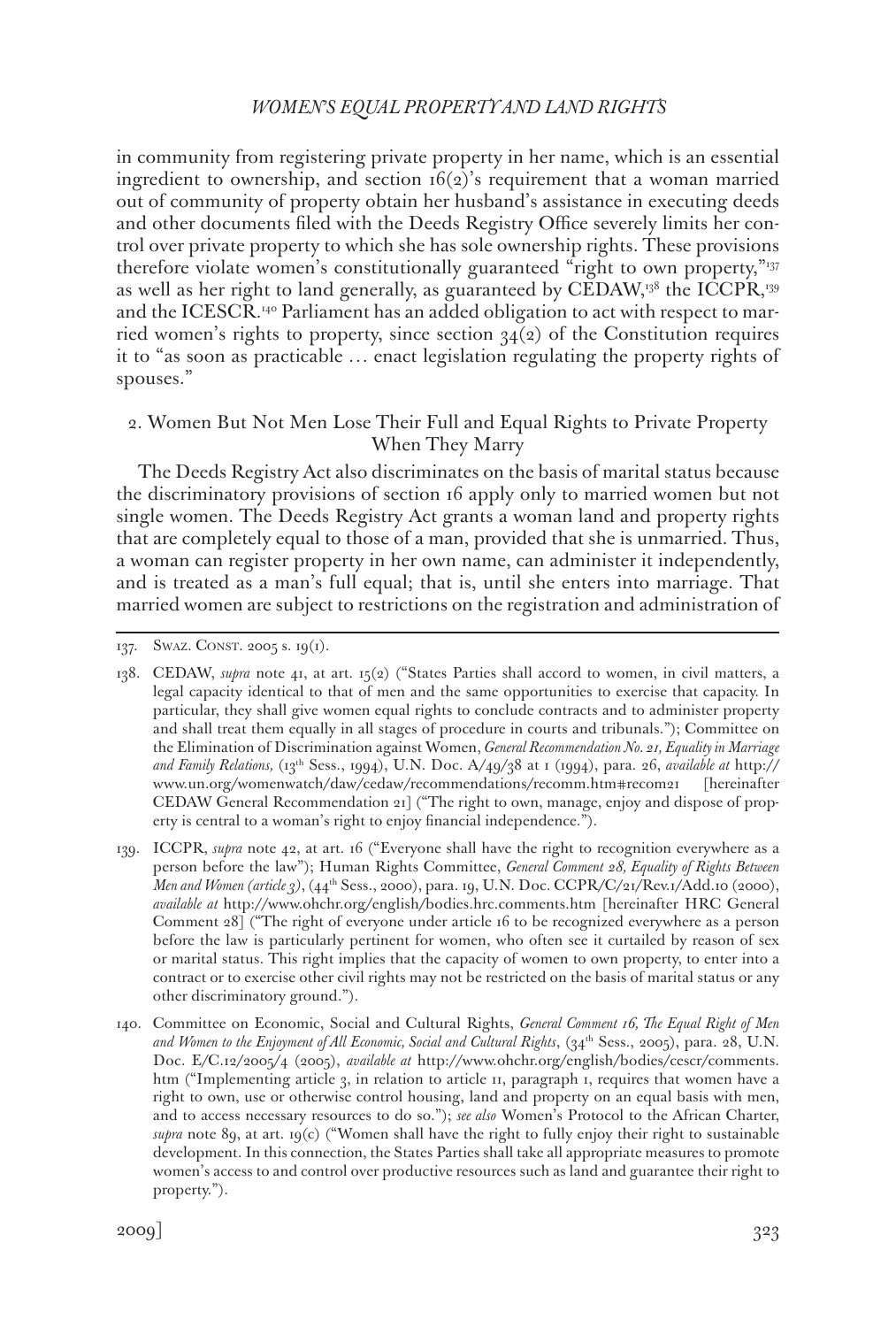private property while single women are not violates women's right to equality under the Constitution and international law141 because men do not lose any property rights upon marriage. In fact, they obtain even more rights because the private property that his wife earns will either be registered in his name or be subject to his ultimate control. This situation also violates Swaziland's international<sup>142</sup> obligations to treat all people equally regardless of their marital status. CEDAW, for example, defines "'discrimination against women' [as] any distinction, exclusion or restriction made on the basis of sex which has the effect or purpose of impairing or nullifying the recognition, enjoyment or exercise by women, irrespective of their marital status, on a basis of equality of men and women, of human rights, and fundamental freedoms in the political, economic, social, cultural, civil or any other field."143 Under the Deeds Registry Act, a woman can have all the rights that men have in registering and controlling private property, but once she is married, i.e., once her marital status changes, she loses these rights. It is unfortunate that in a society that is organized around and seeks to preserve the traditional family unit, the laws governing private property effectively dissuade women from entering into marriages simply to preserve their rights.

#### 3. Women are Forced to Bypass Private Property Laws Just to be Treated As Equals

Married women are often forced to resort to legal loopholes and even illegal acts simply to circumvent the law's restrictions and to have equal rights to private property. Some women choose to marry under Swazi law and custom in order to bypass the limitations of the Deeds Registry Act, which does not govern customary marriages. As the Registrar of Deeds stated, "If you are married in accordance with Swazi law and custom, the wife can register property in her name."<sup>144</sup> Senator Winnie Magagula utilized this loophole and noted that "most women, maybe the educated ones, the career women, the ones that are independent financially, they'd rather go for the Swazi law and custom marriage because the Deed's Registry Act doesn't recognize that … and they are manipulating the legislation to get to register their own property."145 Though women may choose this type of marriage for purposes of private property registration, in most other respects it is less favorable to women: Swazi law and custom grants husbands even broader marital powers, permits polygyny, and as the Deeds Registrar himself has recognized, its "[proprietary] consequences ... are variable,"<sup>146</sup> unclear, and unpredictable. Other women

<sup>141.</sup> *See supra* Part III.A.1.

<sup>142.</sup> *See* African Charter, *supra* note 40, at art. 3(1) ("Every individual shall be equal before the law."); *id*. at art. 3(2) ("Every individual shall be entitled to equal protection of the law."); ICCPR, *supra* note 42, at art. 26 ("All persons are equal before the law and are entitled without any discrimination to the equal protection of the law. In this respect, the law shall prohibit any discrimination and guarantee to all persons equal and effective protection against discrimination on any ground such as race, colour, sex, language, religion, political or other opinion, national or social origin, property, birth or other status [such as marital status].").

<sup>143.</sup> CEDAW, *supra* note 41, at art.1.

<sup>144.</sup> Interview with Juba Dlamini, Deeds Registrar, in Mbabane, Swaziland (Mar. 6, 2007).

<sup>145.</sup> Interview with Senator Winnie Magagula, in Ezulwini, Swaziland (Mar. 8, 2007).

<sup>146.</sup> Interview with Juba Dlamini Deeds Registrar, in Mbabane, Swaziland (Mar. 6, 2007).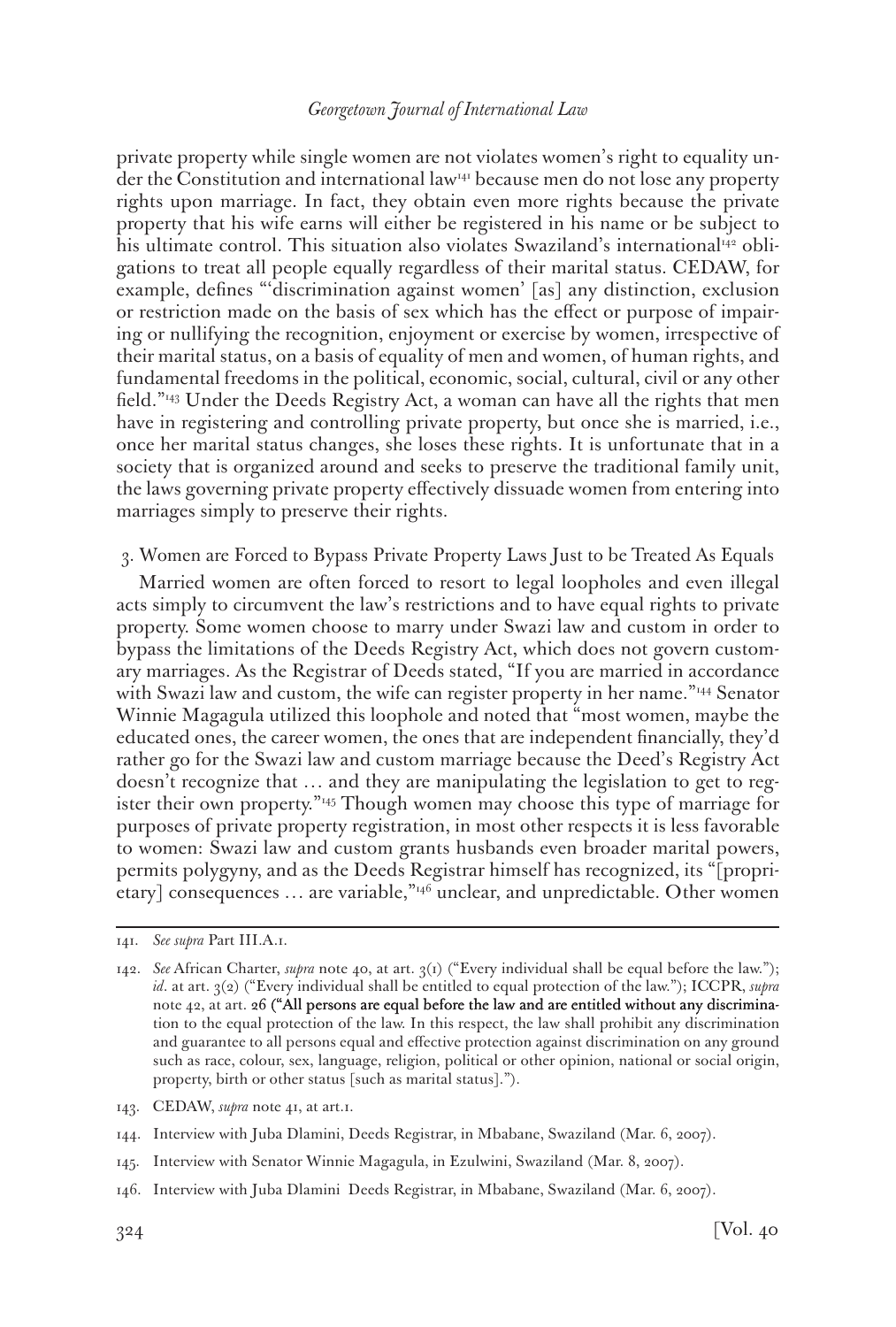conceal their marital status, contrary to the law's requirements that women (and not men) disclose this fact.147 Mr. Albert Lukhele, Secretary of the Land Control Board, which oversees applications for private land, $148$  noted that women who are civilly married are only able independently to purchase and register private land by using "their own personal maiden names."<sup>149</sup> However, because pretending to be single would violate the legal requirement of fully disclosing one's marital status, these women could be subject to punitive consequences. A problem with these loopholes is that not all women are educated or knowledgeable about them; and even if they are, they should not have to bypass their country's laws just to be recognized as equal or to exercise rights that both the Constitution and international law guarantee them. The government should remove these legal obstacles and grant all Swazis, regardless of gender, marital status, or regime, completely equal rights in private property.

# *B. Women's Historic Exclusion from Land and Property Regimes Effectively Limits Their Access to Government Land*

Parliament should recognize women's historic denial of access to property in Swaziland and change the country's laws and policies governing applications for government land to correct the societal and economic inequalities in favor of women. The presence of the marital power, the country's discriminatory laws, customary practices, and gender biases have contributed towards women's alienation from the country's economic life, effectively limiting their ability to acquire government land, which the designated minister disposes of "by grant, sale, lease or otherwise in such manner and on such conditions as he may deem advisable"150 and the registration of which is governed by the Deeds Registry Act.<sup>151</sup> Eliminating discriminatory property laws would be insufficient to overcome women's longstanding exclusion from owning and controlling property. Because women historically have been disadvantaged financially and cannot afford private Title Deed Land, the government should preference women in sales of government land,

<sup>147.</sup> Deeds Registry Act 37 of 1968 s. 16(1) (Swaz.) ("All deeds executed or attested by the Registrar, or attested by a notary public and required to be registered in the Deeds Registry, and made by or on behalf of or in favour of women, shall in each case disclose the full name and status of the woman concerned, whether unmarried, married, widowed, or divorced as the case may be. If the woman is married the full name of her husband shall also be disclosed. If the marriage is governed by the law in force in Swaziland it shall be stated whether the marriage was contracted with or without community of property, and if the parties to a marriage are Africans whether the consequences of such marriage are governed by Swazi law and custom as provided in the Marriage Act, No. 47 of 1964. If the marriage is governed by the law of any other country it shall be stated that the marriage is governed by the law of that country.").

<sup>148.</sup> Interview with Albert Lukhele, Secretary, Land Speculation Control Board, in Mbabane, Swaziland (Mar. 9, 2007). Among its duties, the Land Control Speculation Board oversees applications for private property.

<sup>149.</sup> *Id*.

<sup>150.</sup> Crown Lands Disposal Act 13 of 1911 s. 3 (Swaz.). The act refers to a minister "responsible for Crown lands." *Id.*

<sup>151.</sup> *Id.* at s. 7.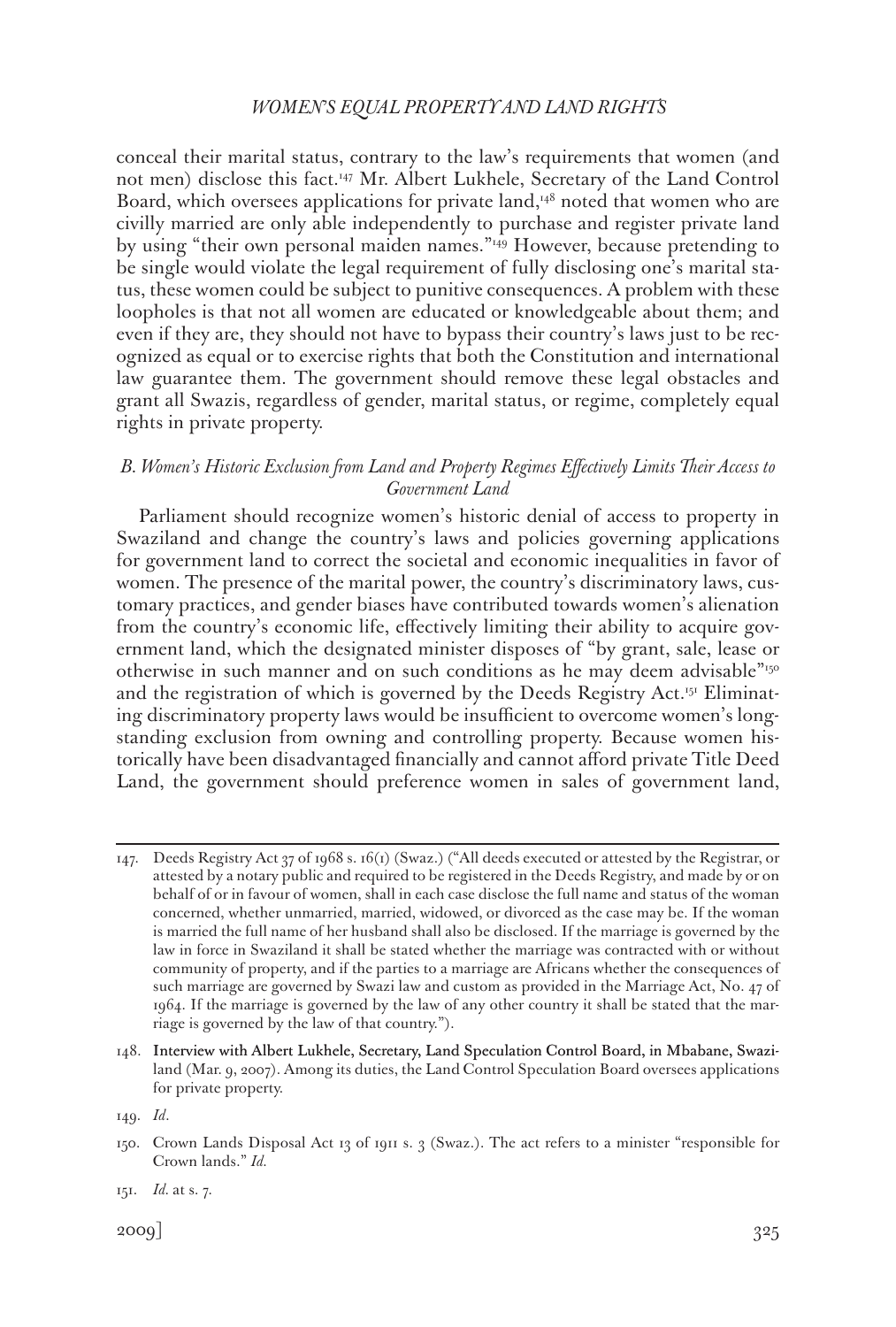which is "normally cheaper than [title deed] land" $52$  and can be utilized for various residential, commercial, or development purposes, such as housing projects.153 As the land-allocating body of government land, the Ministry of Natural Resources has a special responsibility to increase the accessibility of such property to women, through such mechanisms as quotas or preferential pricing.

Women's inability to acquire government land, while not mandated by law, is a result of a legal regime that keeps women at an inferior socio-economic level and violates women's rights to equality, an adequate standard of living, and the protection of the family. Moreover, persistent lack of transparency and clear guidelines about the development and sale of Crown Land has further excluded women from accessing such lands. This disparate impact violates women's right to equality because comparatively, men have not been as injured by the country's land and property laws. Women's inability to take advantage of the gender-neutral allocation policies of Crown Land due to their lower economic status is a violation of their rights to an adequate standard of living<sup>154</sup> and to protection of the family<sup>155</sup> because women may find themselves landless, and left without any means with which to care for themselves or their families. Reforming the government's policies with regard to Crown Land is crucial to curing these violations of women's rights.

By requiring that a certain percentage of Crown Land allocations go to women or offering them preferential prices, the government will not only remedy violations of women's rights but also act consistently with its duty under section  $28(2)$  to provide "facilities and opportunities necessary to enhance the welfare of women to enable them to realise their full potential and advancement<sup> $n_{156}$ </sup> and its prerogative under section 20(5) of the Constitution to "redress  $\ldots$  social, economic  $\ldots$  or other imbalances in society."<sup>157</sup> The Directive Principles of the Constitution<sup>158</sup> and international

- 153. Interview with Albert Lukhele, Secretary, Land Speculation Control Board, in Mbabane, Swaziland (Mar. 9, 2007).
- 154. *See* ICESCR, *supra* note 43, at art. 11(1) ("The States Parties to the present Covenant recognize the right of everyone to an adequate standard of living for himself and his family, including adequate food, clothing and housing, and to the continuous improvement of living conditions."); African Women's Rights Protocol, *supra* note 89, at art. 16 ("Women shall have the right to equal access to housing and to acceptable living conditions in a healthy environment.").
- 155. *See* Swaz. Const. 2005 s. 14(1)(f) ("The fundamental human rights and freedoms of the individual enshrined in this Chapter are hereby declared and guaranteed, namely … respect for rights of the family [and] children."); African Charter, *supra* note 40, at art. 18(1) ("The family shall be the natural unit and basis of society. It shall be protected by the State which shall take care of its physical health …."); HRC General Comment 19, *supra* note 108, at para. 2 ("[T]he Committee emphasizes that, when a group of persons is regarded as a family under the legislation and practice of a State, it must be given the protection referred to in article 23.").
- 156. SWAZ. CONST. 2005 s. 28(2).
- 157. *Id*. at s. 20(5).
- 158. *Id*. at s. 59(5) ("The State shall take all necessary steps so as to ensure the full integration of women into the mainstream of economic development."); *Id.* at s. 60(3) ("The State shall give the highest priority to the enactment of legislation for economic empowerment of citizens.").

<sup>152.</sup> Telephone Interview with Ms. Thabisile Lange, Legislative Drafter, Office of the Attorney General, in Washington, D.C. (May 10, 2007).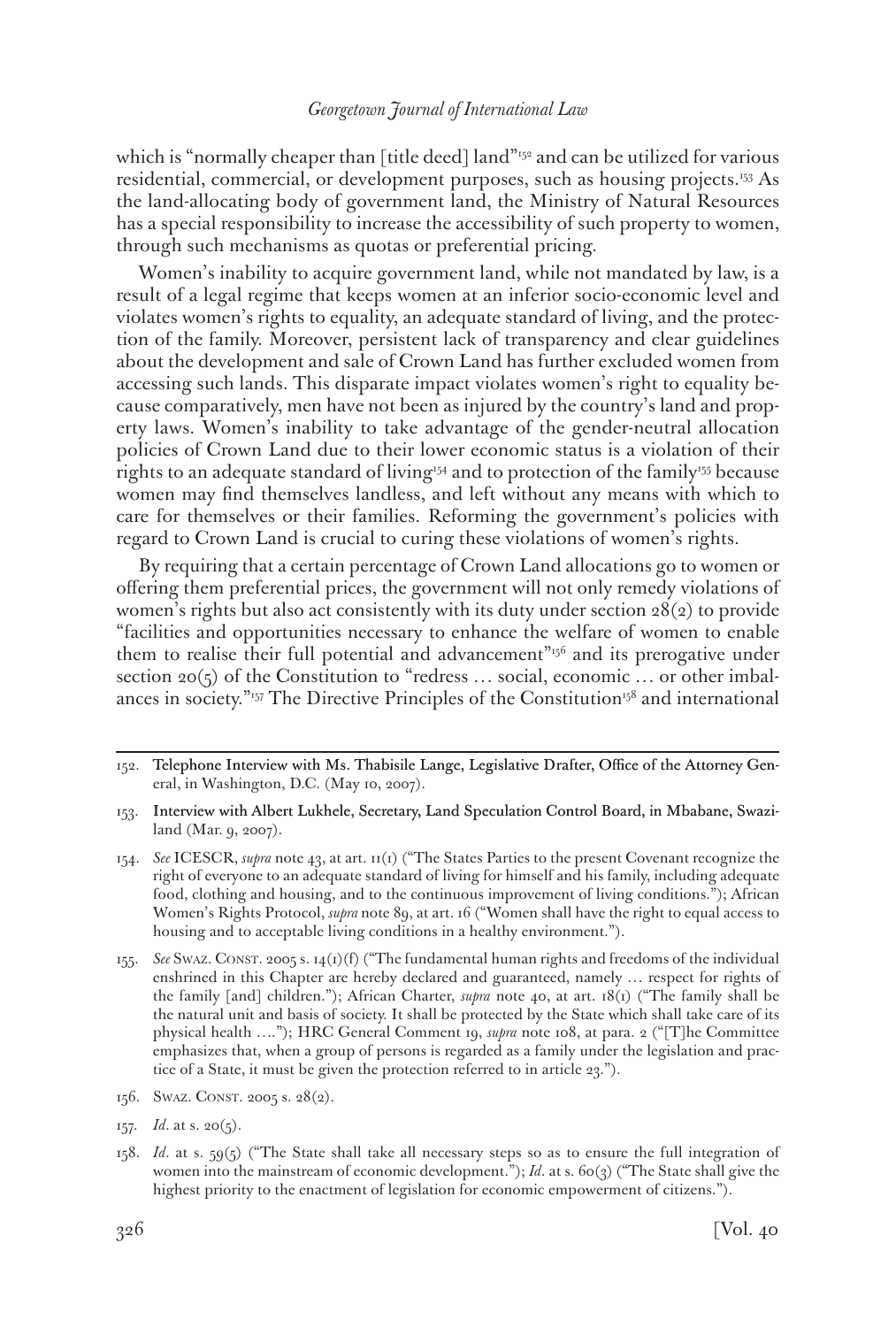law<sup>159</sup> also emphasize the need for Swaziland to affirmatively facilitate women's access to government land. For example, the Human Rights Committee in its General Comment No. 18 states that "[t]he principle of equality sometimes requires States parties to take affirmative action in order to diminish or eliminate conditions which cause or help to perpetuate discrimination prohibited by the Covenant."160

To fulfill such constitutional and international duties and prerogatives, Swaziland should follow the steps that have been taken by its neighbors and other countries around the world who sought to correct for historic gender injustices in access to land and property.161 In 2000, the Zimbabwean government set aside a quota of 20 percent land allocation to single women in its Land Reform and Resettlement Implementation Plan (also known as the "fast track" program).<sup>162</sup> By ministerial decree, Egypt set a 20 percent quota for all World Food Programmeassisted land settlement schemes "for the settlement of female-headed households who face special hardship."<sup>163</sup> The Kazakhstan Ministry of Agriculture made a similar recommendation to local land-distributing bodies to allocate plots of land on a priority basis to mothers with large families and to single mothers.164 Such policies and actions demonstrate a recognition by governments that despite equal, nondiscriminatory laws, women's historic exclusion from land and property as well as their socially and culturally maintained status of inferiority necessitate affirmative action to restore them to the status of full equals in society and the economy.

<sup>159.</sup> HRC General Comment 28, *supra* 139, at para. 31 ("States parties should review their legislation and practices and take the lead in implementing all measures necessary to eliminate discrimination against women in all fields, for example…in areas such as…the provision of accommodation, goods and services."); CEDAW, *supra* note 41, at art. 4(1) ("Adoption by States Parties of temporary special measures aimed at accelerating de facto equality between men and women shall not be considered discrimination as defined in the present Convention").

<sup>160.</sup> Human Rights Committee, *General Comment No. 18, Non-discrimination*, (37th Sess., 1989), para. 8, U.N. Doc. HRI\GEN\1\Rev.1 (1989), *available at* http://www.ohchr.org/english/bodies/hrc/comments.htm.

<sup>161.</sup> In Zambia, where all land is state-owned, the government through the draft Land Policy has committed 30 percent of land ownership to women and other disadvantaged groups, noting that although the "current laws do not discriminate against anyone on the basis of gender, [t] he Government has … recognized that women still lack access to land in comparison tot heir male counterparts. The reason for this lies in customary practices. The Lands Act … recognises customary laws and it is recognised that this may further perpetuate the discriminatory practices. In this regard, thirty percent (30%) of the land, which is to be demarcated and allocated, is to be set aside for women and other vulnerable groups." Draft Land Policy of 1999 s. 3.6 (Zambia).

<sup>162.</sup> The government-owned *Daily News* quoted Minister of Local Government Ignatius Chombo saying that single women would be allocated 20 percent of land acquired by the government for resettlement and that there would be joint ownership of land by spouses, in accordance with official policy statements. *See Resettled Farmers Need Assistance,* Integrated Regional Information Networks for the UN Office for the Coordination of Humanitarian Affairs, October 29, 2000, *available at* http://www.irinnews.org/report.aspx?reportid=52624.

<sup>163.</sup> The Secretary General, *Report of the Secretary-General submitted in accordance with Commission resolution 2001/34*, ¶ 54, *delivered to the Economic and Social Council and the Commission on Human Rights*, U.N. Doc. E/CN.4/2002/53 (Jan. 15, 2002), *available at* http://www.unhchr.ch/Huridocda/Huridoca.nsf/ TestFrame/dbc76479922d0282c1256b990053c4b2?Opendocument.

<sup>164.</sup> Kazakhstan, *CEDAW Concluding Observations*, U.N. Doc. No. A/56/38 (2001), *available at* http:// www.bayefsky.com/html/kazakhstan\_t4\_cedaw.php.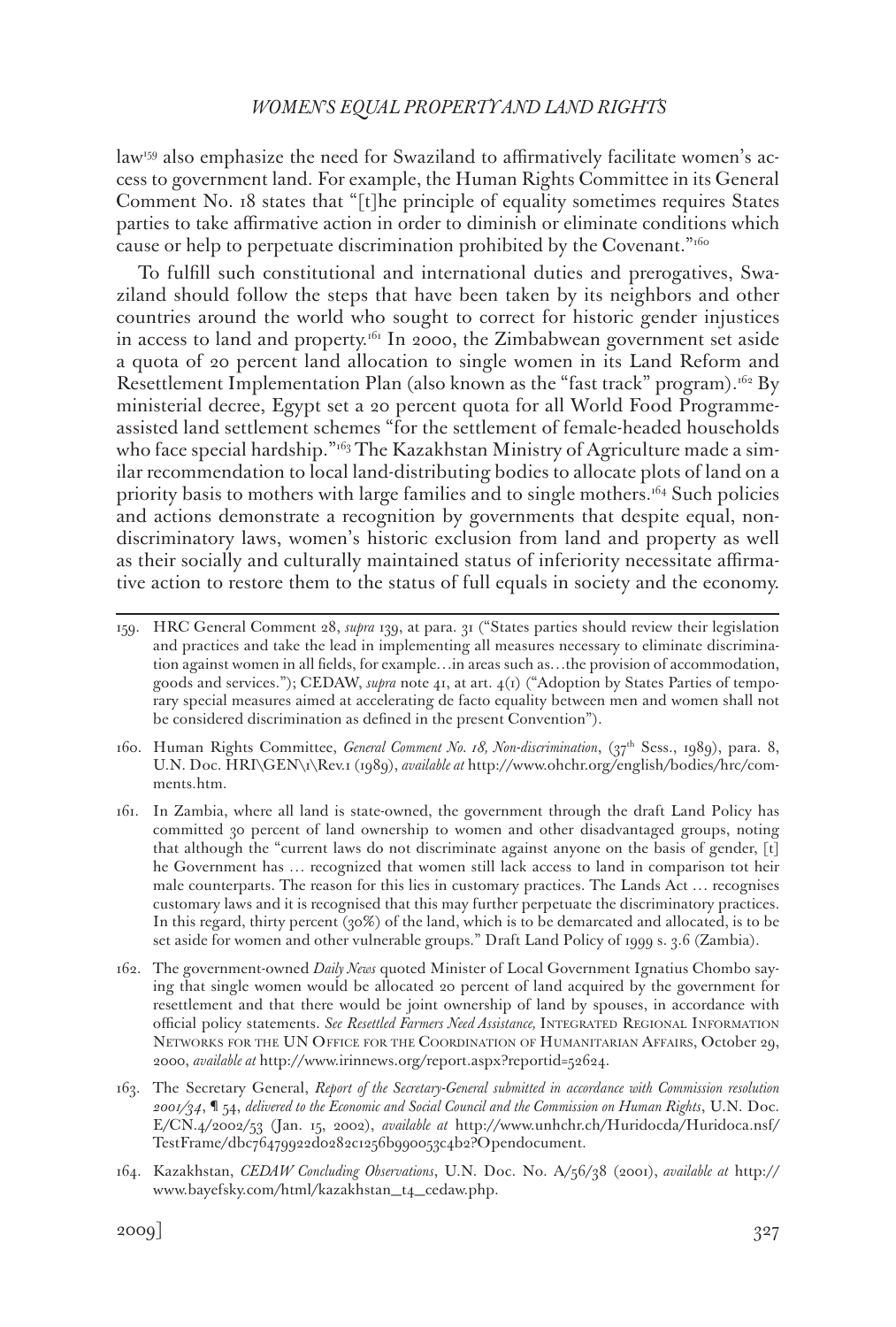Parliament should follow suit by reforming its land and property laws to set aside a certain percentage of government land allocation to women and go even further than other countries by ensuring that the Ministry of Natural Resources informs women of such provisions once the legislation is in place.<sup> $165$ </sup>

## *C. Backed by Customary Law, Husbands and In-Laws Deny Women Access to and Control Over Their Personal Property*

*I had a daughter before marriage… I can't give my daughter any money. I have to hide it. My husband says, "That money belongs to me."*

Woman from Lavumisa Region, March 8, 2007

Women in Swaziland are powerless to control or use their own property, because their husbands, in-laws and parents have the authority to dictate how their property should be used. Women married under customary law or civil rites with the marital power cannot make decisions related to property without the consent of their husbands, even if the women have purchased the property with their own income. Single women must seek the permission of their parents to dispose of their personal property. Due to this control, women are unable to experience full ownership of their own property. Even women in successful careers are constantly under the threat of their husbands or families disposing of their property and dictating how they should use their assets.

# 1. The Marital Power Allows the Husband to Control His Wife's Property-Related Decisions

Practices regarding personal property are discriminatory because married women cannot make decisions on how to use their own livestock, household effects, or income without having to consult their husbands, whereas men are able to make such decisions alone. In effect, a man can decide how his wife's hard earned income or property should be used, and may even use her assets without her consultation or consent. Unfortunately, this role of adult women as minors has been accepted: "[O]ur society has normalized the fact that a woman has to assume a subordinate position."166 A married woman stated that women have no choice but to listen to their husbands: "[Y]ou can negotiate with your husband and ask him nicely, but if he refuses there is nothing you can do, especially if the family is on his side." $167$ 

In a country where cattle is an extremely important resource and provides status, sustenance and livelihood, a denial of the right to use or sell this resource is debilitating. Women may own cattle by being allocated a cow upon their marriage and upon

<sup>165.</sup> Often, people are unaware when government land is available. They usually find out about it "by word of mouth because [the Ministry does] not advertise it anywhere." Telephone Interview with Ms. Thabisile Lange, Legislative Drafter, Office of the Attorney General, in Washington, D.C. (May 10, 2007).

<sup>166.</sup> FAMILY IN TRANSITION, *supra* note 3, at 109-110.

<sup>167.</sup> Interview with Dumsile Nhleko, married woman, in Lubombo, Swaziland (Mar. 7, 2007).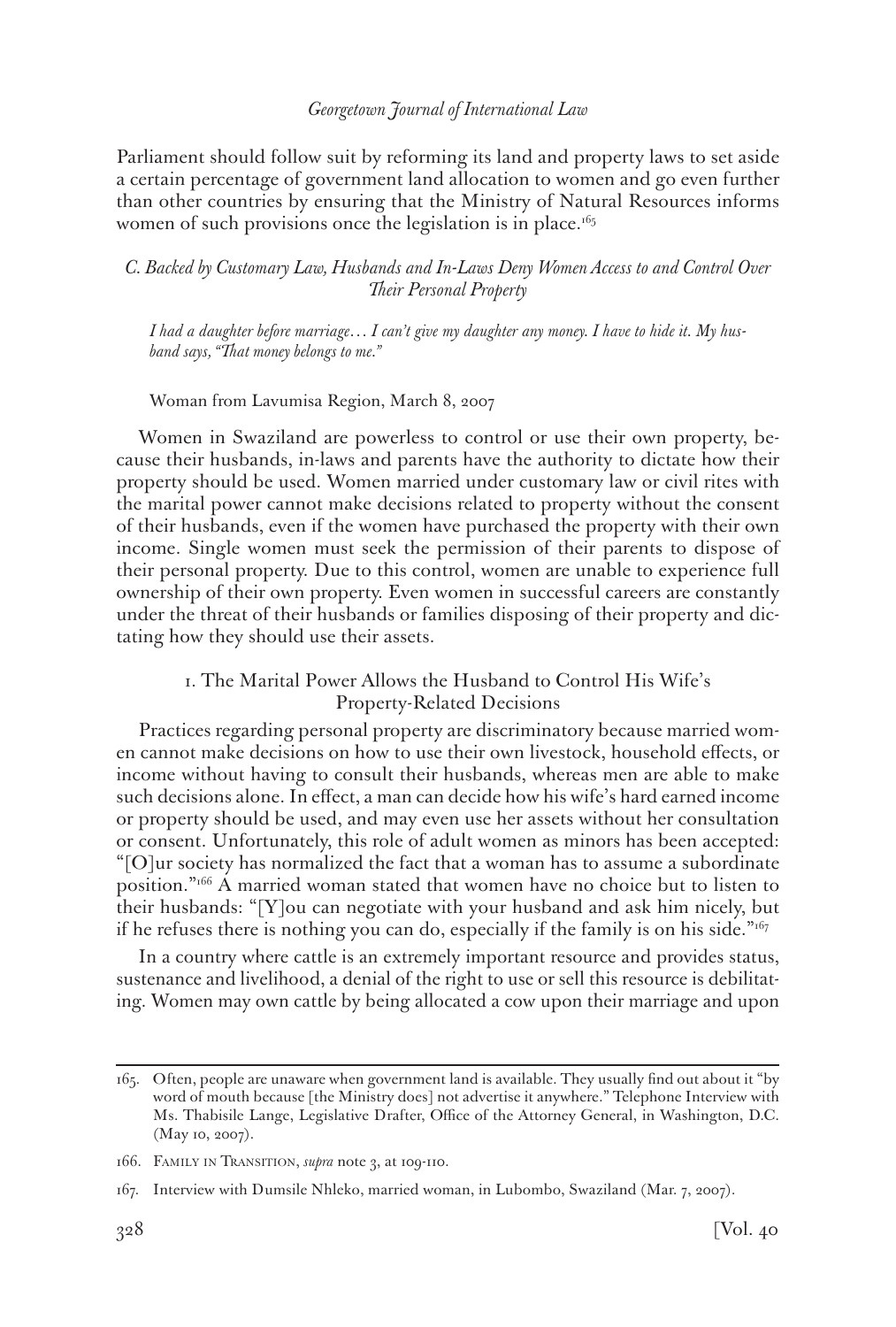the marriage of their daughters;<sup>168</sup> however, women are unable to control the few cattle they own because they must seek the approval of their husbands before selling or using any livestock. 169 One woman interviewed in the Lavumisa region stated that even though she has income and owns some of the family cows, "when I want to sell a cow [my husband] won't let me."170 She is unable to provide for her daughter who she had with another man because her husband controls the family property. Thus, for men owning cattle means complete and unlimited access and decision making power, while for women ownership simply means acquiring the cow with no decision making power over it. $17<sup>T</sup>$  Women even need consent of husbands to sell their smaller animals. A woman married under customary law stated that she had limited control over her chickens: "If I sold one or two, then I won't need [permission] but if I would sell all of them, then I would need my husband's permission."172

The extent of the control over women's property goes as far as the very household items a woman owns. Though women generally have more control over household items, their rights to this property are also not fully realized. To dispose of household items, women still need the consent of their husbands. A rural woman stated that she needed her husband's consent to sell furniture, while he did not need her consent:

Q: If you wanted to sell [the furniture] would you need anyone's permission to sell it?

A: Yes, my husband's.

Q: Does your husband need your permission to sell the furniture?

A: No, he doesn't.173

Husbands even dictate how a woman can use her income, while husbands spend their money any way they see fit. A female government official stated that when women are paid, husbands ask the wives to bring them the money so that they can decide how to use it.<sup>174</sup> Other times husbands do not fulfill their responsibilities, such as buying food or paying for school, so the woman must provide all these things herself.<sup>175</sup> A married woman stated that she used her income to buy

<sup>168.</sup> Mvududu, *supra* note 81, at 104.

<sup>169.</sup> Women and Law in Southern Africa Research and Educational Trust, *Women's Legal Rights Initiative: Southern Africa* (August 2004), *available at* womensnet.org.za/WLRI/documents/livestockinheritance.doc (citing Women and Law in Southern Africa Research and Educational Trust, *Conference on Women's Access to and Control over Resources Within the Family in Kadoma* 84 (Zimbabwe, 1996)) ("Mainly women and children have limited access to resources if at all. Even though women may own cattle, both access and control is with men as husbands and fathers."). In addition, the cow has to be registered under the man's name and is kept in a man's kraal. Women and Law in Southern Africa Research Trust, *Multi-Dimensional Approach to Gender Equality in Swaziland: Swazi Culture and Traditions* 63-64.

<sup>170.</sup> Interview with woman married under customary law, in Lavumisa, Swaziland (Mar. 8, 2007).

<sup>171.</sup> FAMILY IN TRANSITION, *supra* note 3, at 110.

<sup>172.</sup> Interview with Thabsile Dlamini, a woman in a customary marriage, in Swaziland (Mar. 7, 2007).

<sup>173.</sup> *Id*.

<sup>174.</sup> Interview with Nonhlanhla Zanele Dlamini, Ministry of Home Affairs, Gender Co-ordinator, in Mbabane, Swaziland (Mar. 5, 2007).

<sup>175.</sup> FAMILY IN TRANSITION, *supra* note 3, at 114.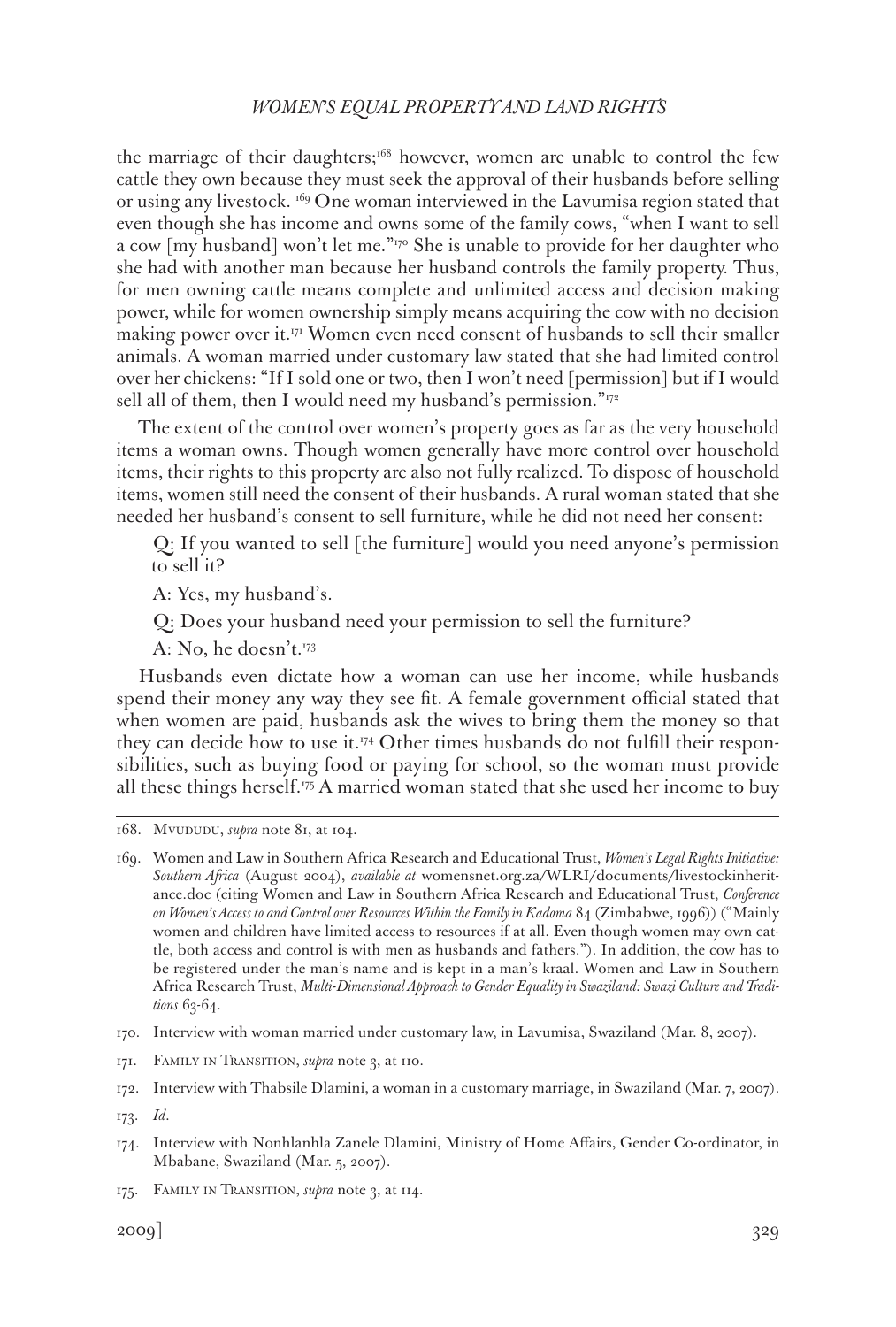household necessities and gave money to her husband whenever he asked for it, but that he used his pay check as he pleased without consulting her.<sup>176</sup>

This inequality violates the general right to equality, and more specifically the right to equality within marriage. In its own constitution, Swaziland recognizes the equality of men and women.177 All of the major international agreements Swaziland has ratified also recognize the right to equality and prohibit discrimination based on gender.<sup>178</sup> CEDAW, the ICESCR and the ICCPR specifically recognize that rights to property must be equal within marriage and the home. CEDAW requires states parties to take "all appropriate measures to eliminate discrimination against women in all matters relating to marriage and family relations."179 Spouses must have the same rights "of the ownership, acquisition, management, administration, enjoyment and disposition of property.<sup>5180</sup> The CESCR also has stated that in order to implement the right of men and women to equally experience an adequate standard of living, women must have a right to "own, use or otherwise control housing, land and property on an equal basis with men, and to access necessary resources to do so,"181 and the HRC recognizes that for full equality during marriage, women must have an equal right with regards to "administration of assets."<sup>182</sup> Clearly a man's control over a woman's property with no reciprocal need for a man to obtain permission from his wife to use his property violates the right to equality within the marriage.

3. A Woman's Inability to Control her Livestock, Household Items, and Income Violates Her Rights to Property and Prohibits Her from Reaching Her Full Development and Potential

Women do not experience full ownership of their property and are stripped of their right to economic development because they cannot control the use of their

- 179. CEDAW, *supra* note 41, at art. 16(1).
- 180. *Id*. at 16(1)(h), G.A; *see also* Women's Protocol to the African Charter, *supra* note 89, at art. 6(j) ("States Parties shall ensure that women and men enjoy equal rights and are regarded as equal partners in marriage… during her marriage, a woman shall have the right to acquire her own property and to administer and manage it freely.").
- 181. Committee on Economic, Social and Cultural Rights, *General Comment No. 16, The Equal Right of Men and Women to the Enjoyment of All Economic, Social and Cultural Rights*, (34<sup>th</sup> Sess., 2005), para. 11, U.N. Doc. E/C.12/2005/4 (2005), *available at* http://www.ohchr.org/english/bodies/cescr/docs/ CESCR-GC16-2005.pdf [hereinafter CESCR General Comment 16].
- 182. HRC General Comment 19, *supra* note 108, at para. 8, *available at* http://www.ohchr.org/english/ bodies/hrc/comments.htm ("States Parties to the present Covenant shall take appropriate steps to ensure equality of rights and responsibilities of spouses as to marriage, during marriage and at its dissolution.").

<sup>176.</sup> Interview with Dumsile Nhleko, married woman, in Lubombo, Swaziland (Mar. 7, 2007).

<sup>177.</sup> SWAZ. CONST. 2005 s. 20 (recognizes right to equality "before and under the law" and prohibits discrimination based on gender); SwAz. CONST. s. 28(1) (specifically recognizes equality of women).

<sup>178.</sup> CEDAW, *supra* note 41, at art. 15(1); African Charter, *supra* note 40, at art. 18(3) ("The State shall ensure the elimination of every discrimination against women."); ICCPR, *supra* note 42, at art. 26 ("All persons are equal before the law and are entitled without any discrimination to the equal protection of the law. In this respect, the law shall prohibit any discrimination and guarantee to all persons equal and effective protection against discrimination on any ground such … sex.").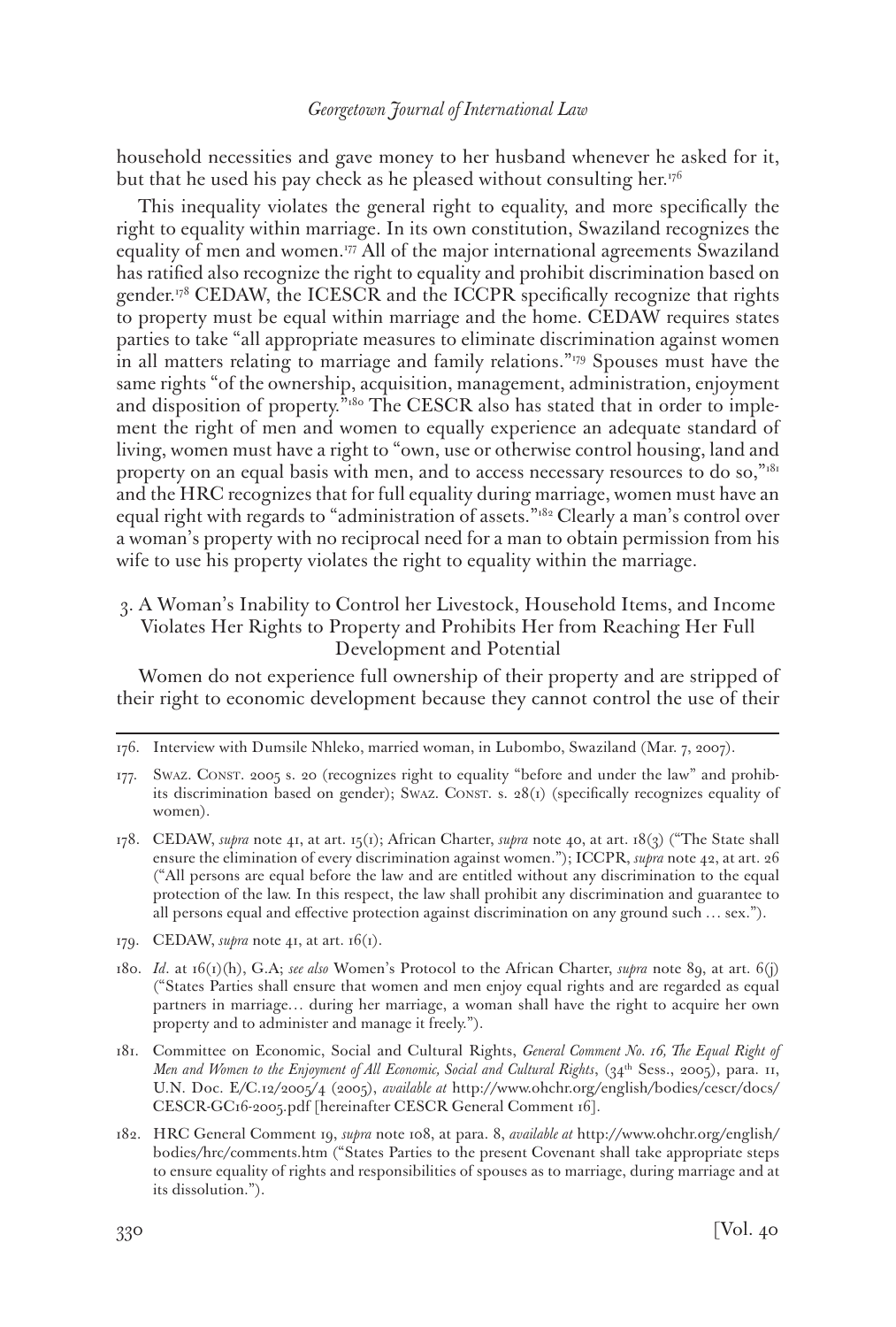income and cannot decide when to use or dispose of their property. Aside from the control they experience by their husbands when they are married, women may be stripped of their income by their families, who demand that women turn over their hard earned money to them. A widow's in-laws demanded that she give them money to pay expenses and she felt she has no choice but to oblige: "[M]y in-laws came to me to claim money. I went to the bank to withdraw some money and gave it to them because they were really demanding money... It was my account." $183$  Even if a single woman has acquired livestock herself, her family may dispose of the cattle without consulting her.184 This lack of full ownership is especially highlighted when a woman is forced or chooses to leave her home and she leaves behind her personal belongings that she may have even purchased. A woman married under Swazi law and custom who left her husband said that upon leaving she "couldn't take anything" $185$  even though she had paid for the furniture.

Because women do not have full control over these items, they do not have full property rights. The Constitution guarantees the right to property to all persons regardless of gender.186 International treaties that Swaziland is a party to also recognize the right of all persons to own property.<sup>187</sup> These international treaties recognize that full property ownership requires full control over property. The CEDAW Committee has explained that the requirements of property rights include the right to make unilateral property decisions: "When a woman cannot enter into a contract at all … or can do so only with her husband's or a male relative's concurrence or guarantee, she is denied legal autonomy. Any such restriction prevents her from holding property as the sole owner and precludes her from the legal management of her own business or from entering into any other form of contract."188 Furthermore, the committee has stated that when there is no requirement that a woman be consulted when property is sold or disposed of, this "limits the woman's ability to control disposition of the property or the income derived from it."189 Thus CEDAW specifically explains that when a woman is unable to make decisions related to property without consent, she is denied her full property rights.

These violations of property rights also violate a woman's right to realize her full development and potential. Under the new Constitution, citizens have a duty to "respect the rights, freedoms and legitimate interests of others, and generally refrain from doing acts detrimental to the welfare of other persons."<sup>190</sup> Furthermore, the government has committed itself to enhance the welfare of women to "realize

<sup>183.</sup> Interview with widow, in Mbabane, Swaziland (Mar. 6, 2007).

<sup>184.</sup> Family in Transition, *supra* note 3, at 111.

<sup>185.</sup> Interview with woman separated under customary law, in Lavumisa, Swaziland (Mar. 8, 2007).

<sup>186.</sup> Swaz. CONST. 2005 s. 19(1), 20(1).

<sup>187.</sup> CEDAW, *supra* note 41, at arts. 1, 15(1), 16(c); ICESCR, *supra* note 43; ICCPR, *supra* note 42, at arts. 2(1), 16, 26; African Charter, *supra* note 40, at arts. 2, 3, 18(3), 19.

<sup>188.</sup> CEDAWGeneral Recommendation 21, *supra* note 138, at para. 7.

<sup>189.</sup> *Id.* at para. 31.

<sup>190.</sup> SWAZ. CONST. 2005 s. 63(d).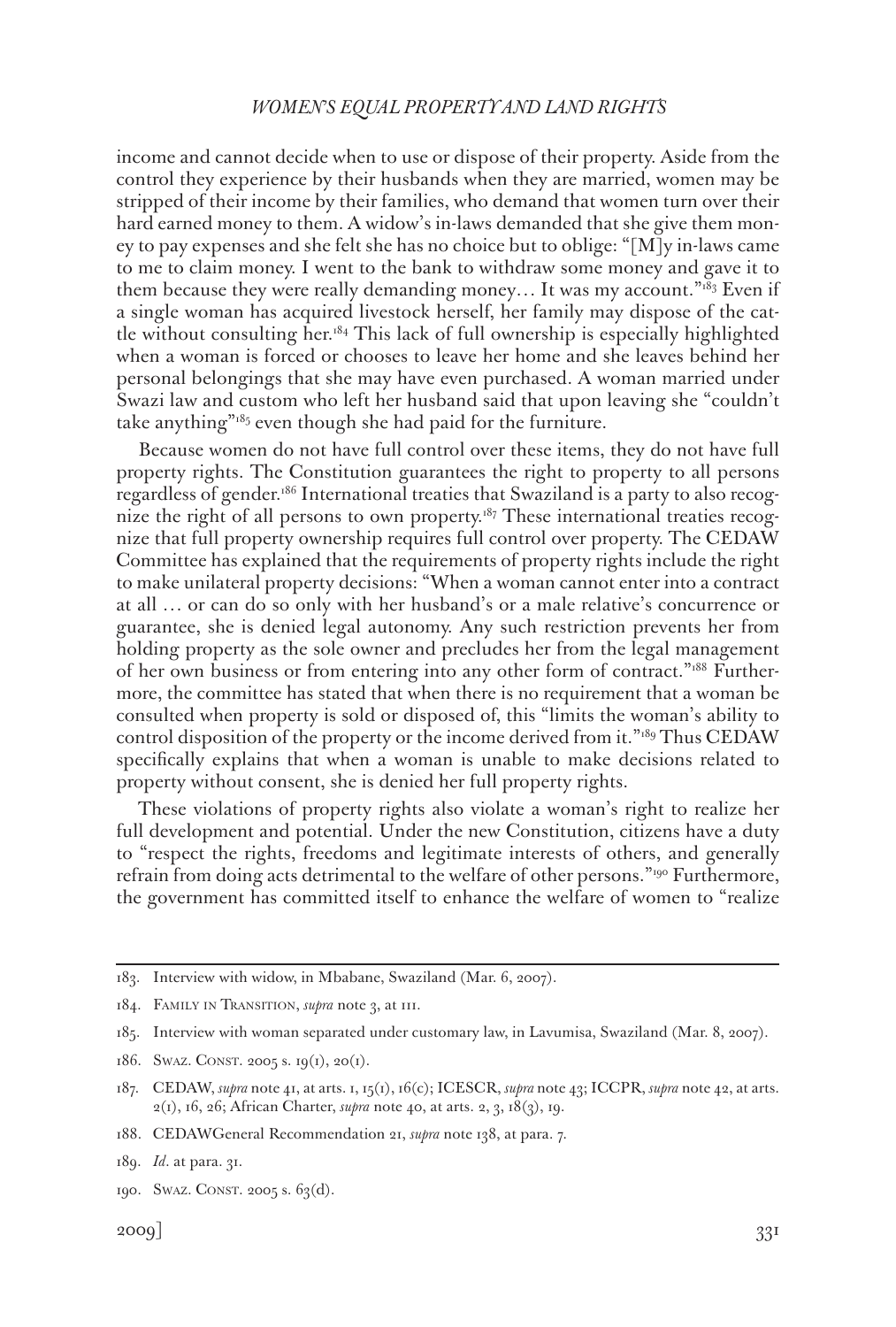their full potential and development"<sup>19191</sup> and recognizes that it must afford equal opportunity to all citizens, in particular taking steps to "ensure the full integration of women into the mainstream of economic development."<sup>192</sup> CEDAW also recognizes the important right of women to reach their "full development,"193 and Swaziland has signed the African Women's Rights Protocol, which states that "[w]omen shall have the right to fully enjoy their right to sustainable development. In this connection, the States Parties shall take all appropriate measures to … guarantee their right to property."194 When men take the income of their wives, they are leaving women in a position where they cannot use income to advance their welfare, perhaps by opening a business, seeking education, or providing for their children and dependants.195 In addition, when women cannot sell their assets, they are prohibited from using money for their development. Swaziland must ensure that women can fully control their assets so that they can reach their full economic potential.

## *D. Swazi Laws and Customary Practices Require Married Women but not Married Men to Obtain Spousal Consent for Accessing Personal Credit and Loans*

Because Married Swazi women are treated as legal minors or are subject to their husband's legally-sanctioned marital power, banks refuse women access to loans or credit on joint marital property or the use of their own bank accounts without their husband's consent. Yet, bank officers do not require husbands to obtain their wives' consent to mortgage joint marital property or access their joint or personal bank account.<sup>196</sup> This discriminatory treatment of husbands and wives violates wives' right to economic equality<sup>197</sup> and equal protection under the law

<sup>191.</sup> *Id*. at s. 28(2) ("Subject to the availability of resources, the Government shall provide facilities and opportunities necessary to enhance the welfare of women to enable them to realise their full potential and advancement.").

<sup>192.</sup> *Id*. at s. 59(5).

<sup>193.</sup> CEDAW, *supra* note 41, at art. 3 ("States Parties shall take in all fields, in particular in the political, social, economic and cultural fields, all appropriate measures, including legislation, to ensure the full development and advancement of women for the purpose of guaranteeing them the exercise and enjoyment of human rights and fundamental freedoms on a basis of equality with men.").

<sup>194.</sup> Women's Protocol to the African Charter, *supra* note 89, at art. 19c.

<sup>195.</sup> A women from the Lavumisa region stated that her husband did not allow her to use her income to provide for a daughter she had before marriage. Interview with married women, in Lavumisa, Swaziland (Mar. 8, 2007). Women and Law in Southern Africa Research and Educational Trust, *Women's Legal Rights Initiative: Southern Africa* (August 2004), *available at* womensnet.org.za/ WLRI/documents/livestockinheritance.doc (citing Manzini Nomcebo**,** *Women in Development: Restrictions and Realities with Particular reference to Swaziland- National Workshop on Population and Development* 51 (1991)) *(*"Culture is also pointed out as a restriction in that mostly for rural women they have to bring back their earnings to their husbands and thus lose control of these and their development potential."*)*.

<sup>196.</sup> U.S. Dept. of State, Bureau of Democracy, Human Rights, and Labor*, Country Reports on Human Rights Practices - Swaziland* (Mar. 8, 2006), *available at* http://www.state.gov/g/drl/rls/hrrpt/2005/61595.htm; Swaz. Dept. of State, *Country Reports on Human Rights Practices 2005* (Mar. 8, 2006); Nhlapo, *The Legal Situation of Women*, *supra* note 6, at 130; Interview with Ms. Nondumiso Kunene Housing and Property Manager at the SwaziBank Headquarters, in Mbabane, Swaziland (Mar. 6, 2007).

<sup>197.</sup> CEDAW, *supra* note 41, at art. 13(b) ("States Parties shall take all appropriate measures to elimi-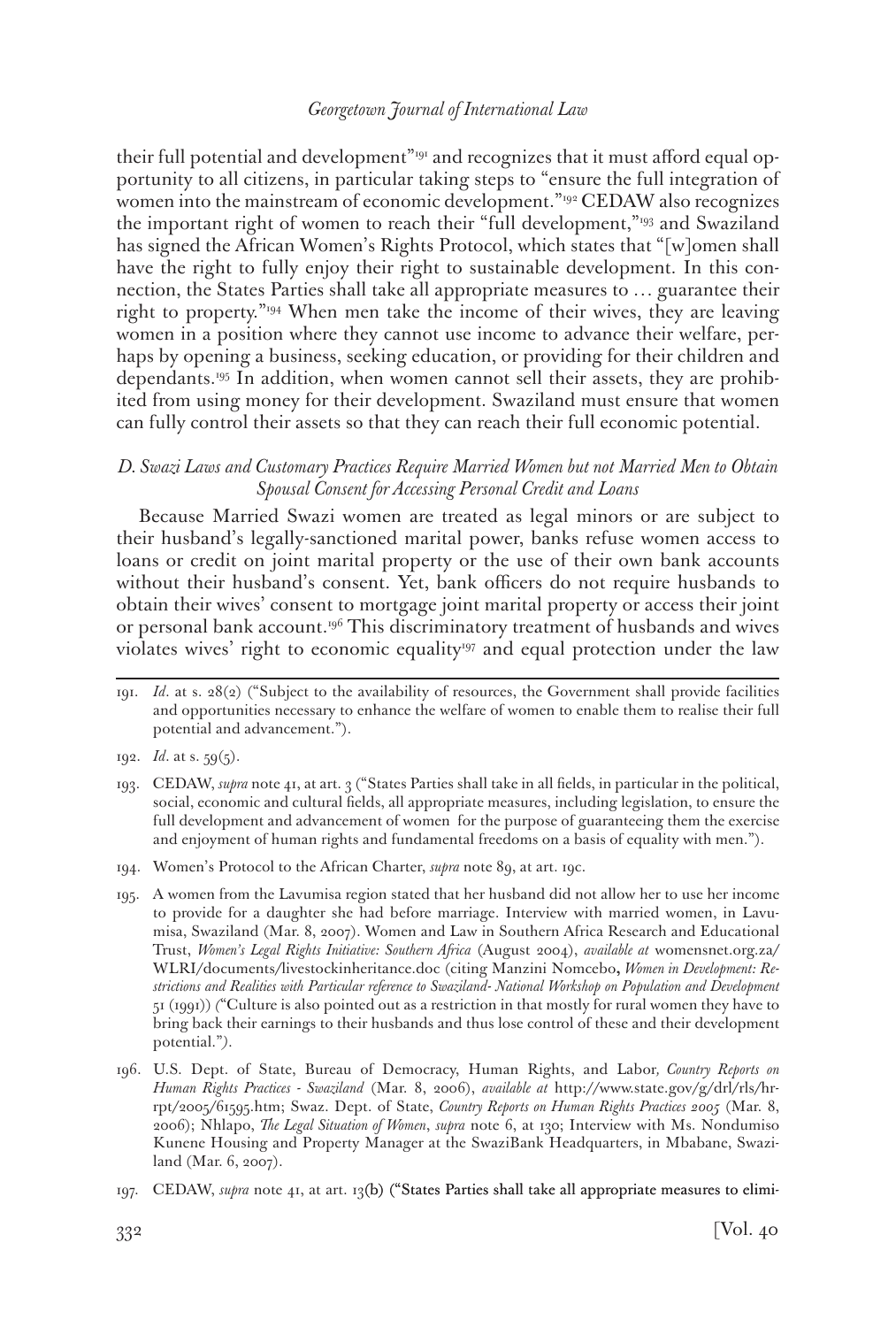in all spheres of political, economic and social life under the Constitution and international law.198 While some women get around the consent laws by using their maiden names to apply for loans, this practice is potentially illegal and does not provide a secure route for women's economic development.199 The bank's discriminatory consent policies prevent women from exercising the same rights as men to bank loans and other forms of financial credit therefore preventing women from realizing their full potential as members of Swazi society whereas men have no financial obstacles in their way.200

Countries in Africa and around the world have enacted laws protecting women's rights to access loans, credit and bank accounts regardless of their marital status;<sup>201</sup> accordingly, the Parliament should enact similar legislation setting clear non-discrimination guidelines for banks regarding when spousal consent is required for access to loans, credit and use of bank accounts.<sup>202</sup> The Constitution promises to provide women the opportunities necessary to "enable their full potential and advancement," and this can only happen if women and men have the same economic rights and protections.<sup>203</sup> One women's rights expert explained

- 199. *See* Interview with Sibonelo Mdluli, Legal Officer, WLSA, Ezulwini, Swaziland (Mar. 5, 2007).
- 200. SWAZ. CONST. 2005 s. 28(2).
- 201. *See* Bhutan, State Report, CEDAW/C/BTN/1-6 (2003); Jamaica, Fifth periodic report of States Parties, U.N. Doc CEDAW/C/JAM/5 (2005), *available at* http://www.un.org/womenwatch/daw/ cedaw/reports.htm (under Jamaica); Jordan, Second periodic report of States Parties, U.N. Doc CEDAW/C/JOR/2 (1999), *available at* http://www.un.org/womenwatch/daw/cedaw/reports.htm (under Jordan); Kenya, Third and fourth periodic reports of States parties to the Committee on the Elimination of Discrimination Against Women, at para. 35 , U.N. Doc. CEDAW/C/KEN/3- 4 (Feb. 14, 2000), *available at* http://www.un.org/womenwatch/daw/cedaw/reports.htm (under Kenya); Lao People's Democratic Republic, Combined initial, second, third, fourth and fifth periodic reports of States parties to the Committee on the Elimination of Discrimination Against Women, (32nd Sess., 2005), at 11-12, U.N. Doc. CEDAW/C/LAO/1-5 (Aug. 18, 2003), *available at*  http://www.un.org/womenwatch/daw/cedaw/reports.htm (under Lao People's Democratic Republic); Libyan Arab Jamahiriya, Second periodic report of States parties to the Committee on the Elimination of Discrimination Against Women, at 45, U.N. Doc. CEDAW/C/LBY/2 (Mar. 15, 1999), *available at* http://www.un.org/womenwatch/daw/cedaw/reports.htm (under Libyan Arab Jamahiriya); Madagascar, Initial report of States parties to the Committee on the Elimination of Discrimination Against Women, (13th Sess., 1994), at 31, U.N. Doc. CEDAW/C/5/ Add.65/Rev.2 (Nov. 11, 1993), *available at* http://www.un.org/womenwatch/daw/cedaw/reports. htm (under Madagascar); Namibia, Combined second and third periodic reports of States parties to the Committee on the Elimination of Discrimination Against Women, at 68, U.N. Doc. No. CEDAW/C/NAM/2-3 (Sept. 2, 2005), *available at* http://www.un.org/womenwatch/daw/ cedaw/reports.htm (under Namibia).
- 202. Interview with Cyril Maphanga, Lawyer and President of the Swazi Law Society, in Mbabane, Swaziland (Mar. 7, 2007); Interview with Sicakele Hlatshwayo, Gender Projects Director, CAN-GO, in Mbabane, Swaziland (Mar. 9, 2007).
- 203. Swaz. Const. 2005 s. 28(2). Both interviewees suggested that banks needed clear directives on consent policies in order for them to change their discriminatory practices.

nate discrimination against women in other areas of economic and social life in order to ensure, on a basis of equality of men and women, the same rights, in particular: (b) The right to bank loans, mortgages and other forms of financial credit.").

<sup>198.</sup> Swaz. Const. 2005 s. 20(1); African Charter, *supra* note 40, at art. 22; CEDAW, *supra* note 41, at art.  $13(b)$ .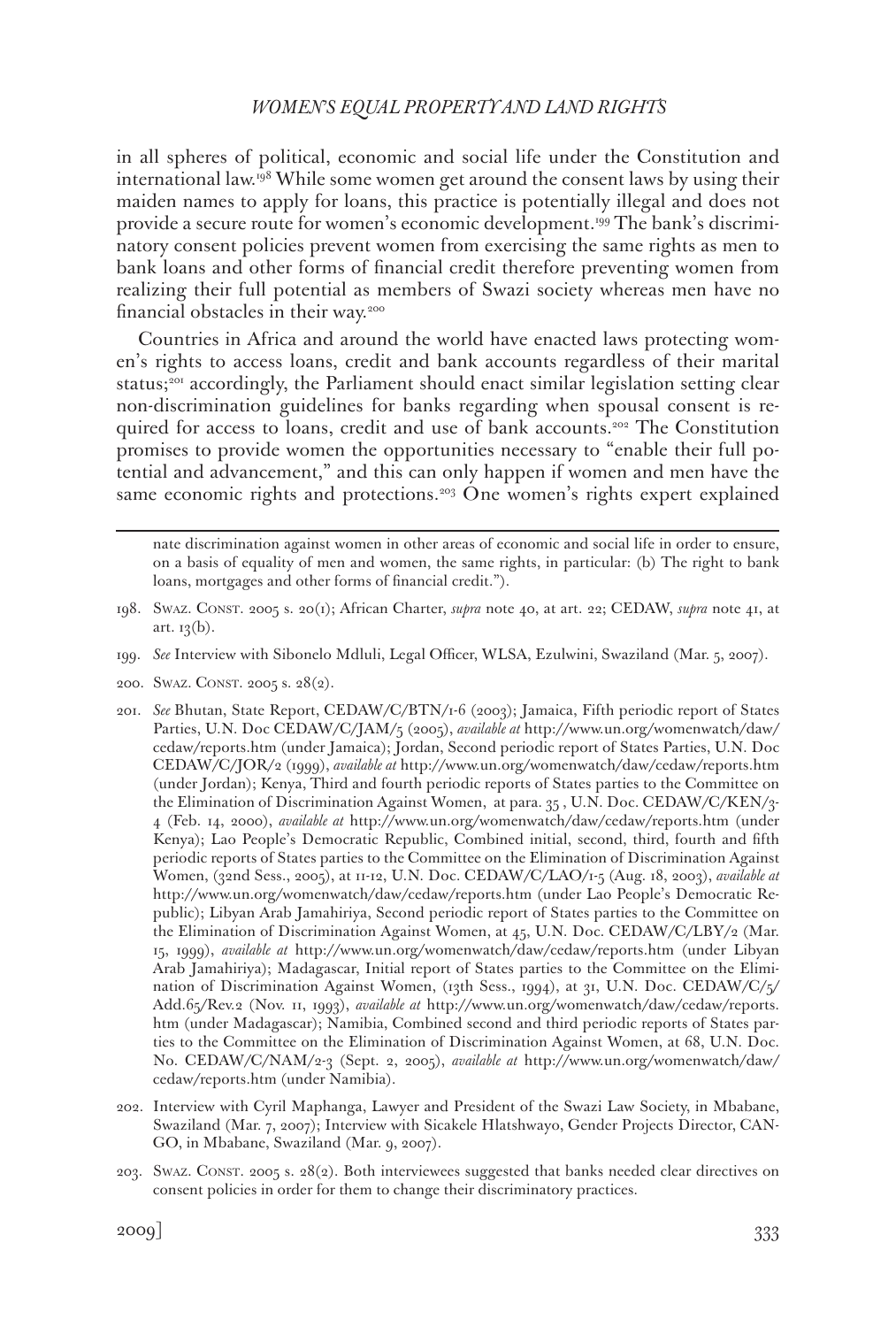how discriminatory loan practices prevent the constitutional right to reach one's full potential from being realized. "You are married and you have the money, you have the financial power. You have a husband who doesn't believe in what you want to do. And you want to get a loan … you want to set up a business … .He must agree."204 The husband however does not need to get his wife's consent to mortgage the marital home for a loan.

Rural women, who live primarily on Swazi Nation Land, face a double hurdle to economic development through loans because Swazi Nation Land is not allocated in their names and cannot be mortgaged<sup>205</sup> violating their rights to an adequate standard of living through agricultural loans under the  $ICESCR<sub>206</sub>$  and CEDAW.207 Banks want to extend loans to such women because they have shown dedication to maintaining a home for their family. One banking officer explained "[women] can go to hell and back in order to acquire a home. They can forego a lot of things … [and] once they acquire this home, they hold it personally in their hearts. As a result … they wouldn't want to lose it, let me say that. So they hold on."208 But banks are limited in what they can offer women who have no collateral beyond their annual crops.<sup>209</sup>

To correct the exclusion from access to loans that rural women face, special loan programs must be developed by the government that focus on rural women's access to loans. Swaziland Development Finance Corporation's (FINCORP) loan program should be expanded to include more small business loans for rural women. Tinkhundla loans for agricultural cooperatives and small businesses should give special preference to women's cooperatives. Additionally, Swazi Nation Land should be allocated to women or cooperatives of women especially for commercial purposes with the possibility of mortgaging the land as collateral for loans and credit.

# **IV. Property and Land Laws and Customs Treat Women As Non-Entities or Chattel and Subject Them to Endemic Economic and Physical Abuse**

Civil and customary property laws subject women to "inhuman or degrading treatment or punishment,"210 in violation of section 18 of the Constitution and international law, because they treat women as less than full persons and increase their vulnerability to economic and physical abuse. Parliament must enact proper-

- 204. Interview with Sicakele Hlatshwayo, Gender Projects Director, CANGO, in Mbabane, Swaziland (Mar. 9, 2007).
- 205. Interview with Ms. Nondumiso Kunene, Housing and Property Manager at the SwaziBank Headquarters, in Mbabane, Swaziland (Mar. 6, 2007).
- 206. ICESCR, *supra* note 43, at art. 11(1) ("The States Parties to the present Covenant recognize the right of everyone to an adequate standard of living for himself and his family, including adequate food, clothing and housing, and to the continuous improvement of living conditions.").
- 207. CEDAW, *supra* note 41, at art. 14(2)(g) (ensuring the right to "have access to agricultural credit and loans, marketing facilities, appropriate technology and equal treatment in land and agrarian reform as well as in land resettlement schemes").
- 208. *Id*. at arts. 17-18.
- 209. *Id*. at art. 4.
- 210. SWAZ. CONST. 2005 s. 18(2).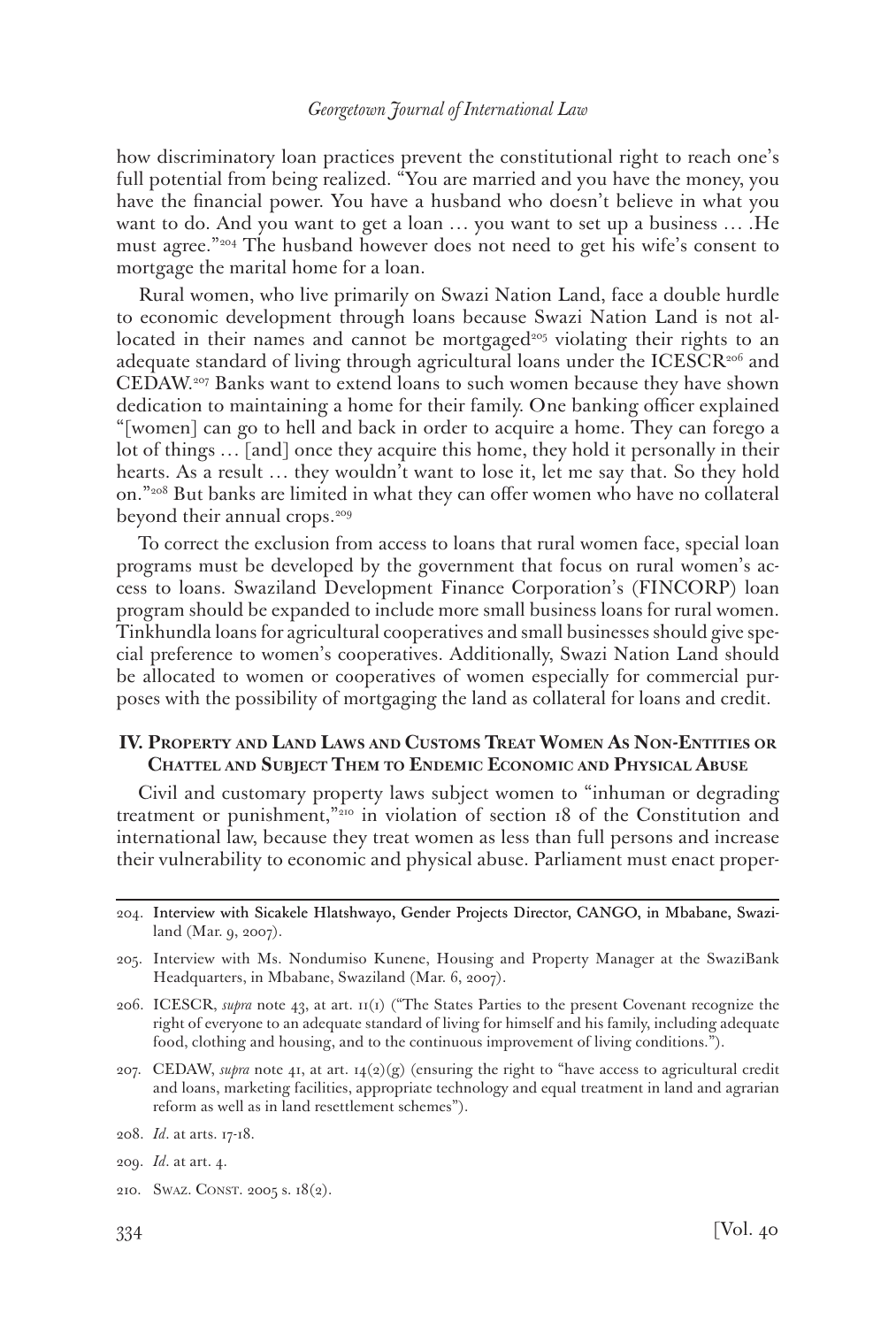ty and land laws that respect women's fundamental rights to dignity and freedom from violence.

## *A. Property Laws and Practices Treat Women as Lacking Full Legal Personhood*

Women suffer affronts to their dignity when their status as full human beings is not respected by property and land laws, when they alone are forced to endure the shame and disgrace associated with evictions, and when lobola is used as a justification to treat women as property. Parliament must bring these laws and practices into compliance with the Constitution, which protects "the dignity of every person [as] inviolable,"<sup>211</sup> and with international law, which recognizes the fundamental dignity and respect to be accorded every person.212 CEDAW, for example, states that "discrimination against women violates the principles … respect for human dignity."213 By eliminating discriminatory treatment of women in property and land contexts, Parliament will bring Swaziland into compliance with its fundamental, constitutional, and international obligations to treat women with dignity.

1. Women Suffer Affronts to Their Dignity When the Property Laws Fail to Respect Their Status as Fully Competent Human Beings.

"*I'm Swazi…there's nothing that makes me half Swazi."*

-Ms. Marjorie Mavuso, UNFPA Assistant Representative<sup>214</sup>

A married woman needs the consent of her husband to use private and personal property, even though she is a fully competent adult. Even if a woman married out of community of property had the initiative and forethought to enter into an antenuptial contract that separates her property from that of her husband and even though she worked for and earned the property herself, or received it on her own, the Deeds Registry Act requires her to obtain her husband's assistance in executing the requisite deeds and documents associated with that property.215

<sup>211.</sup> *Id*. at s. 18(1).

<sup>212.</sup> CEDAW, *supra* note 41, at Preamble ("Recalling that discrimination against women violates the principles of equality of rights and respect for human dignity."); ICCPR, *supra* note 42, at art. 16 ("Everyone shall have the right to recognition everywhere as a person before the law"); HRC General Comment 28, *supra* 139, at para. 19 ("States must provide information on laws or practices that prevent women from being treated or from functioning as full legal persons and the measures taken to eradicate laws or practices that allow such treatment."); African Charter, *supra* note 40, at Preamble ("Considering the Charter of the Organization of African Unity, which stipulates that 'freedom, equality, justice and dignity are essential objectives for the achievement of the legitimate aspirations of the African peoples.'"); *see also* Women's Protocol to the African Charter, *supra* note 89, at art. 3(1) ("Every woman shall have the right to dignity inherent in a human being and to the recognition and protection of her human and legal rights."); *id.* at art.  $3(4)$  ("States Parties") shall adopt and implement appropriate measures to ensure the protection of every woman's right to respect for her dignity.").

<sup>213.</sup> CEDAW, *supra* note 41, at Preamble.

<sup>214.</sup> Interview with Ms. Marjorie B. Mavuso, Assistant Representative, United Nations Population Fund in Mbabane, Swaziland (Mar. 5, 2007).

<sup>215.</sup> This is so unless the marital power has been excluded or the Registrar of Deeds deems such as-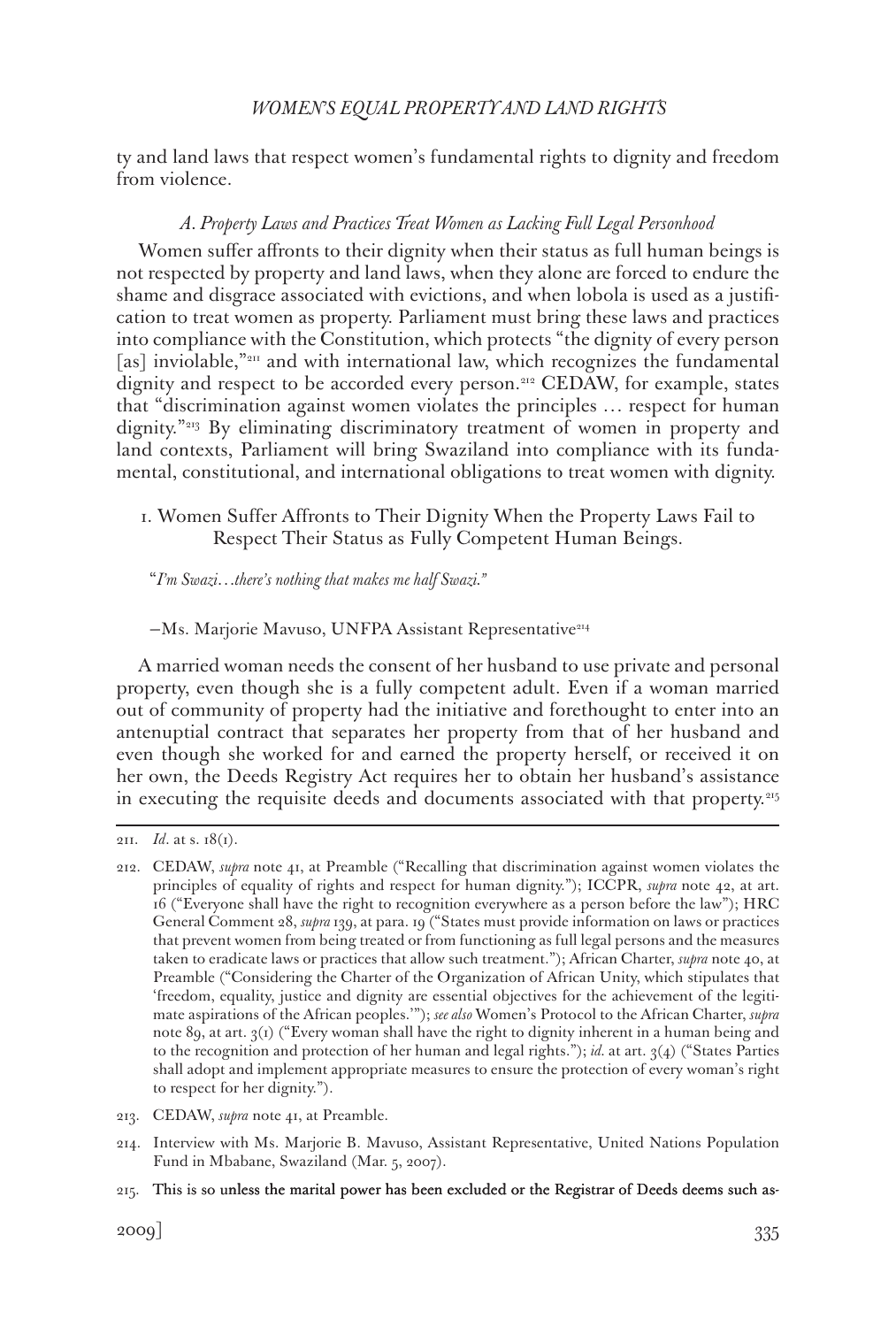Thus, a husband could prevent his wife from administering her property simply by withholding his signature from documents that must be filed with the Registrar. To avoid these problems, some women conceal their marital status on deeds and other documents.216 Though a married woman may have the capacity to manage her property, the law does not allow her to do so on her own. Similarly, under Swazi law and custom, a woman cannot make decisions about her own personal property, which includes her income and movable property, without obtaining the consent of her husband. As a result, many women hide their personal property just to be able to use it as they see fit: "Every profit I make from the business my husband demands. I use the money for all [our] expenses. We don't use the money he makes. I secretly put money in the bank."217 The women of Swaziland deserve more than having to obtain consent to utilize property that is rightfully theirs, a situation so egregious that many feel compelled to hide their money and assets or lie about their marital status just to have full use and control of their property.

Though it is often stated that women are minors<sup>218</sup> in Swaziland, in many important respects, the property and land laws grant women even fewer rights than children. Under the Deeds Registry Act, for instance, unmarried minors, male or female, have the unfettered right to register deeds in their own name, a right that is denied to women married in community of property.219 Thus, a baby can own private property in his or her name, but a married woman cannot. Additionally, because Swazi Nation Land may only be allocated to women through male relatives, including their sons, Swazi law and custom grants women lower legal status than male children. Senator Winnie Magagula explained the indignity inherent in this custom: "Surprisingly, the chief would allocate [a woman] land but they would allocate [through the] six month old baby boy. A six month old baby boy has got more status in the chiefdom than you, the mother of that baby."<sup>220</sup> The customary practice of land allocation to male children also prevents women from controlling the land they live and work on, making them vulnerable to the whims of their children. The son's rights to the land would allow him to control his mother's land and even take it from her when he grows older. Thus, not only is a woman prohibited from allocations of Swazi Nation Land, but when she does obtain it through her son, she is faced with the further indignity of lacking any real control over it.

The reasons often put forth for withholding full property rights from women fail to justify the law's infringement on women's dignity. One rationale, for example, is that women have "very weak brains [and] are so easily  $\ldots$  deceived,"<sup>221</sup> and there-

sistance unnecessary. Deeds Registry Act 37 of 1968 s. 16(2). However, these two exceptions are rarely utilized. See *supra* section III.A.

217. Interview with woman in customary marriage, in Lavumisa, Swaziland (Mar. 8, 2007).

220. Interview with Senator Winnie Magagula, in Ezulwini, Swaziland (Mar. 8, 2007).

<sup>216.</sup> *See supra* Part III.A.3.

<sup>218.</sup> *See, e.g.,* Interview with Ms. Nonhlanhla Zanele Dlamini, Ministry of Home Affairs, Gender Coordinator, in Mbabane, Swaziland (Mar. 5, 2007).

<sup>219.</sup> Deeds Registry Act 37 of 1968 ss. 16(2), 16(3).

<sup>221.</sup> Interview with Mr. Charles Mavuso, Judicial Commissioner, in Mbabane, Swaziland (Mar. 5, 2007).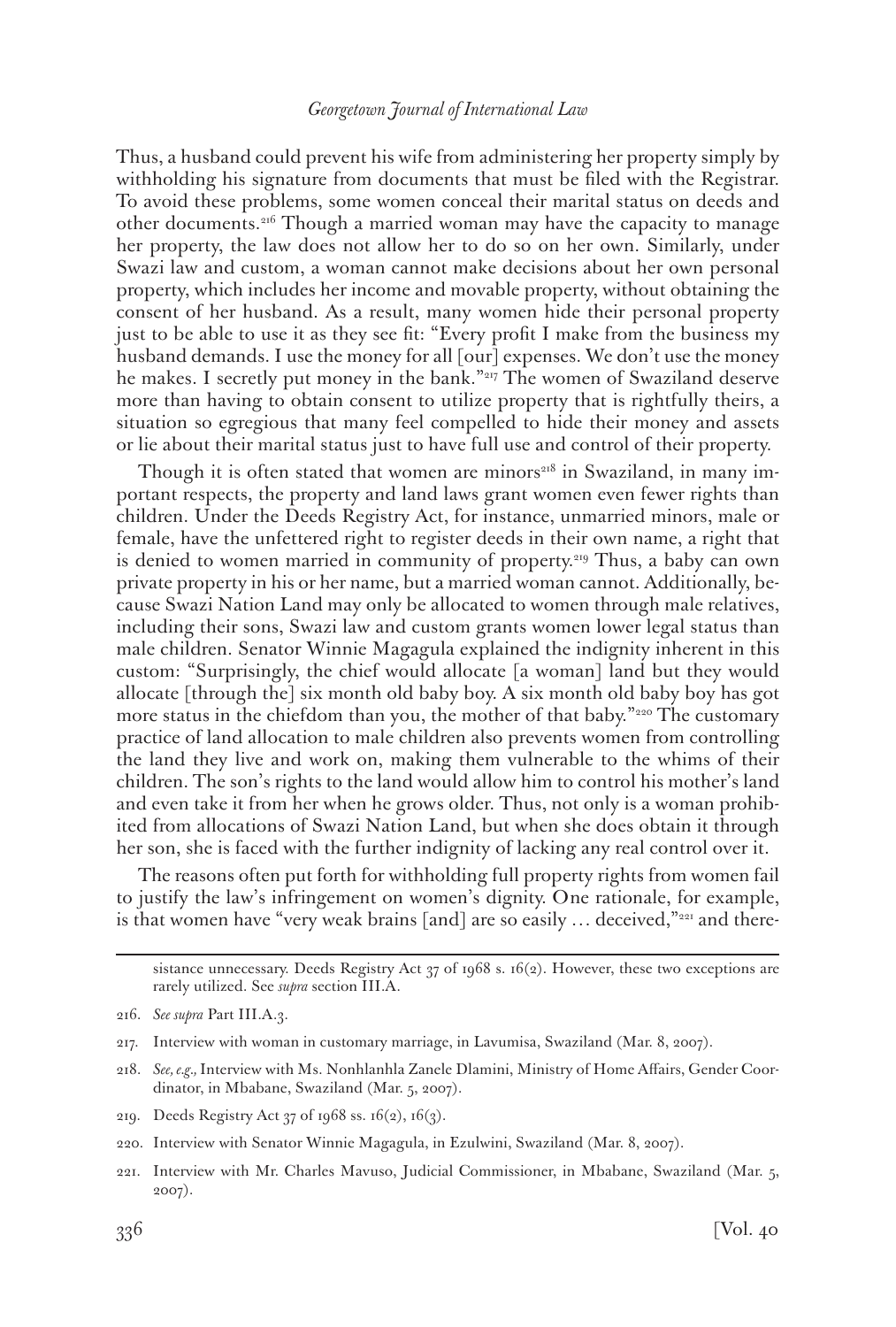fore lack the ability to properly manage their own land and property. An affront to woman's dignity itself, the argument is contradicted by the fact that in other contexts under Swaziland's property and land laws, women are treated as full persons. For example, under the Deeds Registry Act, a single woman has completely equal rights as men in private property but loses them upon marriage.<sup>222</sup> The marital power under both customary and civil law similarly violates a woman's right to dignity by treating her as a minor, when, before marriage, she was treated as a competent adult in her own right. The laws themselves therefore recognize women's individual autonomy and personhood but allow women to lose them under certain circumstances such as marriage. It is therefore understandable why some women in Swaziland, such as Ms. Dumsile Nhleko, "wouldn't choose to be married at all."223 Ms. Celiwe Seyama, a UNICEF employee in Swaziland, stated that she would not want to get married precisely because of these restrictions on her rights.<sup>224</sup>

The idea that a woman does not carry enough merit as a person under the law to enjoy property rights in these different contexts is either based on insulting stereotypes about women's mental capacities, on a desire for men to have ultimate control of property within a marriage, $225$  or both, and make the need for reform and the harm to the dignity of women even more salient.<sup>226</sup> As Comfort Mabuza, the National Director of the Media Institute of Southern Africa, stated, "[Women] must be given a right to be truly human … without being reminded that you are a daughter of so and so, a wife of so and so. They should be seen as a complete entity. Women are able to stand. They are thinking. They are sensible … Why must they be given a second grade?"227 Swaziland must accord adult women the dignity that they deserve, recognize them as fully equal, independent, competent adults, and treat them as such through the laws governing land and property.

2. Under Swazi Law and Custom, Only Women Are Subjected to the Shame and Indignity Accompanying Evictions from Swazi Nation Land.

Evictions from Swazi Nation Land also violate a woman's right to dignity because they treat a woman as less deserving of the marital home and of her family than a man and subsequently subject her to great stigma and shame. When a woman is found guilty of adultery or witchcraft under Swazi law and custom, she is forced to leave her marital home and her family. But if a man has commit-

224. Interview with Ms. Celiwe Seyama, UNICEF employee, in Mbabane, Swaziland (Mar. 6, 2007).

227. Interview with Mr. Comfort Mabuza, National Director, Media Institute of Southern Africa (MISA), in Mbabane, Swaziland (Mar. 9, 2007).

<sup>222.</sup> Deeds Registry Act 37 of 1968 ss. 16(2), 16(3).

<sup>223.</sup> Interview with Dumsile Nhleko, married woman, in Lubombo, Swaziland (Mar. 7, 2007).

<sup>225.</sup> *See* Interview with Ms. Thabsile Mavimbela, former Senator, in Ezulwini, Swaziland (Mar. 8, 2007) ("And why are the laws so biased? It comes back to saying that men are there, they are in power, they've made all these biased laws ... No one said the laws must be this biased – but somebody was there, it was men.").

<sup>226.</sup> S*ee* Interview with Ms. Thabsile Mavimbela, former Senator, in Ezulwini, Swaziland (Mar. 8, 2007) ("It's time now we try to correct these mistakes.").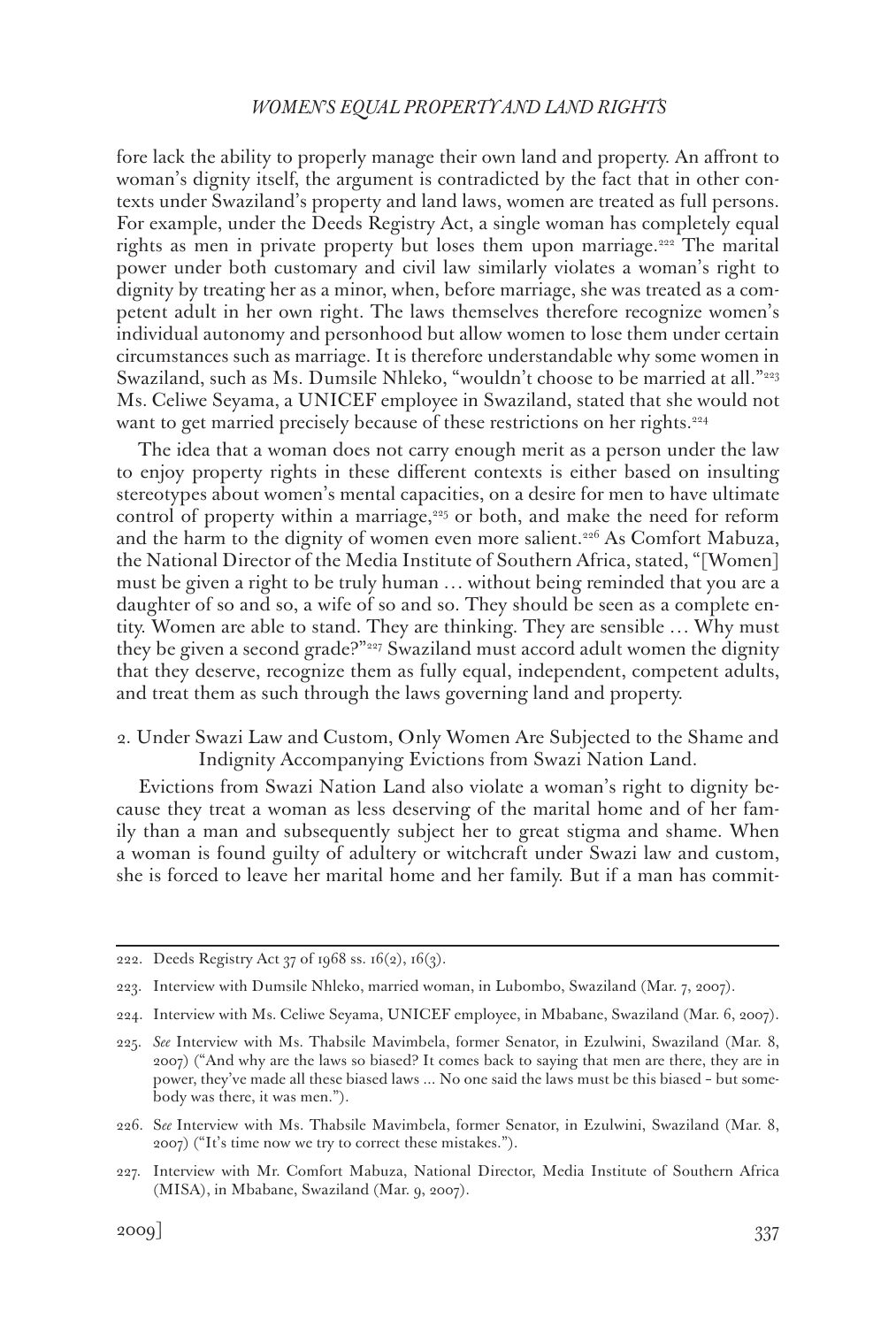ted the same actions, he is either able to stay on the land<sup>228</sup> or if evicted is always able to stay with his family.<sup>229</sup> These practices treat women as less than a full human being because they demonstrate the belief that a woman is less worthy of the marital property and less deserving of remaining with her family. Such violations of a woman's dignity are exacerbated by the fact that "[r]eturnees are not accepted wholeheartedly."<sup>230</sup> Accordingly, once evicted women return to their natal home, they suffer great stigma and shame, while men, who are rarely evicted to begin with, are not stigmatized to the same degree when they are evicted. Women who must return to their natal homes are expected to build their homes at the back of their natal family's homestead facing the opposite direction of the other homes.<sup>231</sup> Thus, after having suffered the indignity of eviction and separation from her family, a woman suffers further harm to her dignity by being ostracised and marked as an evicted woman within her community.

3. Under Customary Law, Lobola Represents the Purchase of the Wife's Progeny and Labor, and Can be Used by a Husband as Justification to Control his Wife's Property and Earnings, in Violation of Her Right to Dignity

The Swazi law and custom that lobola<sup>232</sup> represents the union of the two families<sup>233</sup> and is payment for the wife's future children and her labor,<sup>234</sup> has been abused by husbands as justification to control his wife's body, property, earnings, and behavior during marriage, in violation of a woman's right to dignity.235 Husbands

- 232. Scholars as well as legislators sometimes use the terms *lobola*, *lobolo*, *emalobolo*, dowry, brideprice, and bridewealth interchangeably. The terms, however, sometimes refer to payments made by the groom or the family of the groom to the bride or the family of the bride, and other times refer to the opposite transaction. Here, *lobola* is used to refer to the former. Furthermore, when this report cites to comparative law, international instruments, and secondary sources that use terms other than *lobola*, the transaction that is being discussed is always from the male side of the family to the female side of the family.
- 233. *See*, *e.g.*, Marriage Bill of 2004 s. 2 (Swaz.) ("'*Lobola*' means the gift given by the groom and his family to the bridegroom's family in the process of building a relationship between the two families. According to Swazi law and custom this gift can pass at anytime after the families have negotiated and agreed on the material issues pertaining to the marriage."); Women and Law in Southern Africa Research Trust, *Multi-Dimensional Approach to Gender Equality in Swaziland: Swazi Culture and Traditions* 35 ("As an exchange in strengthening relations between two families, this is good. This is more so because even the bride does the same when she gives *umhlambiso*."); MULTIPLE Jeopardy, *supra* note 92, at 82 ("Khoza (1973) contends that *emalobola* should not be regarded as a purchase price, but rather as a symbol of gratitude, cementing the relationship between the two families.").
- 234. *See infra* notes 240-241 and accompanying text.
- 235. *See* Alice Armstrong et al., *Uncovering Reality: Excavating Women's Rights in African Family Law*, 17 Int'l J. of Law & Fam. 314, 340 (1993) ("In some modern societies, men have interpreted the payment of the payment of bridewealth as giving them ownership of their wives. This attitude has been thought to encourage wife beating.").

<sup>228.</sup> This is because a man cannot be found guilty of adultery. *See infra* Part II.B.1.

<sup>229.</sup> This is because if a man is found guilty of witchcraft, he must leave the land with his entire family. *See id.*

<sup>230.</sup> Mvududu and McFadden, Reconceptualising the Family, *supra* note 81, at 89.

<sup>231.</sup> *Id.*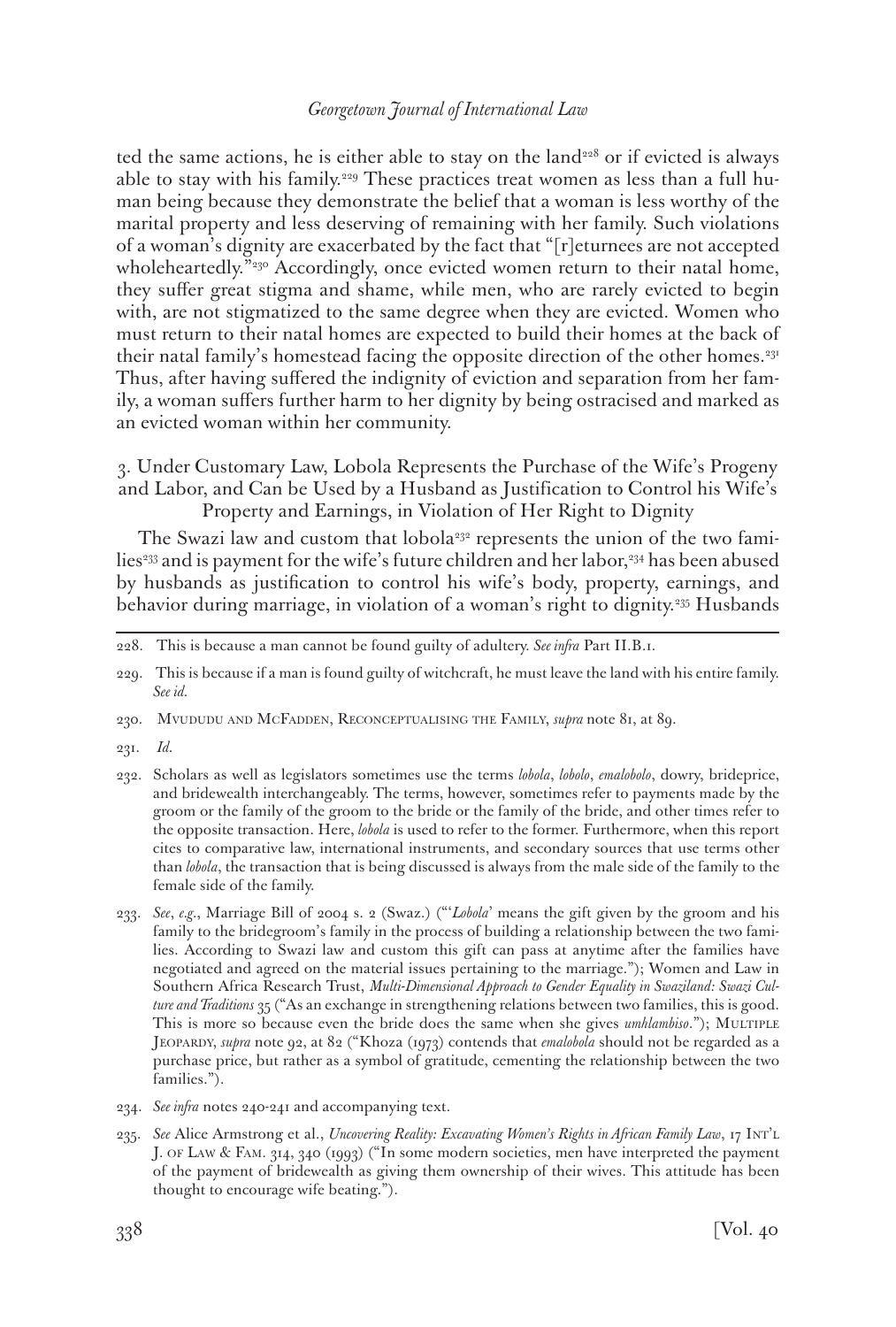use lobola to subjugate and humiliate their wives, by treating them as non-persons and degrading women's self-worth and dignity. Swazi law and custom dictates that the groom or the father of the groom pay lobola, traditionally cattle, $236$  to the father of the bride as a prerequisite to marriage.237 Swazi courts have held that an agreement to pay lobola is a legal requirement for customary marriages, $338$  and Swazis pay or a least agree to pay lobola in customary marriages as well as some civil marriages.239 As a result, almost all married women in Swaziland are affected by the customary payment of lobola. In exchange for lobola, the husband and his father receive the promise of future children to propagate the family name.<sup>240</sup> The payer of lobola is not purchasing the woman per se, rather he is buying the woman's reproductive functions.241 The woman is dehumanized and transformed into a piece of property, $342$  and husbands use the payment of lobola as justification

237. *See* Nhlapo, Marriage and Divorce *supra* note 22, at 48 ("The making of a marriage payment is the second most important feature of the Swazi marriage: some would say the first."); Malambe and Another v. Khoza, 1970-1976 SLR 375, 375 (1975) (High Ct.)(Swaz.) (stating that the respondent husband paid *lobola* "consisting of twelve head of cattle to the father of second appellant").

238. *See* R. v. Fakudze and Another, 1970-1976 SLR 422 (1976) (High Ct.) (Swaz.) (holding that a couple was married under customary law when *lobola* was paid and the couple held themselves out to be married, even if there was no smearing of the red ochre); Nhlapo, *The Legal Situation of Women*, *supra* note 6, at 113 ("[After the red ochre ceremony,] the marriage is valid even if no *lobola* has changed hands. *Lobola*, however, must be negotiated and guarantees about mode of payment must be given.").

239. *See* Malambe and Another v. Khoza, 1970-1976 SLR 375, 375 (1975) (High Ct.)(Swaz.) (noting that the respondent was married by civil rites in community of property but that he had nonetheless paid *lobola*).

240. *See* Nhlapo, Marriage and Divorce, *supra* note 22, at 101 ("The wife-seekers pay *lobola* cattle in order to lay claim to the children; the wife-givers take *lobola* in order to enhance their ability to acquire wives to bear children for them."); Christopher A.B. Zigira, *The Role of NGOS in Economic Empowerment of Women: A Case Study of Umtapo Wa Bomake (Women's Resource Centre) in Swaziland* 77 (June 1998) ("[I]n traditional marriages the payment of *lobola* (bridewealth) has meant buying children, rights over women and custody of children."); Interview with Reverend Pius Magagula, Catholic Priest, in Manzini, Swaziland (Mar. 9, 2007) ("According to the details Swazi custom, *lobola* is the purchasing of the kids, that would be the offspring of the wife, but not the wife.").

241. *See* Nhlapo, Marriage and Divorce, *supra* note 22, at 48 ("[A]n important rationale in the minds of those who practice the custom is that the cattle transferred to the woman's family compensate them for the loss of their daughter and her reproductive capacities."). A survey of 788 people in Swaziland conducted by Physicians for Human Rights indicates that 59% of Swazi men and 48% of Swazi women surveyed believe that "A woman is expected to have children if a man paid a bride price to marry her." *See* Karen Leiter, Senior Research Associate Physicians for Human Rights, Epidemic of Inequality in Botswana and Swaziland: Evidence of the Effects of Gender Inequity, Stigma and Discrimination and Implications for US Policy, Presentation at Global Health Council (May 2, 2007) (presentation slides on file with author).

242. *See* Multiple Jeopardy, *supra* note 92, at 80 ("The interviewees felt that payment of *emalobolo* renders the woman the property of her husband.").

<sup>236.</sup> *See* Nhlapo, Marriage and Divorce *supra* note 22, at 50 (observing that ideally *lobola* should be paid in cattle, but that the process has been monetized, with King Sobhuza II in the 1970s fixing the value at 20 Rand to prevent greedy fathers from making a profit); *see also* T. W. Bennett, A Sourcebook of African Customary Law for Southern Africa 207-11 (1991) (describing the composition and amount of bridewealth within southern Africa).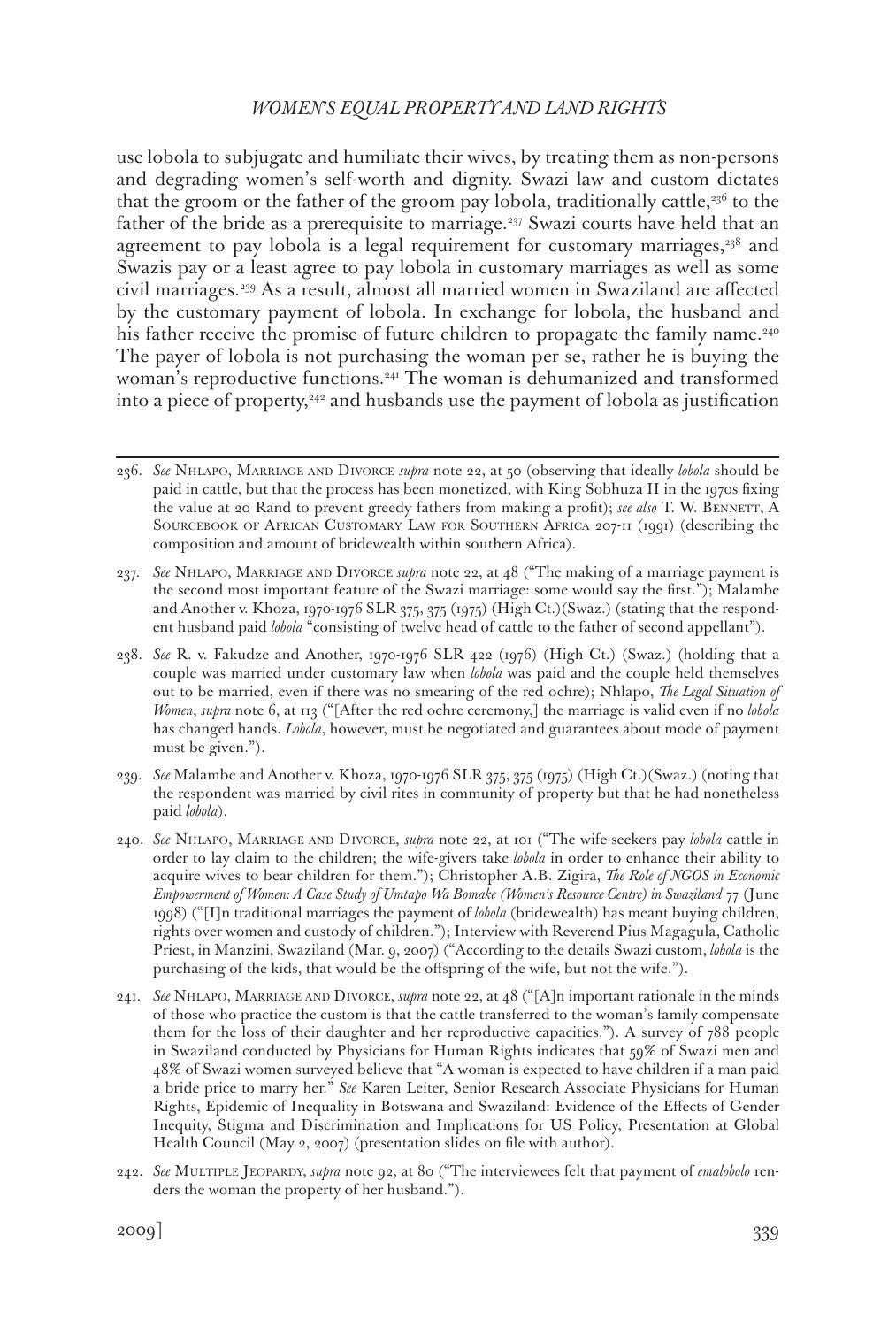to control the earnings, property, and sexual functions of their wives.243 In addition, some Swazi women, like a female attorney who was interviewed during the Georgetown University International Women's Human Rights Clinic fact-finding mission to Swaziland in Spring 2007, measure their own worth based on the number of cattle paid by their fathers: "honestly there is [this] thing when you have your friends say 'Oh, they paid seventeen cows, oh wow,' and then you say 'Oh, he only paid ten'... you feel more content."<sup>244</sup> Lobola perverts a woman's sense of self and society's perception of women as alienable objects, in violation of her right to dignity. Parliament must enact legislation defining lobola as the union of the two families, and making lobola optional and non-returnable. Such legislation would codify the positive aspects of Swazi law and custom, and would prevent the husband from using lobola as justification to control his wife because he will be unable to threaten to require its return or argue that by having paid it he purchased his wife's labor and reproductive capacities. Other African countries have declared that lobola is symbolic,245 have vested sole property interests in the person who receives the gift,<sup>246</sup> or have prohibited its use entirely.<sup>247</sup> Liberia, for example, has

- 244. *See* Interview with a female attorney, in Mbabane, Swaziland (Mar. 7, 2007).
- 245. See, e.g., Persons and Family Code 2002-07 of 2002 s. 142 (Benin) ("La dot a un caractère symbolique") [Dowry has a symbolic character].
- 246. Senegal, for example, has allowed the customary practice of *lobola* to continue, but has enacted statutes declaring that *lobola* is the sole property of the woman, and that she may dispose of it without the consent of her husband. *See* Center for Reproductive Law and Policy, Women of the World: Laws and Policies Affecting Their Reproductive Lives, Senegal 167 (2003), *available at* http://www.reproductiverights.org/pdf/senegal.pdf (citing Family Code article 132).
- 247. Burkina Faso, C�te d'Ivoire, Cameroon, and Tanzania for example, enacted legislation prohibiting the payment of *lobola*, and Burkina Faso and Côte d'Ivoire sanction offenders by imposing prison sentences and fines. *See* CENTER FOR REPRODUCTIVE LAW AND POLICY, WOMEN OF THE WORLD: Laws and Policies Affecting Their Reproductive Lives, Burkina Faso 57 (2003), *available at* http://www.reproductiverights.org/pdf/burkinafaso.pdf (citing Code of Persons and the Family, Title II, Chapter 1, article 244; and Penal Code articles 378-79); CENTER FOR REPRODUCTIVE Law and Policy, Women of the World: Laws and Policies Affecting Their Reproductive Lives, Cote D'Ivoire 124 (2003), *available at* http://www.reproductiverights.org/pdf/cotedivoire. pdf (citing article 20 of the Transitional Clauses of the Marriage Act); CENTER FOR REPRODUCTIVE Law and Policy, Women of the World: Laws and Policies Affecting Their Reproductive Lives, Regional Trends in Reproductive Rights 191 (2003), *available at* http://www.reproductiverights.org/pdf/regionaltrends.pdf (observing that Burkina Faso, Côte d'Ivoire, and Cameroon have abolished bride-price); CENTER FOR REPRODUCTIVE LAW AND POLICY, WOMEN OF THE WORLD: Laws and Policies Affecting Their Reproductive Lives, Tanzania 116 (2003) *available at* http:// www.reproductiverights.org/pdf/WOWAA07.pdf (citing the Local Customary Laws Declaration Order No.4 which applies to 80% of communities in Tanzania).

<sup>243.</sup> *See* Women and Law in Southern Africa Research Trust, *Multi-Dimensional Approach to Gender Equality in Swaziland: Swazi Culture and Traditions,* 35 ("The payment of *emalobolo* is often used as justification for men's marital power. This entails their sole right to administer marital property and to confiscate their wives' property or wages."); MULTIPLE JEOPARDY, *supra* note 92, at 81 (2001) (explaining that women have an "entrenched latent understanding that 'I was paid for'" and that this objectification makes women the target for spousal abuse). In 2004, the Supreme Court of Appeal of South Africa sentenced a man to prison for kidnapping and raping his customary wife four years after the marriage broke up. At trial, the defendant argued that the marriage was still intact and that he had a right to conjugal benefits because his wife had not returned the *lobola*. *See* S v. Mvamvu (350/2003) [2004] ZASCA 90, *available at* http://www.saflii.org/za/cases/ZASCA/2004/90.html.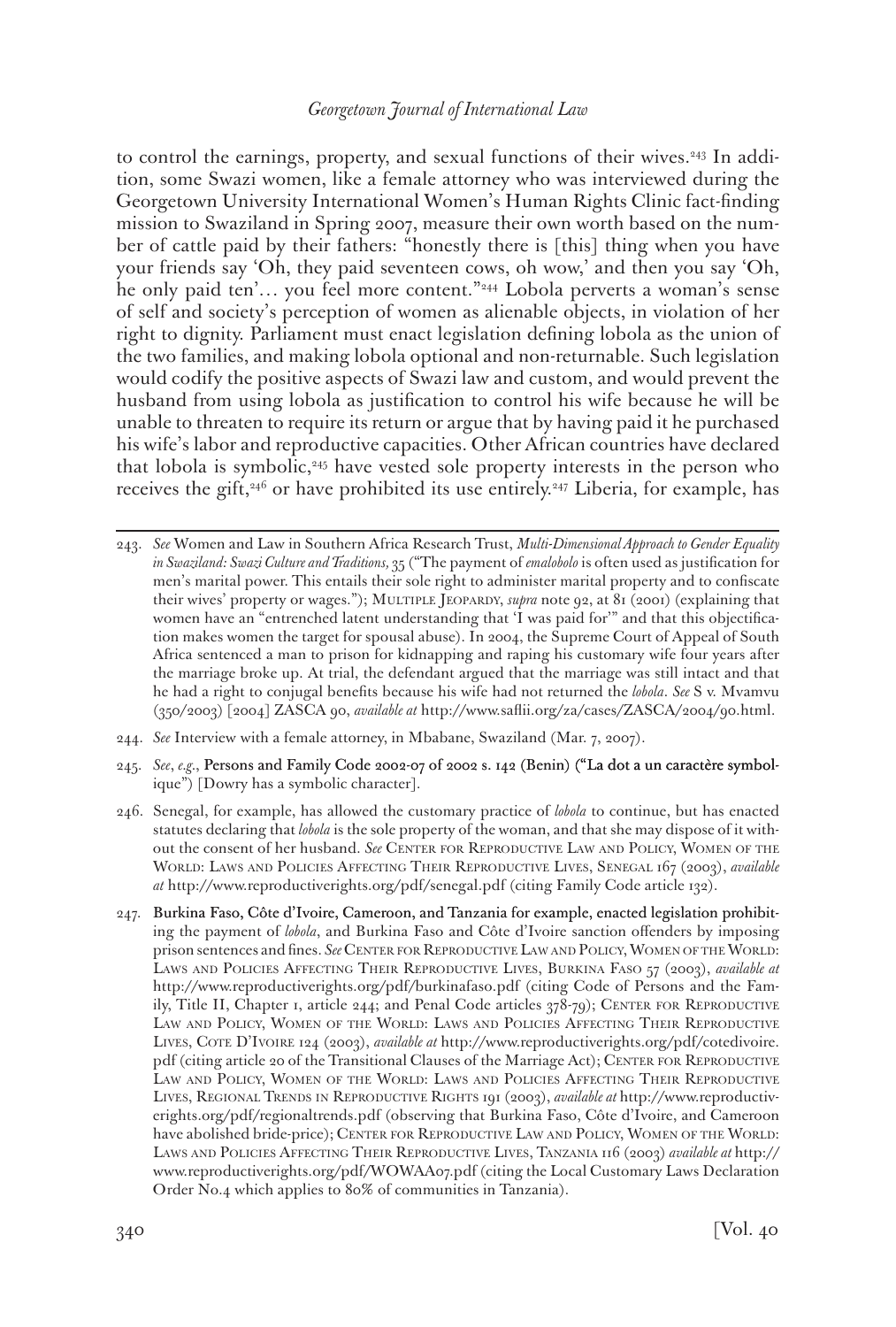declared that any husband who collects or attempts to collect the return of dowry by force or threat of force, is guilty of a felony in the first degree, and must pay a fine and restitution.248 Cameroon even prevents courts from hearing disputes arising out of the existence, payment, or payment terms of lobola.249 The Parliament of Swaziland should follow the lead of other African countries and protect women's right to dignity, by enacting legislation that makes lobola optional and non-returnable, and removes the jurisdiction of courts to hear cases related to the payment or return of lobola.

## *B. Stripped of their Resources by Law, Women Suffer Violent Physical and Economic Abuse*

When a woman's property rights are violated by her inability to control her property, the consequence is not simply that she loses her assets; women are also subject to debilitating violence in the form of physical and economic abuse. Women experience physical and economic abuse because they are not allocated Swazi Nation Land, can be arbitrarily evicted from Swazi Nation Land, and cannot fully own or control private and personal property.

Women are subject to physical abuse when they are not able to control their own property and are removed from their own homes because husbands and family members feel entitled to harm women in order to obtain the women's property. A female government official stated that women allow their husbands to control their pay checks because they fear "it will come to physical violence"<sup>250</sup> if they do not let husbands control their property. A widow interviewed said that she gave her in-laws money when they demanded it because she feared they would harm her: "I gave them the money because at the end of the day, I really feared for my life and I really thought they wanted to kill me and I think they would have killed me."251 Women and Law in Southern Africa has confirmed that lack of access to resources leaves women susceptible to violence: "[T]he lack of control over resources by women generates a culture of economic dependence on men and further pushes women into positions where they are vulnerable to abuse."<sup>252</sup> Additional studies in Swaziland have found that victims of spousal abuse are "normally dependent on their husbands economically"253 and that "power relations between men and

- 250. Interview with Nonhlanhla Zanele Dlamini, Ministry of Home Affairs, Gender Co-ordinator, in Mbabane, Swaziland (Mar. 5, 2007).
- 251. Interview with widow, in Mbabane, Swaziland (Mar. 6, 2007).

<sup>248.</sup> *See* Liberia Equal Rights of the Customary Marriage Law of 1998 s. 2.2 (Liber.) ("The recovery of dowry (token) from the wife or her parents by the husband is hereby prohibited.").

<sup>249.</sup> *See* Center for Reproductive Law and Policy, Women of the World: Laws and Policies Affecting Their Reproductive Lives, Francophone Africa: CAMEROON 83 (1999), *available at* http://www.reproductiverights.org/pdf/cameroon.pdf (citing Order No. 81-02 of June 29,1981, articles 61, 64, and 70).

<sup>252.</sup> Multiple Jeopardy, *supra* note 92, at 36. Sibongile Dlamini, a WLSA attorney, stated that women may feel forced to do what a man wants because of her lack of resources: "women tend to lack the power, the resources. They will agree on what the man has to say. Even if the man would actually say, let's have unprotected sex. They will say okay. This man feeds me; I've got no other alternative." Interview with Sibongile Dlamini, in Ezulwini, Swaziland (Mar. 4, 2007).

<sup>253.</sup> SWAGAA, *Spousal Abuse: A Critical Appraisal of Responses to Spousal Abuse in Swaziland* 18 (2003).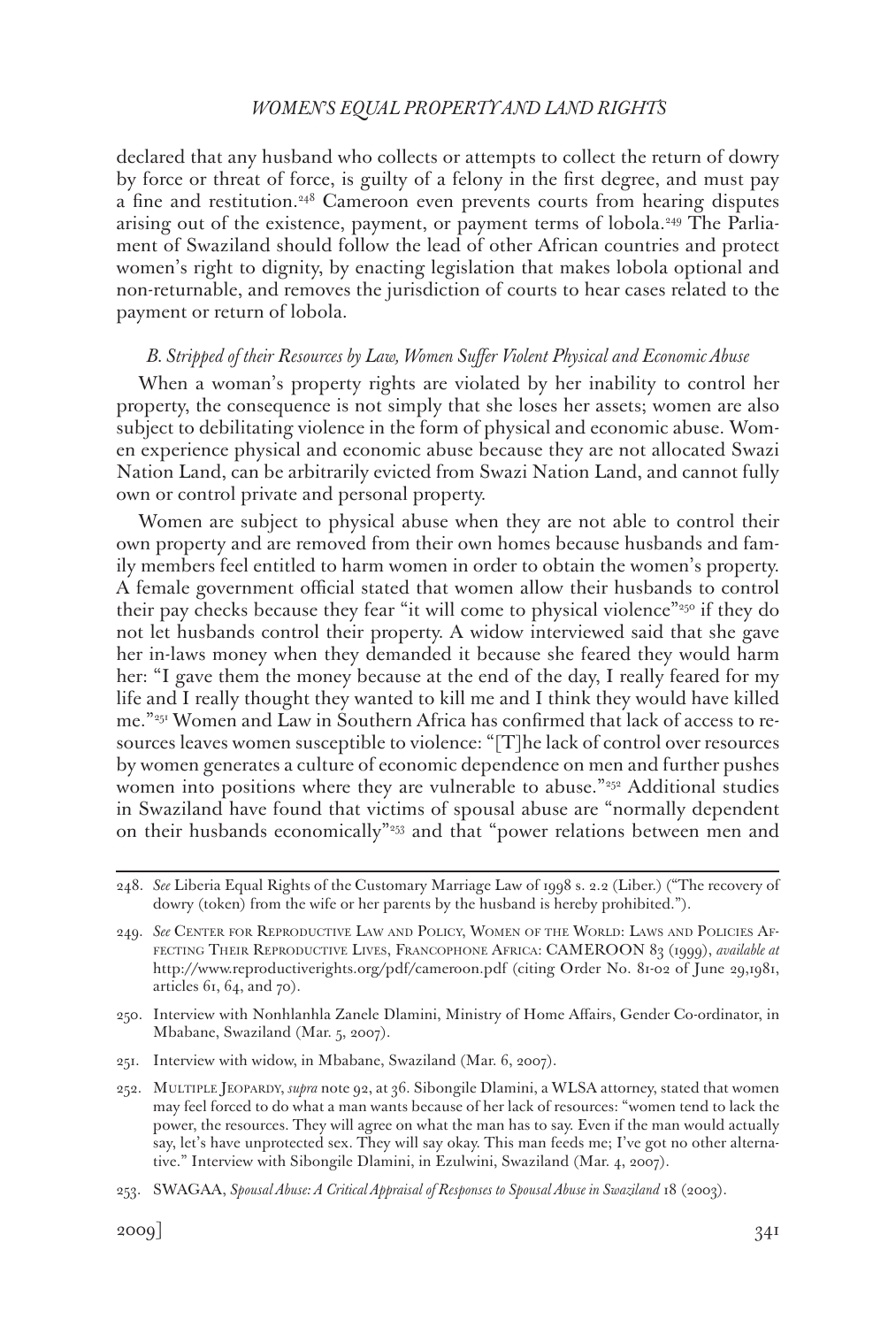women" are to blame for violence against women.<sup>254</sup> In addition, the Committee on Economic and Social Rights has found that women are especially vulnerable to violence and sexual abuse because of the discrimination they receive in terms of property rights and "rights of access to property."255 Women in South Asia found that ownership and control over property led to less experience with violence and that "owning property protected them from potential violence due mainly to income generation, livelihood security, greater respect and decision-making autonomy in marital family."256 Women need to be empowered economically so that they do not feel compelled to stay in abusive relationships that increase the risk of contracting HIV/AIDS, since women will feel coerced to engage in risky sexual behavior if she feels she will not have access to her property without doing what the man wants.

Physical violence is also associated with a woman's inability to be allocated or have secure tenure on Swazi Nation Land, because if a woman does not move off the land herself when told to do so by a chief, husband, or family member, she may be physically forced to move. As an example, a woman from the Lavumisa region stated that her mother-in-law and sister-in-law beat her in front of her children when she would not leave the land she had inherited.<sup>257</sup> Once a woman is off the land and left with nowhere to live, she also may be subject to being hurt or abused since she is unable to be allocated land as a woman. A UNICEF worker stated that since women do not have rights to Swazi Nation Land "girls are more vulnerable to abuse—sexual abuse."258 A WLSA attorney stated that she is "seeing more and more women coming in<sup>"259</sup> to the WLSA offices with cases where they have contracted HIV/AIDS because of their lack of property rights. Swaziland itself has recognized that violence against women exists and has already indicated a commitment to eradicate this problem. In 2005, Prime Minister Themba Dlamini informed Amnesty International of his strong condemnation of violence against women in Swaziland and that he had instructed the Minister of Justice and Constitutional Affairs to prepare a Bill for Parliament to protect women and children against sexual abuse.<sup>260</sup> Swaziland's own Constitution states that the government will protect citizens from violence<sup>261</sup> and international law, which Swaziland is a

- 257. Interview with Fikile Emily Maziya, widow, in Mbabane, Swaziland (Mar. 5, 2007).
- 258. Interview with Ms. Celiwe Seyama, UNICEF employee, in Mbabane, Swaziland (Mar. 6, 2007).
- 259. Interview with WLSA Legal Officer, in Ezulwini, Swaziland (Mar. 4, 2007).
- 260. Amnesty International, International Secretariat London, *Memorandum to the Government of Swaziland on the Sexual Offences and Domestic Violence Bill* (February 2006), *available at* http://web.amnesty.org/ library/Index/ENGAFR550032006?open&of=ENG-347.
- 261. Swaz. CONST. 2005 s. 38(a) (recognizing the right of security of the person and stating: "Notwithstanding anything in this Constitution, there shall be no derogation from the enjoyment of the

<sup>254.</sup> *Id.* at 53.

<sup>255.</sup> Committee on Economic, Social and Cultural Rights, *General Comment 7, The right to adequate housing (art. 11.1 of the Covenant): forced evictions* (16th Sess., 1997), para. 10, U.N. Doc. E/1998/22, annex IV, *available at* http://www.unhchr.ch/tbs/doc.nsf/(symbol)/CESCR+General+Comment+7.En? OpenDocument.

<sup>256.</sup> International Center for Research on Women, *Property Ownership and Inheritance Rights of Women for Social Protection: The South Asia Experience* 40 (2006).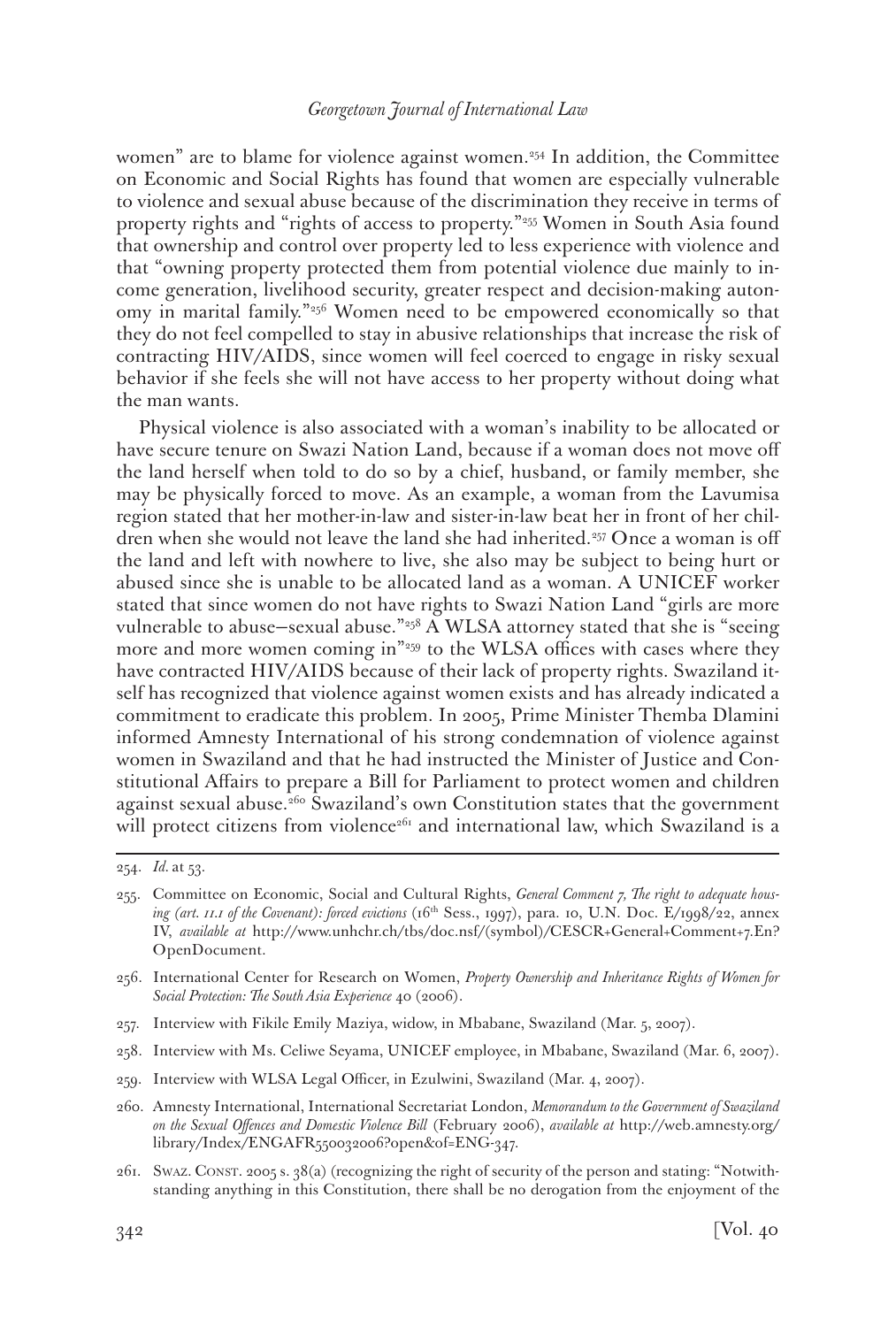party to, entitle all persons with the right to the "highest attainable standard of physical and mental health."262 Based on its domestic and international commitments, Swaziland should act to end physical violence against women.

Denial of property rights also subjects women to economic violence, which is increasingly being recognized under regional and international standards as a form of domestic violence. Women in Swaziland are being subjected to economic abuse because they are deprived of the full use of their income and assets and are denied access to the same resources as men. Many international organizations and African countries have started a movement towards the recognition of economic abuse as a violation of fundamental rights. The South African Development Community Declaration, to which Swaziland is a party, includes economic abuse, defined as economic deprivation within the family, in its definition of violence against women, and condemns actions which deprive women of their economic resources.<sup>263</sup> The President of the Senate in her opening remarks just this year recognized the commitment of the government to comply with SADC.<sup>264</sup> The Committee on the Elimination of Discrimination against Women has interpreted CEDAW such that any acts that inflict mental harm or suffering, coercion and other deprivations of liberty, including economic abuse, are considered violations of the prohibition on discrimination against women<sup>265</sup> The UN General Assembly has also spoken out against customary practices, such as the marital power, which curtail the "economic independence of women."266 Finally the African Women's Protocol, which

following rights and freedoms- life, equality before the law and security of person."); s. 18(2) ("A person shall not be subjected to torture or to inbuman or degrading treatment or punishment.").

<sup>262.</sup> ICESCR, *supra* note 43, at art. 12(1); *see also* CESCR General Comment 16, *supra* note 181, at para. 27 (state parties must "take appropriate measures to eliminate violence against men and women").

<sup>263.</sup> Southern Africa Development Community, Gender and Development: A Declaration by Heads of State or Government of SADC (1999).

<sup>264.</sup> Remarks by the President of the Senate at the State Opening of the 8<sup>th</sup> Parliament on the 9<sup>th</sup> February 2007 ("Your Majesty, we would like to thank you Hlanga Lwezwe for being committed towards the SADC Declaration on Gender"), *available at* http://www.gov.sz/home.asp?pid=5083. In fact, "Women Empowerment" was mentioned as one of only five points that the President of the Senate raised in her opening speech.

<sup>265.</sup> CEDAW, *General Recommendation No. 19, Violence Against Women* (11th sess., 1992), paras. 6, 23 ("Lack of economic independence forces many women to stay in violent relationships.…These forms of violence put women's health at risk and impair their ability to participate in family life and public life on a basis of equality."), *available at* http://www.un.org/womenwatch/daw/cedaw/recommendations/recomm.htm#recom19.; see also, CEDAW, *General Recommendation No. 24, Women*  and Health (20<sup>th</sup> sess., 1999), para. 12(b) ("unequal power relationships between women and men in the home and workplace may negatively affect women's nutrition and health"), *available at* http:// www.un.org/womenwatch/daw/cedaw/recommendations/recomm.htm#recom19.

<sup>266.</sup> The resolution vows that parties should take: "all necessary measures to empower women and strengthen their economic independence and protect and promote the full enjoyment of all human rights and fundamental freedoms in order to allow women and girls better to protect themselves from, inter alia, traditional or customary practices affecting the health of women and girls." G.A. Res. 56/128, Traditional or Customary Practices Affecting the Health of Women and Girls (Jan. 2002), *available at* http://www.unhchr.ch/Huridocda/Huridoca.nsf/TestFrame/97e2c3 bafb3b4185c1256b72004572be?Opendocument.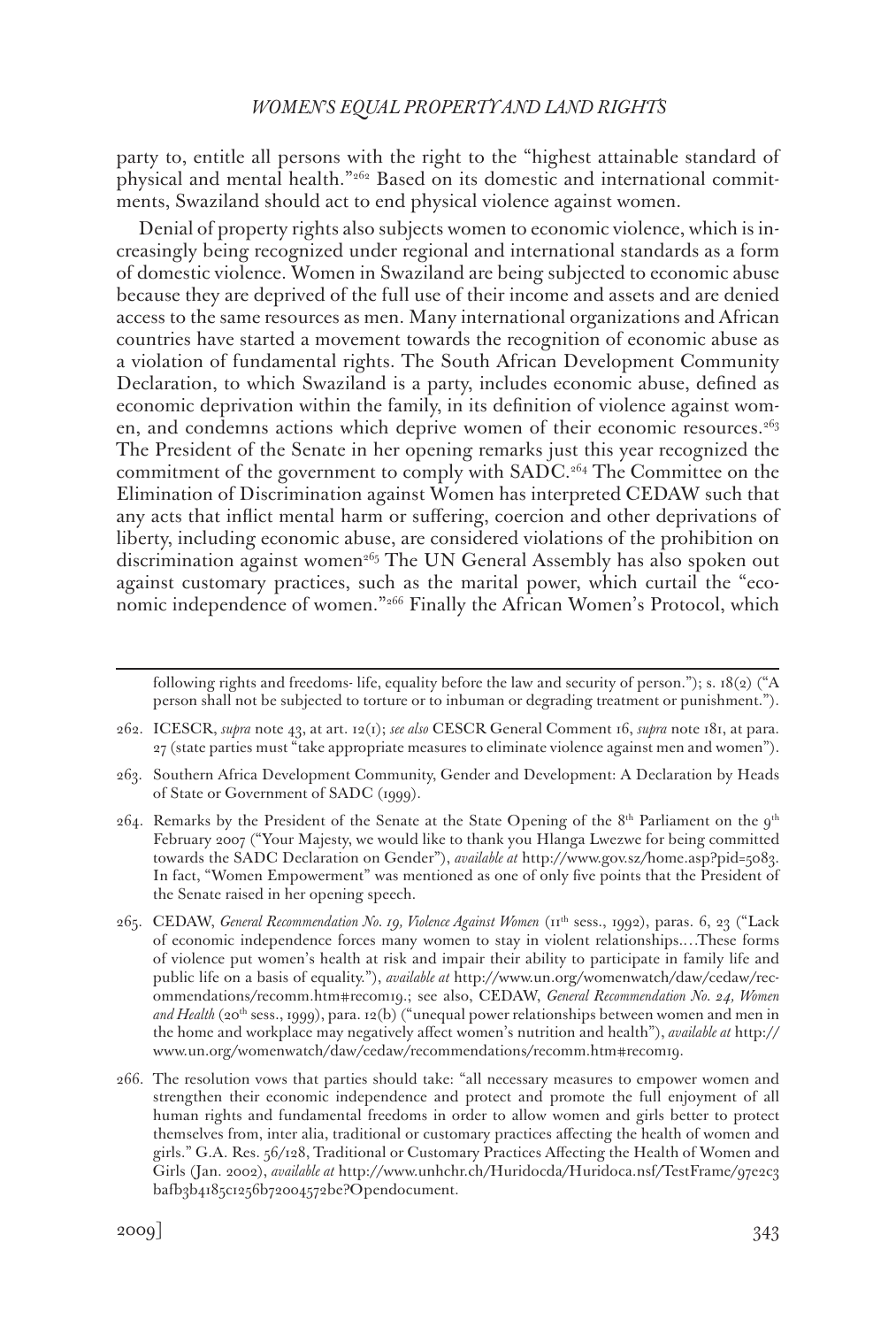Swaziland has signed, recognizes "violence against women" to include acts which cause or could case economic harm, including the threat to take such acts.<sup>267</sup>

Swaziland's neighbor, South Africa, has progressively recognized economic abuse as a form of domestic violence, and has defined economic abuse as "unreasonable deprivation of economic or financial resources to which a complainant is entitled under law or which the complainant requires out of necessity, including household necessities … or the unreasonable disposal of household effects or other property in which the complainant has an interest."<sup>268</sup> Swaziland has begun the process of recognizing economic violence by including a right to freedom from economic abuse in its Draft Sexual Offenses Bill, which is modeled after the South African law. The Sexual Offenses Bill recognizes that economic abuse is a form of domestic violence and should be punished and defines economic abuse to include "unreasonable deprivation of economic and financial resources," "unreasonable disposal of household effects or other moveable property," and "unreasonably disposing of movable or immovable property in which the complainant [has] an interest or a reasonable expectation of use."269 In its response to the 2000 review of the Beijing World Conference on Women's Platform for Action, Swaziland recognized that "equitable access and control over economic resources is crucial to the attainment of sustainable economic development" and that women are discriminated against in control and ownership of livestock and other assets. 270 The people of Swaziland also are recognizing economic violence to be a form of domestic violence. Interviews conducted in Swaziland by the Swaziland Action Group Against Abuse (SWAGAA) indicated that evictions of women from their marital home were identified as a form of spousal abuse.<sup>271</sup> The interviewees also indicated that men committed domestic abuse when they took resources from women while not contributing to the home themselves.<sup>272</sup>

These broad definitions of economic abuse indicate that all the land and property violations women in Swaziland are subjected to are violations of the right to be free from the economic form of domestic violence. Denial of Swazi Nation Land and denial of full property rights to women violate the right to be free from economic violence because they involve taking resources from the woman that she needs to survive. She is forced to leave her land, leave behind her home, which she often has helped build, and leave behind her personal belongings. Thus based on international and regional law and its own recognition of the poor treatment of

<sup>267.</sup> Women's Protocol to the African Charter, *supra* note 89, at art. 1.

<sup>268.</sup> Domestic Violence Act 116 of 1998 (S. Afr.). *See also* International Center for Research on Women, *Property Ownership and Inheritance Rights of Women for Social Protection: The South Asia Experience* 40 (2006) (defining economic violence as primarily the denial of resources by husband to meet basic economic needs of the household and the women's needs).

<sup>269.</sup> Draft Sexual Offenses Bill, part 2, s. 1 (definitions).

<sup>270.</sup> *Swaziland Country Report: Sub-Regional Review on Implementation of the Beijing Platform for Action (1995) and the Outcome of the Twenty-Third Special Session of the General Assembly (2000)* (2004), *available at* http://www. un.org/womenwatch/daw/Review/responses/SWAZILAND-English.pdf.

<sup>271.</sup> Ingungu Yematsemba, *Spousal Abuse: A Critical Appraisal of Responses to Spousal Abuse in Swaziland* 18  $(2003)$ .

<sup>272.</sup> *Id*.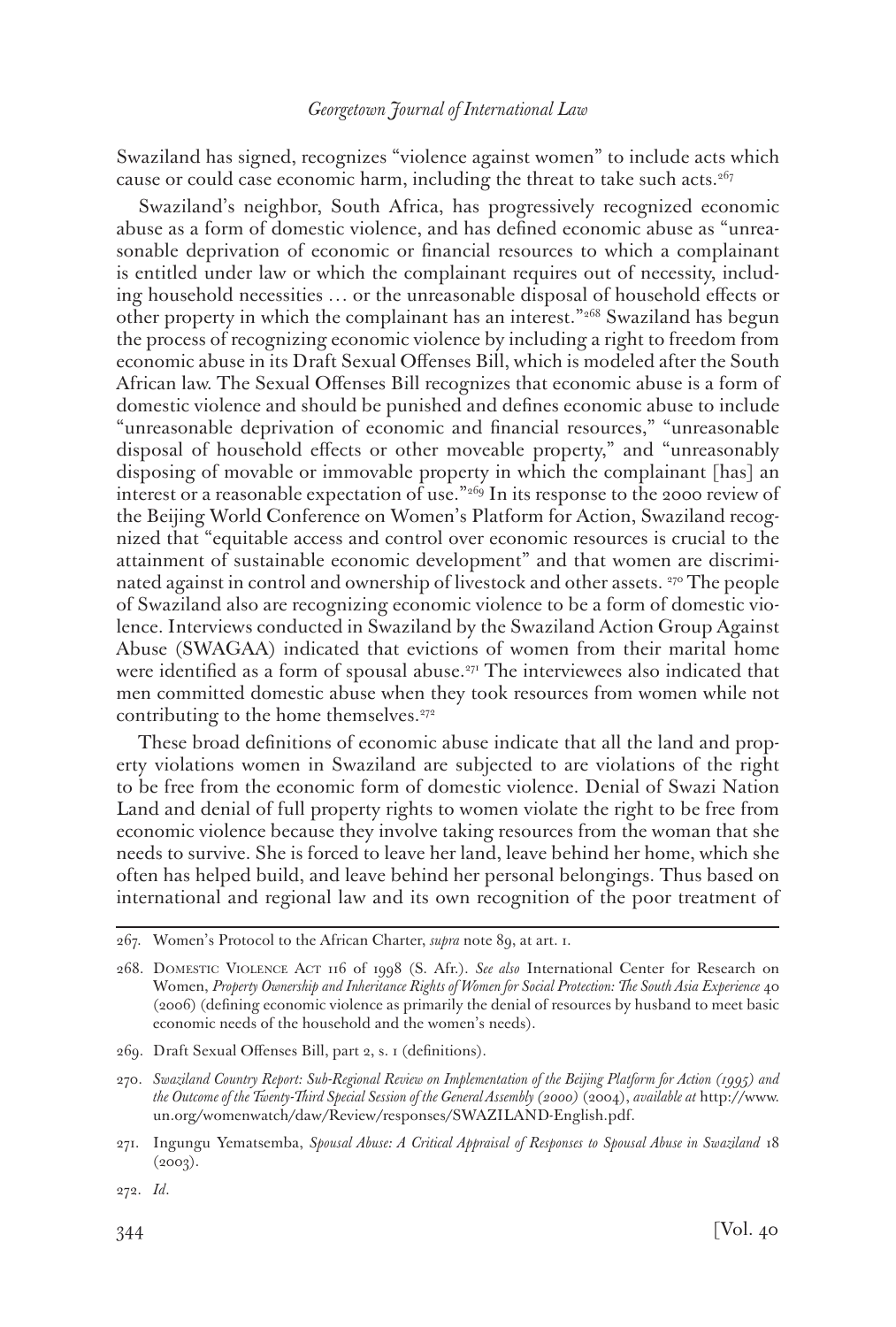women in relation to personal property, Swaziland should grant women full right to Swazi Nation Land and private property.

## **V. Customary and Civil Laws Strip Women of Property at the Break Up of Marriage**

Whether married under Swazi law and custom or under the civil law, a woman is deprived of all or nearly all of the property to which she has contributed when her marriage breaks up, in violation of her international and constitutional rights to property, equal treatment, and dignity.273 A woman is deprived of property at the break up of marriage because: 1) discriminatory customary and civil laws prevent her from owning the land, home, and other property of value, and only allows her to own personal household items such as her clothes and kitchen utensils; 2) her husband can unilaterally dispose of property due to his vast legal control over his wife; and  $\alpha$ ) the traditional authorities and civil courts that oversee property division upon the break up of marriage unfairly divide the marital estate because they do not consider the wife's contributions to build the home, cultivate the fields, care for the children, and otherwise maintain the estate. A woman's survival depends on men,274 and women are left with nothing when they are forced to leave their marriages. In addition, the woman's family is required under Swazi law and custom to return the lobola at the break up of marriage, contributing to the economic penalty that a woman must suffer if she leaves her husband. Because a woman is likely to be left destitute after the break up of her customary or civil rites marriage, she may have no other choice but to remain with her abusive husband or in a relationship to which she is opposed.

The Parliament of Swaziland must enact legislation providing civil courts with guidelines on how to divide property equitably and justly upon the break up customary marriages and divorce in civil rites marriages. Judges should divide community property equally  $(50-50)$ , and assign separate property to each spouse such that each spouse keeps what is exclusively his or hers, unless one or both of the spouses show that such a division would be unfair. The legislation must enumerate financial and non-financial factors that courts may consider when deviating from the standard division of community property and separate property, like childcare responsibilities, maintenance of the home, and other contributions to the household. Such legislation would ensure that women receive property to which they have contributed at the break up of marriage.

<sup>273.</sup> The grounds for divorce of a civil rites marriage, dissolution of a common law marriage, and the break up of a customary marriage, as well as the related administrative or judicial procedures, are outside of the scope of this human rights report and proposed legislation. This report and proposed legislation govern only the division of property once the marriage has been dissolved. For comparative law on how other African countries have established procedures for and registered divorces of customary marriages, *see*, *e.g.*, Ghana, Customary Marriage and Divorce (Registration) Law of 1985 s. 6-8 (Ghana); South Africa, Recognition of Customary Marriages Act of 1998 s. 8 (S. Afr.); Madagascar, Marriage Ordinance 62-089 of 1962 arts. 94-108 (Madag.).

<sup>274.</sup> *See, e.g.,* Women and Law in Southern Africa Research and Educational Trust, *Charting the Maze: Women in Pursuit of Justice in Swaziland* 30 (2000) (internal citation omitted) ("[T]he legal position of women among the Swazi is one of perpetual guardianship."); MULTIPLE JEOPARDY, *supra* note 92, at 36 ("For women to produce food in rural areas (where customary land is the only land available), they need to be attached to men.").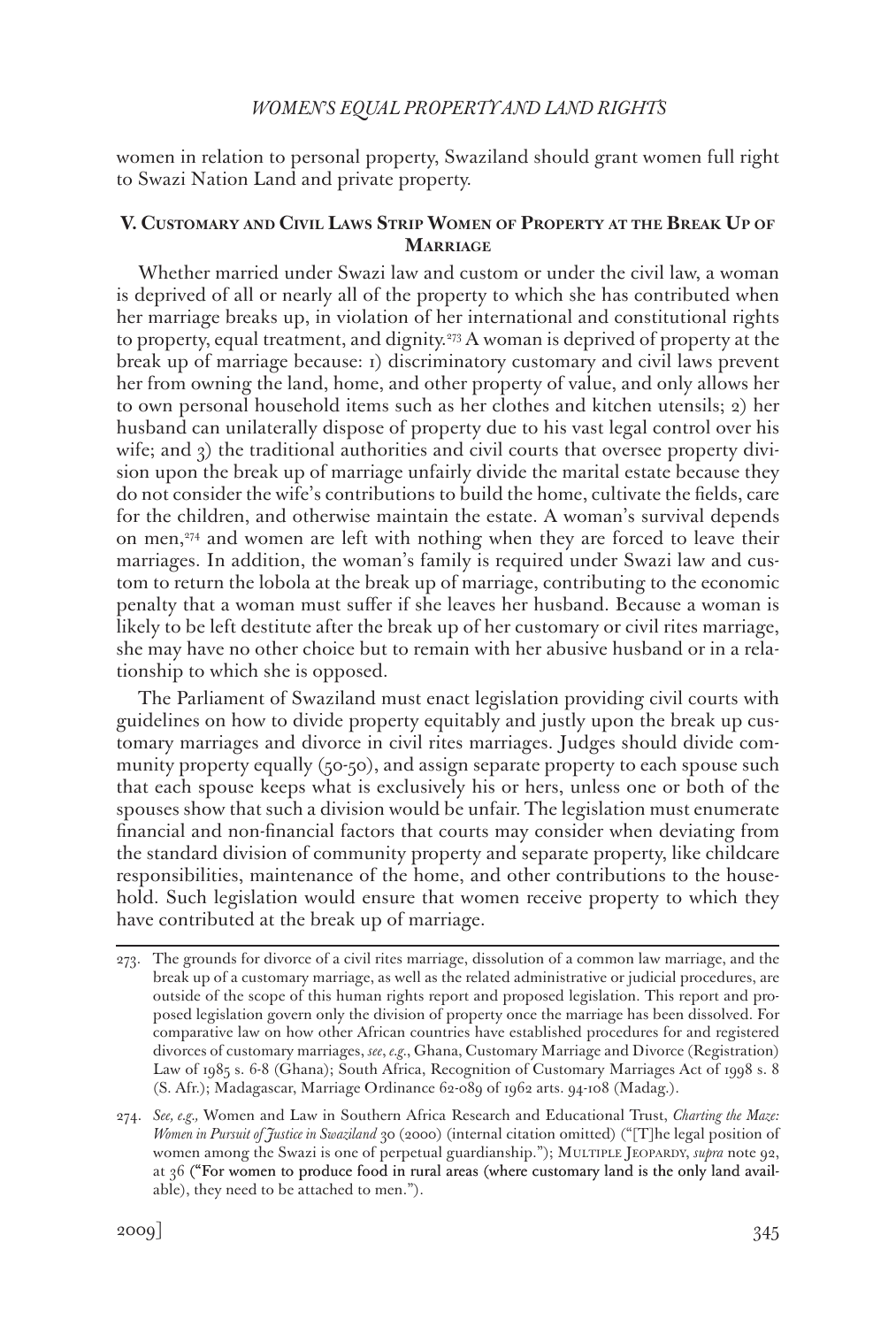# *A. Because Married Women Can Not Own Property, They Receive Nothing of Value at the Break Up of Marriage*

Whether married under Swazi law and custom or under civil rites, a woman does not receive the land, house, cattle, and other valuable articles at the break up of her marriage, while her husband retains all of the property, in violation of her rights to property and equal treatment. Women, however, make significant financial and non-financial contributions to the marital property during the marriage, by maintaining the home, cultivating the fields, and caring for the children. A woman is unjustly deprived of property to which she has contributed because she is either by law or Swazi custom not allowed to own property during the marriage, her husband can unilaterally dispose of property, and the customary and civil procedures to divide the marital estate favour the husband over the wife. Thus, because a married man owns no property, her husband may unilaterally dispose of marital property, and family councils and civil courts unfairly divide the marital estate, she tends to be left with nothing of value at the dissolution of the marriage.

First, a married woman receives very little property at the break up of marriage because women cannot own property of value under customary and civil laws that are based on out-dated stereotypes of the inferiority of women.<sup>275</sup> Reverend Pius Magagula observed that in customary marriages, property rights are vested in the man and that "according to the details of Swazi law and custom, [the] woman is not supposed to own anything." $276$  Men rather than women, for example, have rights to Swazi Nation Land, and as a result women have no security of tenure.<sup>277</sup> As a woman in a rural community explained, even those women who have the means to purchase private property still do not own that property: "I cannot say that it is really hers or that it belongs to her in the sense that if you buy something, in practice it belongs to the husband."<sup>278</sup> Similarly, former High Court Judge Mbutfo Mamba explained that the woman at the break up of a civil rites marriage or a customary marriage will have no right to the home if it is on Swazi Nation Land, where approximately two-thirds of Swazis reside,<sup>279</sup> because

- 277. *See supra* Part II.
- 278. *See* Interview with Swazi woman in polygamous marriage, in Sthobela, Manzi Region, Swaziland (Mar. 7, 2007).
- 279. *See* The Swaziland Biodiversity Strategy and Action Plan ch. 1 (Ministry of Tourism, Environment and Communications 2000), *available at* http://www.ecs.co.sz/bsap/chapter1.htm (stating that 69% of the population lives on SNL); Encyclopaedia of the Nations, Swaziland, *available at* http://www.nationsencyclopedia.com/Africa/Swaziland-AGRICULTURE.html (last visited Mar. 21, 2007) (stating that 70% of the population live on SNL); *SWAZILAND: Urban Cleanup Response to Unplanned Settlements*, INTEGRATED REGIONAL INFORMATION NETWORKS, Jan. 31,

<sup>275.</sup> See, e.g., Alice Kavanaugh Armstrong and R.T. Nhlapo, LAW AND THE OTHER SEX: THE LEGAL POSITION OF WOMEN IN SWAZILAND 41 (1986) (noting that under a customary marriage, "Cooking utensils, personal clothing and even the modest profits from a roadside handicrafts or vegetable stall may belong to eh wife, to control and use without interference. But controversy may will arise in the case of a thriving high-turnover business run by the wife, or a high salary brought in by a professional spouse."); Charting the Maze, *supra* note 274, at 31 ("Married women, particularly those married in community of property, are not entitled to own property … .").

<sup>276.</sup> *See* Interview with Reverend Pius Magagula, Catholic Priest, in Manzini, Swaziland (Mar. 8, 2007).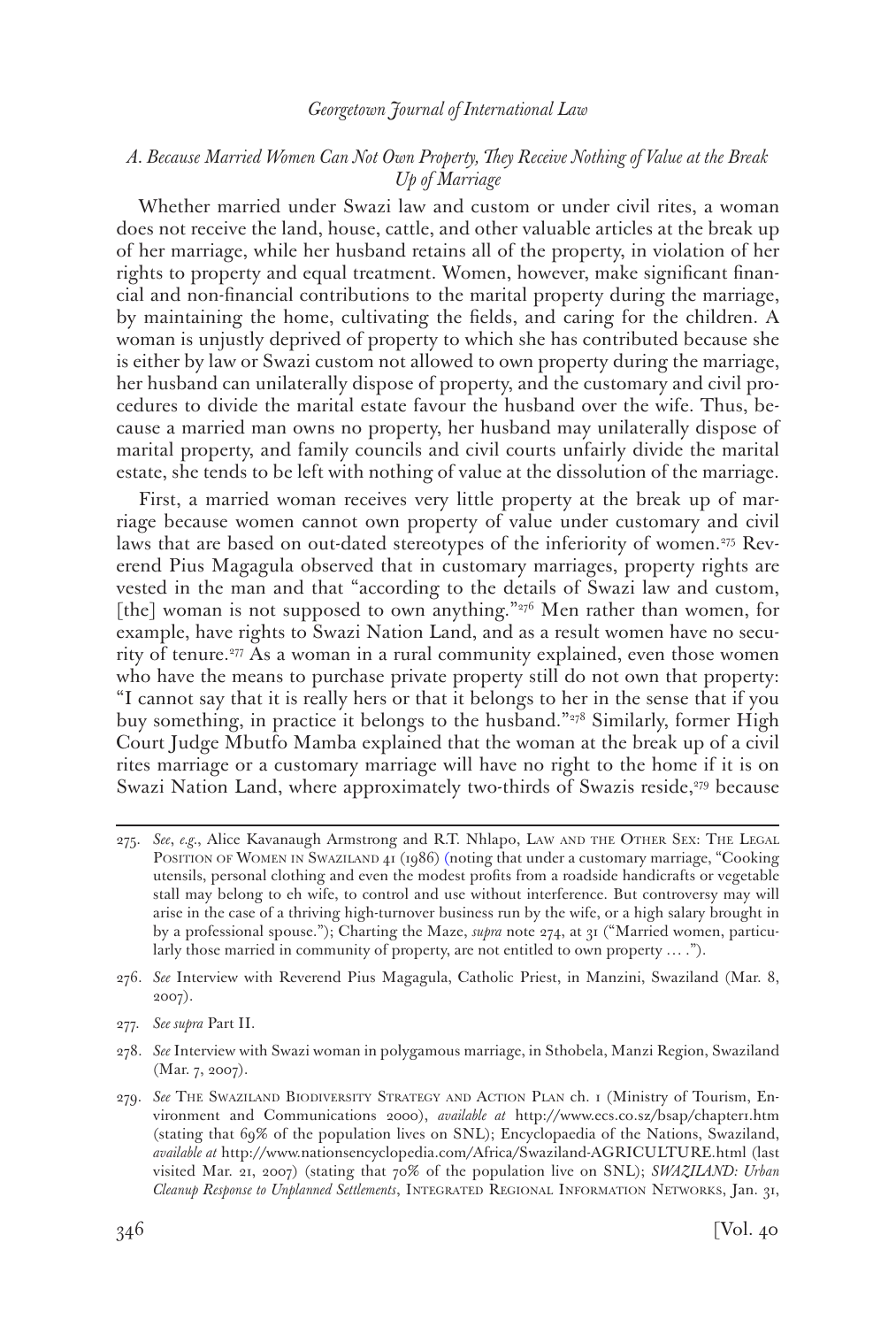"In terms of Swazi law and custom... the home belongs to the man." $280$  Trends in the registration of homes on Swazi Nation Land and Title Deed Land also reflect male dominance, with Qubile Simelane, the director of the Women's Resource Centre, estimating that 99% of homes in Swaziland are registered in the husband's name<sup>281</sup> because civil and customary law restrict women from registering property in their own names.<sup>282</sup> The current practice is that when property is distributed at the break up of marriage, the husband retains possession of the valuable property because he has ownership rights under Swazi law and custom, or has the property registered in his name.

Second, a woman is deprived of property at the break up of her customary or civil rites marriage because her husband can exercise his marital power<sup>283</sup> to dispose of the property, so that there is nothing left to distribute to his wife. While a woman who unilaterally disposes of property risks being put in jail by her husband,<sup>284</sup> a married man may dispose of property without the consent of his wife.285 Member of Parliament Vulindlela David Msibi asserted that husbands married under customary law or civil rites sometimes sell property of significant worth without the consent of their wives: "I worked for a housing corporation. There were many instances where men sold property without the woman knowing."286 Similarly, divorce attorney Lindiwe Khumalo Matse recalled one of her recent civil divorce cases where the husband received the divorce summons, and immediately disposed of the property and home to prevent his wife from receiving anything through court proceedings or settlement discussions.<sup>287</sup> Because the husband has the ability to

2006, *available at* http://www.irinnews.org/report.aspx?reportid=57988 ("Eighty percent of Swazis live on communal Swazi Nation Land, and 20 percent are urban residents."); Nhlapo, *The Legal Situation of Women*, *supra* note 6, at 102 (stating that in 1980 70% of the population lived on SNL).

- 280. *See* Interview with Mr. Mbutfo Mamba, former High Court Judge, in Mbabane, Swaziland (Mar. 8, 2007).
- 281. *See* Interview with Ms. Qubile Simelane, Director, Women's Resource Centre, in Ezulwini, Swaziland (Mar. 6, 2007).
- 282. *See supra* Part I.A & Part III.A (explaining that a woman married under civil rites in community of property cannot register property in her name, that a woman married out of community of property needs the assistance of her husband to register property in her name, and that a woman married under Swazi law and custom will have difficulty registering property in her name because of her husband's vast marital power).
- 283. *See supra* Part I.A & I.B (describing the marital power the husband has over his wife).
- 284. *See* Interview with Ms. Agnes Mndzebele, Widow, in Ezulwini, Swaziland (Mar. 8, 2007).
- 285. *See* Armstrong & Nhlapo, Law and the Other Sex, *supra* note 275, at 35 ("Because of the marital power the husband is the 'administrator of the joint estate' and has control over the property of the marriage. This gives him the right to deal with the property (i.e., to sell, mortgage, lend or give it away) without his wife's permission."); Interview with an official at the Ministry of Justice, in Mbabane, Swaziland (Mar. 7, 2007) ("And then my husband can go and sell the land without even telling me, the land is his basically.").
- 286. *See* Interview with Mr. Vulindlela David Msibi, Member of Parliament, in Ezulwini, Swaziland (Mar. 7, 2007).
- 287. *See* Interview with Lindiwe Khumalo Matse, Divorce Attorney, in Manzini, Swaziland (Mar. 9, 2007).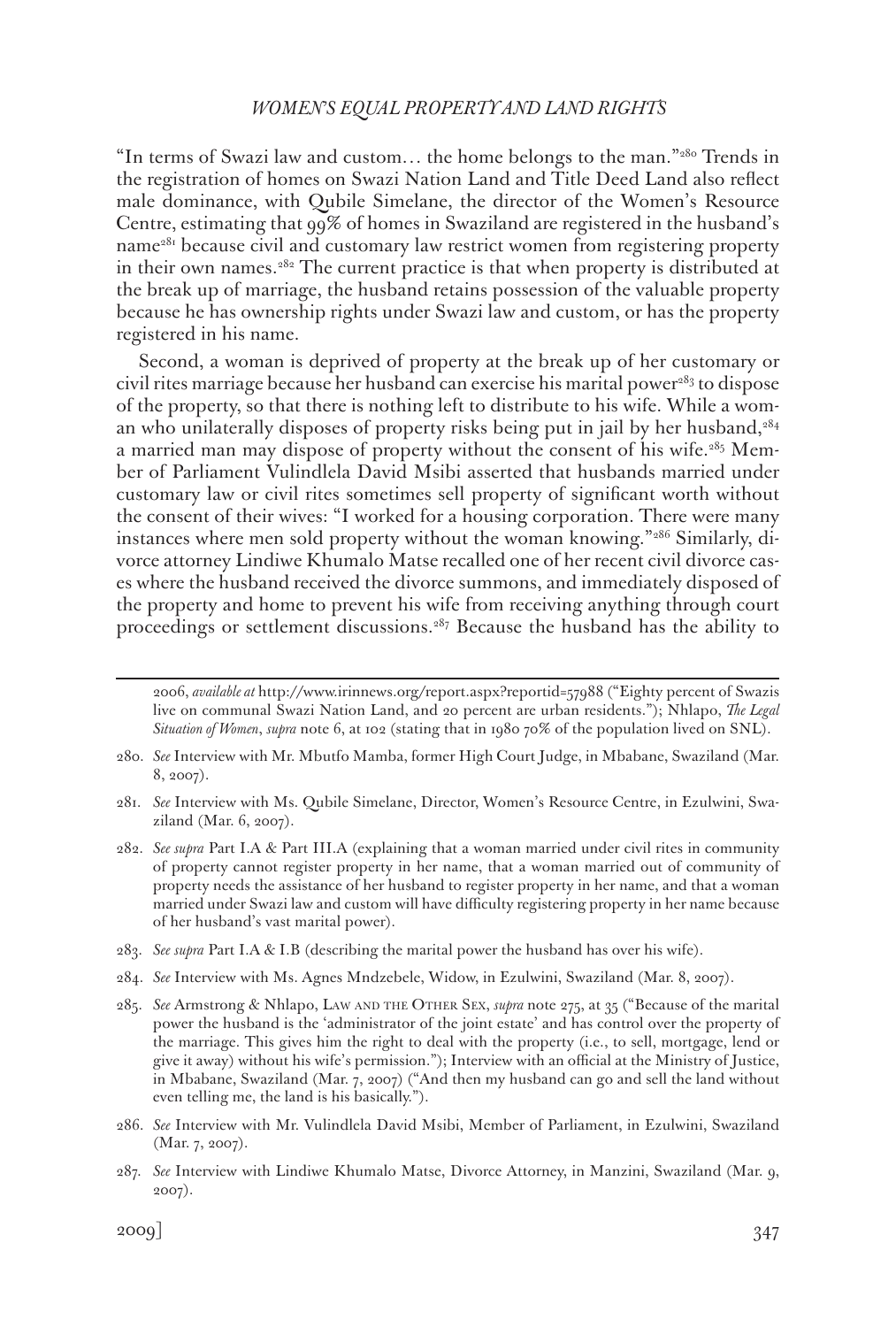unilaterally dispose of property, he can sell the assets prior to the break up of the marriage and thereby deprive his wife of property to which she has contributed.

Third, the lusenvo (family council) for customary marriages and the civil courts for civil rites marriages fail to distribute property to the wife at the break up of marriage in a fair, just, and non-discriminatory manner because these bodies do not consider financial and non-financial contributions that the wife makes to the marriage. Because there is technically no divorce under Swazi law and custom,<sup>288</sup> the family council rather than the courts determine how property is divided at the break up of a customary marriage.<sup>289</sup> The family has enormous discretion on how to distribute the property because Swazi law and custom is not codified and differs within the country,<sup>290</sup> and the husband and wife have little influence over the negotiations.291 Typically, the family council will grant the wife the nominal household items (her "pots and pans"), but will give the husband the home and the land, which constitute 90% of the value of the estate.<sup>292</sup> Furthermore, the wife does not have the right to appeal, because the family council, not the spouses, have the authority to ask the libandlamani (community council) to review the decision.293 Similarly, a woman married under civil rites is also deprived of property to which

- 289. *See* Telephone Interview with Ms. Lindiwe Khumalo Matse, Divorce Attorney, in Washington, D.C. (Mar. 24, 2007).
- 290. *See, e.g.,* Interview with Lomcebo Dlamini, WLSA Director, in Ezulwini, Swaziland (Mar. 4, 2007) ("And custom has been abused all over the country because in the North, some people will be doing one thing, the South, the East, the whatever. And what I may be able to do in the South and in a particular chiefdom, in another chiefdom in the South, I may be vilified for doing that very same thing.").
- 291. *See* Telephone Interview with Ms. Lindiwe Khumalo Matse, Divorce Attorney, in Washington, D.C. (Mar. 24, 2007) ("It's the family, the extended family, the family of the parents, the two families that negotiate. It's not so much the spouses themselves, it's the families.").
- 292. *See* Telephone Interview with Ms. Lindiwe Khumalo Matse, Divorce Attorney, in Washington, D.C. (Mar. 24, 2007) ("The household items, I do know, they would allow her to take those items because it's not considered good cultural governance so to speak for a certain wife or another woman to use the cooking utensils of a previous wife or the linen or the furnishings of the house of another woman."). The discriminatory distribution of property at the break up of customary marriages is a problem across the whole of Southern Africa, not just Swaziland. *See* T. W. Bennett, A Sourcebook of African Customary Law for Southern Africa 207-11 (1991) ("[O]n divorce the wife leaves home empty-handed. Certain specific objects, whose distinct character was denoted by mystical sanctions and associations with a wife's child-bearing functions, are deemed to be the woman's. But these isolated instances do not amount to a matrimonial property system that affords the wife meaningful protection when her marriage ends.") (internal citations omitted).
- 293. *See* Telephone Interview with Ms. Lindiwe Khumalo Matse, Divorce Attorney, in Washington, D.C. (Mar. 24, 2007).

<sup>288.</sup> *See* Armstrong & Nhlapo, Law and the Other Sex, *supra* note 275, at 52 ("Under custom it is widely acknowledge that 'divorce is extremely difficult to obtain among the Swazi.' There is even a pool of thought which holds that a Swazi customary marriage cannot be dissolved at all though this view appears not to be supported by authority. It seems fairly settled now that a customary marriage can be dissolved … ."); Nhlapo, Marriage and Divorce *supra* note 22, at 100 ("A review of the rules relating to the dissolution of a Swazi marriage shows that Swazi culture sets great store by the ideal of permanence in marital arrangements … . Nevertheless, we have found that Swazi marriages are capable of termination.").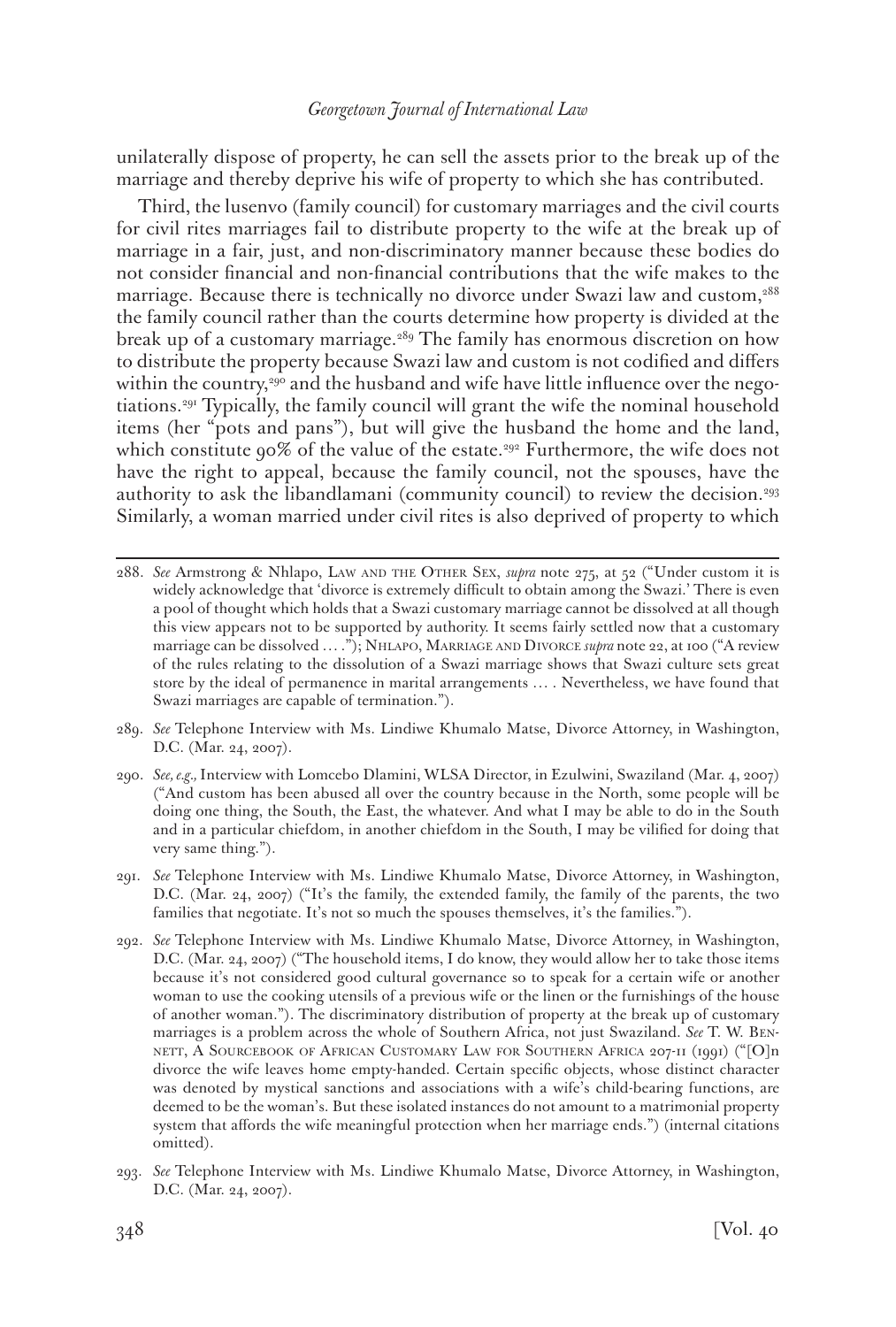she has contributed at divorce. A woman married out of community of property is likely to receive only the basic household items such as her clothes and her cooking utensils because the man owns outright the house, land, and other valuable property.294 A woman married in community of property, on the other hand, receives half of the community property, unless the civil court finds fault and allocates a greater share to one of the spouses.295 Under common law, however, civil courts do not take into consideration the wife's financial and non-financial contributions to community property.296 Civil courts and the customary family councils therefore discriminate against women on the basis of gender because men often receive a greater share of the estate, despite the contributions that women make to, for example, homemaking, childrearing, and developing the land.

A woman married under customary law or civil law is thus left destitute after the break up of marriage, and must struggle to survive. Because she has no rights to the land or the house, she is forced to leave the marital home while the husband remains.297 A woman who tries to make it on her own will not have access to Swazi Nation Land because she is an unmarried woman,<sup>298</sup> and she will not have sufficient resources to purchase or rent Title Deed Land because she received no property of value at the break up of her marriage.<sup>299</sup> She will have no other option but to return to her natal family, where she is considered a temporary resident<sup>300</sup> and is prevented from obtaining land because of her transient status.301 Without land, property from her marriage, and a social support structure, a woman who separates from her husband must struggle to make ends meet.

Swazi law and custom and civil laws that give women inadequate property at the break up of marriage and leave her destitute, discriminate on the basis of gender and violate a woman's right to property. Section  $(q(t))^{302}$  of the Constitution

<sup>294.</sup> *See supra* text accompanying notes 275-282.

<sup>295.</sup> *See* Telephone Interview with Ms. Lindiwe Khumalo Matse, Divorce Attorney, in Washington, D.C. (Mar. 24, 2007) ("To deviate from a half share, you'd really have to prove fault, negligence, recklessness for a court to make that determination. The percentage of occasions when that happens, probably not more than 15% of the time when the courts are even asked to do that kind of thing.").

<sup>296.</sup> *See id*.

<sup>297.</sup> *See* Multiple Jeopardy, *supra* note 92, at 36 ("Since Swaziland is a patrilenial and patriarchal society, it is the norm for a woman to move to her husband's home upon marriage .… This migration or patrilocality transforms the woman into an 'outsider' in her matrimonial home.").

<sup>298.</sup> *See supra* Part II.A (describing how chiefs allocate Swazi Nation Land according to Swazi law and custom).

<sup>299.</sup> *See generally supra* Part V.A (explaining why women receive no property of value at the break up of marriage).

<sup>300.</sup> *See* Mvududu, *supra* note 81, at 88 (noting that under customary law, the husband is expected to go to his wife's natal home and take her back).

<sup>301.</sup> *See id.* at 88-89.

<sup>302.</sup> *See* Swaz. Const. 2005 s. 19(1) ("A person has a right to own property either alone or in association with others.").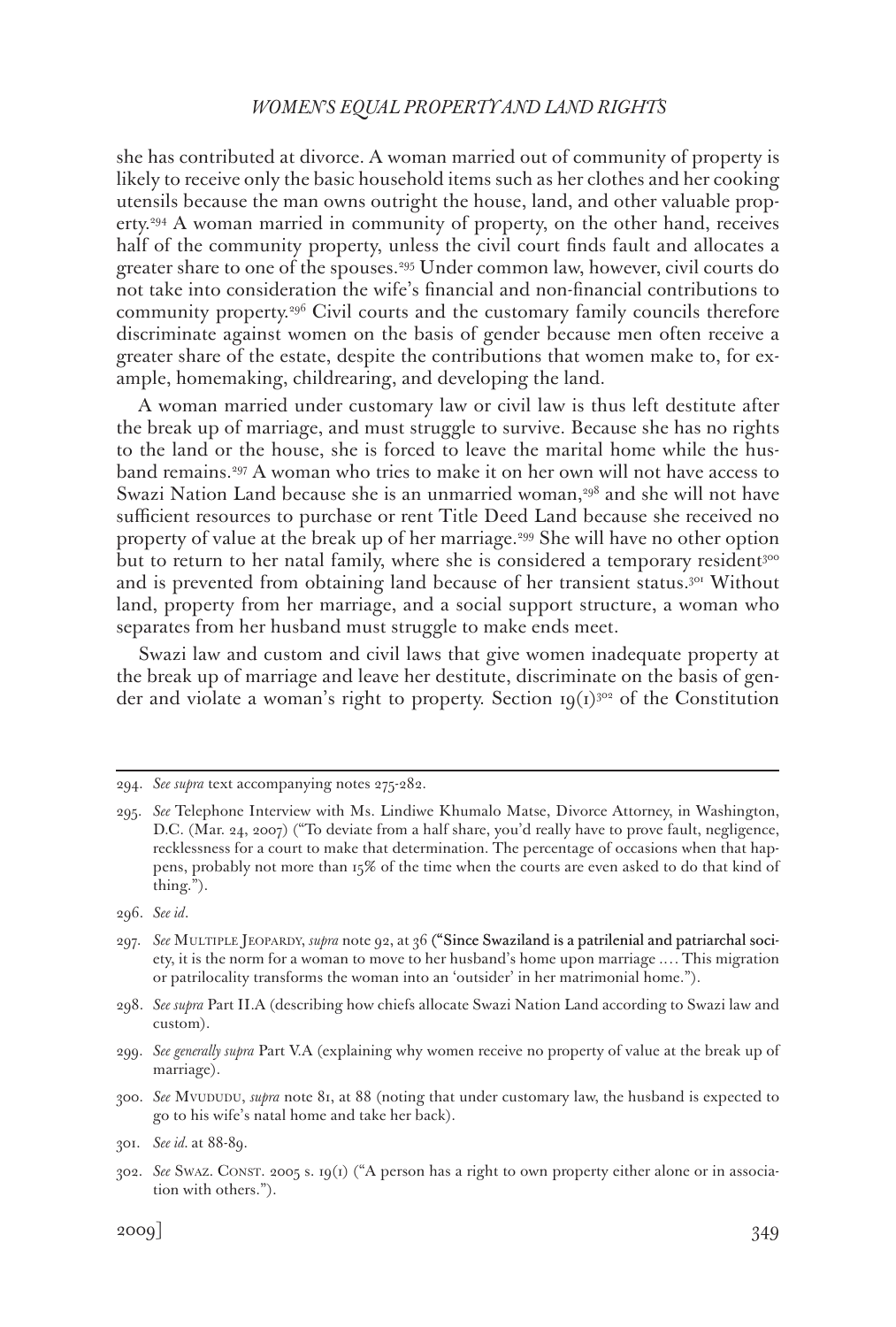guarantees all persons the "right to own property," and section  $20(1)^{303}$  accords this right equally to women and men "in all spheres of political, economic, social and cultural life."304 The equal right to property under the Constitution is thus violated when men are given all of the valuable property at the break up of marriage, and women receive only a nominal share even though women make significant nonfinancial contributions to the marriage. International treaties ratified by Swaziland also guarantee the equal right to property,305 and provide guidance on how the Parliament of Swaziland should interpret these constitutional provisions at the break up of a customary marriage. The HRC in General Comment 28, for example, requires states parties to ensure equality in "decisions with regard to property distribution" at the dissolution of marriage.306 Swazi law and custom does not currently treat women equally with men because the husband retains property at the break up of a customary marriage while the woman receives nothing. Furthermore, the Committee on the Elimination of Discrimination against Women in General Recommendation 21 asserts

[A]ny law or custom that grants men a right to a greater share of property at the end of a marriage or de facto relationship, or on the death of a relative, is discriminatory and will have a serious impact on a woman's practical ability to divorce her husband, to support herself or her family and to live in dignity as an independent person.307

The Parliament of Swaziland must enact legislation guaranteeing that women receive property to which they have contributed at the break up of marriage.

# *B. Because of Their Legally-enforced Economic Dependency, Women Must Remain in Abusive Relationships*

Under Swazi law and custom a woman may be forced to stay with an abusive husband in violation of her right to health and her right to be free from violence because if she leaves the marriage she receives no property and must shamefully return to her natal home in poverty, and because her father may be required to return the lobola. Her father may refuse or be unable to return the lobola, thereby putting her in an untenable situation by preventing her from leaving her abusive husband. The government of Swaziland must enact legislation to protect a wom-

<sup>303.</sup> *See* Swaz. Const. 2005 s. 20(1) ("All persons are equal before and under the law in all spheres of political, economic, social and cultural life and in every respect and shall enjoy equal protection of the law."); *id*. at s. 20(2) ("For the avoidance of any doubt, a person shall not be discriminated against on the grounds of gender, race, colour, ethnic origin, tribe, birth, creed or religion, or social or economic standing, political opinion, age or disability.").

<sup>304.</sup> *See id.* at s. 20(1).

<sup>305.</sup> *See* CEDAW, *supra* note 41, at arts. 1, 15(1), 16(1)(h); ICESCR, *supra* note 43, at art. 2(2); ICCPR, *supra* note 42, at arts. 2(1), 16, 26; African Charter, *supra* note 40, at arts. 2, 3(1&2), 18(3), 19.

<sup>306.</sup> *See* HRC General Comment 28, *supra* note 139, at para. 26. The African Women's protocol contains similar language. See Women's Protocol to the African Charter, *supra* note 89, at art. 7(d) ("[I]n case of separation, divorce or annulment of marriage, women and men shall have the right to an equitable sharing of the joint property deriving from the marriage.").

<sup>307.</sup> *See* CEDAW General Recommendation 21, *supra* note 138, at para. 28.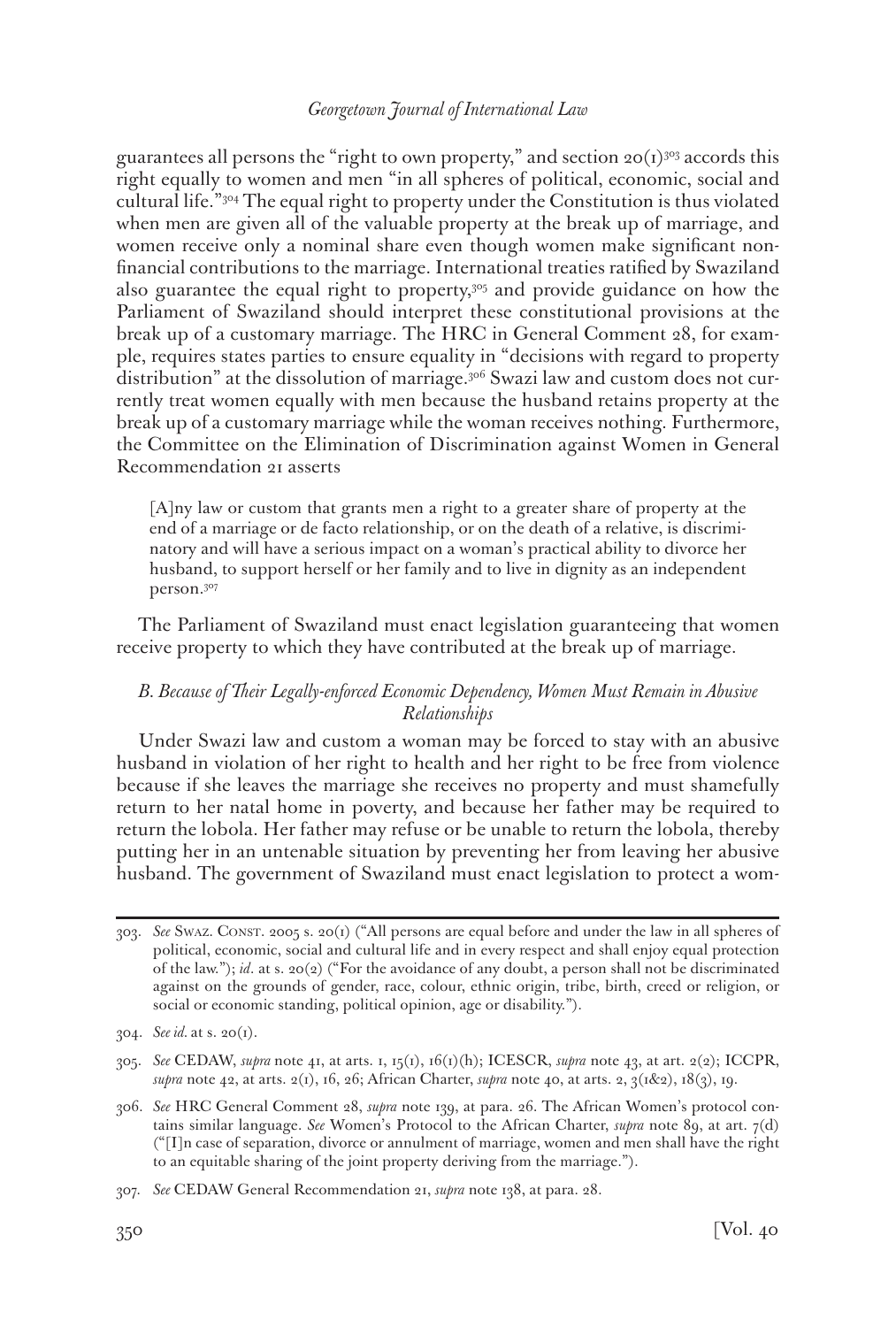an's constitutional and international rights to health and to be free from violence, by ensuring that the woman receives a fair share of property at the break up of marriage, and by making the payment of lobola optional and non-returnable.

A husband or his parents have a right under Swazi law and custom to demand the return of the lobola at the break up of a customary or civil rites marriage.308 Under customary law, the number of cattle owed to the husband or his parents depends on the number of children borne by the wife.309 Senator Winnie Magula explained that after she went through the rare process of officially annulling her customary marriage through the courts, her parents could keep the lobola because "[w]hen you have children, it balances out."<sup>310</sup> Moreover, under customary law, if the parents of the wife fail to return the lobola after the marriage breaks up, future children of the woman will belong to the estranged husband and his family.311 A woman thus faces a significant penalty if she leaves a marriage and her parents cannot return the lobola, because she must give up her children. Because under Swazi law and custom the family of a woman who leaves a marriage is indebted to the family of the groom, the amount of debt determined by the number of children in the marriage, a woman will be pressured to stay in an abusive relationship in violation of her right to be free from violence.<sup>312</sup>

- 308. *See* Nhlapo, Marriage and Divorce *supra* note 22, at 89 ("A divorce [under customary law] can be arranged if the differences between the spouses are irreconcilable and refund of the *lobola* is proposed and accepted."); Malambe and Another v. Khoza 1970-1976 SLR 375, 378 (1975) (High Ct.)(Swaz.), (citing a compilation made by the Swazi (Central) Law Panel, stating that "it is an essential element of the marriage that *lobola* be paid at some time, and it may be returned in whole or in part upon dissolution of the marriage.") (emphasis in original). Anthropologists have also noted that husbands in southern Africa have used the payment of *lobola* as an excuse not to pay maintenance. *See* T. W. Bennett, A Sourcebook of African Customary Law for Southern Africa 207-11 (1991) ("[I]t gives people a plausible excuse for satisfying their immediate economic needs and justifies the husband's refusal to pay maintenance for his wife and children on breakup of the marriage.").
- 309. *See* Malambe and Another v. Khoza 1970-1976 SLR 375, 378 (1975) (High Ct.) (Swaz.) (citing a compilation made by the Swazi (Central) Law Panel, stating that the father is entitled to the return of the *lobola*, less one head for each male child and two heads for each female child born to the couple). Similarly, if a woman is barren but remains with her husband, he is also entitled to either a surrogate woman to bear children for him, or the return of the *lobola*. *See* Nhlapo, Marriage and Divorce, *supra* note 22, at 83; *see also* Interview with Reverend Pius Magagula, Catholic Priest, in Manzini, Swaziland (Mar. 8, 2007); Interview with Swazi woman in polygamous marriage, in Sthobela, Manzi Region, Swaziland (Mar. 7, 2007).
- 310. *See* Interview with Senator Winnie Magagula, in Ezulwini, Swaziland (Mar. 8, 2007). *C.f.* Interview with Swazi woman in polygamous marriage, in Sthobela, Manzi Region, Swaziland (Mar. 7, 2007) (explaining that if her marriage were to break up, her in-laws could not ask for the return of the *lobola* because she had children); Interview with Ms. Lildiwe Mngomezulu, in Manzini, Swaziland (Mar. 5, 2007) (asserting that because she had two girls and a boy with her late husband, her in-laws could not get the *lobola* back when her husband died).
- 311. *See* Nhlapo, *The Legal Situation of Women*, *supra* note 6, at 110 ("[I]t is settled law that she continues to be married to the first man and, if *lobola* had passed, the children she bears in the second union belong to the first man."). The new man, however, has the opportunity to "break the stomach" of the woman by paying the estranged husband the value of the *lobola*. *See* Nhlapo, *The Legal Situation of Women*, *supra* note 6, at 118.
- 312. *See* Multiple Jeopardy, *supra* note 92, at 176 ("An interviewee indicated that her parents would not let her leave her marital home because they were still expecting the payment of *emalobolo*."). A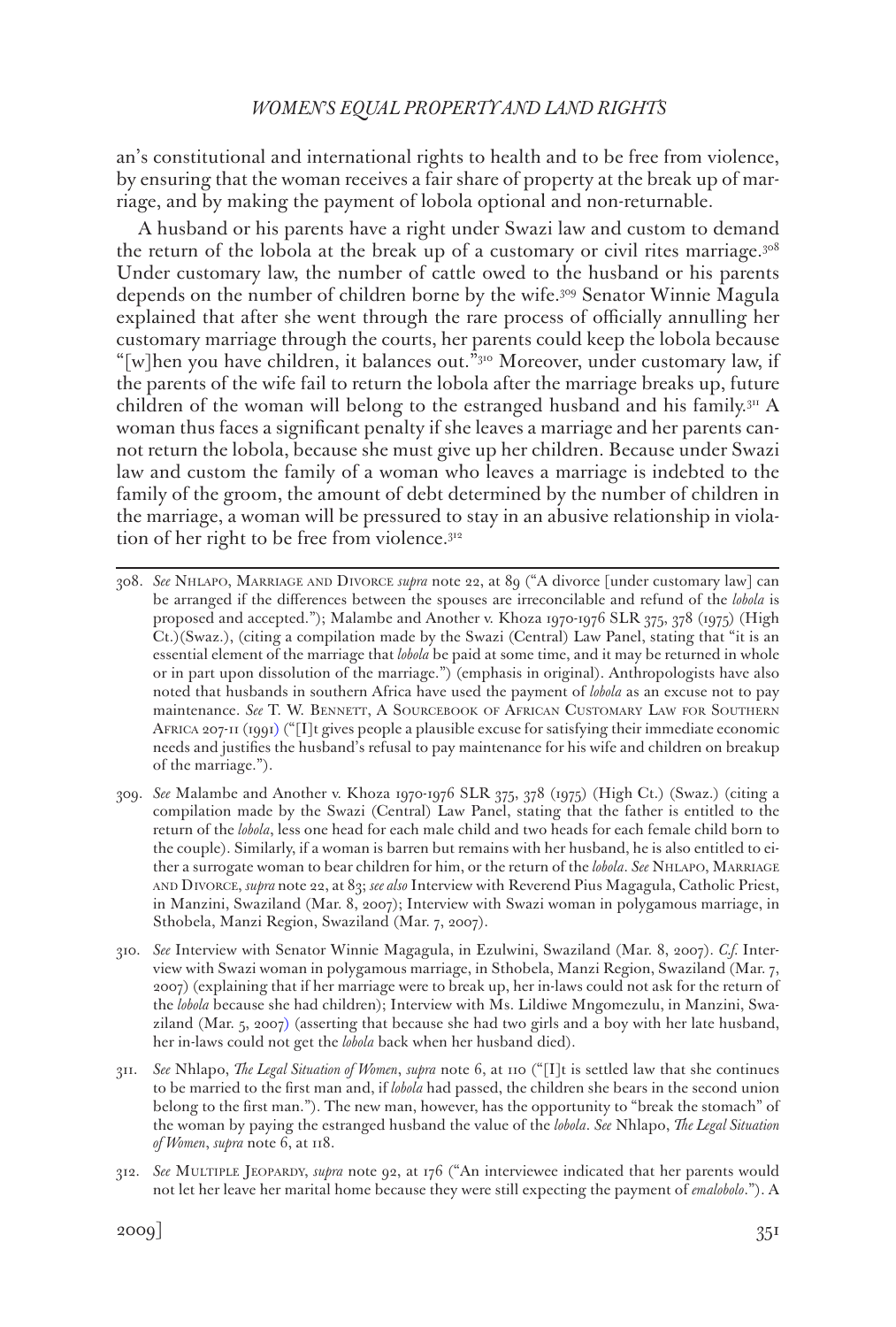Because lobola is a substantial expense for the average person in Swaziland,313 the parents of the wife are less likely to have the ability or the willingness to return the payment if the parents of the husband demand it. Twelve cows, for example,314 cost on average of 18,000 emalangeni,315 while two-thirds of the population survives on less than eighty emalangeni a month.316 Sixty-nine percent of the population lives below the poverty line, and forty percent of Swazis are unemployed.317 Furthermore, several years may pass between the payment of lobola and the demand for its return. The Court of Appeal in *Khoza v. Malambe and Another*, for example, noted that "all the original lobola cattle had died, which is not surprising in view of the lapse of well over twenty years between their being handed over to the [family of the bride] and the institution of proceedings by the [husband] for their return."318 Even if the cattle have not died, the parents of the wife may have immediately used the lobola at the time of the wedding to pay for gifts carried by their daughter to her in-laws319 or used the cattle to pay lobola for the marriage of one of their sons.320 As an attorney with WLSA observed, "it's really impossible to return such things at the end."<sup>321</sup>

Women who are abused by their husbands cannot seek redress from law enforcement, and therefore must make the impossible choice of staying in an abusive relationship, or leaving the marital home, returning the lobola, and becoming destitute.322 Statistics revealing the high incidence rate of violence against women in

woman may also stay in a relationship that she is opposed because she fears "being castigated by her family for brining dishonor to them." *See* Alice Armstrong et al., *Uncovering Reality: Excavating Women's Rights in African Family Law*, 17 INT'L J. OF LAW & FAM. 314, 340 (1993).

- 313. *See* Interview with Ms. Thabsile Mavimbela, former Senator, in Ezulwini, Swaziland (Mar. 8, 2007) ("Yet even in our days [*lobola*] is so expensive."). In twenty percent of the households in neighboring Lesotho, a country that shares many of Swaziland's customary practices, *lobola* constituted one third of the of the median household income. *See* T. W. BENNETT, A SOURCEBOOK OF AFRICAN CUSTOMARY LAW FOR SOUTHERN AFRICA 207-11 (1991).
- 314. According to R. T. Nhlapo, there is a consensus that for the ordinary woman *lobola* should consist of ten cows, in addition to the two *lugege* and *insulamnyembeti* beasts. *See* Nhlapo, Marriage and Divorce, *supra* note 22, at 49.
- 315. *See* Interview with a Swazi woman, in Mbabane, Swaziland (Mar. 5, 2007) (stating that a cow is worth 1,500 emalangeni).
- 316. *See* Michael Wines, *Swaziland: For His Subjects, 5,227 Years' Wages*, N.Y. Times, Dec. 14, 2004, *available at* http://query.nytimes.com/gst/fullpage.html?res=990CE5DB1630F937A25751C1A9629C8B63 (stating that two thirds of the population has an average income of less than \$11 a month).
- 317. *See* CIA, *The World Factbook: Swaziland* (2007), https://www.cia.gov/library/publications/the-worldfactbook/geos/wz.html (last visited May 14, 2007).
- 318. Malambe and Another v. Khoza 1970-1976 SLR 375, 383 (1975) (High Ct.) (Swaz.).
- 319. *See* Interview with Ms. Thabsile Mavimbela, former Senator, in Ezulwini, Swaziland (Mar. 8, 2007); Interview with Sibongile Dlamini, WLSA Attorney, in Ezulwini, Swaziland (Mar. 4, 2007).
- 320. *See* Nhlapo, Marriage and Divorce, *supra* note 22, at 48 ("These cattle are then used to 'marry' a bride for one of her brothers, thus bringin in another 'reproductive unit' and keeping the groups in a state of equilibrium.").
- 321. *See* Interview with Sibongile Dlamini, in Ezulwini, Swaziland (Mar. 4, 2007).
- 322. *See* Multiple Jeopardy, *supra* note 92, at 175 ("Women interviewees in this research felt that they risked finding themselves homeless if they chose to report their abusive husbands. Married wom-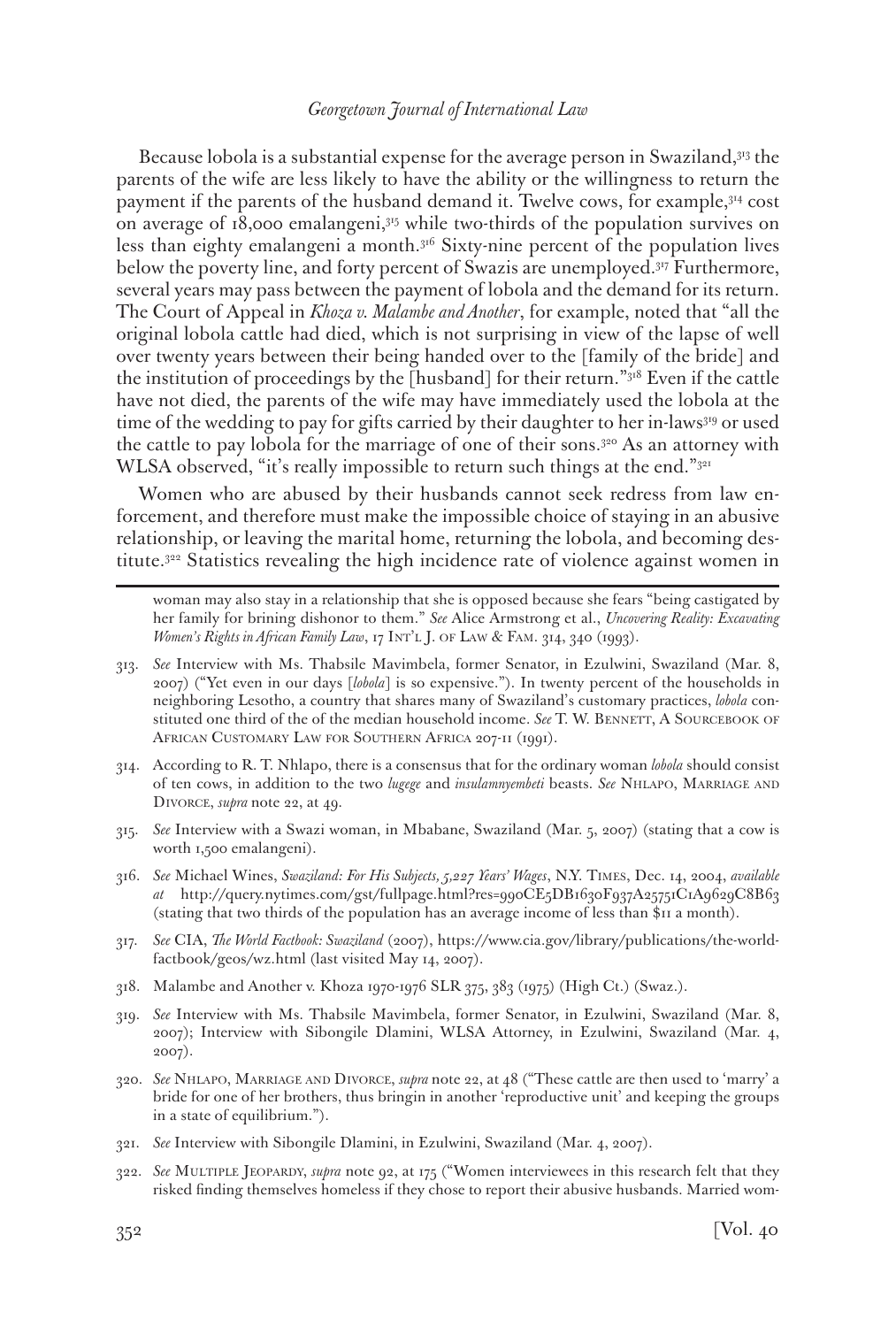Swaziland indicate that domestic abuse is a real problem, and that many women likely stay in abusive relationships rather than face poverty and shame. SWAGAA asserts that spousal abuse is "prevalent" in Swaziland, observing that the number of women who have used the organization's counselling services increased from 511 in 1998 to 2,359 in 2001, and that the number of police reports involving violence against women has also increased.323 Under Swazi law and custom, domestic abuse is treated as a family issue to be resolved by the family council, and when the judiciary has reluctantly intervened, relief has been inadequate.324 As an example, a Magistrate Judge admitted that the peace-binding order<sup>325</sup> requiring a person accused of spousal abuse to deposit fifty emalangeni with the court is ineffective: "The order is hardly a deterrent to the abuser, moreover the E50 is way too little. This encourages the abuser to keep beating up the woman sometimes for having sought the order in the first place. This leads to the same people coming now and again for the same order."326 Because women cannot seek redress within the courts or the family council, they must make the impossible choice of staying in an abusive relationship or leave the marital home and become destitute.

By perpetuating the Swazi law and custom that permits the husband's parents to demand the return of lobola and endanger the health and welfare of the woman, the government of Swaziland is not meeting its obligations under the Constitution and international treaties. To come into compliance with the Constitution and international treaties, and to follow the lead of other African countries, $3^{27}$  the Parliament of Swaziland must enact legislation making lobola an optional and nonreturnable gift, and must remove the jurisdiction of courts to hear cases related to the payment or return of lobola. Such legislation would be consistent with section  $38(a)$  of the Constitution which recognizes the right to security of person,<sup>328</sup> and section  $28(2)$  which requires the state to "enhance the welfare of women to

en, thus, could not leave their marital homes even in the midst of serious conflict and violence partly due to their insecurity arising from the country's land tenure policies.").

- 323. *See* SWAGAA, Spousal Abuse: A critical appraisal of responses to spousal abuse in Swaziland 44 (2003); *see also* U.S. Dep't of State, Bureau of Democracy, Human Rights, and Labor, *Swaziland Country Reports on Human Rights Practices*, Mar. 8, 2005, *available at* http://www.state.gov/g/ drl/rls/hrrpt/2005/61595.htm.
- 324. *See* Country Reports on Human Rights Practices, *supra* note 323 (stating that courts have been "unsympathetic to 'unruly' or 'disobedient' women," noting that in 2005, a "high judge sentenced a man who had killed his girlfriend to seven years' imprisonment but suspended five years of the sentence.").
- 325. *See* Criminal Procedure and Evidence Act 67 of 1938, s. 341; *see also* Woman and the Law in Southern Africa, *Report of Seminar on Violence as a Public Health Issue* (Sept. 1997), at 21 (explaining that a woman seeking a peace binding order must swear under oath that a person has acted violently toward her or threatened to injure her or her property, and that the person behaved in a way that will break the peace).
- 326. *See* SWAGAA, Spousal Abuse: A critical appraisal of responses to spousal abuse in Swazi-LAND 39 (2003).
- 327. *See supra* notes 245-249 (providing examples of comparative African laws that regulate the payment of *lobola*).

<sup>328.</sup> *See* Swaz. Const. 2005 s. 38(a).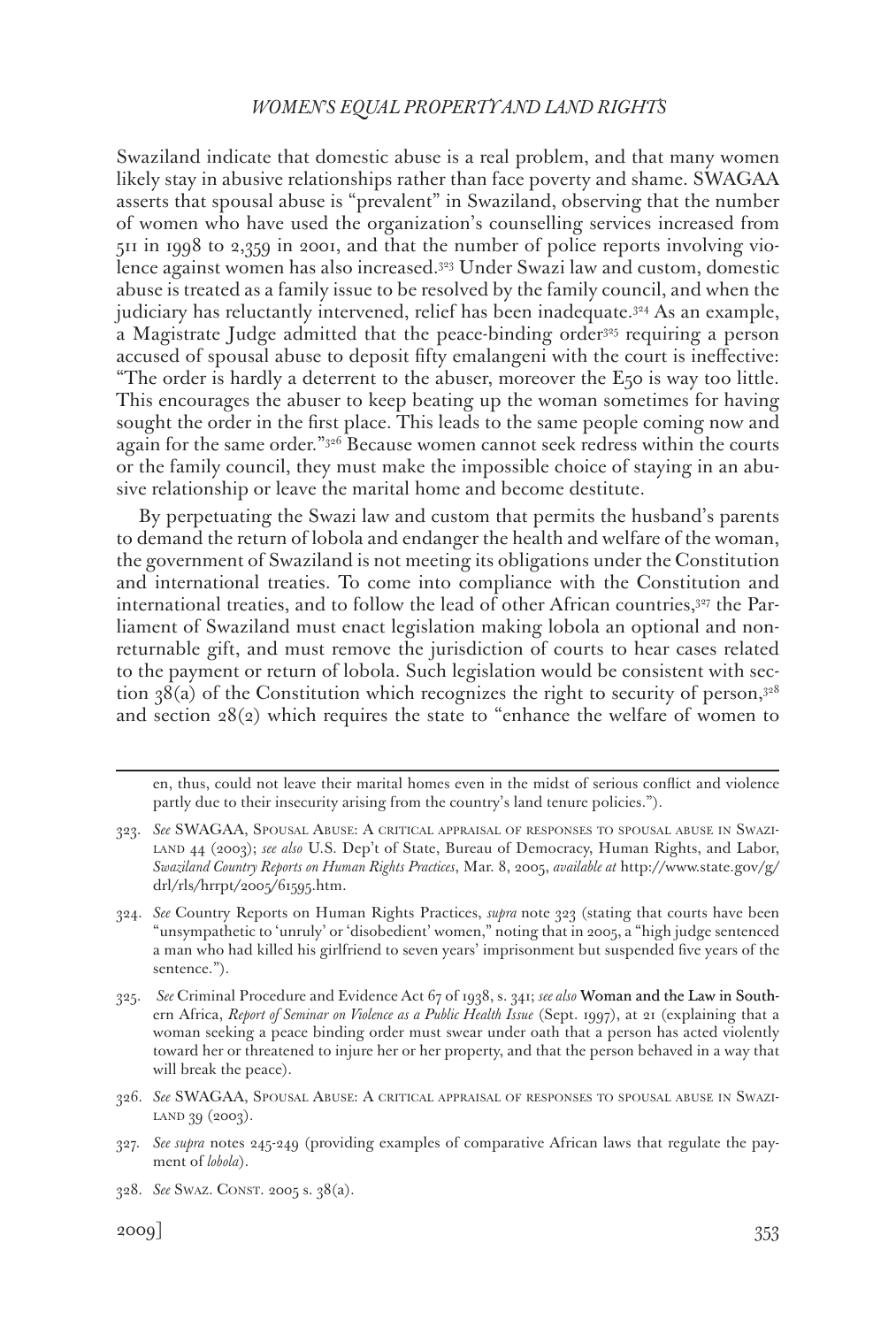enable them to realise their full potential and advancement."<sup>329</sup> The government of Swaziland is currently violating these constitutional provisions by allowing a custom that forces women to stay in abusive relationships to continue. In addition, Swaziland along with fellow SADC member states, has "strongly condemn[ed] violence against women," and has committed itself to take legislative and administrative measures to prevent and eradicate domestic violence.<sup>330</sup> Similarly, under international treaties like the ICESCR,331 Swaziland has an obligation to eradicate violence perpetrated by both private and public actors, and therefore must modify those aspects of lobola that cause women to stay in abusive relationships.332 Swaziland must enact legislation making lobola an optional333 and non-returnable gift to protect women and respect their fundamental right to be free from violence.

## *C. Courts Must Consider Both Financial and Non-Financial Factors To Justly Divide Property Between Spouses at the Break-Up of Marriage*

The Parliament of Swaziland must expand the jurisdiction of civil courts to divide property at the break up of all marriages including common-law husband and wife, as well as provide non-discriminatory factors that the courts must consider when distributing community property and separate property. The Parliament has the authority to expand the jurisdiction of civil courts and has done so in the past,334 and the Constitution calls upon the Parliament to "as soon as practicable after the commencement of this Constitution, enact legislation regulating the property rights of spouses including common-law husband and wife."335 Such legislation

- 331. *See* ICESCR, *supra* note 43, at art. 12(1) (recognizing "the right of everyone to the enjoyment of the highest attainable standard of physical and mental health"); s*ee also* Human Rights Committee, *General Recommendation No. 19, Protection of the family, the right to marriage and equality of the spouses*, (39th sess., 1990), para. 8, U.N. HRI\GEN\1\Rev.1 at 28 (1994), *available at* http://www.ohchr.org/english/ bodies/hrc/comments.htm.
- 332. The Committee on Economic, Social and Cultural Rights has mandated that state parties "take appropriate measures to eliminate violence against men and women and act with due diligence to prevent, investigate, mediate, punish and redress acts of violence against them by private actors." CESCR General Comment 16, *supra* note 181, at para. 27.
- 333. The South Africa Law Reform Commission (formerly the South Africa Law Commission), the body responsible for harmonizing common law and customary law in South Africa, noted the optional nature of *lobola* under South African law in a 1997 discussion paper: "[P]ayment of bridewealth would be optional, analogous to the solemnization of marriages by religious rites. This approach to bridewealth is already implicit in the courts' judgments; it is endorsed both by the KwaZulu and Natal Codes and a general reluctance in customary law to call the status of a union into doubt when payment is not forthcoming." *See* South Africa Law Commission, *Discussion Paper 74: Customary Marriages* (Aug. 1997), at 65.
- 334. *See*, *e.g.*, Magistrate Courts (Increase of Jurisdiction) Notice 66 of 1988 s. 2 (Swaz.).
- 335. *See* Swaz. Const. 2005 s. 34(2). South Africa also grants property rights at the break up of com-

<sup>329.</sup> *See id.* at s. 28(2).

<sup>330.</sup> *See* The Prevention and Eradication of Violence Against Women and Children (An addendum to the 1997 Declaration on Gender Development by SADC Heads of State of Government), Sept. 14, 1998, *available at* http://www.sardc.net/widsaa/sgm/1999/sgm\_eradviol.html; s*ee also* Women's Protocol to the African Charter, *supra* note 89, at art.  $14(1)(d)$  (demanding that states parties ensure "the right to self protection and to be protected against sexually transmitted infections, including HIV/AIDS.").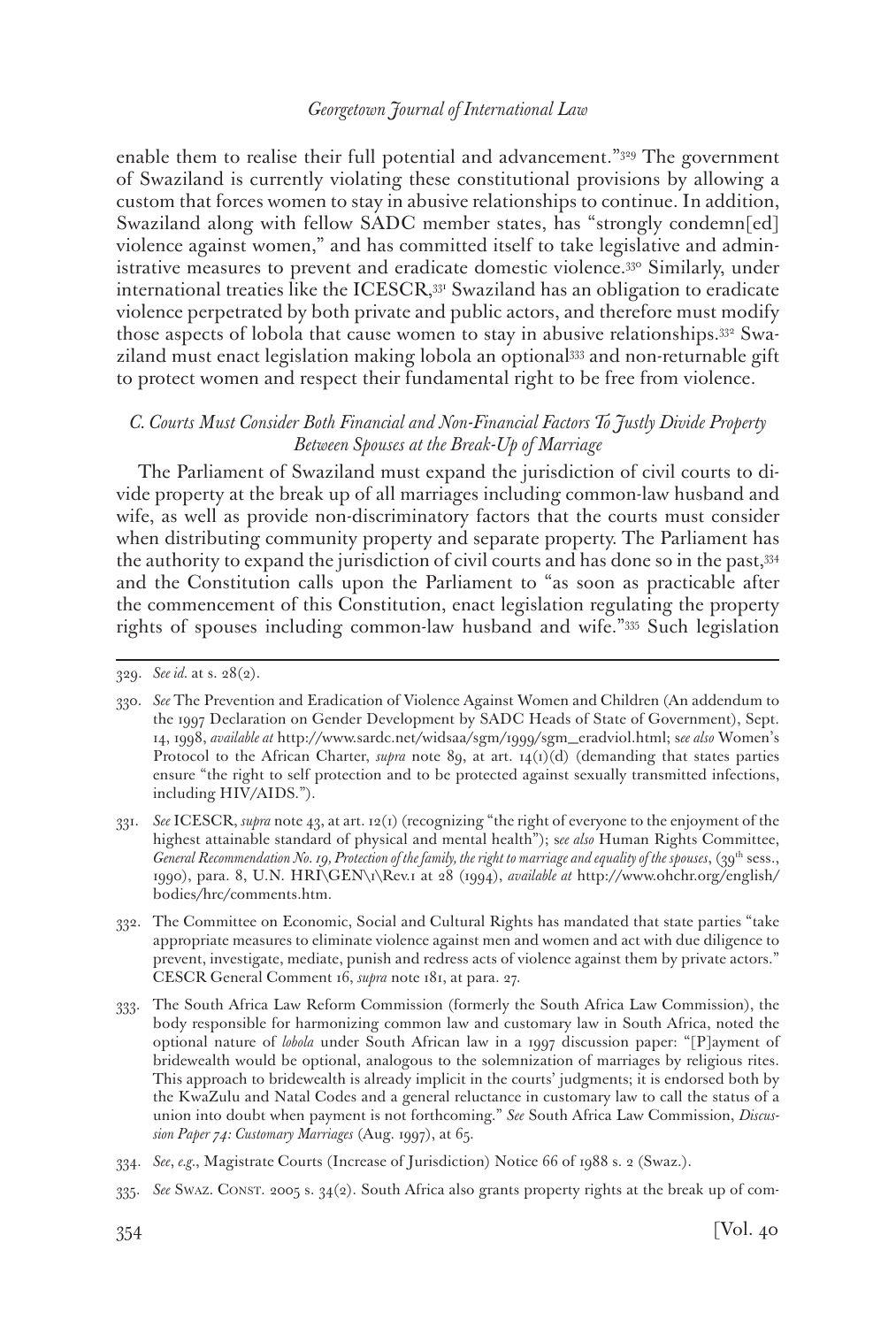must treat all couples equally, whether they are married under civil rights or Swazi law and custom, thereby providing transparency and consistency in application of the law. This would remedy the current problem where spouses married under customary law have no say in the family council on how their property is to be distributed. Expanding the jurisdiction of the civil courts would also resolve the issue that spouses married under civil rites currently have their property rights governed by Swazi law and custom because of the Marriage Act sections 24 and 25.336

To rectify the current discriminatory division of property at the break up of marriage, the legislation should require judges to follow specific rules in dividing property, starting with a standard 50-50 split of community property,337 and assigning separate property to the spouse who had exclusive ownership of that property,338 thereby codifying the current practice under the common law of Swaziland. The legislation must also clearly define what constitutes community property and what is separate property, so as to avoid arbitrary designations by the court and disputes between the spouses.339 Guided by principles of justice and equity, judges may deviate from these standard divisions by considering specific financial and non-financial factors to compensate women who have contributed to the martial estate. These factors should include, for example, whether one of the spouses had primary childrearing responsibilities during marriage, maintained the separate or community property, or unjustifiably wasted community property to the detriment of the other spouse. Consideration of non-financial factors as well as financial factors is consistent with CEDAW General Recommendation 21:

In some countries, on division of marital property, greater emphasis is placed on financial contributions to property acquired during a marriage, and other contribu-

mon law marriages. *See* June D. Sinclair, The Law of Marriage 278-81 (1996) (describing the notion of universal partnerships where there is an implied contract between a couple who live together but are not officially married); *see also Ally v. Dinath* 1984 (2) SA 451 (T) (S. Afr.) (holding that the woman was entitled to half of the property because she had lived with a man for fifteen years and met the requirements of a universal partnership).

- 336. *See* The Marriage Act 47 of 1964 ss. 24-25 (Swaz.).
- 337. *See* Armstrong & Nhlapo, Law and the Other Sex, *supra* note 279 at 35. The equal division of community property is standard practice throughout Africa and the world. *See*, *e.g.*, South Africa, Divorce Act 70 of 1979 s. 20(1) (S. Afr.); Ethiopia, Revised Family Code 165 of 2000 s. 90 (Eth.); Center for Reproductive Law and Policy, Women of the World: Laws and Policies Affecting Their Reproductive Lives, Chad 103 (2003) *available at* http://www.reproductiverights. org/pdf/chad.pdf; s*ee also* Legal Assistance Centre, *Proposals for Divorce Reform in Namibia*, 2000, at 100-04, http://www.lac.org.na/grap/Pdf/divlawref.pdf (last visited May 4, 2007) (summarizing the Romano-Germanic model, the Nordic model, and the Anglo-American model to property division at divorce).
- 338. *See* Armstrong & Nhlapo, Law and the Other Sex, *supra* note 279 at 38-40. For examples of other countries that assign separate property to the spouses upon divorce see South Africa, Madagascar, Ethiopia, and New Zealand. *See* H. R. Hahlo, The South African Law of Husband and WIFE 425-27 (1963) (describing how property is divided at the dissolution of an out of community of property marriage); Madagascar, Loi 67-0303 Relative aux Régime Matrimoniaux et à la Forme des Testaments 20 of 1966 art. 57 (Madag.); Ethiopia, Civil Code Proclamation No. 165 of 1960 art. 692(2) (Eth.); New, Zealand, Property (Relationships) Act 1976 s. 15A (N.Z.).
- 339. *See* Armstrong & Nhlapo, Law and the Other Sex, *supra* note 279 at 35 (defining community property under the common law in Swaziland).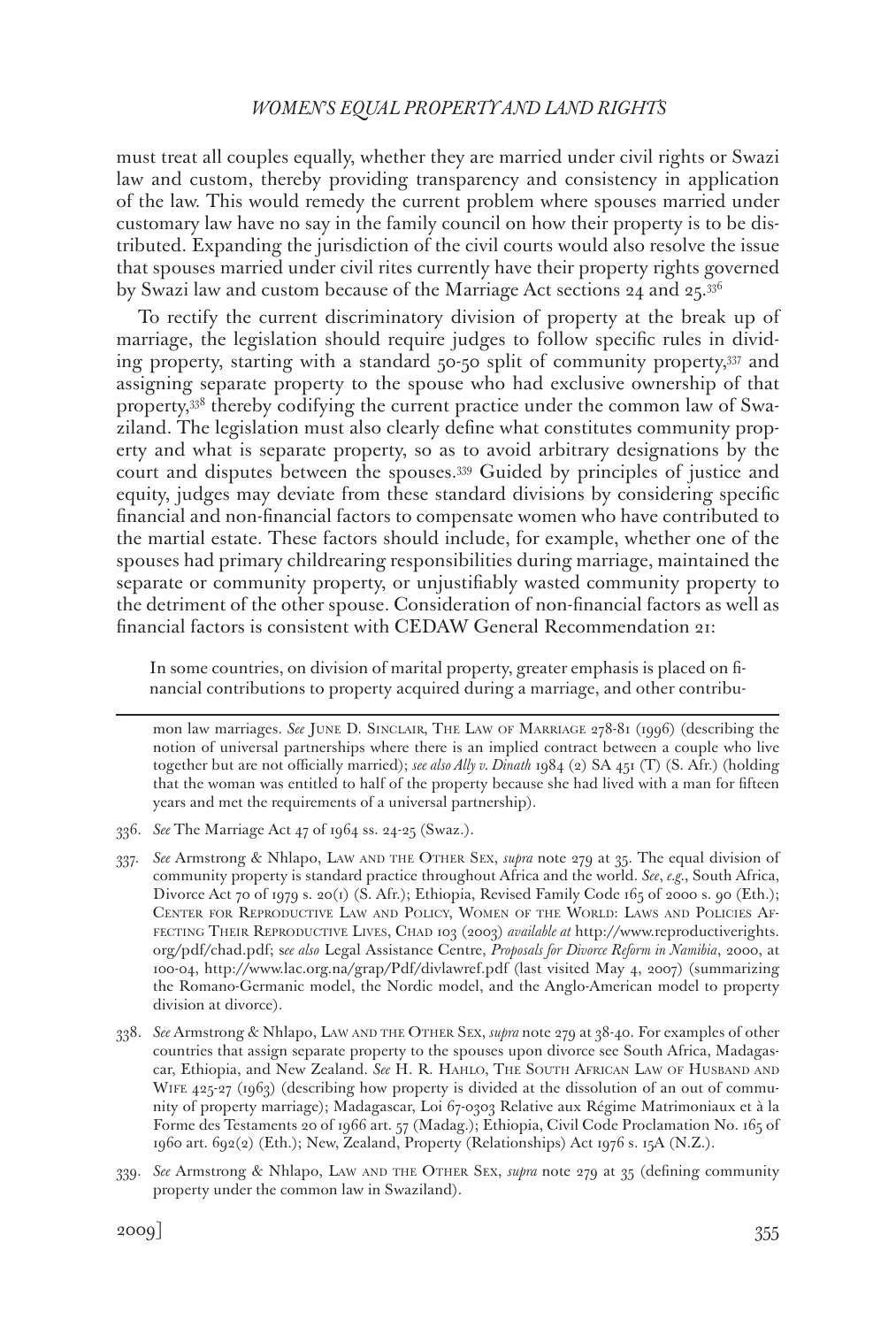tions, such as raising children, caring for elderly relatives and discharging household duties are diminished. Often, such contributions of a non-financial nature by the wife enable the husband to earn an income and increase the assets. Financial and non-financial contributions should be accorded the same weight.<sup>340</sup>

Countries in Africa and across the world, such as neighbouring South Africa,341 Zimbabwe,342 Madagascar,343 and Ethiopia,344 as well as Commonwealth members Tanzania,345 England,346 New Zealand,347 and Australia,348 require courts to consider financial and non-financial factors when dividing property at divorce. In addition, if part of the estate consists of Swazi Nation Land, the legislation must require the court to consider which spouse wants to keep the land, the location of the plot,349 and other practical implications. The party who is awarded the Swazi Nation Land would compensate the other spouse for any improvements that that spouse made to the land before leaving. Legislation providing guidelines on how civil courts must distribute property at the break up of marriage will protect the equal property rights of women and men, guaranteed under the Constitution and international treaties.

# **VI. To Ensure that Women's Rights are Fully Realized, Both Effective Training Initiatives Must be Implemented, and Magistrate Courts Must Have Jurisdiction Over Claims**

Even if women are granted property rights, they will not fully enjoy these rights unless traditional authorities, bank officers, and women themselves are made aware of these rights and women are given effective court remedies for rights violations. The new bodies called village land boards to be created to allocate land should be trained to use non-discriminatory criteria for land allocation and evictions. In addition, banking officers and the general public should be made aware of women's rights. If a woman's property has been unjustly taken from her, she should have

- 344. *See* Civil Code Proclamation No. 165 of 1960 art. 692(1) (Eth.).
- 345. *See* Law of Marriage Act 5 of 1971 art. 114(2)(b) (Tanz.).
- 346. *See* Matrimonial Causes Act, 1973, s. 25(f) (Eng.).
- 347. *See* Property (Relationships) Act 1976 s. 18 (N.Z.).
- 348. *See* Family Law Act, 1975, c. 4 (Austl.).

<sup>340.</sup> *See* CEDAW General Recommendation 21, *supra* note 138, at para. 32.

<sup>341.</sup> *See* Divorce Act 70 of 1979 s. 20(1) (S. Afr.).

<sup>342.</sup> *See* Matrimonial Causes Act 33 of 1985 s. 7(4) (Zimb.).

<sup>343.</sup> *See* Loi 67-0303 Relative aux Régime Matrimoniaux et à la Forme des Testaments 20 of 1966 art. 57 (Madag.).

<sup>349.</sup> For example, a woman may find it untenable to stay in the marital home after the break up of the marriage if the land is located on the homestead of her in-laws. *See* Interview with Reverend Pius Magagula, Catholic Priest, in Manzini, Swaziland (Mar. 9, 2007) (explaining that it would not be feasible for a woman to stay on her marital property surrounded by her in-laws after a marriage falls apart, because "she would lead a miserable life"); Telephone Interview with Ms. Lindiwe Khumalo Matse, Divorce Attorney, in Washington, D.C. (Mar. 24, 2007) ("[Y]ou are no longer a member of the family. You'll be living with people who are no longer your relations .… Once things sour up, and there's a lot of animosity, clearly I suppose you'd want to move away.").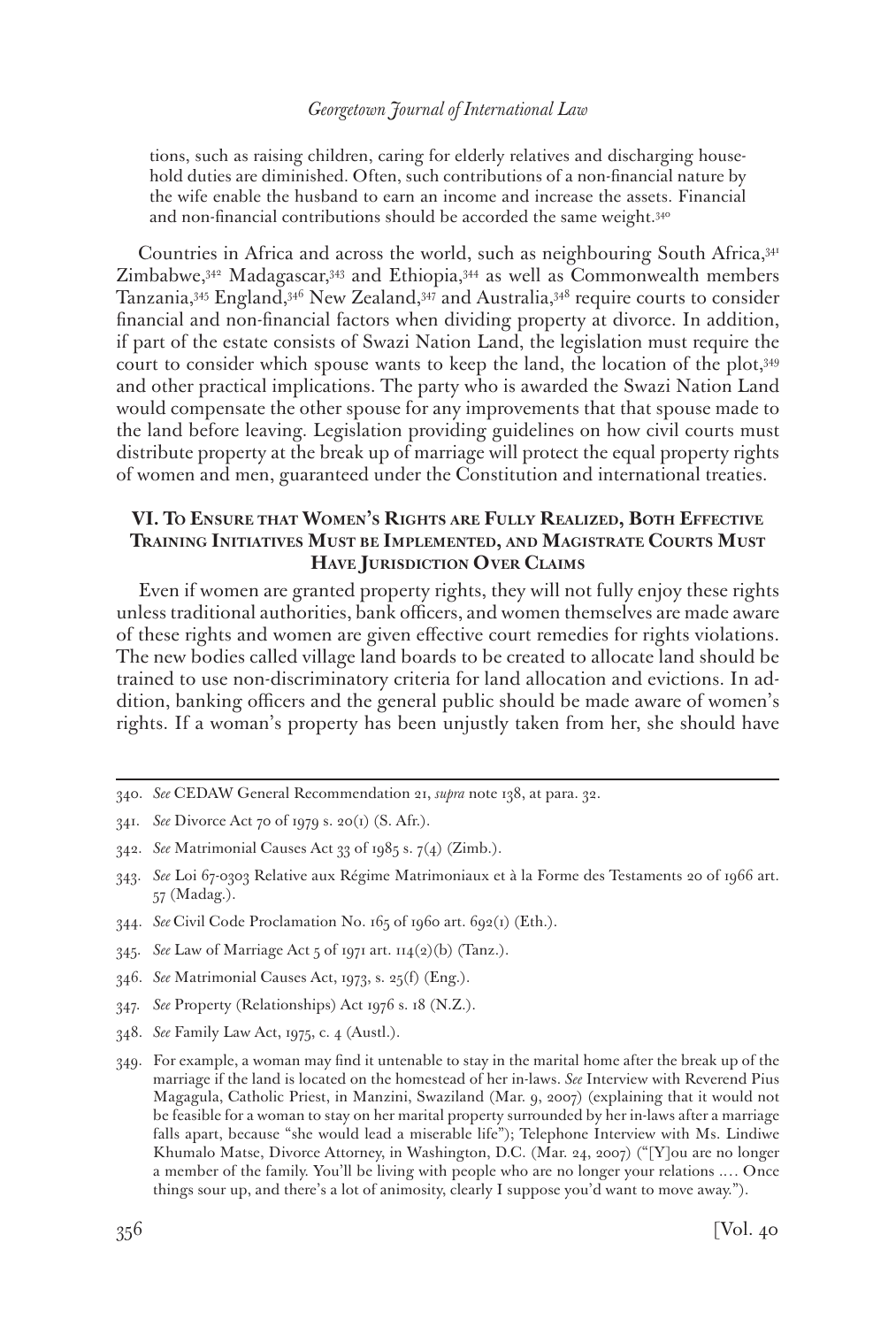easy access to a court decision in her favor from the Magistrate Courts, which are easily accessible and do not discriminate against women.

### *A. Training and Education are Necessary to Stop Discrimination Against Women in Land Allocations*

Members of the village land board, banking officers, and the general public must be educated so that women's land and property rights are not violated once they are enacted into law. Studies in other countries have found that even after progressive land and property laws are passed, women do not experience the full realization of these rights unless they and interested actors are made aware of the changes in the law. A study in Ghana investigated why even after land rights were implemented by law,<sup>350</sup> women still suffered evictions.<sup>351</sup> The study found the reason to be a lack of knowledge about the law's existance, contents, or claims to rights, especially in rural areas.352 In Nigeria, the government recognized that often women are unable to enforce property rights in a court of law due to ignorance of such rights, lack of financial security and the fear of antagonizing their in-laws.<sup>353</sup> Thus, education and training are fundamental to ensure, for example, that chiefs and husbands do not try to evict women from land or that women know that their rights have been violated when they are not in full control of their property. The government should be receptive to training and education, as one of the five issues the President of the Senate spoke of at the Opening of the Parliament was "Women Empowerment" and a commitment to advancing women in government.354 In addition, the government has implemented gender sensitisation training programs before and can use a similar training framework for any new program.355 For previous workshops, the government increased the budget for gender and development, which shows a commitment to providing funds for such training.

Chiefs and the newly formed village land boards need to be educated on women's ability to access land to fulfill the requirements of the Constitution and international law, which obligate the government to take measures to ensure that women's rights to land are realized. The Constitution states that the Government shall provide opportunities "necessary to enhance the welfare of women to enable them

<sup>350.</sup> Intestate Succession Law Amendment 264 of 1991 (Ghana).

<sup>351.</sup> Study by German Development Cooperation (GTZ), *available at* http://www.fig.net/pub/accra/papers/ts01/ts01\_02\_ruenger.pdf. The COHRE contact, Sheila Minkah-Premo, was GTZ coordinator.

<sup>352.</sup> Study by German Development Cooperation (GTZ), *available at* http://www.fig.net/pub/accra/ papers/ts01/ts01\_02\_ruenger.pdf; *see also* Beatrice Akua Duncan, Women in Agriculture in Ghana 48 (2004) ("statutory laws were seldom applied to the benefit of communities in the Region, as men and women have little knowledge of existing laws").

<sup>353.</sup> Married Women's Property Act of 1882 (Nig.).

<sup>354.</sup> Remarks by the President of the Senate at the State Opening of Parliament of the 8<sup>th</sup> Parliament on the 9th February 2007, *available at* http://www.gov.sz/home.asp?pid=5083.

<sup>355.</sup> The Ministry of Home Affairs conducted gender sensitization workshops in 1999 for 28 policy makers, 31 personnel, and 45 panellists. *Replies to Questionnaire on the Implementation of the Beijing Platform for Action*, *available at* http://www.un.org/womenwatch/daw/followup/responses/Swaziland.pdf.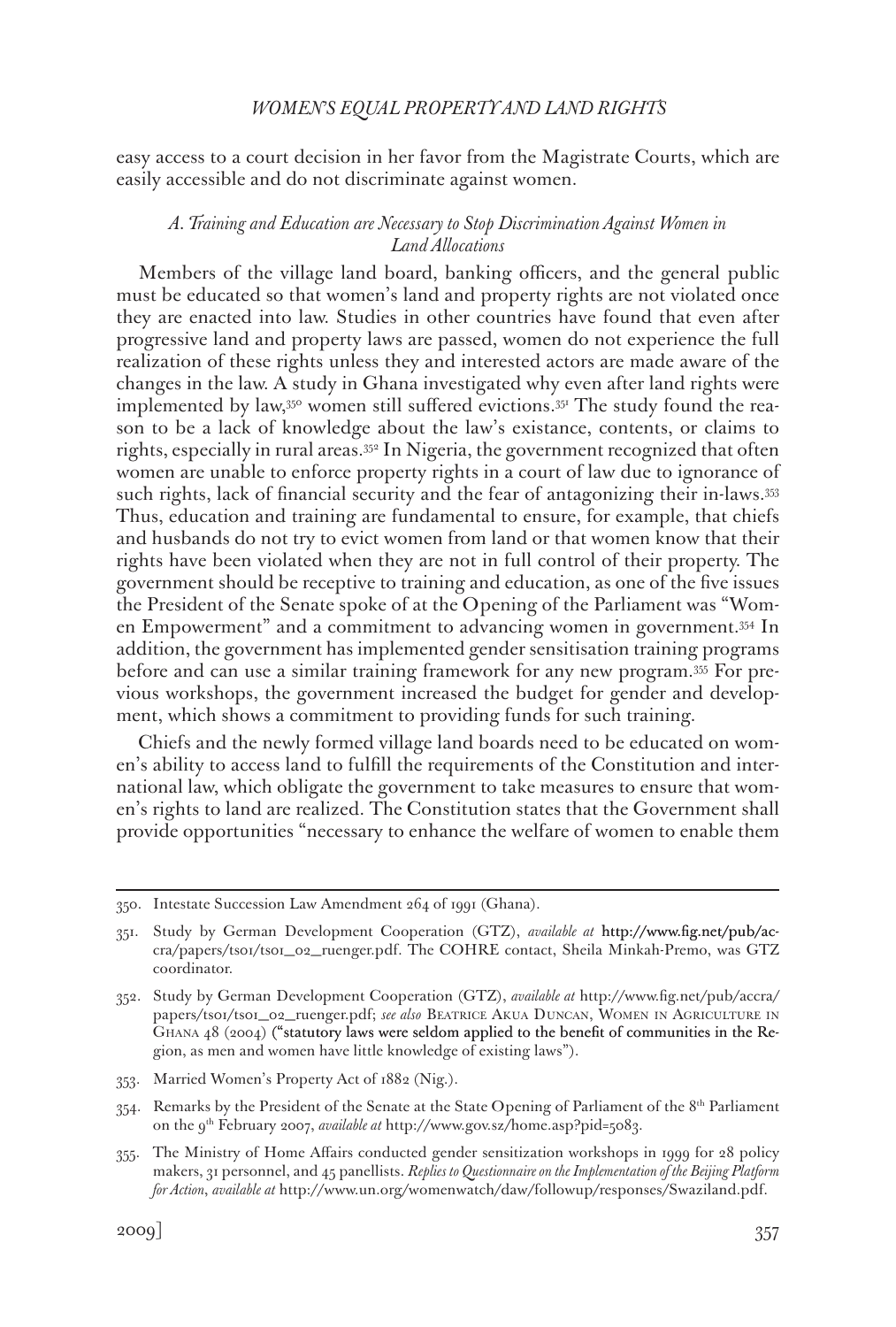to realise their full potential and advancement."356 In addition CEDAW obligates States Parties to "take all appropriate measures to eliminate discrimination against women in rural areas in order to ensure, on a basis of equality of men and women, that they participate in and benefit from rural development."357 The Land Management Board, created by the 2005 Constitution, can oversee the training for chiefs and the village land board.358 Training for chiefs and the village land board can be implemented with funding from the fees for registration forms, which are required in the proposed legislation, and NGOs can be charged with implementing training programs with this funding. The government has worked with NGOs in the past and can easily do so again.359 In addition to educating the village land board, the Land Management Board should be tasked with ensuring that the clerks of the courts are educated on the jurisdiction of the Magistrate Courts and their ability to hear claims related to Swazi Nation Land.<sup>360</sup>

Training measures for banking officers in the private sector should be implemented with funding by the Ministry of Finance and the Central Bank to ensure that women are not denied loans by banking officers who are unaware of their rights to obtain credit. The Ministry of Finance is charged with "effectvely participating in the allocation of financial resources," and thus would have an interest in loan allocation.<sup>361</sup> The Central Bank is charged with promoting Swaziland's economic development, which would include ensuring that women are granted loans to pursue their own development.<sup>362</sup> To ensure that banking officials give loans to women, the Ministry of Finance could either fund training programs given by NGOs or create detailed regulations on the principles of non discrimination in distribution of loans in consultation with NGOs. Such regulations could include, for example, that women should obtain a brochure specifying their rights or applications for loans should include a provision specifying that the bank has a nondiscrimination policy on grounds of gender, marital status, or marital regime.

<sup>356.</sup> Swaz. Const. 2005 s. 28(2).

<sup>357.</sup> CEDAW, *supra* note 41, at art. 14(2); *see also* Women's Protocol to the African Charter, *supra* note 89, at art. 12(1) ("States Parties shall take all appropriate measures to eliminate all forms of discrimination against women and guarantee equal opportunity and access in the sphere of education and training.").

<sup>358.</sup> The new Constitution creates a Land Management Board which would be charged with overseeing land allocation under the proposed legislation. Swaz. CONST. 2005 s. 217.

<sup>359.</sup> *Replies to Questionnaire on the Implementation of the Beijing Platform for Action*, *available at* http://www.un.org/ womenwatch/daw/followup/responses/Swaziland.pdf. NGOs and the Ministry of Home Affairs conducted gender sensitization workshops at the "policy making level and grassroots level." Specifically, the government worked with UNFPA to train policy makers on women's access to education.

<sup>360.</sup> Magistrate's Court Act 66 of 1938 s. 16 (since the clerk of the court can send matters to Swazi court, he or she should know not to send matters related to Swazi Nation Land to Swazi courts and allow such matters to remain in the Magistrate Courts).

<sup>361.</sup> Swaziland Review 75 (Swazi Review of Commerce and Industry (Pty) Ltd, pub.) (2007).

<sup>362.</sup> Central Bank of Swaziland official homepage, *available at* http://www.centralbank.org.sz/mission. php.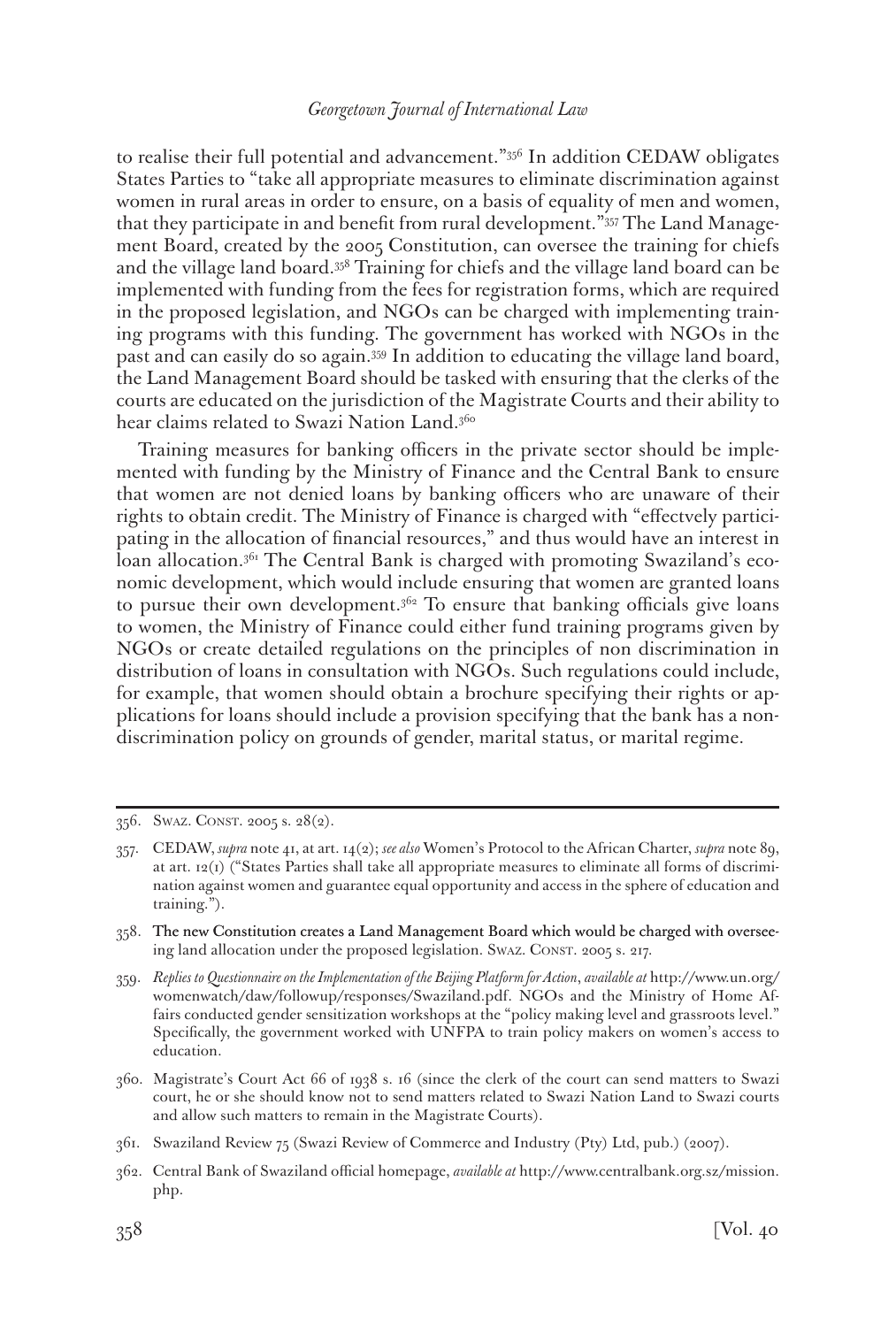All people of Swaziland must be educated about women's rights so that women know how to appeal violations of their rights and men know not to violate these rights.363 The Ministry of Home Affairs, which has funded past training programs, could once again fund a program that could be implemented with help from NGOs.364 Women especially need to be educated on their rights so they know to go to the courts and complain if their rights have been violated. In interviews conducted in Swaziland, many people noted that training is necessary because currently people do not know about the Constitution, and would likely not know about new land and property rights. A WLSA lawyer interviewed stated that "[t]he people are ignorant" as to their rights.365 Another NGO worker stated that "we still need a lot of education … to empower the women so they know they can use those rights and those laws."366 The benefits of public education are evident from the Swaziland Action Group against Abuse's trainings. People at trainings acknowledged that they learned about their rights and had become sensitive about the rights of others.<sup>367</sup>

The government is obligated to put forth training education and training initiatives under its Constitution and international law. The Directive Principles of the Constitution state that the government shall "cultivate among all people of Swaziland through various measures including civic education respect for fundamental human rights and freedoms and the dignity of the human person."368 The African Charter includes a provision on the duties of the state to "educate and promote" the rights of charter, which requires that States parties "promote and ensure through teaching, education and publication, the respect of the rights and freedoms contained in the present Charter and to see to it that these freedoms and rights as well as corresponding obligations and duties are understood."369 To ensure that the people of Swaziland understand and respect new women's rights implemented with respect to land and property, the government must implement training and education.

# *B. Magistrate Courts Should Have Jurisdiction to Hear Claims Regarding Land and Property Violations to Ensure Accessible Justice*

Women must have an effective remedy for violations of the rights given to them in legislation, and this includes an effective right of action to the courts when property and land rights are violated. The Magistrate Courts are the appropriate place for this right of action, because they are easily accessible, Parliament is authorized

- 365. Interview with WLSA Legal Officer, in Ezulwini, Swaziland (Mar. 4, 2007).
- 366. Interview with Ms. Qubile Simelane, Director, Women's Resource Centre, in Ezulwini, Swaziland (Mar. 6, 2007).
- 367. SWAGAA, Annual Report 19 (2003/2004).
- 368. Swaz. Const. 2005 s. 58(3).
- 369. African Charter, *supra* note 40, at art. 25.

<sup>363.</sup> Centre on Housing Rights and Evictions, *A Place to Live: Women's Inheritance Rights in Africa*, *available at*  http://www.cohre.org/store/attachments/COHRE%20WHRP%20A%20Place%20To%20Live. pdf.

<sup>364.</sup> *Replies to Questionnaire on the Implementation of the Beijing Platform for Action*, *available at* http://www.un.org/ womenwatch/daw/followup/responses/Swaziland.pdf.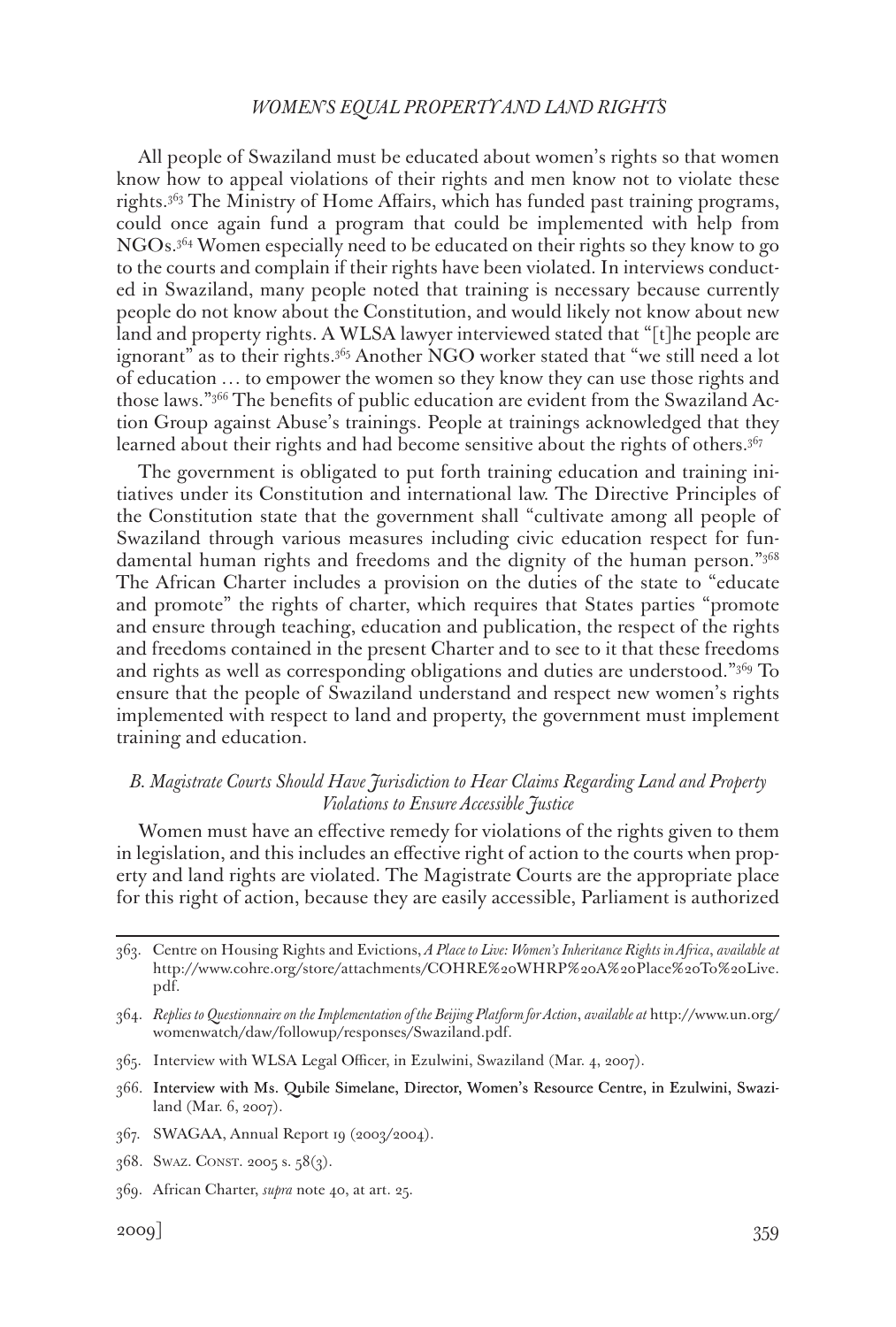by the Constitution to increase the jurisdiction of these courts, and the Magistrate Courts are not biased towards women as the traditional courts are.

Magistrate Courts already have jurisdiction over certain civil and criminal matters,370 and the Parliament can expand their jurisdiction to specify that claims regarding Swazi Nation Land, private land, and private property can be heard by Magistrates Courts (according to the Constitution s. 139(1)(b) the judiciary would consist of "such specialised, subordinate ... courts exercising a judicial function as Parliament may by law establish.") Under the Magistrate Courts Act, the courts' jurisdiction can be increased.371 In fact, under the new Constitution, Parliament is both required to pass laws relating to the property rights of spouses<sup>372</sup> and possess authority to pass a law delegating responsibility over land and property rights violations to the Magistrate courts. The Senate—as opposed to the House of Assembly—will specifically have to pass any laws related to Swazi law and custom, however that is the only restriction on the competence of Parliament to regulate custom.373 The Magistrate Courts are also an appropriate place for adjudication of violations of Swazi Nation Land because they have had jurisdiction over Swazi Nation Land issues in the past.374 Magistrate Courts are more competent than customary courts to deal with women's rights violations because they are civil bodies created to uphold civil laws and the Constitution. As traditional institutions, customary courts are much less favorable towards women because of the status of women as minors under customary law and because most of the time men preside over matters. Research on customary courts found that "most cases and disputes are arbitrarily determined with hardly any detailed court records to provide precedent for future references."375 A widow interviewed from a rural area stated that when her in-laws tried to evict her from her land, she tried to go to the chief's council, a customary body, but they did not help her: "I had problems when I approached the inner council for relief and they didn't listen to me – maybe because I'm a woman."376 The allocation of Swazi Nation Land will still be under the jurisdiction of chiefs, in line with tradition and the law;377 however as the allocation and use of Swazi Nation Land become more complex, civil courts should be involved. The issues are more complex than the small penalties and short prison sentences

375. Charting the Maze, *supra* note 274, at 148.

377. Swaz. Const. 2005 s. 233(8) (stating the powers and functions of chiefs).

<sup>370.</sup> Magistrate's Court Act 66 of 1938 ss. 15 and 16.

<sup>371.</sup> The Swazi Courts Act lists specific bars to jurisdiction of Swazi Law and custom Courts but does not list Swazi Nation Land, private land, or moveable property. Swazi Courts Act 80 of 1950 ss. 4, 7, and 9; *see also* Increase Jurisdiction Ordinance 66 of 1988 (allowing Senior Magistrates to increase jurisdiction for criminal matters).

<sup>372.</sup> SWAZ. CONST. 2005 34(2).

<sup>373.</sup> *Id*. at s. 115 (Swazi Nation Land can be regulated, just has to go to Senate).

<sup>374.</sup> Swazi Settlement Act 2 of 1946 s. 6(2) ("Any person failing to leave the areas when required to do so, or coming on to the areas despite such prohibition, shall be guilty of an offence and may be summarily removed from the areas by any policeman acting under a warrant issued under the hand of any judicial officer of a Magistrate's Court having jurisdiction within the area concerned.").

<sup>376.</sup> Interview with Fikile Emily Maziya, widow, in Mbabane, Swaziland (Mar. 5, 2007).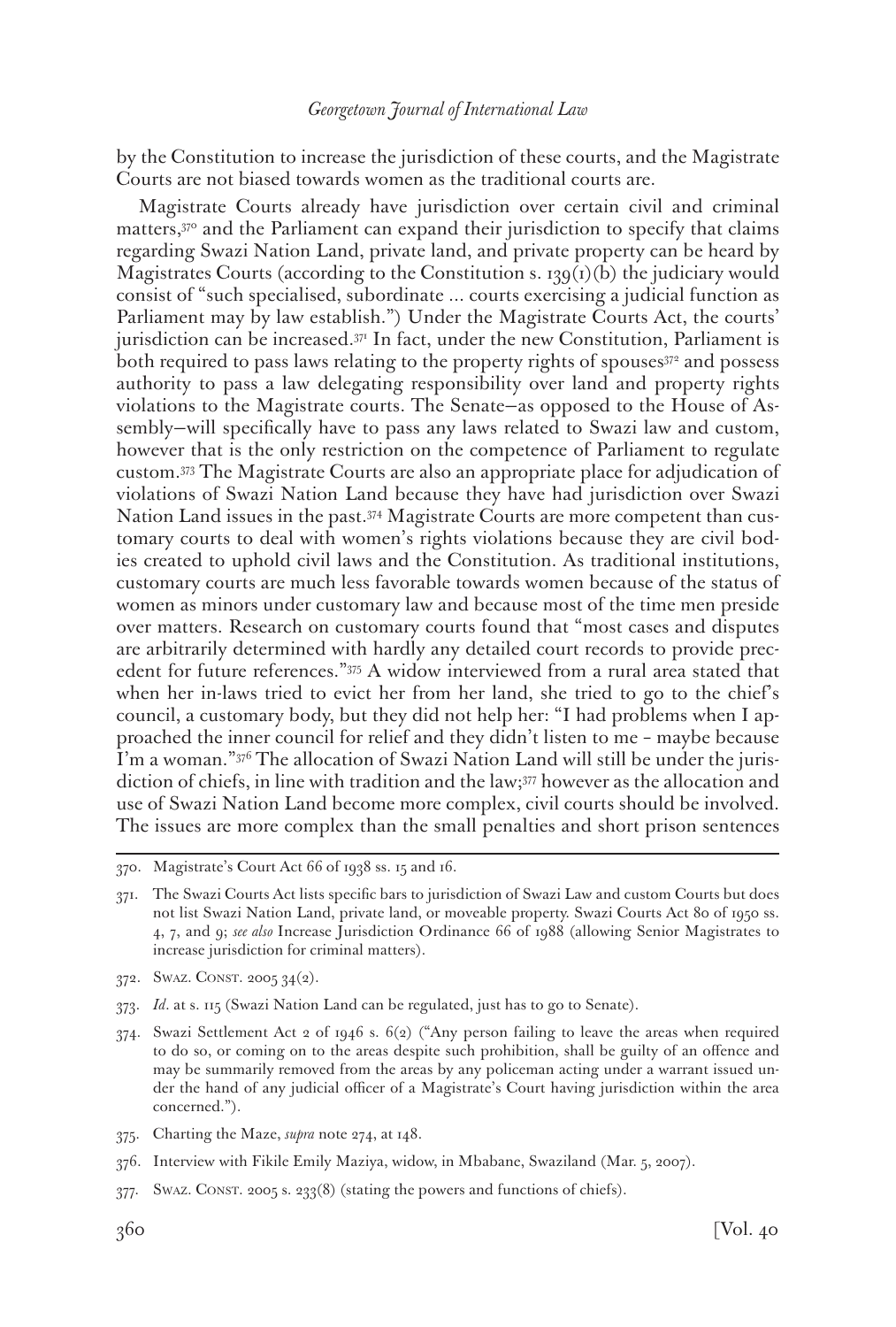that traditional courts can issue. In customary court, a man who is abusing his wife for example, may be forced to pay only a small fee and then can go one abusing his wife.378 In addition, women should have a way to get to the civil courts without going through the hierarchy of traditional court appeals, which require women to go through several levels of customary courts before finally reaching a civil court.379 Customary courts also do not allow parties to have legal counsel, which may be necessary for complex issues.380 Thus, because customary courts are biased against women and involve a complicated hierarchy, they are not the appropriate courts to vindicate their land and property rights.

## **VII. Proposed Amendments Ensure Just and fair Land and Property Rights In Line with the Swazi Constitution and Human Rights Law**

## *A. Swazi's Recently Enacted Constitution Calls for Customary Property Practices to Conform with Non-Discrimination Guarantees*

There is a mandate from the Swazi people to change existing customary land allocation practices so that they are harmonised with the equality rights set out in the Constitution. People believe the current land allocation system is unjust for women. A Swazi journalist said "I think there are a lot of women going up and down looking for land but they c[an't get] it because there has to be a man by their side. I think that's unfair."<sup>381</sup> People believe Swazis need and should have the right to agricultural land in order to sustain themselves and their families. One Swazi woman believed allocation of Swazi Nation Land to women was "okay because whether they are single shouldn't matter. They have to live on something. So they would use the land to grow something and live"<sup>382</sup> Lastly, people believe denying women Swazi Nation Land hurts Swaziland economically. Mr. Albert Lukhele, Secretary of the Land Control Board said "[Swazi Nation Land] should be allocated to every Swazi who needs it and who uses it profitably to develop the country economically. I think every Swazi should be allocated … Even single people." 383

A majority of people interviewed believe that discriminatory customary practices should be changed. Ninety-two percent of those interviewed believe that the marital power a husband has over the person and property of his wife in a customary marriage should be abolished. Ninety-four percent of Swazis who were asked

<sup>378.</sup> Interview with Charles Mavuso, Judicial Commissioner, in Swaziland (Mar. 5, 2007).

<sup>379.</sup> Nhlapo, *The Legal Situation of Women*, *supra* note 6, at 115; Interview with Charles Mavuso, Judicial Commissioner, in Swaziland (Mar. 5, 2007) ("You need to go straight through the line of the Swazi courts, which is from the court of first instance, Appeal Court, Higher Court of Appeal, and then straight to High Court of Swaziland, that's a civil dispute.").

<sup>380.</sup> U.S. Dep't of State, Bureau of Democracy, Human Rights, and Labor, *Country Reports on Human Rights Practices: Swaziland* (Mar. 8, 2005), *available at* http://www.state.gov/g/drl/rls/hrrpt/2005/61595.htm; Charting the Maze, *supra* note 274, at 147.

<sup>381.</sup> Interview with Journalist, in Mbabane, Swaziland (Mar. 5, 2007).

<sup>382.</sup> Interview with Swazi woman in polygamous marriage, in Sthobela, Manzi Region, Swaziland (Mar. 7, 2007).

<sup>383.</sup> Interview with Albert Lukhele, Secretary, Land Speculation Control Board, in Mbabane, Swaziland (Mar. 9, 2007).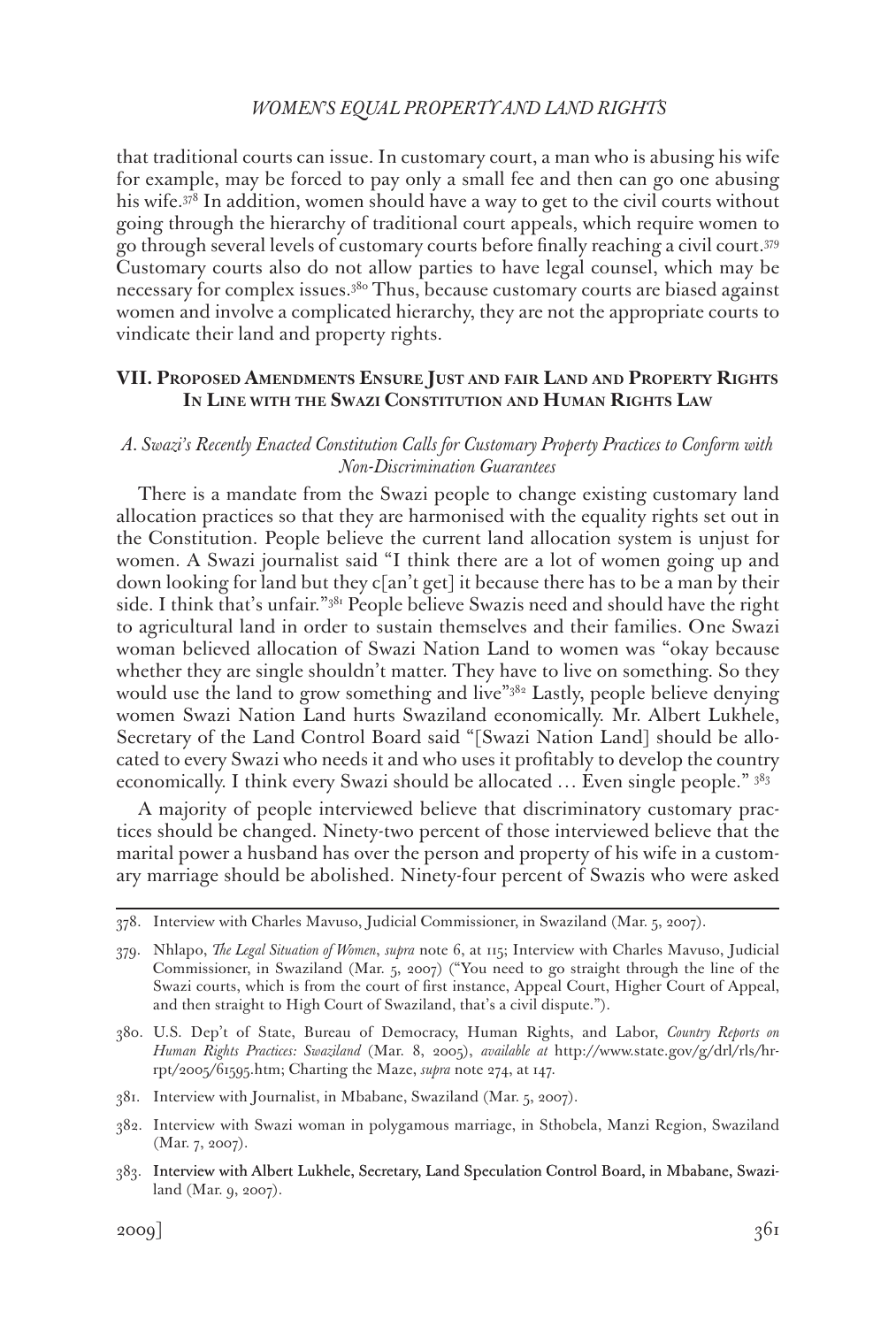whether women should be allocated Swazi Nation Land believed women should have that right to be allocated land in their own name. And eighty-three percent of people believed that a Village Land Board made up of fifty-percent women should make decisions about Swazi Nation Land allocation rather than allowing one chief full discretion in allocation decisions.384

The customary arguments given to maintain the current discriminatory land allocation system are often based on negative stereotypes and ideas of women's inferiority to men in violation of the Constitution and international law. The Judicial Commissioner, an expert in Swazi law and custom believes that women should not have access to Swazi Nation Land in their own right because they are mentally inferior and weaker than men.<sup>385</sup> The Constitution section 19(1) and 211(2) read in conjunction with  $20(I-3)$  condemns discriminatory rationales such as the Commissioner's and protects women's equal right to property by granting all people equality under the law and freedom from discrimination based on gender.<sup>386</sup> Moreover, Swaziland's international obligations under CEDAW, discussed further in Part VII.B, require Swaziland to "modify the social and cultural patterns of conduct of men and women, with a view to achieving the elimination of prejudices and customary and all other practices which are based on the idea of the inferiority or the superiority of either of the sexes or on stereotyped roles for men and women."387

## *B. Discriminatory and Harmful Customary Laws Cannot Justify Harming Women and Violating their Core Rights*

The government of Swaziland must meet its obligations under the Constitution and international treaties by eliminating Swazi law and custom that violates the fundamental rights of women. As an example, Swazi law and custom currently excludes women from land and property ownership, causing women to be dependent on men for their survival, in violation of women's rights to property, dignity, and equal protection under the law. Under the Constitution and international law, the Parliament must enact legislation eradicating these harmful customary laws and practices. Furthermore, Swaziland cannot use tradition, custom, and cultural practices to justify violating women's basic human rights, like the right to property, dignity, health, and equality under the law.

The Parliament of Swaziland must bring Swazi law and custom into compliance with the rights and protections guaranteed by the Constitution, by reinforcing positive customary laws and eliminating customary laws that discriminate

<sup>384.</sup> *See* statistics from Spring 2007 Swaziland interviews on file with the Georgetown International Women's Human Rights Clinic.

<sup>385.</sup> Interview with Charles Mavuso, Judicial Commissioner, in Swaziland (Mar. 5, 2007) (When asked why women are not allocated Swazi Nation Land the Judicial Commissioner answered that "[W]omen at times are very weak in a way that a man will come and say that 'I love you.' She says 'oh, yes.' He doesn't love you, he wants your assets. She's a female. With very weak brains. They are easily … they are so easily in fact deceived.").

<sup>386.</sup> Swaz. Const. 2005 s. 19(1) ("A person has a right to own property either alone or in association with others."); Swaz. CONST. 2005 s. 211(2) ("[A] citizen of Swaziland, without regard to gender, shall have equal access to land for normal domestic purposes.").

<sup>387.</sup> CEDAW, *supra*, note 41, at art. 5(a).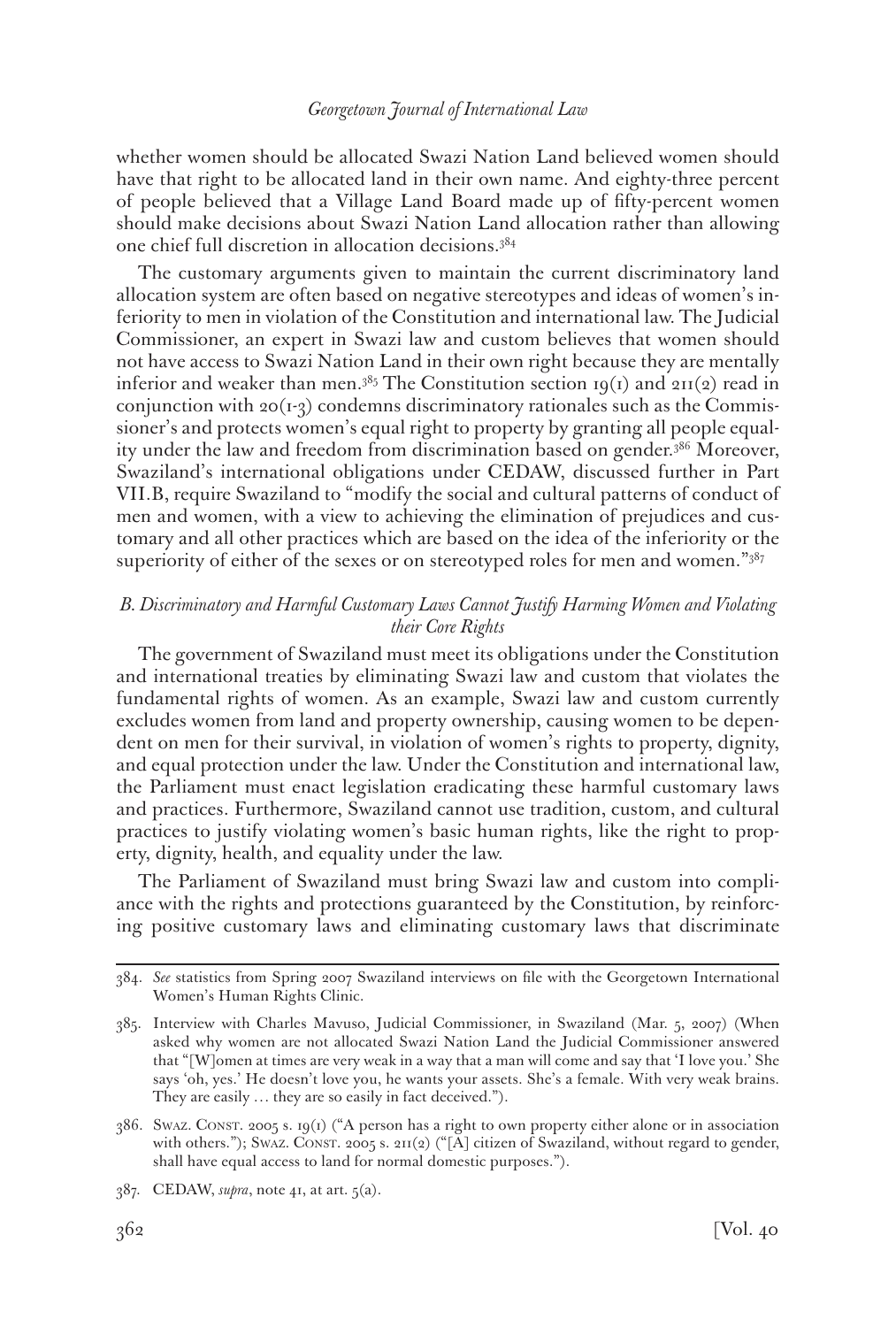against and harm women.<sup>388</sup> The Constitution in section  $252(2)^{389}$  incorporates as binding law Swazi law and custom, but section  $2(i)$  declares that the Constitution is the supreme law of Swaziland, and that all laws inconsistent with constitutional provisions shall "to the extent of the inconsistency, be void."<sup>390</sup> As a result, the Constitution incorporates only positive customary laws that comply with constitutional provisions. Section  $252(3)$  underscores that customs inconsistent with the Constitution or a statute are not incorporated into law, and goes on to state that customs "repugnant to natural justice or morality or general principles of humanity" are also unenforceable.391 Similarly, under the Constitution chiefs may also only enforce a "custom, tradition, practice or usage which is just and not discriminatory."392 Furthermore, women are specifically accorded by the Constitution the right to refrain from participating in a custom "to which [they are] in conscience opposed."393 This provision, however, only gives women the right to refrain from participating in customs, but does not give women the right to participate in customs which currently exclude them. For example, a woman may choose to not accept lobola when she gets married because she opposes the custom that lobola represents the purchase of her labor and children. On the other hand, a woman cannot refrain from participating in the allocation of Swazi Nation Land because she is already excluded from the allocation process on the basis of her gender. The Constitution does not identify specific conflicts between constitutional provisions and Swazi law and custom, giving the Parliament wide latitude and flexibility. Parliament must exercise its authority to regulate custom394 and make laws,395 and enact legislation that eliminates any and all customary laws and practices that harm and discriminate against women.396

- 388. *See*, *e.g.*, *id*. at Preamble (noting that it is "necessary to blend the *good* institutions of traditional Law and custom with those of an open and democratic society") (emphasis added). The Constitution of South Africa also incorporates customary law, so long the customary rules do not conflict with the Constitution. *See*, *e.g.*, Bhe and Others v. the Magistrate, Khayelitsha and Others, 2005 (1) BCLR 1 (CC) at 54 para. 143 (S. Afr.) (eliminating customary rules of male primogeniture because they discriminated against women and illegitimate children, in violation of the rights to dignity, equality, and the rights of children guaranteed by the Constitution).
- 389. *See* Swaz. Const. 2005 s. 252(2) ("Subject to the provisions of this Constitution, the principles of Swazi customary law (Swazi law and custom) are hereby recognized and adopted and shall be applied and enforced as part of the law of Swaziland.").
- 390. *See id*. at s. 2(1) ("This Constitution is the supreme law of Swaziland and if any other law is inconsistent with this Constitution that other law shall, to the extent of the inconsistency, be void.").
- 391. *See id*. at s. 252(3).
- 392. *See id*. at s. 233(9).
- 393. *See id*. at s. 28(3).
- 394. *See id*. at s. 252(4) ("Parliament may… (b) regulate the manner in which or the purpose for which custom may be recognised, applied or enforced; and (c) provide for the resolution of conflicts of customs or conflicts of personal laws.").
- 395. *See* Swaz. Const. 2005 s. 106 ("Subject to the provisions of this Constitution (a) the supreme legislative authority of Swaziland vests in the King-in-Parliament; (b) the King and Parliament may make laws for the peace, order and good government of Swaziland.").
- 396. Legislation is preferable to case by case litigation, because it does not require litigants to bring a dispute to court, ensures consistency in the law, and involves democratic debate and consensus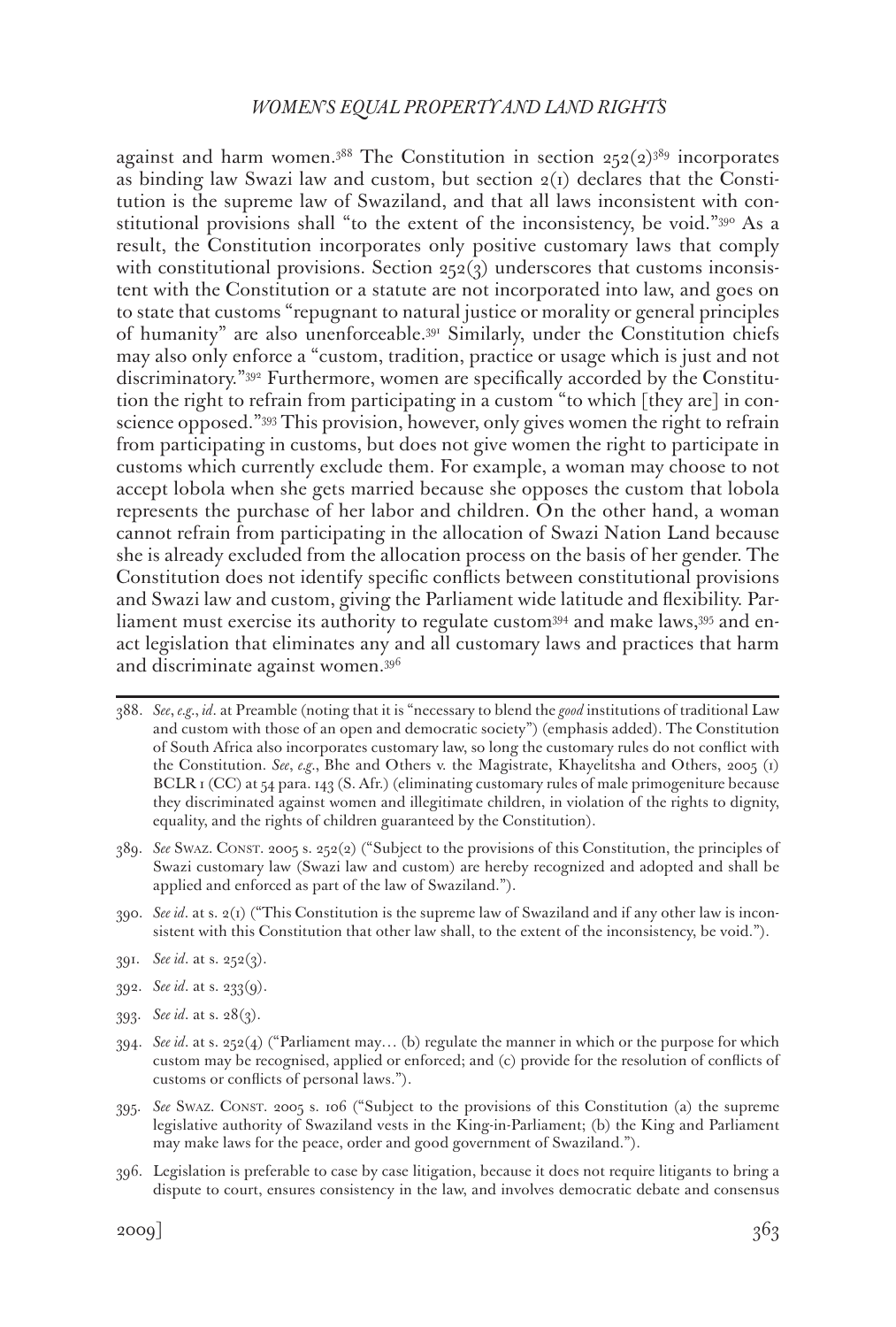Under binding international and regional treaties, Swaziland may not invoke Swazi law and custom to excuse domestic laws that violate the rights of women, and must instead eliminate these harmful customary laws and practices. CEDAW requires that Swaziland "take all appropriate measures, including legislation, to modify or abolish existing laws, regulations, customs and practices which constitute discrimination against women,"<sup>397</sup> and Article  $5(a)$  demands that states parties "modify the social and cultural patterns of conduct … with a view to achieving the elimination of prejudices and customary [practices]… based on the idea of the inferiority or the superiority of either of the sexes or on stereotyped roles for men and women."398 The Parliament of Swaziland must therefore modify Swazi law and custom governing the allocation of Swazi Nation Land, for example, because the customary law violates CEDAW by making a woman inferior to an infant boy on the basis of gender.<sup>399</sup> Similarly, Article  $3^{400}$  of the ICESCR as interpreted in General Comment 16,<sup>401</sup> and Articles 1(3)<sup>402</sup> and 21<sup>403</sup> of the CRC also require Swaziland to eliminate the discriminatory aspects of Swazi law and custom.404 Moreover, the HRC in General Comment 28 instructs that "[s]tates parties should ensure that traditional, historical, religious or cultural attitudes are not used to justify

building. *See*, *e.g.*, Bhe and Others v. the Magistrate, Khayelitsha and Others, 2005 (1) BCLR 1 (CC) at 54 para. 143 (S. Afr.) (observing that "the legislature is the best position to deal with the situation and to safeguard the rights that have been violated" and suggesting that lower courts would tend to follow the formal rules of customary law as established by precedent if a case by case approach were taken).

- 397. *See* CEDAW, *supra* note 41, at art. 2(f).
- 398. *See id*. at 5(a); CEDAW, *supra* note 41, at art. 5(a).
- 399. Customary law holds that women are inferior to men, thereby violating CEDAW, because a chief will allocate land to a woman with a male child, but not to a single woman with no children or with only female children. *See* supra Part IV.
- 400. *See* ICESCR, *supra* note 43, at art. 3 ("The States Parties to the present Covenant undertake to ensure the equal right of men and women to the enjoyment of all civil and political rights set forth in the present Covenant.").
- 401. *See* CESCR General Comment 16, *supra* note 181, at para. 19 ("The obligation to protect requires States parties to take steps aimed directly at the elimination of prejudices, customary and all other practices that perpetuate the notion of inferiority or superiority of either of the sexes, and stereotyped roles for men and women.").
- 402. *See* CRC, *supra* note 109, art. 1(3) ("Any custom, tradition, cultural or religious practice that is inconsistent with the rights, duties and obligations contained in the present Charter shall to the extent of such inconsistency be discouraged.").
- 403. *See id*. at 21 ("States Parties to the present Charter shall take all appropriate measures to eliminate harmful social and cultural practices affecting the welfare, dignity, normal growth and development of the child and in particular: (b) those customs and practices discriminatory to the child on the grounds of sex or other status.").
- 404. Similarly, as a member of the Southern African Development Community (SADC) which is comprised of neighboring states with similar cultural ties, Swaziland has committed itself in the SADC Declaration on Gender and Development to "repealing and reforming all laws, amending Constitutions and changing *social practices* which will still subject women to discrimination." *See* SADC Declaration on Gender and Development s. (H)(iv) (1997), *available at* http://www.sardc. net/widsaa/sgm/1999/sgm\_genderdec.html.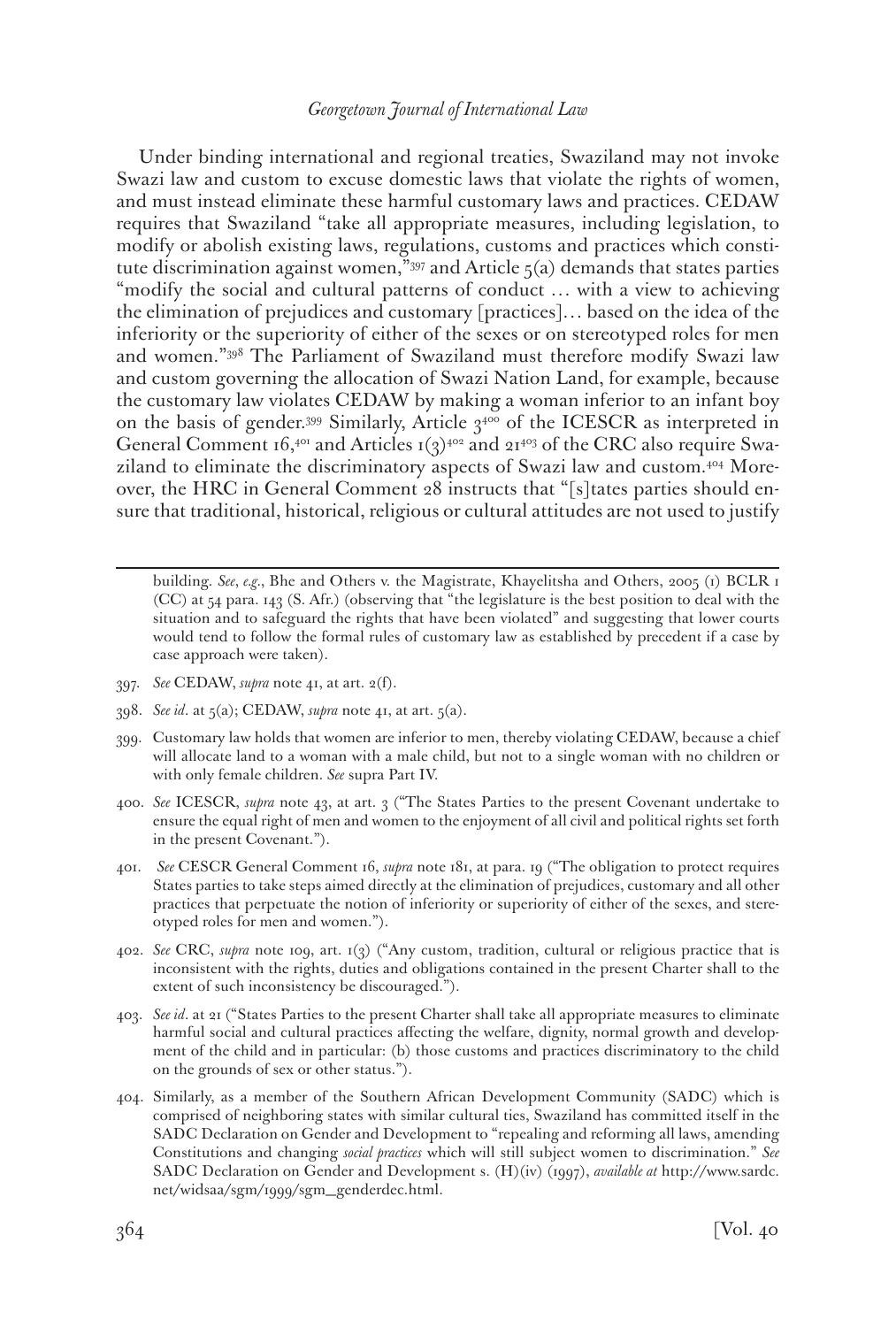violations" of human rights guaranteed by the treaty.405 As a result, Swaziland must modify or eliminate customary laws and practice that govern the property rights of women and that violate the Constitution or binding international and regional treaties.

### **VIII. Equal Land and Property Laws Will Protect the Health and Economy of the Nation**

Enhancing women's participation in development through non-discriminatory property and land laws is essential not only for compliance with Swaziland's constitutional and international obligations but also for reducing poverty and the spread of HIV/AIDS.

### A. *Laws and Practices Barring Women from Accessing Property Increase the Entire Country's Vulnerability to HIV*

Women's lack of access and rights to property exacerbate the country's high HIV/AIDS rate by sustaining their economic dependence on men and by driving economically deprived women to have multiple sex partners. By threatening the lives of its people with increased risks of contracting HIV/AIDS, the property laws and practices of Swaziland violate their right to life as protected by the country's own Constitution,<sup>406</sup> the African Charter,<sup>407</sup> and the ICCPR,<sup>408</sup> as well as their right to health as provided for in the African Charter<sup>409</sup> and the ICESCR.<sup>410</sup> The

<sup>405.</sup> *See* HRC General Comment 28, *supra* 139, at para. 5; *see also id.* at para. 32 ("[C]ulture and religion do not authorize any State, group or person to violate the right to the equal enjoyment by women of any Covenant rights, including the right to equal protection of the law."); Human Rights Committee, *General Comment No. 31, Nature of the General Legal Obligation Imposed on States Parties to the Covenant* (Eightieth session, 2004), U.N. Doc. CCPR/C/21/Rev.1/Add.13 at para. 14 (2004), *available at* http://www.unhchr.ch/tbs/doc.nsf/(Symbol)/CCPR.C.21.Rev.1.Add.13.En?Opendocument ("A failure to comply with this obligation cannot be justified by reference to political, social, cultural or economic considerations within the State."). The Vienna Convention on the Law of Treaties, which many non-signatory states consider to be binding customary international law, broadly declares that "[a] party may not invoke the provisions of its internal law as justification for its failure to perform a treaty." *See* Vienna Convention on the Law of Treaties, May 23, 1969, at art. 27, *available at* http://untreaty.un.org/ilc/texts/instruments/english/conventions/1\_1\_1969.pdf.

<sup>406.</sup> SWAZ. CONST. 2005 ss.  $14(1)(a)$ , 15, 38(a).

<sup>407.</sup> African Charter, *supra* note 40, at art. 4 ("Human beings are inviolable. Every human being shall be entitled to respect for his life and the integrity of his person. No one may be arbitrarily deprived of this right.").

<sup>408.</sup> ICCPR, *supra* note 42, at art. 6 ("Every human being has the inherent right to life. This right shall be protected by law.").

<sup>409.</sup> African Charter, *supra* note 40, at art. 16 ("1. Every individual shall have the right to enjoy the best attainable state of physical and mental health. 2. States Parties to the present Charter shall take the necessary measures to protect the health of their people…").

<sup>410.</sup> ICESCR, *supra* note 43, at art. 3 ("The States Parties to the present Covenant recognize the right of everyone to the enjoyment of the highest attainable standard of physical and mental health."); *see also* Women's Protocol to the African Charter, *supra* note 89, at art. 14(1)(d) ("States Parties shall ensure that the right to health of women, including sexual and reproductive health is respected and promoted. This includes the right to self protection and to be protected against sexually transmitted infections, including HIV/AIDS.").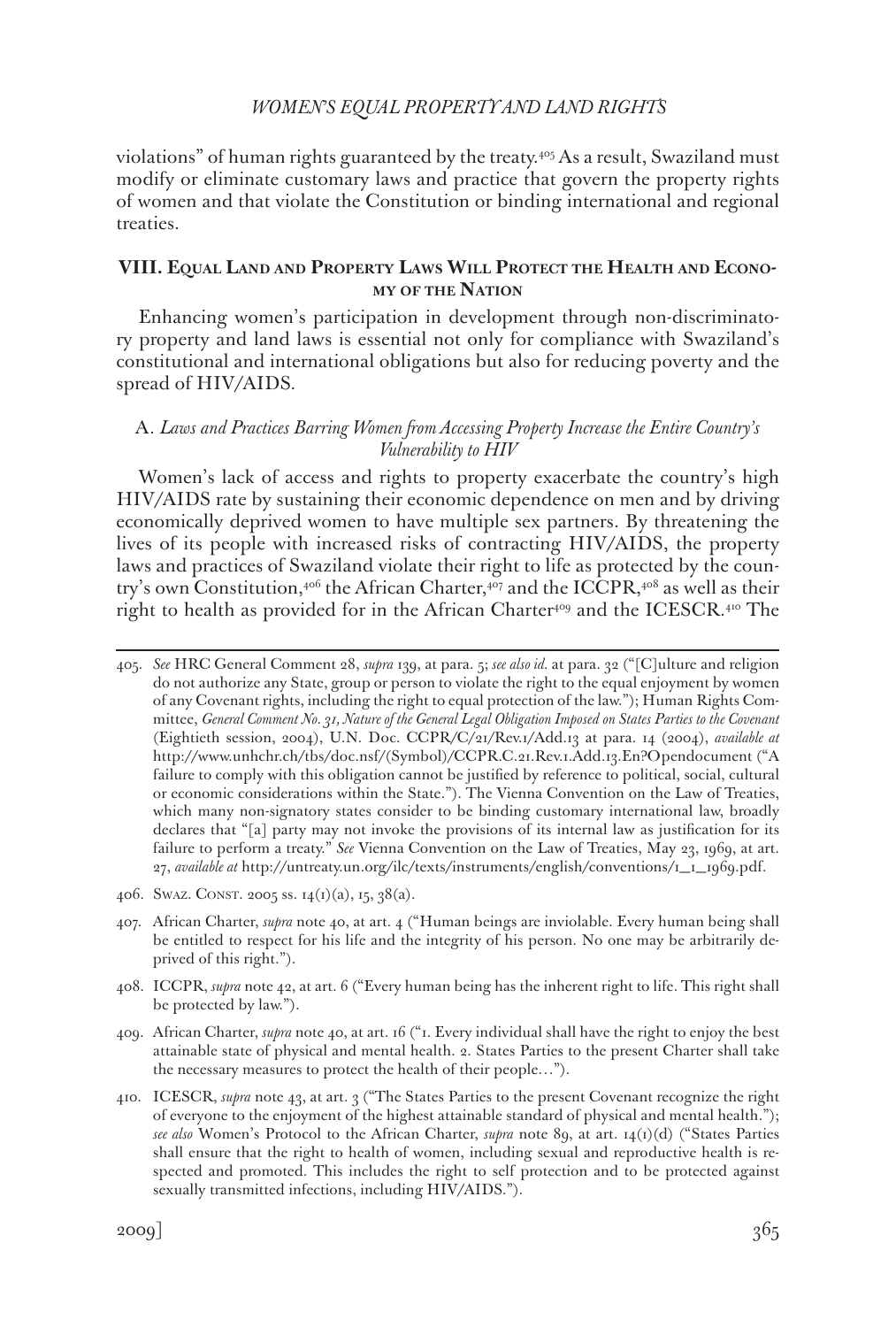endemic now poses the most menacing threat to the country's health; Swaziland has the world's highest adult prevalence of HIV/AIDS, with 33.4% of the adult population currently living with the virus.<sup>411</sup> As a result, the average life expectancy of an adult Swazi has fallen from  $50.8$  years in 2000<sup>412</sup> to 32.23 years in 2007.<sup>413</sup> Women are especially at risk; according to UNICEF, female teens are contracting the virus at three times the rate of young males.<sup>414</sup>

Economic Dependence and Marital Power

The marital power, along with discriminatory and exclusionary property and land laws, renders women economically dependent on their husbands, thereby increasing the risk of contracting the HIV/AIDS virus. Because so many women can only hope for access to property through their husbands, even if a wife knows that her husband is HIV-positive, she may have very little power to refuse sex with him or to protect herself during sex. A 2000 World Bank study of Swaziland noted that "[g]iven their subordinate socio-economic and sexual status, many women find it difficult if not impossible to demand safer sex practices."415 Many women feel bound to their husbands, both economically and socially. According to one study, "in many of the southern African cultures, women are conditioned to be submissive to their male partners and give them sex when they demand it, regardless of whether a condom is used."416 As such, many married women cannot control the circumstances under which sex takes place and are often unable to negotiate condom use. In a study conducted by Physicians for Human Rights involving a sample size of 788 people, 34% of Swazi women, as opposed to only 4% of Swazi men, admitted to not using a condom because their partner refused.<sup>417</sup> Additionally, 40% of Swazi women said that their partner alone made the decision to have sex, while only 3% of the Swazi men stated the same.<sup>418</sup> As a WLSA attorney remarked, "They will agree on what the man has to say. Even if the man would actually say, let's have unprotected sex, they will say okay. This man feeds me, I've got

- 413. CIA, *The World Factbook: Swaziland* (2007), https://www.cia.gov/library/publications/the-worldfactbook/geos/wz.html (last visited May 14, 2007).
- 414. UNICEF, Swaziland Statistics, http://www.unicef.org/infobycountry/swaziland\_statistics. html#25 (last visited May 3, 2007).
- 415. Human Development Group, *supra* note 59, at 30.
- 416. Family Health International, Barriers to HIV Prevention (2007), *available at* http://www.fhi.org/ en/HIVAIDS/pub/guide/corrhope/corrbar.htm (last visited May 3, 2007).
- 417. Karen Leiter, Senior Research Associate Physicians for Human Rights, Epidemic of Inequality n Botswana and Swaziland: Evidence of the Effects of Gender Inequity, Stigma and Discrimination and Implications for US Policy, Presentation at Global Health Council (May 2, 2007).

<sup>411.</sup> United Nations Programme on HIV/AIDS, *2006 AIDS Epidemic Update: Sub-Saharan Africa* (Dec. 2006) at 13, *available at* http://data.unaids.org/pub/EpiReport/2006/04-Sub\_Saharan\_Africa\_2006\_EpiUpdate\_eng.pdf (last visited May 3, 2007).

<sup>412.</sup> United Nations Development Programme, *Human Development Report 2002: Deepening democracy in a fragmented world* (2002) at 190, *available at* http://hdr.undp.org/reports/global/2002/en/pdf/complete.pdf (last visited May 14, 2007).

<sup>418.</sup> *Id.*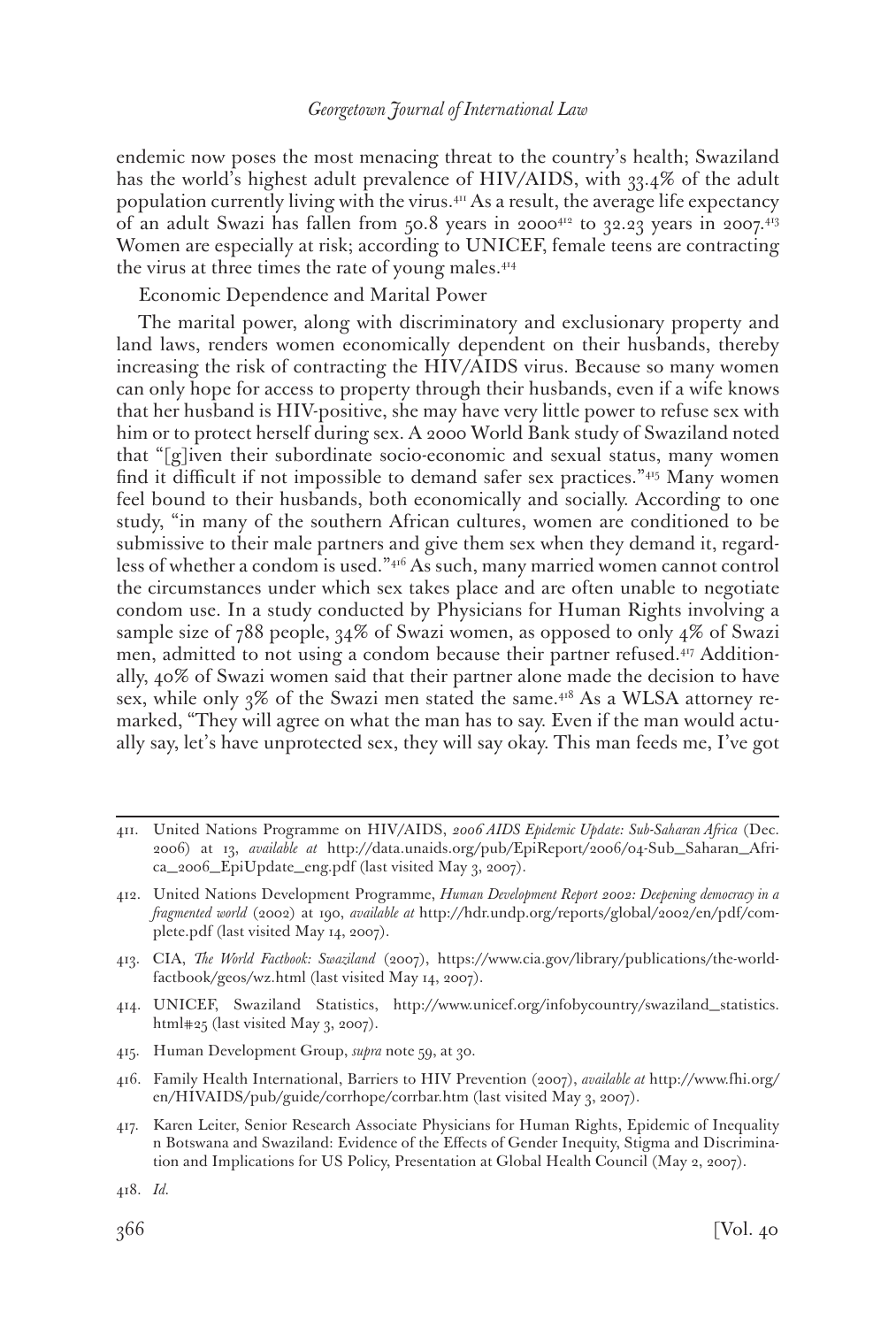no other alternative, so I've got to do what he says."419 More and more women in Swaziland and throughout southern Africa are contracting the HIV/AIDS virus during marriages to HIV-positive men.<sup>420</sup>

Economic Powerlessness and Multiple Sex Partners

Because Swaziland's laws and practices serve to severely curtail women's access to property, often a woman's only hope of supporting herself and her family is by engaging in relationships that involve multiple sex partners. Though such "multiple, concurrent sexual partnerships" 421 is the main factor behind the HIV/AIDS epidemic in Swaziland, $422$  such practices are increasing in Swaziland. The practice of polygamy, for example, is prevalent in Swazi society and is exacerbated by the fact that many women can only obtain land through a husband. Even though, according to Ms. Dumsile Nhleko, "a majority of women"423 dislike the practice, societal and economic forces together pressure women into entering polygamous unions. As one woman stated to the Integrated Regional Information Networks, "Why do some girls marry into polygamy?… Some do it to get out of poverty, just to keep from starving."424 In this way, women's lack of property rights and economic self-sufficiency perpetuate the practice of polygamy, which in turn increases the HIV/AIDS rate in the country. Researchers, health workers and even the King's AIDS Council have all noted that "traditional practices—including … polygamy… are fuelling the spread of  $HIV^{n_{45}}$  and are intimately linked to the comparative powerlessness of women in Swazi culture.426

- 425. Michael M. Phillips, *Tradition's Toll: African Monarchy Sparks a Debate Over AIDS and Sex*, WALL ST. J., Dec. 20, 2006, at A1.
- 426. *Id*.; *see* Interview with Reverend Pius Magagula, Catholic Priest, in Manzini, Swaziland (Mar. 9, 2007).

<sup>419.</sup> Interview with Albert Lukhele, Secretary, Land Speculation Control Board, in Mbabane, Swaziland (Mar. 9, 2007).

<sup>420.</sup> *See* Media Brief, Human Sciences Research Council, Gender and HIV/AIDS: Focus on Southern Africa (2004), *available at* http://www.hsrc.ac.za/Media\_Release-216.phtml (last visited May 3, 2007) ("Gender inequality in socio-economic status is one of the most significant causes of the increasing rate of HIV infection. Among females the subordinate role accorded women in the family and in public life contributes to women's vulnerability. The marital power bestowed upon men in some societies makes it difficult for women to negotiate for safer sex.").

<sup>421.</sup> United States Agency for International Development and Centers for Disease Control and Prevention, US Government Rapid Appraisal for HIV/AIDS Program Expansion: Swaziland (Aug. 21-30, 2004) at 10, *available at* http://pdf.dec.org/pdf\_docs/Pdacf094.pdf (last visited May 3, 2007).

<sup>422.</sup> *Id.*

<sup>423.</sup> Interview with Dumsile Nhleko, married woman, in Lubombo, Swaziland (Mar. 7, 2007). Ms. Nhleko went on to explain that the majority of women dislike polygamy because "children are not properly maintained, the wives are also not taken good care of, and the love, you know, you have to share. And you find that the husband does not spend time with you."

<sup>424.</sup> Integrated Regional Information Networks for the UN Office for the Coordination of Humanitarian Affairs, Swaziland: Facing the Culture Shock of Monogamy (Jul. 21, 2006), *available at*  http://www.irinnews.org/report.aspx?reportid=59716 (last visited May 3, 2007).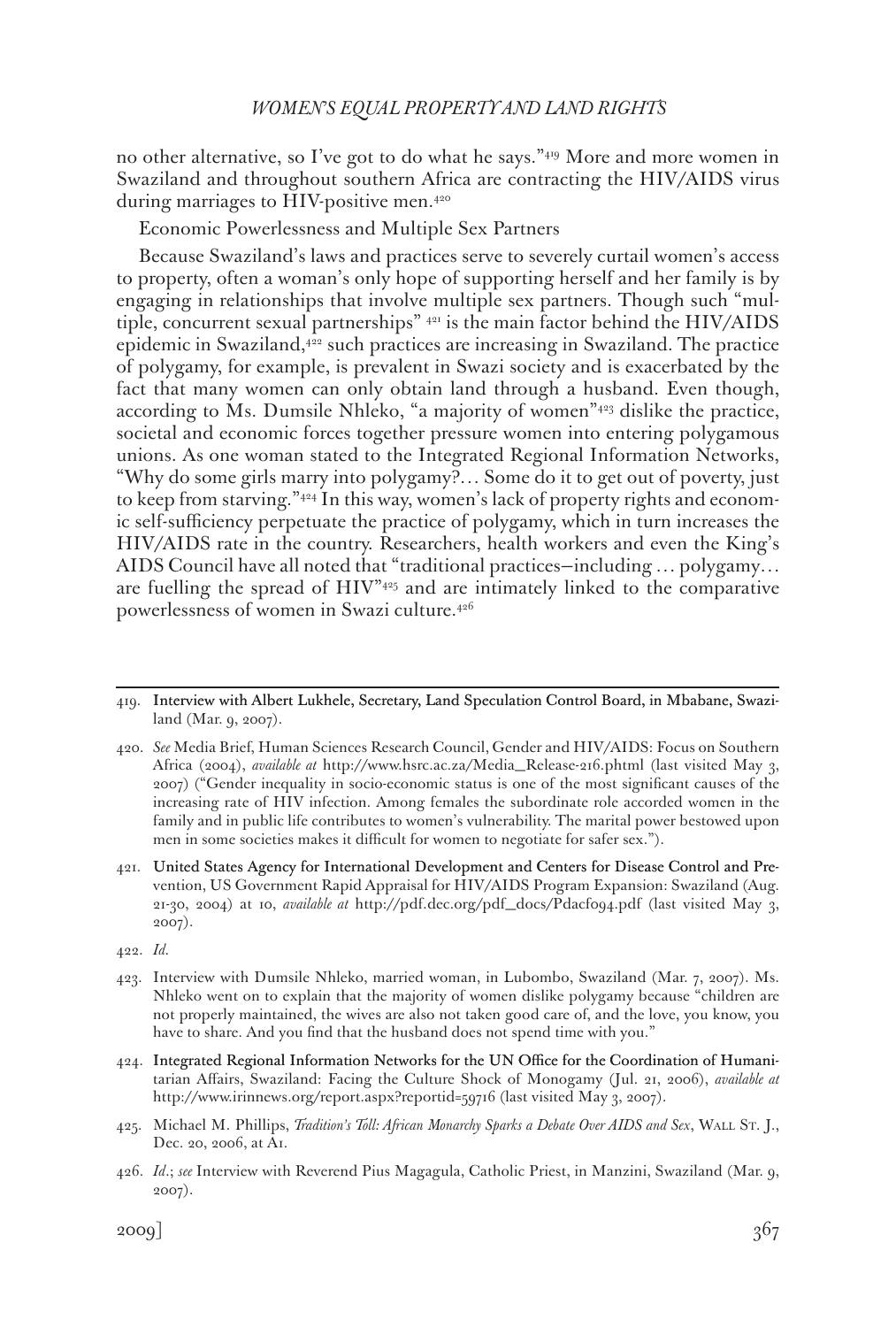The ban on Swazi Nation Land allocations to females<sup>427</sup> and women's inability to purchase land due to legal and socio-economic factors (see supra sections II.A, II.B, and III.B) force many women to engage in transactional sex $4^{28}$  or commercial sex (i.e., prostitution).429 Because women have fewer economic options in the country due to their inferior status and their lack of property and land rights, women are forced to engage in transactional sex for food, school fees, a place to live, and other basic necessities.430

Commercial sex workers have one of the highest rates of HIV infection when compared to the general population and other high-risk populations.431 According to the Gender Coordinator in the Ministry of Home Affairs, prostitution is "increasing in Swaziland… People just want to make a living. It's really increasing, so it exposes them to HIV/AIDS."432 These women are thus forced to choose between living in abject poverty and resorting to prostitution. According to a World Bank study, "the 1997 PPA… found that during household economic crises, some women reported exchanging sex for food, increasing susceptibility to HIV infection."433 Because many women enter into polygamous marriages and engage in transactional or commercial sex in order to survive<sup>434</sup> and to have a home, land, or property which the laws prevent them from obtaining independently, removing the legal barriers to women's economic development, the government would not only be promoting equality, but also the health of its people.

If given the option, many women would choose to own property or have Swazi Nation Land, on which they could both live and make a living for themselves and/ or their families. One woman working as shop assistant and renting an apartment

- 431. Academy for Educational Development, *Women who Engage in Transactional Sex and Mobile Populations in Southern Africa, Literature Review* (Oct. 26, 2004).
- 432. Interview with Ms. Nonhlanhla Zanele Dlamini, Ministry of Home Affairs, Gender Coordinator, in Mbabane, Swaziland (Mar. 5, 2007).
- 433. Human Development Group, *supra* note 59, at 30.
- 434. One study showed that food insufficiency predicted sexual risk-taking for women in Swaziland. Physicians for Human Rights, Presentation on the Relation Between Gender Discriminatory Beliefs and Realities and HIV/AIDS in Swaziland and Botswana (May 2007) at slide 9.

<sup>427.</sup> This is a very significant factor, especially given that Swazi Nation Land makes up approximately 75% of Swaziland. The Swaziland Environment Action Plan ch. 33 (Ministry of Natural Resources), *available at* http://www.ecs.co.sz/seap/projects\_seap\_chapter33.htm (Statistics on land tenure types in Swaziland provided in the Plan are current as of 1994).

<sup>428.</sup> The term "transactional sex" refers to the exchanging of sex for basic necessities. UNAIDS, *Factsheet*: *Women and AIDS - A Growing Challenge* (Nov. 23, 2004), *available at* http://siteresources. worldbank.org/INTEAPREGTOPHIVAIDS/Resources/fs\_women\_en\_pdf (last visited May 3, 2007). The Australian government defines transactional sex as becoming someone's partner to avoid poverty. Australian Aid, Jacqueline Gordon: Changing Attitudes to Abuse and Women's Rights (2005), *available at* http://www.ausaid.gov.au/partner/vic.cfm (last visited May 3, 2007).

<sup>429.</sup> Interview with Albert Lukhele, Secretary, Land Control Board, in Mbabane, Swaliland (Mar. 9, 2007).

<sup>430.</sup> Karen Leiter, Senior Research Associate Physicians for Human Rights, Epidemic of Inequality in Botswana and Swaziland: Evidence of the Effects of Gender Inequity, Stigma and Discrimination and Implications for US Policy, Presentation at Global Health Council (May 2, 2007) ("Data suggests that sexual risk-taking for women is often not chosen but compelled.").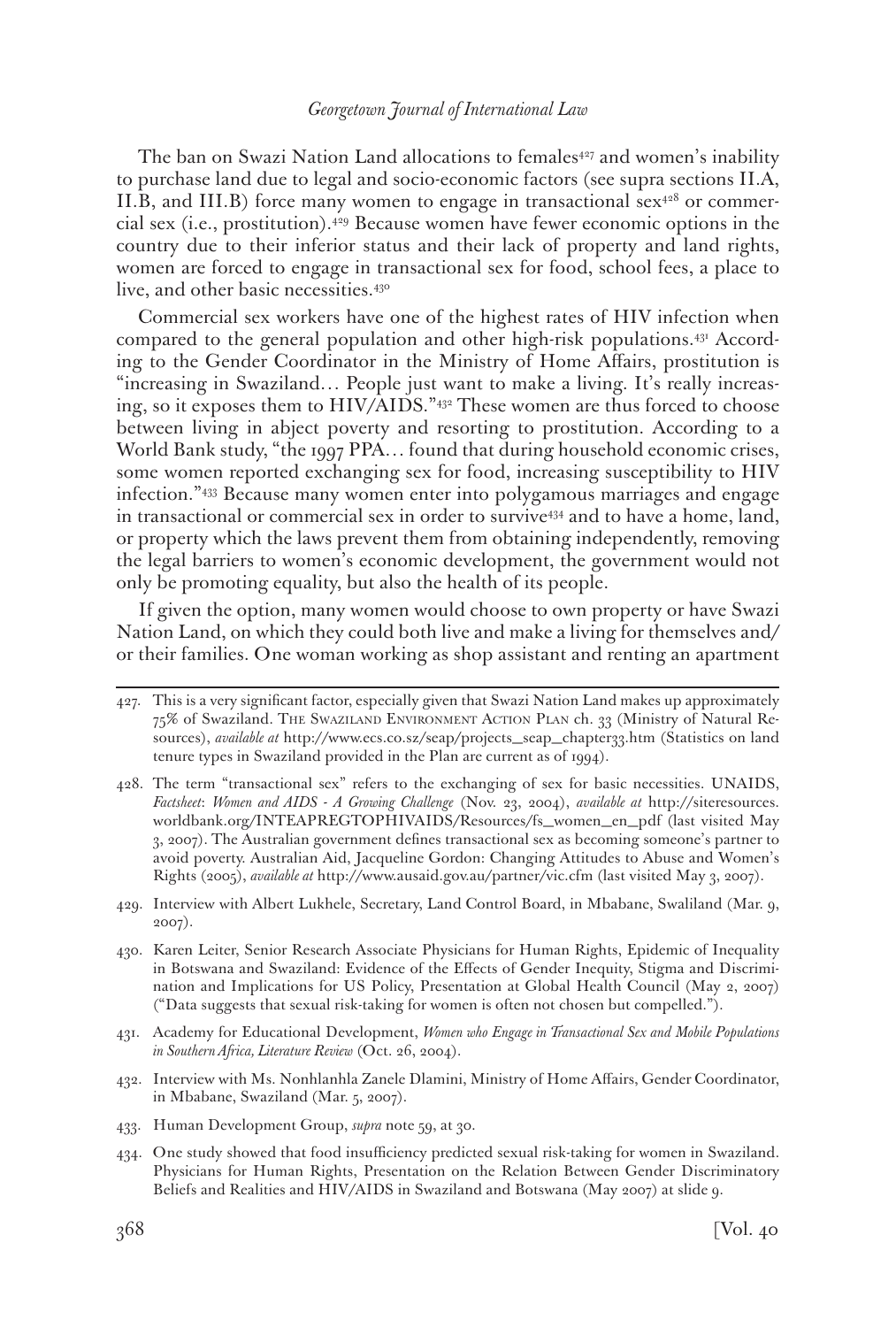in the city would prefer to make her living on Swazi Nation Land but is unable to, solely because she is a woman with only daughters, and Swazi Nation Land can only be allocated to males.435 If women were able to access Swazi Nation Land independently or had the resources and legal ability with which to access private property on their own, many women would feel less bound to the will of their husband on the issue of unprotected sex, be less likely to enter into polygamous marriages, and would not resort to transactional or commercial sex. It is now more urgent than ever for Parliament to take action and change its property and land laws regarding women, given the role that women's lack of property rights plays in increasing the country's HIV/AIDS rate.

#### *B. Women's Lack of Land and Property Rights Undercuts Swaziland's Economic Development*

Equalizing Swaziland's land and property laws and practices is critical to improving the country's economy, a fact made all the more urgent given that 69% of the population currently lives below the poverty line, $43^6$  that the number of femaleheaded households is on the rise,437 and that Swaziland is under an obligation to support its people's rights to development and to an adequate standard of living. Women need full access to land and property to contribute more to the economy as fully productive members and to better provide for their families as primary caregivers, thereby reducing overall poverty rates.

The Role of Women as Indispensable Productive Contributors

Swaziland must grant women equal access to land and property to enable them to reach their full potential in contributing productively to the economy. Because women who "do not own property are far less likely to take economic risks and realize their full economic potential … guaranteeing women's property and inheritance rights must be part of any development agenda."438 Women already provide essential contributions to the economy. They produce 80 percent of the food in sub-Saharan Africa,439 bear most of the responsibility for household food security, make up much of the work force, and usually maintain the homestead.<sup>440</sup> Yet, because of women's limited access to land, property, and other "resources and opportunities … their productivity remains low relative to their potential."441

- 438. International Center for Research on Women, *Property Ownership for Women Enriches, Empowers and Protects: Toward Achieving the Third Millennium Development Goal to Promote Gender Equality and Empower Women* (2005) at 2.
- 439. Erwin Northoff, *Food: Women Farmers are Invisible Actors in Hunger Drama*, WORLD NEWS INTER PRESS SERVice, Oct. 14, 1998, *available at* http://www.sunsonline.org/trade/process/followup/1998/10140498. htm.
- 440. U.N., 1999 World Survey on the Role of Women in Development: Globalization, Gender and Work xii (1999).
- 441. The World Bank, Why Do Gender Analysis?, June 13, 2004, *available at* http://web.worldbank.

<sup>435.</sup> Interview with Sihlengiwe Dlamini, law student, at Univ. of Swaziland, Swaziland (Mar. 6, 2007).

<sup>436.</sup> CIA, *The World Factbook: Swaziland* (2007), https://www.cia.gov/library/publications/the-worldfactbook/geos/wz.html (last visited May 14, 2007).

<sup>437.</sup> Winnie S. Madonsela, *The Impact of Trade Liberalisation in the Agricultural Sector on African Women: Links with Food Security and Sustainable Livelihoods* (Gender and Trade Network in Africa, Sept. 2002) at 8, *available at* http://www.igtn.org/pdfs/65\_Madonsela902.pdf (last visited May 14, 2007).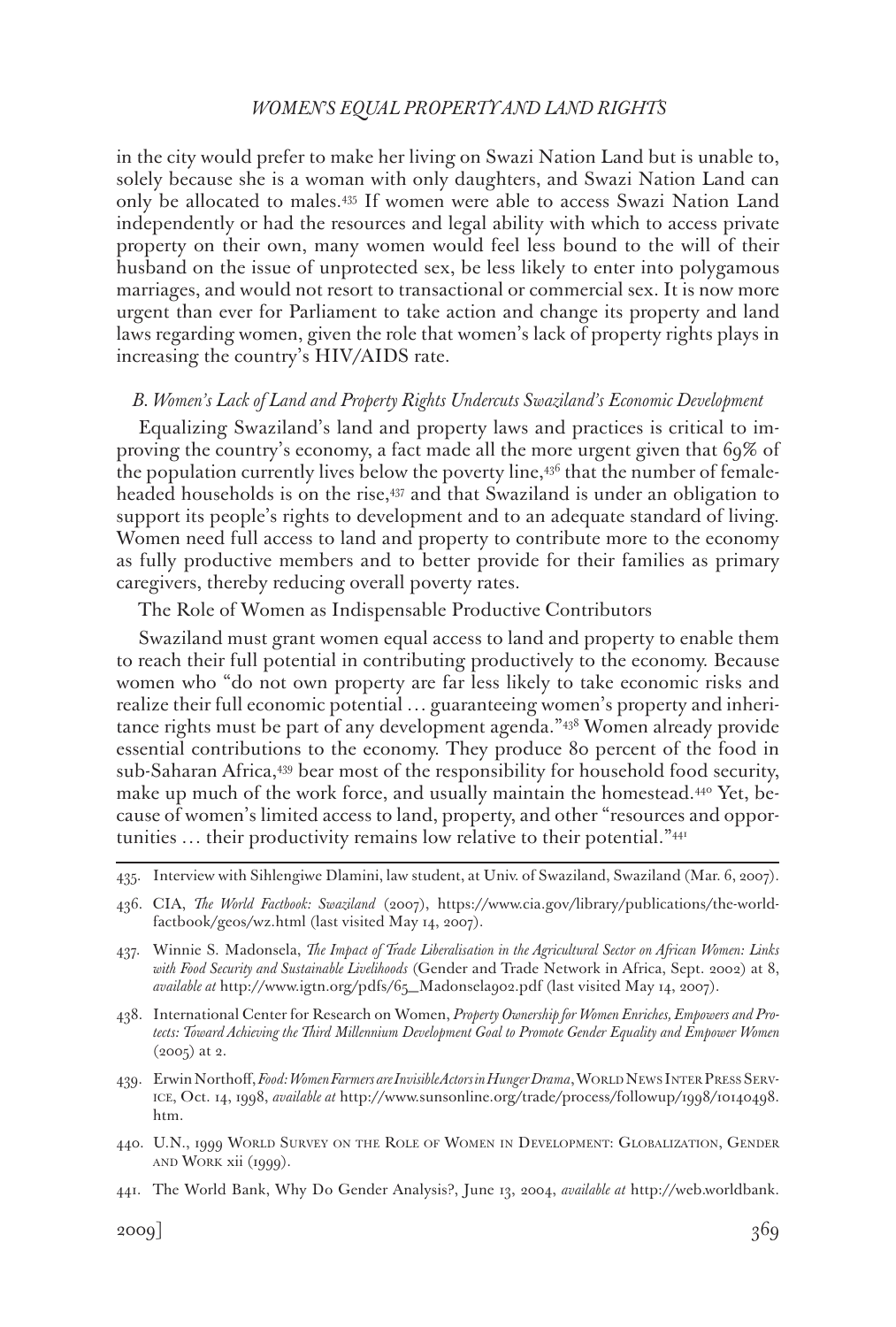The government is aware that granting women equal land and property rights is essential in development; it must act upon this knowledge and change its discriminatory laws for the sake of the economy. As the Ministry of Home Affairs recognized, "the issue of equitable access and control over economic resources is crucial to the attainment of sustainable economic development … Most crucial in this respect is the issue of control and ownership to land and capital particularly by … women."442 The fact that women lack fundamental access and rights to property means that this entire segment of the Swazi population is unable to contribute meaningfully to the growth and development of Swaziland, as the Ministry of Economic Planning and Development has acknowledged:

Considering that women in Swaziland constitute 53% of the total population, it is unfortunate that practices inhibit them from participating in the development process, denying Swaziland the potential output of more than 50% of its human resource. Women have the potential to substantially contribute to national income if they have equal opportunities.443

The Ministry of Economic Planning and Development has further noted that women's "minority status … denies them access to assets and productive resources [and is one of the factors that] trap the poor in poverty and militate against recovery."444

The laws of Swaziland must change to recognise the definite correlation between empowering women and increasing their access to property on one hand and improving the economy of Swaziland on the other. As UNFPA Assistant Representative Ms. Marjorie Mavuso stated, "[E]nsuring that women are empowered … [would] improve the poverty situation … It's very important that [Swazi women] be part and parcel of this empowerment against poverty."445 For example, denying women direct access to loans undermines the development of the country as a whole. As a bank loan officer stated, women "are actually the pillars of the economy… If you look at area level, home level, even at work level, for that matter, you see they put a lot of effort towards the upbringing of the country."<sup>446</sup>

By eliminating the gender inequalities in its land and property laws, Swaziland will not only substantially improve its chances of economic improvement but

org/WBSITE/EXTERNAL/TOPICS/EXTGENDER/0,, contentMDK:20193047~pagePK:210 058~piPK:210062~theSitePK:336868,00.html.

442. Swaziland Country Report, Sub-Regional Review on Implementation of the Beijing Platform for Action (1995) and the Outcome of the Twenty-Third Special Session of the General Assembly (2000) (April 2004) at 6.

443. THE DRAFT POVERTY REDUCTION STRATEGY AND ACTION PLAN at 165 (Ministry of Economic Planning and Development Poverty Reduction Task Force, Mar. 2005).

444. *Id.*

445. Interview with Ms. Marjorie B. Mavuso, Assistant Representative, United Nations Population Fund in Mbabane, Swaziland (Mar. 5, 2007); *see* Interview with a U.N. staff member, in Mbabane, Swaziland (Mar. 5, 2007) ("If women are allowed to own property, that would ensure the development process.").

446. Interview with Simon Masima, SwaziBank Housing Officer, in Mbabane, Swaziland (Mar. 6, 2007).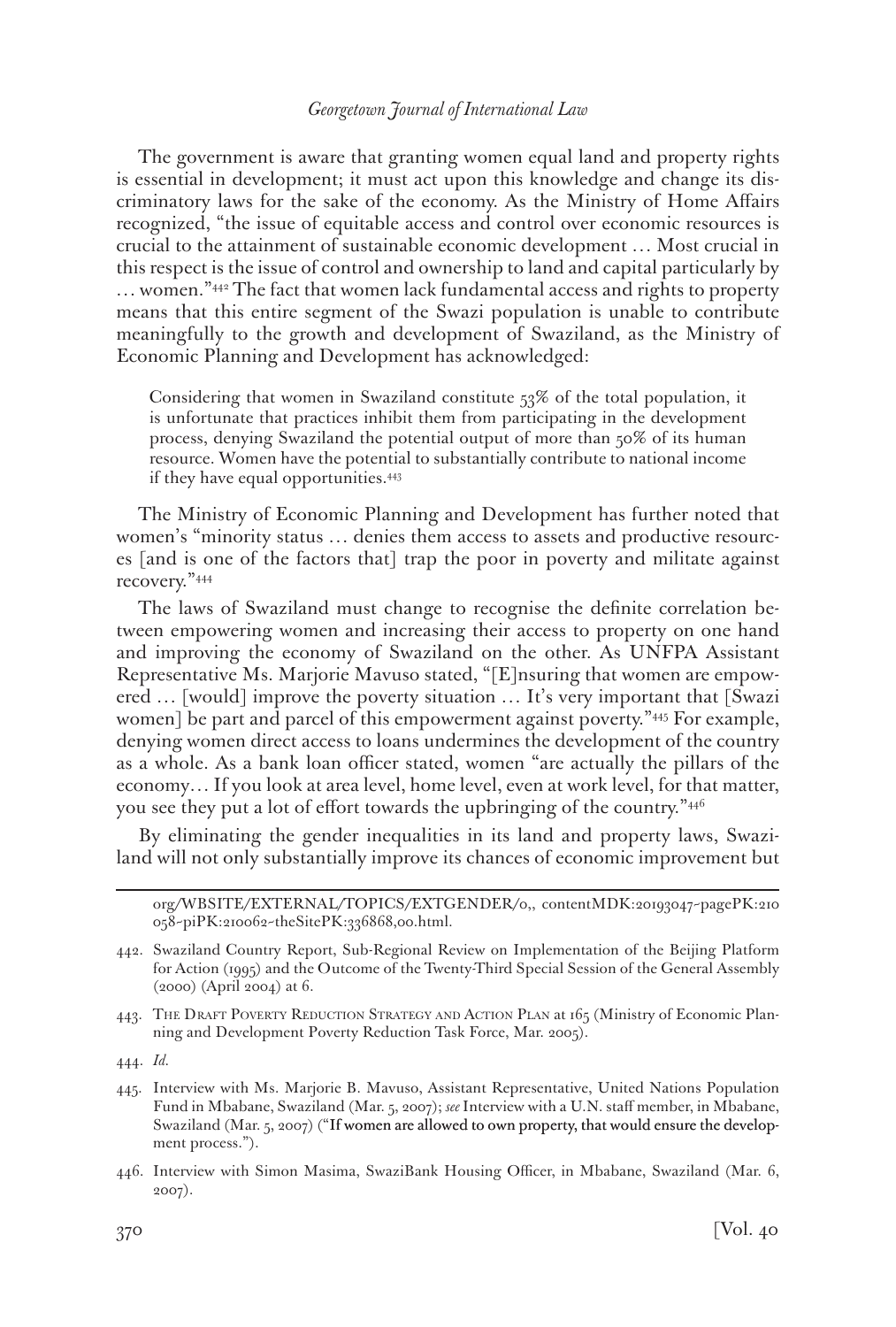also come into compliance with its legal obligations and directives. Swaziland's constitutional Directive Principles of State Policy provide valuable guidance to Parliament<sup>447</sup> in this area, directing the government to "take all necessary action to ensure that the national economy is managed in such a manner as to maximise the rate of economic development."448 The Directive Principle goes even further in recognizing as an economic objective "afford[ing] equality of economic opportunity to all citizens and, in particular…[taking] necessary steps so as to ensure the full integration of women into the mainstream of economic development.449 Swaziland's international obligations also require changing the laws to allow its women to participate in the development of the economy. For example, the African Charter guarantees "all peoples ... the right to their economic ... development."450 While CEDAW recognizes that "the full and complete development of a country… require[s] the maximum participation of women on equal terms with men in all fields,"451 Swaziland will be taking a substantial step forward in guaranteeing all of its people's right to development by amending its property and land laws to eliminate gender inequalities and recognising women's immense potential to contribute more to the economy.

The Role of Women as Primary Caregivers

Because female-headed households are increasing in Swaziland, granting women equal property and land rights would allow them to better contribute to their own households, bring themselves out of poverty, and thereby reduce the poverty rate.452 When the responsibility of caring for a family falls on an adult woman, the country's land and property laws acutely hamper her ability to do so. The Ministry of Home Affairs has acknowledged that "[l]ack of access and control over resources has, among other factors, culminated in a relatively high incidence of poverty in the country. The gender perspective in this respect depicts that women are more vulnerable than men resulting in 'feminisation of poverty.'"453 Because women have very limited access to property under Swaziland's legal regime, female-headed households find themselves disproportionately suffering economically, as opposed to households that include adult men, who have the most access and rights to land, property, and resources and thus possess the highest level of economic abilities. According to a World Bank study, de facto female-headed

- 451. CEDAW, *supra* note 41, at Preamble.
- 452. The Draft Poverty Reduction Strategy and Action Plan at 165 (Ministry of Economic Planning and Development Poverty Reduction Task Force, Mar. 2005).
- 453. Swaziland Country Report, *Sub-Regional Review on Implementation of the Beijing Platform for Action (1995) and the Outcome of the Twenty-Third Special Session of the General Assembly* (2000) (April 2004) at 6.

<sup>447.</sup> SWAZ. CONST. 2005 s. 56(1) ("The Directive Principles of State Policy contained in this Chapter shall guide all organs and agencies of the State, citizens, organisations and other bodies and persons in applying or interpreting this Constitution or any other law and in taking and implementing any policy decisions, for the establishment of a just, free and democratic society.").

<sup>448.</sup> *Id*. at s. 59(1).

<sup>449.</sup> *Id*. at s. 59(5).

<sup>450.</sup> African Charter, *supra* note 40, at art. 22(1); *see also* African Charter, Preamble ("*Convinced* that it is henceforth essential to pay a particular attention to the right to development") (emphasis in original).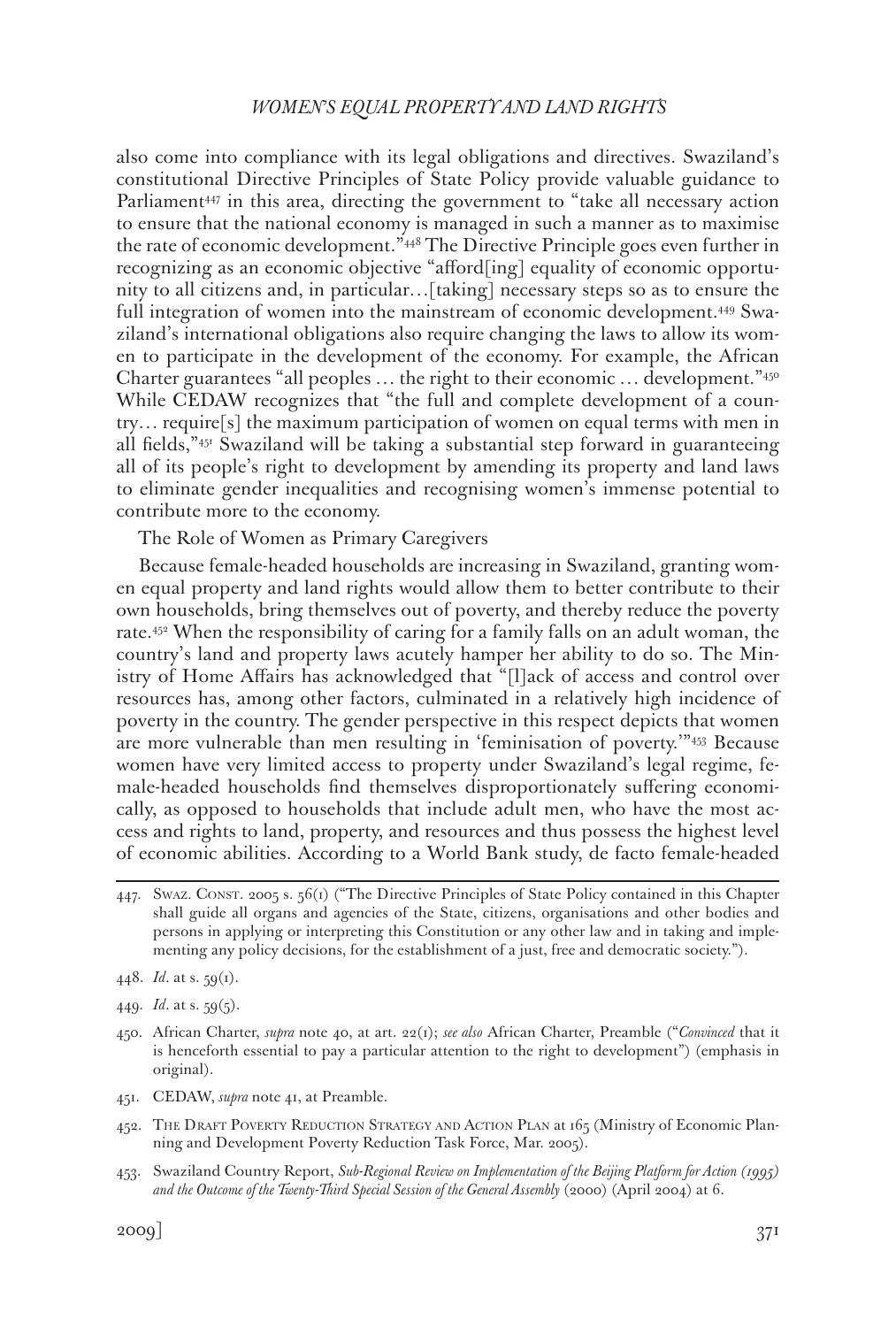households454 "have the highest core poverty and poverty levels of any household type. Furthermore, the share of de facto female-headed households among the core poor and poor is higher than their share of the population."455

The economic harm that Swaziland's land and property laws inflict is even more pronounced when the burden of caring for a family falls on a female child, who, by nature of her gender, has little access to or control of land, property, and other resources. An NGO staff member stated that when a household is headed by a child, the responsibility usually falls on girls: "I think it's our culture—a girl is expected to cook, take care of the family...  $[M]$ aybe the girl is 5 and the boy child is 15, but the girl is expected to provide something so that they can eat."456 Such a girl would have no direct access to land (though her brothers would) and could easily lose out on opportunities to advance herself through an education, and therefore find herself with even more limited prospects with regard to property and economic resources upon reaching adulthood. Parliament must follow through on its obligation under section  $29(7)(d)$  of the Constitution to "enact laws necessary to ensure that children receive special protection against exposure to physical and moral hazards within and outside the family,"<sup>457</sup> as well as its duty under CRC Article  $3(2)$  "to ensure the child such protection and care as is necessary for his or her wellbeing,"458 and change its land and property laws to protect the welfare of children in female-headed households as well as the welfare of children who are supporting families themselves.

Swaziland's unequal land and property laws also violate its people's right to an adequate standard of living as enumerated in the Constitution, $459$  the ICESCR, $4^{60}$  $\text{CEDAW},$ <sup>461</sup> and the CRC,<sup>462</sup> and to the protection of their families as guaranteed

- 458. CRC, *supra* note 109, art. 3(2).
- 459. *See* Swaz. Const. 2005 s. 59(1) ("The State shall take all necessary action to…provide adequate means of livelihood…to the needy."); Swaz. CONST. 2005 s. 28(2) ("Subject to the availability of resources, the Government shall provide facilities and opportunities necessary to enhance the welfare of women to enable them to realise their full potential and advancement."); Swaz. CONST. 2005 s. 29(3) ("The child has the right to be properly cared for and brought up by parents or other lawful authority in place of parents.").

460. ICESCR, *supra* note 43, at art. II(I) ("The States Parties to the present Covenant recognize the right of everyone to an adequate standard of living for himself and his family, including adequate food, clothing and housing, and to the continuous improvement of living conditions.").

461. CEDAW, *supra* note 41, at art. 3. ("States Parties shall take in all fields, in particular in the political, social, economic and cultural fields, all appropriate measures, including legislation, to ensure the full development and advancement of women, for the purpose of guaranteeing them the exercise and enjoyment of human rights and fundamental freedoms on a basis of equality with men.").

<sup>454.</sup> A *de facto* female-headed household is one where a male co-head is nonresident for large parts of the year. A *de jure* female-headed household is one where the female head is divorced, abandoned, widowed, or single. Human Development Group, *supra* note 59, at 29.

<sup>455.</sup> *Id*. at 29.

<sup>456.</sup> Interview with an Bathobile Khumalo, WLSA Attorney, in Ezulwini, Swaziland (Mar. 4, 2007).

<sup>457.</sup> SWAZ. CONST. 2005 s. 29 $(7)(d)$ .

<sup>462.</sup> CRC, *supra* note 109, art. 27(1) ("States Parties recognize the right of every child to a standard of living adequate for the child's physical, mental, spiritual, moral and social development.").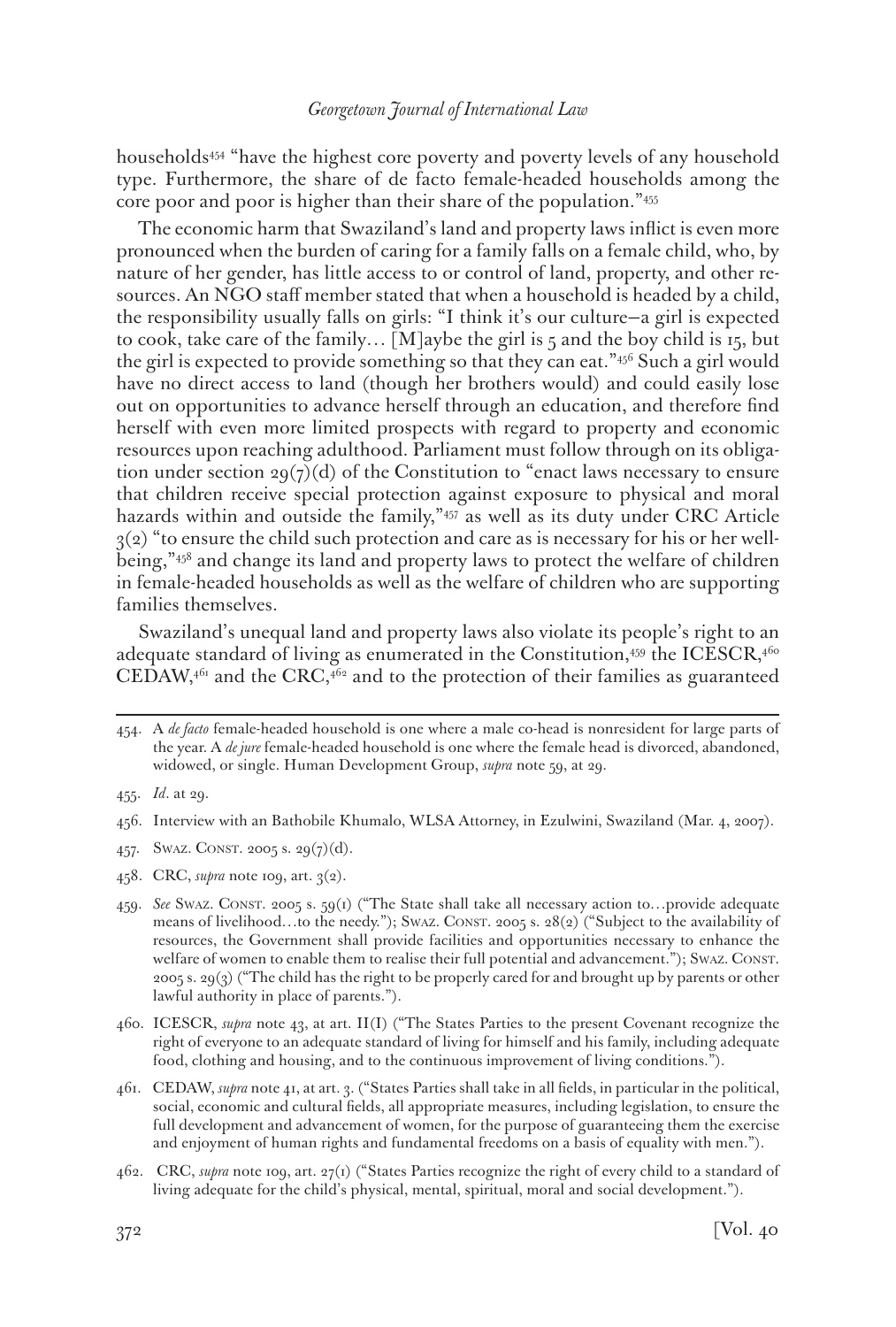by the Constitution, $4^{6}$ <sub>3</sub> African Charter, $4^{6}$ <sub>4</sub> and the ICCPR, $4^{6}$ <sub>5</sub> because they interfere in the ability of women who are primary caregivers to care for themselves or their children and dependents, as well as the nation's capacity to bring itself out of poverty. As HIV/AIDS continues to ravage the families and communities of Swaziland, the burden of caring for ill family members rests mainly with women and girls. Such women find themselves even worse off, losing the ability to provide their children and themselves with an adequate standard of living and plunging the nation even further into poverty.

### **X. Conclusion**

Swaziland's outdated land and property laws are hurting its women, its children, and its people as a whole. Its government has the chance to improve the lives of all the people within its borders and must follow through on its promise to protect the Swazi nation. The women of Swaziland are strong and resourceful, despite all the obstacles placed before them. It is high time that Parliament remove these obstacles and allow women to become fully equal members of society and participants in the economy.

**Appendix: Annotated Version of the Property and Land Equality Bill, 2009**

\*\*\*

PROPOSED PROPERTY AND LAND EQUALITY BILL, 2009

*Date of commencement: [date] Date of assent: [date*]

*An Act to grant women equal property and land rights. Arrangement of chapters*

Preamble Part I – Interpretation *Chapter 1: Interpretation*

Part II – Application *Chapter 2: Application of Act to all persons*

Part III – Equal Property and Land Rights *Chapter 3: Equal rights to property and land Chapter 4: Abolition of marital power*

<sup>463.</sup> Swaz. Const. 2005 s. 27(3) ("The family is the natural and fundamental unit of society and is entitled to protection by the State."); SWAZ. CONST. 2005 s. 60(5) ("The State shall make reasonable provision for the welfare and maintenance of the aged and shall protect the family and recognise the significant role of the family in society.").

<sup>464.</sup> African Charter, *supra* note 40, at art. 18(1)("The family shall be the natural unit and basis of society. It shall be protected by the State which shall take care of its physical health…").

<sup>465.</sup> HRC General Comment 19, *supra* note 108, at para. 8 ("[T]he Committee emphasizes that, when a group of persons is regarded as a family under the legislation and practice of a State, it must be given the protection referred to in article 23.").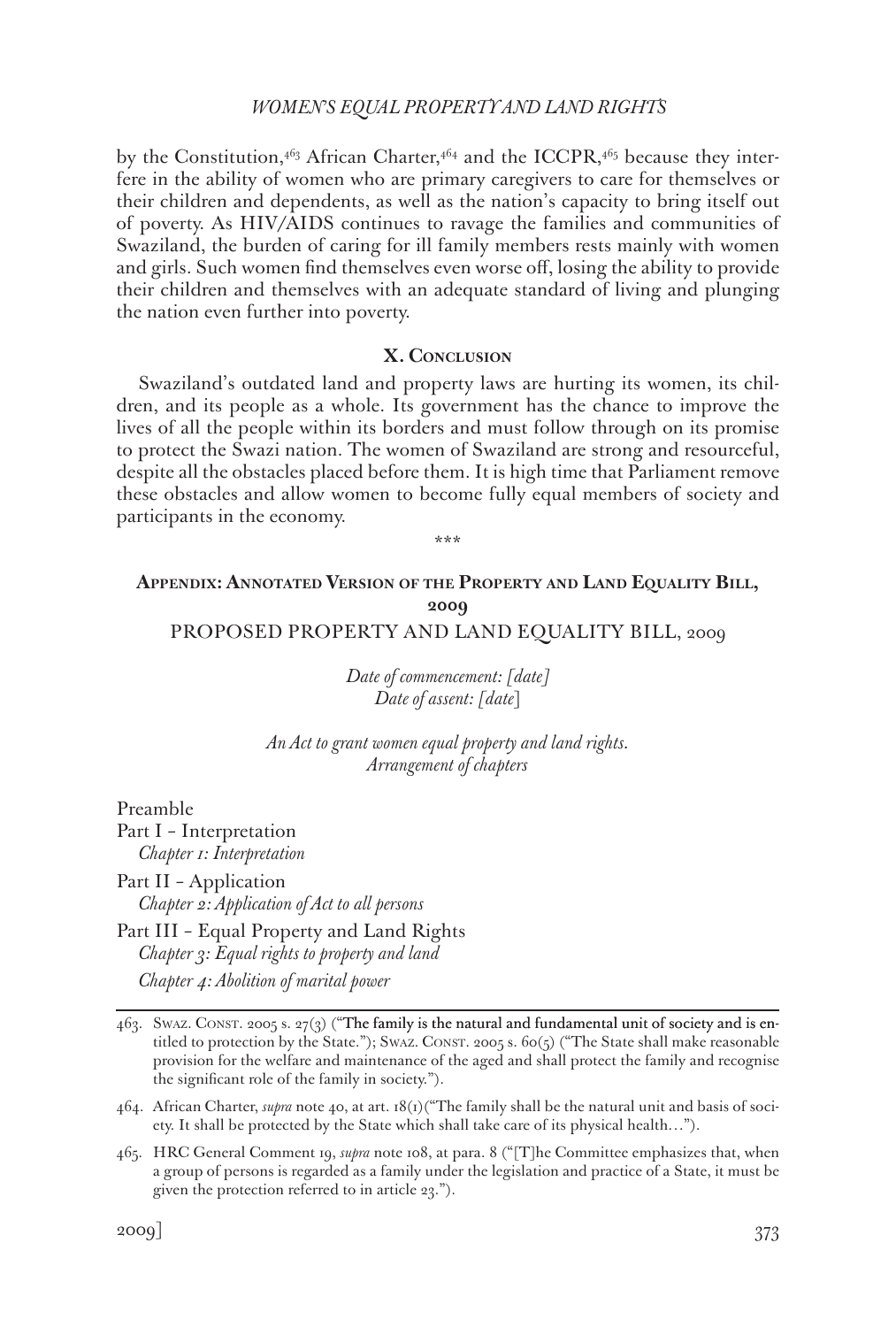| Chapter 5: Equal property rights of spouses                                                                                                                                                           |
|-------------------------------------------------------------------------------------------------------------------------------------------------------------------------------------------------------|
| Chapter 6: Lobola is an optional and non-returnable gift                                                                                                                                              |
| Part IV - Swazi Nation Land                                                                                                                                                                           |
| Chapter 7: Non-discrimination and equality                                                                                                                                                            |
| Chapter 8: Establishment of village land board                                                                                                                                                        |
| Chapter 9: Village land board functions                                                                                                                                                               |
| Chapter 10: Application procedure                                                                                                                                                                     |
| Chapter 11: Allocation criteria                                                                                                                                                                       |
| Chapter 12: Rights associated with Swazi Nation Land                                                                                                                                                  |
| Chapter 13: Renting Swazi Nation Land                                                                                                                                                                 |
| Chapter 14: Cancellation of a right of occupancy                                                                                                                                                      |
| Chapter 15: Training and oversight responsibilities of the Land Management Board                                                                                                                      |
| Part V - Government Land                                                                                                                                                                              |
| Chapter 16: Transparent and non-discriminatory sale and acquisition of government land                                                                                                                |
| Chapter 17: Government land reform projects                                                                                                                                                           |
| Part VI - Loans, Credit, and Bank Accounts<br>Chapter 18: Equal rights to loans and credit                                                                                                            |
| Chapter 19: Equal rights to accounts with financial institutions                                                                                                                                      |
| Part VII - Designation of Community Property and Separate Property<br>Chapter 20: Definition of community property                                                                                    |
| Chapter 21: Definition of separate property                                                                                                                                                           |
| Part VIII - Division of Property at Divorce, Dissolution, and Break Up of                                                                                                                             |
| Marriage                                                                                                                                                                                              |
| Chapter 22: Application of this part                                                                                                                                                                  |
| Chapter 23: Customary marriages are in community of property                                                                                                                                          |
| Chapter 24: Standard division of community property                                                                                                                                                   |
| Chapter 25: Standard division of separate property                                                                                                                                                    |
| Chapter 26: Deviation from the standard divisions of community and separate property                                                                                                                  |
| Chapter 27: Assignment or division of the marital home                                                                                                                                                |
| Chapter 28: Assignment or division of Swazi Nation Land                                                                                                                                               |
| Chapter 29: Liens                                                                                                                                                                                     |
| Part IX - Dispute Resolution and Oversight<br>Chapter 30: Dispute resolution                                                                                                                          |
| Chapter 31: Oversight of land                                                                                                                                                                         |
| Chapter 32: Oversight of banking                                                                                                                                                                      |
| Schedules                                                                                                                                                                                             |
| I - Form A - Application for Swazi Nation Land<br>II - Form B - Designation of Property Upon Registration of Marriage<br>III - Amendments and Repeals<br>IV - Table Summary of Amendments and Repeals |
|                                                                                                                                                                                                       |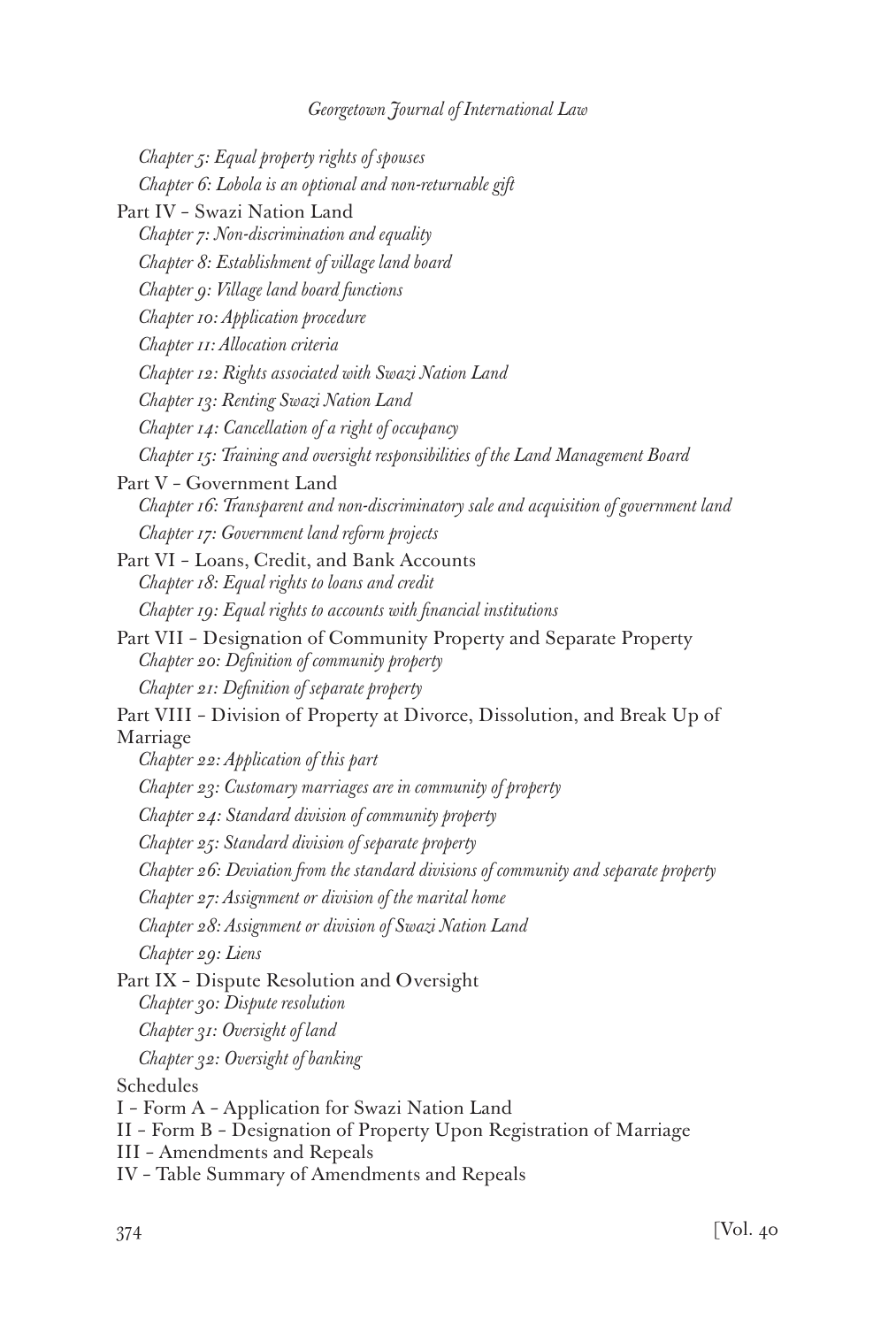#### **PREAMBLE**

*Noting* that the Swaziland Constitution, binding regional law, and binding international law affirm the principle of equality in property and land rights and proclaim that all human beings are equal in dignity and rights and that every person is entitled to equal property and land rights without any distinction based on sex,

Based on the Convention on the Elimination of All Forms of Discrimination Against Women (CEDAW), this provision provides a general, overarching statement emphasizing that Swaziland's binding domestic, regional, and international laws guarantee equal rights to property and land regardless of gender, and recognizing the fundamental rights to equality and dignity of all people. The Convention on the Elimination of All Forms of Discrimination Against Women, Preamble, G.A. res. 34/180, 34 U.N. GAOR, Supp. (No. 46), at 193, U.N. Doc. A/34/46, entered into force Sept. 3, 1981, ratified by Swaziland Mar. 26, 2004, *available at* http://www.un.org/womenwatch/daw/cedaw/cedaw.htm [hereinafter CEDAW].

*Noting* that the Government of Swaziland has the obligation to ensure the equal rights of men and women to enjoy all rights related to property and land,

This provision is based on the CEDAW Preamble section which outlines the government's general obligation to provide equal rights to women, with the addition of focusing the provision's emphasis on property and land rights. CEDAW, Preamble.

*Concerned*, however, that despite the protections of the Constitution and treaties to which Swaziland is a signatory, discrimination against women in access to and control over property and land continues to exist, and must be eliminated in the country's laws and practices to comply with constitutional and international legal protections,

This provision is modeled after one in the Preamble of CEDAW, with the addition that legislation and custom must also reflect the goal of non-discrimination against women. CEDAW, Preamble. The Constitution and binding regional and international instruments are not merely aspirational goals but rather mandatory norms that must be adhered to in both the laws and practices of the country. For example, financial institutions have expressed an understanding that the Swaziland Constitution removes the minority status of women, yet they continue to postpone changing their policies of treating women as minors, excusing this inaction by awaiting the enactment of new legislation. Interview with SwaziBank Officers, in Mbabane, Swaziland (Mar. 6, 2007). The protections granted by the Constitution and international law against discrimination are and as such must be seen as immediately binding on the laws and practices of a country without the aid of implementing legislation.

*Noting* that women have suffered from discrimination in the past and have historically been excluded from access to, ownership of, and control over property and land, and that the Government has a duty to redress these imbalances in order to achieve the objectives of equality of opportunity and treatment,

This provision is conceptually based on the notion of "affirmative action," as laid out in the Swaziland Constitution, in section  $28(2)$ , under which the government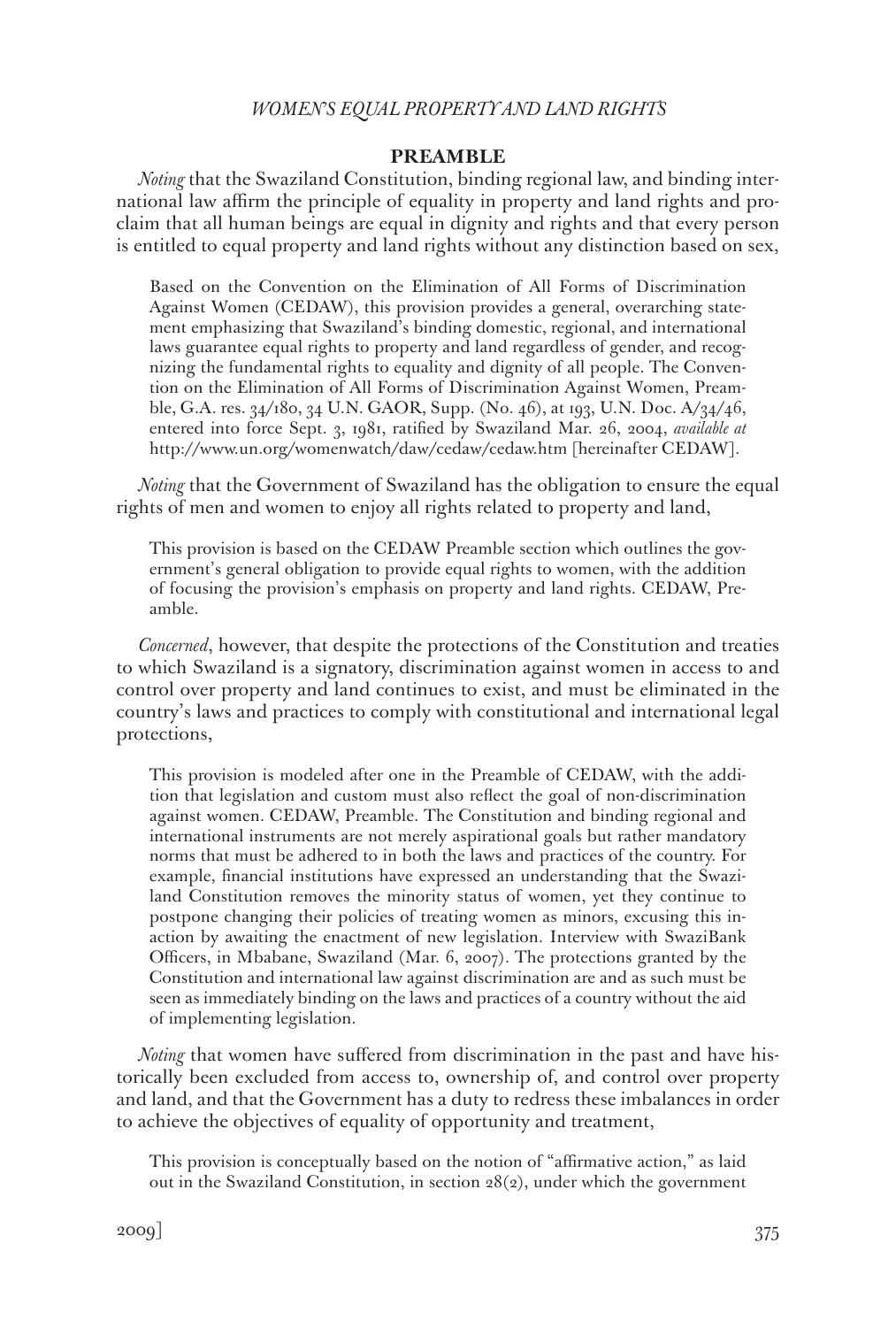has a duty "[s]ubject to the availability of resources...[to] provide facilities and opportunities necessary to enhance the welfare of women to enable them to realise their full potential and advancement." Swaz. Const. 2005 s. 28(2), as well as section 20(5), under which the government has the prerogative to "redress…social, economic…or other imbalances in society." Swaz. Const. 2005 s. 20(5). Binding international law also call for laws that seek to correct the imbalances that have resulted from historic discrimination against women. See e.g., CEDAW, art. 4 on "temporary special measures." Under the Directive Principles outlined in the Constitution, Parliament must rely on these guidelines "in applying or interpreting this Constitution or any other law and in taking and implementing any policy decisions, for the establishment of a just, free and democratic society." Swaz. Const. 2005 s.  $56(i)$ . Also, section  $59(5)$  of the Directive Principles states that Swaziland "shall take all necessary steps so as to ensure the full integration of women into the mainstream of economic development." Swaz. Const. 2005 s. 59(5). Additionally, Section  $60(3)$  urges that "[t]he State shall give the highest priority to the enactment of legislation for economic empowerment of citizens." Swaz. Const. 2005 s.  $6o(3)$ .

International law also supports this concept of affirmatively eliminating women's inequality. For example, the Human Rights Committee, which monitors compliance with the ICCPR, in its General Comment No. 18 states that "[t]he principle of equality sometimes requires States parties to take affirmative action in order to diminish or eliminate conditions which cause or help to perpetuate discrimination prohibited by the [ICCPR]." The Human Rights Committee in General Comment No. 28 also requires "States parties [to] review their legislation and practices and take the lead in implementing all measures necessary to eliminate discrimination against women in all fields..." Human Rights Committee, General Comment No. 28, Equality of rights between men and women (article 3) (68th Sess., 2000), para. 31, *available at* http://www.ohchr.org/english/bodies/hrc/comments.htm [hereinafter HRC General Comment 28]. The CEDAW Convention declares that "[a]doption by States Parties of temporary special measures aimed at accelerating de facto equality between men and women shall not be considered discrimination…" Convention on the Elimination of All Forms of Discrimination Against Women, art. 4(1), G.A. res. 34/180, 34 U.N. GAOR, Supp. (No. 46), at 193, U.N. Doc. A/34/46, entered into force Sept. 3, 1981, ratified by Swaziland Mar. 26, 2004, *available at* http://www.un.org/womenwatch/daw/cedaw/cedaw.htm.

*Noting* the considerable strides made within the international community towards promoting equality of rights of men and women in the realm of property and land,

*Recalling* that discrimination against women in property and land rights violates the principles of equality of rights and respect for human dignity, is an obstacle to the participation of women, on equal terms with men, in the political, social, economic, and cultural life of Swaziland, hampers the growth of the prosperity of society and the family and makes more difficult the full development of the potentialities of women in Swaziland,

*Convinced* that the full and complete development of a country and the welfare of the world require the maximum participation of women on equal terms with men in all fields,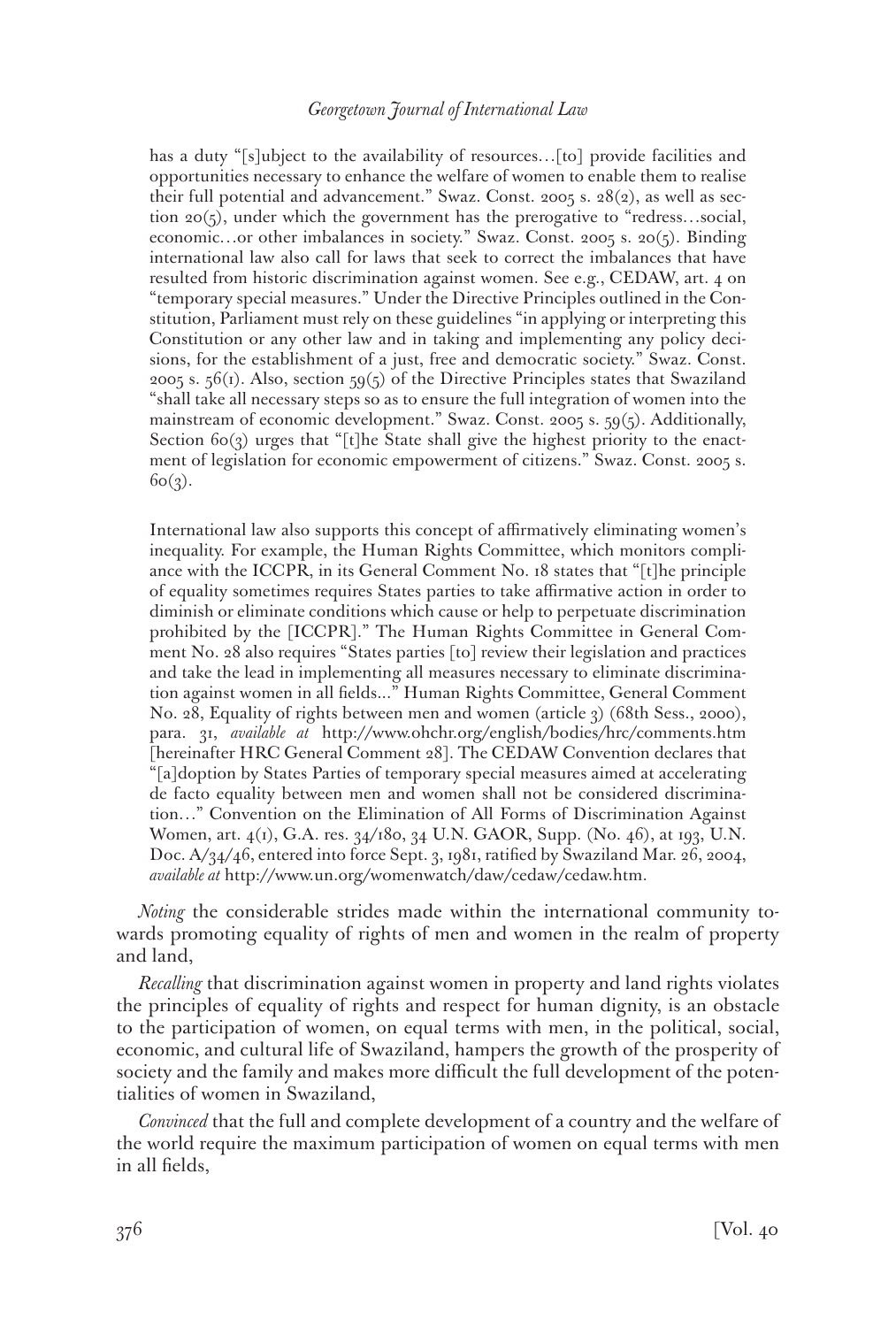These two provisions are based on the CEDAW Preamble and acknowledge that granting equal rights to women will have a direct, beneficial effect on the economic and social development of the nation as a whole. CEDAW, Preamble. When women enjoy completely equal rights, they will be better able to fulfill their potential as fully participating members of and contributors to the economy and to society as a whole. As Mr. Comfort Mabuza stated, "the Constitution should be seen as empowering them to be what they are." Interview with Mr. Comfort Mabuza, National Director of the Media Institute of Southern Africa, in Mbabane, Swaziland (Mar. 9, 2007).

*Bearing* in mind the great contribution of women to the welfare of the family and to the development of society and the importance of property and land rights to maximizing such contribution,

*Recognizing* that changes in the traditional role of men as well as the role of women in society and in the family have taken place and that the laws must reflect these changes accordingly and achieve full equality between men and women,

Traditional roles are changing throughout the world and in Swaziland. There are more women in the workforce (See Interview with Ms. Sibongile Dlamini, Attorney, Women and Law in Southern Africa, in Ezulwini, Swaziland (Mar. 4, 2007)), and the number of female-headed households has been increasing. Winnie S. Madonsela, The Impact of Trade Liberalization in the Agricultural Sector on African Women: Links with Food Security and Sustainable Livelihoods (Gender and Trade Network in Africa, September 2002) at 8, *available at* http:// www.igtn.org/pdfs/65\_Madonsela902.pdf (last visited May 14, 2007). Women are bearing the burden alone of providing for their families and contributing towards the economy, filling roles that were traditionally male, but doing so with fewer rights to access resources such as credit, property, and land. The laws of Swaziland must be amended as a practical necessity to allow women to fulfil their potential as economic participants and providers for their families.

*Emphasizing* that the current HIV/AIDS epidemic has rendered the need to cure women's lack of equal rights to land and property even more urgent, and that the Government has an obligation to protect and ensure the life, health, and welfare of its people,

Women's lack of equal property and land rights has exacerbated the HIV/AIDS epidemic in Swaziland, which in 2006 had the world's highest HIV/AIDS rates, with 33.4% of its adult population living with the virus. United Nations Programme on HIV/AIDS, 2006 AIDS Epidemic Update: Sub-Saharan Africa (Dec. 2006) at 13, *available at* http://data.unaids.org/pub/EpiReport/2006/04-Sub\_Saharan\_Africa\_2006\_EpiUpdate\_eng.pdf (last visited May 3, 2007). Because women have limited to no access to, ownership of, and control over property and land, they often feel subordinated to their husbands, especially given the persistence of marital power of husband over his wife as a "minor." A 2000 World Bank study of Swaziland noted that "[g]iven their subordinate socio-economic and sexual status, many women find it difficult if not impossible to demand safer sex practices." The World Bank, Swaziland: Reducing Poverty through Shared Growth (Jan. 2000), at 30. As an attorney with the Women and Law in Southern Africa (WLSA) remarked, "They will agree on what the man has to say. Even if the man would actually say, let's have unprotected sex, they will say okay. This man feeds me, I've got no other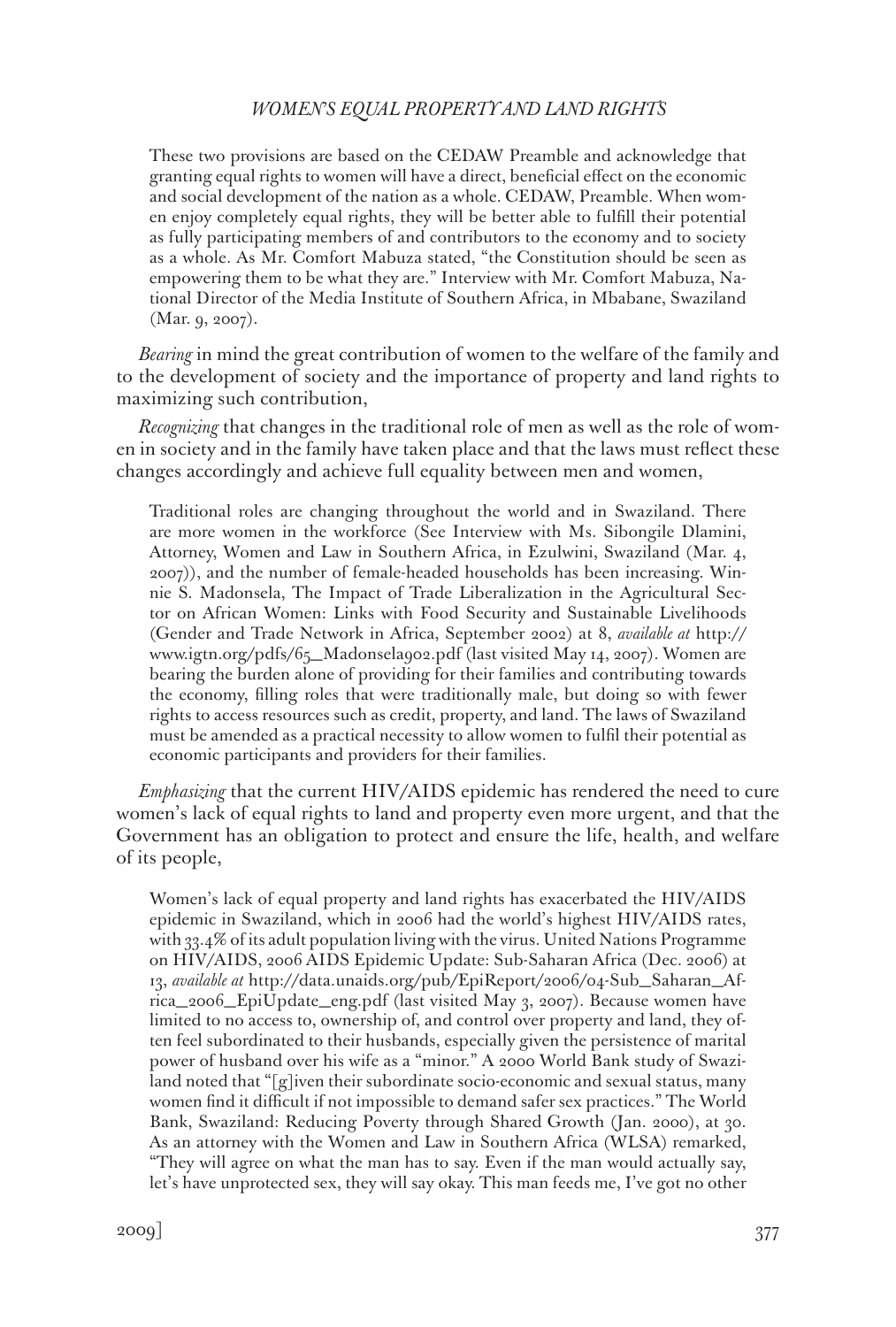alternative, so I've got to do what he says." Interview with Ms. Sibongile Dlamini, Legal Aid Officer at Women and Law in Southern Africa (WLSA), in Ezulwini, Swaziland (Mar. 4, 2007).

Because Swazi laws and practices severely curtail women's access to property, often a woman's only hope of supporting herself and her family is by engaging in relationships that involve multiple sex partners and thus riskier sexual behaviour, be it in the form of polygyny or transactional or commercial sex. As one woman stated in a UN Integrated Regional Information Networks article, "Why do some girls marry into polygamy?... Some do it to get out of poverty, just to keep from starving." Integrated Regional Information Networks for the UN Office for the Coordination of Humanitarian Affairs, Swaziland: Facing the Culture Shock of Monogamy (Jul. 21, 2006), *available at* http://www.irinnews.org/report. aspx?reportid=59716 (last visited May 3, 2007). Additionally, women engage in "transactional" sex in exchange for money, food, school fees, a place to live, and other basic necessities.

*Whereas* Swaziland desires to march forward under its own Constitution, its laws, and the positive institutions of traditional law and custom to guarantee the equality, dignity, happiness and welfare of ALL its people, regardless of gender, marital status, or other protected status;

This provision is modeled after the preamble in the Swazi Constitution. Swaz. Const. 2005, Preamble. It is meant to emphasize that Swaziland can use the institutions that are in place now to enact change that is beneficial for everyone in Swaziland, regardless of gender, marital status, or other protected status.

# **Part I – INTERPRETATION**

Chapter 1: Interpretation

Interpretation:

"Alienate" means to transfer, mortgage or sublet.

"Administer" means to place easements on, rent out, and alienate property.

"Child" refers to any person less than eighteen years of age.

"Communal Swazi Nation Land" is land that is shared among all members of the community.

"Commercial use" of Swazi Nation Land includes using land for a business, lodging, and cash crop agriculture.

"Derivative right" is a right to occupy and use land created out of a right of occupancy.

The definition of a derivative right is modelled after the definition of the term in Tanzania's Village Land Act. Village Land Act 5 of 1999 s. 1 (Tanz.).

"Customary Marriage" means a marriage concluded in accordance with customary law.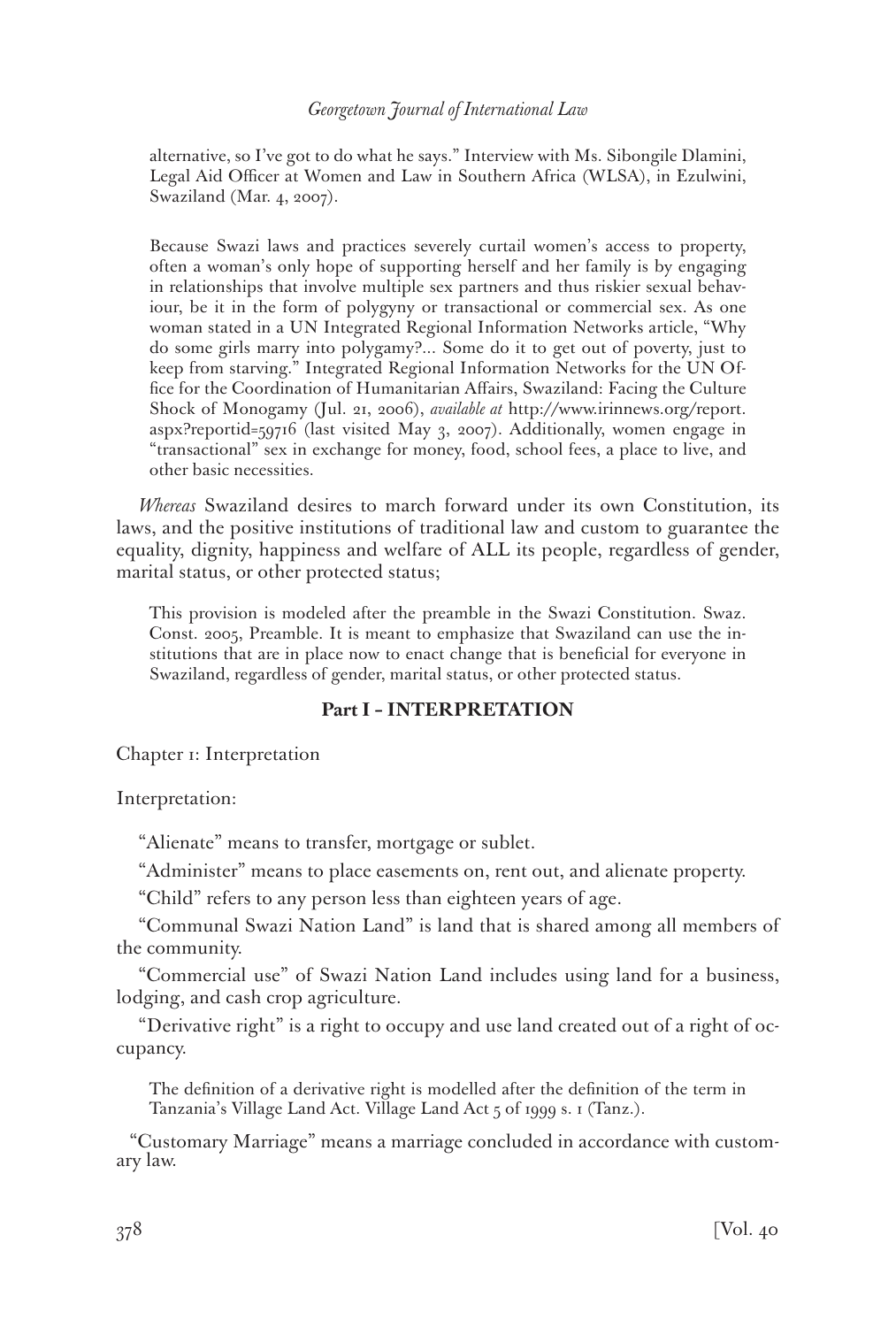This definition is based on the Recognition of Customary Marriages Act 120 of 1998 s. 1 (S. Afr.).

"Dependents" are persons that an individual must provide for, and might include biological children, adopted children, children that live with the individual, parents, or siblings.

"Dispose of" means to sell.

"Financial institution" means any person carrying on banking business or the business of a stockbroker or dealer in stocks, bonds or shares.

This definition appears in Swaziland's Financial Institutions (Consolidation) Order, 1975.

"Government and crown land" means land over which the government holds title.

"Immovable Property" includes land and any structures on the land regardless of whether they are temporary or fixed.

"Land" includes title deed, government owned, and Swazi Nation Land.

"Lending institution" means a financial institution, public or private, recognised under the Financial Institutions (Consolidation) Order, 1975, or a lender recognised under the Money-Lending and Credit Financing Act, 1991, that grants loans, mortgages, or other forms of financial credit to the public or other institutions.

*"Lobola"* means an optional gift from the groom and his family to the family of the bride, representing the union of the two families.

Under Swazi law and custom, lobola\* has positive and negative connotations. Lobola represents the union of the two families, as well as the purchase of the woman's future children and her labour. *See* Woman and Law in Southern Africa Research Trust, Multi Dimensional Approach to Gender Equality in Swaziland: Swazi Culture and Traditions 35 (2001) ("As an exchange in strengthening relations between two families, this is good. This is more so because even the bride does the same when she gives umhlambiso."); Woman and Law in Southern Africa Research and Educational Trust, Multiple Jeopardy: Domestic Violence and Women's Search for Justice in Swaziland 82 (2001) ("Khoza (1973) contends that emalobola should not be regarded as a purchase price, but rather as a symbol of gratitude, cementing the relationship between the two families."); R. T. Nhlapo, Marriage and Divorce in Swazi Law and Custom 101 (1992) ("The wife-seekers pay lobola cattle in order to lay claim to the children; the wife-givers take lobola in order to enhance their ability to acquire wives to bear children for them."); Christopher A.B. Zigira, The Role of NGOS in Economic Empowerment of Women: A Case Study of Umtapo Wa Bomake (Women's Resource Centre) in Swaziland 77 (June 1998) ("[I]n traditional marriages the payment of lobola (bridewealth) has meant buying children, rights over women and custody of children."); Interview with Reverend Pius Magagula, Catholic Priest, in Manzini, Swaziland (Mar. 9, 2007) ("According to the details Swazi custom, lobola is the purchasing of the kids, that would be the offspring of the wife, but not the wife."); R. T. Nhlapo, Marriage and Divorce in Swazi Law and Custom 48 (1992) ("[A]n important rationale in the minds of those who practice the custom is that the cattle transferred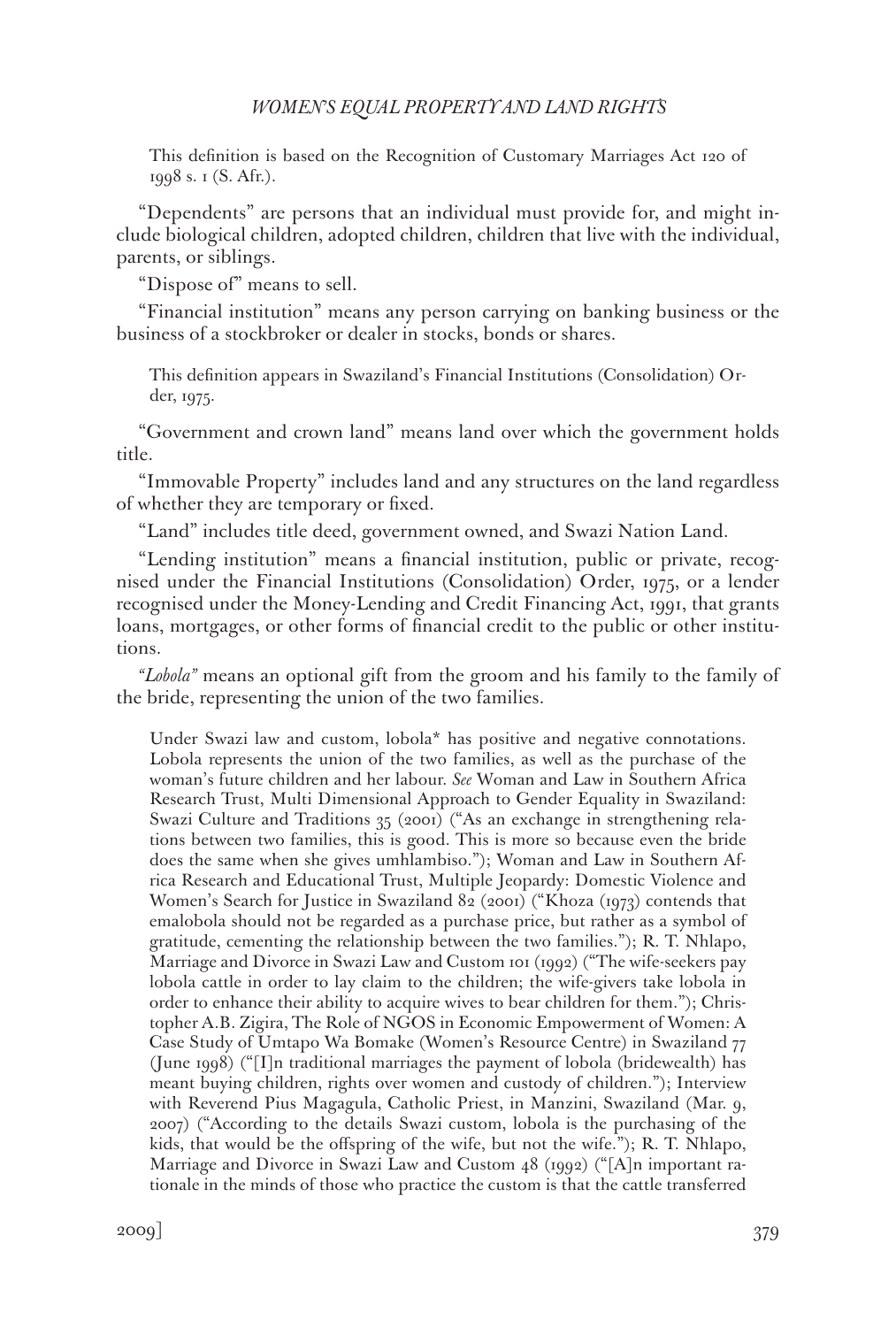to the woman's family compensate them for the loss of their daughter and her reproductive capacities.").

Under current interpretation, lobola objectifies and dehumanizes women, in violation of their rights to dignity under the constitution and international law. See, e.g., Swaz. Const. 2005 s. 18(1); African Charter on Human and Peoples' Rights, art. 5, OAU Doc. CAB/LEG/67/3 rev. 5, 21 I.L.M. 58 (1982), entered into force Oct. 21, 1986, ratified by Swaziland Sept. 15, 1995, *available at* http://www.achpr. org/english/\_info/charter\_en.html.

This legislation codifies the positive aspects of lobola, by emphasizing that lobola represents the union of the families. This is consistent with the definition of lobola in the Marriage Bill of 2004: "'Lobola' means the gift given by the groom and his family to the bridegroom's family in the process of building a relationship between the two families. According to Swazi law and custom this gift can pass at anytime after the families have negotiated and agreed on the material issues pertaining to the marriage." *See* Marriage Bill of 2004 s. 2.

Other African countries, like Benin, have also declared that dowry is merely symbolic. *See* Persons and Family Code 2002-07 of 2002 s. 142 (Benin) ("La dot a un caractère symbolique") [Dowry has a symbolic character].

\*Note: Scholars as well as legislators sometimes use the terms lobola, lobolo, emalobolo, dowry, brideprice, and bridewealth interchangeably. The terms, however, sometimes refer to payments made by the groom or the family of the groom to the family of the bride (usually the father of the bride), and at times to the bride; in some cultures the term refer to the opposite transaction. Here, lobola is used to refer to the former practice.

"Marital Home" is the location where spouses live either with each other or extended family including children.

"Microcredit" means small loans to persons in need, as defined by the relevant laws, for personal use or for agricultural activities, and self-employment projects that generate income.

This definition is based on that used during the February 2007 Microcredit Summit and on the types of loans granted by the Swaziland Development Finance Corporation (FINCORP). Grameen Bank, What is Microcredit (1998), *available at* http://www.grameen-info.org/mcredit/definit.html; Swaziland Development Finance Corporation, Products and Services, at http://www.fincorp.co.sz/index. php?option=com\_content&task=section&id=2&Itemid=77 (last visited May 15, 2007). The Microcredit Summit also provides helpful guidance for determining whether persons are in financial need, or whether they make up the "poorest" families, which it defined as "those who live in households with incomes that place them in the bottom 50% of the poverty group as defined officially in each country. Households in the top 50% of a country's poverty group [are] termed "poor." David S. Gibbons and Jennifer W. Meehan, The Microcredit Summit's Challenge: Working Towards Institutional Financial Self-Sufficiency while Maintaining a Commitment to Serving the Poorest Families (updated June 2000), *available at*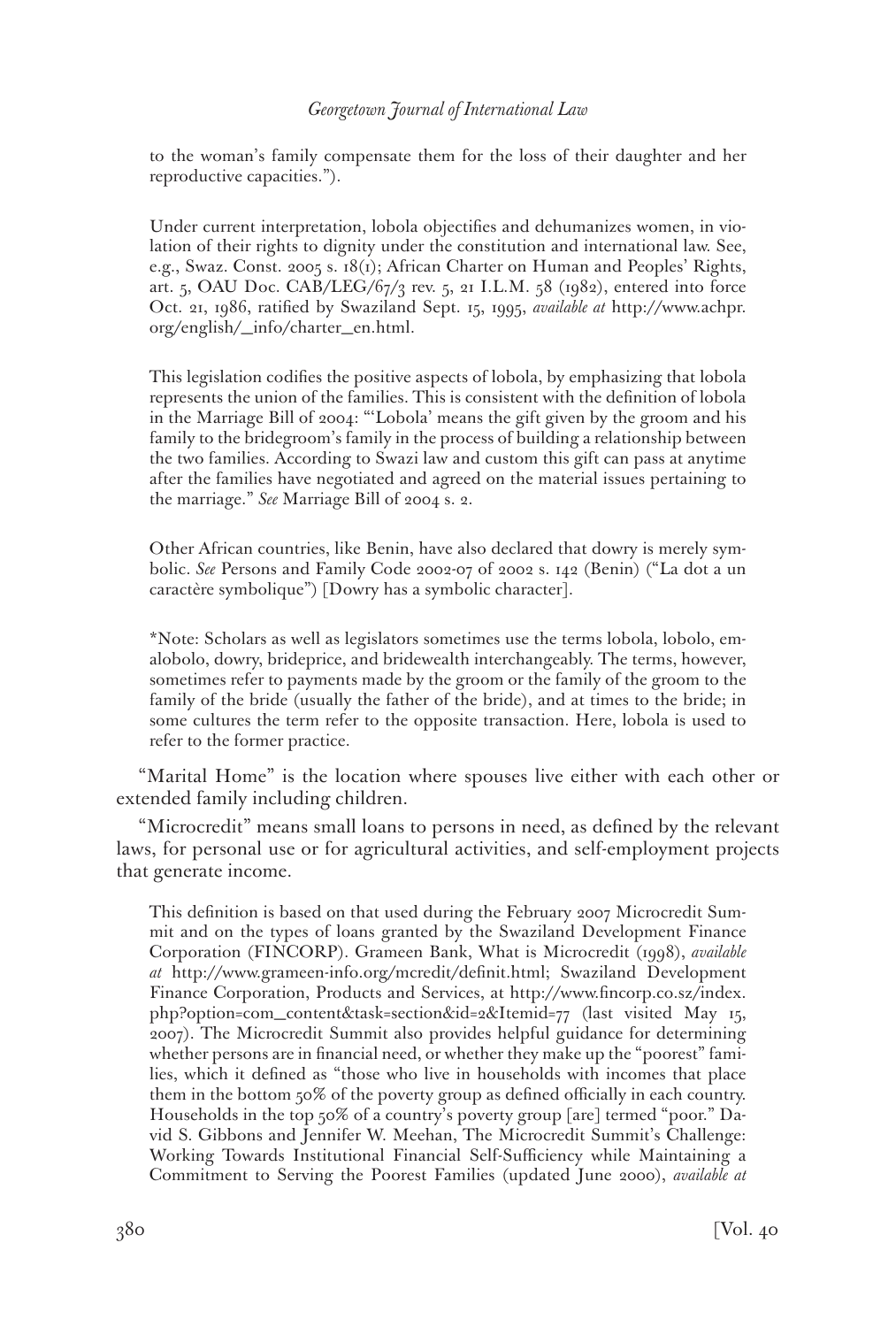http://wbln0018.worldbank.org/HDNet/HD.nsf/0079b63a7bd2158685256b9c00 572f30/dc87b0dc9358b5d185256a920076afe3/\$FILE/Challenges%20Update.pdf.

"Movable property" is property that can be moved or displaced and includes, but is not limited to income, livestock, household items, and automobiles.

"Own" means buy, hold, or dispose of.

"Productive use of land" means using the land for growing crops, raising a family, building a home, or running a business.

"Residential use" of Swazi Nation Land includes housing, gardening, cultivating, and agriculture for family sustenance.

"Right of occupancy" means a title to the use and occupation of land.

"Structures" include all permanent and temporary structures including but not limited to kraals and temporary housing.

"Swazi Nation Land" is held in trust by the King for the Swazi Nation.

### **Part II – APPLICATION**

#### *Chapter 2: Application of Act to all persons*

2. This Act applies to all Swazi citizens or persons ordinarily and lawfully residing in Swaziland, without discrimination, including on grounds of gender and marital status.

3. Spouses in all marital regimes, including under civil law, common law, religious law, or Swazi law and custom, are governed by the provisions set forth in this Act.

Sections 2 and 3 of this Act aim to clarify the confusion of the dual system of Roman-Dutch law and customary law that currently regulate property and land rights. Elimination of the dual legal system is a concern for many Swazis, especially because many customary property rules remain unwritten and much of the common law is unpublished. This bill seeks to ameliorate those concerns by creating a written and predictable set of laws on property and land for all Swazis to follow.

Other countries on the African continent have also begun eliminate dual regulatory regimes by managing all marital and property regimes under one code or act. For example, Burkina Faso's Code of Persons and the Family, Title III, Article 233 only recognizes marriages under the Marriage and Family Code; Cote d'Ivoire's Act no. 64-375, October 7, 1964 on marriage Art. 19 only recognizes marriages performed by an official registry. *See* Center for Reproductive Law and Policy, Women of the World: Laws and Policies Affecting Their Reproductive Lives, Regional Trends in Reproductive Rights 191 (2003), *available at* http://www.reproductiverights.org/pdf/regionaltrends.pdf (observing that Burkina Faso, Côte d'Ivoire, and Cameroon have abolished bride-price).

The language "persons ordinarily and lawfully residing in Swaziland" is taken from the Constitution s.  $45(2)(a)$  which uses these factors as a condition of registration of citizenship. Swaz. Const. s.  $45(2)(a)$  (2005).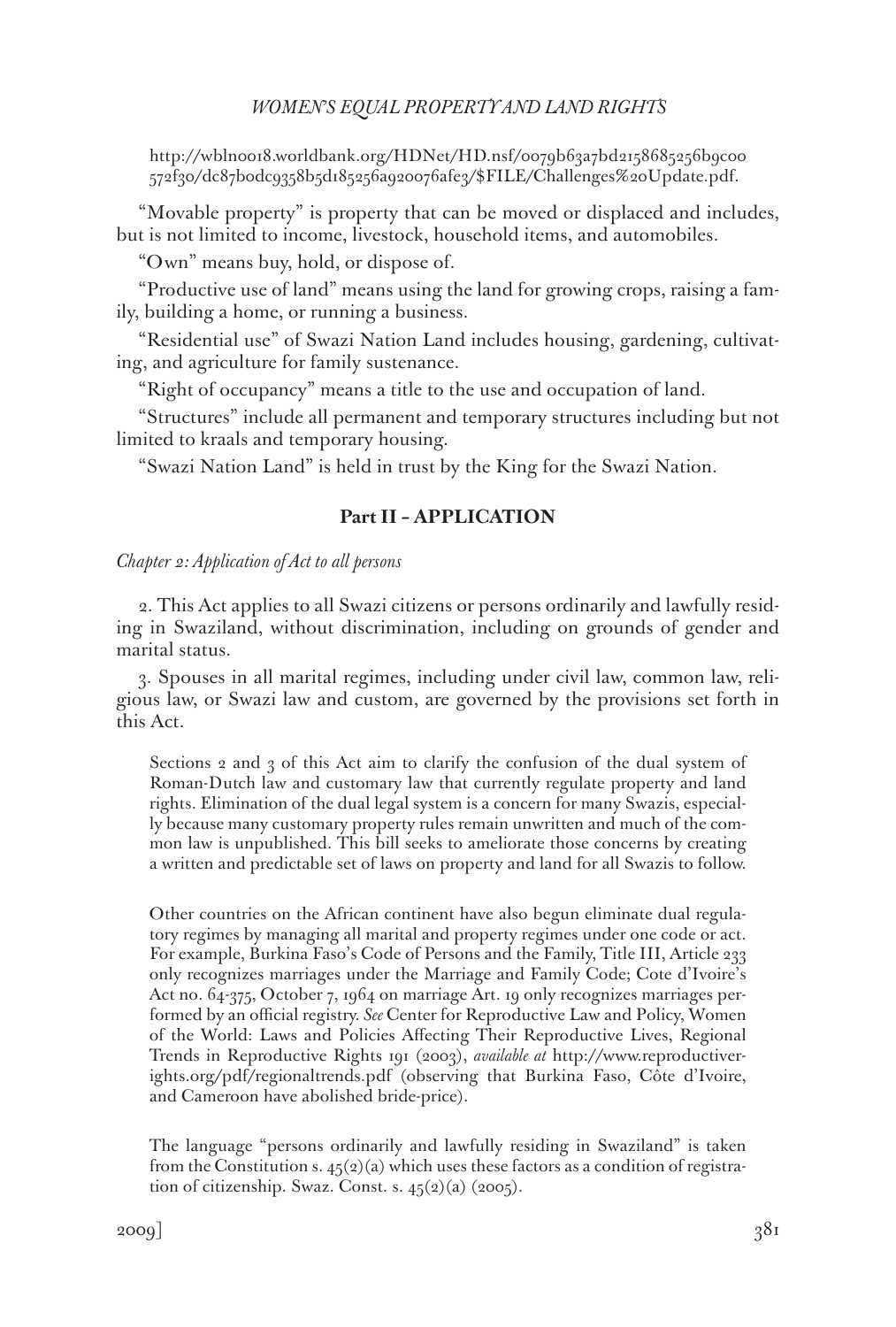Sections 2 and 3 include common law marriage in compliance with the Constitution section  $34(2)$ , which requires Parliament to enact legislation regulating the property rights of spouses in civil law, common law, and Swazi law and custom. Swaz. Const. s. 34(2) (2005).

### **Part III – Equal Property and land Rights**

#### *Chapter 3: Equal rights to property and land*

4. All Swazi citizens or persons ordinarily and lawfully residing in Swaziland have the right, without discrimination as to gender, marital status or other protected status, at the age of eighteen years, or earlier if emancipated by the appropriate judicial body to

Although the legal age of majority in Swaziland is twenty-one, many Swazis are beset with the responsibilities of an adult at a much earlier age. For this reason, this provision changes the age of majority to eighteen for purposes of this Act. Women bear a special burden at a young age to care for children, siblings, and other dependents. The current HIV/AIDS crisis has left many younger women as head of household necessitating immediate, full property rights for young women in order to maintain themselves and their dependents. Current law considers people married to be de facto majority age. Section 50 in the Swazi Constitution likewise recognizes majority through marriage in regard to renunciation of citizenship. Section 50 extends the age of majority to women who are or are about to be married. Swaz. Const. s. 50 (2005).

Although the Swazi Majority Act sets the age of majority at twenty-one, (The Age of Majority Act 11 of 1853 s. 2 ("men and women shall attain their majority at the age of twenty-one years.")), the Convention on the Rights of the Child, Article 1 defines child to mean every human being below the age of eighteen years unless under the law applicable to the child, majority is attained earlier. Convention on the Rights of the Child, art. 1, G.A. res. 44/25, annex, 44 U.N. GAOR Supp. (No. 49) at 167, U.N. Doc. A/44/49 (1989), entered into force Sept. 2 1990, ratified by Swaziland Jan 17, 2002, *available at* http://www1.umn.edu/humanrts/instree/k2crc. htm.

(1) Purchase, own, register, administer, use, and dispose of moveable and immoveable property, excluding Swazi Nation Land; and

(2) Be allocated Swazi Nation Land for residential or commercial use.

Current laws governing property like the Deeds Registry Act of 1968 are in violation of the Constitution and international law which grant all people equality before the law and the equal right to property. Deeds Registry Act 37 of 1968 s. 16 (Swaz.). The Deeds Registry Act section 16 prevents women who are married in community of property from registering property in their own name and requires women married out of community of property to register property with the "assistance" of their husband. Deeds Registry Act 37 of 1968 s. 16 (Swaz.). This section 4 will bring Swazi property laws in line with the Constitution and international law both of which grant all people the equal right to property. The Constitution has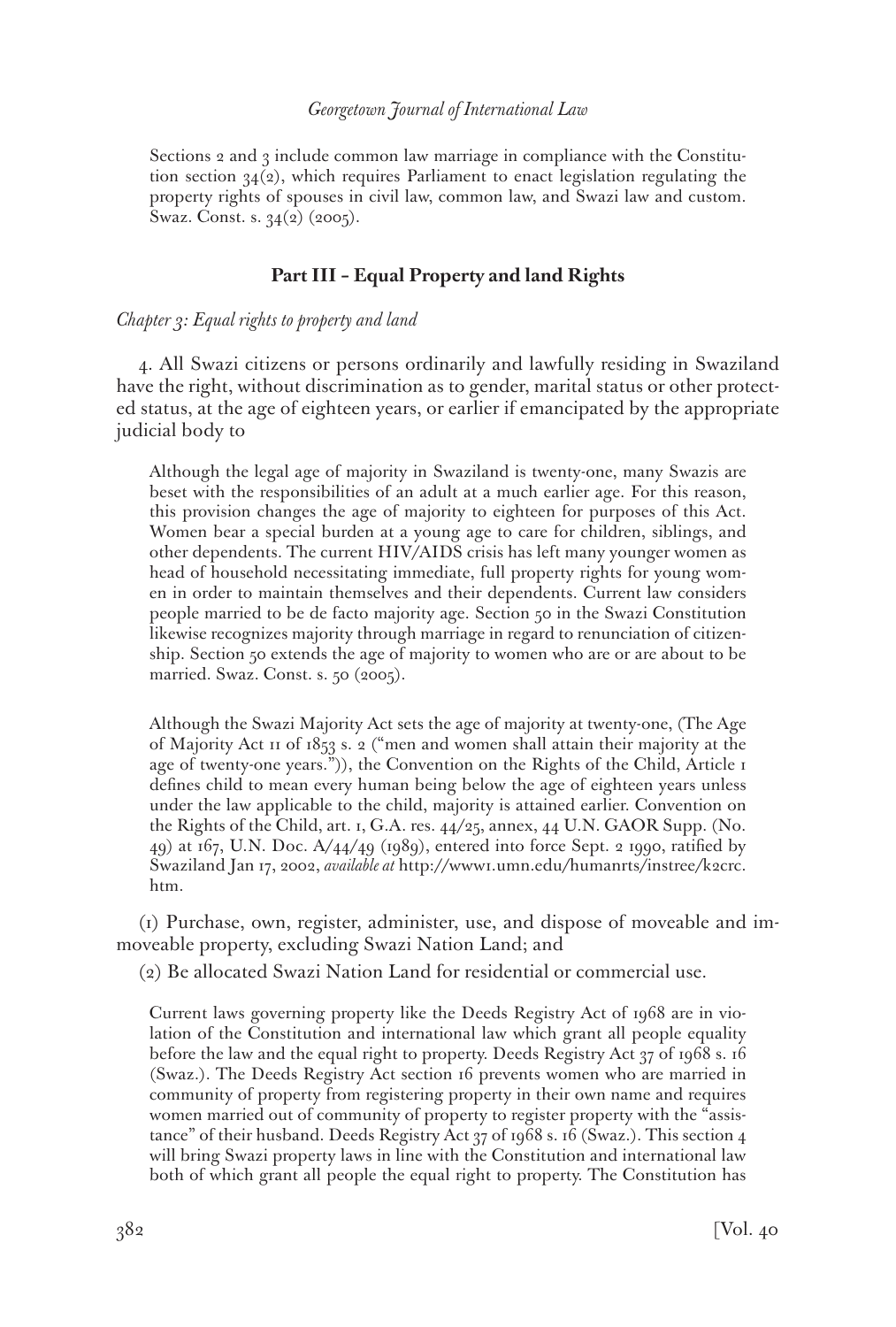multiple sections that call generally for the equality of all people and specifically for equal property rights. See Swaz. Const. s.  $14(1)(f)$  ("The fundamental human rights and freedoms of the individual enshrined in this Chapter are hereby declared and guaranteed, namely—(f) respect for rights of family, women, children, workers and persons with disabilities."); s.  $19(1)$  ("A person has a right to own property either alone or in association with others."); s. 20(1) ("All persons are equal before and under the law in all spheres of political, economic, social and cultural life and in every other respect and shall enjoy equal protection of the law."); s. 20(2) ("For the avoidance of any doubt, a person shall not be discriminated against on the grounds of gender, race, colour, ethnic origin, tribe, birth, creed or religion, or social or economic standing, political opinion, age or disability."); s. 20(3) ("For the purposes of this section, 'discriminate' means to give different treatment to different persons attributable only or mainly to their respective descriptions by gender, race, colour, ethnic origin, birth, tribe, creed or religion, or social or economic standing, political opinion, age or disability."); s. 20( $\frac{1}{2}$ ) ("Nothing in this section shall prevent Parliament from enacting laws that are necessary for implementing policies and programmes aimed at redressing social, economic or other imbalances in society."); s.  $28(i)$  ("Women have the right to equal treatment with men and threat right shall include equal opportunities in political, economic, and social activities."); s.  $2H(2)$  ("a citizen of Swaziland, without regard to gender, shall have equal access to land for normal domestic purposes.").

International Treaties ratified by Swaziland also protect the right to equality. *See* African Charter on Human and Peoples' Rights, Preamble, OAU Doc. CAB/ LEG/6 $7/3$  rev. 5, 21 I.L.M. 58 (1982), entered into force Oct. 21, 1986, ratified by Swaziland Sept. 15, 1995 ("Considering the Charter of the Organization of African Unity, which stipulates that 'freedom, equality, justice and dignity are essential objectives for the achievement of the legitimate aspirations of the African peoples."), *available at* http://www1.umn.edu/humanrts/instree/z1afchar.htm; Convention on the Elimination of All Forms of Discrimination Against Women, art. 2, G.A. res. 34/180, 34 U.N. GAOR, Supp. (No. 46), at 193, U.N. Doc. A/34/46, entered into force Sept. 3, 1981, ratified by Swaziland Mar. 26, 2004, *available at* http://www. un.org/womenwatch/daw/cedaw/cedaw.htm ("States Parties condemn discrimination against women in all forms, agree to pursue by all appropriate means and without delay a policy of eliminating discrimination against women..."); International Covenant on Civil and Political Rights, art. 26, G.A. res. 2200A (XXI), 21 U.N. GAOR Supp. (No. 16) at 52, U.N. Doc. A/6316 (1966), 999 U.N.T.S.171, entered into force Mar. 23, 1976, ratified by Swaziland Mar. 26, 2004, available at http://ohchr.org/english/law/ccpr.htm ("All persons are equal before the law and are entitled without any discrimination to the equal protection of the law. In this respect, the law shall prohibit any discrimination and guarantee to all persons equal and effective protection against discrimination on any ground such as race, colour, sex, language, religion, political or other opinion, national or social origin, property, birth or other status."); International Covenant on Economic, Social and Cultural Rights, art. 3, G.A. res 2200A (XXI), 21 U.N. GAOR Supp. (No. 16) at 52, U.N. Doc. A/6316 (1966), 993 U.N.T.S.3, entered into force Jan. 3, 1976, ratified by Swaziland Mar. 26, 2004, *available at* http://www.ohchr.org/english/law/ cescr.htm ("The States Parties to the present Covenant undertake to ensure the equal right of men and women to the enjoyment of all economic, social and cultural rights set forth in the present Covenant.").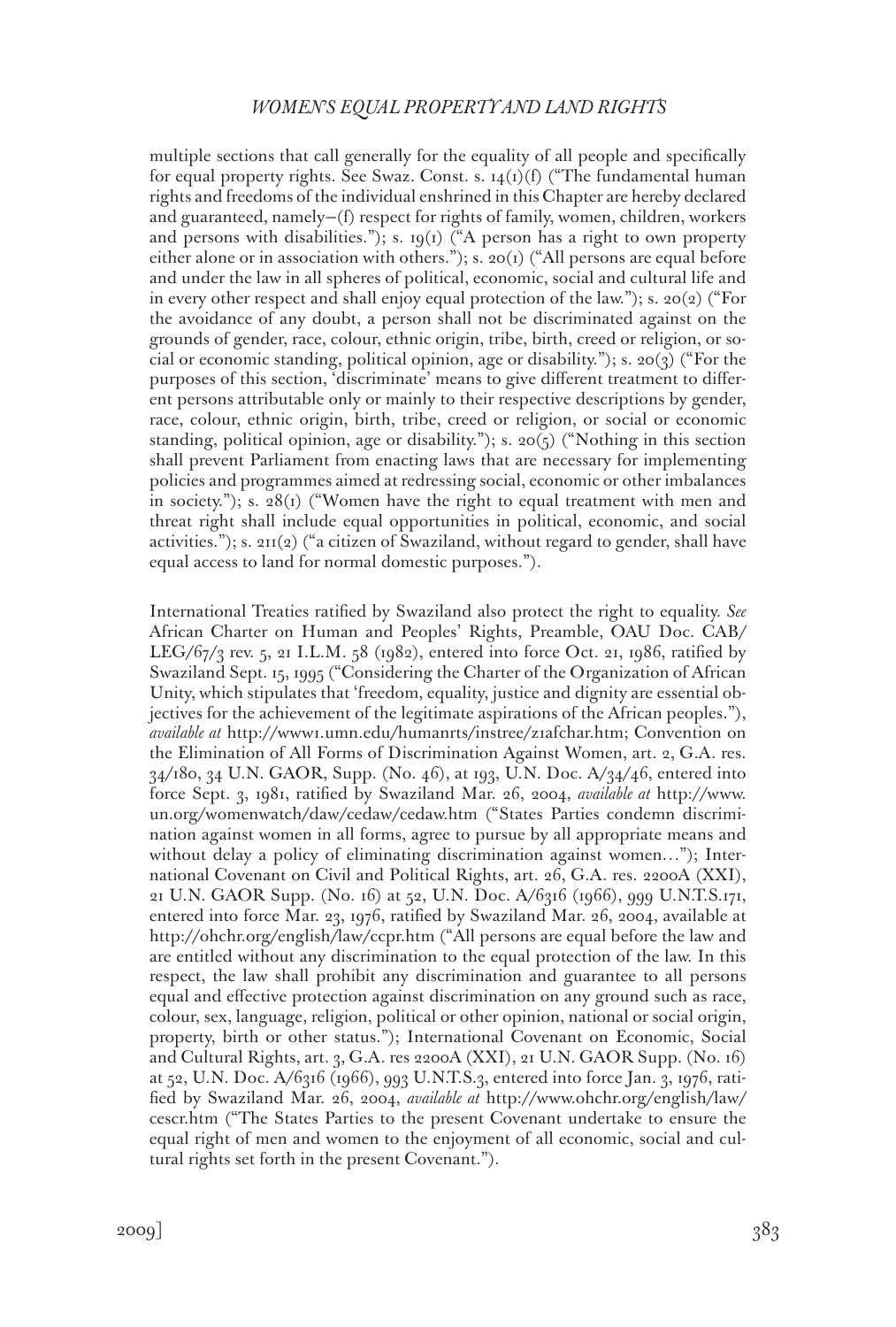# *Chapter 4: Abolition of marital power*

5. The marital power that the husband had over person and property of his wife whether in civil law, common law or Swazi law and custom is hereby abolished.

6. The marital power which any husband had over the person and property of his wife immediately before the commencement of this Act, is hereby abolished.

This provision is modelled after Namibia's married Person's Equality Act 1 of 1996 s. 2(b) (Namib.) ("the marital power which any husband had over the person and property of his wife immediately before the commencement of this Act, is hereby abolished.").

# *Chapter 5: Equal property rights of spouses*

7. Spouses have equal capacity, subject to section 9 and 10 on mutual consent requirements below:

- (1) to contract and litigate;
- (2) to register property in own name;
- (3) to dispose of assets of the community property;
- (4) to contract debts which lie against the community property;
- (5) to act as an executor of a deceased estate;
- (6) to act as a trustee of an insolvent estate;
- (7) to act as a director of a company; and
- (8) to bind oneself as surety.

Sections 6 and 7 hereby amend section 16 of the Deeds Registry Act. Deeds Registry Act 37 of 1968 s. 16. The language for these provisions is based on Namibia's Married Persons Equality Act1 of 1996, ss. (2)-(3) (Namib.) and South Africa's Matrimonial Property Act 88 of 1984 ch. II-III (S. Afr.).

Abolition of marital power and the extension of full legal autonomy to all Swazis is essential to achieving equal property rights for women in Swaziland. Marital powers under the civil regime restrict every aspect of a woman's right to property, right to contract, and right to litigate thus limiting her economic security by preventing married women from purchasing, administering, owning, using, and disposing of property or obtaining credit, loans and bank accounts without the consent of their husbands. (See Deeds Registry Act 37 of 1968 s. 16 (Swaz.) (s. 2: "a woman married out of community of property… shall be assisted by her husband in executing any deed or other document required or permitted to be registered in the Deeds Registry . . ."); (s. 3: "Immovable property, bonds or other real rights shall not be transferred or ceded to or registered in the name of a woman married in community of property.")); See also, R.T. Nhlapo, The Legal Situation of Women in Southern Africa, in 2 Women and the Law in Southern Africa 114 (J. Stewart & A. Armstrong eds., 1990), (marital power leaves a woman with no "locus standi in judicio (i.e. she must be represented in legal proceedings by her husband, no independent contractual capacity, and very little control over the joint property of marriage."); *See also*, U.S. Department of State, Bureau of Democracy, Human Rights, and Labor,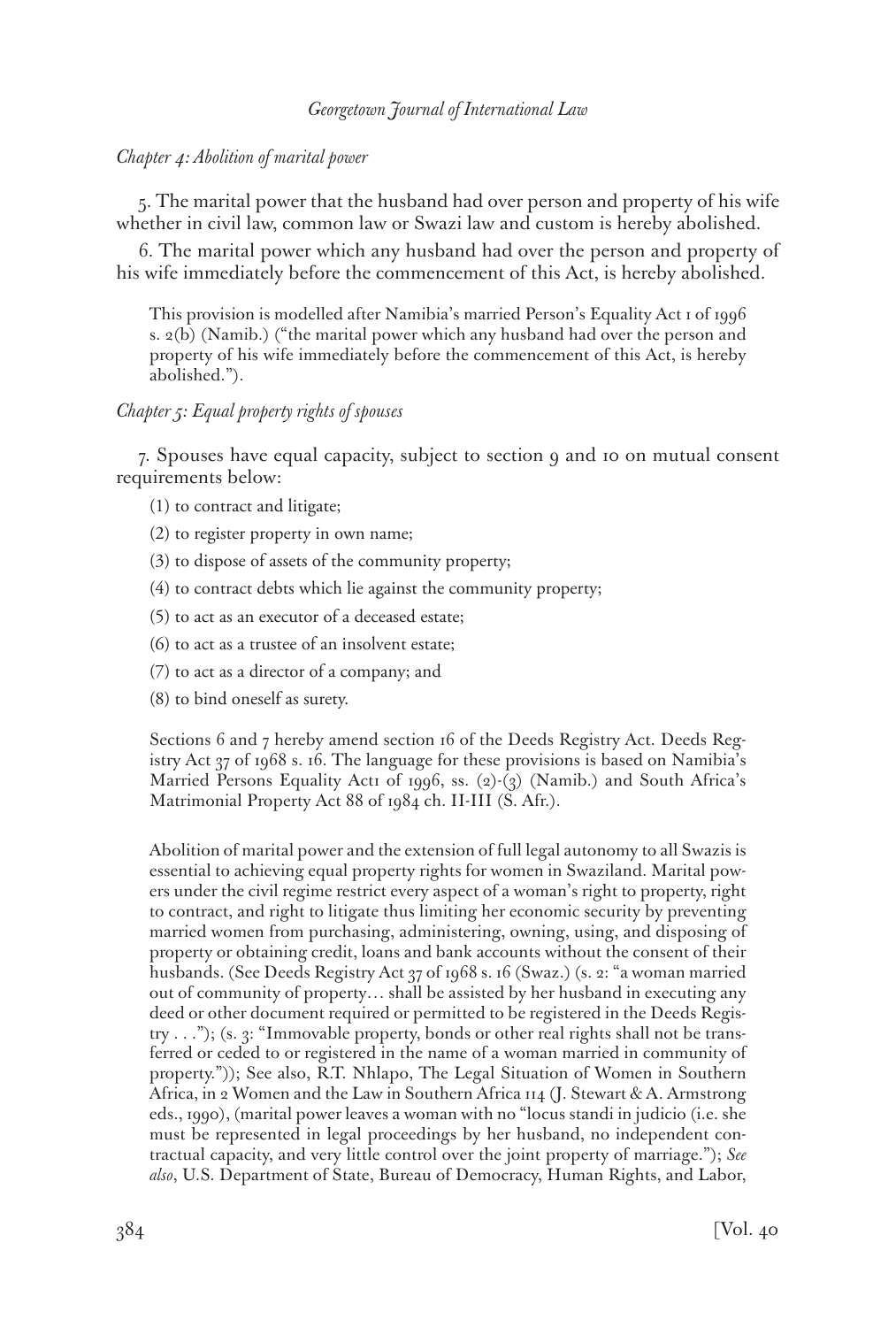Country Reports on Human Rights Practices: Swaziland (2004) (released Feb. 28, 2005) *available at* http://www.state.gov/g/drl/rls/hrrpt/2004/41629.htm ("In both civil and traditional marriages, wives are legally treated as minors… . A woman generally must have her husband's permission to borrow money, open a bank account, gain access to land, and in some cases, obtain a job".).

In marriages under Swazi law and custom, the marital powers are more extensive, and give the husband control over the wife's every day decisions: whether the wife works outside of the home, whether the wife can sell her livestock, what should be planted in the fields, what she can wear, and even what company she can keep. See R.T. Nhlapo, The Legal Situation of Women in Southern Africa ("marital power under customary law is all-encompassing and reduces the wife to a position analogous to that of 'one of the children' of the household. This has obvious implications for her personal autonomy.

Countries throughout Africa and around the world have taken similar measures to ensure women's equal property rights by eliminating the power of the husband over the affairs of the wife. See Namibia's Married Persons Equality Actr of 1996, Part I (2)-(3) (Namib.); South Africa's Matrimonial Property Act, Act 88 of 1984, Ch II-III. (S. Afr.); Belize's Married Woman's Property Ordinance of the laws of Belize, Ch. 142 (1) (Bel.); Kyrgyzstan's Marriage and Family Code Part II, art. 23 (Kyrg.); Bolivia's Family Code arts.114 and 116 (Bol.); Italy's 1975 Reform (Italy); Laos's Family Law, art. 27. (Laos).

This Act will bring Swaziland's laws into compliance with the Constitution section  $28(i)$  granting women the "the right to equal treatment with men. . . [including] equal opportunities in… economic… activities," and section  $2\pi(2)$  granting all citizens of Swaziland "without regard to gender… equal access to land. . .." Swaz. Const. ss.  $28(i)$ ,  $211(2)$  (2005). It will also fulfil Swaziland's international obligations under CEDAW Article  $f(t)(h)$  to ensure "the same rights for both spouses" in respect of the ownership, acquisition, enjoyment and disposition of property." Abolition of marital powers and the extension of legal autonomy to all Swazis brings Swaziland in line with international obligations under CEDAW Article  $15(i)$  & (2) which accord women equality under the law and "legal capacity to that of men" and "the right to conclude contracts and to administer property. . ." and domestic obligations of the Swazi Constitution sections 20 (1-3) which declare all people equal "before and under the law" regardless of gender. CEDAW, arts. 15(1)-  $(2)$ ,  $16(1)(h)$ ; see also HRC, General Comment 28, paras. 19, 25; and Committee on the Elimination of Discrimination against Women (CEDAW), General Recommendation 21: Equality in Marriage and Family Relations (13th Sess., 1994), paras. 7, 17, 24-33, U.N. Doc. A49/38 at 1 (1994), *available at* http://www.un.org/ womenwatch/daw/cedaw/recommendations/recomm.htm#recom21 [hereinafter CEDAW, General Recommendation 21].

8. Subject to section 9, spouses may perform any juristic act with regard to the joint estate.

9. Except as permitted by section 7 and subject to sections 10 and 11, a spouse must obtain the written consent of the other spouse to: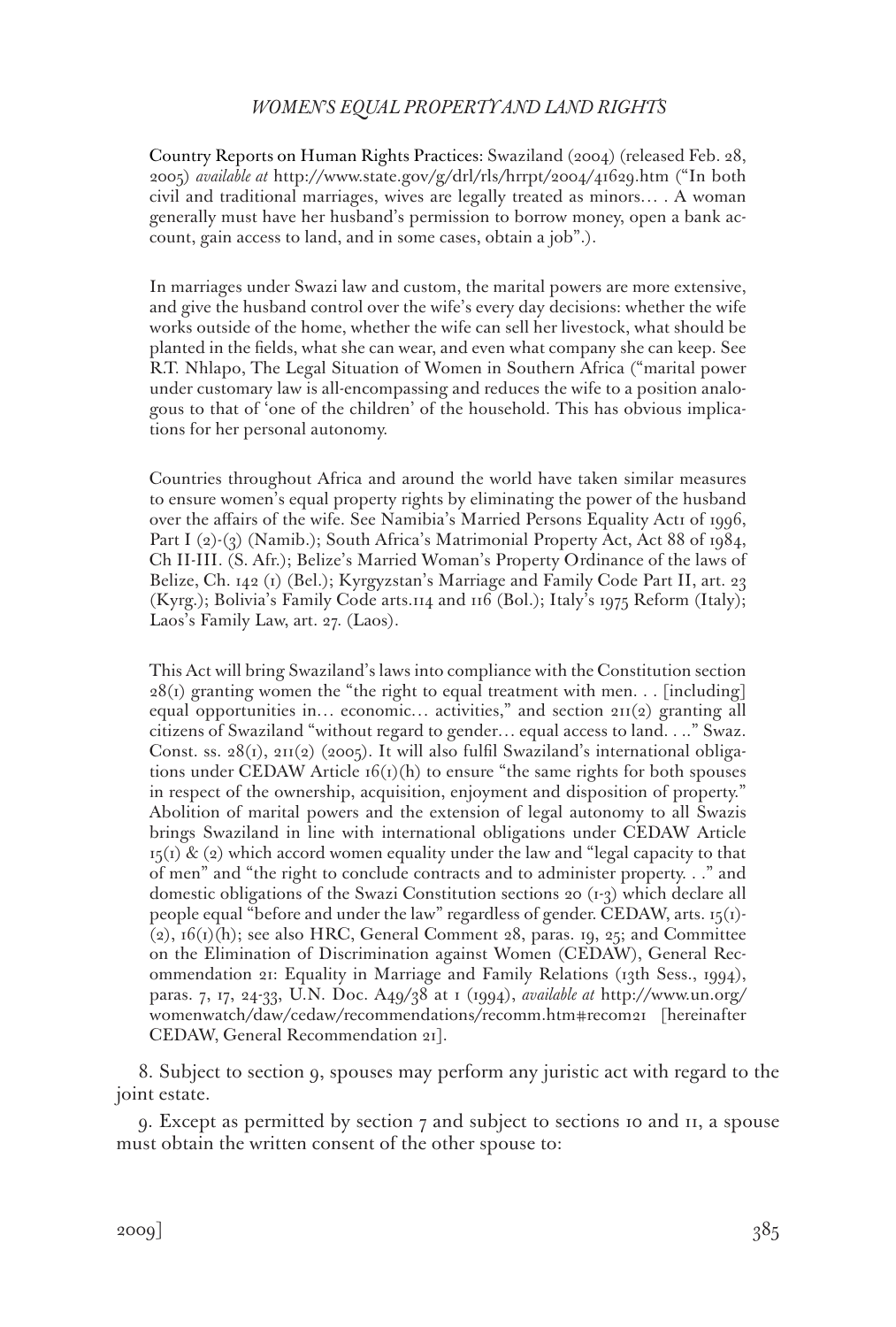(1) alienate, mortgage, burden with a servitude or confer any other real right in any immovable property forming part of the community property;

(2) enter into any contract for the alienation, mortgaging, burdening with a servitude or conferring of any other real right in immovable property forming part of the community property;

(3) rent, lease or make any improvements on Swazi Nation Land co-titled in spouses' names;

(4) alienate, cede, or pledge any deposits in bank accounts, shares, stocks, debentures, debenture bonds, insurance policies, mortgage bonds, fixed deposits or similar assets, or any investment by or on behalf of the other spouse in a financial institution, forming part of the community property;

(5) receive any money due or accruing to the other spouse or the community property by way of:

(a) remuneration, earnings, bonus, allowance, royalty, pension or gratuity by virtue of the other spouse's employment, profession, trade, business, or services rendered by him or her;

(b) compensation for loss of any income;

(c) inheritance, legacy, donation, bursary or prize left, bequeathed, made or awarded to the other spouse;

(d) income derived from the separate property of the other spouse;

(e) dividends or interest on or the proceeds of shares or investments in the name of the other spouse; and

(f) the proceeds of any insurance policy or annuity in favour of the other spouse;

(6) alienate or pledge any jewelry, coins, stamps, paintings, livestock, or any other assets forming part of the community property and held mainly as investments; and

(7) alienate or pledge any furniture, or other effects of the joint household in community property.

10. If a spouse unreasonably withholds the consent required in terms of section 10 or if that consent cannot for any other reason be obtained, a court may on the application of the other spouse give that spouse leave to perform the act in question without the required consent if the court is satisfied, in the case where the consent is withheld, that such withholding is unreasonable or, in any other case, that there is good reason to dispense with the consent.

11. A court may, on the application of a spouse, if it is satisfied that it is essential for the protection of the interest of that spouse in the community estate, suspend for a definite or indefinite period any power that the other spouse may exercise in terms of this Part, either in general or in relation to a particular act as the court may specify in its order.

The above sections 8-11 are modelled on Namibia's Married Persons Equality Act (1996) sections 7-11 (Namib.) and South Africa's Matrimonial Property Act 88 of 1984 ch. II-III (S. Afr.) and will resolve the gendered power imbalance created by marital powers in community of property civil rights marriages. Currently, a woman cannot register property in her own name if married in community of property regardless of whether she purchased the land with her own money. This prevents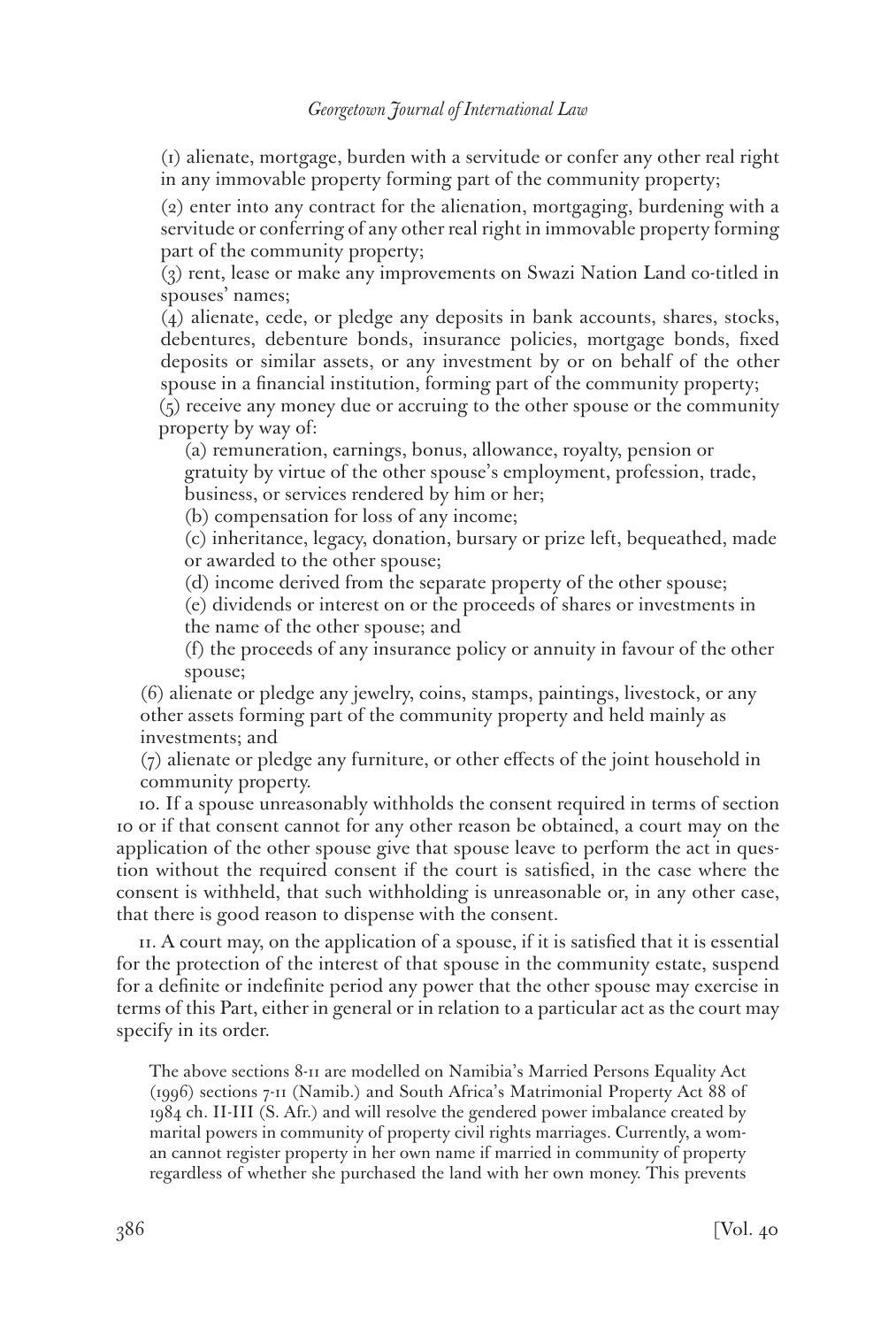women from economic advancement because they are deprived of using their own property for financial security. The current system also enables husbands to sell or mortgage property without their wives' consent regardless of who actually paid for the property. This deprives women of decision making power in the welfare of her family and has resulted in rendering many women and their families destitute. Section 9 of this Act will require both spouses to seek consent when selling or mortgaging property so that no partner in marriage can unilaterally alter the economic stability of the family.

Countries around the world have already changed their marriage and property laws to require the consent of both spouses in selling or mortgaging community property. Countries from Guatemala to Laos to Latvia have implemented laws requiring spousal consent in the administration of joint property. *See e.g.*, Namibia Married Person's Equality Act 1 of 1996 s. 7 (Namib.); South Africa Matrimonial Property Act 88 of 1984 s. 15 (S. Afr.).

The changes to property laws under sections 5 - 11 will bring Swaziland into compliance under its obligations to CEDAW, article  $16(1)(h)$  which requires equal property rights in marriage including the right to equal "ownership, acquisition, management, administration, enjoyment and disposition of property;" and to the International Covenant on Economic, Social and Cultural Rights (ICESCR), article 11(1) requirement of States Parties to "recognize the right of everyone to an adequate standard of living fro himself and his family, including… housing, and to the continuous improvement of living conditions." CEDAW, art.  $16(i)(h)$ ; International Covenant on Economic, Social and Cultural Rights, art. 11(1), G.A. res 2200A (XXI), 21 U.N. GAOR Supp. (No. 16) at 52, U.N. Doc. A/6316 (1966), 993 U.N.T.S.3, entered into force Jan. 3, 1976, ratified by Swaziland Mar. 26, 2004, *available at* http://www.ohchr.org/english/law/cescr.htm [hereinafter ICESCR].

Marital power curtails women's access to loans because only men are authorized to administer joint property. Under existing laws, a Swazi wife must obtain her husband's consent, but not vice versa, to acquire or guarantee a loan when using community property to do so. To ensure mutual consent of the spouses is sought about jointly used or held community property, such as the marital home, this Property and Land Equality Bill, 2009 broadens that requirement in several ways. First, it broadens the scope to all co-titled property, whether held between spouses, members of a partnership, or a cooperative, etc. Second, when consent is required, it is required regardless of gender, such that, for instance, a husband must obtain his wife's consent if he wants to obtain a loan using the community property as collateral. Third, this Act conditions consent based on the property itself (community property vs. separate property) rather than the type of marriage (in community of property, out of community of property, etc). Thus, for example, a couple could be out of community of property generally but have some jointly-held property. In that instance, if one of the spouses were to use that jointly held or used property as collateral, the other spouse's consent would be required.

Several countries mandate mutual consent when married couples seek loans or when the collateral is jointly owned, including Bolivia, Cambodia, Eritrea, Jamaica, Lithuania, Malta, and Spain. *See* Center for Reproductive Law and Policy, Women of the World: Laws and Policies Affecting Their Reproductive Lives,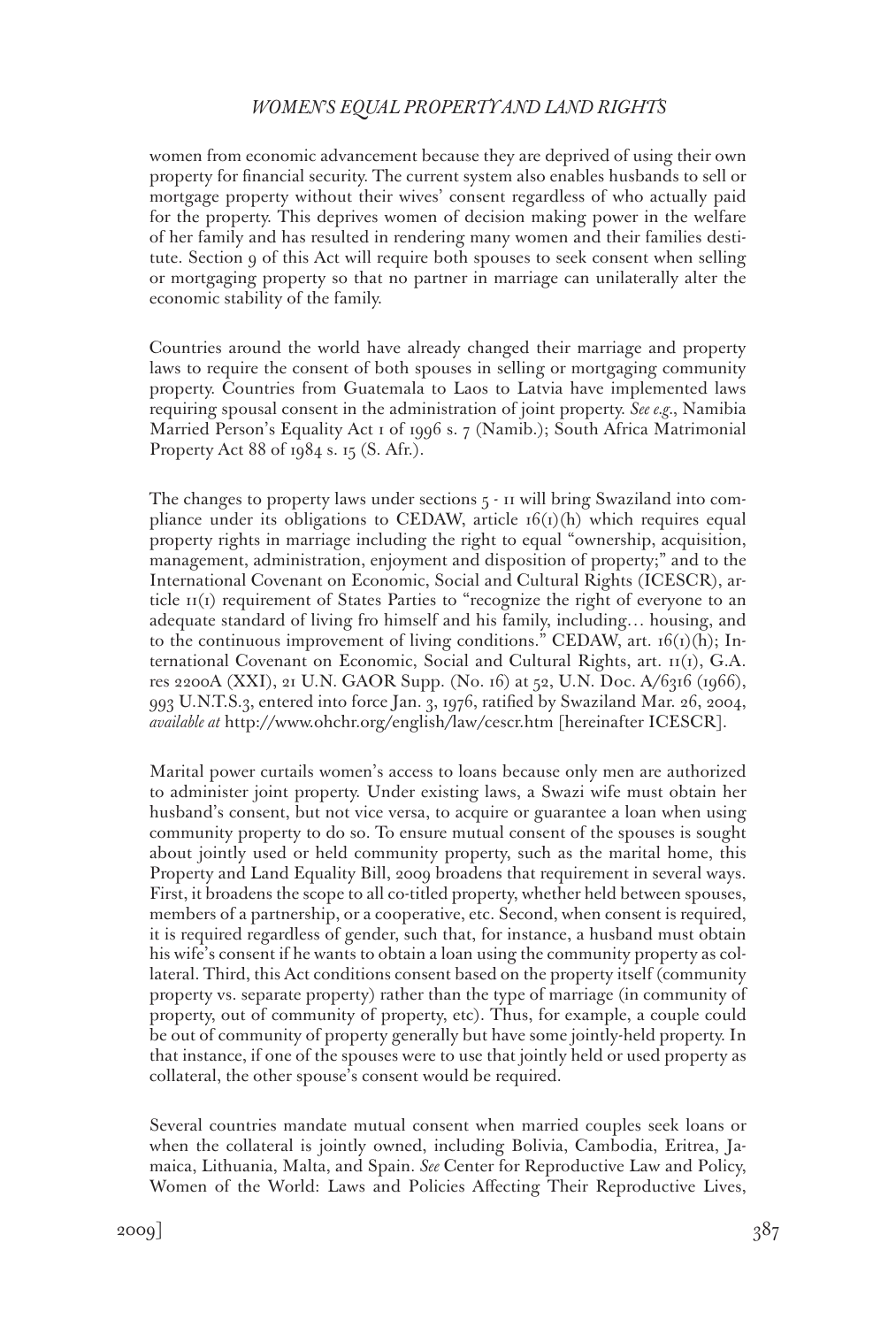Latin America and the Caribbean, Bolivia 43 (1997), *available at* http://reproductiverights.org/sites/crr.civicactions.net/files/documents/wowlac\_bolivia.pdf; Cambodia, Concluding Observations, CEDAW A/42/38 (1987); Eritrea, State Reports, CEDAW/C/ERI/1-3 (2004); Jamaica, Fifth periodic report of States Parties, U.N. Doc CEDAW/C/JAM/5 (2005), *available at* http://www.un.org/womenwatch/daw/cedaw/reports.htm (under Jamaica); Lithuania, Third periodic report of States parties to the Committee on the Elimination of Discrimination Against Women, para. 419, U.N. Doc. CEDAW/C/LTU/3 (June 17, 2005), *available at* http://www.un.org/womenwatch/daw/cedaw/reports.htm (under Lithuania); Malta, Combined initial, second, and third periodic reports of States parties to the Committee on the Elimination of Discrimination Against Women, (31th Sess., 2006), at 138, U.N. Doc. CEDAW/C/MLT/1-3 (Dec. 18, 2002), *available at* http:// www.un.org/womenwatch/daw/cedaw/reports.htm (under Malta); The Secretary General, Report of the Secretary-General submitted in accordance with Commission resolution 2001/34, para. 34, delivered to the Economic and Social Council and the Commission on Human Rights, U.N. Doc. E/CN.4/2002/53 (Jan. 15, 2002), *available at* http://www.unhchr.ch/Huridocda/Huridoca.nsf/TestFrame/db c76479922d0282c1256b990053c4b2?Opendocument.

#### *Chapter 6: Lobola is an optional and non-returnable gift*

12. Lobola, and any other form of brideprice or dowry, is not a legal requirement for marriage. No person may be compelled to pay lobola against his or her will.

The agreement to pay lobola, though not the payment of lobola itself, is currently a legal requirement for customary marriages in Swaziland. See R. T. Nhlapo, The Legal Situation of Women in Swaziland and Some Thoughts on Research, in 2 The Legal Situation of Women in Southern Africa 97, 113 (Julie Stewart & Alice Armstrong eds., 1990) ("[After the red ochre ceremony,] the marriage is valid even if no lobola has changed hands. Lobola, however, must be negotiated and guarantees about mode of payment must be given."). However, Swazis pay or at least agree to pay lobola in customary marriages as well as some civil marriages. *See* Malambe and Another v. Khoza, 1970-1976 SLR 375, 375 (1975) (High Ct.) (Swaz.) (noting that the respondent was married by civil rites in community of property but that he had nonetheless paid lobola).

This provision stating that lobola is not a legal requirement for marriage permits people to follow the custom only if they wish. This is consistent with section  $252(3)$ of the Constitution, which gives women the right to refrain from participating in a custom "to which [they are] in conscience opposed." Swaz. Const. 2005 s. 28(3).

The South Africa Law Reform Commission (formerly the South Africa Law Commission), the body responsible for harmonizing common law and customary law in South Africa, noted the optional nature of lobola under South African law in a 1997 discussion paper: "[P]ayment of bridewealth would be optional, analogous to the solemnization of marriages by religious rites. This approach to bridewealth is already implicit in the courts' judgments; it is endorsed both by the KwaZulu and Natal Codes and a general reluctance in customary law to call the status of a union into doubt when payment is not forthcoming." *See* South Africa Law Com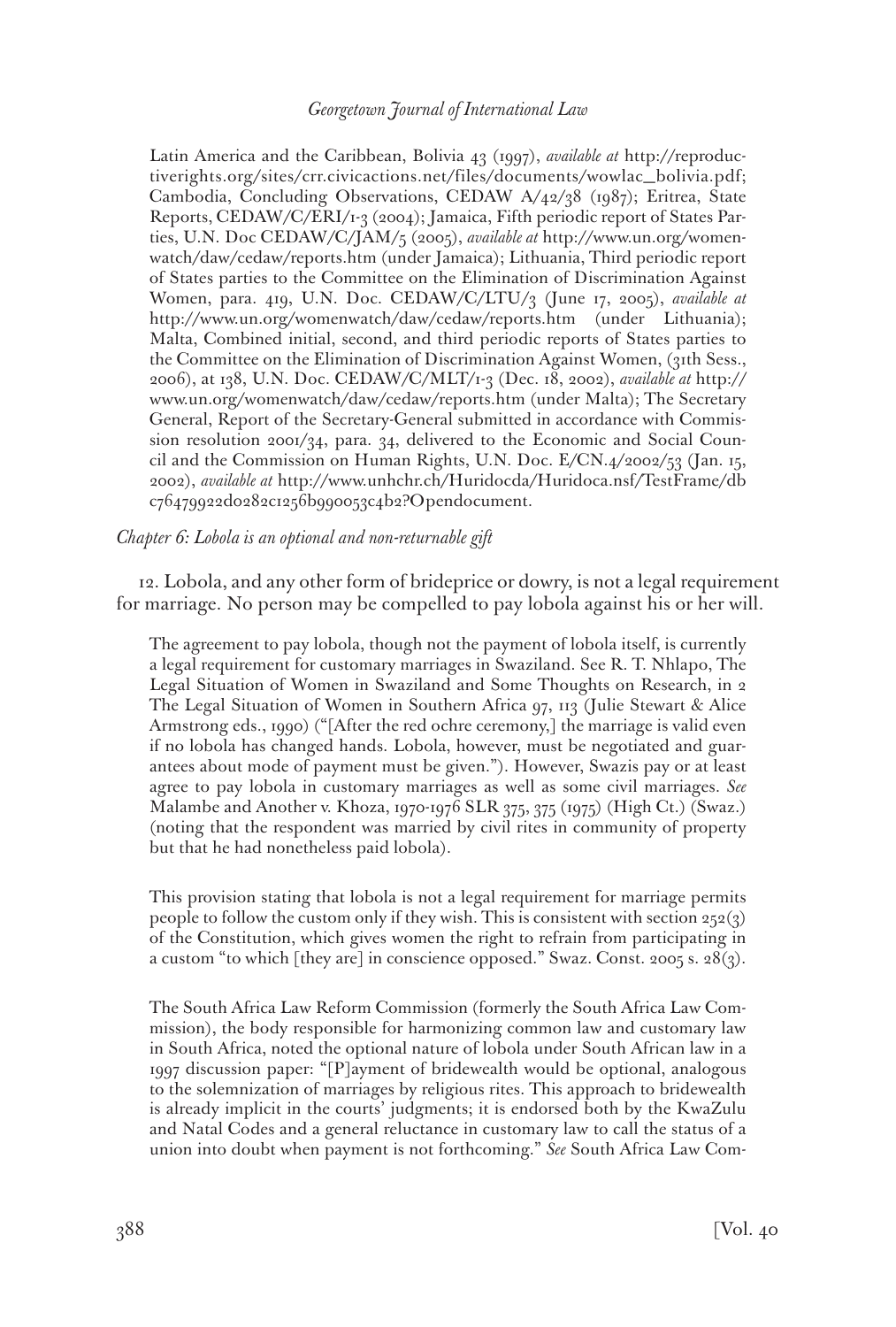mission, Discussion Paper 74: Customary Marriages (Aug. 1997), at 65 (internal citations omitted).

Other African countries, like Burkina Faso and Côte d'Ivoire, have taken more drastic steps and have enacted legislation prohibiting the payment of lobola, and sanctioning offenders by imposing prison sentences and fines. See Center for Reproductive Law and Policy, Women of the World: Laws and Policies Affecting Their Reproductive Lives, Francophone Africa, Burkina Faso 57 (2003), *available at* http://www.reproductiverights.org/pdf/burkinafaso.pdf (citing Code of Persons and the Family, Title II, Chapter 1, article 244; and Penal Code articles 378-79); id. at Cote D'Ivoire 124 (2003), *available at* http://www.reproductiverights.org/pdf/ cotedivoire.pdf (citing article 20 of the Transitional Clauses of the Marriage Act). Cameroon and Tanzania have also abolished lobola. *Id*. at 191 (2003), available at http://www.reproductiverights.org/pdf/regionaltrends.pdf; Center for Reproductive Law and Policy, Women of the World: Laws and Policies Affecting Their Reproductive Lives, Anglophone Africa, Tanzania 116 (2003) *available at* http:// www.reproductiverights.org/pdf/WOWAA07.pdf (citing the Local Customary Laws Declaration Order No.4 which applies to 80% of communities in Tanzania).

13. A person may not use the payment of lobola as justification to control the property, earnings, or behaviour of another person.

Currently, some husbands abuse Swazi law and custom and use the payment of lobola to control the property, earnings, sexual functions, and other behaviour of their wives. *See* Woman and Law in Southern Africa Research Trust, Multi Dimensional Approach to Gender Equality in Swaziland: Swazi Culture and Traditions 35 ("The payment of emalobolo is often used as justification for men's marital power. This entails their sole right to administer marital property and to confiscate their wives' property or wages."); Woman and Law in Southern Africa Research and Educational Trust, Multiple Jeopardy: Domestic Violence and Women's Search for Justice in Swaziland 81 (2001) (explaining that women have an "entrenched latent understanding that 'I was paid for'" and that this objectification makes women the target for spousal abuse).

In an example of such abuse, in 2004 the Supreme Court of Appeal of South Africa sentenced a man to prison for kidnapping and raping his customary wife four years after the marriage broke up. At trial, the defendant argued that the marriage was still intact and that he had a right to conjugal benefits because his wife had not returned the lobola. See S v. Mvamvu (350/2003) [2004] ZASCA 90 (S. Afr.), *available at* http://www.saflii.org/za/cases/ZASCA/2004/90.html.

A husband's use of lobola to justify control of his wife violates a woman's right to dignity enshrined in the constitution of Swaziland and international law because it dehumanizes the woman and transforms her into mere property. *See* Swaz. Const. 2005 s. 18; *see, e.g.*, African Charter on Human and Peoples' Rights, art. 5, OAU Doc. CAB/LEG/67/3 rev. 5, 21 I.L.M. 58 (1982), entered into force Oct. 21, 1986, ratified by Swaziland Sept. 15, 1995, *available at* http://www.achpr.org/english/\_info/charter\_en.html.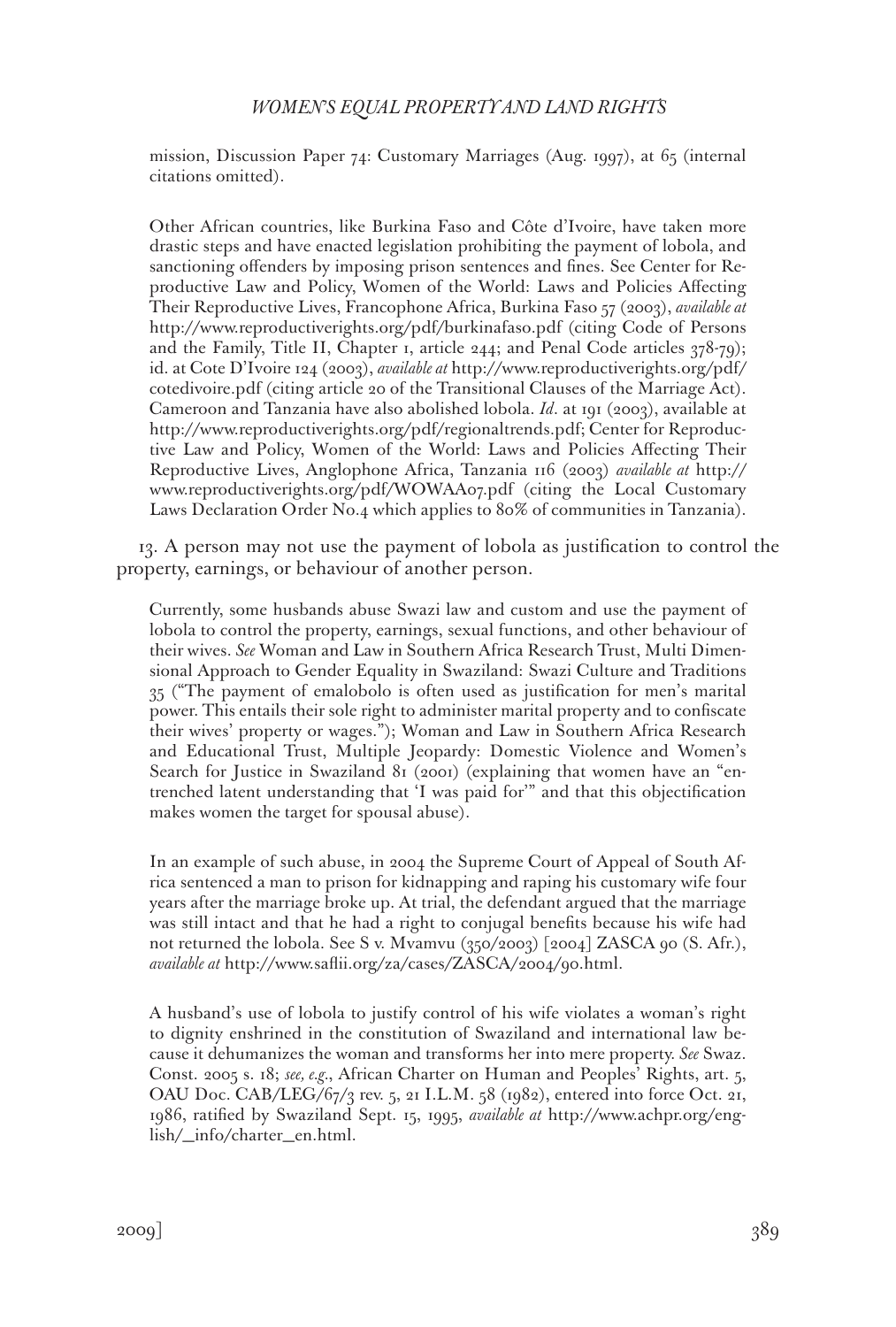Some African countries, like Senegal, have allowed the customary practice of lobola to continue, but have enacted statutes declaring that lobola is the sole property of the woman, and that she may dispose of it without the consent of her husband. See Center for Reproductive Law and Policy, Women of the World: Laws and Policies Affecting Their Reproductive Lives, Francophone Africa, Senegal 167 (2003), *available at* http://www.reproductiverights.org/pdf/senegal.pdf (citing Family Code article 132).

This provision in conjunction with section 14 is similar to that of Senegal and gives a woman a cause of action to enforce her right to dignity and to be free from the control of her husband after he has paid lobola.

14. Lobola is a non-returnable gift. No person may demand the return of lobola for any reason whatsoever.

(1) A person who collects or attempts to collect the return of lobola by force or threat of force is guilty of a felony and must pay a fine of [X] emalangeni. (2) A person who has returned lobolo upon demand, may seek restitution for the amount returned.

Under Swazi law and custom, the family of the groom may demand the return of lobola if the couple separates, or if the woman is unable or unwilling to bear children. *See* Malambe and Another v. Khoza, 1970-1976 SLR 375, 375 (1975) (High Ct.) (Swaz.) (citing a compilation made by the Swazi (Central) Law Panel, stating that the father is entitled to the return of the lobolo, less one head for each male child and two heads for each female child born to the couple); R. T. Nhlapo, Marriage and Divorce in Swazi Law and Custom 83 (1992). When the family of the wife, however, is unable or unwilling to return the lobola, the woman is forced to stay with an abusive husband or in a relationship to which she is opposed. This violates a woman's right to dignity, health, freedom of movement, and to be free from violence as guaranteed by the constitution and international law.

This provision making lobola an irrevocable gift means that women are free to leave abusive or otherwise untenable marriages. Furthermore, this provision makes lobola consistent with the unconditional gifts that the family of the bride give to the family of the groom under Swazi law and custom.

Liberia has also prohibited by statute the recovery of dowry, and has made any attempt to collect dowry a felony offence. *See* Liberia Equal Rights of the Customary Marriage Law of 1998 s. 2.2 (Liber.). Similarly, Cameroon prevents courts from hearing disputes arising out of the existence, payment, or payment terms of lobola. See Center for Reproductive Law and Policy, Women of the World: Laws and Policies Affecting Their Reproductive Lives, Cameroon 83 (2003), *available at* http://www.reproductiverights.org/pdf/cameroon.pdf (citing Order No. 81-02 of June 29,1981, articles 61, 64, and 70).

12. The promise to pay lobola is not enforceable in a civil or customary court.

Civil Courts currently have jurisdiction to hear cases regarding the payment or return of lobola. *See* Swazi Courts Act 80 of 1951 s. 9(b) (Swaz.) ("Subject to any express provision conferring jurisdiction, no Swazi Court shall have jurisdiction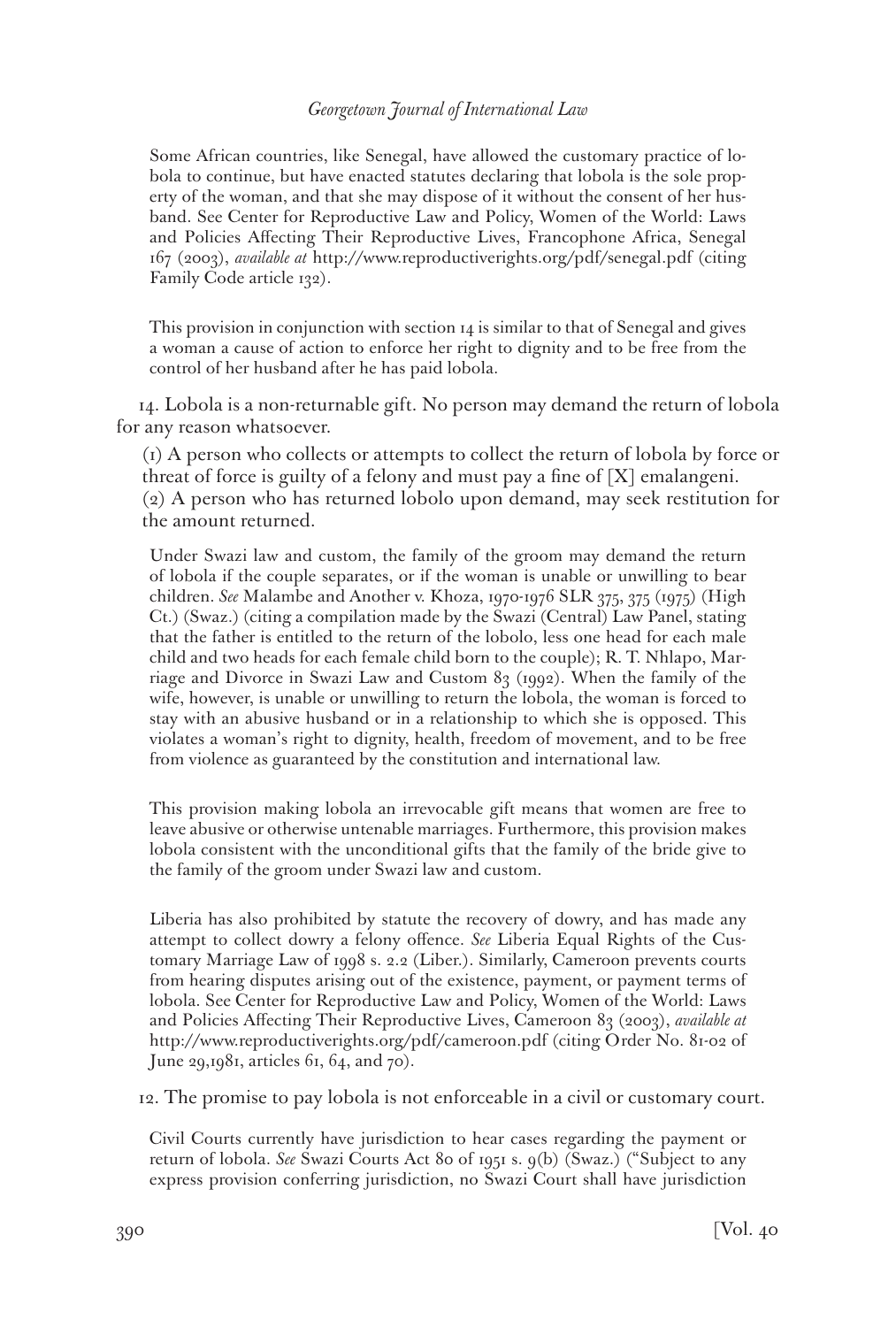to try… (b) cases in connection with marriage other than a marriage contracted under or in accordance with Swazi law or custom, except where and in so far as the case concerns the payment or return or disposal of dowry"). Section 15 would amend the Swazi Courts Act section 9(b) and the Magistrate's Courts Act section 29 by prohibiting the courts from hearing a case for the payment or return of lobola. *See* Swazi Courts Act 80 of 1951 s. 9(b) (Swaz.); Magistrate's Courts Act 66 of 1938 s. 29 (Swaz.). This provision compliments the definition of lobola under this Act as an optional gift.

Other African countries like Cameroon have also removed the jurisdiction of courts to hear cases relating to the existence, payment, or payment terms of lobola. *See* Center for Reproductive Law and Policy, Women of the World: Laws and Policies Affecting Their Reproductive Lives, Cameroon 83 (2003), *available at* http:// www.reproductiverights.org/pdf/cameroon.pdf (citing Order No. 81-02 of June 29,1981, articles 61, 64, and 70).

# **Part IV – SWAZI NATION LAND**

#### *Chapter 7: Non-discrimination and equality*

16. Determinations of allocations of Swazi Nation Land cannot be based on gender, marital status, or place of birth.

This section seeks to codify the process of allocation of Swazi Nation Land to comply with constitutional provisions on equal access to land. Swaz. Const. 2005 s. 211 (2). Other African countries with communal land regimes, including Ethiopia, the Democratic Republic of Congo, Namibia, and Tanzania, also commonly have non-discrimination requirements concerning gender, marital status and place of birth. *See* Rural Land Proclamation 89 of 1997 s. 5 and 6 (Eth.); Democratic Republic of Congo, Fourth and Fifth Periodic Reports to the Committee on the Elimination of Discrimination against Women, U.N. Doc. No. CEDAW/C/ COD/4-5 (2004), *available at* http://www.un.org/womenwatch/daw/cedaw/reports.htm (under Dem. Rep. Congo) (citing Act No. 73-021 of 1973 (Dem. Rep. Congo) ("the basic principle is that the State has exclusive ownership of the land and subsoil. The right to land concessions is given to men and women without distinction")); Communal Land Reform Act 5 of 2002 s. 17 (Namib.); Village Land Act 5 of 1999 s. 23 (Tanz.) (holding that women cannot be treated less favourably than men in determinations of allocations). International law also requires no discrimination between men and women in general under the law. CEDAW, art. 2 (equality for men and women before the law); International Covenant on Civil and Political Rights, art. 26, G.A. res. 2200A (XXI), 21 U.N. GAOR Supp. (No. 16) at 52, U.N. Doc. A/6316 (1966), 999 U.N.T.S.171, entered into force Mar. 23, 1976, ratified by Swaziland Mar. 26, 2004, *available at* http://ohchr.org/english/ law/ccpr.htm ("All persons are equal before the law and are entitled without any discrimination to the equal protection of the law."); African Charter on Human and Peoples' Rights, OAU Doc. CAB/LEG/67/3 rev. 5, 21 I.L.M. 58 (1982), entered into force Oct. 21, 1986, ratified by Swaziland Sept. 15, 1995, *available at* http:// www1.umn.edu/humanrts/instree/z1afchar.htm ("Every individual shall be equal before the law" and "Every individual shall be entitled to equal protection of the law"). CEDAW also has a specific provision on the equal treatment of women in land reform. CEDAW, art. 14 (equal treatment for rural women on land reform).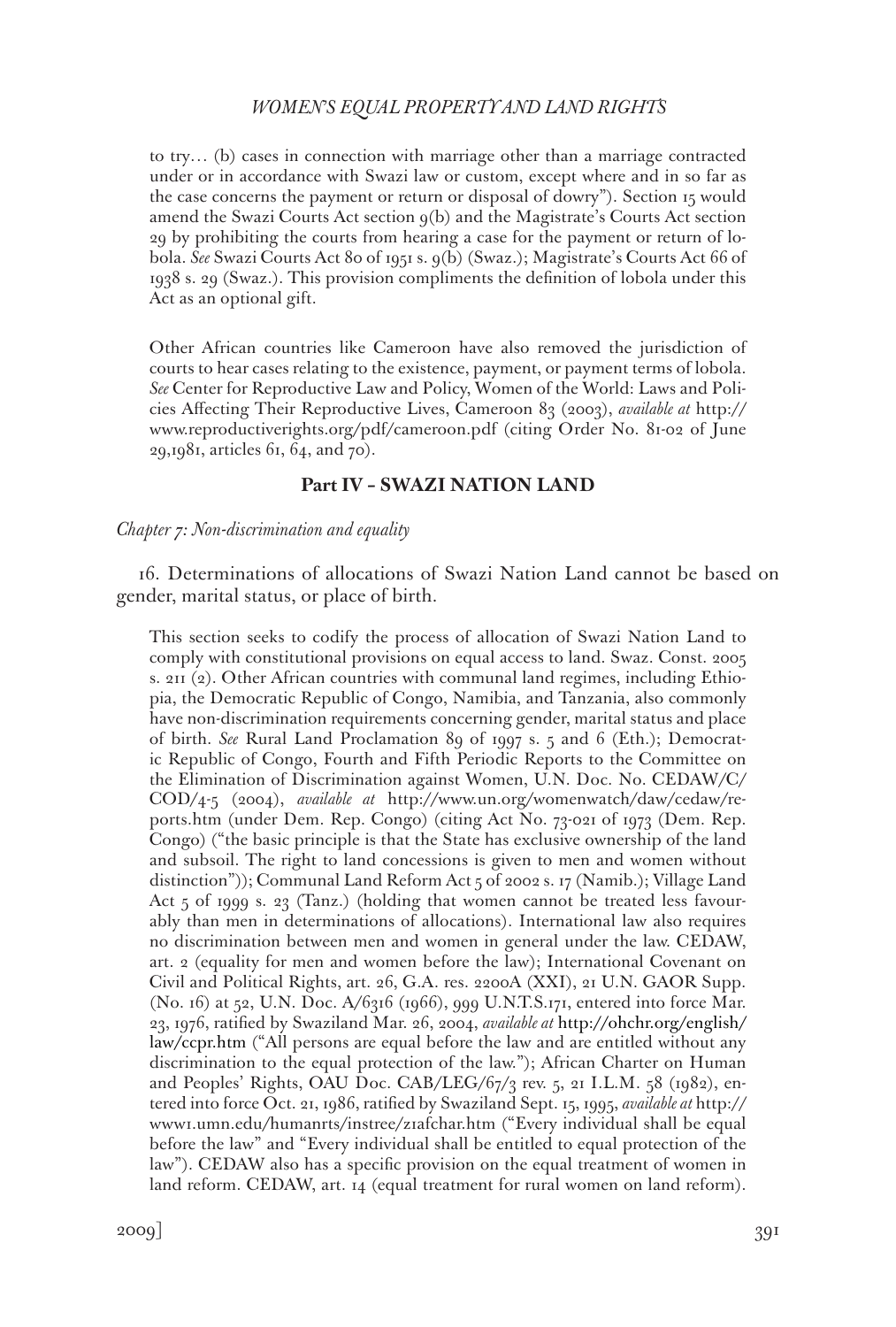The inclusion of place of birth is due to the fact that men and women may have difficulty accessing land in an area other than their place of birth within Swaziland. *See* Interview with widow in Mbabane, Swaziland (March 9, 2007) (stating that she had tried to go to four different chiefdoms to be allocated land but had been unsuccessful); Draft National Land Policy s. 2.1.2 (Swaz.) (noting that "there is currently a tendency to discriminate against fellow Swazis on the basis of their being from a different locality.")

17. An individual, a family unit, or a group of persons who have formed themselves together as an association or a primary cooperative society may apply for an allocation of Swazi Nation Land.

This bill seeks to create for all "Swazi citizens or persons ordinarily and lawfully residing in Swaziland" the right to be allocated Swazi Nation Land, regardless of gender or marital status. Swaz. Const. 2005 s. 45. Thus, single and married persons can be individually allocated Swazi Nation Land. This provision also is in line with international and domestic protections of the rights of protection of the family, health, housing and an adequate standard of living as it provides equal access to housing to all Swazis. See Swaz. Const. 2005 s. 27 (recognizing the right of the family to be protected); African Charter on Human and Peoples' Rights, OAU Doc. CAB/LEG/67/3 rev. 5, 21 I.L.M. 58 (1982), entered into force Oct. 21, 1986, ratified by Swaziland Sept. 15, 1995, *available at* http://www1.umn.edu/humanrts/instree/z1afchar.htm (stating that the family is the natural basis of society and "shall be protected by the State which shall take care of its physical health and moral"); ICESCR, art. 12(1) (recognizing "the right of everyone to the enjoyment of the highest attainable standard of physical and mental health."); art. 11 (requiring States Parties to "recognize the right of everyone to an adequate standard of living for himself and his family, including adequate food, clothing and housing, and to the continuous improvement of living conditions.").

#### *Chapter 8: Establishment of village land board*

18. Each chief must establish a village land board, made up of individuals from his inner council and selected by the chief, to allocate Swazi Nation Land to qualified people as defined by this statute.

(1) No person will be eligible to be appointed as a member of the village land board or continue as a member of the village land board if he or she is:

(a) a person under the age of legal majority; or

(b) a person who has been convicted of a criminal offence involving fraud or dishonesty.

This section creates a formal village-level land board, tasked with managing Swazi Nation Land. Parliament has the authority to create this board under section 217 of the Constitution, which states that Parliament "may make laws providing for the management of land and settlement of land disputes and for the regulation of any right or interest in land." Swaz. Const. 2005 s. 217(a). The parliament is empowered to address this matter as it deals with the powers of a chief, Swazi Nation Land, and Swazi law and custom. Swaz. Const. 2005 s. 115(6)(b), (d), and (e). In accordance with section 212 of the Constitution, the Land Management Board, which is responsible for management and rights to Swazi Nation Land, will have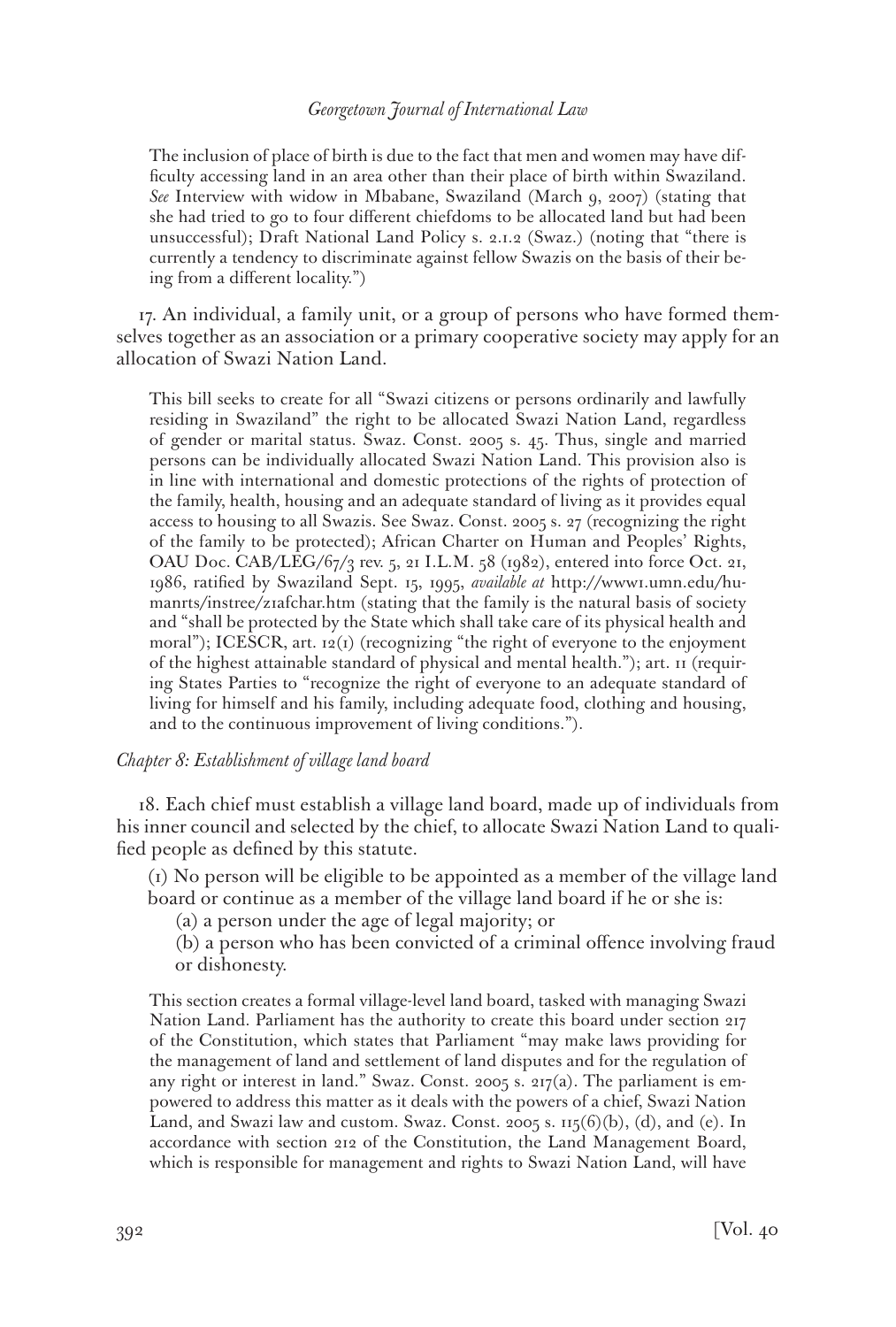ultimate discretion over this management through the regulations it implements. Swaz. Const. 2005 s. 212 (4).

The provision also ensures that customary chiefs continue to have an important, although not predominant, role in the allocation of Swazi Nation Land through their power to appoint the village land board. At the same time, the rights of women and the interests of justice will be protected through the various membership requirements. Chiefs have not always had the power to allocate land. The Swazi Settlement Act stated that the Principal Secretary of Agriculture would be in charge of giving persons permission to settle on Swazi Nation Land. Swazi Settlement Act of 1946 s. 4 and 5. Also, chiefs already rely on a council to assist them in making land allocation decisions. Interview with Princess Ncoyi, Chief, in Malkerns, Swaziland (March 5, 2007) ("I should also point out the fact that the process of Khonta system does not consist of my decision only. It's also involves the influence of… the inner council.").

Other African countries have also moved away from allocation by chiefs into a more inclusive process of boards or committees made up of community members. Birte Scholz & Mayra Gomez, Bringing Equality Home: Promoting and Protecting the Inheritance Rights of Women: A Survey of Law and Practice in Sub-Saharan Africa 51 (Centre on Housing Rights and Evictions, 2004) (explaining that whereas land was previously administered by chiefs in Botswana, land is now administered by the Tribal Land Boards but still governed by tribal traditions, norms, and customs), *available at* http://www.cohre.org/store/attachments/ COHRE%20Bringing%20 Equality%20Home.pdf; Communal Land Reform Act 5 of 2002 s. 2 (Namib.) (establishing communal land boards to allocate land).

19. The composition of the village land board must have an equal number of male and female members and must be representative of the interests of the community.

This provision complies with section  $60(4)$  of the Constitution, which states that the government should ensure "gender balance and fair representation of marginalized groups in all constitutional and other bodies." Swaz. Const. 2005 s.  $60(4)$ . This principle of gender balance is to guide the interpretation of the Constitution and statutory law. The African Union recognizes the importance of gender balance on governing bodies; half of the members of the African Union Commission are women. African Union Commission Leaders, *available at* http://www. africa-union.org/root/au/AUC/AUCleaders/aucleaders.html. The Southern Africa Development Community, of which Swaziland is a member, has set a goal of having women account for 30 percent of decision making posts in member countries. Thirty Percent Women in Power by 2005, *available at* http://www.sardc.net/ widsaa/sgm/1999/sgm\_ch3.html. CEDAW also requires States Parties to take all appropriate measures to ensure women have the right to "participate in and benefit from rural development" on an equal basis with men. Convention on the Elimination of All Forms of Discrimination against Women, art. 14, G.A. res. 34/180, 34 U.N. GAOR, Supp. (No. 46), at 193, U.N. Doc. A/34/46, entered into force Sept. 3, 1981, ratified by Swaziland Mar. 26, 2004, *available at* http://www.un.org/womenwatch/daw/cedaw/cedaw.htm. The preamble for CEDAW emphasizes that the full potential and development of a country requires "maximum participation of women on equal terms with men in all fields." CEDAW, Preamble.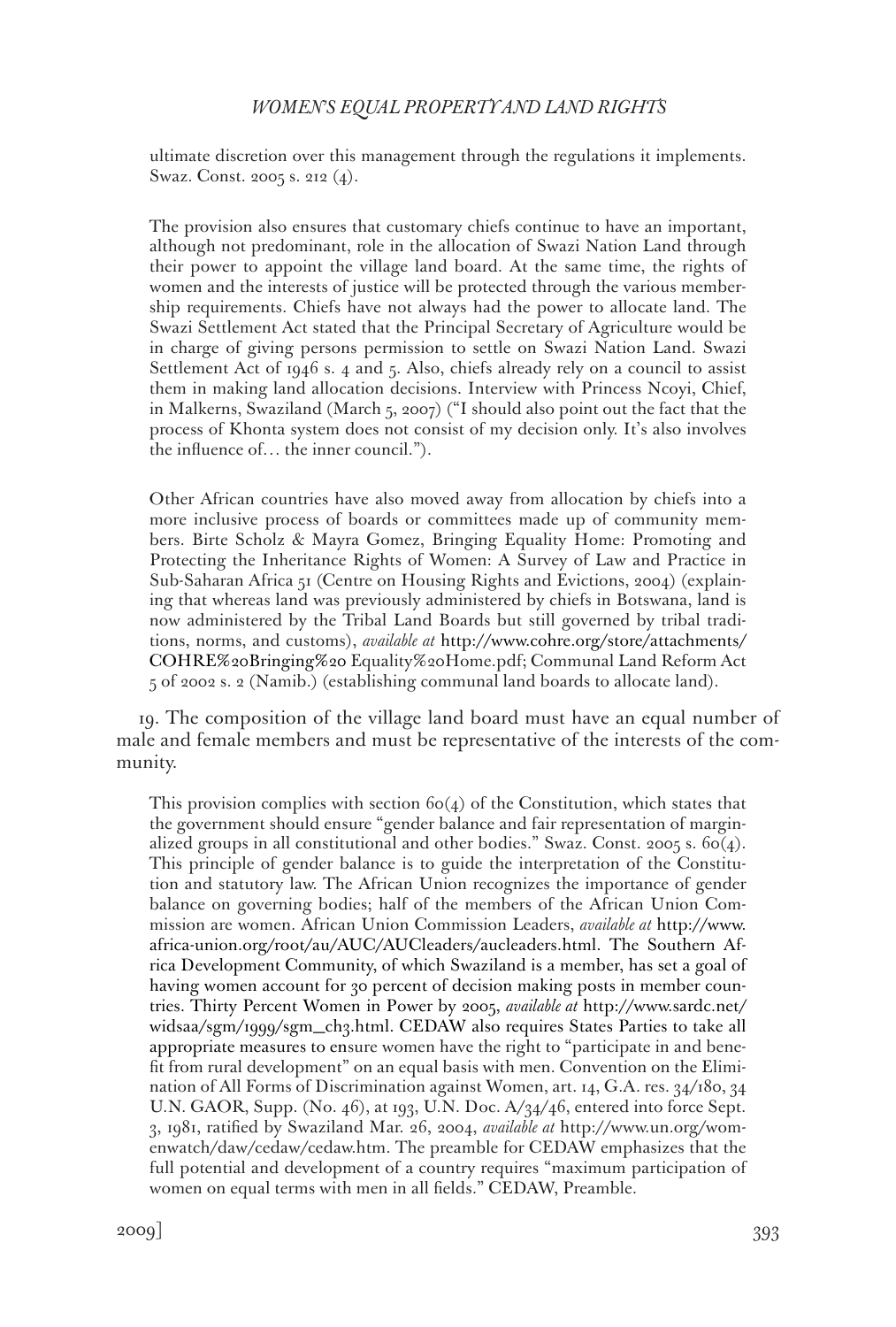In the interviews conducted by the IWHRC in Swaziland, twenty out of twentyfour people, ranging from chiefs, lawyers, NGO workers, and parliament members, stated it would be a good idea to include women on the village land board. One chief said he preferred to have women on his inner council and stressed that he believed "women stick to decisions and also if they think people in authority are wrong, they will say so." Interview with Chief Dlamini, in Ezulwini, Swaziland (March 5, 2007).

With an equal number of women on the village land board, women will also be able to more accurately represent the needs and interests of the community. In its recent communal land law reform, Namibia opened appointments to land allocation boards to consultation with organizations focused on community interests. Communal Land Reform Act  $5$  of 2002 s.  $4(3)$  (a) (Namib.).

### *Chapter 9: Village land board functions*

20. The village land board will

- (1) receive applications for Swazi Nation Land;
- (2) decide whether to grant an allocation of land;
- (3) determine what size plot should be allocated; and
- (4) perform such other functions as are assigned to a board by this Act.

21. The village land board will keep a record of allocations and will be responsible for registering all Swazi Nation Land with the Land Management Board and Deeds Registrar.

(1) Where spouses apply for Swazi Nation Land, the village land board will register them as having co-title to the land, meaning each spouse has a right of occupancy to the entire property.

In order to ensure that a husband and wife have equal rights to the land, they should be treated as having rights to the complete property rather than a portion of the property. This also ensures that for decisions related to the land, spouses must consult each other. This is meant to remedy the current situation where men have final authority over decisions related to the land. See CEDAW, art. 16(h) (guaranteeing "the same rights for both spouses in respect of the ownership, acquisition, management, administration, enjoyment and disposition of property, whether free of charge or for a valuable consideration.").

(2) Where a group or cooperative apply for Swazi Nation Land, it will be treated as each having partial title to the land, meaning each member will have a distinct share in the land.

22. If land given to an individual or family is bequeathed to heirs of the individual or family to whom it was originally allocated, the village land board must register this change with the Land Management Board and Deeds Registrar.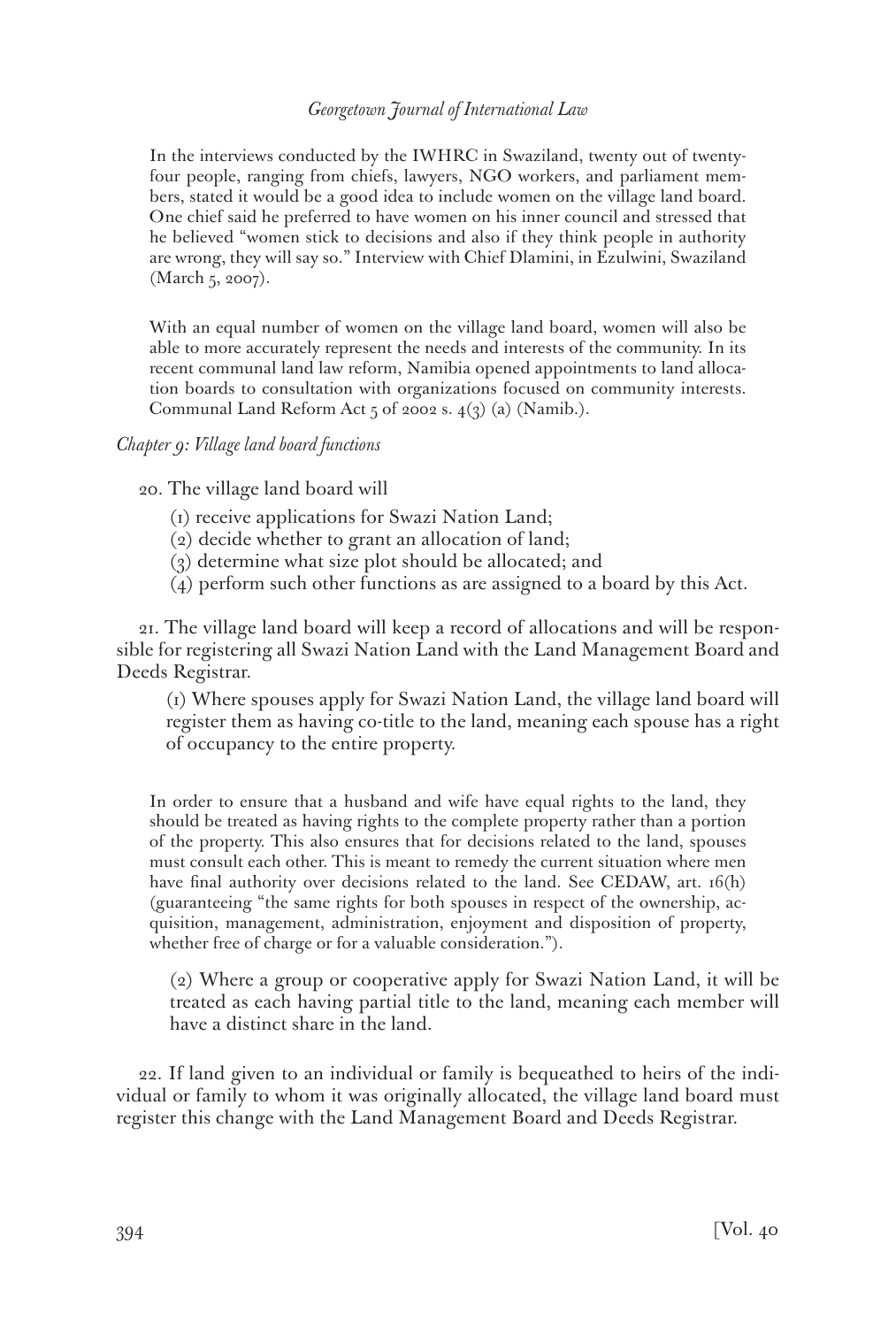Countries such as Botswana and Kenya have also implemented registration of communal land. This ensures that men and women will be able to prove rights of occupancy to the land to reduce disputes over land boundaries and avoid duplicative allocations, such as allocating the same land to different people. *See* Emmanuel Tembo and Julian V. Simela, Optimizing Land Information Management in Tribal Lands of Botswana (2004) (Land Boards were created in different jurisdictions in Botswana to register communal land when allocated); Roger Southall, The Ndungu Report: Land & Graft in Kenya 142-51 (2005) ("Trust land is held by County Councils on behalf of local communities, groups, families and individuals …until it is registered under any land registration statutes"), *available at* http:// www.oxfam.org.uk/what\_we\_do/issues/livelihoods/landrights/downloads/ndungu\_report\_land\_graft.rtf.

Registering all plots of Swazi Nation Land will ensure that there is no dispute as to who has been allocated land. Registering will also ensure that no person is taking more land than they can use so that every person eligible to have land allocated to him or her can be allocated land. *See* Tanzania's Village Land Act 5 of 1999 s. 8 (recognizing that different consideration is necessary depending on the size of the plot to be allocated).

23. Chiefs and members of the village land board must be paid such allowances in respect of their services as the Land Management Board may determine with the concurrence of the Equal Property and Land Committee.

Traditionally, Swazi chiefs did not receive a salary or wages from the state, though they carried out administrative functions. In the absence of a stable income, chiefs have been forced to rely on gifts from inhabitants, and at times on extracting bribes. Recognizing this problem, the Swazi Parliament has already issued an order that chiefs be paid by a stipend. Swaziland Administrative Order of 1998 s. 39(1). This provision is modelled after the 1998 Swaziland Administrative order and the Namibia reforms on communal land. Communal Land Reform Act 5 of 2002 s. 10 (Namib.). The Equal Property and Land Committee will consult on allowances for village land board members and chiefs since it is charged with oversight of the Land Management Board under section 92 of this Act.

24. The Village Land Board has the authority to recommend to a Magistrate Court with jurisdiction how Swazi Nation Land should be distributed upon the divorce of civil rites marriages, the dissolution of common law marriages, and the break up of marriages governed by Swazi law and custom. The recommendation is not binding on the Magistrate Court.

#### *Chapter 10: Application procedur*e

25. An application to the village land board for an allocation of Swazi Nation Land must be—

(1) made in writing on the prescribed Registration Form A, which indicates the use of the land;

(2) signed—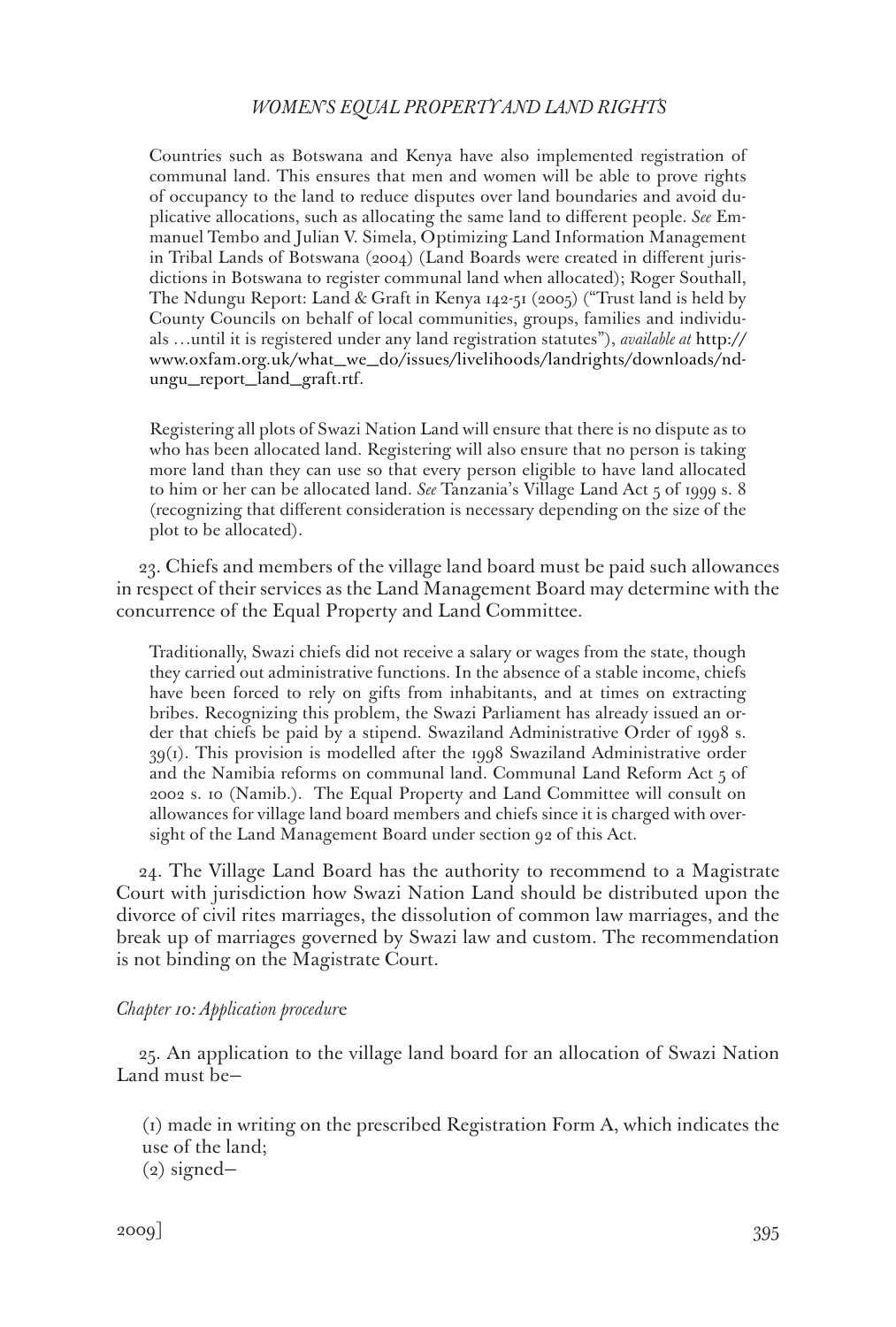(a) where the application is made by an individual, by the applicant;

(b) where the application is made by a family, by all adult persons from such family unit; or

(c) where the application is made by a cooperative or small business, by all members of that cooperative or small business.

(3) accompanied by a nominal fee to be determined by the Land Management Board; and

(4) submitted to the village land board within whose boundaries the land is situated.

26. The application fee for Swazi Nation Land will replace the traditional payment of Khonta to the chief for Swazi Nation Land allocation.

The requirement of an application fee rather than khonta (an "allegiance" payment traditionally accepted exclusively from men) allow for more transparency in the allocation process and guarantee equality in the application procedure (i.e., no special requirements for women). Currently, the Khonta process gives the chief much discretion in determining questions of admissions to the chiefdom. See Swazi Administration Order of 1998 s. 12 ("chiefs… may determine questions of admission of persons to the chiefdom"). A fee for an application will make obtaining land more affordable. The use of a small fee is already in place in Namibia. Communal Land Reform Act  $_5$  of 2002 s.  $42(2)$  (Namib.) (allows that fees and charges may be prescribed for applications and issuing of documents). The fee for application will be used to fund training for the chiefs and village land board to assure compliance with this new Act.

27. Where the village land board has determined to allocate land to an applicant, it must issue a certificate to the applicant signed by all members of the village land board.

28. For each applicant, the village land board will retain one copy of the certificate granting an allocation of land and submit to the Land Management Board within sixty (60) days of receiving the application either:

(1) A copy of the certificate granting an allocation of land; or

(2) The denied application of the applicant, stating the reasons for the denial.

The requirement that determinations for land allocation occur within sixty days will ensure that the village land board does not use delays to deny women land. Tanzania also has a requirement that determinations be made within a specified time period. *See* Village Land Act 5 of 1999 s. 23(1) (Tanz.) (stating that when a person is denied land, they must be furnished with a statement of the reasons).

Statutes of several other African countries, such as Tanzania, require that the board furnish the applicant with the reasons for refusal. *See* Village Land Act 5 of 1999 ss. 23 $(3)$ ,  $(4)$ , 25 (Tanz.). Requiring the board to give reasons will ensure that they do not act arbitrarily and that they do not use a discriminatory basis to deny allocation of land.

29. Upon receiving certificates and applications, the Land Management Board will review the certificates and applications to ensure that the size of the plot allo-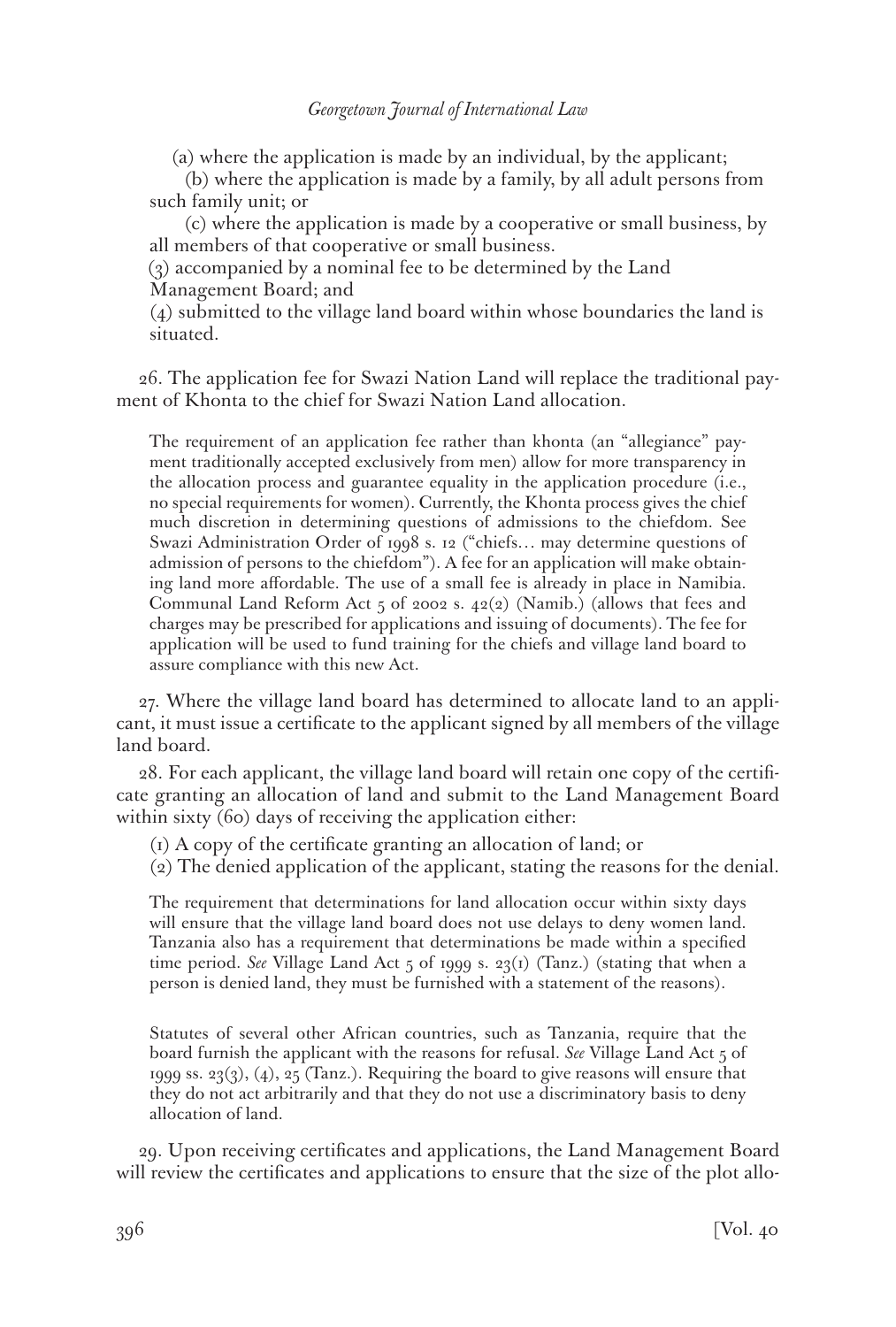cated to applicants is in line with the criteria for land allocation in section 33, any other criteria set out in regulations by the Land Management Board and that land was allocated without discrimination.

This provision recognizes the Constitutional authority of the Land Management Board for "the overall management, and for the regulation of any right or interest in land whether urban or rural or vesting in iNgwenyama." *See* Swaz. Const. 2005 s.  $212(4)$ .

30. Once an individual or group of persons have been allocated Swazi Nation Land, they may request a change of designation of use for the entire plot or for a portion of the plot.

(1) The applicant(s) must apply for a change of designation of land use in writing on the prescribed Registration Form A.

31. Any person or group who immediately before the commencement of this Act had been allocated Swazi Nation Land shall continue to hold a right of occupancy to that land.

This section is modeled on the Namibia land reforms law. Communal Land Reform Act 5 of 2002 s. 28 (Namib.).

#### *Chapter 11: Allocation criteria*

32. The Land Management Board will issue regulations specifying the maximum size of land a person or group can have rights of occupancy to.

This provision addresses concerns over the finite supply of available land for allocation. Namibian law, for example, regulates the size of land a person may be allocated. Communal Land Reform Act 5 of 2002 s. 3 (Namib.)

33. In allocating Swazi Nation Land and determining the size of the plot to be allocated, the village land board must take into account the following criteria:

- (1) the number of dependents of the applicant;
- (2) the intended use of the land; and
- (3) amount of land available and land demand.

This provision ensures that the village land board has certain criteria to consider in determining the size of land that will be allocated to an applicant. A chief interviewed by the IWHRC in Swaziland stated that already chiefs consider family size in allocating land: "Depends on the size of the family. Chiefs allocated a place to accommodate them. A man will plough land to feed himself." Interview with one of the Chiefs Dlamini, in Ezulwini, Swaziland (March 5, 2007). This provision will ensure that women are not discriminated against and granted smaller pieces of land. Ethiopia in its rural land law notes that the amount of land allocated should also take account of the demand for land. Rural Land Proclamation 89 of 1997 s.  $6(5)$  (Eth.).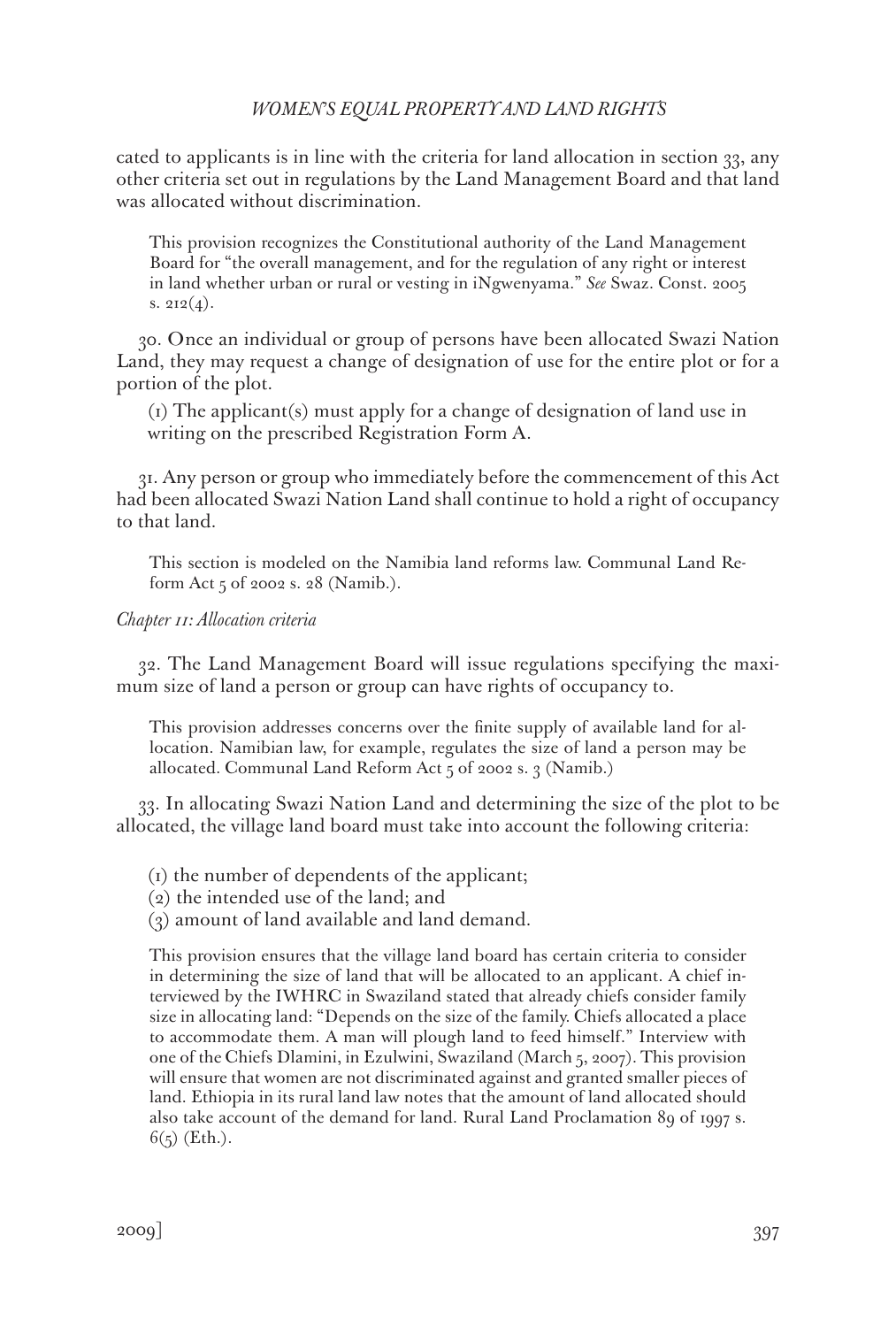34. In allocating Swazi Nation Land, the village land board must give priority to an application from a woman or a group of women to accelerate equality.

This provision seeks to achieve equality in the number of men and women who hold rights to Swazi Nation Land. Since currently no women have had Swazi Nation Land allocated to them, in order to achieve equality women's allocations of Swazi Nation Land must be accelerated. The Constitution requires that chiefs implement "just" measures. Swaz. Const. 2005 s. 233(9) (chiefs must enforce practices which are "just and not discriminatory"). Ethiopia's rural land law specifically ensures that women are not discriminated against. Rural Land Proclamation 89 of 1997 s. 4 (Eth.). Mauritius has recognized the importance of accelerating equality by focusing on developing women's cooperative societies. Mauritius, Combined initial and second periodic reports of States parties to the Committee on the Elimination of Discrimination against Women, (14th Sess., 1995), para. 375, U.N. Doc. CEDAW/C/MAR/1-2 (Jul. 3, 1992), *available at* http://www.un.org/womenwatch/ daw/cedaw/reports.htm (under Mauritius).

35. The village land board can increase the size of the plot allocated to an individual or group for increased land need due to expansion of business or expansion of family.

#### *Chapter 12: Rights associated with Swazi Nation Land*

36. The Land Management Board will review chiefdom boundaries and will publish a report detailing what the boundaries of each chiefdom are and what land within each chiefdom is to be designated as Swazi Nation Land.

This provision is modeled after Namibia's Communal Land Act. Communal Land Act 5 of 2002 s. 15 (Namib.) (defining communal land).

37. Swazi Nation Land will be divided into land which may be:

(1) occupied or used by an individual or family for residential use;

(2) available for groups or individuals for commercial use; or

(3) occupied and used or available for occupation and use on a community and public basis, to be known as communal Swazi Nation Land.

To allow land to be used for collateral in certain circumstances, but also to protect the traditional permanent allocation of land, land should be divided into different uses. Other countries also make distinctions based on the purpose of the land allocation. See Village Land Act 5 of 1999 s. 12 (Tanz.) (distinguishing between land for communal use and land for individual use); B. Machacha, Ministry of Local Government and Lands, Botswana's Land Tenure: Institutional reform and policy formulation (explaining that individuals are allocated land permanently for any use and business sites enter a lease agreement with the land board), *available at* http:// www.unu.edu/unupress/unupbooks/80604e/80604E07.htm#Botswana's%20 land%20tenure:%20Institutional%20reform%20and%20policy%20formulation.

38. In each chiefdom, the Swazi Nation Land must be divided so that a certain percentage of the land is set aside for residential uses, for commercial uses, and for communal purposes. These percentages will be reviewed every year by the village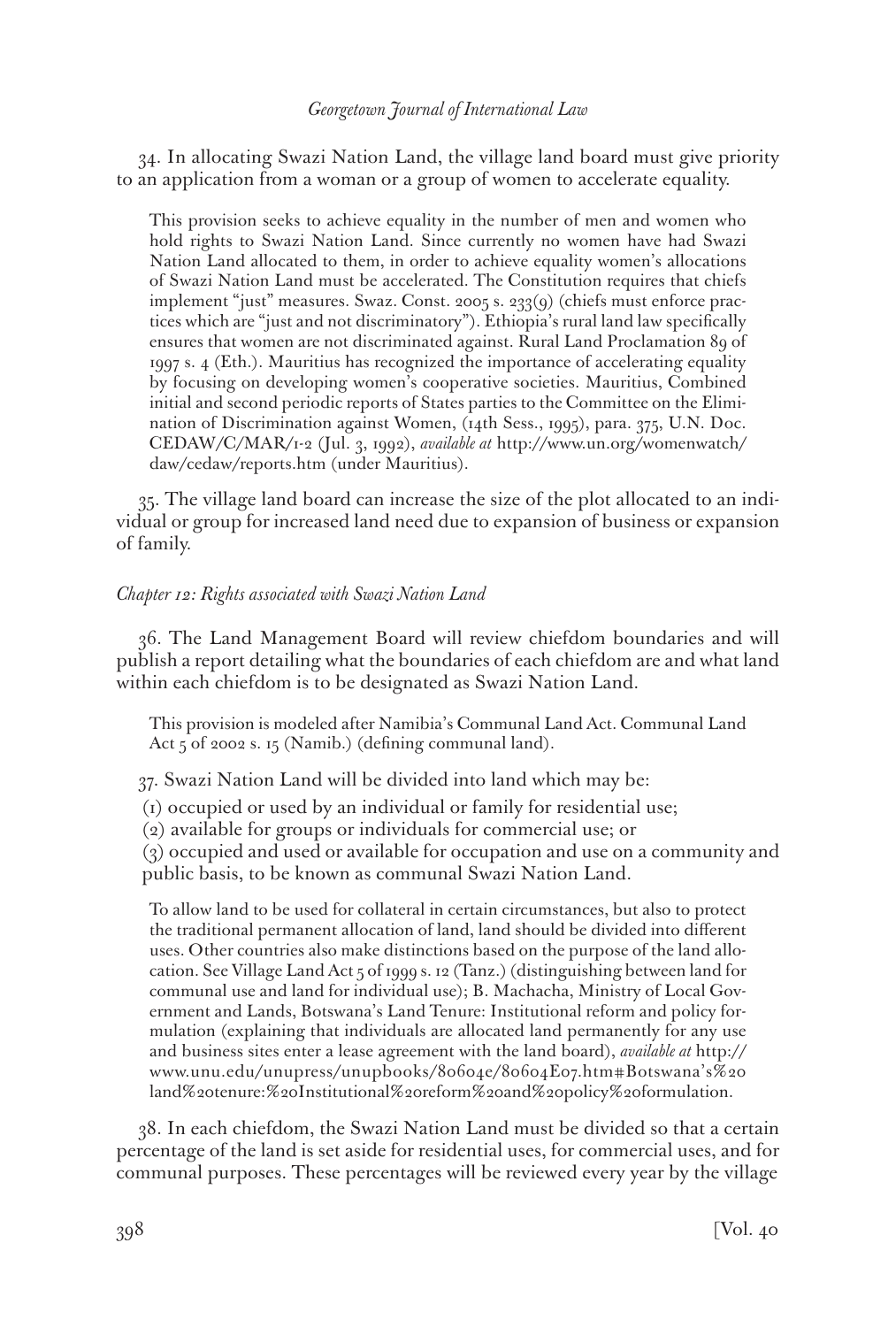land board and adjusted if demand for one type of land exceeds the amount set aside for that purpose.

This provision follows Tanzania's Village Land Act  $\frac{1}{2}$  of 1999 s. 13 and Namibia's Communal Land Reform Act 5 of 2002 s. 19. Although Tanzania's act does not outlines specific percentages, it contemplates that the village council will recommend the portions of land that should be set aside for each usage. The percentages are meant to ensure that land is not overwhelmingly used for commercial purposes at the expense of not having enough land to allocate for people to live on.

39. Land set aside for communal purposes can be used for:

(1) burial grounds, sites for churches, schools, health centres, or for any other public or official purpose he may deem desirable for the progress and welfare of settlers;

- (2) grazing;
- (3) for sport or other recreation; or

(4) for any other purpose which the Land Management Board may approve.

This language is modeled after the Swazi Land Settlement Act of 1946 s. 8.

40. An allocation of Swazi Nation Land will be granted—

(1) To the applicant(s) and their heirs if the land is allocated to an individual or family unit for residential use, unless the family is removed from the land for a valid reason under section 49 of this Act; or

(2) For a renewable lease of up to 99 years if the land is allocated to a person or group of people for commercial use.

To preserve Swazi culture and the importance of ancestral land to Swazi families, individuals and families who seek Swazi Nation Land should be allocated land permanently and be able to pass the title on to their children. This will preserve the importance of being on the same land as ancestors and ensure that families will always have land to live on. A review of the communal land practices of several African countries reveals that individuals are not granted leases on land, but rather use rights.

At the same time, in order to allow small businesses and cooperatives that would like to be able to use the land to obtain loans and credit, Swazi Nation Land should be granted for a term of up to 99-years. This is consistent with the National Land Policy, which envisions a 99-year lease in limited, commercial circumstances. Draft Land Policy s. 2.2.2a (Swaz.). It also is consistent with 99-year lease programs in other African countries, such as Zimbabwe, where leases are meant for commercial purposes.

A review of the land policies of Botswana, Democratic Republic of Congo, Ethiopia, Eritrea, Ghana, Kenya, Namibia, Nigeria, Uganda, Zambia and Zimbabwe,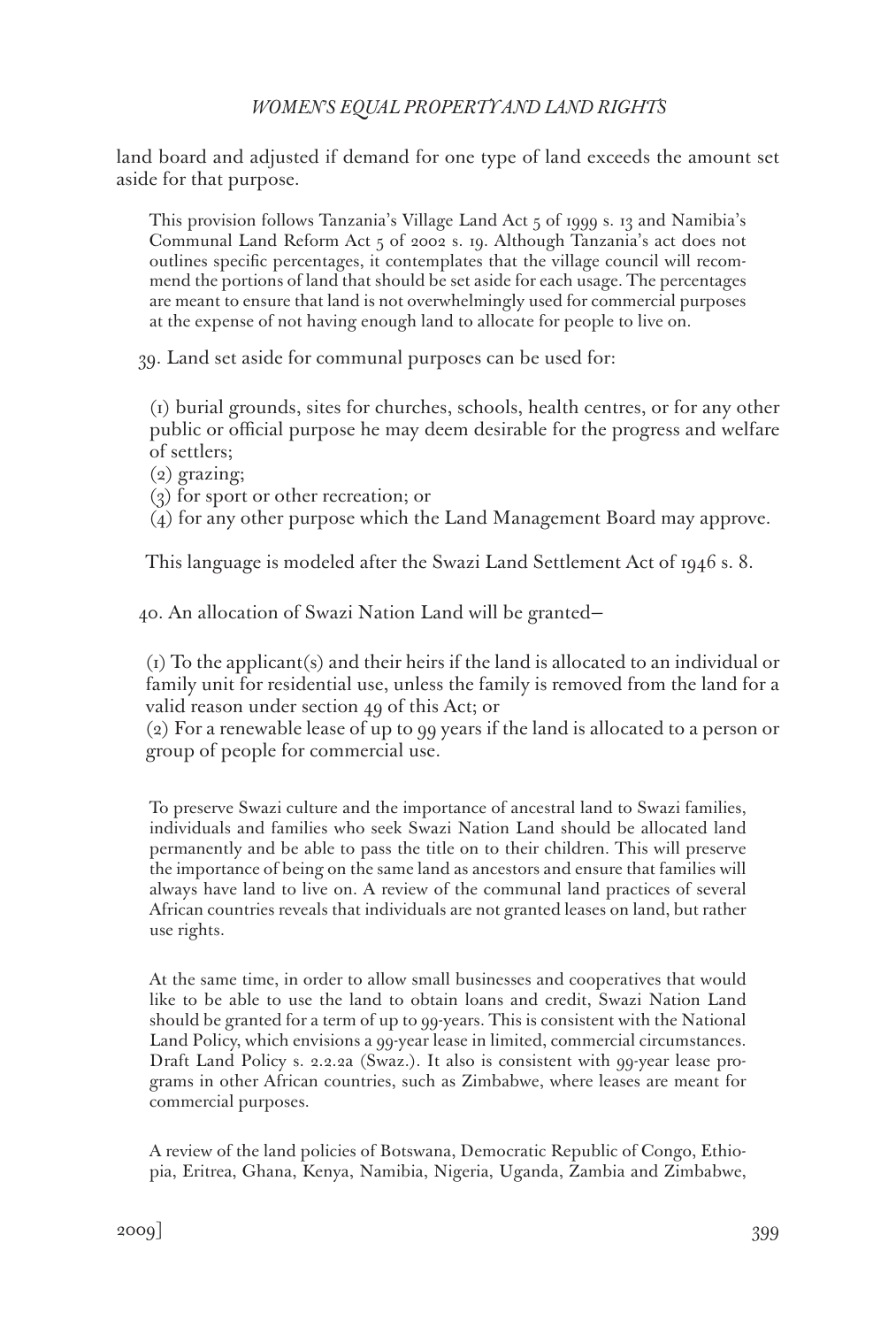reveal that 99-year leases have been used for commercial or development purposes, rather than for residential uses. Distinguishing between land being used by individuals or families to support themselves and for commercial purposes will respect the uniqueness of Swazi Nation Land, which is meant to be free and available for all Swazi people. B. Machacha, Ministry of Local Government and Lands, Botswana's Land Tenure: Institutional reform and policy formulation (explaining that individuals are allocated land permanently for any use and business sites enter a lease agreement with the land board), *available at* http://www.unu.edu/unupress/ unupbooks/80604e/80604E07.htm#Botswana's%20land%20tenure:%20Institutional%20reform%20and%20policy%20formulation; Proclamation 58 of 1994 (Erit.) (granting occupancy rather than lease rights to land); Legal Assistance Centre, Analysis of the Namibian Commercial Land Reform Process (2005), *available at* http://www.lac.org.na/lead/Pdf/landwefarm.pdf (discussing that leases on land are designed for large farmers in communal areas and that some land is distributed in formal resettlement schemes; stating that banks are not providing loans because resettlement farms "cannot currently offer collateral as the land belongs to the State."); Emea O. Arua and Eugene C. Okorji, Centre for Rural Development and Cooperatives, University of Nigeria, Multidimensional analysis of land tenure systems in eastern Nigeria (1998), *available at* http://www.fao.org/sd/LTdirect/ LR972/ w6728t14.htm (describing Nigerian land tenure systems as based on the concept of group ownership of rights in land with individuals being able to access and use the land); African Studies Quarterly, Women's Movements, Customary Law, and Land Rights in Africa: The Case of Uganda, *available at* http://www. africa.ufl.edu/asq/v7/ v7i4a1.htm (Volume 7, Issue 4, Spring 2004) (citing Land Act of 1999 and Village Land Act of 1999); C.T.A. Banda, Commissioner of Lands, Institutional, administrative, and management aspects of land tenure in Zambia, *available at* http://www.unu.edu/unupress/unupbooks/80604e/80604E08. htm#Institutional,%20administrative,%20and%20management%20aspects%20 of%20land%20tenure%20in%20Zambia (explaining that Zambians hold and use land but that "leases and rights of occupancy are seldom granted to indigenous persons"); Joseph Mbinji, Program Office for Zambia Land Alliance, Getting Agreement on Land Tenure Reform: The Case of Zambia, *available at* http://www. capri.cgiar.org/wp/..%5Cpdf%5 Cbrief\_land-12.pdf (stating that Zambia has been trying for years to change land policy to allow for more privatization but has been met with hostility from traditional leaders and the poor who are concerned that such a policy would disadvantage women and the poor).

41. Once an applicant is allocated Swazi Nation Land, the applicant receives all the rights to

(1) use the land for residential or commercial purposes, as long as it does not reduce the value of the land beyond ordinary wear and tear;

- (2) rent the land out, subject to the restrictions in the section  $46 48$ ;
- (3) use hired labour on the land;

(4) engage in afforestation by planting trees or seeds and receive the proceeds from the by-products of such planting; and

(5) use and dispose of the by-products of that land, including crops grown on the land or animals raised on the land.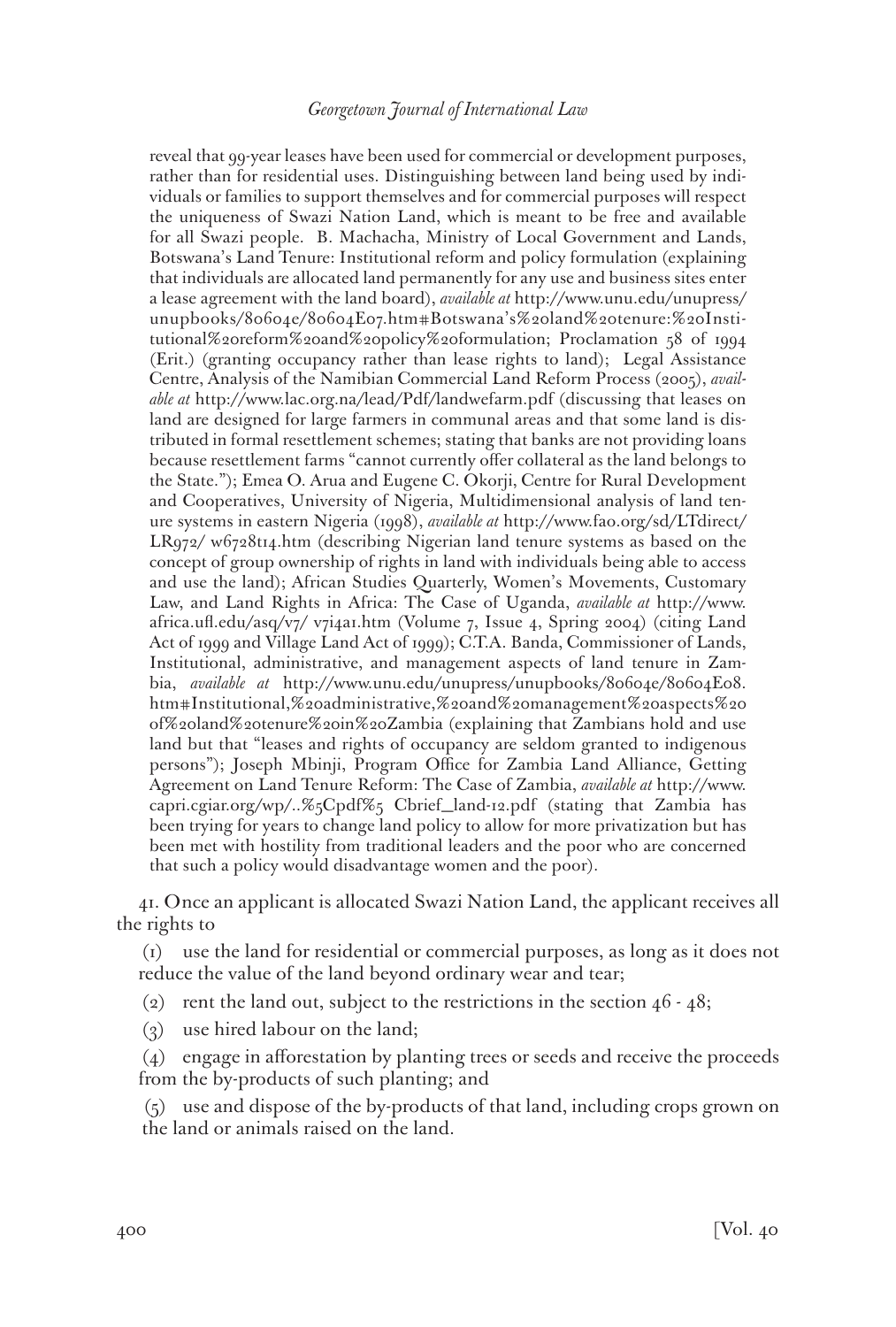This provision responds to section  $2\pi(2)$  of the Swazi Constitution, which states that all people are entitled to Swazi Nation Land for "normal domestic purposes." SWAZ. CONST. 2005 s.  $2II(2)$ . The phrase, "normal domestic purposes" is not defined which caused ambiguity as to how a person may use Swazi Nation Land. This section is meant to provide guidance to resolve this ambiguity.

42. Once an applicant is allocated Swazi Nation Land for commercial use, the applicant receives all the rights enumerated in section 41, in addition to the right to alienate the land in whole or in part.

43. The duties of holders of a right of occupancy on Swazi Nation Land are as follows

(1) individually and collectively for the maintenance and care of —

(a) roads and paths separating allotments;

(b) water furrows and other means of conveying water on or adjacent to allotments; and

(c) laundry blocks, taps and all other facilities provided for the maintenance of a pure water supply for the community.

(2) Any person who fails to carry out the duties imposed by this section will be guilty of an offence.

The duties of holders of rights of occupancy are modeled after the Swazi Land Settlement Act of 1946 s. 13.

44. When more than one person has been allocated land, all persons allocated the land must mutually consent to all decisions related to the land, including but not limited to:

- (1) Renting the land;
- (2) Applying to alter the designation of the use of the land; and
- (3) Mortgaging the land if the land was allocated for commercial use.

This provision is meant to ensure that all members of cooperatives or businesses consent to major decisions regarding the land. Section 9 of this Act already specifies that spouses must consent to such decisions.

45. A co-holder of a right of occupancy on the land cannot withhold consent unreasonably.

### *Chapter 13: Renting Swazi Nation Land*

46. Should a person who has been allocated Swazi Nation Land for residential purposes choose to temporarily reside at another location, he may grant derivate rights to the Swazi Nation Land allocated to him to another person, and may be compensated by that person, subject to village land board approval if:

(1) the holder of the right of occupancy on the land is renting the land for a fixed term of over one year to another person; or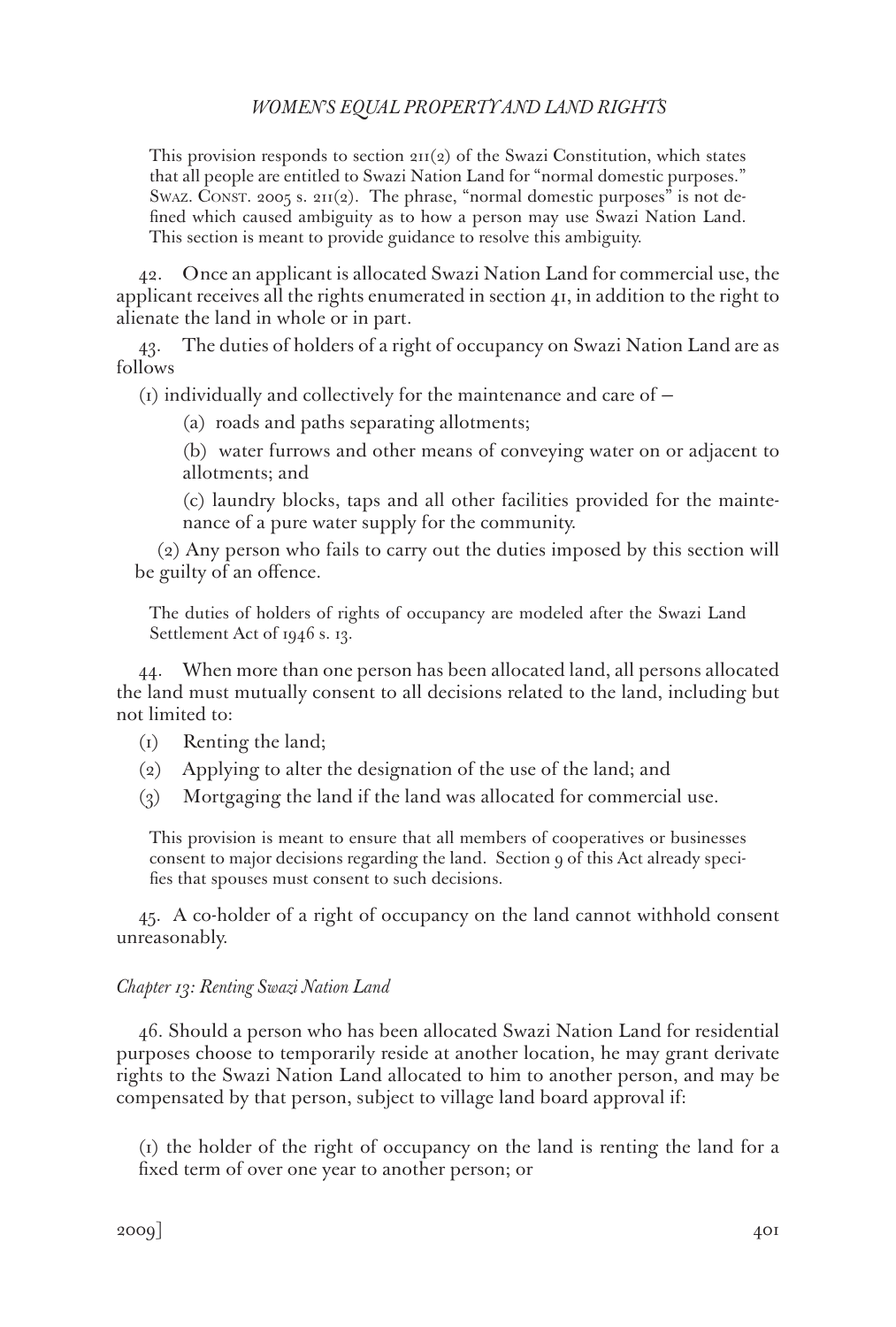(2) the holder of the right of occupancy on the land is renting the land to an individual that intends to erect permanent structures on the land or make any improvements on the land.

Currently, holders of Swazi Nation Land may not, even temporarily, transfer their interest din the land, risking its permanent loss. Unable to rent one's land has undermined people's ability to move in search of work, schooling, or due to marital breakdown. This provision allows people with customary land rights to temporarily move from the land while still retaining rights to the land. Tanzania's Village Land Act specifies when consent is required to transfer rights of occupancy temporarily. Village Land Act 5 of 1999 s. 31 (Tanz.). This section respects the community, which would be affected if a new person would be moving to the community on a long term basis or the land will be changed drastically.

47. In determining whether to grant a derivative right to Swazi Nation Land, the village land board should account for:

(1) sufficient reserve of land for allocation and communal use; and (2) that the need to grant land on an accelerate basis to women is and will continue to be met.

If the land will be granted derivatively for a long period of time, the village land board should consider whether others in the community, especially women, are in need of land. *See* Village Land Act 5 of 1999 s. 33 (Tanz.). If there is a shortage of land and there is a danger that women will not be able to have land allocated them because others have more than sufficient for residential and subsistence needs, the derivative right may not be issued and the land may be reclaimed.

48. When approval of the village land board is required for grating a derivative right to Swazi Nation Land, the holder of a right of occupancy on the land and the holder of derivative rights to the land will go to the village land board and obtain a certificate listing the permanent and temporary holder of the rights to the land.

This provision provides transparency in grant or denial of land rights. *See* Village Land Act 5 of 1999 s. 32 (Tanz.) (requiring a certificate for granting of a derivative right).

### *Chapter 14: Cancellation of a right of occupancy*

49. Only the village land board may remove a person or group from Swazi Nation Land and cancel their right of occupancy. A person may not be removed by a co-occupant, spouse, in-laws, parents, or any other person or group other than the village land board. The village land board may only require a person with a certificate of a right of occupancy on Swazi Nation Land to leave the land for just cause, which may include:

(1) if the holder of the right fails to observe in a material respect any condition or restriction attached to the right of occupancy under this Act;

(2) if the land is being used predominantly for a purpose not recognized under this Act; or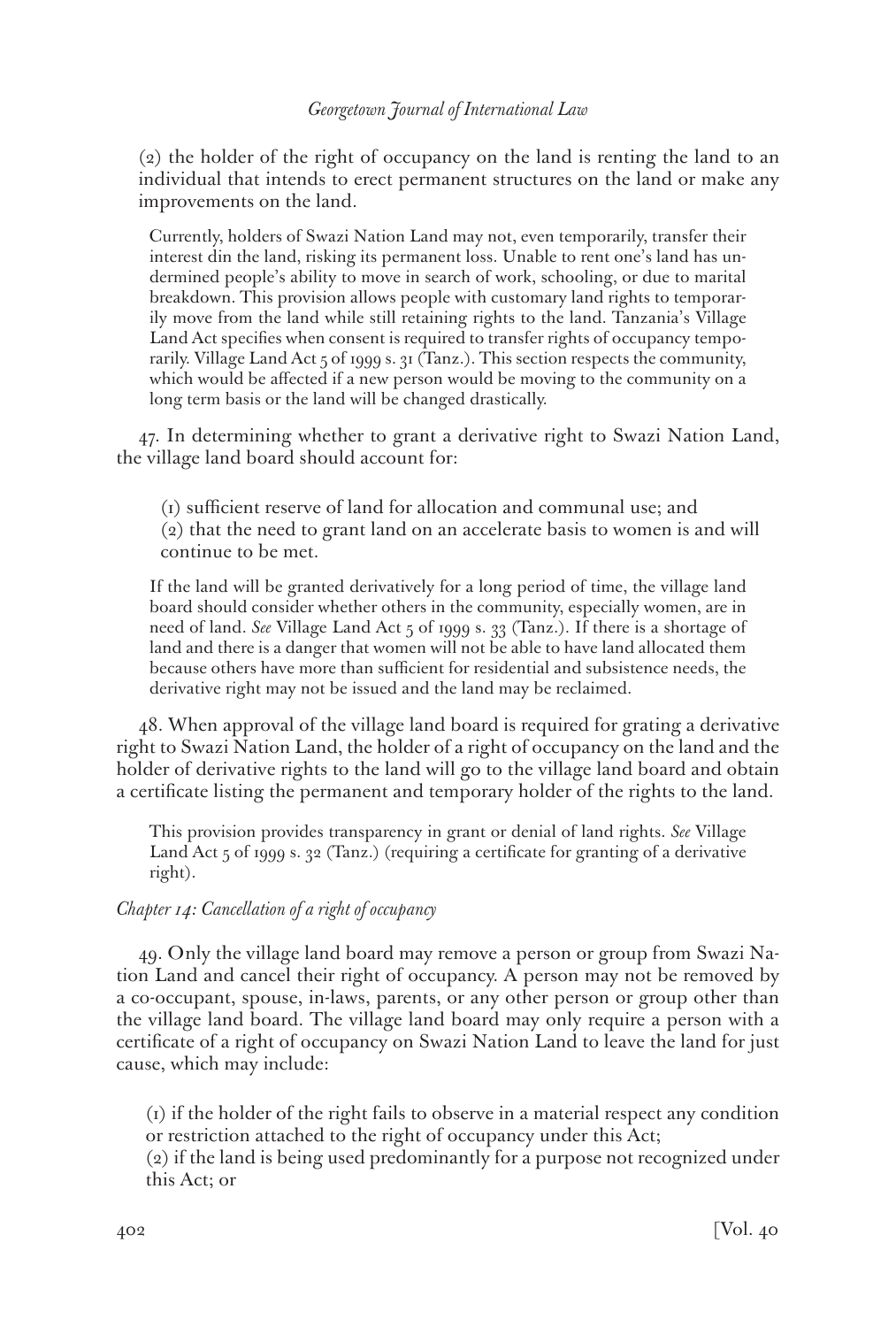(3) on any other ground as may be prescribed by the Land Management Board.

The criteria for just cause are modeled after the Namibia Communal Land Reform Act. Communal Land Reform Act 5 of 2002 s. 27(1) (Namib.).

50. Just cause does not include removal based on:

(1) Allegations by any person that a holder of a right of occupancy has engaged in witchcraft, adultery or another act of moral turpitude;

- (2) Inability to bear children; or
- (3) Inability to bear male children.

Chiefs, husbands and in-laws have evicted women for witchcraft or adultery. Sara Mvududu and Patricia McFadden, Reconceptualising the Family in a Changing Southern African Environment 85 (2001). Women also have been removed from their homes because they were not able to bear children or only bore female children. Interview with Thabsile Dlamini, woman in customary marriage, in Swaziland (March 7, 2007). This violates the right to equality and housing because women, but not men, can be removed for adultery, witchcraft and inability to bear male children. Men can only be removed for witchcraft, and even then they may go with their entire family.

51. Should a person who has been allocated Swazi Nation Land choose to permanently relocate to another chiefdom, he must inform the village land board of such a decision, which will in turn notify the Land Management Board.

(1) The Land Management Board must register the relocation request; and (2) As of the registered date of relocation, the land which has been left may be allocated to another person.

This provision gives people greater mobility in specifying that all Swazi citizens or persons ordinarily and lawfully residing in Swaziland can terminate their rights of occupancy on one piece of land in order to be allocated land elsewhere in Swaziland. This will protect the freedom of movement, which is guaranteed in the Constitution. Swaz. Const. 2005 s. 26 (right to move freely and reside in any part of Swaziland). People will be able to choose to leave their allocated land, and their relocation must be registered so that when they attempt to be allocated land in another region, the village land board will see that they do not have the previous land allocated to them anymore. The Draft Land Policy recognizes the importance of mobility and sought to allow all Swazi citizens or persons ordinarily and lawfully residing in Swaziland the right to be allocated land anywhere in Swaziland. Draft Land Policy s. 2.1.2 (Swaz.).

52. A person or group has abandoned Swazi Nation Land where:

(1) The holder of the right of occupancy has not occupied the land for any purpose, including not granting derivative rights to another individual or group, for not less than five years; or

 $(2)$  The holder of the right of occupancy has left the country for not less than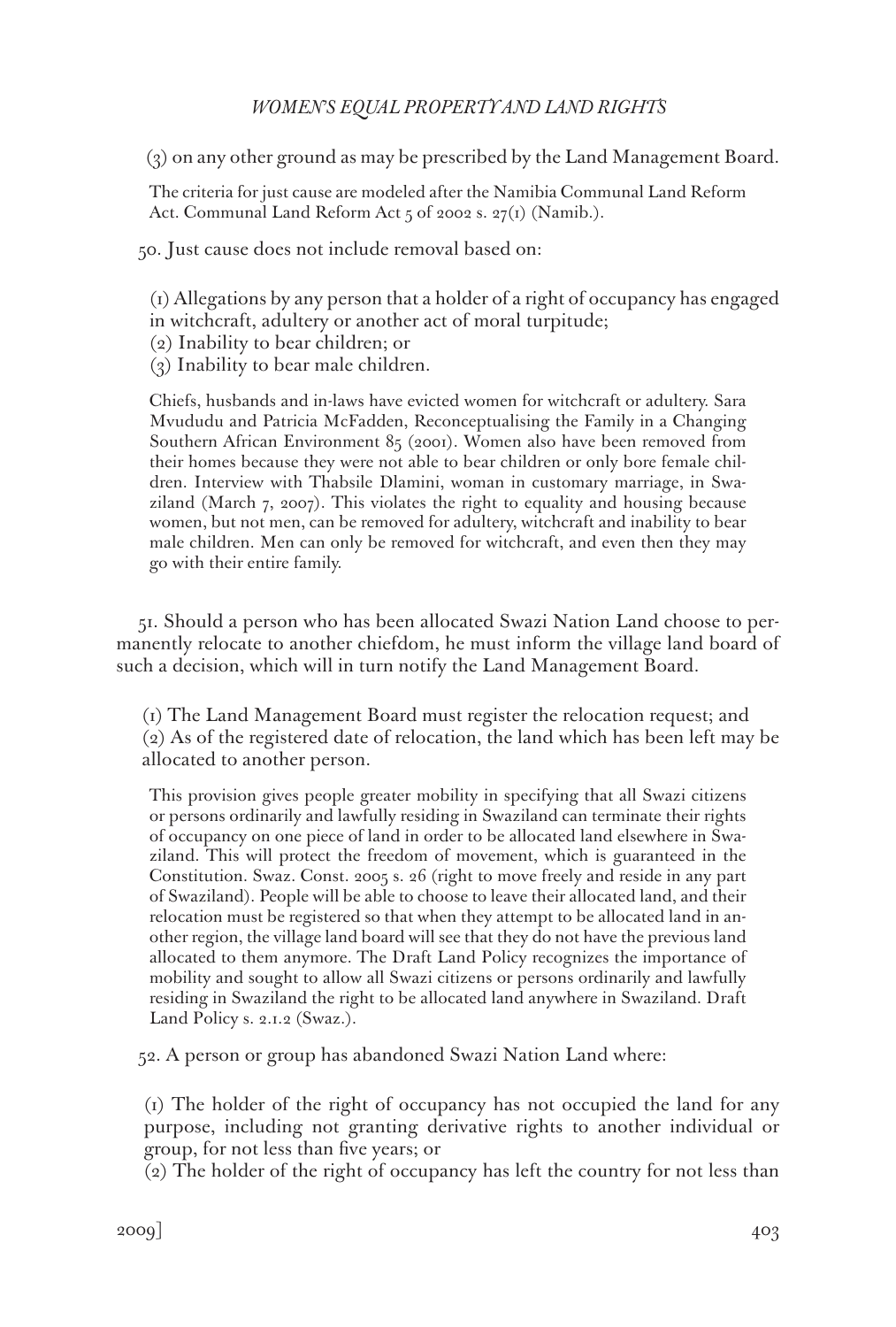six months without making any arrangement for any person to be responsible for the land and has not given any notification to the village land board.

*See* Village Land Act 5 of 1999 s. 45 (Tanz.) (stating the same criteria for determining whether land is abandoned).

53. Once a person has abandoned Swazi Nation Land, his name will be removed from the certificate designating the holder(s) of a right of occupancy on the land.

This section is meant to protect women whose husbands leave them for several years, fail to support them, or their joint children, and build a life elsewhere. In some situations, such men return to reclaim the land when they need a place to live. This provision tackles this situation created because Swazi men work in South Africa and sometimes do not return. Women and Law in Southern Africa Research Trust, Family in Transition: The Experience of Swaziland 114 (1998).

54. Any person whose right of occupancy to Swazi Nation Land has been cancelled may apply to be allocated land in either the same region or another region.

55. If cooperative or small business with a right of occupancy on Swazi Nation Land breaks up before the end of its lease, the individuals who will retain rights of occupancy on the land will be determined by regulations on cooperatives and small businesses, to be created by the Ministry of Employment and Enterprise.

The Ministry of Employment and Enterprise is responsible for overseeing "the development, promotion and coordination of small and medium enterprise policies and programs." Swazi Government Website, Ministry of Enterprise and Employment Home Page, *available at* http://www.gov.sz/home.asp?pid=58.

### *Chapter 15: Training and oversight responsibilities of the Land Management Board*

56. The Land Management Board must implement a training program to instruct chiefs and the village land board on laws and regulations regarding Swazi Nation Land allocation. Non-governmental organizations can be used to assist with training. Training must include:

(1) the application of this Act on rights of occupancy on Swazi Nation Land; and

(2) gender sensitivity in allocating land.

The African Charter at section 25 obligates states parties not only to enact nondiscriminatory laws, but to educate individuals on the rights and freedoms of others and to make sure that those rights and freedoms are understood. Furthermore, section 28 of the African Charter obligates every individual to "respect and consider his fellow beings without discrimination." African Charter on Human and Peoples' Rights, OAU Doc. CAB/LEG/67/3 rev. 5, 21 I.L.M. 58 (1982), entered into force Oct. 21, 1986, ratified by Swaziland Sept. 15, 1995, *available at* http://www. achpr.org/english/\_info/charter\_en.html.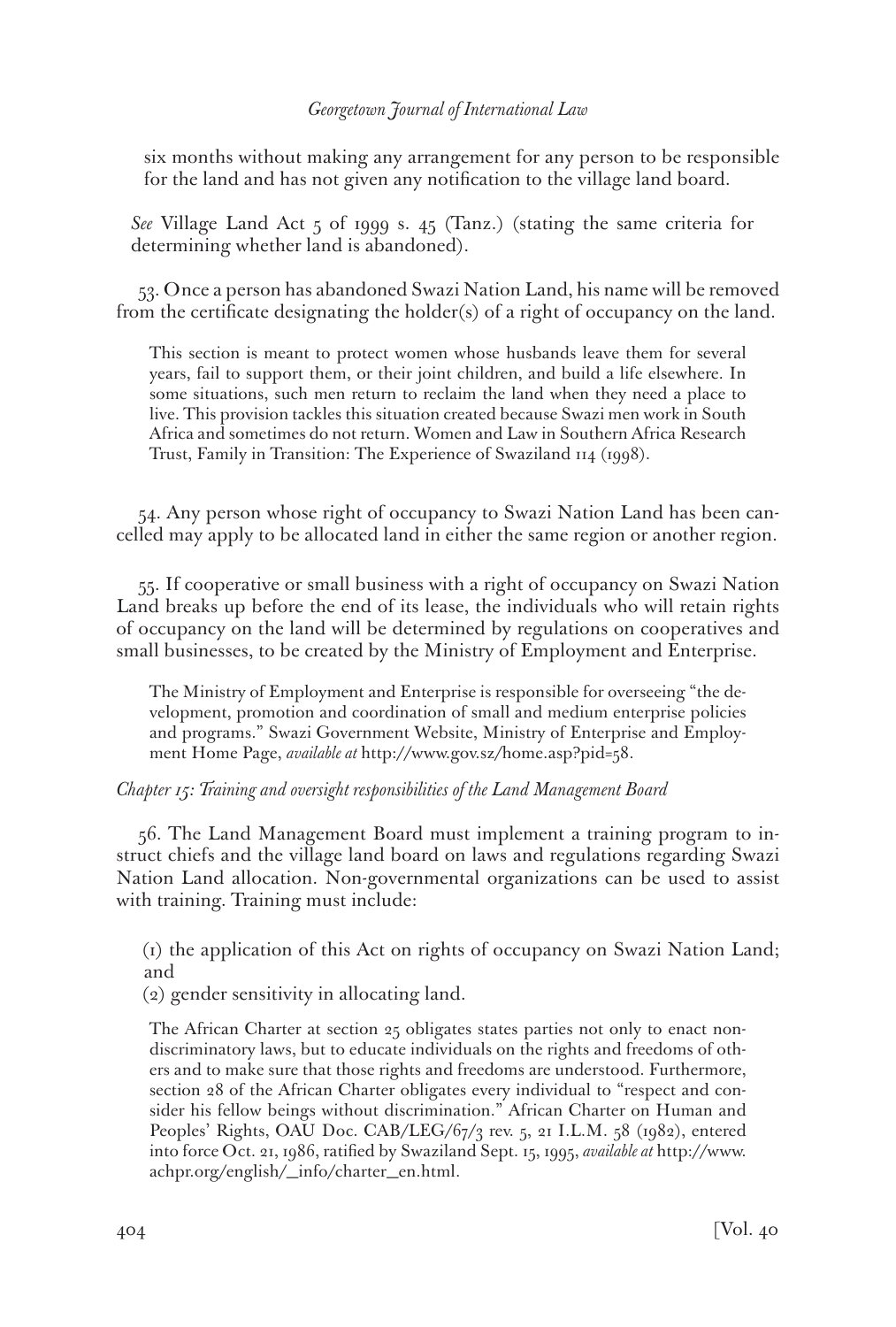57. The Land Management Board must perform an annual audit to ensure that the provisions of the Act, the Constitution, and other laws concerning the allocation, use and removal from Swazi Nation Land.

58. If the Land Management Board finds that the provisions of this Act regarding Swazi Nation Land are not followed, the board can begin an action directly in the High Court.

#### **Part V - GOVERNMENT LAND**

This Part addresses government land which includes public and Crown land. *See* Crown Lands (Conditions) Act of 1968 (government land includes crown land).

#### *Chapter 16: Transparent and non-discriminatory sale and acquisition of government land*

59. Any Swazi citizens or persons ordinarily and lawfully residing in Swaziland may purchase or acquire government land regardless of gender, marital status or other protected status.

60. The Land Management Board will announce the sale of government land to the public in each Tinkhundla at least one month before the land goes on sale by

(1) publications in all nationally distributed and local newspapers for at least two weeks;

(2) announcements on Swazi Radio in both English and SiSwati for at least two weeks;

(3) ne month period before the land goes on sale; and

(4) publication and distribution of flyers with appropriate information on the impending sale of government land.

61. The process for putting in a bid or request for a government land plot

(1) must take place in offices accessible to everyone in the community, ideally in the Tinkhundla house;

(2) must be clearly defined for all applicants; and

(3) must be affordable to applicants based on a sliding scale according to the individual's or family's net income.

62. The Land Management Board will inventory government land and sale thereof on a quarterly basis to include information about the location, owners, and prospective buyers of government land plots.

The entire process of administering and selling government land must become more transparent and non-discriminatory. While government land is sold to private citizens it is often a closed process and not publicised to the general public. Telephone Interview with Ms. Thabisile Lange, Legislative Drafter, Office of the Attorney General (May 10, 2007). Because government land is sold at lower rates than private land, women with little money and many dependents are foreclosed from the opportunity to buy land at a low price they may be able to afford when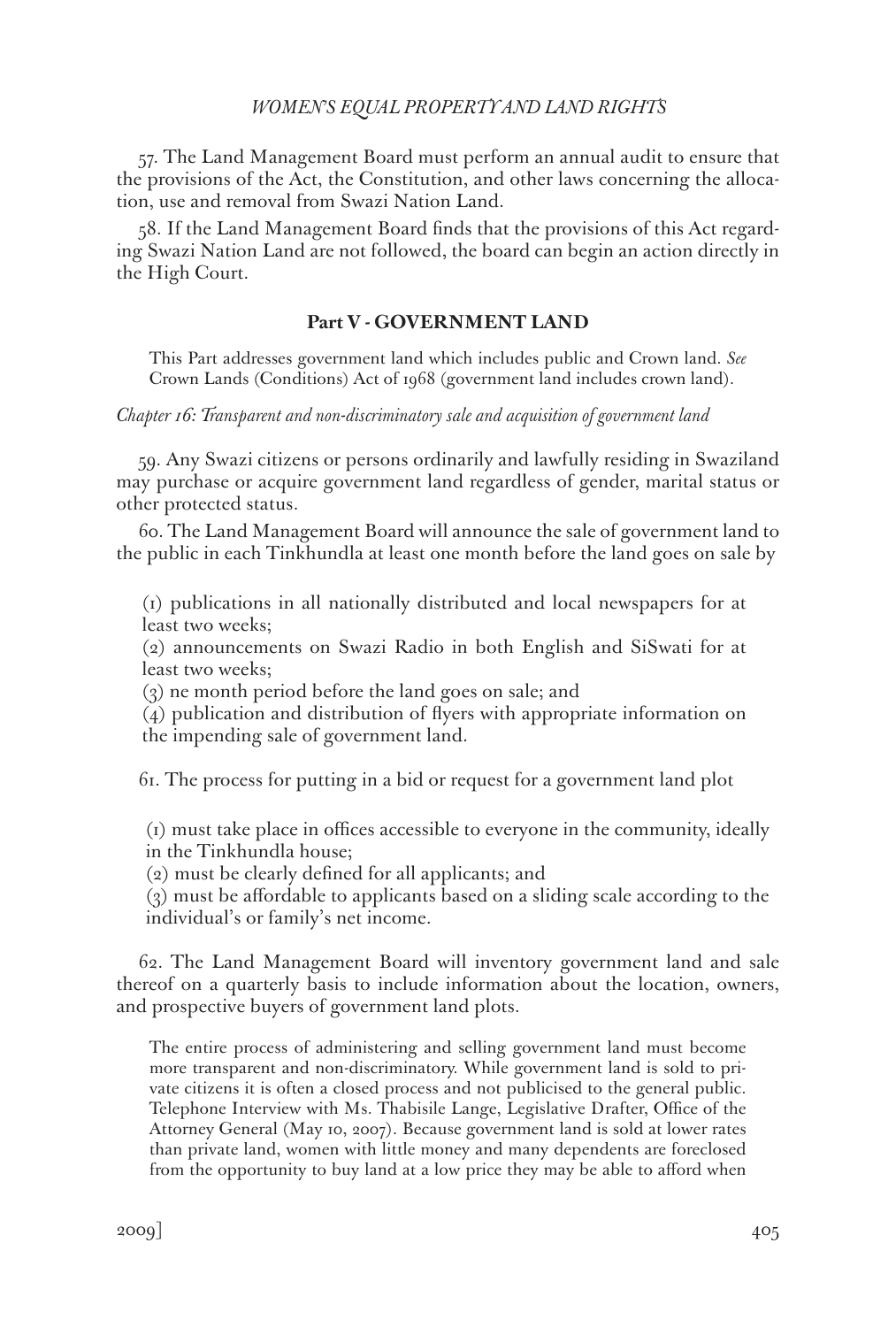the sale of government land is not publicly advertised. Disorganization and corruption in the administering of government land further prevents the Swazi public from accessing government land. According to the Draft Land Policy, there is no consolidated inventory of government land holdings, which prevents any useful and strategic sale of government land for the benefit of the Swazi people. Draft National Land Policy 4.1.3. (Swaz.). Additionally, government institutions are known to hoard valuable land and government officials are known to restrict sale of government land to their friends and family. Draft National Land Policy 4.1.3. (Swaz.). With ample publication of sales, and periodic inventory of amount of land and to whom it is sold, the sale of government land can become more transparent.

### *Chapter 17: Government land reform project*s

63. The Land Management Board and Ministry of Natural Resources will set aside at least fifty (50) percent of available subsidized government land plots up for sale for women and female households with multiple dependents.

Government land projects in rural and peri-urban areas that sell government and crown land at subsidized rates need to prioritize women and female headed households in the distribution of this land. Female headed households are the poorest of any households in Swaziland and are the least able to purchase title deed land. *See* Ministry of Economic Planning and Development The Kingdom of Swaziland, Swaziland: Poverty Assessment By the Poor, Report on Participatory Poverty Assessment, 3 (CB 226) Aug. 1997; *see also* Human Development Group Eastern and Southern Africa The World Bank, Swaziland: Reducing Poverty Through Shared Growth, report no. 19658-SW, vi (CB 171) (Jan. 12, 2000) (Female headed households account for more than one-third of rural households and have the highest poverty rates in Swaziland). Purchasing of land at market value is especially difficult for women who have historically been excluded from land and property ownership. Women are also disproportionately left out of or are restricted from the wage labour market making their access to government and crown land schemes all the more important.

The Constitution in section  $20(5)$  requires the state to act to make the Constitutional opportunities a reality for women: Parliament has the power to enact land reform laws or implement policies and programmes "aimed at redressing social, economic or educational or other imbalances in society." Section 28(2) requires the government to "provide facilities and opportunities necessary to enhance the welfare of women to enable them to realise their full potential and advancement." The 50 percent policy is a corrective measure much like sections  $86(\text{q})$  and  $95(\text{q})(\text{a})$ of the Constitution which mandate a certain number of women representatives in the House of Assembly.

Section 63 will help Swaziland meet its domestic obligations under the Constitution's section 211(2) granting all citizens of Swaziland "without regard to gender… equal access to land for normal domestic purposes," and "the right to equal treatment with men [including] equal opportunities in political, economic and social activities," as well as "equality of economic opportunity" under section  $28(i)$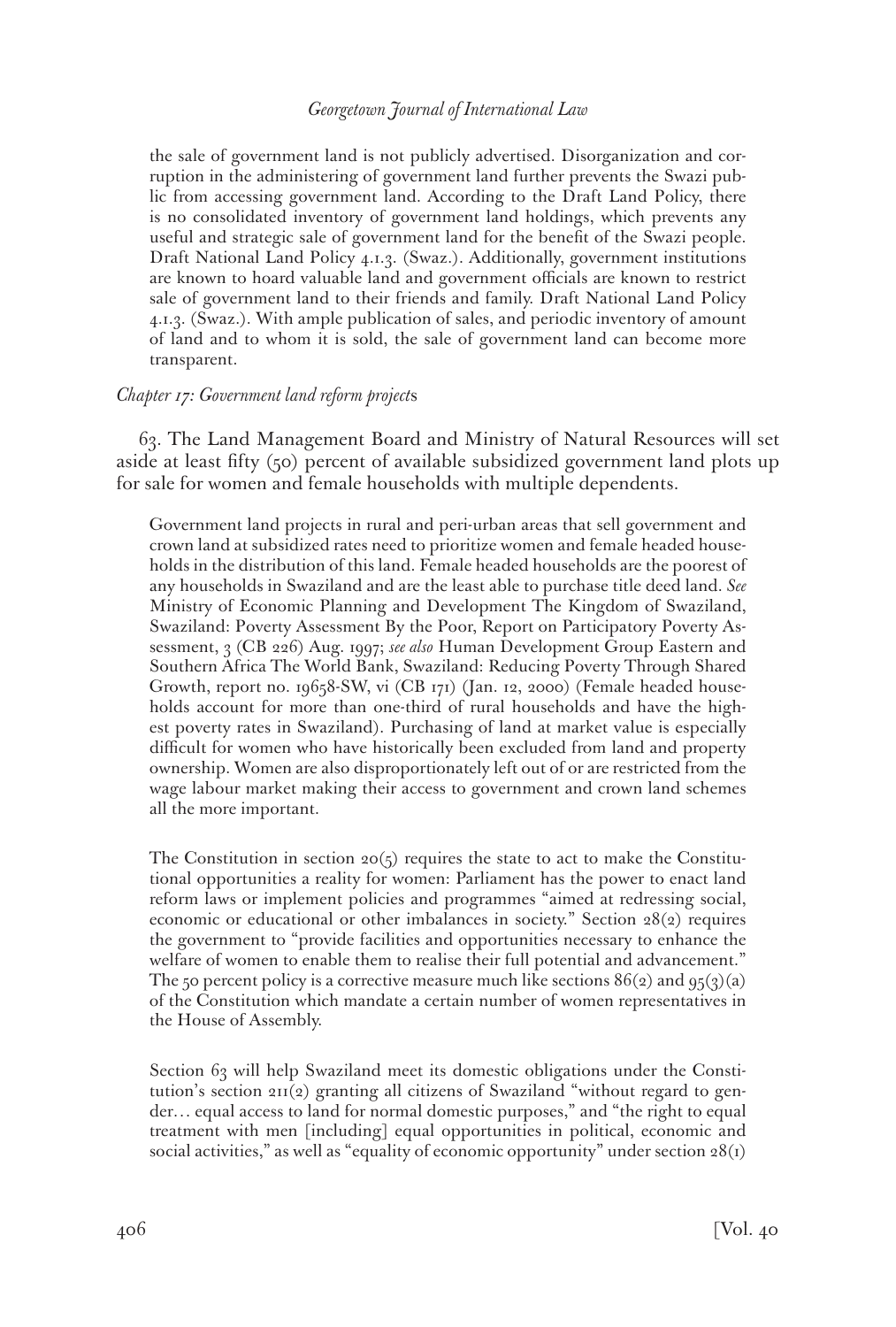(binding equality right) and section 59(5) (non-binding directive). Swaz. Const. ss.  $28(i), 59(5), 211(2)$ .

Countries around the world have implemented or are in the process of implementing measures that guarantee women access to subsidized government land. Egypt requires 20% of land earmarked for land reform to be settled by female-headed households who face special hardship, making settler women eligible for membership in agricultural cooperatives and for formal credit. The Secretary General, Report of the Secretary-General submitted in accordance with Commission resolution 2001/34, para. 54, delivered to the Economic and Social Council and the Commission on Human Rights, U.N. Doc. E/CN.4/2002/53 (Jan. 15, 2002), *available at* http://www.unhchr.ch/Huridocda/Huridoca.nsf/TestFrame/dbc76479 922d0282c1256b990053c4b2?Opendocument; Jamaica is currently reviewing their land reform policy under the Married Women's Property Act which increases land availability to poor women (Jamaica, Fifth periodic report of States Parties to CEDAW, U.N. Doc CEDAW/C/JAM/5 (2005), *available at* http://www.un.org/ womenwatch/daw/cedaw/reports.htm (under Jamaica)); China guarantees women an equal right to property including the allotment of agricultural land and land for housing construction. (Law of the P.R.C. on the Protection of Rights and Interests of Women, arts. 32, 33 (2005) (effective Jan. 1, 2006) cited in Center for Reproductive Law and Policy, Women of the World: Laws and Policies Affecting Their Reproductive Lives, East and Southeast Asia: China 56-57 (2005) *available at* http://www.reproductiverights.org/pdf/China.pdf; Kazakhstan's Ministry of Agriculture has recommended the allocation of plots of land on a priority basis to mothers with large families and to single mothers. Kazakhstan, Initial reports of States parties to CEDAW, U.N. Doc. CEDAW/C/KAZ/1 (2000) at para. 143, *available at* http://www.bayefsky.com/reports/kazakhstan\_cedaw\_c\_kaz\_1\_2000.pdf.

### **Part VI – BANKING**

#### *Chapter 18: Equal rights to loans and credi*t

64. Lending institutions may not consider gender, marital status, marital regime, or other protected grounds as outlined in section 20 of the Constitution, in its criteria and procedures for awarding and allowing a person to guarantee loans and other forms of financial credit;

The purpose of this provision is to ensure that all Swazi nationals and persons ordinarily and lawfully residing in Swaziland have equal access to loans, mortgages, and other forms of financial credit and subject them to equal procedures. Specifically, any banking policies that prohibit individual women or groups of women from obtaining or guaranteeing loans will hereby be unlawful.

Currently, there are two procedural differences between men and women in obtaining and guaranteeing loans. *See* Interview with SwaziBank Housing Loan Officers in Mbabane, Swaziland (Mar. 6, 2007). First, it is official bank policy to require women married in community of property to sign a renunciation of benefits to complete their capacity to contract. In other words, they are required to renounce their benefit to be perceived as minors. Second, such a woman must obtain her husband's consent to acquire or guarantee a loan, because by doing so, she is en-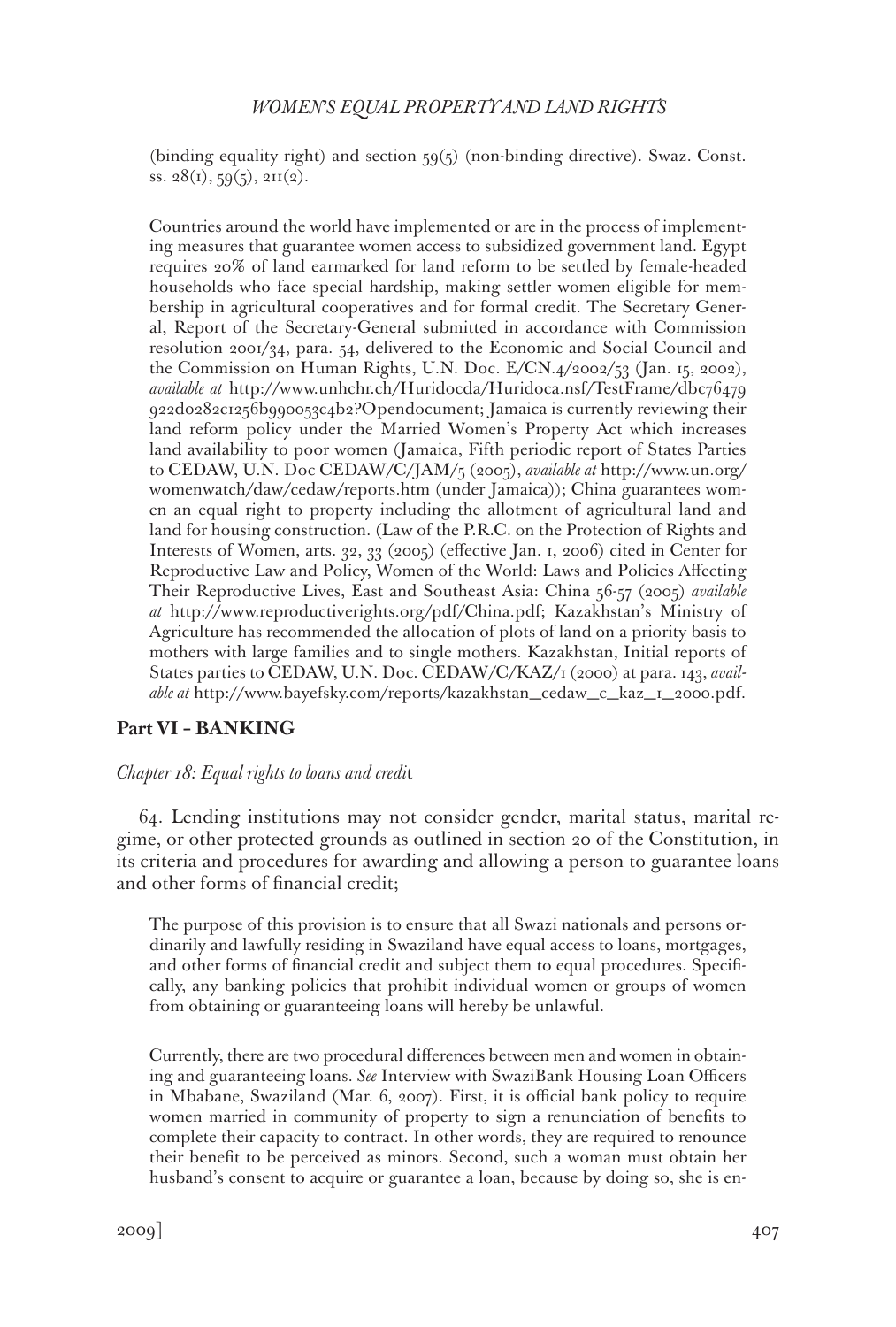cumbering the marital property. With respect to the first requirement, this legislation seeks to abolish the marital power, a change which renders a renunciation of contract benefits moot. This legislation preserves the second requirement but does so on a gender-, marital status-, and marital regime-neutral basis. Thus, any person who co-owns property with any other person must obtain the latter's consent when acquiring or guaranteeing a loan using that property as collateral, thereby making the procedure equal regardless of gender, marital status, or marital regime.

Section 69 of the Property and Land Equality Act, 2007 would bring Swaziland into compliance with its constitutional and international obligations. Under the Constitution, "[s]ubject to the availability of resources, the Government shall provide facilities and opportunities necessary to enhance the welfare of women to enable them to realise their full potential and advancement." Swaz. Const. 2005 s. 28(2). The Directive Principles of State Policy (Directive Principles) provide valuable guidance for Parliament when it is "applying or interpreting this Constitution or any other law and in taking and implementing any policy decisions, for the establishment of a just, free and democratic society." Swaz. Const. 2005 s.  $56(i)$ . Under these Directive Principles, "the State shall afford equality of economic opportunity to all citizens and, in particular, the State shall take all necessary steps so as to ensure the full integration of women into the mainstream of economic development," Swaz. Const. 2005 s. 59(5) and "shall give the highest priority to the enactment of legislation for economic empowerment of citizens." Swaz. Const. 2005 s. 60(3). The Convention on the Elimination of All Forms of Discrimination Against Women (CEDAW) also mandates that its "States Parties…take all appropriate measures to eliminate discrimination against women in other areas of economic and social life in order to ensure, on a basis of equality of men and women, the same rights, in particular the right to bank loans, mortgages and other forms of financial credit." Convention on the Elimination of All Forms of Discrimination Against Women, art. 13(b), G.A. res  $34/180$ ,  $34$  U.N. GAOR, Supp. (No. 46), at 193, U.N. Doc. A/34/46, entered into force Sept. 3, 1981, ratified by Swaziland Mar. 26, 2004, *available at* http://ww.un.org/womenwatch/daw/cedaw/ cedaw.htm [hereinafter CEDAW]. Under the Protocol to the African Charter on the Rights of Women in Africa, which Swaziland has signed and reflects a regional understanding of priorities and aspirations, "[w]omen shall have the right to fully enjoy their right to sustainable development. In this connection, the States Parties shall take all appropriate measures to promote women's access to credit, training, skills development and extension services at rural and urban levels in order to provide women with a higher quality of life and reduce the level of poverty among women." Protocol to the African Charter on the Rights of Women in Africa art. 8, *available at* http://www.achpr.org/english/women/protocolwomen.pdf [hereinafter African Women's Rights Protocol].

The loan and credit provisions of twenty-three different countries in Africa, Asia, the Caribbean, Central America, and Europe, whose credit laws were surveyed provide equal treatment for loan applications regardless of gender, and women regardless of marital status do not require the consent of their husbands in obtaining loans or mortgages for themselves in their names. See Austria, CEDAW Concluding Observations, CEDAW A/40/45 (1985); Bhutan, State Report, CEDAW/C/ BTN/1-6 (2003); Cambodia, Initial through third periodic report of States Parties, U.N. Doc CEDAW/C/KHM/1-3 (2004), *available at* http://www.un.org/womenwatch/daw/cedaw/reports.htm (under Cambodia); The Secretary General,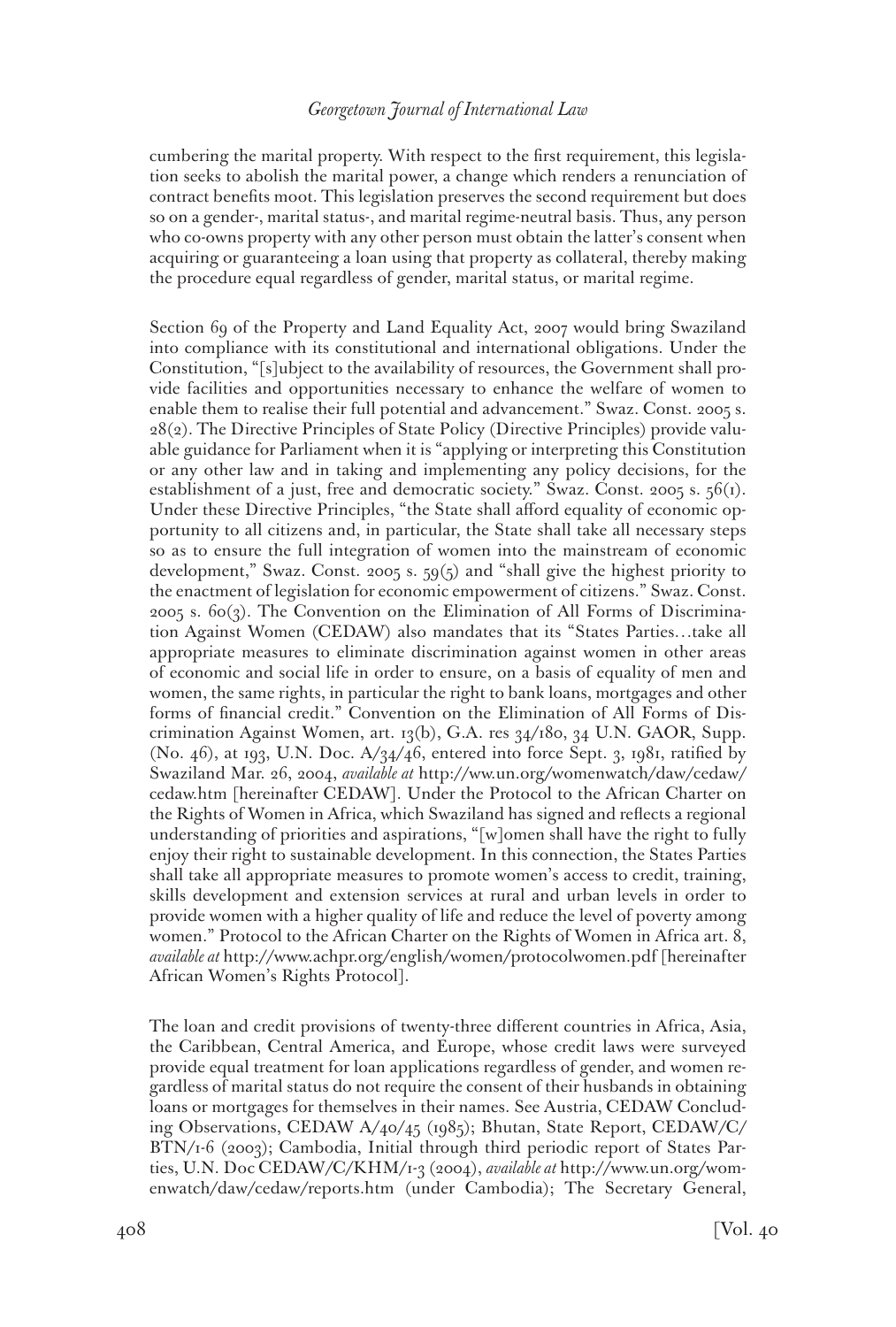Report of the Secretary-General submitted in accordance with Commission resolution 2001/34, para. 31, delivered to the Economic and Social Council and the Commission on Human Rights, U.N. Doc. E/CN.4/2002/53 (Jan. 15, 2002), *available at* http://www.unhchr.ch/Huridocda/Huridoca.nsf/TestFrame/dbc76479922 d0282c1256b990053c4b2?Opendocument (Canada); Cuba, Concluding Observations, CEDAW A/39/45 (1984); Democratic People's Republic of Korea, State Reports, CEDAW/C/PRK/1 (2002); Estonia, State Reports, CEDAW/C/EST/1-3 (2001); Georgia, Initial periodic report of States Parties, U.N. Doc CEDAW/C/ GEO/1 (1998), *available at* http://www.un.org/womenwatch/daw/cedaw/reports. htm (under Georgia); Hungary, CEDAW Concluding Observations: Hungary, 1984; Jamaica, Fifth periodic report of States Parties, U.N. Doc CEDAW/C/ JAM/5 (2005), *available at* http://www.un.org/womenwatch/daw/cedaw/reports. htm (under Jamaica); Jordan, Second periodic report of States Parties, U.N. Doc CEDAW/C/JOR/2 (1999), *available at* http://www.un.org/womenwatch/daw/ cedaw/reports.htm (under Jordan); Kazakhstan, Second periodic report of States Parties to the Committee on the Elimination of Discrimination Against Women, at 51, U.N. Doc. CEDAW/C/KAZ/2 (Mar. 17, 2005), *available at* http://www.un.org/ womenwatch/daw/cedaw/reports.htm (under Kazakhstan); Kenya, Third and fourth periodic reports of States parties to the Committee on the Elimination of Discrimination Against Women, para. At 35 , U.N. Doc. CEDAW/C/KEN/3-4 (Feb. 14, 2000), *available at* http://www.un.org/womenwatch/daw/cedaw/reports. htm (under Kenya); Lao People's Democratic Republic, Combined initial, second, third, fourth and fifth periodic reports of States parties to the Committee on the Elimination of Discrimination Against Women, (32nd Sess., 2005), at 11-12, U.N. Doc. CEDAW/C/LAO/1-5 (Aug. 18, 2003), *available at* http://www.un.org/ womenwatch/daw/cedaw/reports.htm (under Lao People's Democratic Republic); Libyan Arab Jamahiriya, Second periodic report of States parties to the Committee on the Elimination of Discrimination Against Women, at 45, U.N. Doc. CEDAW/C/LBY/2 (Mar. 15, 1999), *available at* http://www.un.org/womenwatch/ daw/cedaw/reports.htm (under Libyan Arab Jamahiriya); Madagascar, Initial report of States parties to the Committee on the Elimination of Discrimination Against Women, (13th Sess., 1994), at 31, U.N. Doc. CEDAW/C/5/Add.65/Rev.2 (Nov. 11, 1993), *available at* http://www.un.org/womenwatch/daw/cedaw/reports. htm (under Madagascar); Malta, Combined initial, second, and third periodic reports of States parties to the Committee on the Elimination of Discrimination Against Women, (31th Sess., 2006), at 138, U.N. Doc. CEDAW/C/MLT/1-3 (Dec. 18, 2002), *available at* http://www.un.org/womenwatch/daw/cedaw/reports.htm (under Malta); The Secretary General, Report of the Secretary-General submitted in accordance with Commission resolution 2001/34, para. 33, delivered to the Economic and Social Council and the Commission on Human Rights, U.N. Doc. E/CN.4/2002/53 (Jan. 15, 2002), *available at* http://www.unhchr.ch/Huridocda/ Huridoca.nsf/TestFrame/dbc76479922d0282c1256b990053c4b2?Opendocume nt (Mexico); Myanmar, Initial report of States parties to the Committee on the Elimination of Discrimination Against Women, at 19, U.N. Doc. CEDAW/C/ MMR/1 (June 25, 1999), *available at* http://www.un.org/womenwatch/daw/cedaw/ reports.htm (under Myanmar); Mexico, Third and fourth periodic report of States parties to the Committee on the Elimination of Discrimination Against Women, para. 345, U.N. Doc. CEDAW/C/MEX/3-4 (May 21, 1997), *available at* http://documents.un.org (After clicking "welcome," then click "simple search," and insert the U.N. Doc. No. at "symbol."); Namibia, Combined second and third periodic reports of States parties to the Committee on the Elimination of Discrimination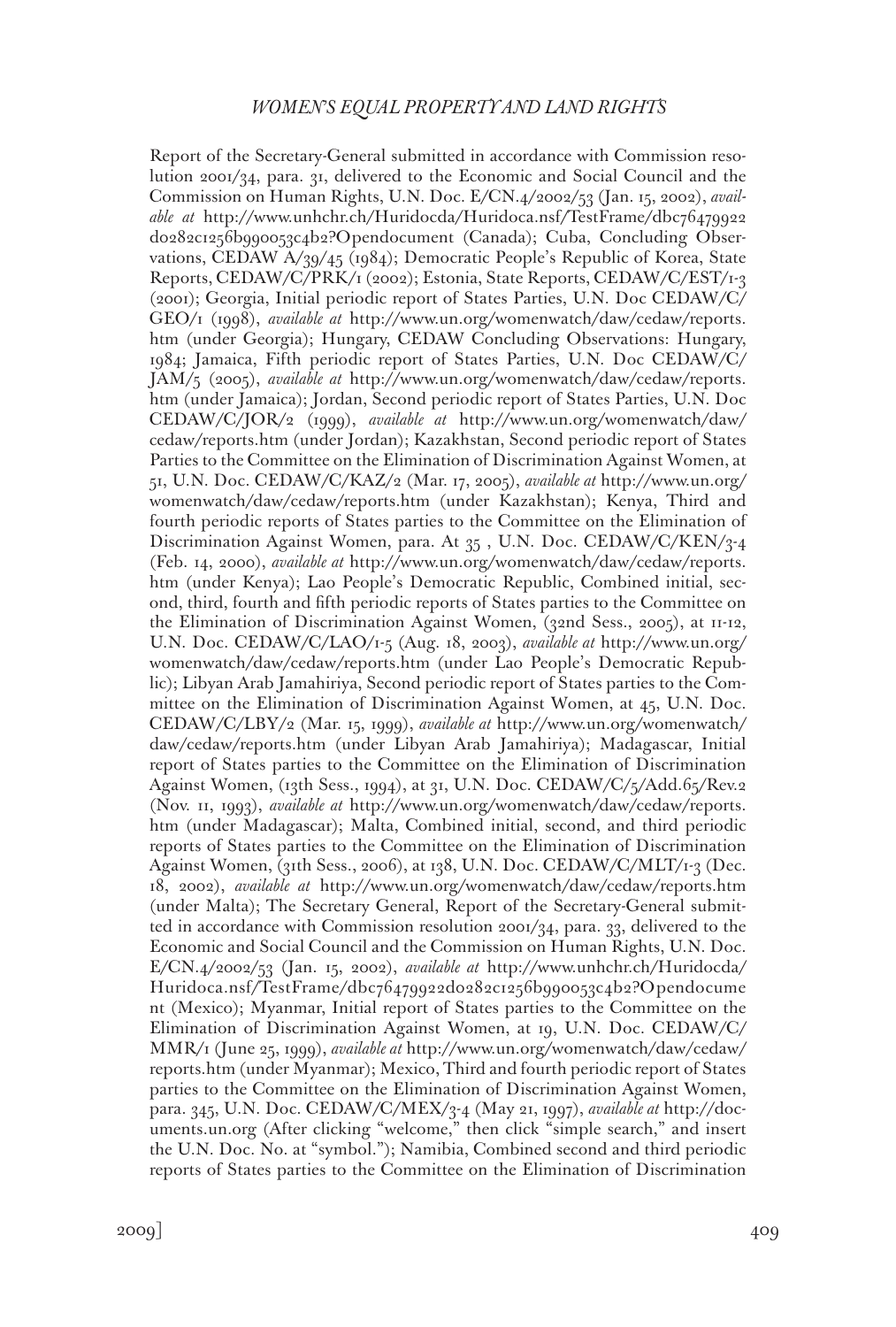Against Women, at 68, U.N. Doc. No. CEDAW/C/NAM/2-3 (Sept. 2, 2005), *available at* http://www.un.org/womenwatch/daw/cedaw/reports.htm (under Namibia); Nepal, Combined second and third periodic report of States parties to the Committee on the Elimination of Discrimination Against Women, at 7, U.N. Doc. No. CEDAW/C/NPL/2-3 (April 7, 2003), *available at* http://www.un.org/womenwatch/daw/cedaw/reports.htm (under Nepal); Philippines, Combined fifth and sixth periodic reports of States parties to the Committee on the Elimination of Discrimination Against Women, (36th Sess., 2006), para. 85, U.N. Doc. No. CEDAW/C/PHI/5-6 (Aug. 2, 2004), *available at* http://www.un.org/womenwatch/ daw/cedaw/reports.htm (under Philippines); Poland, Sixth periodic report of States parties to the Committee on the Elimination of Discrimination Against Women, para. 228, U.N. Doc. No. CEDAW/C/POL/6 (Dec. 13, 2004), *available at* http://www.un.org/womenwatch/daw/cedaw/reports.htm (under Poland).

(1) Lending institutions may set a preference for granting loans and other forms of financial credit to women, with an aim to redress economic imbalances in society.

(2) The Ministry of Finance may provide incentives in its regulations to lending institutions for granting preferential treatment to women in awarding loans and other forms of financial credit.

Though this bill directs lending institutions to utilize neutral criteria in granting loans and permitting persons or groups to be guarantors of loans, women may still be denied loans and guarantor status on an unequal basis as men due to their disadvantaged economic status and lack of rights and access to property. This provision allows lending institutions to implement preferential treatment for women, and the government through the Ministry of Finance to reward such lending institutions for doing so, in an attempt to remedy the violations of women's rights that have been occurring in the credit and loan area and also allow the government to act consistently with its duties to "redress…social, economic…or other imbalances in society," Swaz. Const. 2005 sec. 20(5), by providing the "facilities and opportunities necessary to enhance the welfare of women to enable them to realise their full potential and advancement." Swaz. Const. 2005 sec. 28(2). *See also* Swaz. Const. 2005 sec. 59(5) ("The State shall take all necessary steps so as to ensure the full integration of women into the mainstream of economic development."); Swaz. Const. 2005 60(3) ("The State shall give the highest priority to the enactment of legislation for economic empowerment of citizens."); Human Rights Committee, General Comment No. 18, Non-discrimination, (37th Sess., 1989), para. 8, *available at* http://www.ohchr.org/english/bodies/hrc/comments.htm [hereinafter HRC General Comment 18] ("The principle of equality sometimes requires States parties to take affirmative action in order to diminish or eliminate conditions which cause or help to perpetuate discrimination prohibited by the Covenant."); Human Rights Committee, General Comment No. 28, Equality of rights between men and women (article 3) (68th Sess., 2000), para. 31, *available at* http://www.ohchr.org/english/bodies/hrc/comments. htm [hereinafter HRC General Comment 28] ("States parties should review their legislation and practices and take the lead in implementing all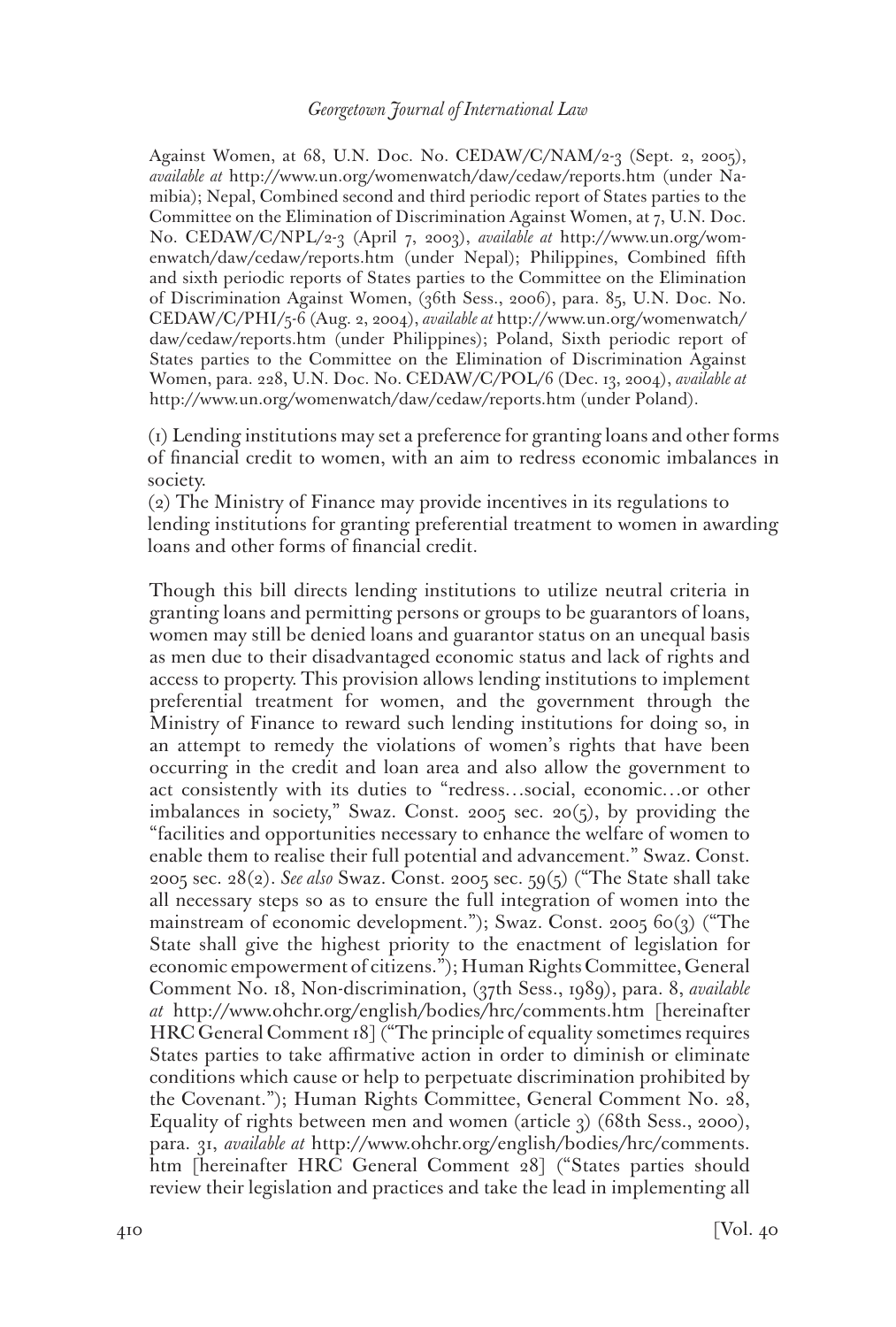measures necessary to eliminate discrimination against women in all fields, for example…in areas such as…the provision of accommodation, goods and services.")

Mexico's National Housing Fund for Workers and Institute of Social Security for State Employees both give priority to female heads of households. The Secretary General, Report of the Secretary-General submitted in accordance with Commission resolution 2001/34, para. 33, delivered to the Economic and Social Council and the Commission on Human Rights, U.N. Doc. E/CN.4/2002/53 (Jan. 15, 2002), *available at* http://www.unhchr.ch/Huridocda/Huridoca.nsf/TestFrame/ dbc76479922d0282c1256b990053c4b2?Opendocument. Spain's Third Equal Opportunity Plan includes measures to facilitate access of women entrepreneurs to bank credit. The Secretary General, Report of the Secretary-General submitted in accordance with Commission resolution 2001/34, para. 34, delivered to the Economic and Social Council and the Commission on Human Rights, U.N. Doc. E/CN.4/2002/53 (Jan. 15, 2002), *available at* http://www.unhchr.ch/Huridocda/ Huridoca.nsf/TestFrame/dbc76479922d0282c1256b990053c4b2?Opendocument.

65. Microcredit programs and Tinkhundlas shall not discriminate in awarding loans and other forms of financial credit on the basis of gender, marital status, or marital regime.

(1) Microcredit programs and tinkhundlas must grant at least 50 percent of their loans and other forms of financial credit to women. The Ministry of Finance in collaboration with the Ministry of Enterprise and Employment may change these percentages on a yearly basis.

Together, the Ministry of Finance and the Ministry of Enterprise and Employment oversee microcredit programs, which grant loans and other forms of financial credit to persons in need for various purposes. Tinkhundlas (regional governments) receive funds from the Ministry of Finance for loan programs which lend mostly to cooperatives, small businesses, and other groups, usually for agricultural purposes. They also fall under the oversight of the Ministry of Enterprise, which acts as the government focal point on small and medium enterprise issues via its Small and Medium Enterprises Unit. *See* Telephone Interview with Ms. Thabisile Lange, Legislative Drafter, Office of the Attorney General (May 10, 2007); Ministry of Enterprise and Employment, Small and Medium Enterprises Unit, http://www.gov. sz/home.asp?pid=2106 (last visited May 15, 2007). The fact that "[t]he establishment of Small and Medium Entrepreneurs (SME's) Unit in government [within the Ministry of Enterprise and Employment]. . . provides a support structure to women in business venture[s]," displays the government's understanding of the importance of women's participation in Swaziland's private sector. The Ministries can combine their consideration for gender equality with their insight into the country's business environment and utilize this knowledge in analyzing the annual reports as mandated in section 94 of this Act and changing the gender quotas accordingly. Ministry of Home Affairs, Swaziland Country Report: Sub-Regional Review on Implementation of the Beijing Platform for Action (1995) and the Outcome of the Twenty-Third Special Session of the General Assembly (2000) (April 2004) at 6.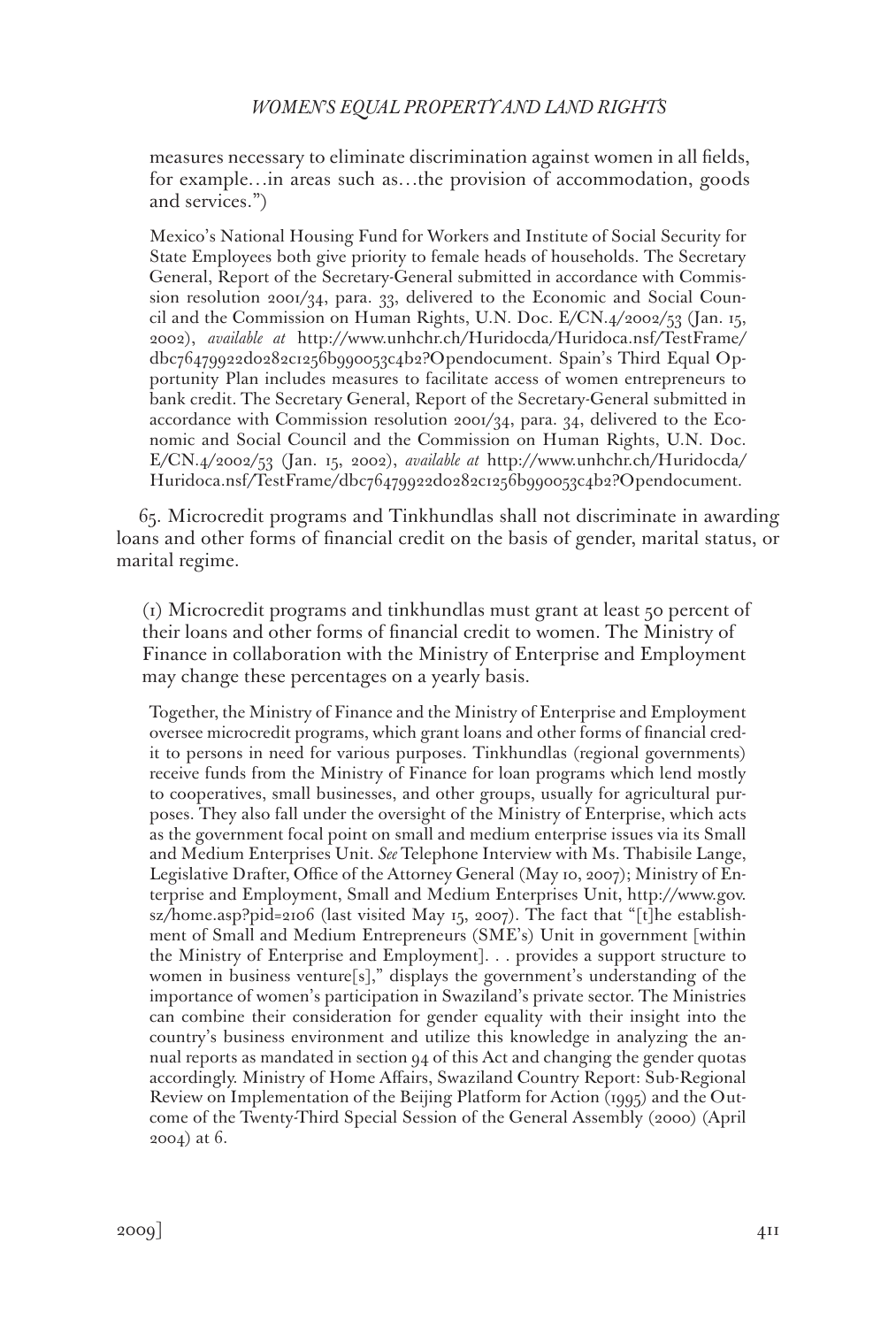Because Swaziland is largely an agricultural and rural society, it is especially important for financial institutions to grant special preferences to women in the area of the agriculture. The majority of the poor live in rural areas, where "per capita income is about four times lower than in urban areas, food consumption is two times lower, and severe poverty is nearly twice as common. About 76 per cent of the rural population is poor, and 43 per cent live in extreme poverty …. Women are particularly vulnerable to poverty [because] traditional social systems discriminate severely against women, who are often barred from owning and controlling land and other assets." International Fund for Agricultural Development (IFAD), Rural Poverty in Swaziland (Mar. 7, 2007), available at http://www.ruralpovertyportal.org/english/regions/africa/swz/index.htm (last visited May 15, 2007).

Preferential or corrective treatment for women in receiving agricultural loans from tinkhundlas would be consistent with Directive Principle Section  $59(2)(d)$  of the Constitution, which lists as an economic objective "improving the conditions of life in the rural areas, and generally, redressing any imbalance in development between the rural and urban areas." The government would also come into compliance with its CEDAW obligation to "take all appropriate measures to eliminate discrimination against women in rural areas in order to ensure, on a basis of equality of men and women, that they participate in and benefit from rural development and, in particular, shall ensure to such women the right to have access to agricultural credit and loans…" CEDAW, art. 14(2)(d).

Microcredit programs in other countries also have preferential policies directed at women, to help correct for their lower economic status. For example, the Banco Sol microcredit bank in Angola has a policy requiring that a borrower must be a group of five people whose leader is a woman. Angola, Fourth and Fifth Periodic Reports of States Parties to the Committee on the Elimination of Discrimination Against Women, (2004), p. 44, U.N. Doc. CEDAW/C/AGO/4-5 (June 8, 2004), *available at* http://www.un.org/womenwatch/daw/cedaw. Similarly, Malawi has had several microfinance programmes that are targeted to the poorest who have no collateral such as women. Malawi, Combined Second, Third, Fourth and Fifth Periodic Report of States Parties to the Committee on the Elimination of Discrimination Against Women, (2004), para. 4.4.7, U.N. Doc. CEDAW/C/MWI/2- 5 (June 28, 2004), *available at* http://www.un.org/womenwatch/daw/cedaw. In Kazakhstan, from 2001 through 2003, approximately 48,300 microcredits totalling 6.7 billion tenge were issued, and two-thirds of them were received by rural women for the creation and expansion of their own businesses. Kazakhstan, Second periodic report of States Parties to the Committee on the Elimination of Discrimination Against Women, at 51, U.N. Doc. CEDAW/C/KAZ/2 (Mar. 17, 2005), *available at* http://www.un.org/womenwatch/daw/cedaw/reports.htm (under Kazakhstan).

Colombia, the Democratic Republic of Congo, and Kazakhstan all include special provisions to ensure that rural women are granted loans. Colombia, Combined Second and Third Report to CEDAW, U.N. Doc. CEDAW/C/COL/2-3, Rev.1 (1993), p. 65, *available at* http://www.bayefsky.com/reports/colombia\_cedaw\_c\_ col\_2\_3\_rev\_1\_1993.pdf (stating that with 1991 land reforms women were given priority as female-headed if rural households, as being with out land); Kazakhstan, Second periodic report of States Parties to CEDAW, at 51, U.N. Doc. CEDAW/C/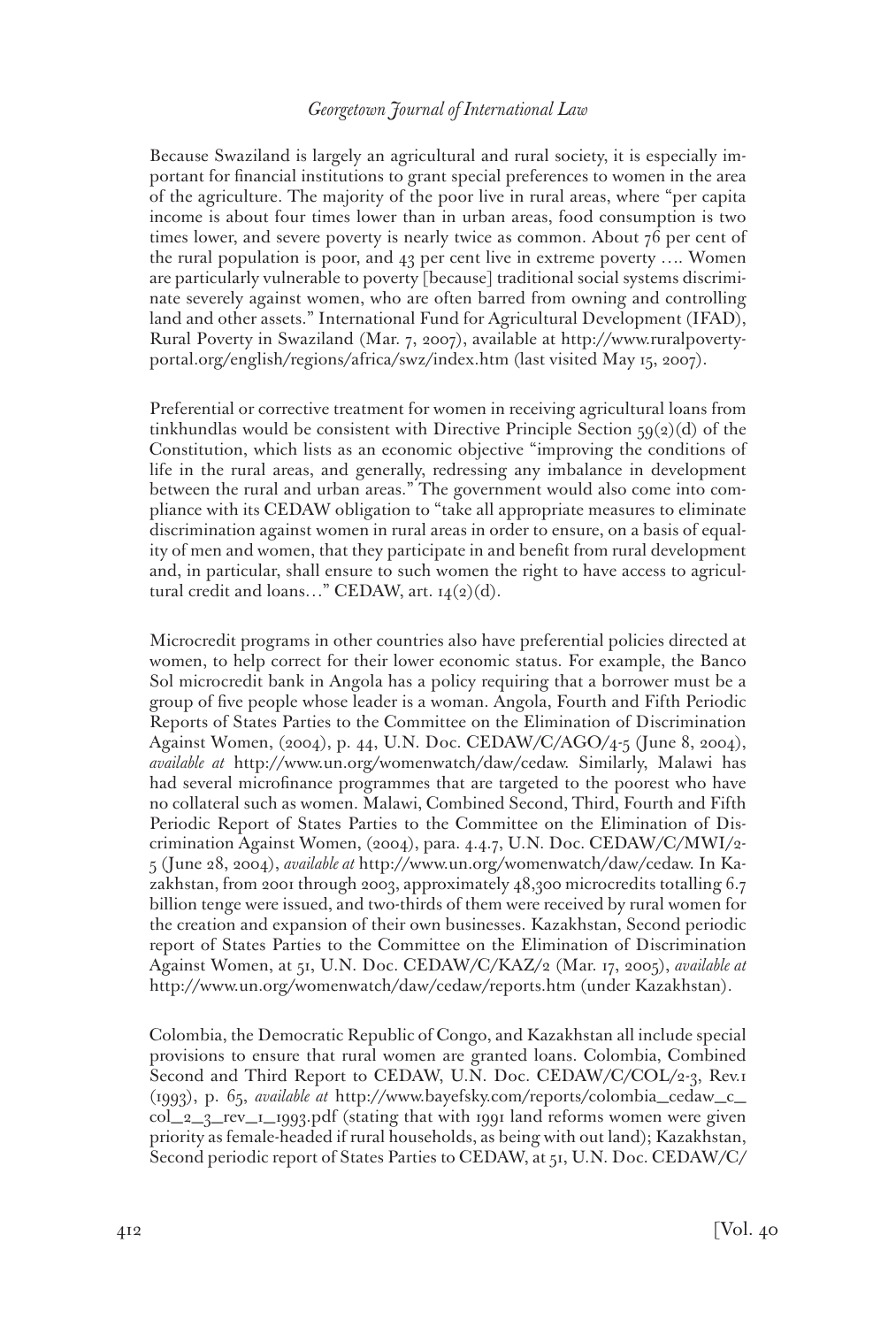KAZ/2 (Mar. 17, 2005), *available at* http://www.un.org/womenwatch/daw/cedaw/ reports.htm (under Kazakhstan).

For example, the Ministry of Rural Development for the Democratic Republic of Congo made available to rural women, through the urban and peri-urban horticulture project (HUP project) seeds, fertilisers and other inputs, which the women could purchase on credit to boost their production capacity. Arrangements were also made to provide loans in cash as well as in kind.

Democratic Republic of Congo, Responses to list of issues to CEDAW, U.N. Doc. CEDAW/C/COD/Q/5/Add.1 (2006), para 27, *available at* http://www2.ohchr.org/ english/bodies/cedaw/cedaws36.htm (under Democratic Republic of Congo)

#### *Chapter 19: Equal rights to accounts with financial institutions*

66. A person has the right to open, administer, use, and close a bank account in his or her own name without the consent of another, regardless of gender, marital status, or marital regime.

67. The procedures adopted by a financial institution, by which a person may open, administer, use, and close a bank account, shall not discriminate on the basis of gender, marital status, or marital regime.

Many women in Swaziland have trouble accessing bank accounts without the consent of their husbands. This provision seeks to give all Swazi citizens and persons ordinarily and lawfully residing in Swaziland equal access to bank accounts in their names without anyone else's consent, as well as mandate banks and other financial institutions to utilize equal procedures in granting and managing bank accounts.

### **Part VII – DESIGNATION OF COMMUNITY PROPERTY AND SEPARATE PROPERTY**

*Chapter 20: Definition of community property*

28. For the purposes of this Part, community property includes:

(1) Property registered in the name of both spouses;

(2) Property acquired by both of the spouses during marriage by gift, bequest, devise, or descent;

(3) Any rents, issues, profits, or other income derived from community property;

(4) Property designated as community property on Form B, or by a written agreement between the spouses;

(5) Damages awarded for loss or injury to community property;

(6) Property designated as community property by a judgment or decree of a court having jurisdiction; and

(7) Property not classified by this Act as separate property.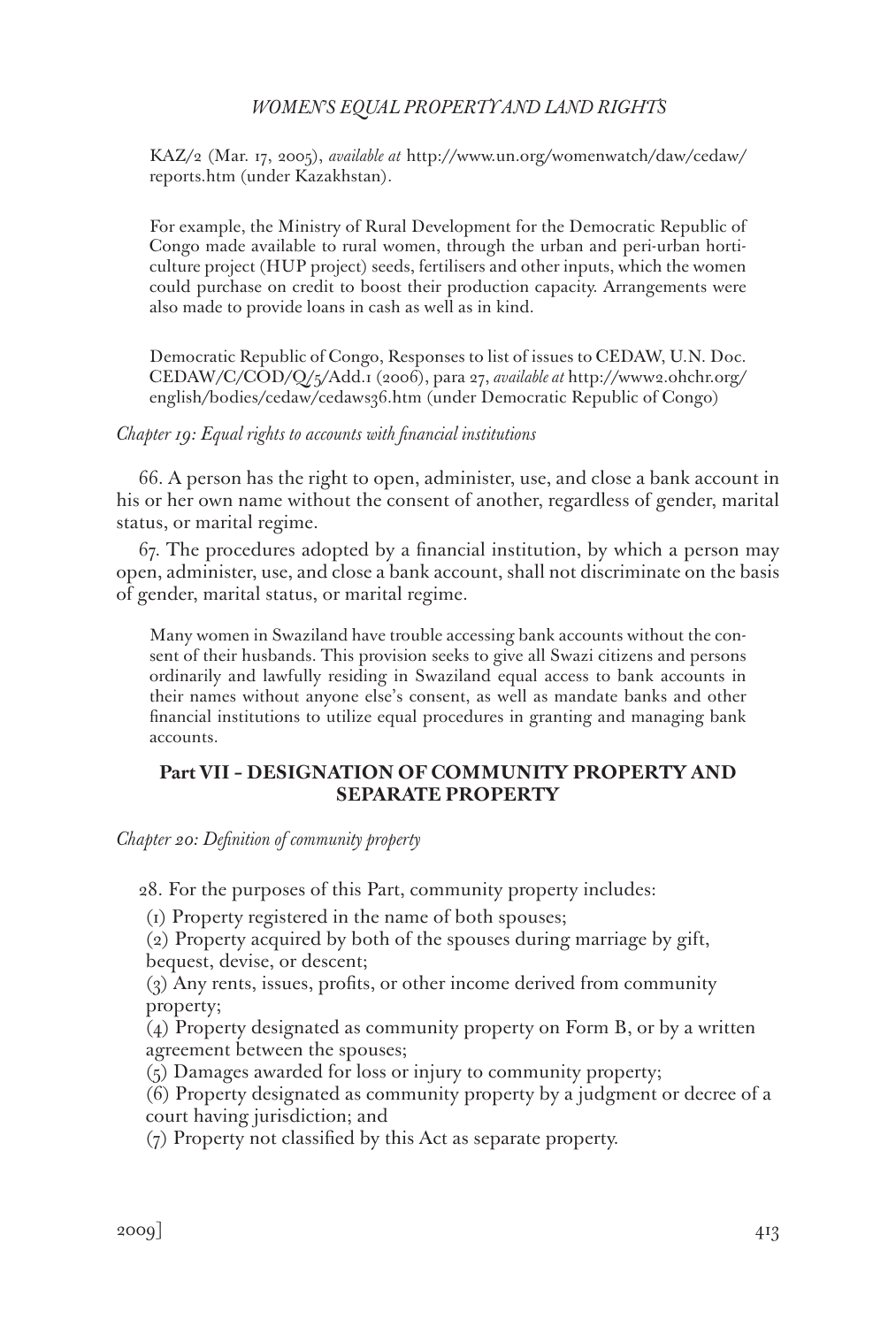Both in community of property and out of community of property marriages may have community property that is jointly owned and administered by the spouses. The above definition of community property is narrowly constructed so that it applies to both regimes.

The definition of community property in this provision resembles the current common law conception of community property in Swaziland. *See* Alice Kavanaugh Armstrong and R.T. Nhlapo, Law and the Other Sex: The Legal Position of Women in Swaziland 35 (1986).

The definition of community property is modelled after the accrual system of South Africa, and the civil code of Louisiana. *See* Matrimonial Property Act 88 of 1984 s. 2-10 (S. Afr.); La. Civ. Code Ann. art. 2338 (2007).

69. For in community of property marriages only, community property includes property designated in Section 68 of this Chapter as community property, and:

(1) Property acquired during marriage by either spouse;

The most significant difference between in community of property and out of community of property marriages is that in the latter, nearly all property acquired during marriage is community property.

(2) Property possessed at the time of marriage, unless excluded on Form B: Designation of Property Upon Registration of Marriage or by written agreement between the spouses.

This Act includes as community property that property which is possessed by the spouses at the time of marriage because women typically enter into marriage with far less property than men. This default setup puts the spouse with fewer resources and the spouse with greater resources on equal footing. This codifies the current common law practice in Swaziland. *See* Alice Kavanaugh Armstrong and R.T. Nhlapo, Law and the Other Sex: The Legal Position of Women in Swaziland 35 (1986).

Note that Form B: Designation of Property Upon Registration of Marriage, allows parties to modify the impact of this provision, by designating any property as separate, including property possessed at the time of the marriage.

### *Chapter 21: Definition of separate propert*y

70. For the purposes of this Part, separate property includes:

(1) Property acquired by one of the spouses during marriage by gift, bequest, devise, or descent;

Gifts and inheritance are special cases excluded from community property because a third party designates a particular recipient. This provision respects the giver-recipient relationship, and protects against the perversion where a person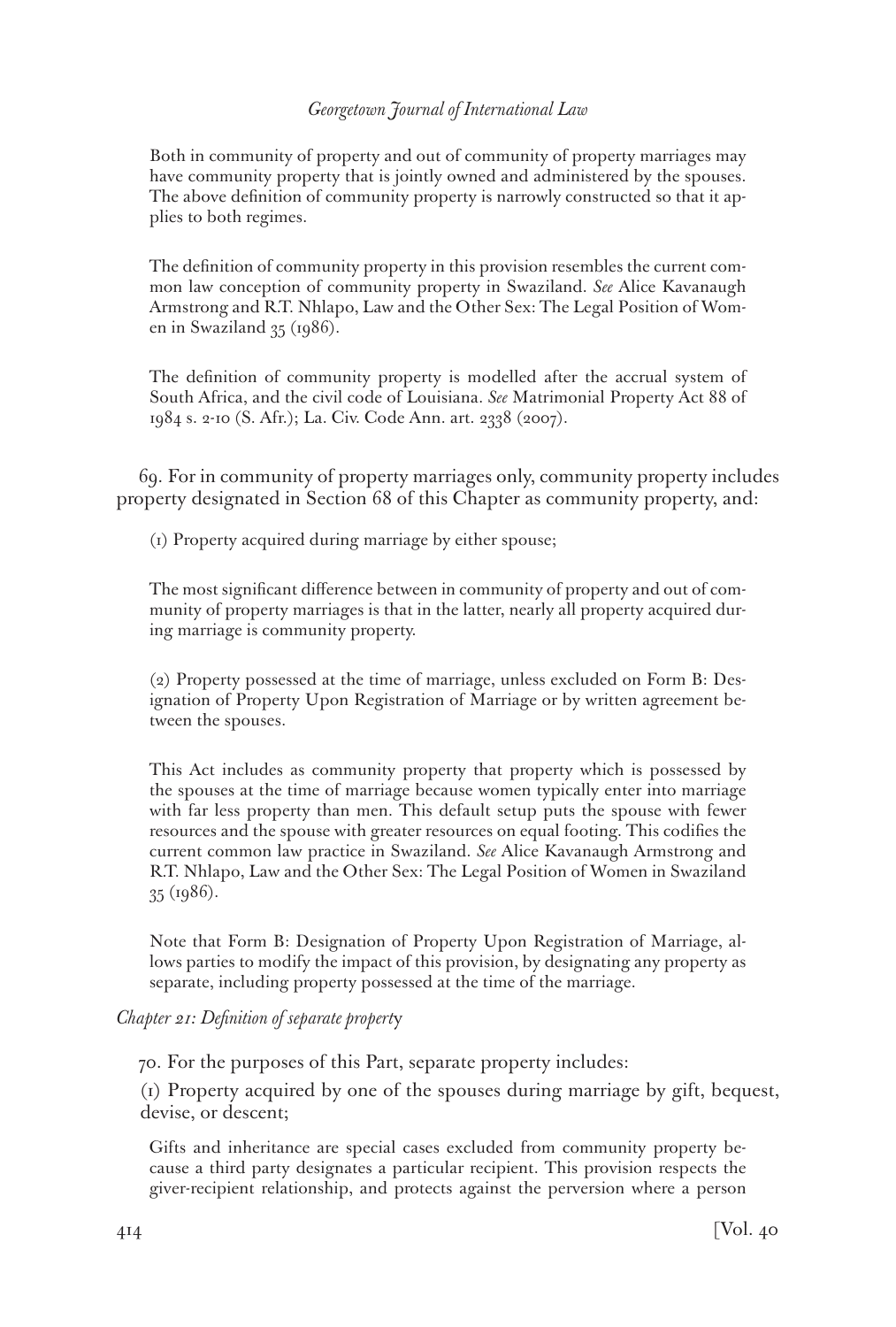enters into marriage in order to receive a share of the spouse's inheritance. This codifies the current practice under the common law of Swaziland. *See* Alice Kavanaugh Armstrong & R.T. Nhlapo, Law and the Other Sex: The Legal Position of Women in Swaziland 35 (1986).

This provision is modeled after statutes of South Africa, Germany, and Texas. See South Africa, Matrimonial Property Act 88 of 1984 s. 5(1) (S. Afr.); Germany, Bürgerliches Gesetzbuch [BGB] [Civil Code] Jan. 2, 2002, s. 1478(2)(2) (F.R.G.); Texas, Tex. Fam. Code. Ann. s.  $5.01(a)(2)$ .

(2) Any rents, issues, profits, or other income derived from separate property;

The gains from separate property return to the owner of that separate property. This provision is modeled after an Idaho Statute. *See* Idaho Code Ann. s. 32-906.

(3) Property designated by the spouses as separate property on Form B: Designation of Property Upon Registration of Marriage;

Spouses have the ability to designate property that would not be separate property under this Act as separate property on a case by case basis. Full and informed consent is required by both spouses, and the contract must be entered into without coercion. The form is deposited with the Deed's Registrar so that there is government oversight of the process.

(4) Damages awarded for personal injuries sustained by the spouse during marriage, except for the amount paid or otherwise satisfied from martial property and except the amount attributable to loss of income during the marriage;

This provision is modeled after the South African Matrimonial Property Act 88 of 1984, and a Wisconsin statute. *See* South Africa, Matrimonial Property Act 88 of 1984 s.  $4(1)(b)(i)$  (S. Afr.); Wisconsin, Wis. Stat. s. 766.31(f) (2007).

(5) Property designated as separate property by a judgment or decree of a court having jurisdiction; and

Courts have the ability to deviate from the definition of separate property under this Act as required by equitable justice. Deviation may be appropriate, for example, where one spouse has helped maintain the separate property of the other spouse, and the court compensates the contributing spouse out of the separate property. Similarly, where community property is insufficient to compensate the contributing spouse for his or her contributions to the marriage, the court may assign separate property to make the distribution fair and equitable. The criteria for assigning separate property to the other spouse is provided in section 70. This codifies the current common law practice of Swaziland, which allows spouses to enter into antenuptial contracts designating certain property as separate from the community property. *See* Alice Kavanaugh Armstrong & R.T. Nhlapo, Law and the Other Sex: The Legal Position of Women in Swaziland 36 (1986).

This provision is modeled after a New Mexico statute. *See* N.M. Stat. s. 40-3-8(A)  $(3)$   $(2007)$ .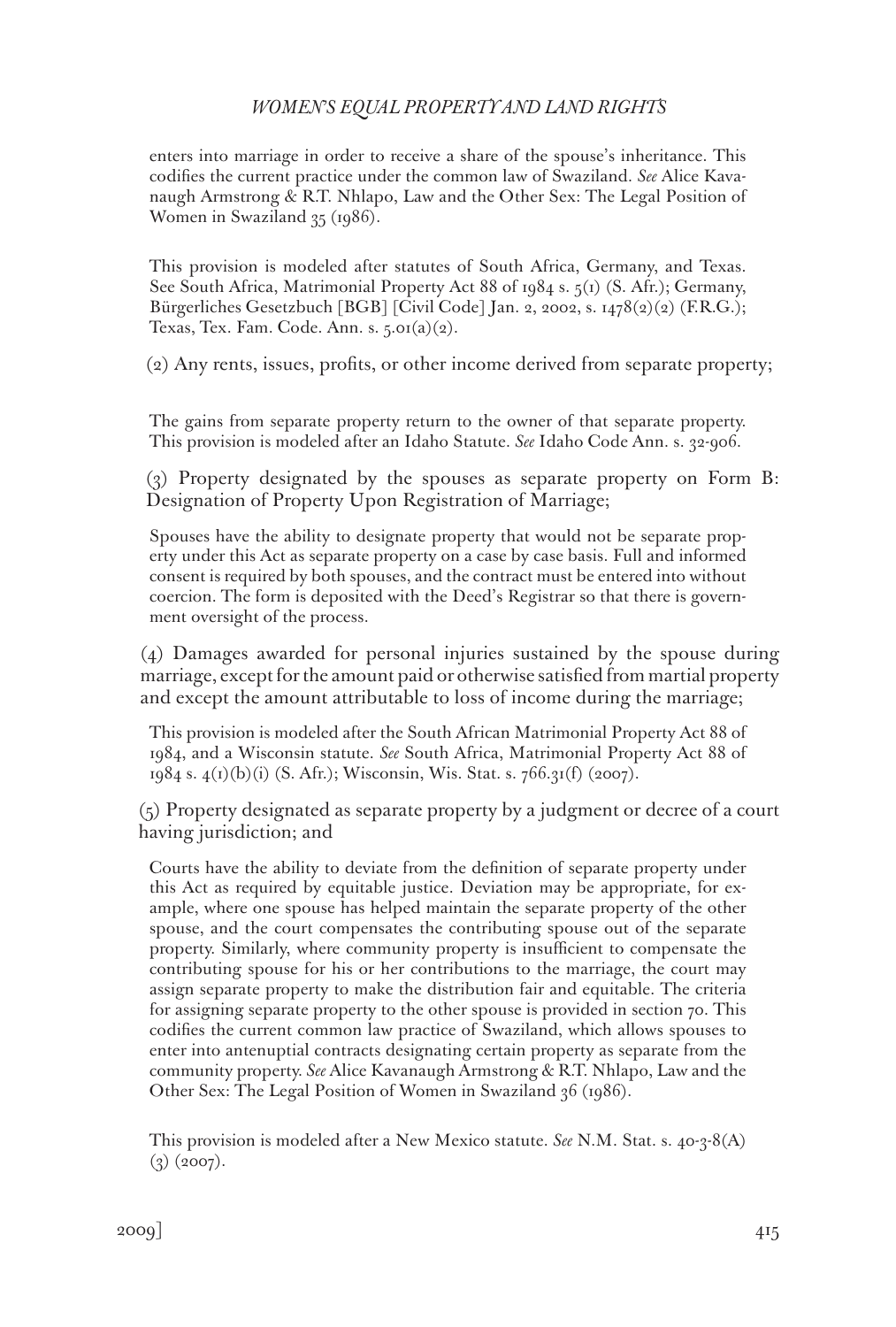(6) Property not classified by this act as community property.

71. For out of community of property marriages only, separate property includes:

(1) Property designated in section 70 of this Chapter as separate property; (2) Property acquired before the marriage;

Making property acquired before the marriage separate property for out of community marriages is consistent with the definition of community property for in community marriages in section  $69<sub>(1)</sub>$ . This provision is modeled after the Texas Family Code. *See* Tex. Fam. Code. Ann. s. 5.01(a)(1).

(3) Property acquired during marriage using the funds of one of the spouses; and

(4) Property registered in the name of only one spouse.

Registration determines the ownership of separate property for out of community marriages.

Note that spouses married in community of property may have property registered in only one of their names, but the property will nonetheless be community property.

# **Part VIII – DIVISION OF PROPERTY AT DIVORCE, DISSOLUTION, AND BREAK UP OF MARRIAGE**

*Chapter 22: Application of this part*

72. The division of property upon the divorce of civil rites marriages, the dissolution of common law marriages, and the break up of marriages governed by Swazi law and custom is governed by sections 72-87 of this Act.

This Part determines how property is divided at the break up of all marriages recognized under the laws of Swaziland, and ensures that spouses are adequately protected at the break up of marriage, regardless of the marital regime.

This Part expands the jurisdiction of the magistrate courts. The lusenvo (family council) currently has the authority to decide without the participation of the spouses how property is distributed at the break up of a customary marriage. The Family Council divides property in an unjust and discriminatory manner, granting men the property of value and leaving women with only a nominal share or the basic household items. With this legislation, the magistrate courts instead of the family council will hear evidence from the spouses, and consider specific factors enumerated in this Part when dividing the estate.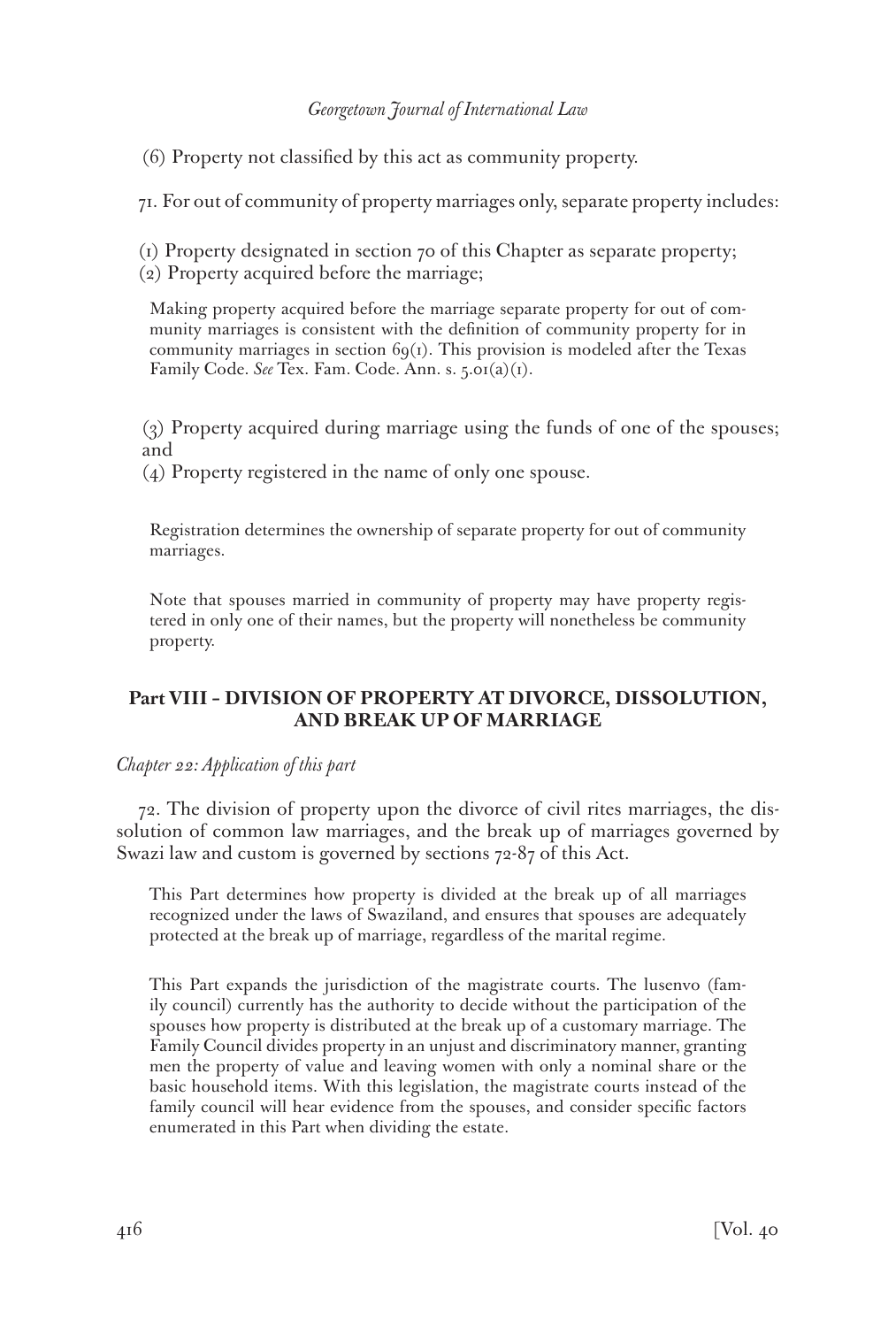In addition, this Part governs the division of property for the dissolution of common law marriages, as recognized in section 34(2) of the Constitution. *See* Swaz. Const. 2005 s.  $34(2)$  ("Parliament shall, as soon as practicable after the commencement of this Constitution, enact legislation regulating the property rights of spouses including common-law husband and wife."). Neighbouring South Africa, whose common law Swazi courts frequently reference, also grants property rights at the break up of common law marriages. *See* June D. Sinclair, The Law of Marriage 278-81 (1996) (describing the notion of universal partnerships where there is an implied contract between a couple who live together but are not officially married); *see also* Ally v. Dinath 1984 (2) SA 451 (T) (S. Afr.) (holding that the woman was entitled to half of the property because she had lived with a man for fifteen years and met the requirements of a universal partnership).

The division of property after the break up of a common law marriage is also consistent with CEDAW General Recommendation 21, which states that "Women living in [de facto] relationships should have their equality of status with men both in family life and in the sharing of income and assets protected by law." *See* Committee on the Elimination of Discrimination against Women, General Recommendation No. 21, Equality in marriage and family relations, (13th Sess., 1992), para. 18, U.N. Doc. A/49/38 at 1 (1994), *available at* http://www.un.org/womenwatch/ daw/cedaw/recommendations/recomm.htm#recom21.

Furthermore, no person will be advantaged or disadvantaged by unknowingly having their proprietary rights at the dissolution of marriage governed by Swazi law and custom. Currently, under Marriage Act sections 24 and 25, the proprietary rights of spouses who marry under civil rites and do not enter into an ante-nuptial agreement, are governed by Swazi law and custom. *See* Marriage Act 47 of 1964 s. 24-25(a). Section 72 of this act removes the pass through provision in Marriage Act sections 25, such that the property of spouses married under civil rites is divided at the dissolution of the marriage according to whether the couple is married in community of property or out of community of property.

The grounds for divorce of a civil rites marriage, dissolution of a common law marriage, and the break up of a customary marriage, as well as the related administrative or judicial procedures are outside of the scope of this Act. This Act governs only the division of property once the marriage has been dissolved. For comparative law on how other African countries have established procedures for and registered divorces of customary marriages, see, e.g., Ghana, Customary Marriage and Divorce (Registration) Law of 1985 s. 6-8 (Ghana); South Africa, Recognition of Customary Marriages Act of 1998 s. 8 (S. Afr.); Madagascar, Marriage Ordinance 62-089 of 1962 arts. 94-108 (Madag.).

*Chapter 23: Customary marriages are in community of property*

73. Marriages entered into under Swazi law and custom are in community of property, unless the spouses by written agreement state that the marriage is out of community of property.

Making customary marriage in community of property will protect the majority of Swazi women who do not own property when they enter into marriage, and who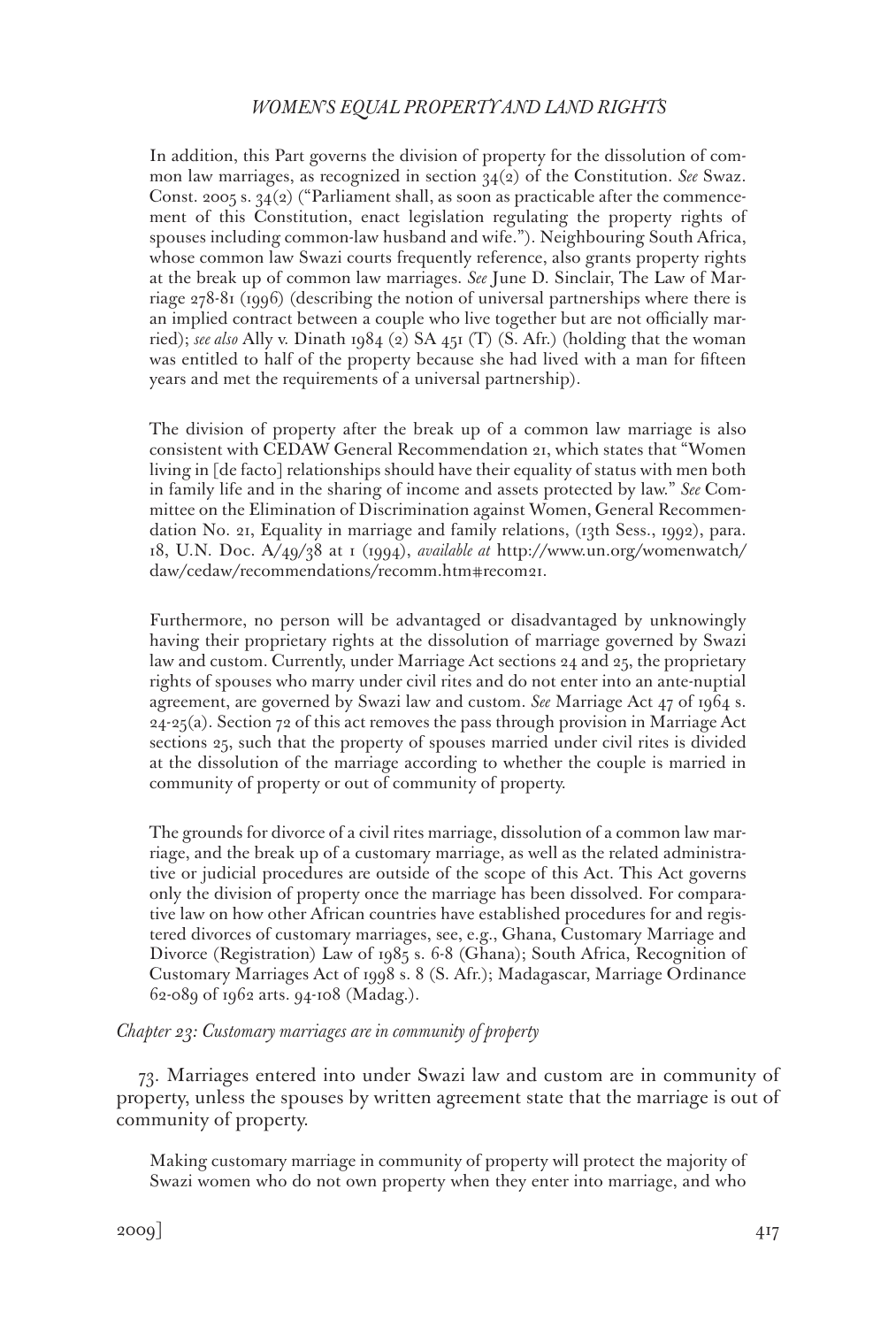do not accumulate property during marriage because they traditionally tend to the home and take care of the children rather than pursue outside employment.

South Africa in the Recognition of Customary Marriages Act of 1998, also declares that customary marriages are in community of property unless the spouses enter into an antenuptial contract. *See* Recognition of Customary Marriages Act of 1998 s. 7(2) (S. Afr.).

### *Chapter 24: Standard division of community property*

74. Upon divorce, dissolution, or break up of marriage where there are two spouses, the court shall divide community property equally between the two spouses (assigning fifty percent to the husband, and fifty percent to the wife), unless sections 79-81 of this Act apply.

For a monogamous relationship, the default is that community property is divided equally (50-50) between the spouses. This codifies the current common law in Swaziland. *See* Alice Kavanaugh Armstrong & R.T. Nhlapo, Law and the Other Sex: The Legal Position of Women in Swaziland 35 (1986). This is the standard case, and the court will deviate from it only in certain limited circumstances described in sections 79-81.

The equal division of community property is standard practice throughout Africa and the world. *See, e.g.*, South Africa, Divorce Act 70 of 1979 s. 20(1) (S. Afr.); Ethiopia, Revised Family Code of 2000 s. 90 (Eth.); Center for Reproductive Law and Policy, Women of the World: Laws and Policies Affecting Their Reproductive Lives, Chad 103 (2003) *available at* http://www.reproductiverights.org/pdf/chad. pdf; see also Legal Assistance Centre, Proposals for Divorce Reform in Namibia, 2000, at 100-104, http://www.lac.org.na/grap/Pdf/divlawref.pdf (last visited May 4, 2007) (summarizing the Romano-Germanic model, the Nordic model, and the Anglo-American model to property division at divorce).

Equal division of property is also consistent with CEDAW General Recommendation 21, para. 28, which requires that men and women receive an equal share of property upon the dissolution of marriage: "any law or custom that grants men a right to a greater share of property at the end of a marriage or de facto relationship, or on the death of a relative, is discriminatory and will have a serious impact on a woman's practical ability to divorce her husband, to support herself or her family and to live in dignity as an independent person." *See* Committee on the Elimination of Discrimination against Women, General Recommendation No. 21, Equality in marriage and family relations, (13th Session, 1992), para. 28, U.N. Doc. A/49/38 at 1 (1994), *available at* http://www.un.org/womenwatch/daw/ cedaw/recommendations/recomm.htm#recom21. Similarly, Human Rights Committee General Comment 28 requires that state parties "ensure equality in regard to the dissolution of marriage," and that "decisions with regard to property distribution" should be the same for men and women. *See* Human Rights Committee, General Comment No. 28, Equality of rights between men and women (Article 3), (68th Sess., 2000), para.26, U.N. Doc. CCPR/C/21/Rev.1/Add.10 (2000), *available at* http://www.ohchr.org/english/bodies/hrc/comments.htm.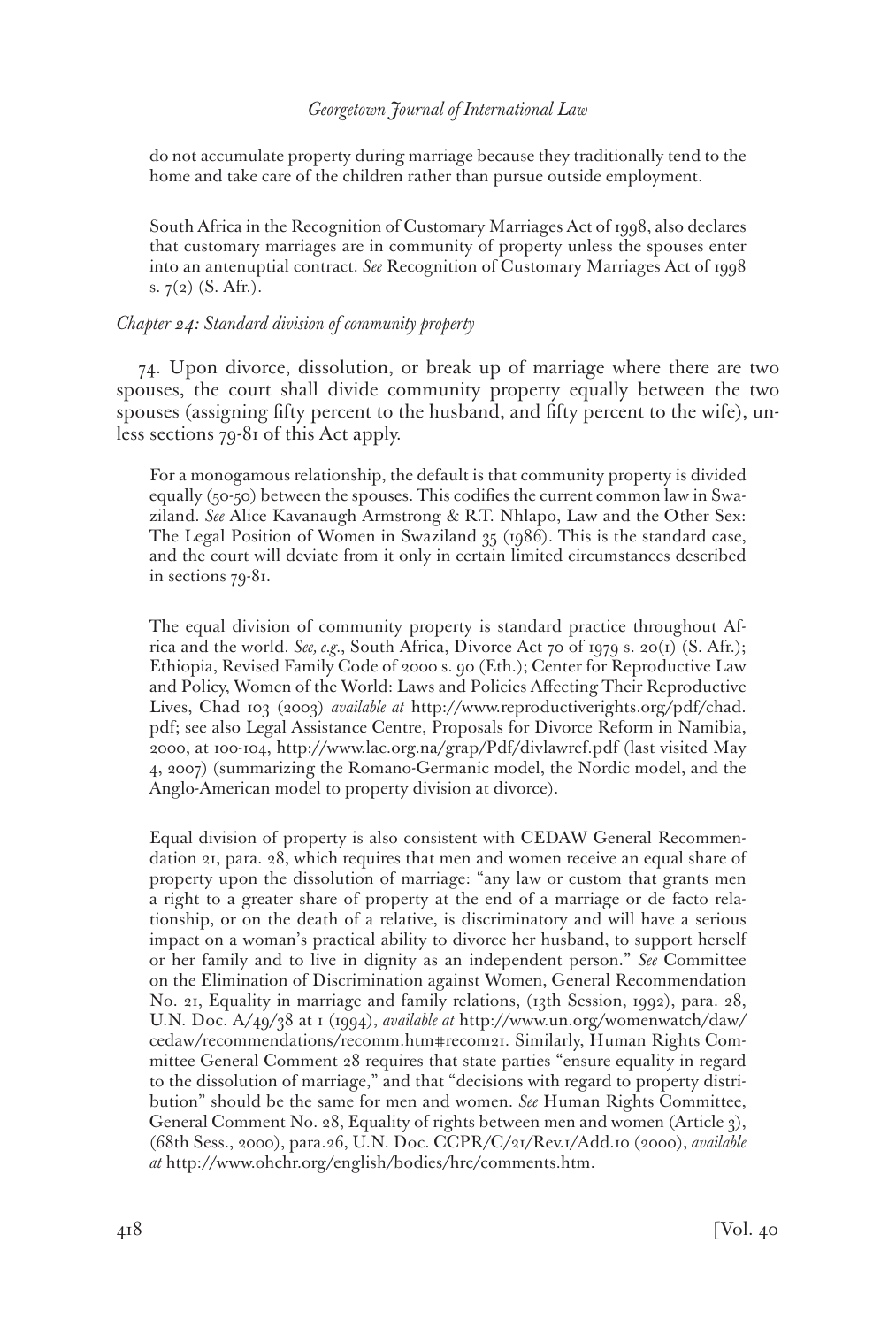75. Upon break up of a polygamous marriage where the husband and one wife are separating, the court shall:

(1) Assign the wife who is separating a share of community property equal to 1 / number of husbands and wives in the polygamous marriage; and

The division of community property remains equal even in a polygamous marriage. While international human rights law prohibits polygamous marriages, this Act deals with the diversity of marriage in Swaziland today and takes an intermediary step of regulating polygamous marriages so that spouses are treated equally without discrimination. *See, e.g.*, Committee on the Elimination of Discrimination against Women, General Recommendation No. 21, Equality in marriage and family relations, (13th Session, 1992), para. 14, U.N. Doc. A/49/38 at 1 (1994), *available at* http://www.un.org/womenwatch/daw/cedaw/recommendations/recomm. htm#recom21 ("Polygamous marriage contravenes a woman's right to equality with men, and can have such serious emotional and financial consequences for her and her dependants that such marriages ought to be discouraged and prohibited.").

Chad has enacted legislation with a similar formula, but one that is less favourable to women, in the Transitional Clauses of the Marriage Act, article 15. In Chad, the divorcing woman receives a fraction of one half of the community property, where the fraction is equal to one over the number of wives, including the wife who is divorcing. *See* Center for Reproductive Law and Policy, Women of the World: Laws and Policies Affecting Their Reproductive Lives, Chad 125 (2003), *available at* http://www.reproductiverights.org/pdf/chad.pdf.

The provision uses the term "wife" rather than "spouse" because the provision assumes that only one of the wives will be leaving the polygamous relationship, and the other wives will stay with the one husband. If the husband wishes to break ties with all of his wives, however, he will have to seek different separation orders for each of them.

(2) Leave intact as community property the community property remaining after the wife who is separating has received her share.

A wife who leaves a polygamous marriage does not destroy the community property. The community property, less the separating wife's share, remains intact as community property to be administered jointly among the remaining spouses.

76. Where the community property will remain in the possession of one or more of the spouses because it cannot be divided, cannot be sold, or for any other reason, the court must:

(1) Determine the monetary value of the community property;

(2) Calculate the appropriate share of each spouse using the formulas under section 74 or section 75; and

(3) Order the party/parties who will retain possession of the community property to pay the other party/parties their share.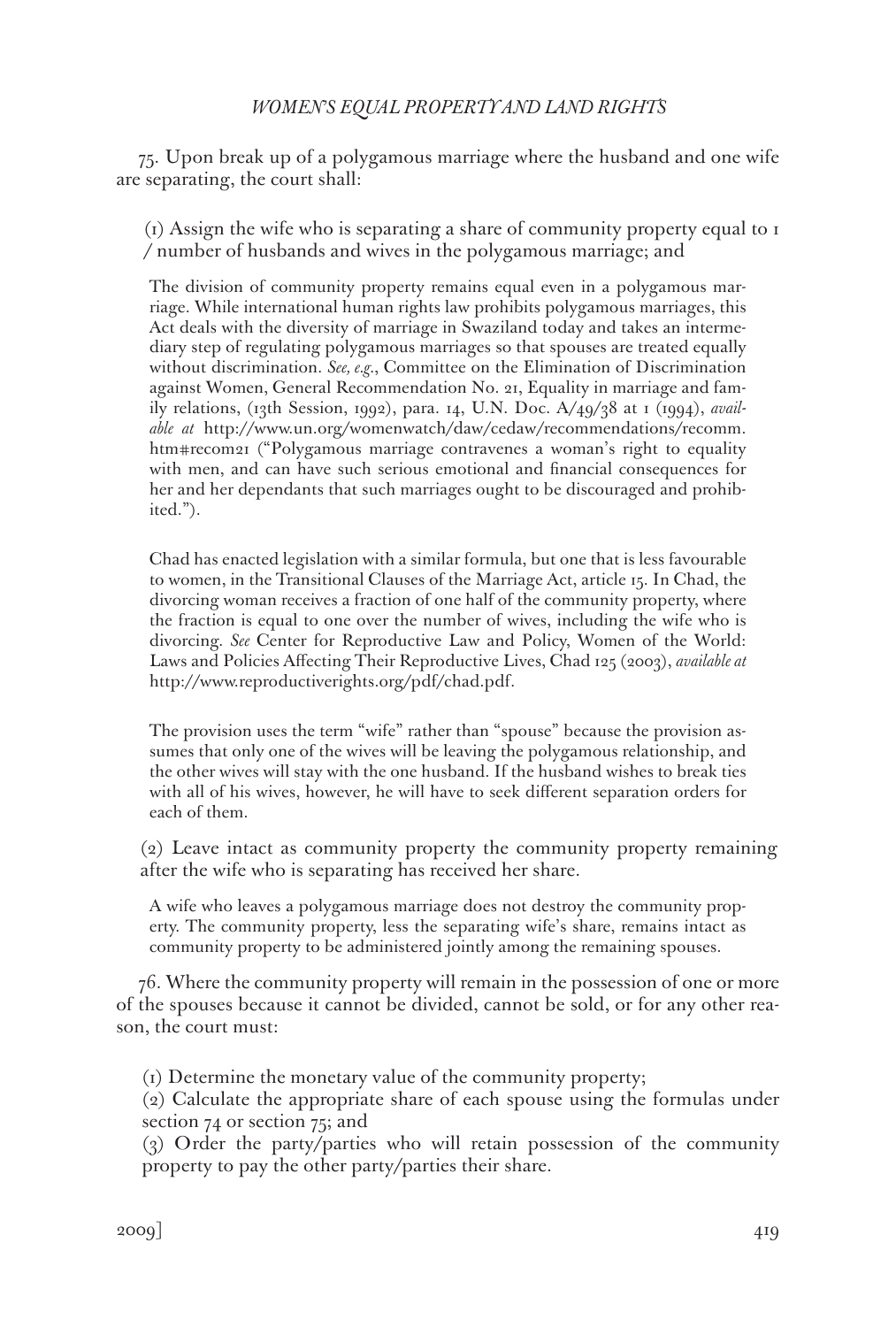Where the spouses agree that the community property will remain in the possession of one or more spouses for any reason whatsoever, the spouse(s) keeping the property may pay out the share(s) of the other spouse(s). In determining the monetary value of the community property, the court may seek the assistance of expert witnesses or assessors. The spouses may also call their own expert witnesses to testify only as to the value of the community property.

Madagascar has similar legislation that allows one spouse to keep the community property by paying the other spouse his or her share after the value of the property has been estimated and certified. *See* Loi 67-030 of 1966 art. 47 (Madag.) ("Les parties peuvent convenir que l'un des époux recevra sa part de communauté sous la forme d'une somme d'argent. En ce cas, la remise de la somme sera précédée d'un inventaire estimatif des biens à partager et constatée par un acte authentique ou authentifié.") ["The parties can agree that one of the spouses will receive his or her share of the community property in the form of money. In such a case, payment will be made following an estimation of the inventory of the property to be shared, which must be certified by an authentic or authenticated act."].

77. Where the community property will be sold and the proceeds from the sale distributed, the court must:

If the community property cannot be easily divided, if the spouses cannot agree who will retain possession of the community property, or if the spouse does not have the means to purchase the other spouse's share, the community property will be sold and the proceeds divided equally.

In Ethiopia, the Revised Family Code of 2000 s. 92 (Eth.) states that "properties which are difficult to divide" will be sold at auction.

(1) Ensure that the community property is sold for a fair price within sixty (60) days of the official divorce, dissolution, or break up of the marriage; and

The requirement that the sale take place within sixty days will ensure that the money is not tied up for a significant amount of time, thereby reducing the financial hardship of the spouses. This is consistent with the fundamental right to an adequate standard of living, enshrined in, for example, ICESCR art. 11(1) and CEDAW General Recommendation 21. *See* International Covenant on Economic, Social and Cultural Rights art. 11(1), G.A. res 2200A (XXI), 21 U.N. GAOR Supp. (No. 16) at 52, U.N. Doc. A/6316 (1966), 993 U.N.T.S.3, entered into force Jan. 3, 1976, ratified by Swaziland Mar. 26, 2004, *available at* http://www.ohchr.org/ english/law/cescr.htm; Committee on the Elimination of Discrimination against Women, General Recommendation No. 21, Equality in marriage and family relations, (13th Session, 1992), U.N. Doc. A/49/38 at 1 (1994), *available at* http://www. un.org/womenwatch/daw/cedaw/recommendations/recomm.htm#recom21.

### (2) Order that:

(a) In a monogamous marriage, the proceeds from the sale are distributed between the two spouses equally, using the formula under section 74.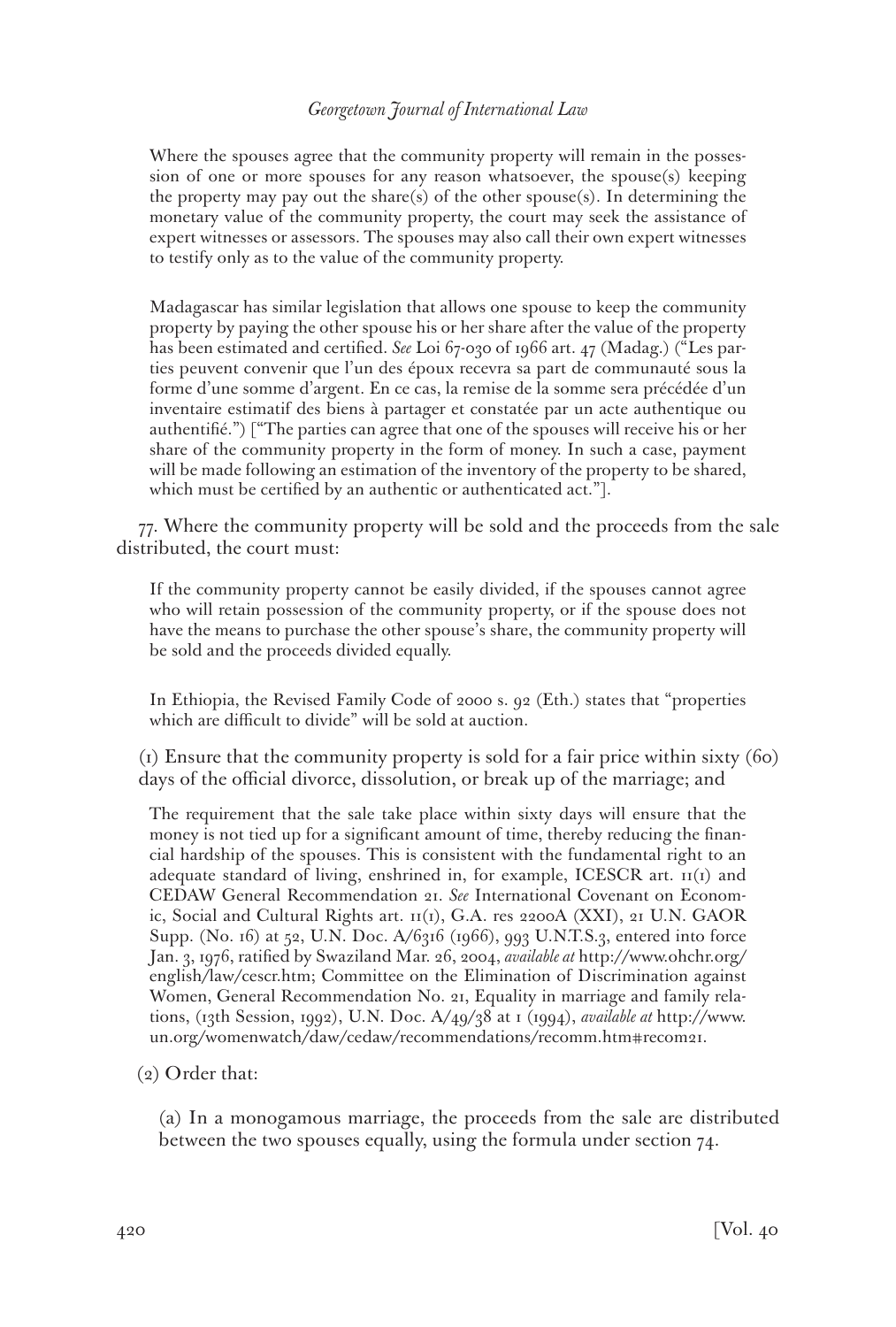Community property is divided equally between the two spouses (assigning fifty percent to the husband, and fifty percent to the wife).

(b) In a polygamous marriage:

(i) The husband pay the wife who is separating her share of the proceeds from the sale using the formula under section 75; and

The community property is divided equally among the spouses, with one share equal to 1/ number of people in the polygamous marriage.

(ii) The remaining proceeds from the sale are community property to be administered equally by the remaining wives and their husband.

A wife who leaves a polygamous marriage does not destroy the community property arrangement.

#### *Chapter 25: Standard division of separate property*

78. Upon divorce or dissolution of marriage, the court shall assign each spouse's separate property to such spouse.

The default rule is that separate property is not divided between the spouses. Property is assigned according to ownership, codifying the current common law practice in Swaziland. *See* Alice Kavanaugh Armstrong & R.T. Nhlapo, Law and the Other Sex: The Legal Position of Women in Swaziland 38-40 (1986).

For examples of other countries that assign separate property to the spouses upon divorce see South Africa, Madagascar, Ethiopia, and New Zealand. *See* H. R. Hahlo, The South African Law of Husband and Wife 425-27 (1963) (describing how property is divided at the dissolution of an out of community of property marriage); Madagascar, Loi 67-0303 Relative aux Régime Matrimoniaux et à la Forme des Testaments of 1966 art. 57 (Madag.); Ethiopia, Civil Code Proclamation No. 165 of 1960 art. 692(2) (Eth.); New Zealand, Property (Relationships) Act 1976 s. 15A (N.Z).

#### *Chapter 26: Deviation from the standard divisions of community and separate property*

79. Spouses may petition the court to deviate from the standard equal (50-50) division of community property and the standard assignment of separate property upon showing that the standard divisions would unfairly disadvantage one of the spouses.

The court may deviate from the equal division of community property only in limited circumstances. Flexibility in the law allows courts to be fair and just. Consistency in the application of the law, however, is equally important. Courts should therefore carefully exercise their discretion when determining whether to deviate from the equal division of community property.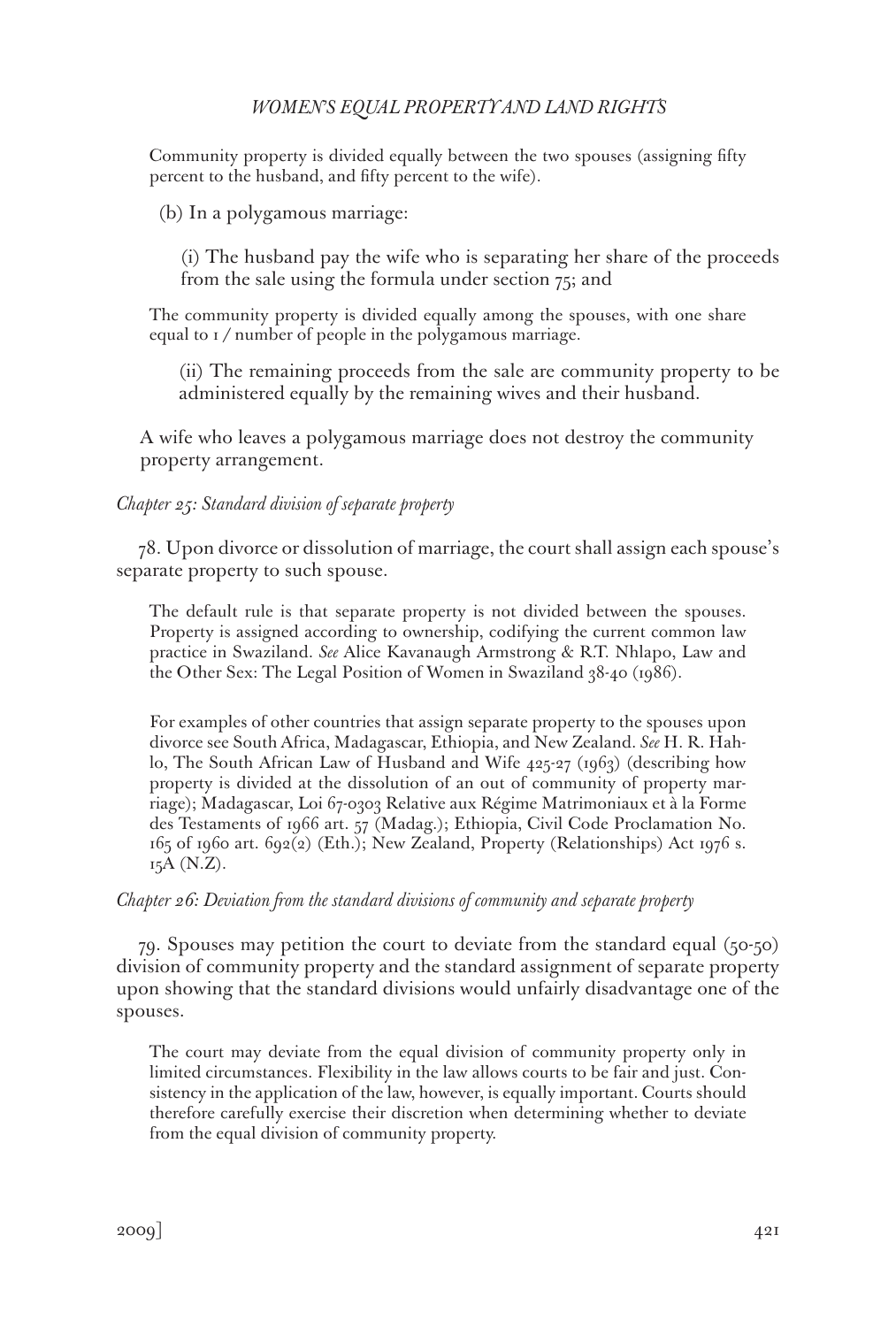Examples of other countries whose statutes divide community property 50-50 between the spouses, but give the court the ability to deviate from this division in certain circumstances, include Madagascar, Ethiopia, and New Zealand. *See* Madagascar, Loi 67-0303 Relative aux Régime Matrimoniaux et à la Forme des Testaments of 1966 art. 59 (Madag.); Ethiopia, Civil Code Proclamation No. 165 of 1960 art. 692(1) (Eth.); New Zealand, Property (Relationships) Act 1976 s. 13 (N.Z.).

Statutes that allow the court to deviate from the separate assignment of separate property based on principles of justice and equality include the Matrimonial Causes Act of 1971 of Ghana and divorce provisions within the general Arizona Statutes. *See* Matrimonial Causes Act of 1971 s. 21(1) (Ghana); Ariz. Rev. Stat. s.  $25-318(A)$  (2007).

80. Where a court deviates from the standard equal (50-50) division of community property and the standard assignment of separate property, the court will be guided by principles of justice and equity, as enshrined in the Constitution in sections  $I_4(I)(a)$ ,  $I_9(I)$ , and 20.

Justice and fairness will be the primary considerations of the court because the principles of fairness, equality, and non-discrimination are cornerstones to the Constitution of Swaziland. *See* Swaz. Const. 2005 s. 14(1)(a) (guaranteeing the "respect for life, liberty, right to fair hearing, equality before the law and equal protection of the law"); Swaz. Const. 2005 s. 19(1) ("A person has a right to own property either alone or in association with others."); Swaz. Const. 2005 s. 20(1) ("All persons are equal before and under the law in all spheres of political, economic, social and cultural life and in every other respect and shall enjoy equal protection of the law."); Swaz. Const. 2005 s. 20(2) ("For the avoidance of any doubt, a person shall not be discriminated against on the grounds of gender. . . ."). Courts may not deviate from the equal division of property in a way that discriminates against women.

Other examples of statutes that allow the court to deviate from the equal division of property based on principles of justice and equality include the Divorce Act of 1979 of South Africa, the Matrimonial Causes Act of 1971 of Ghana, and the Property (Relationships) Act 1976 of New Zealand. See South Africa, Divorce Act 70 of 1979 s. 7(4) (S. Afr.); Ghana, Matrimonial Causes Act of 1971 s. 20 (Ghana); New Zealand, Property (Relationships) Act 1976 s. 13 (N.Z.).

81. When deviating from the standard equal (50-50) division of community property and the standard assignment of separate property, financial and non-financial factors which a court may consider when determining how to divide community property include, but are not limited to:

The factors that a court may consider are broad so that the court may balance all of the equities and make a just and fair assessment. In particular, the court should weigh non-financial as well as financial contributions by the spouses. This will account for contributions that have traditionally been made by women in the home.

Countries in Africa and across the world, such as neighbouring South Africa, Zimbabwe, Madagascar, and Ethiopia, as well as Commonwealth members Tanzania, England, New Zealand, and Australia, require courts to consider financial and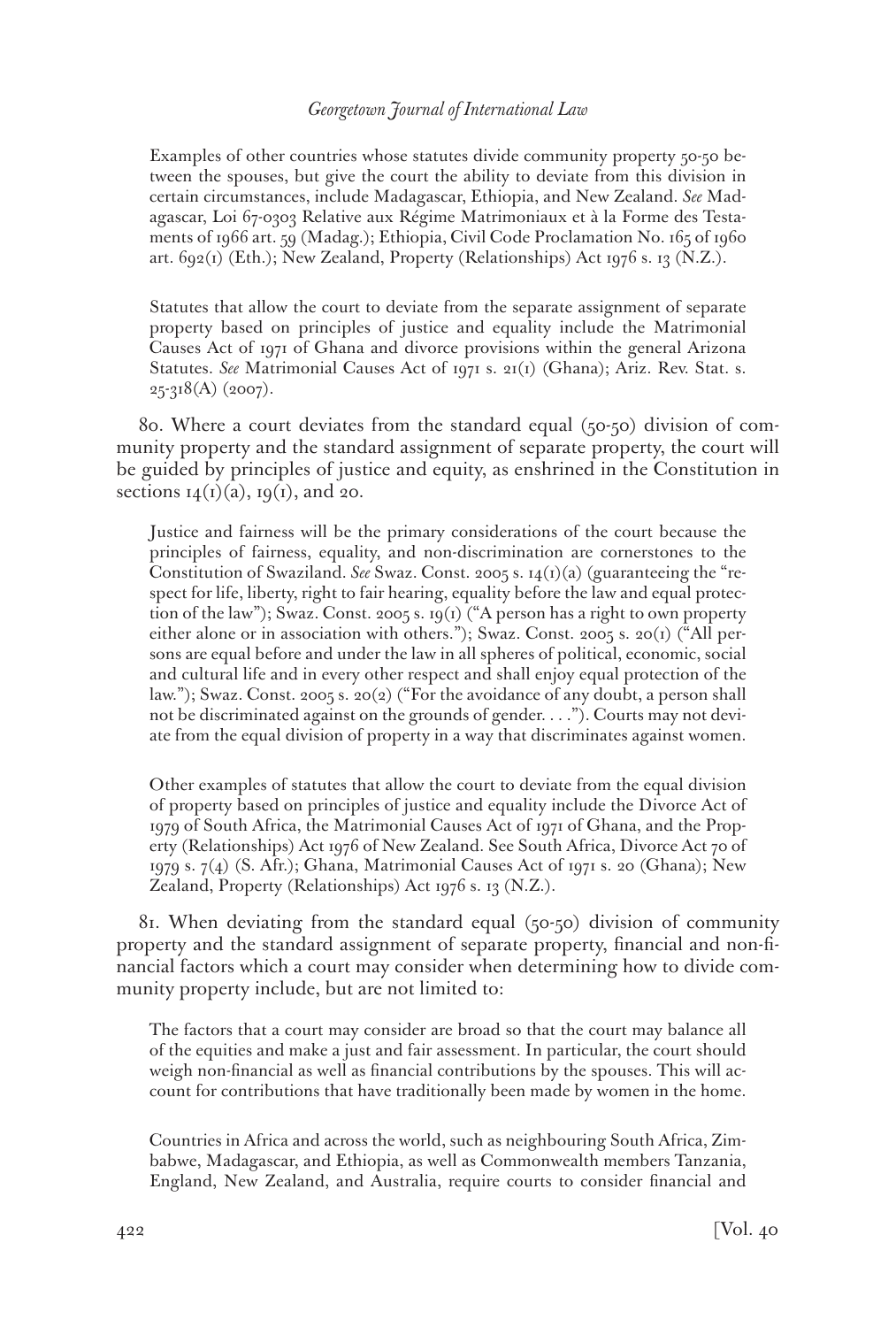non-financial factors when dividing property at divorce. *See* South Africa, Divorce Act 70 of 1979 s. 7(4) (S. Afr.); Zimbabwe, Matrimonial Causes Act of 1985 s. 7(4) (Zimb.); Madagascar, Loi 67-0303 Relative aux Régime Matrimoniaux et à la Forme des Testaments of 1966 art. 57 (Madag.); Ethiopia, Civil Code Proclamation No. 165 of 1960 art. 692(1) (Eth.); Tanzania, Law of Marriage Act 5 of 1971 art.  $114(2)(b)$  (Tanz.); England, Matrimonial Causes Act, 1973, s. 25(f) (Eng.); New Zealand, Property (Relationships) Act 1976 s. 18 (N.Z.); Australia, Family Law Act, 1975, c. 4 (Austl.). The Legal Assistance Centre of Namibia, a non-governmental organization whose mission is to protect the human rights of Namibian citizens, has also proposed changes to Namibian divorce law, recommending that courts take into consideration a list of specific financial and non-financial factors when dividing property at divorce. *See* Legal Assistance Centre, Proposals for Divorce Reform in Namibia, 2000, at 4-5, http://www.lac.org.na/grap/Pdf/divlawref.pdf (last visited May 4, 2007).

This provision is consistent with CEDAW General Recommendation 21, requiring states to consider non-financial contributions to the home: "In some countries, on division of marital property, greater emphasis is placed on financial contributions to property acquired during a marriage, and other contributions, such as raising children, caring for elderly relatives and discharging household duties are diminished. Often, such contributions of a non-financial nature by the wife enable the husband to earn an income and increase the assets. Financial and non-financial contributions should be accorded the same weight." *See* Committee on the Elimination of Discrimination against Women, General Recommendation No. 21, Equality in marriage and family relations, (13th Session, 1992), para. 32, U.N. Doc. A/49/38 at 1 (1994), *available at* http://www.un.org/womenwatch/daw/cedaw/recommendations/recomm.htm#recom21.

Also in General Recommendation 21, the Committee observes that women who have "traditionally performed their roles in the private or domestic sphere have long had those activities treated as inferior," and that "such activities are invaluable for the survival of society." See id. at para. 12.

This provision would ensure that courts consider non-financial factors and that women are fairly and equitably compensated for their private and domestic contributions to the relationship.

(1) Primary childcare responsibilities during marriage, including but not limited to housing, food, schooling, and healthcare;

The spouse who is primarily responsible for childcare makes a financial contribution to the marriage in terms of savings; if the spouse did not provide childcare, the couple may have to pay a third party to care for the children. The magistrate court should take such savings into consideration when dividing property and compensate the spouse who has primary childcare responsibilities for her or his indirect financial contributions.

The Australian Family Law Act of 1975 requires courts to consider in property settlement proceedings contributions made to the "welfare of the family constituted by the parties to the marriage and any children of the marriage, including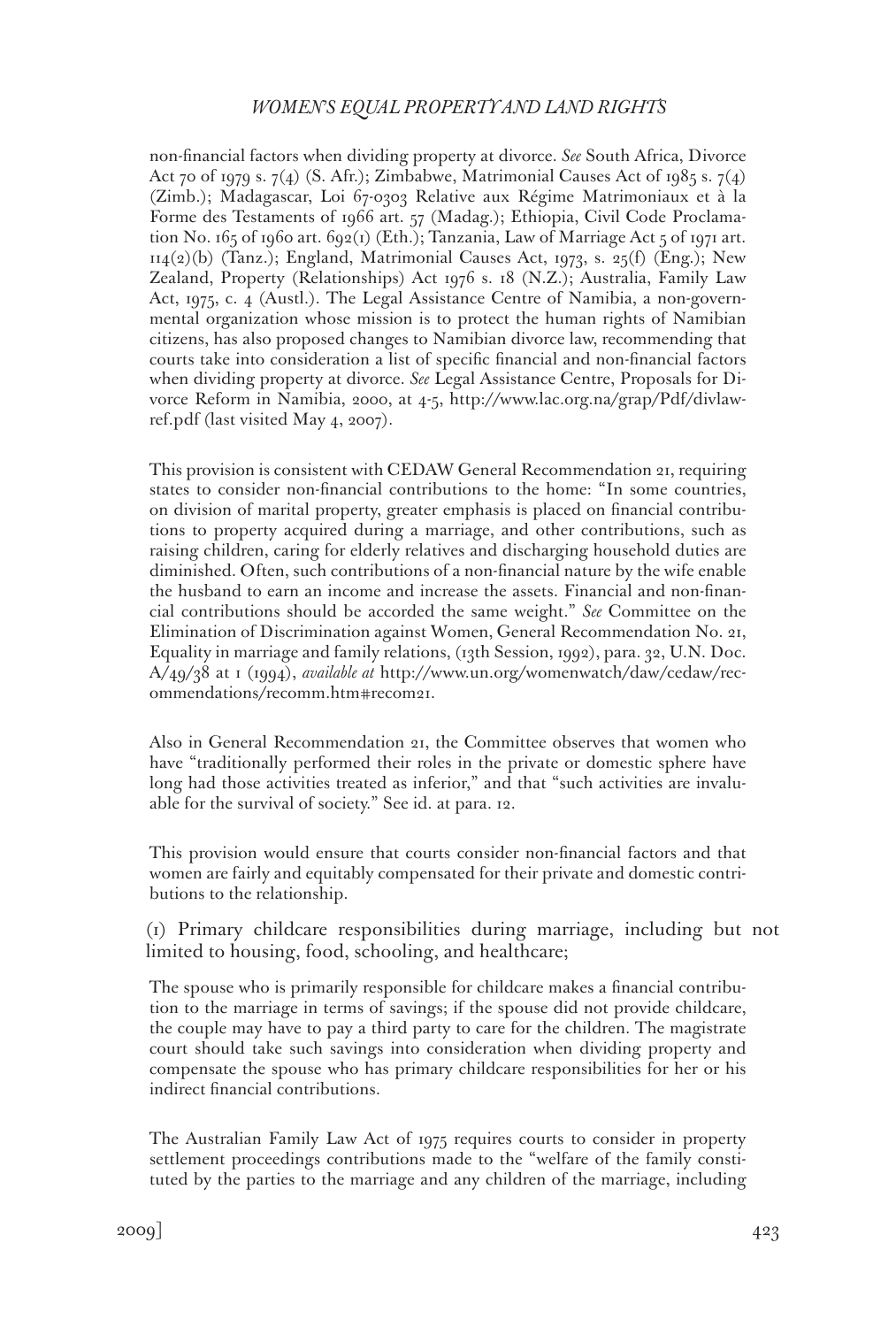any contribution make in the capacity of homemaker or parent." *See* Family Law Act, 1975, c. 4(c) (Austl.). Similarly, England and New Zealand take into consideration childrearing responsibilities. *See* England, Matrimonial Causes Act, 1973, s. 25 (Eng.); New Zealand, Property (Relationships) Act 1976 s.  $18(i)(a)$  (N.Z.).

(2) Whether after divorce, one of the spouses has custody of their children, and the property is required for the support of their children;

This provision requires the court take into consideration the best interests of the child, and ensures that the spouse who has primary childcare responsibilities will have adequate resources to care for that child. Other statutes that take custody into consideration include: Tanzania, Law of Marriage Act of 1971 s.  $\text{II}_4(\text{2})(\text{d})$ (Tanz.); Illinois, 503(d)(9) Ill. Comp. Stat. 5/503 (2007).

(3) The contribution of each spouse to the assets of the marriage, including maintenance of the marital home and marital land;

For examples of statutes that take non-financial and financial contributions to the maintenance of the estate, see, e.g., South Africa, Divorce Act 70 of 1979 s.  $7(4)$ (S. Afr.); Tanzania, Law of Marriage Act of 1971 s.  $114(2)(b)$  (Tanz.); Zimbabwe, Matrimonial Causes Act of 1985 s. 7(4) (Zimb.); England, Matrimonial Causes Act, 1973, s. 25(f) (Eng.); New Zealand, Property (Relationships) Act 1976 s. 18(1) (b) (N.Z.); Illinois,  $503(d)(1)$  Ill. Comp. Stat.  $5/503$  (2007).

(4) The contribution by one spouse to the education, training, or increased earning power of the other;

*See* Wisconsin, Wis. Stat. s. 767.61(3)(f) (2007)

(5) Any ante nuptial agreement entered into with full and informed consent of the spouses;

*See* Illinois, 503(d)(7) Ill. Comp. Stat. 5/503 (2007).

(6) The tax consequences to each spouse;

*See* Illinois, 503(d)(12) Ill. Comp. Stat. 5/503 (2007).

(7) The particularized needs of each spouse;

If one of the spouses, for example, is mentally or physically handicapped, the court should consider how the special needs of that spouse can be met through the distribution of property. *See* Zimbabwe, Matrimonial Causes Act of 1985 s. 7(4) (Zimb.); England, Matrimonial Causes Act, 1973, s. 25(e) (Eng.).

(8) Whether one of the spouses has unjustifiably wasted, concealed, sold, gifted, or fraudulently disposed of community property to the detriment of the other spouse;

This provision protects a woman from fraud, and codifies the common law of Swaziland. *See* Alice Kavanaugh Armstrong & R.T. Nhlapo, Law and the Other Sex: The Legal Position of Women in Swaziland 36 (1986). Other countries, like New Zealand, have also enacted statutory protections against fraud perpetrated by one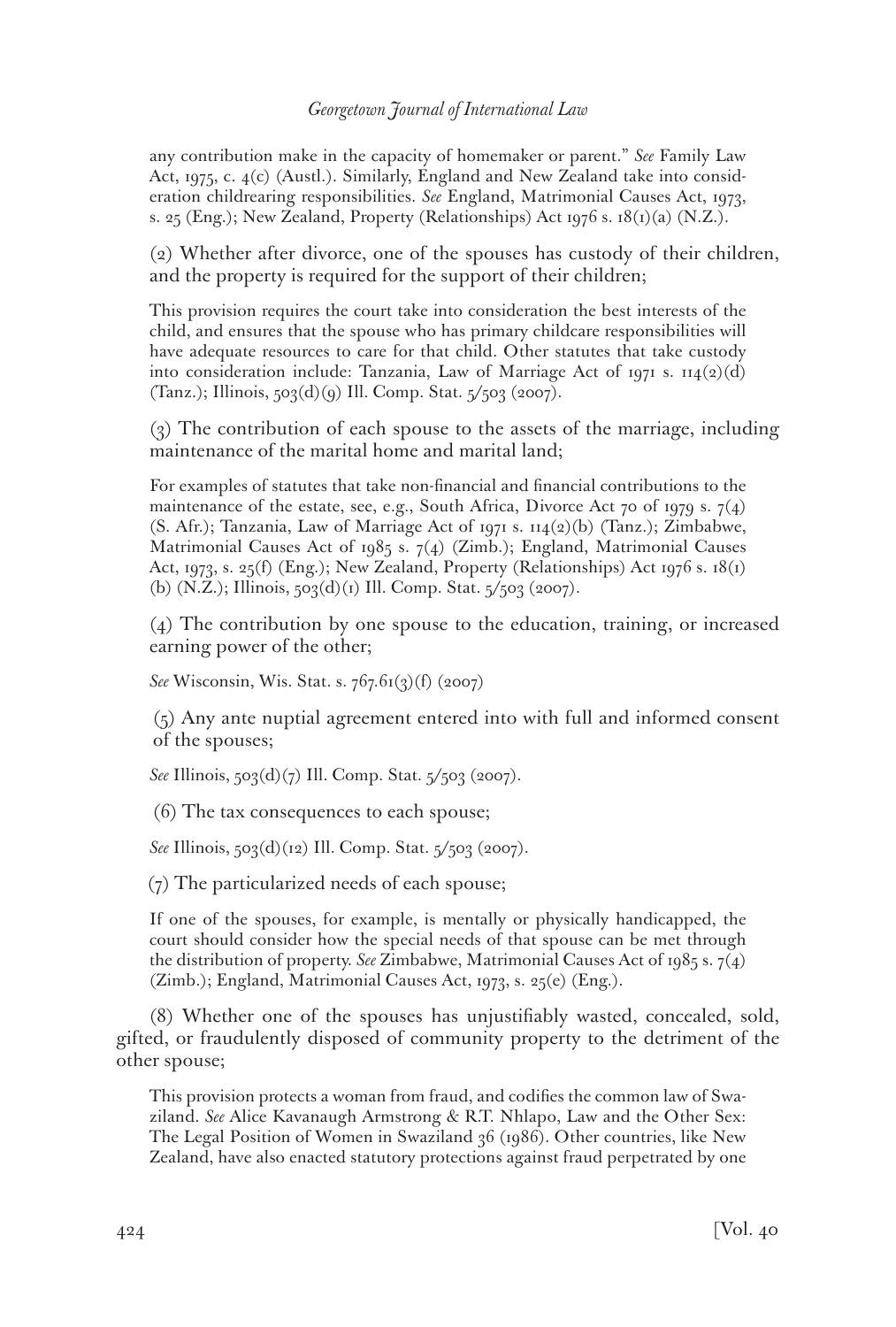spouse on the other spouse. *See also* New Zealand, Property (Relationships) Act 1976 s. 18C (N.Z.).

(9) The failure of one spouse to designate property as separate property in an ante-nuptial agreement; and

Courts must have the authority to evaluate the fairness of the ante-nuptial agreement to determine whether it is a legally binding contract. CEDAW article  $15(3)$  declares that "States Parties agree that all contracts and all other private instruments of any kind with a legal effect which is directed at restricting the legal capacity of women shall be deemed null and void." Convention on the Elimination of All Forms of Discrimination against Women art. 15(3), G.A. res.  $34/180$ ,  $34$  U.N. GAOR, Supp. (No. 46), at 193, U.N. Doc.  $A/34/46$ , entered into force Sept. 3, 1981, ratified by Swaziland Mar. 26, 2004, *available at* http://www.un.org/womenwatch/daw/cedaw/cedaw. htm. This provision ensures that women and men are not disadvantaged because they failed to list property as separate property on Form B: Designation of Property upon Registration of Marriage or on another ante-nuptial agreement.

(10) Such other factors as the court may in each individual case determine to be relevant.

### *Chapter 27: Assignment or division of the marital home*

82. The spouse who retains custody of the children has the right to remain in the marital home throughout the period of custody.

83. The court shall determine who owns the martial home according to the provisions of this Part governing separate property and community property.

*See* Illinois, 503(d) (5) ill. Comp. Stat. 5/503 (2007); Washington, WASH. REV. CODE s. 26.09.080 (2007).

#### *Chapter 28: Assignment or division of Swazi Nation Land*

84. If part of the estate being divided includes Swazi Nation Land, the magistrate court shall determine which spouse is to remain on the Swazi Nation Land by considering the factors enumerated in section 81, particularly factors regarding contributions and improvements to the land, as well as:

(1) Any recommendation by the Village Land Board, as authorized under section 24;

(2) The preferences of each spouse;

(3) Whether the Swazi Nation Land is located on or near the homestead of the natal family of one of the spouses;

Under Swazi law and custom, the woman often lives on Swazi Nation Land that is on or near the homestead of her in-laws. Where this is the case, the in-laws may make life difficult for a woman who remains on the land after she separate from her husband. Magistrate courts should therefore consider the location of the land and the welfare of the woman when determining which spouse shall remain on the land.

(4) Such other factors as the court may in each individual case determine to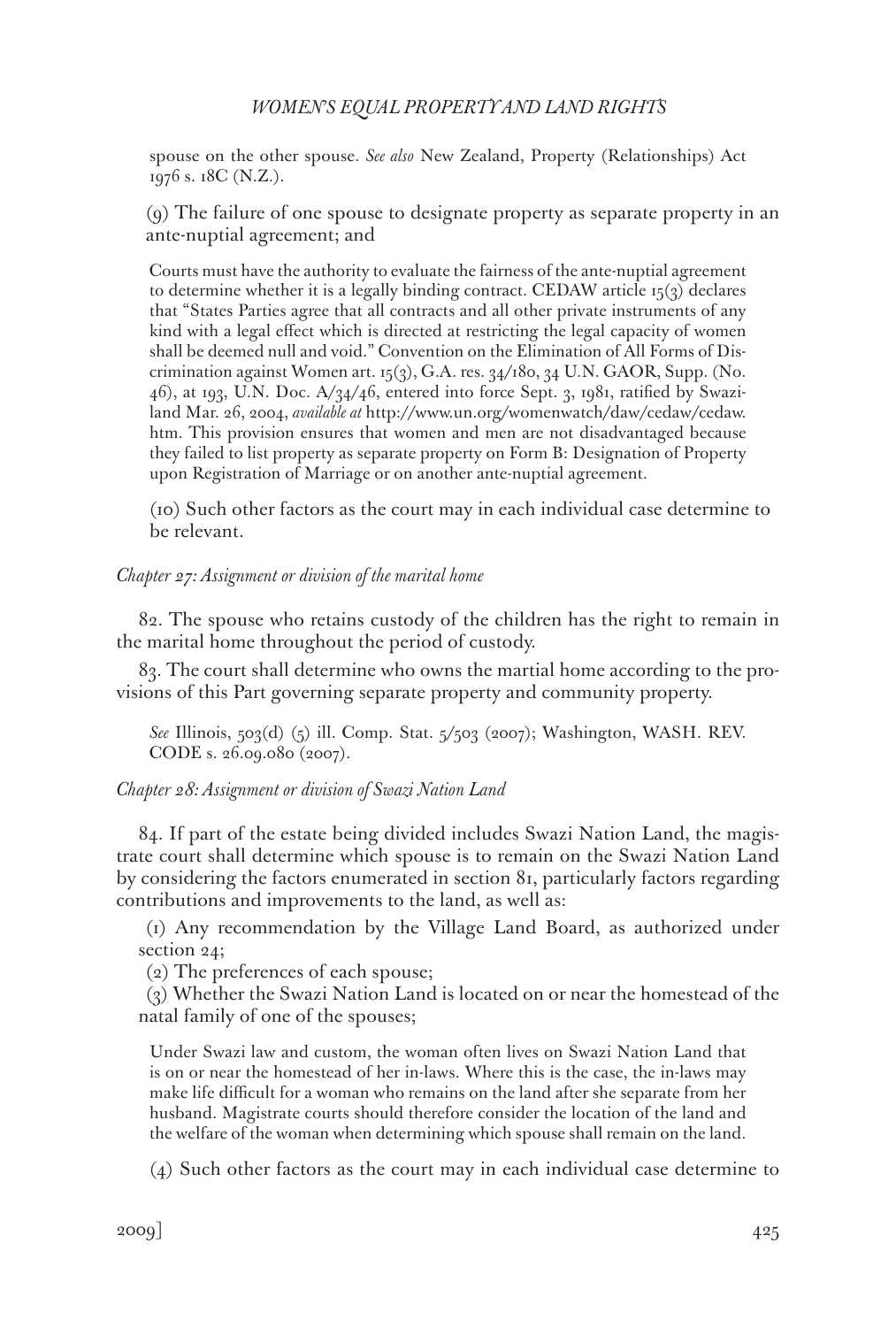be relevant.

85. The spouse who remains on the Swazi Nation Land will have the land registered in that spouse's name.

86. The spouse who remains on the Swazi Nation Land will compensate the spouse who leaves the land for any improvements, contributions, or other investments that the spouse who leaves has made to the land.

## *Chapter 29: Liens*

 87. The court may impress a lien upon the separate property of either spouse, or the community property awarded to either spouse, in order to secure the payment of any interest or equity the other spouse has in or to such property.

The power to impress liens, gives the court an important tool to ensure that the division of property between the spouses is equal and just where as a practical matter, property cannot be easily divided between the parties.

This provision is modelled after an Arizona statute. *See* Ariz. Rev. Stat. s. 25-318(C).

# **Part IX – DISPUTE RESOLUTION AND OVERSIGHT**

## *Chapter 30: Dispute resolution*

88. The Magistrate's Court, in addition to jurisdiction granted under the Magistrate's Courts Act 66 of 1939, will have jurisdiction to determine all disputes related to any provisions of this Act regarding:

- (1) discriminatory rejection of land allocation applications;
- (2) wrongful eviction;
- (3) discriminatory private property registration practices;

(4) discriminatory distribution of government land or disregard for gender based quotas in distribution of government land;

- (5) discriminatory rejection of loan or credit applications;
- (6) discriminatory restrictions on management of bank accounts;
- (7) discriminatory division of property upon break up of marriage; and
- (8) any other dispute that may arise under this Act.

The Magistrate's Court will be the court of first instance when resolving disputes under any of the provisions of this Act unless otherwise provided. Magistrate Courts are best equipped to handle disputes because they have courts in all four regions and are therefore accessible to all Swazis around the country. The Magistrate Courts Act 66 of 1939 section 16 does not restrict the Magistrate's jurisdiction over property issues such as allocation of Swazi Nation Land, wrongful eviction, registration of private property, distribution of government land, loans, credit and bank accounts, or division of property upon break-up of marriage. Magistrate Courts Act 66 of 1939 ss. 15-16. In line with the Constitution and the Magistrate Courts Act section 68, the High Court will have the power to review any decisions made by the Magistrate's Court implicating constitutional rights. Swaz. Const. 2005 s. 35; Magistrates Courts Act 66 of 1939 s. 68.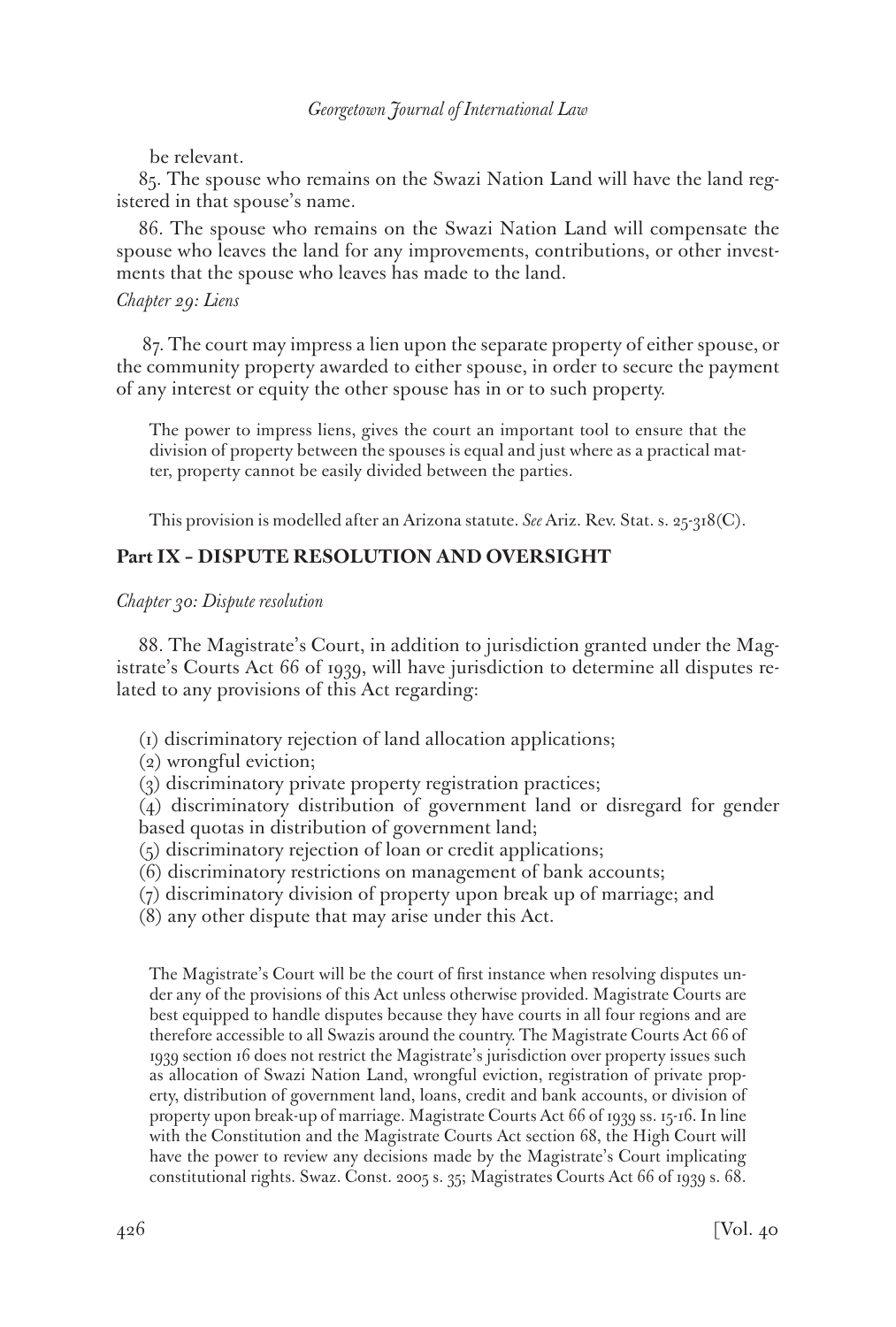The Constitution at section  $217(a)$  allows Parliament to make laws expanding the jurisdiction of the Magistrate's Court in order to foster "the management of land and settlement of land disputes and for the regulation of any right or interest in land whether urban or rural and whether privately owned or vesting in the King." Swaz. Const. s. 217(a). Parliament may grant the Magistrate Courts jurisdiction to hear Swazi Nation Land disputes. Magistrate Courts are currently empowered to hear cases related to Swazi Nation Land in other statutes. For example, the Swazi Settlement Act of 1946 designates the Magistrate Courts to hear claims related to evictions from the land. Swazi Land Settlement Act of 1946 s. 6(2).

#### *Chapter 31: Oversight of land*

89. The Land Management Board will oversee all types of land including

- (1) Title Deed or privately held land;
- (2) Swazi Nation Land;
- (3) government land; and
- (4) any other land vesting in the King.

90. The Land Management Board is responsible for the creation and facilitation of educational trainings on the equality provisions of this Act for

(1) the Deeds Registrar;

(2) the village land board; and

(3) any other government or non-governmental bodies that assist in carrying out the property and land provisions of this act.

91. The Land Management Board my contract out the creation and facilitation of educational trainings to non-governmental organizations

The Constitution section  $212(i)$  has given power to create a Land Management Board and section  $212(4)$  makes the Board "responsible for the overall management, and for the regulation of any right or interest in land whether urban or rural." Swaz. Const. s. 212(2), (4)

92. An inter-ministerial committee (The Equal Property and Land Committee) will oversee the Land Management Board and will include representatives from the Ministries of

- (1) Housing and Urban Development;
- (2) Agriculture and Cooperatives;
- (3) Natural Resources;
- (4) Economic Planning and Development;
- (5) Home Affairs; and
- (6) Health and Social Welfare.

An inter-ministerial committee is necessary to oversee that the equality provisions of this Act are properly carried out. The Draft National Land Policy also suggests an inter-ministerial committee to continually monitor the effectiveness of the body which carries out the objectives of the Policy. The Draft National Land Policy, 4.1.2.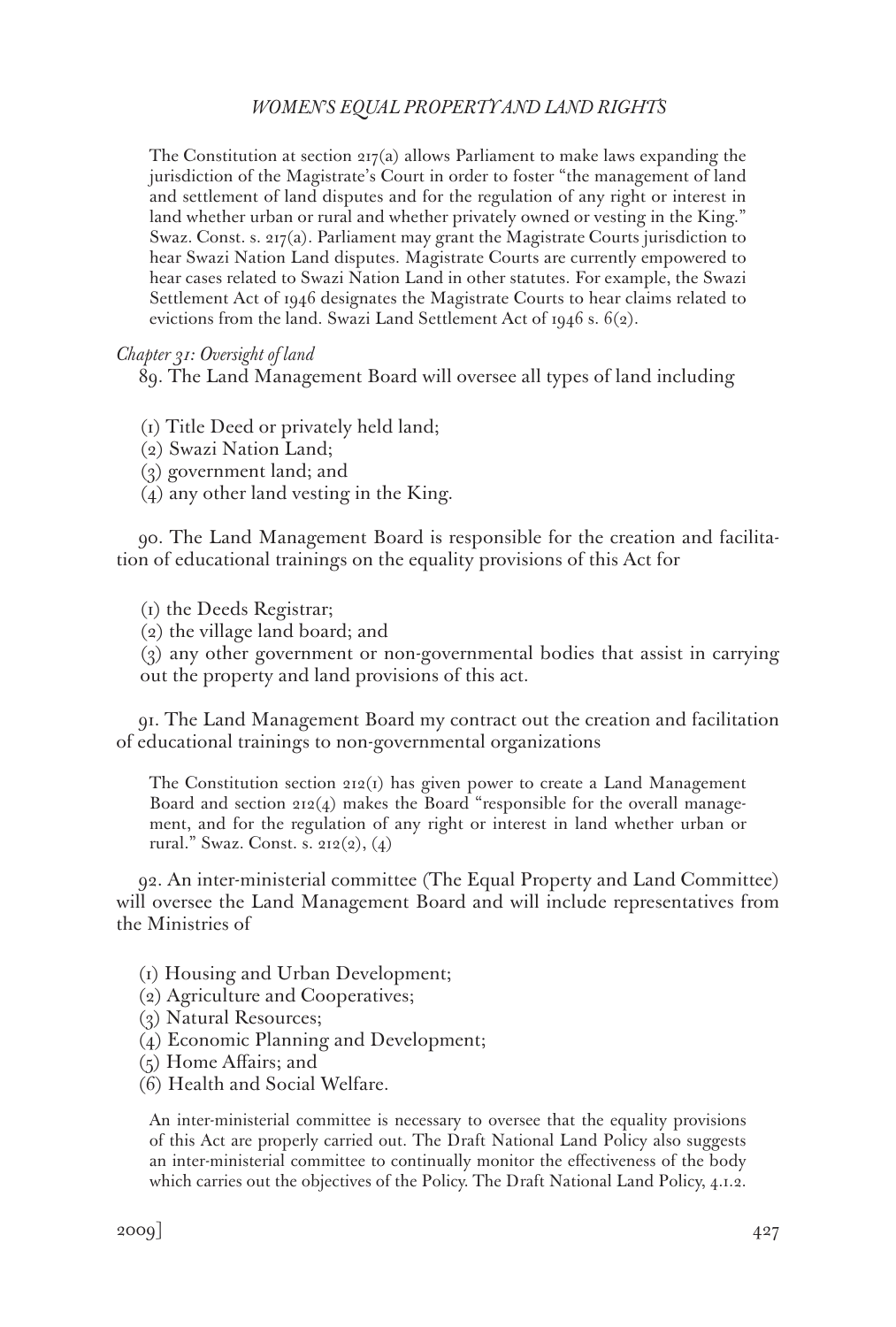(Swaz.). Each ministry involved has administrative expertise in either property or land or gender sensitivity. The Ministry of Housing and Urban Development has expertise in housing and urban services in the fast growing peri-urban development areas where much of the government land lies. (Swaziland Government official website, Ministry of Housing and Urban Development, at http://www.gov.sz/home. asp?pid=5082). The Ministry of Natural Resources and Energy currently determines the valuation of land and advises on the feasibility of economic and development proposals. (Swaziland Government official website, the Ministry of natural Resources and Energy, at http://www.gov.sz/home.asp?pid=1153). The Ministry of Economic Planning and Development has expertise in general sustainable development strategies and will have knowledge of all current development projects. (Swaziland Government official website, Ministry of Economic Planning and Development, at http://www.gov.sz/home.asp?pid=56). The Ministry of Home Affairs has expertise in coordinating gender and development issues (Swaziland Government official website, Ministry of Home Affairs: Gender Coordination Unit, at http://www.gov.sz/ home.asp?pid=2901). The Ministry of Health and Social Welfare has expertise in dealing with the growing burden of HIV/AIDS and other diseases that affect almost half of the population in Swaziland and surely affect the women who will benefit from government and crown land reform. (Swaziland Government official website, Ministry of Health and Social Welfare, at http://www.gov.sz/home.asp?pid=77).

93. The Equal Property and Land Committee is responsible for overseeing the Land Management Board by

(1) producing an annual report on the Land Management Board's compliance with this Act; and

(2) developing an annual strategic plan for gender sensitive land reform in cooperation with and carried out by the Land Management Board.

#### *Chapter 32: Oversight of banking*

94. Microcredit programs and tinkhundlas shall submit to the Ministry of Finance and the Ministry of Enterprise and Employment an annual, gender-disaggregated report of loans and other forms of financial credit that have been awarded.

The Ministries of Finance and of Enterprise and Employment together oversee the distribution of loans to small and medium enterprises. *See* Telephone Interview with Ms. Sibonelo Mdluli, Legal Officer, WLSA (Apr. 26, 2007). Microcredit is often extended to small businesses and people planning to use that money to start businesses, whether they be commercial or agricultural in nature. Tinkhundlas (regional governments) receive funds from the Ministry of Finance for the lonas that they usually grant to small businesses, cooperatives, and other groups in their communities. Telephone Interview with Ms. Thabisile Lange, Legislative Drafter, Office of the Attorney General (May 10, 2007).

The government is currently investigating Swaziland's current microcredit program, the Swaziland Development Finance Corporation FINCORP, for the alleged misappropriation of 50 million emalangeni. *See* U.S. Department of State, Bureau of Democracy, Human Rights, and Labor, Country Reports on Human Rights Practices: Swaziland (2006) (released March 6, 2007) *available at* http://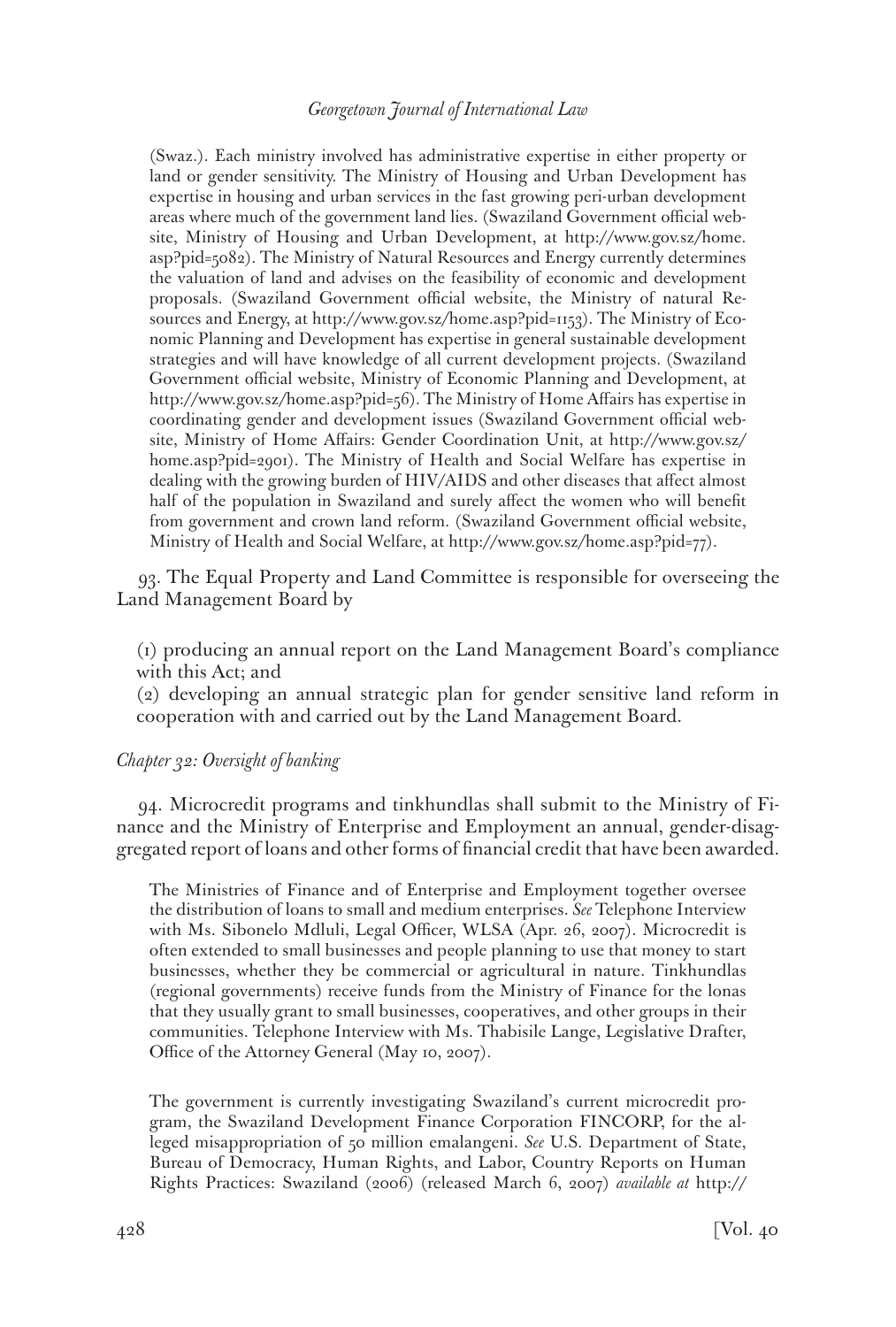www.state.gov/g/drl/rls/hrrpt/2006/78760.htm; Telephone Interview with Ms. Sibonelo Mdluli, Legal Officer, WLSA (Apr. 26, 2007). Through the annual audit system, the Ministries of Finance and of Enterprise and Employment will be better equipped to prevent the misappropriations of funds, ensure that women are given special protections under microcredit programs and tinkhundlas, and certify compliance with section 65 of the Property and Land Equality Act, 2007.

95. Ministry of Finance shall have oversight responsibilities over lending and financial institutions with an aim to ensure non-discrimination and protection of women

## **Schedule I – FORM A Proposed Property Equality Act, 2009**

### **Application for Swazi Nation Land**

| Date: $\_\_\_\_\_\_\_\_\_\_\_\_\_\_\_$                |  |  |  |
|-------------------------------------------------------|--|--|--|
| <b>Applicant's Name</b><br>Last Name: First Name:     |  |  |  |
| Co-applicant's Name(s) (if applicable)                |  |  |  |
| Chief                                                 |  |  |  |
| Location of land requested (if specific area desired) |  |  |  |

Coordinates:\_\_\_\_\_\_\_\_\_\_\_ Size: \_\_\_\_\_\_\_\_\_\_\_\_\_\_\_

The applicant must designate all other Swazi Nation Land he or she holds in Swaziland:

|       | Location of Land | Co-owner of land |
|-------|------------------|------------------|
| Ι.    |                  |                  |
| $2$ . |                  |                  |
| 3     |                  |                  |
|       |                  |                  |
|       |                  |                  |
|       |                  |                  |
|       |                  |                  |
|       |                  |                  |
| -9    |                  |                  |
| IO.   | __<br>$-$        | $-$              |

Signature of Applicant Date

\_\_\_\_\_\_\_\_\_\_\_\_\_\_\_\_ \_\_\_\_\_ Signature of Co-Applicant Date

\_\_\_\_\_\_\_\_\_\_\_\_\_\_\_\_ \_\_\_\_\_

\_\_\_\_\_\_\_\_\_\_\_\_\_\_\_\_ \_\_\_\_\_

Witness Date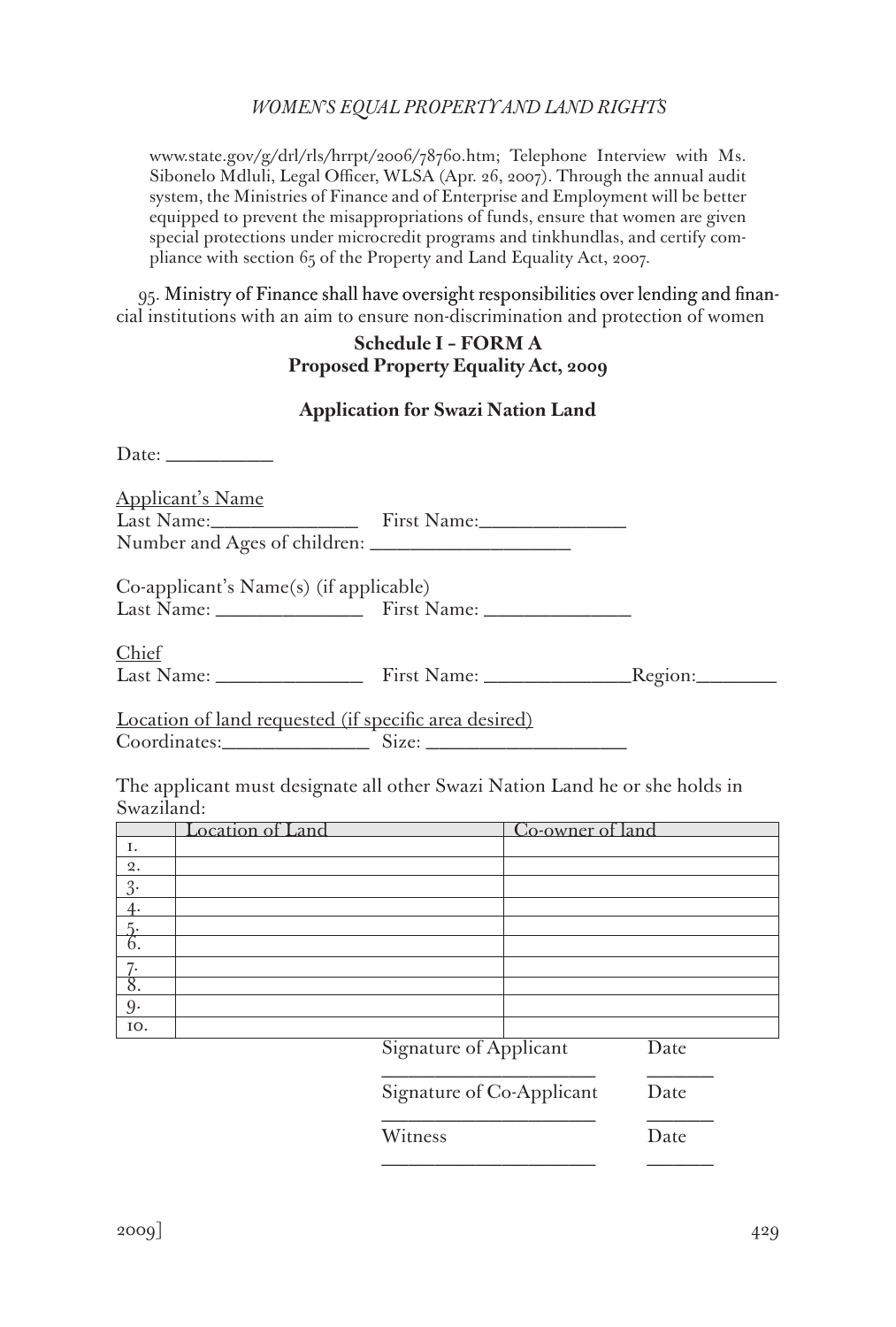If the applicant(s) is unable to sign the form, they may use a thumbprint instead.

Registered in the Land Register of Swaziland, Book\_\_\_\_, Folio \_\_\_\_\_, on the \_\_\_ day of \_\_\_, Two Thousand and \_\_ Registrar of Deeds for Swaziland.

## **For Village Land Board use only:**

Application for land is:

Granted O Denied

Reason for denial:

Insufficient amount of land

Applicant already has already been allocated land of the same type

Other. Please\_\_\_\_\_\_\_\_\_\_\_\_\_\_\_\_\_\_\_\_\_\_\_\_\_\_\_\_\_\_\_\_\_

# **Schedule II – FORM B Proposed Property and land Equality Act, 2009**

## **DESIGNATION OF PROPERTY UPON REGISTRATION OF MARRIAGE**

Date:\_\_\_\_\_\_\_\_\_\_\_\_\_\_

Spouse 1 Last Name:\_\_\_\_\_\_\_\_\_\_\_\_ First Name: \_\_\_\_\_\_\_\_\_\_\_\_\_\_

Spouse 2 Last Name:\_\_\_\_\_\_\_\_\_\_\_\_ First Name: \_\_\_\_\_\_\_\_\_\_\_\_\_\_

The marriage of the above parties is governed by the marital regime designated in box 2.10 of the Form for Information of a Marriage Solemnized According to Civil Rites.

The parties should list below separate property that the Proposed Property and Land Equality Act does not already define as separate property under section 70 (e.g., property acquired by one of the spouses during marriage by gift, bequest, devise, or descent), which the parties wish to designate as separate property. Property not listed on this form will be defined as separate property or community property according to the Proposed Property and Land Equality Act.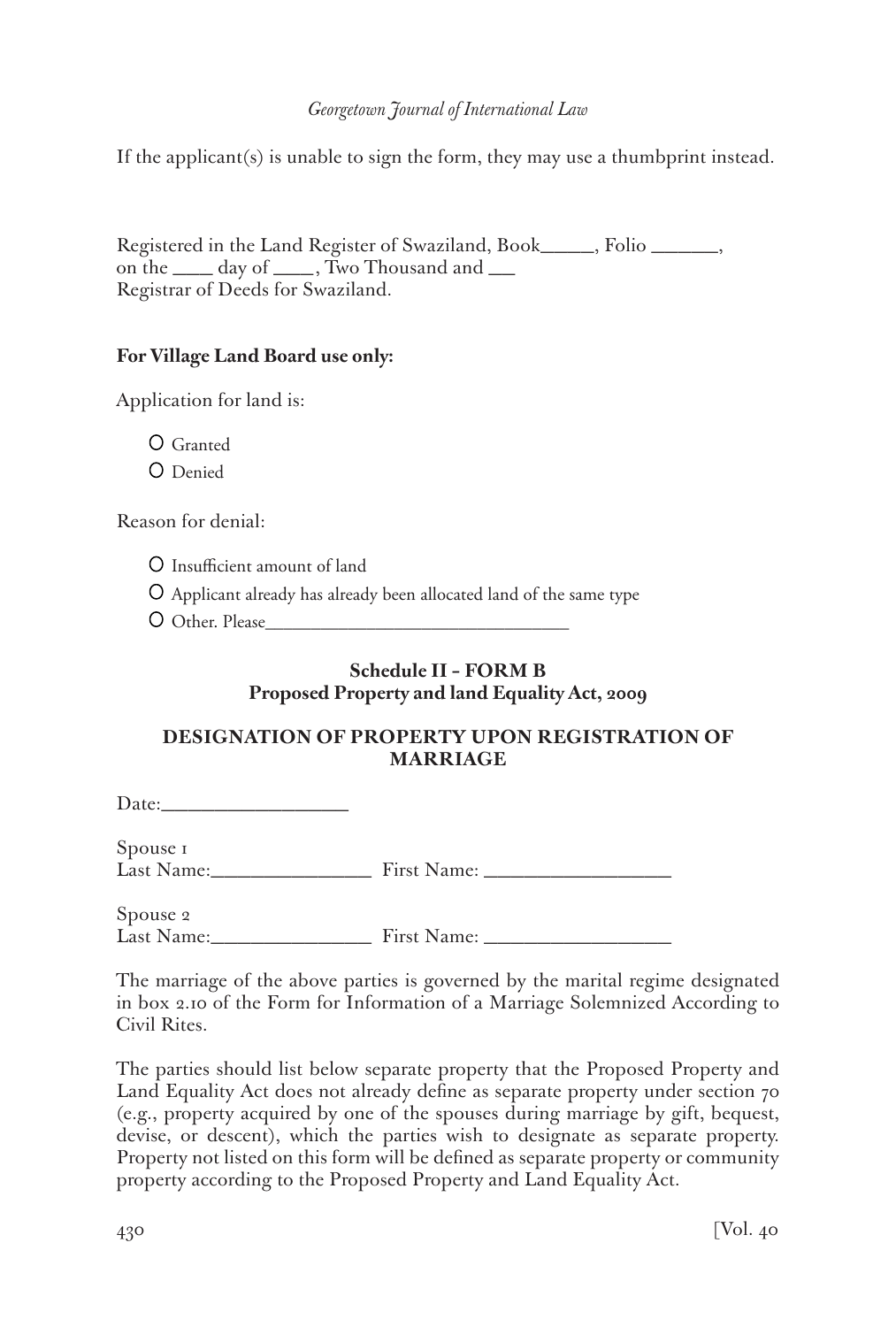|          | Spouse I - Seperate Property | Spouse 2 - Seperate Property |
|----------|------------------------------|------------------------------|
| Ι.       |                              |                              |
| 2.       |                              |                              |
| $3\cdot$ |                              |                              |
| 4.       |                              |                              |
| $5-$     |                              |                              |
| 6.       |                              |                              |
| 7.       |                              |                              |
| 8.       |                              |                              |
| 9.       |                              |                              |
| IO.      |                              |                              |

Designation of seperate property continues on \_\_\_\_ (number) attached pages.

Signature of Spouse 1 Date Signature of Spouse 2 Date \_\_\_\_\_\_\_\_\_\_\_\_\_ \_\_\_\_ \_\_\_\_\_\_\_\_\_\_\_\_\_ \_\_\_

Registered in the Marriage Ragister of Swaziland, Book \_\_\_\_, Folio\_\_\_\_, in the \_\_\_\_\_ day of \_\_\_\_\_\_, Two Thousand and \_\_\_\_\_\_\_ Deed's Registrar for Swaziland.

# **Schedule III – AMENDMENTS AND REPEALS**

Schedule III seeks to amend and repeal key and commonly invoked provisions that have excluded women from ownership of and access to property and land. This Schedule of Amendments and Repeals does not aim to provide a comprehensive review of the more than 79 laws and regulations that address property and land in Swaziland. Pursuant to its obligations under the Constitution to equality and in matters of property and land, the Parliament must continue to amend and pass laws to ensure equal treatment, regardless of on gender, marital status, and marital regime, of Swazi citizens and persons ordinarily and lawfully residing in Swaziland.

# The Deeds Registry Act, 1968

96. Section 16(1) of the Deeds Registry Act, 1968 is hereby amended as follows:

*Special provisions relating to women spouses.*

(1)All deeds executed or attested by the Registrar, or attested by a notary public and required to be registered in the Deeds Registry, and made by or on behalf of or in favour of women, shall in each case disclose the full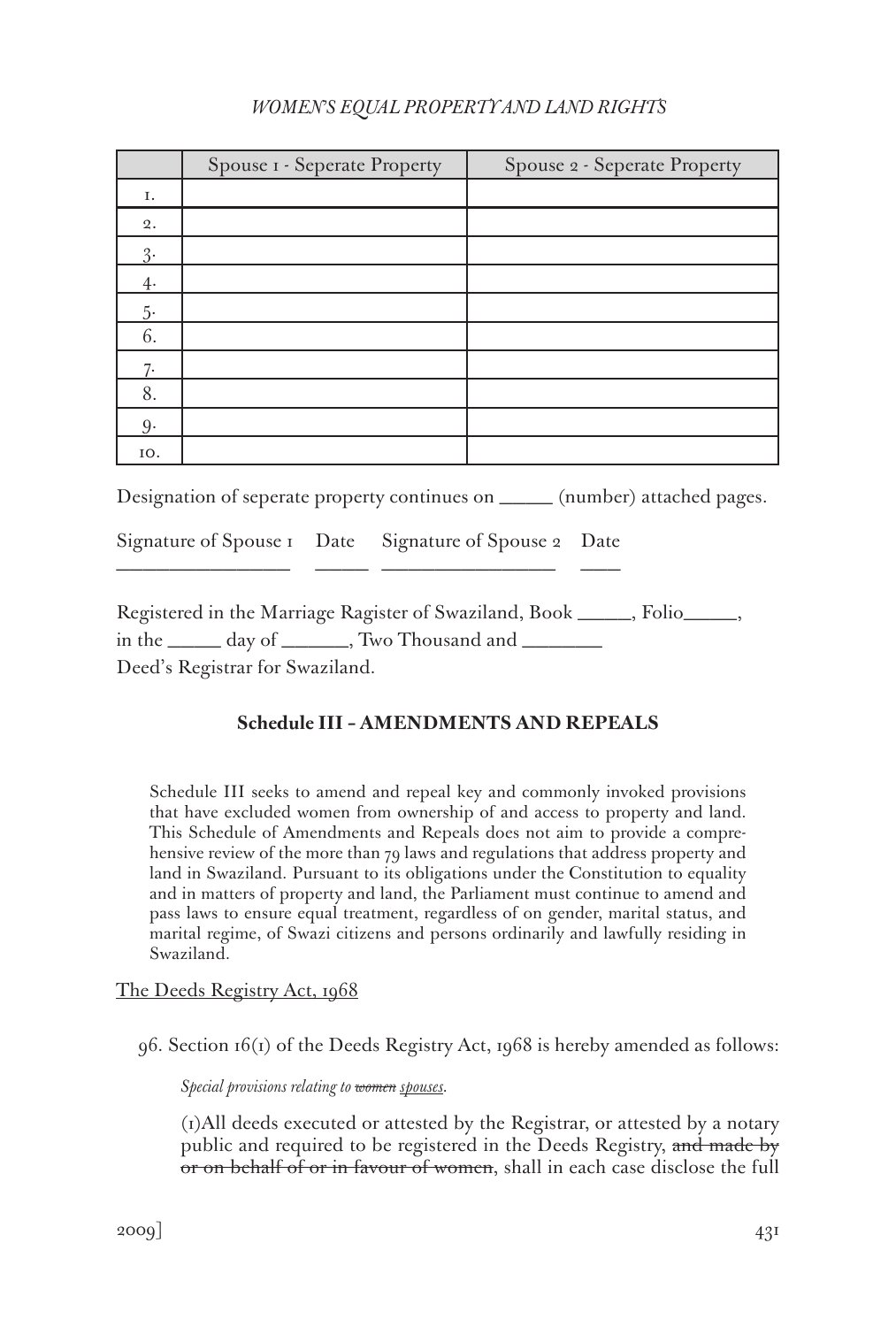name and status of the woman concerned registrant, whether unmarried, married, widowed, or divorced as the case may be. If the woman registrant is married the full name of her husband the registrant's spouse shall also be disclosed…

 $97.$  Section  $16(2)$  of the Deeds Registry Act,  $1968$  is hereby repealed. It is replaced by sections 5-6 of the Property and Land Equality Act, 2009.

The original Section  $16(2)$  required that a woman married out of community of property and a woman married under the laws of another country obtain the assistance of her husband in "executing any deed or other document required or permitted to be registered in the Deeds Registry," unless the marital power is excluded or the Registrar deems such assistance unnecessary. Deeds Registry Act of 1968, s. 16(2). Under sections 8-9 of the Property and Land Equality Act of 2009, mutual spousal consent or assistance is only necessary when dealing with jointly owned, or community property.

98. Section 16(3) of the Deeds Registry Act, 1968 is hereby repealed. It is replaced by sections  $4(1)$ , 5-6, and  $7(2)$  of the Property and Land Equality Act, 2009.

The original section  $16(3)$  prohibited a woman married in community of property from having community property (consisting of immovable property, bonds or real rights) registered in her name. The cited provisions remove that prohibition.

99. Section 16(4) of the Deeds Registry Act, 1968 is hereby amended as follows:

(4) If immovable property or a bond not excluded from the community has at the commencement of this Act been registered in the name of a woman person married in community of property which still subsists, her husband to whom she is so married both spouses shall may, unless she has been solely authorized by an order of court to deal therewith, alone together deal with such property or bond

Section  $16(6)$  of the Deeds Registry Act, 1968 is hereby amended as follows:

(6) When immovable property or a bond is registered in the name of

(a) a woman person who has married since the registration was effected; or

(b)a woman person who at the date of registration was married out of community of property or whose marriage was at that date governed by the law of any country other than Swaziland, and who has since been widowed or divorced;

it shall be competent for the Registrar, on written application by such woman person, assisted where necessary by her husband, and on production of the relevant deed and of proof to his satisfaction of the change in her the person's status, to record that change on the deed and in the registers...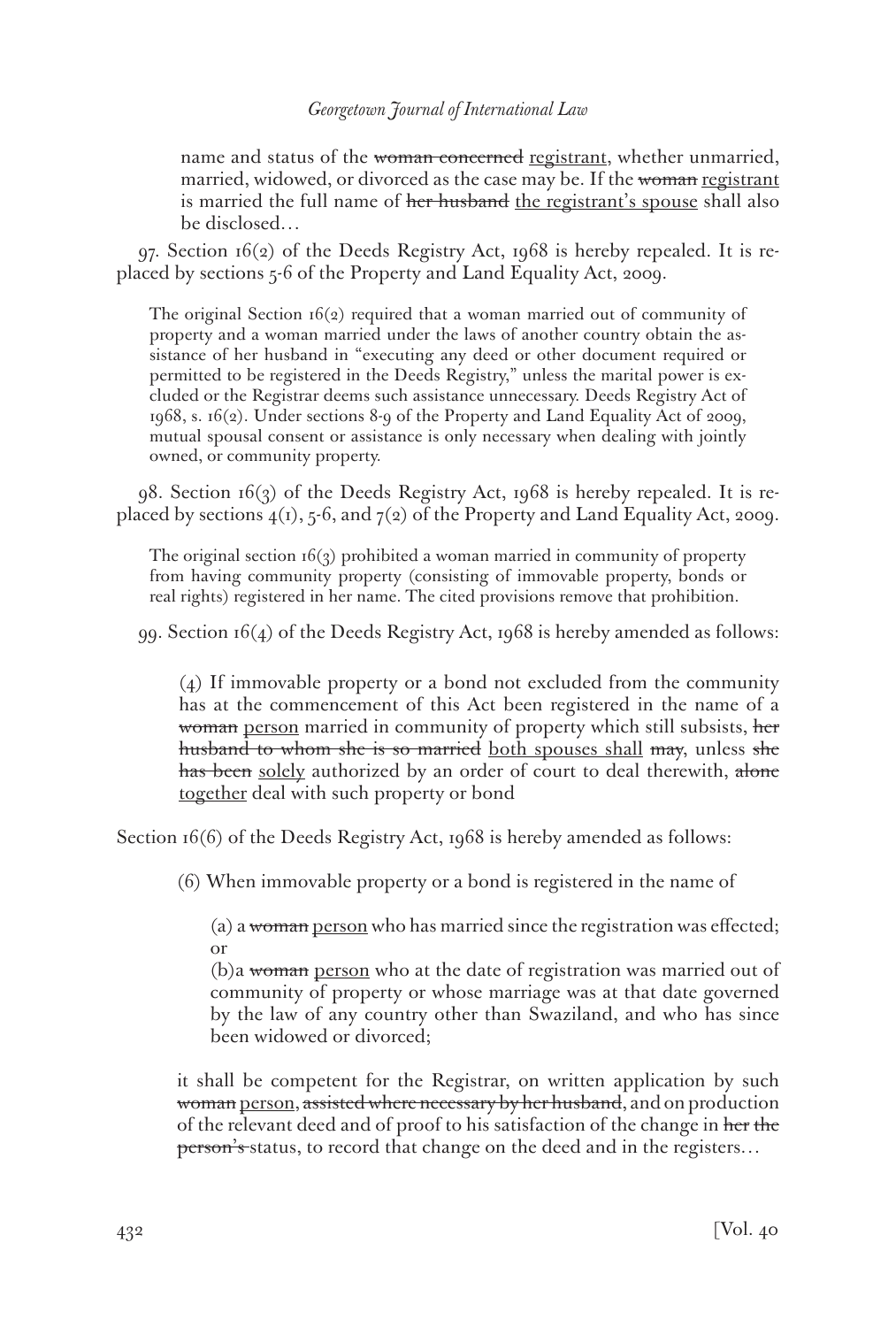101. Section  $25(3)(d)$  of the Deeds Registry Act, 1968 is hereby repealed. 102. Section  $56(4)(c)$  of the Deeds Registry Act, 1968 is hereby repealed.

Sections  $25(3)(d)$  and  $56(4)(c)$  of the Deeds Registry Act, 1968 required a woman to renounce "any special legal exceptions which she would otherwise be entitled to raise" in the context of registered mortgage bonds. The term "special legal exceptions" reflects the concern of parties to such transactions that the vast marital power of a husband, which renders a married woman a legal minority or non-legal person, would vitiate her ability to enter into contracts, sue or be sued, or hold property in her own name, and thus their ability to hold her liable for debts incurred in the course of their economic activities. *See* Interview with Mr. Juba Dlamini, Registrar of Deeds, Deeds Registry Office, in Mbabane, Swaziland (Mar. 6, 2007) ("You see, for instance, you will not get some property as a woman. Because the situation is legally, in common law, a woman who's married in community of property has the minority status. If, for, instance you are making a mortgage loan, the women are going to renounce those special exceptions. [These renunciations] make you the mortgagee, to treat you as if you have got all the legal capacities."). The Property and Land Equality Act, 2009, by abolishing the marital power in sections 5-6, renders these two provisions null and void.

103. Section  $84(2)$  of the Deeds Registry Act, 1968 is hereby amended as follows:

(1) An antenuptial contract entered into by an intended husband spouse domiciled in Swaziland at the time of the marriage executed elsewhere than within Swaziland shall be attested by a notary public….

104. Section 90 of the Deeds Registry Act, 1968 is hereby amended as follows:

Women wWitnesses of deeds and documents.

90. Any competent person, regardless of gender, marital status, marital regime, or other protected status, may witness a document intended for registration or filing or production in the Deeds Registry, shall be competent to witness that document and any document, which was witnessed before the commencement of this Act by a female person, shall be as valid as if she had been a male person.

The original provision, which stated that "[a] female person, who would, if she were a male person, be competent to witness a document intended for registration or filing or production in the Deeds Registry…." Deeds Registry Act of 1968, s. 90. The revised language more clearly and in gender neutral language recognizes men and women's equality under the law as was intended by the original section and as is contemplated by Constitution Sections  $14(i)$ , 20, 28, 38(a), and 59, as well as international law, including CEDAW Article 15, ICCPR Articles 16 and 26, ICESCR Article 3, and the African Charter Article 18(3).

## The Deeds Registry Regulations, 1973

105. Section  $g(z)$  of the Deeds Registry Regulations, 1973 is hereby amended as follows: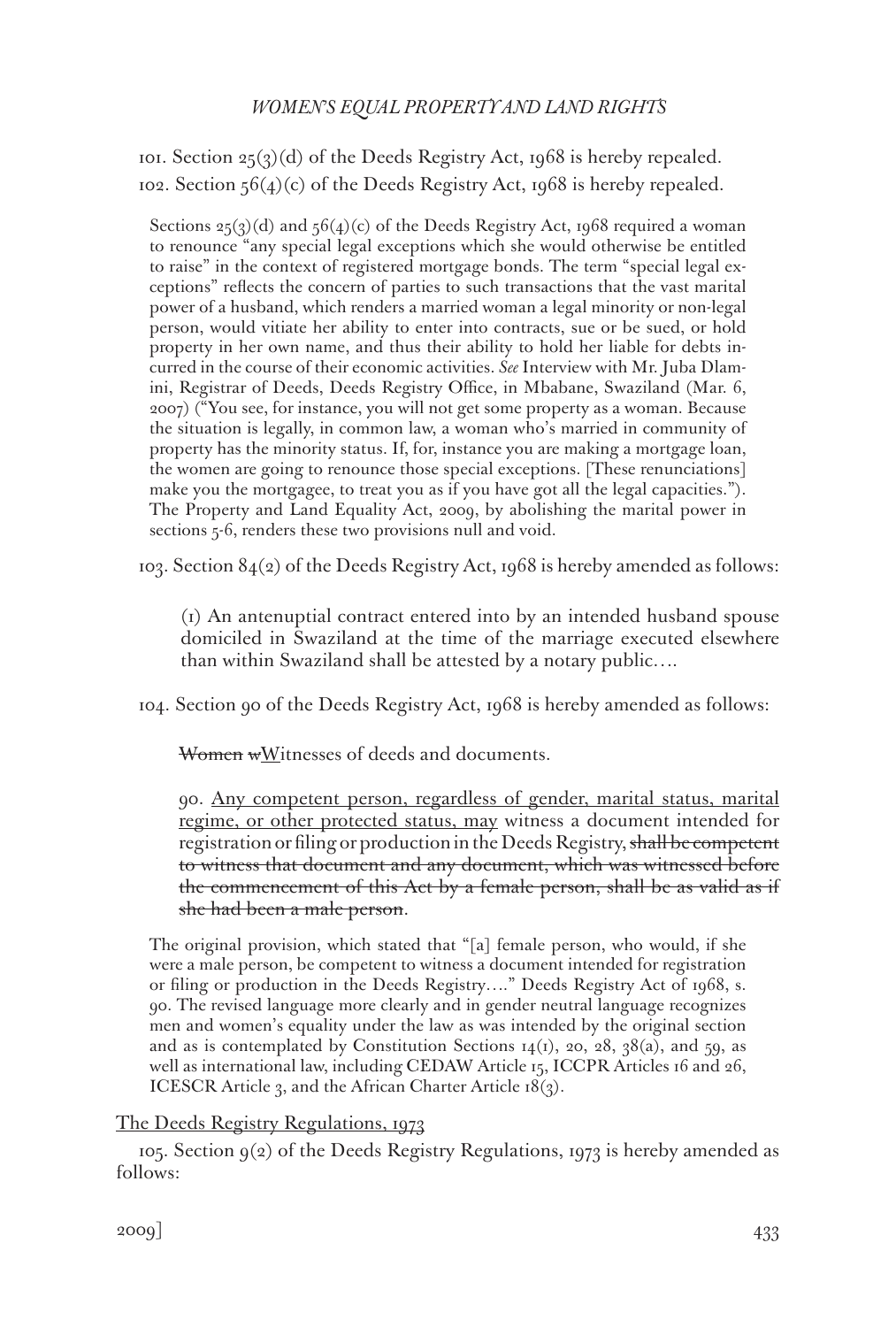(2) Deeds by which a woman person married out of community of property or a duly registered company acquire rights shall in the vesting clause disclose the registered number …

106. Section 19 of the Deeds Registry Regulations, 1973 is hereby repealed. It is replaced by the following:

Spousal consent.

19. For dealings with land or a bond in community of property, both spouses must affix their signatures and the date thereof to related deeds or documents in the presence of a witness as evidence of consent, and if one spouse omits to do so, other satisfactory proof of such consent shall be produced. For land or a bond out of community of property, the spouse in whose name it is registered is authorized alone to deal with such land or bond.

The original version of section 19 allowed a husband married in community of property to administer land or a bond registered in the name of his wife by obtaining her signature or other "evidence that the marriage still subsists." Deeds Registry Regulations of 1973, sec. 19. This provision is amended in accordance with sections 7-10 of the Property and Land Equality Act of 2009 that require mutual spousal consent for the administration of community property (in this case, land or bonds). No spousal consent is needed to administer separate property which is to be controlled solely by the person in whose name that property is registered.

## The Marriage Act, 1964

107. Section 24 of the Marriage Act, 1964 is hereby amended as follows:

## *Common Law*

24. The consequences flowing from a marriage in terms of this Act shall be in accordance with the common law as varied from time to time by any law, including the Property and Land Equality Act, 2009 unless both parties to the marriage are Africans in which case, subject to the terms of section 25, the marital power of the husband and the proprietary rights of the spouses shall be governed by Swazi law and custom.

108. Section 25 of the Marriage Act, 1964 is hereby repealed.

Section 24 of the Marriage Act originally stated that in a marriage between "Africans" (i.e., Black Swazis) under the Marriage Act (i.e., a marriage under civil law), the marital power and the proprietary rights of the spouses would be governed by Swazi law and custom. This section is often known as the pass-through provision, because it resulted in civil law marriages between Africans "passing through" into Swazi law and custom on the most crucial areas of marriage, namely, the marital power and the proprietary consequences. Section 25 then allowed the couple to agree via antenuptial contract that the marriage would instead be governed by civil law.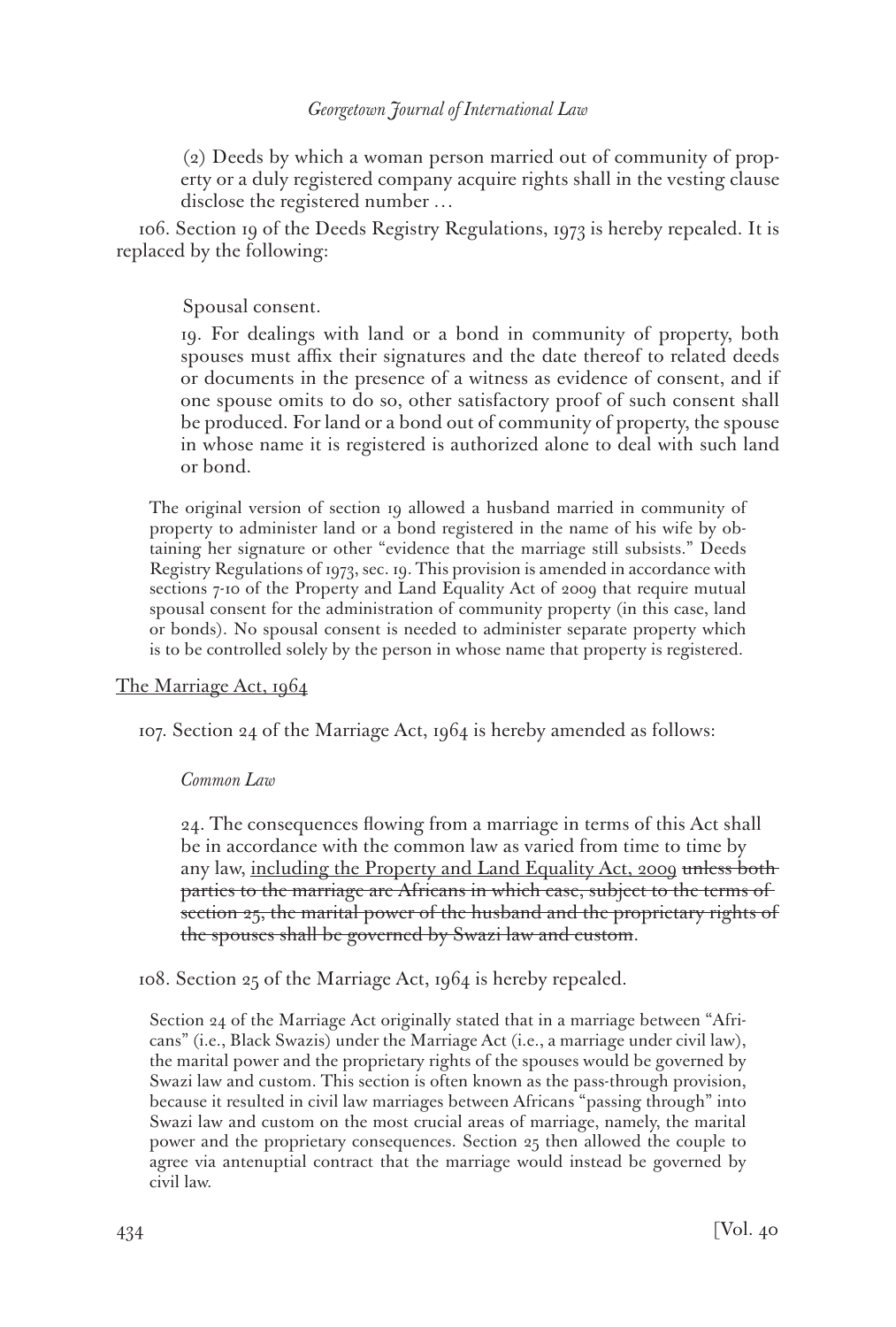### *WOMEN'S EQUAL PROPERTY AND LAND RIGHTS*

The amendment to Section 24 removes the pass-through provision and instead states that the consequences of all civil marriages in Swaziland, regardless of race, will be governed by civil law and the Property and Land Equality Act, 2009. As a consequence, Section 25 of the Act, which offers couples the option to antenuptial out of the pass-through provision, is rendered null and void.

The Safeguarding of Swazi Areas Act, 1910

109. Section  $3(1)$  of the Swazi Areas Act, 1910 is hereby amended as follows:

#### *Use of land in Swazi areas*.

 $3.$  (1) No person other than a Swazi shall without the written permissionof the Ngwenyama, In accordance with sections 39-42 of the Property and Land Equality Act, 2009, any person residing on Swazi Nation Land may use or occupy any portion of a Swazi area or allow any cattle or sheep which are his property or in his charge to graze upon any Swazi area or burn grass or cause it to be burnt on any Swazi area…

#### The Swazi Land Settlement Act, 1946

110. Section 2 of the Swazi Land Settlement Act, 1946 is hereby amended as follows:

#### *Interpretation*.

2. In this Act, unless the context otherwise requires —

"certificate of occupancy" means a right of occupancy under the Property and Land Equality Act, 2009, or a document issued by the Principal Secretary a village land board authorising the occupation by a settler of land within the land settlement areas under conditions specified in this Act, the Property and Land Equality Act of 2000, and any rules issued thereunder;

"Principal Secretary" means the Principal Secretary for Agriculture village land board, the Land Management Board, or the Ministry of Natural Resources as designated by the Property and Land Equality Act, 2009;

111. Section 5 of the Swazi Land Settlement Act, 1946 is hereby amended as follows:

#### *Prohibition of unauthorised residence.*

5. No Swazis person shall move on to or take up residence on or cultivate or use any land for any purpose whatsoever in the land settlement area except with the prior written permission of the appropriate village land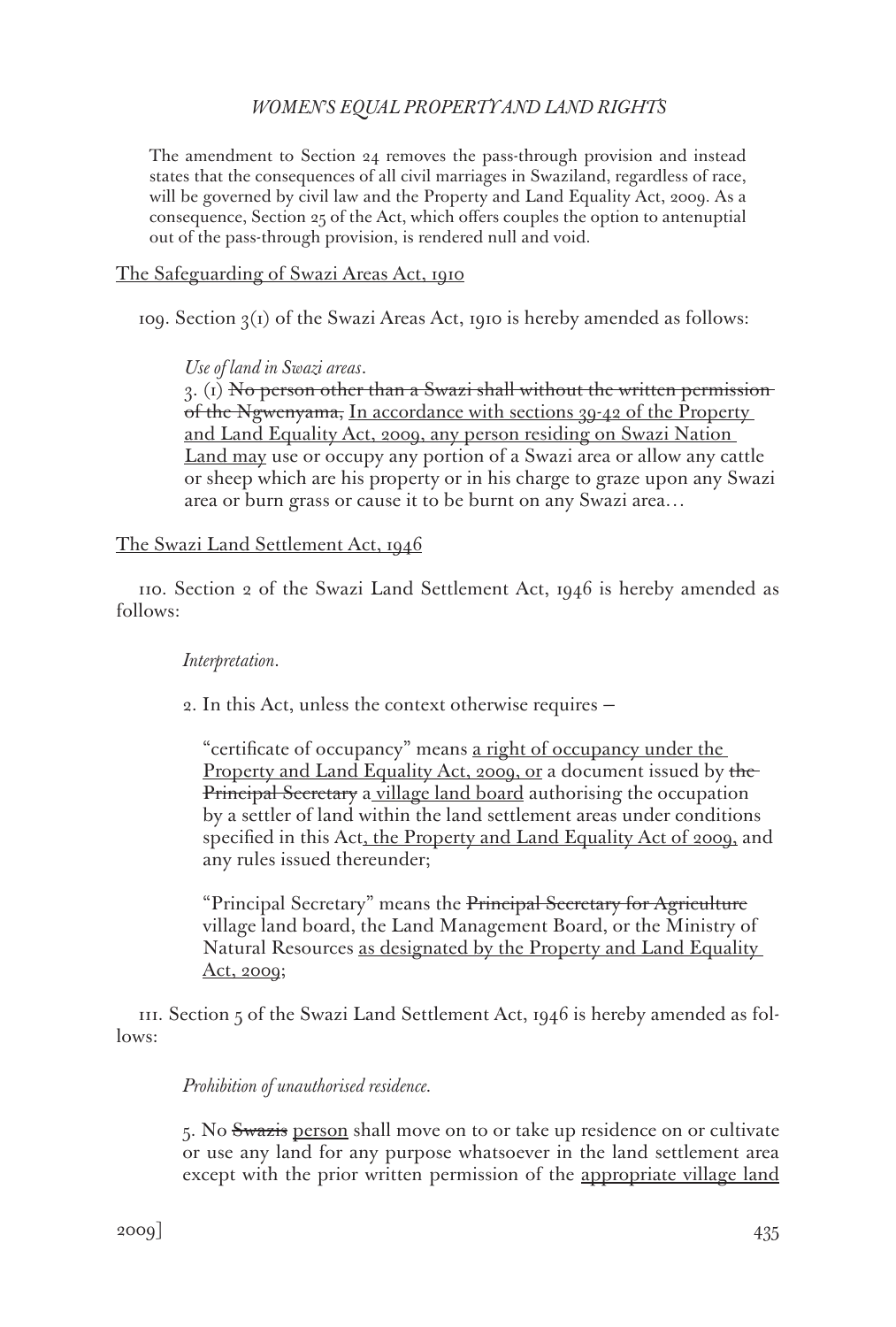### *Georgetown Journal of International Law*

board in accordance with section 17 of the Property and Land Equality Act, 2009 Principal Secretary issued after consultation with the indvuna of the locality concerned.

112.Section 6 of the Swazi Land Settlement Act, 1946 is hereby repealed. It is replaced by section 49 of the Property and Land Equality Act of 2009.

113. Section 7 of the Swazi Land Settlement Act, 1946 is hereby amended as follows:

### *Allocation of land for allotments, afforestation and commonage.*

7. It shall be lawful for the village land board Principal Secretary, to allocate Swazi Nation Land in the land settlement areas for agricultural, residential, commercial and garden allotments, for afforestation and for commonage, in accordance with sections 37-42 of the Property and Land Equality Act, 2009.

114. Section 8 of the Swazi Land Settlement Act, 1946 is hereby repealed. It is replaced by section 39 of the Property and Land Equality Act, 2009.

115. Section 17 is hereby repealed. It is replaced by section 41 of the Property and Land Equality Act, 2009.

## The Magistrate's Courts Act, 1939

116. Section  $16(i)$  of the Magistrate's Courts Act, 1939 is hereby amended as follows:

# *Jurisdiction in respect of causes of action.*

…Provided that when both parties are Swazis, the jurisdiction of the magistrate's courts does not fall under section  $16(3)$  of this Act, and the cause of action is, in the opinion of the clerk of the court, one suitable to be heard in a Swazi Court of appropriate juris¬diction established or recognised under the Swazi Courts Act, No. 80 of 1950, he may refuse to issue summons, and may order the plaintiff to commence his action in such Swazi court:

Provided further that at any time after the issue of summons commencing action in any case where both parties are Swazis, and the jurisdiction of the magistrate's courts does not fall under section  $16(3)$  of this Act, the court may order that the action be transferred to a Swazi court of appropriate jurisdiction established or recognised under the Swazi Courts Act, No. 80 of 1950. (Amended P.39/1964.)

117. Section 29 of the Magistrate's Courts Act, 1939 is hereby amended as follows: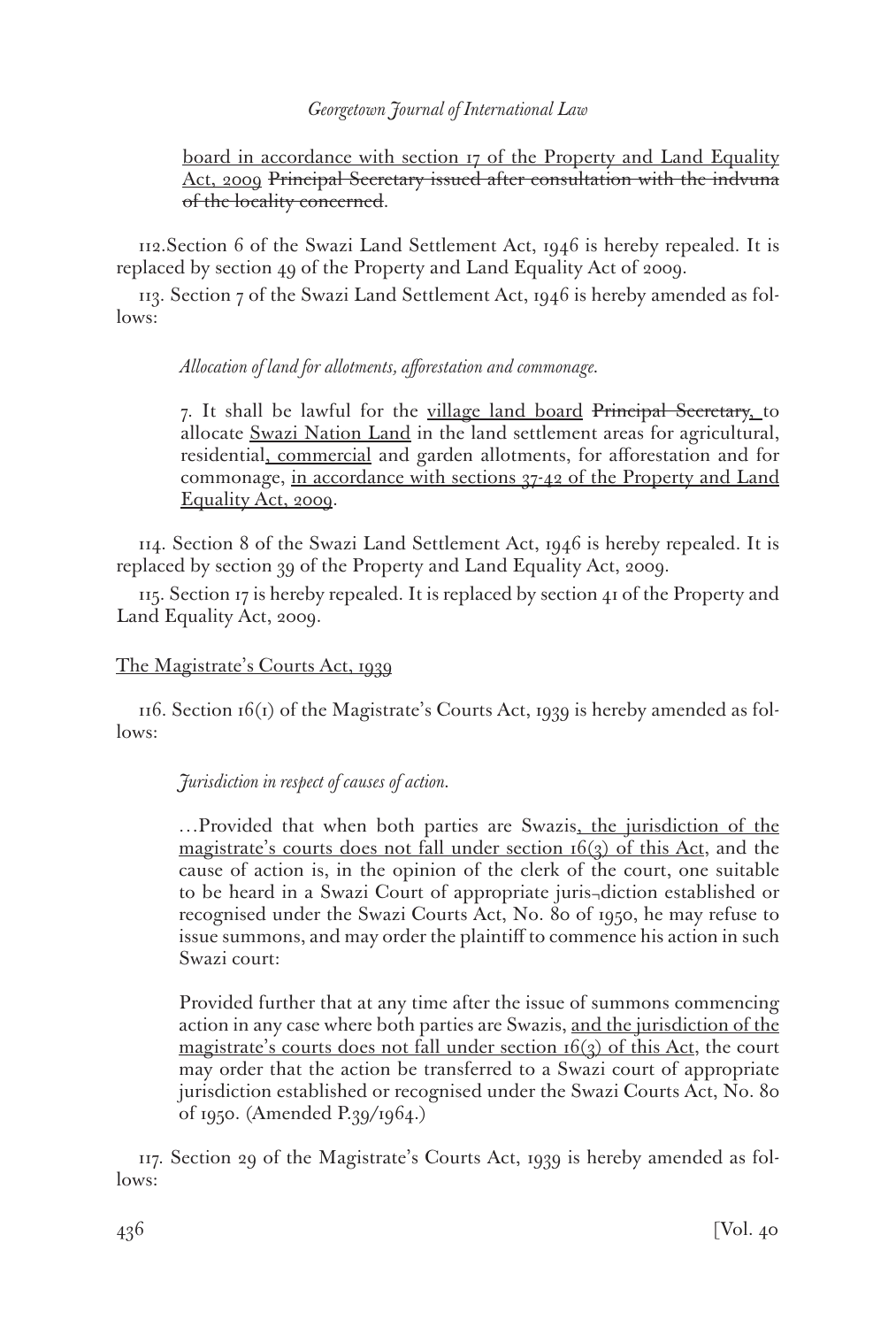*Matters beyond jurisdiction of magistrate's courts.*

29. Magistrate's courts shall have no jurisdiction in matters in which —

(a) the dissolution of a marriage or separation from bed and board or of goods of married persons is sought, where the parties to the action are not Swazis;

(b) the validity or interpretation of a will or other testamentary document is in question;

(c) the status of a person in respect of mental capacity is sought to be affected;

(d) is sought the specific performance of an act without an alternative of payment of damages (except the rendering of an account in respect of which the claim does not exceed an amount within the jurisdiction of the court, or the delivery or transfer of property not exceeding in value the jurisdiction of the court);

(e) is sought a decree of perpetual silence;

(f) provisional sentence is sought.

(g) the dispute arises from the existence, payment, or payment terms of lobola.

118. Section 88 of the Property and Land Equality Act, 2009 is hereby added as Section  $16(3)$  of the Magistrate's Courts Act, 1939.

*Magistrate's Court Rules. 1942*

119. Order No. XIII, Section  $2(2)(h)$  of the Magistrate's Court Rules, 1942 is hereby amended as follows:

(2) The only objections that may be taken are:

*(h) non locus standi in judicio,* e.g. by reason of minority or marriage in community of property

120. Order No. XIII, Section 4(4) of the Magistrate's Court Rules, 1942 is hereby repealed.

Section  $4(4)$  sets out the requirement a defendant must raise when "raising the objection of non locus standi in judicio by reason of her marriage." Magistrate's Courts Rules of 1942, Order XIII, sec. 4(4). This objection based on a woman's minority by reason of marriage is rendered null and void by section 5-6 of the Property and Land Equality Act, which abolishes the marital power and therefore a married woman's minority status.

### The Swazi Courts Act, 1950

121. Section 9(b) of the Swazi Courts Act, 1950 is hereby amended as follows: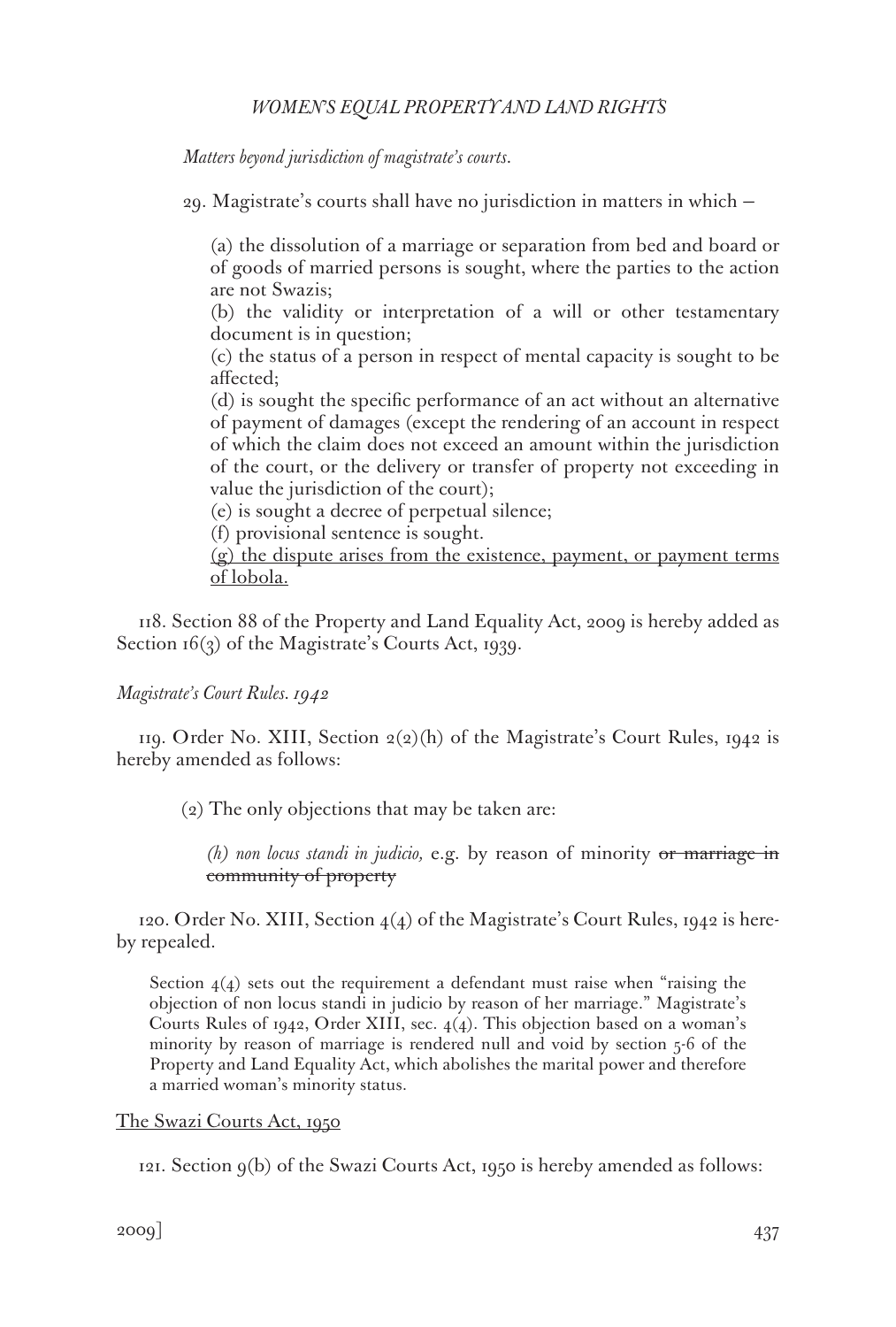## *Cases excluded from ordinary jurisdiction.*

9. Subject to any express provision conferring jurisdiction, no Swazi Court shall have jurisdiction to try —

*(b)* cases in connection with marriage, whether concluded under the Marriage Act, 1964, or other than a marriage contracted under or in accordance with Swazi law or custom, except where and in so far as the case concerns the payment or return or disposal of dowry or cases in connection with the proprietary consequences flowing from marriage or at its dissolution;

## Swazi Administration Order, 1998

122.Section 12 of the Swazi Administration Order, 1998 is hereby repealed. It is replaced by section 18 of the Equal Property and Land Act, 2009.

123.Section 19(b) of the Swazi Administration Order, 1998 is hereby amended as follows:

## *Cases excluded from ordinary jurisdiction.*

19. Subject to any express provision conferring jurisdiction, no Chief's Court shall have jurisdiction to try:

*(b)* cases in connection with marriage, whether concluded under the Marriage Act, 1964, or other than a marriage contracted under or in accordance with Swazi law or custom, except where and in so far as the case concerns the payment or return or disposal of lobola or custody of children for whom customary damages have been paid or cases in connection with the proprietary consequences flowing from marriage or at its dissolution;

# Immovable Property (Race Discrimination) Act, 1963

124. The title of the Immovable Property (Race Discrimination) Act, 1963 is hereby amended as follows:

# IMMOVABLE PROPERTY (RACE AND GENDER DISCRIMINATION) ACT, 1963

… An Act to prohibit restrictions on the ownership or tenure of immovable property based solely on the grounds of race and gender.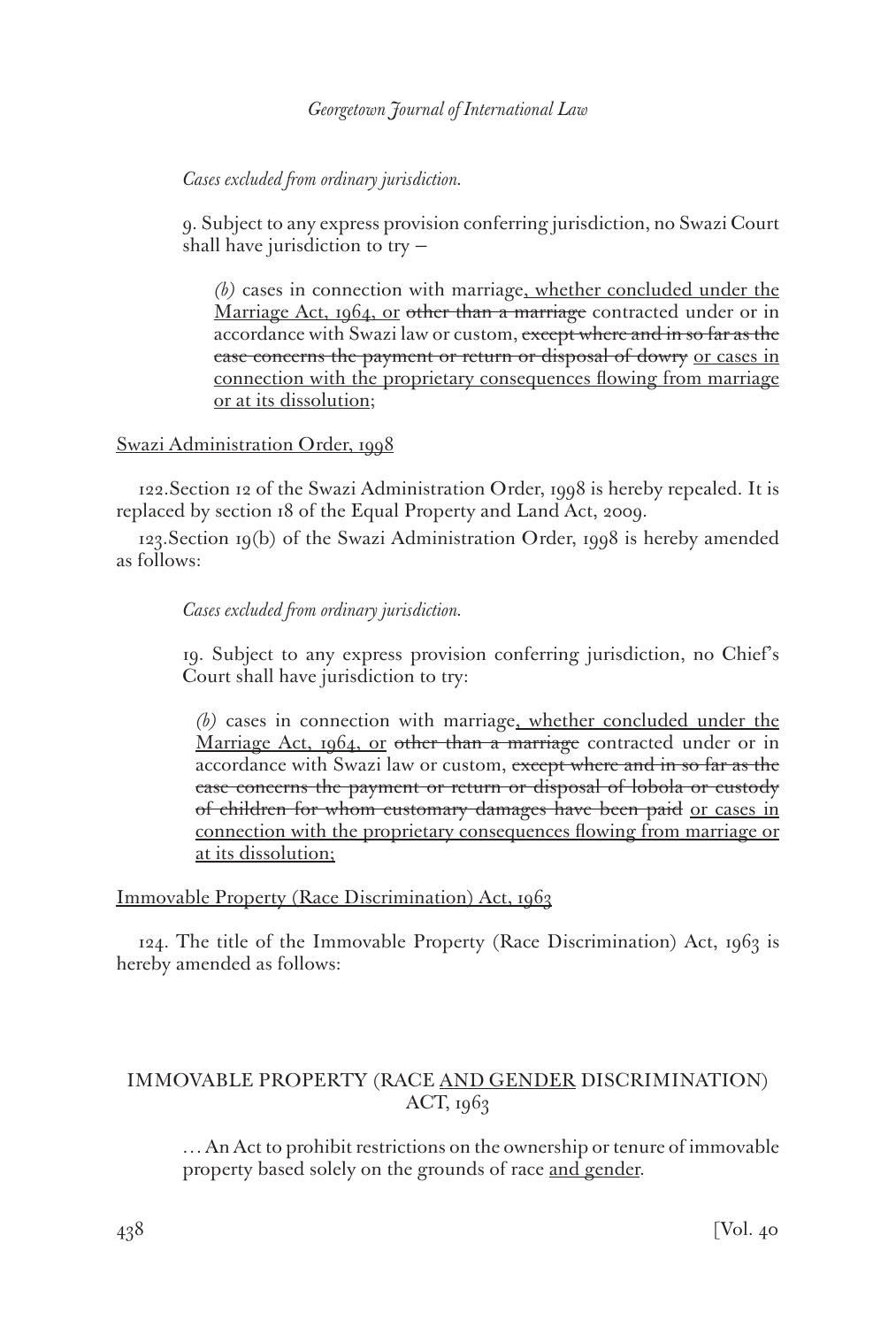125. Section 1 of the Immovable Property (Race Discrimination) Act, 1963 is hereby amended as follows:

*Short title.*

1. This Act may be cited as the Immovable Property (Race and Gender Discrimination) Act, 1963, as amended in 2009.

 $126.$  Section  $2(a)$  of the Immovable Property (Race Discrimination) Act, 1963 is hereby amended as follows:

2, A condition—

(a) In a deed of grant, transfer, lease or other notarial deed conveying rights to immovable property which, on the grounds of race or sex alone, restricts or purports to restrict a person from owning or occupying that property or from exercising any servitude or other real right in respect thereof…

The original Immovable Property (Race Discrimination) Act, 1963 demonstrates Swaziland's commitment to eliminating the exclusions inherent in the country's once racist policies on immovable property. The amendments to the Act expand its commitment to ending past injustices and bringing those discriminated against on the basis of gender within its protection.

| <b>Title</b>                        | <b>Section</b>     | <b>Action</b>      |
|-------------------------------------|--------------------|--------------------|
| Deeds Registry Act, 1968            | Section $16(1)$    | Amended            |
|                                     | Section $16(2)$    | Repealed, replaced |
|                                     | Section $16(3)$    | Repealed, replaced |
|                                     | Section $16(4)$    | Amended            |
|                                     | Section $16(6)$    | Amended            |
|                                     | Section $25(3)(d)$ | Replealed          |
|                                     | Section $56(4)(c)$ | Repealed           |
|                                     | Section $84(2)$    | Amended            |
|                                     | Section 90         | Amender            |
| Deeds Registry<br>Regulations, 1973 | Section $g(2)$     | Amended            |
|                                     | Section 19         | Repealed           |
|                                     |                    |                    |

# **Schedule IV – TABLE SUMMARY OF AMENDMENTS AND REPEALS**